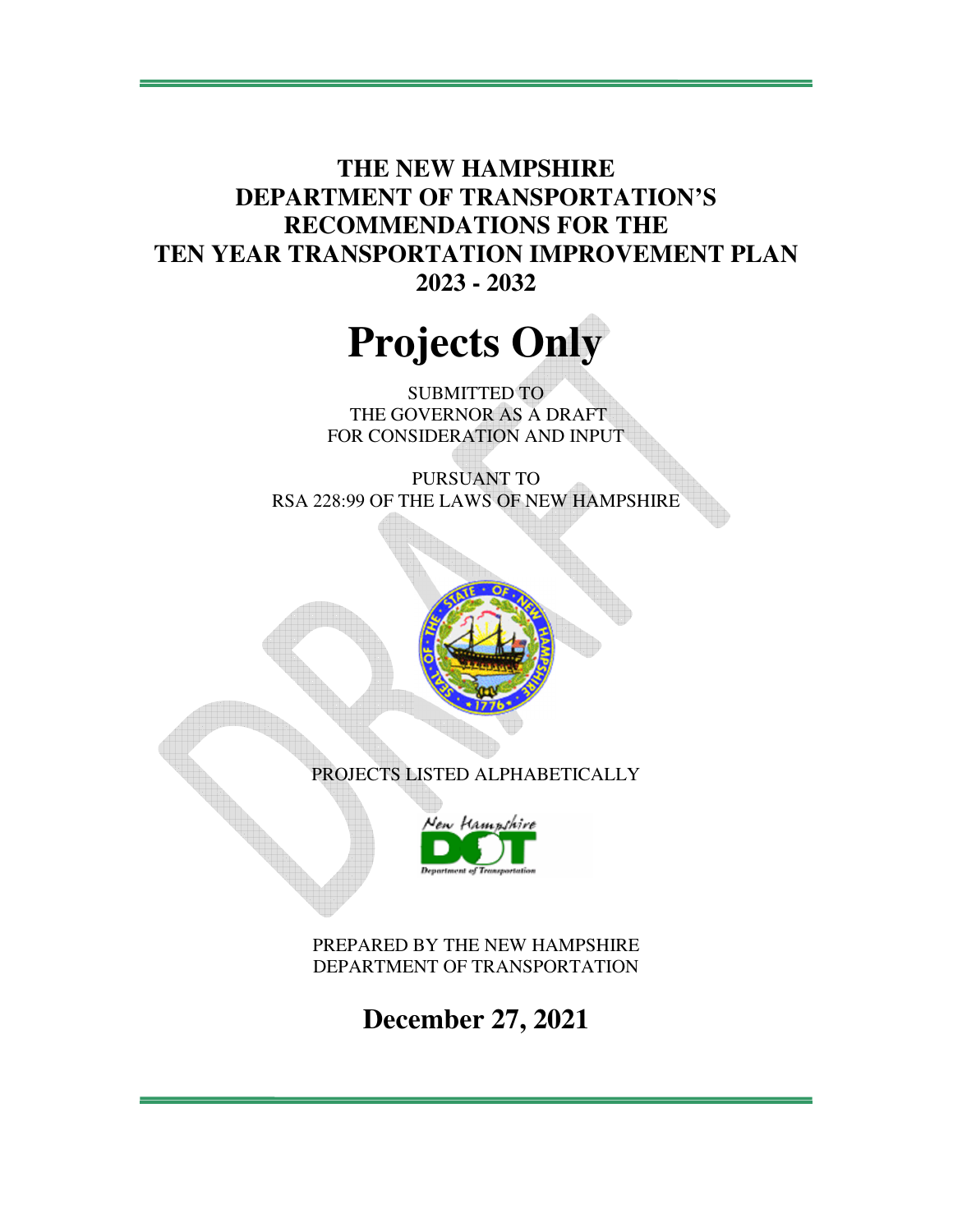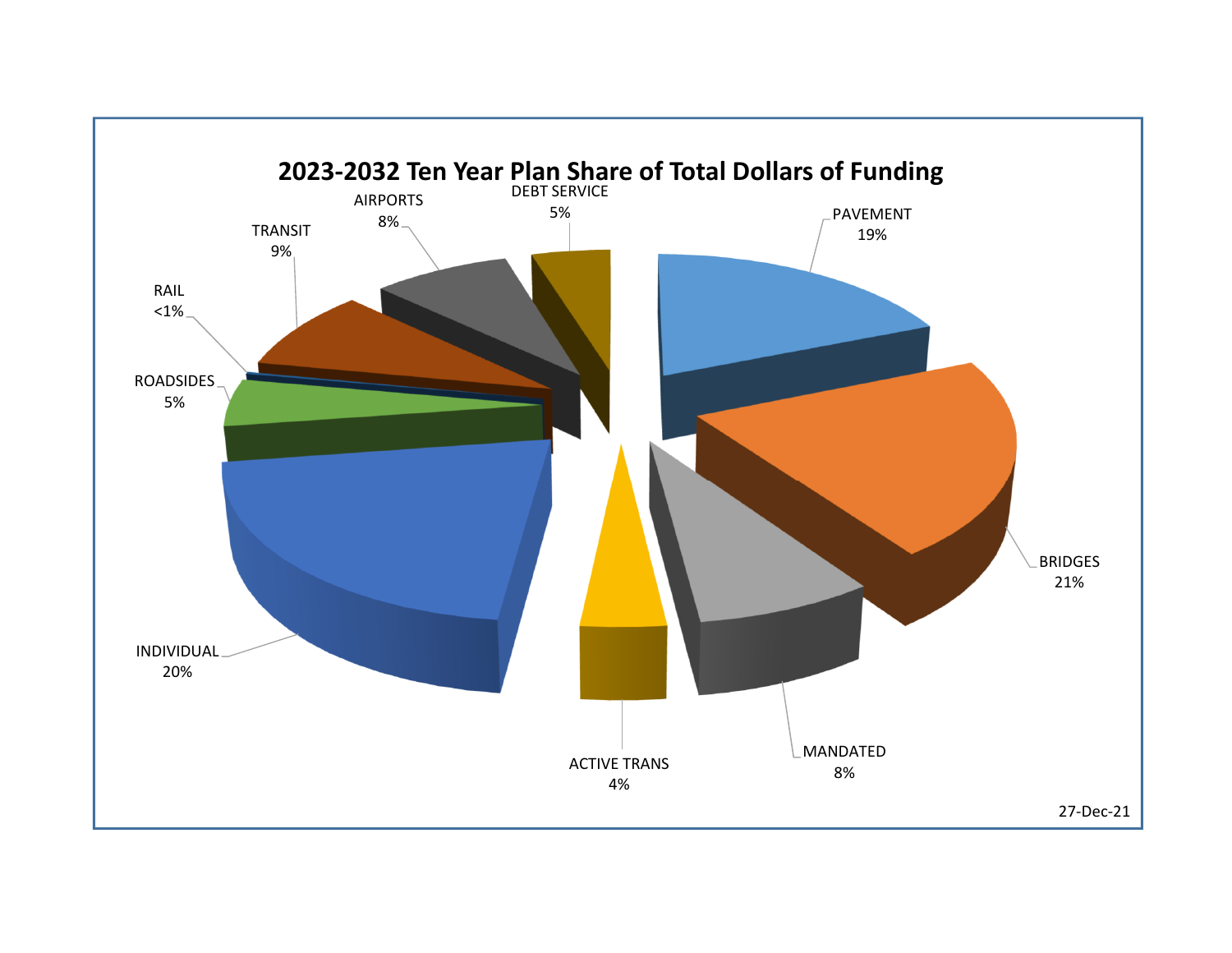|                              |                                                                                                                              |      |                |      |                                   |     |                               |      | DRAFT 2023 - 2032 Ten Year Plan<br><b>All Funding</b> |      |                  |      |             |     |                |      |                 |      |                               |      |                              |
|------------------------------|------------------------------------------------------------------------------------------------------------------------------|------|----------------|------|-----------------------------------|-----|-------------------------------|------|-------------------------------------------------------|------|------------------|------|-------------|-----|----------------|------|-----------------|------|-------------------------------|------|------------------------------|
| <b>FISCAL</b><br><b>YEAR</b> | <b>PAVEMENT</b>                                                                                                              |      | <b>BRIDGES</b> |      | <b>MANDATED</b><br><b>FEDERAL</b> |     | <b>ACTIVE</b><br><b>TRANS</b> |      | <b>INDIVIDUAL</b><br><b>PROJECTS</b>                  |      | <b>ROADSIDES</b> |      | <b>RAIL</b> |     | <b>TRANSIT</b> |      | <b>AIRPORTS</b> |      | <b>DEBT</b><br><b>SERVICE</b> |      | <b>GRAND</b><br><b>TOTAL</b> |
| 2023                         | 89.60                                                                                                                        | - \$ | 157.44         | \$   | 39.00                             | -\$ | $20.46$ \$                    |      | 91.44                                                 | \$   | 28.59            | - \$ | 0.60        | -\$ | 42.18          | -\$  | $32.14$ \$      |      | $19.57$ \$                    |      | 521.03                       |
| 2024                         | 66.04                                                                                                                        |      | 118.36         | -9   | 40.32                             | \$  | 45.77                         | \$   | 100.63                                                | - \$ | 20.26            | - \$ | 0.60        | \$  | 38.51          | - \$ | 35.70 \$        |      | 19.27                         | - \$ | 485.45                       |
| 2025                         | 82.11                                                                                                                        |      | 99.93          | \$   | 35.80                             | \$  | 34.47                         | -\$  | 115.19                                                | - \$ | $21.33$ \$       |      | 2.10        | \$  | 39.23          | - \$ | 13.41           | - \$ | 18.92                         | - \$ | 462.49                       |
| 2026                         | 71.36                                                                                                                        |      | 72.79          | \$   | 36.26                             | \$  | 20.02                         | -\$  | 136.18                                                | -\$  | 23.56 \$         |      | 0.60        | \$  | 39.97          | -\$  | $33.02$ \$      |      | 23.41                         | -\$  | 457.17                       |
| 2027                         | 85.37 \$                                                                                                                     |      | 95.13          | \$   | 37.26                             | \$  | 8.84                          | -\$  | 117.29                                                | -\$  | 24.56 \$         |      | 0.60        | \$  | 40.82 \$       |      | $37.52$ \$      |      | 23.41                         | -\$  | 470.79                       |
| 2028                         | 85.32 \$                                                                                                                     |      | 90.16          | \$   | 33.48                             | \$  | 9.36                          | \$   | $92.62$ \$                                            |      | $24.32$ \$       |      | 2.10        | \$  | 41.48          | - \$ | $25.60$ \$      |      | 23.41                         | - \$ | 427.85                       |
|                              |                                                                                                                              |      |                |      |                                   |     |                               |      |                                                       |      |                  |      | 0.60        |     |                |      |                 |      |                               |      |                              |
| 2029                         | 100.71 \$                                                                                                                    |      | 102.51         | \$   | 36.84                             | \$  | 9.37                          | \$   | 60.38                                                 | \$   | 20.93            | - \$ |             | \$  | 42.26          | - \$ | 15.53 \$        |      | 23.41                         | -\$  | 412.54                       |
| 2030                         | 103.17                                                                                                                       | -\$  | 97.94          | \$   | 33.12                             | \$  | 12.88                         | -\$  | 70.61                                                 | \$   | 22.80            | -\$  | 0.60        | \$  | 43.07          | \$   | 27.18 \$        |      | 23.41                         | -\$  | 434.77                       |
| 2031                         | 101.80 \$                                                                                                                    |      | 104.98         | £    | 33.81                             | -S  | 5.23                          | \$   | 69.76                                                 | - \$ | 25.31            | - \$ | 2.10        | \$  | 43.79          | - \$ | 25.94 \$        |      | 23.41                         | \$   | 436.13                       |
| 2032                         | 90.66                                                                                                                        | - \$ | 58.17          | - \$ | 33.53                             | S.  | 5.12                          | - \$ | 119.66                                                | - \$ | 25.87            | -\$  | 0.60        | \$  | 45.03          | - \$ | 135.94 \$       |      | 23.41                         | - \$ | 537.97                       |
| TOTAL                        | \$<br>876.14 \$                                                                                                              |      | 997.41         | \$   | 359.42                            | -\$ | 171.52 \$                     |      | 973.77                                                | - \$ | 237.50 \$        |      | 10.50       | -\$ | 416.34         | - \$ | 381.99 \$       |      | 221.60 \$                     |      | 4,646.19                     |
| % TOTAL                      | 19%                                                                                                                          |      | 21%            |      | 8%                                |     | 4%                            |      | 21%                                                   |      | 5%               |      | 0%          |     | 9%             |      | 8%              |      | 5%                            |      | 100%                         |
|                              | ~ Dollars include indirect costs and inflation (2.8%)                                                                        |      |                |      |                                   |     |                               |      |                                                       |      |                  |      |             |     |                |      |                 |      |                               |      |                              |
|                              | ~ Totals adjusted in Individual years to account for estimated bridge work<br>~ Grand Total include \$1.4M State Aid Highway |      |                |      |                                   |     |                               |      |                                                       |      |                  |      |             |     |                |      |                 |      |                               |      | 27-Dec-21                    |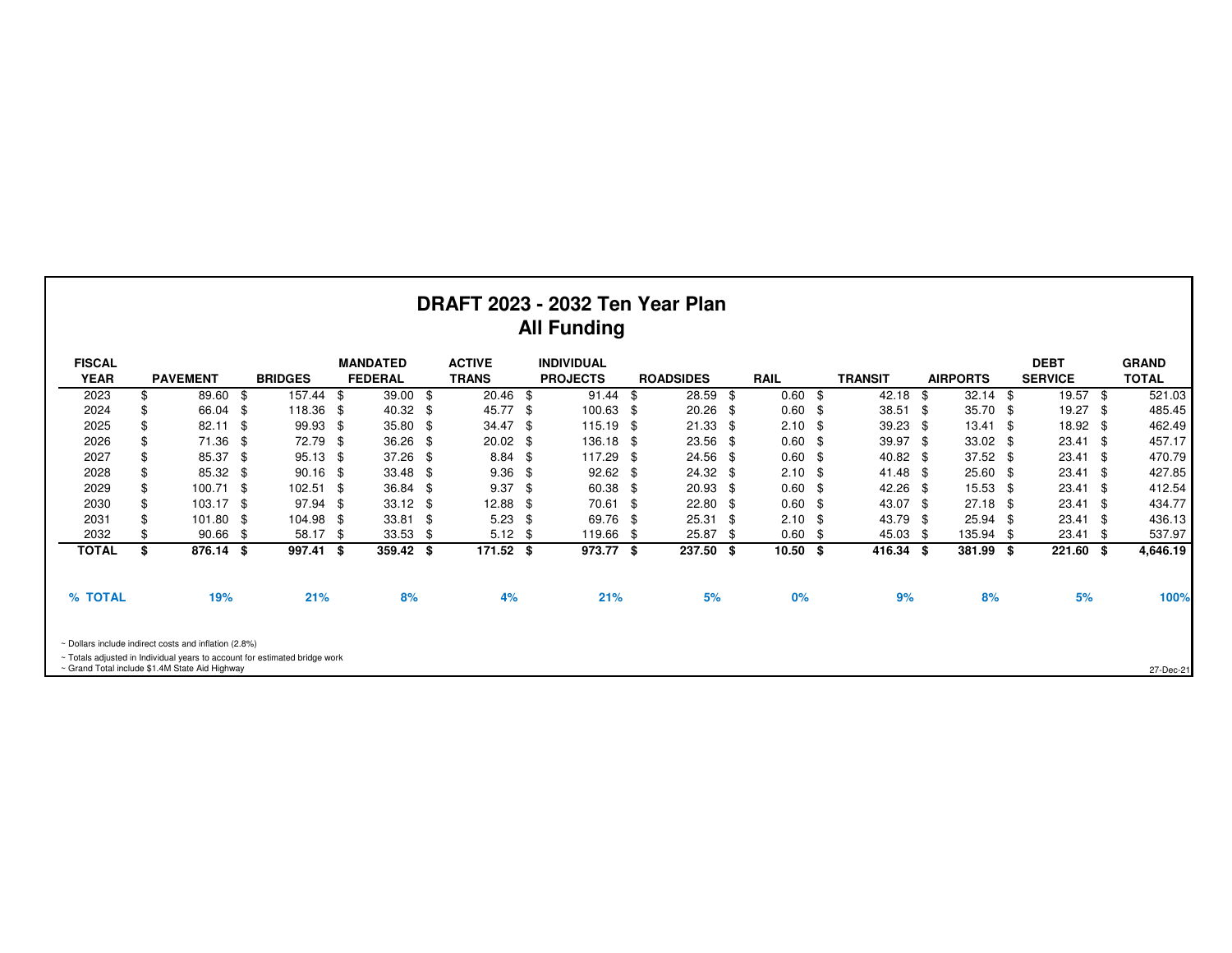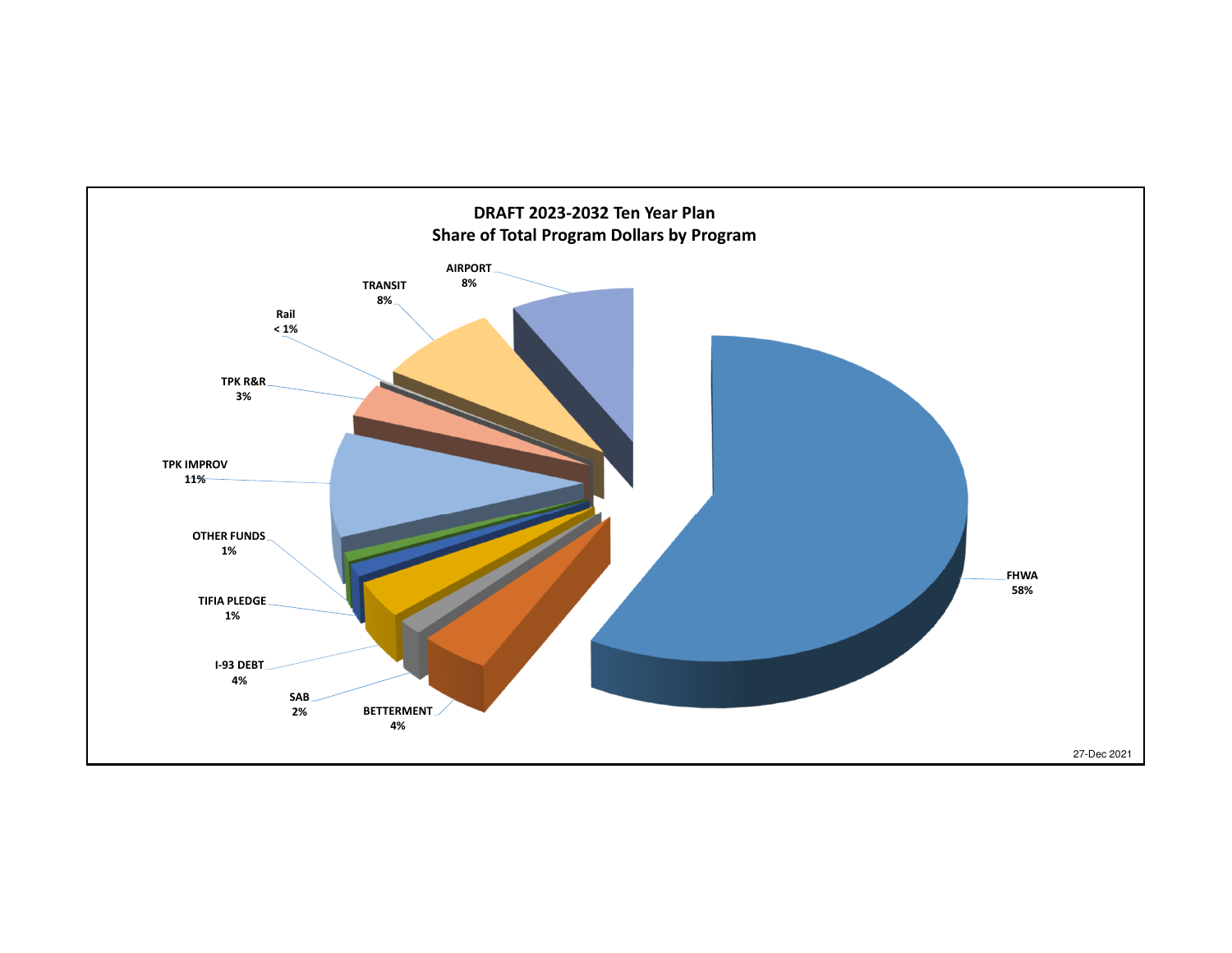|                      |                                                                                                                                                                                                                |                                                                                                                                                                                                                                                                                                                                                                                                                                                                                                                                                                                                                                                                   |                        |                             |                                                    | DRAFT 2023-2032 Ten Year Plan            |                            |                                |                          |         |                                                    |                          |                               |                       |
|----------------------|----------------------------------------------------------------------------------------------------------------------------------------------------------------------------------------------------------------|-------------------------------------------------------------------------------------------------------------------------------------------------------------------------------------------------------------------------------------------------------------------------------------------------------------------------------------------------------------------------------------------------------------------------------------------------------------------------------------------------------------------------------------------------------------------------------------------------------------------------------------------------------------------|------------------------|-----------------------------|----------------------------------------------------|------------------------------------------|----------------------------|--------------------------------|--------------------------|---------|----------------------------------------------------|--------------------------|-------------------------------|-----------------------|
|                      |                                                                                                                                                                                                                |                                                                                                                                                                                                                                                                                                                                                                                                                                                                                                                                                                                                                                                                   |                        |                             |                                                    | <b>Total Program Dollars by FY</b>       |                            |                                |                          |         |                                                    |                          |                               |                       |
|                      |                                                                                                                                                                                                                |                                                                                                                                                                                                                                                                                                                                                                                                                                                                                                                                                                                                                                                                   |                        |                             | <b>Road and Bridge Mode</b>                        |                                          |                            |                                |                          |         |                                                    | <b>Other Modes</b>       |                               |                       |
|                      |                                                                                                                                                                                                                |                                                                                                                                                                                                                                                                                                                                                                                                                                                                                                                                                                                                                                                                   |                        | <b>Highway Funded</b>       |                                                    |                                          |                            |                                |                          |         | <b>Non-Highway Funded</b>                          |                          |                               |                       |
|                      |                                                                                                                                                                                                                |                                                                                                                                                                                                                                                                                                                                                                                                                                                                                                                                                                                                                                                                   |                        | <b>SB367</b>                |                                                    |                                          |                            |                                |                          |         |                                                    |                          |                               |                       |
| FY                   | <b>FHWA</b> 1,2,3                                                                                                                                                                                              | <b>Betterment</b>                                                                                                                                                                                                                                                                                                                                                                                                                                                                                                                                                                                                                                                 | <b>SAB</b> 5,6,7       | I-93 Debt<br><b>Service</b> | <b>TIFIA Pledged</b><br><b>Paving &amp; Bridge</b> | Other<br><b>Matching</b><br><b>Funds</b> | <b>Sub Total</b>           | <b>Turnpike</b><br>Improvement | <b>Turnpike R&amp;R</b>  | Rail    | Transit <sup>9, 10</sup>                           | Airport <sup>10</sup>    | <b>TYP FY</b><br><b>Total</b> | % of Total<br>Program |
| 2023                 | $298.68$ \$<br>\$                                                                                                                                                                                              | $20.95$ \$                                                                                                                                                                                                                                                                                                                                                                                                                                                                                                                                                                                                                                                        | $17.59$ \$             | $2.20$ \$                   | $24.74$ \$                                         | $24.12$ \$                               | $388.28$ \$                | $43.09$ \$                     | $18.50$ \$               |         | $0.60$ \$<br>$38.43$ \$                            | $32.14$ \$               | 521.03                        | 11.2%                 |
| 2024                 | $297.85$ \$<br>\$                                                                                                                                                                                              | $20.60$ \$                                                                                                                                                                                                                                                                                                                                                                                                                                                                                                                                                                                                                                                        | $9.06$ \$              | $2.20$ \$                   | $20.64$ \$                                         | $2.21$ \$                                | $352.56$ \$                | $47.83$ \$                     | $14.00$ \$               |         | $0.60$ \$<br>$34.76$ \$                            | $35.70$ \$               | 485.45                        | 10.4%                 |
| 2025                 | \$<br>$290.94$ \$                                                                                                                                                                                              | $20.40$ \$                                                                                                                                                                                                                                                                                                                                                                                                                                                                                                                                                                                                                                                        | $8.50$ \$              | $2.19$ \$                   | $14.34$ \$                                         | $5.84$ \$                                | $342.22$ \$                | $54.29$ \$                     | $15.00$ \$               |         | $2.10$ \$<br>$35.48$ \$                            | $13.41$ \$               | 462.49                        | 10.0%                 |
| 2026                 | $285.55$ \$<br>\$                                                                                                                                                                                              | $20.15$ \$                                                                                                                                                                                                                                                                                                                                                                                                                                                                                                                                                                                                                                                        | $6.09$ \$              | $23.41$ \$                  | $\sim$                                             | $2.71$ \$<br>\$                          | $337.91$ \$                | $33.62$ \$                     | $15.80$ \$               |         | $36.22$ \$<br>$0.60$ \$                            | $33.02$ \$               | 457.17                        | 9.8%                  |
| 2027                 | $291.50$ \$                                                                                                                                                                                                    | $19.98$ \$                                                                                                                                                                                                                                                                                                                                                                                                                                                                                                                                                                                                                                                        | $5.74$ \$              | $23.41$ \$                  | $\sim$                                             | \$<br>$0.18$ \$                          | $340.81$ \$                | $39.40$ \$                     | $15.50$ \$               |         | $36.97$ \$<br>$0.60$ \$                            | $37.52$ \$               | 470.79                        | 10.1%                 |
| 2028                 | $244.79$ \$                                                                                                                                                                                                    | $19.78$ \$                                                                                                                                                                                                                                                                                                                                                                                                                                                                                                                                                                                                                                                        | $5.39$ \$              | $23.41$ \$                  | $\sim$                                             | $2.13$ \$<br>\$                          | $295.49$ \$                | $51.93$ \$                     | $15.00$ \$               |         | $37.73$ \$<br>$2.10$ \$                            | $25.60$ \$               | 427.85                        | 9.2%                  |
| 2029<br>2030         | $246.17$ \$<br>$246.86$ \$                                                                                                                                                                                     | $19.58$ \$<br>$19.38$ \$                                                                                                                                                                                                                                                                                                                                                                                                                                                                                                                                                                                                                                          | $5.04$ \$              | $23.41$ \$<br>$23.41$ \$    | $\sim$                                             | \$<br>$4.83$ \$<br>$0.05$ \$             | $299.02$ \$<br>$294.43$ \$ | $44.17$ \$<br>$58.25$ \$       | $14.70$ \$<br>$15.00$ \$ |         | $0.60$ \$<br>$38.51$ \$<br>$0.60$ \$<br>$39.31$ \$ | $15.53$ \$<br>$27.18$ \$ | 412.54<br>434.77              | 8.9%                  |
| 2031                 | $244.21$ \$                                                                                                                                                                                                    | $19.23$ \$                                                                                                                                                                                                                                                                                                                                                                                                                                                                                                                                                                                                                                                        | $4.74$ \$<br>$4.43$ \$ | $23.41$ \$                  | $\sim$<br>$\sim$                                   | \$<br>l \$<br>$0.05$ \$                  | $291.33$ \$                | $61.43$ \$                     | $15.30$ \$               |         | $40.04$ \$<br>$2.10$ \$                            | $25.94$ \$               | 436.13                        | 9.4%<br>9.4%          |
| 2032                 | \$<br>$243.91$ \$                                                                                                                                                                                              | $19.05$ \$                                                                                                                                                                                                                                                                                                                                                                                                                                                                                                                                                                                                                                                        | $4.13$ \$              | $23.41$ \$                  | $\sim$                                             | l s<br>$0.05$ \$                         | $290.55$ \$                | $54.51$ \$                     | $15.60$ \$               |         | $0.60$ \$<br>$40.78$ \$                            | $135.94$ \$              | 537.97                        | 11.6%                 |
| <b>Program Total</b> | $\mathbf{s}$<br>$2,690.46$ \$                                                                                                                                                                                  | $199.08$ \$                                                                                                                                                                                                                                                                                                                                                                                                                                                                                                                                                                                                                                                       | $70.72$ \$             | $170.42$ \$                 | $59.72$ \$                                         | $42.17$ \$                               | $3,232.58$ \$              | 488.50 \$                      | $154.40$ \$              |         | $10.50$ \$<br>$378.23$ \$                          | 381.99 \$                | 4,646.19                      | 100.0%                |
| % of Highway Funded  | 83.2%                                                                                                                                                                                                          | 6.2%                                                                                                                                                                                                                                                                                                                                                                                                                                                                                                                                                                                                                                                              | 2.2%                   | 5.3%                        | 1.8%                                               | 1.3%                                     | 100.0%                     |                                |                          |         |                                                    |                          |                               |                       |
| % of TYP Funds       | 57.9%                                                                                                                                                                                                          | 4.3%                                                                                                                                                                                                                                                                                                                                                                                                                                                                                                                                                                                                                                                              | 1.5%                   | 3.7%                        | 1.3%                                               | 0.9%                                     |                            | 10.5%                          | 3.3%                     | 0.2%    | 8.1%                                               | 8.2%                     | 100.0%                        |                       |
| Revenue              | \$2,711.41                                                                                                                                                                                                     | \$199.08                                                                                                                                                                                                                                                                                                                                                                                                                                                                                                                                                                                                                                                          |                        | \$300.87                    |                                                    | \$42.17                                  | \$3,253.53                 | \$488.50                       | \$154.40                 | \$10.50 | \$378.23                                           | \$381.99                 | \$4,667.14                    |                       |
| Surplus/(Deficit)    | \$20.95                                                                                                                                                                                                        | \$0.00                                                                                                                                                                                                                                                                                                                                                                                                                                                                                                                                                                                                                                                            |                        | \$0.00                      |                                                    | \$0.00                                   | \$20.95                    | \$0.00                         | \$0.00                   | \$0.00  | \$0.00                                             | \$0.00                   | \$20.95                       |                       |
| Notes:               | 1. FHWA: I-93 Expansion Payments for GARVEE Debt Service are included<br>2. FHWA: Figures include indirect costs<br>6.<br>10. Additional Transit and Airport funding from IIJA not included (to be determined) | 3. FHWA: Revenue based on anticipated Infrastructure bill 2023 - 2026 and level funded there after.<br>4. Betterment: Program adjusted to reflect forecasted revenues<br>State Aid Bride (SAB): Program adjusted to reflect forecasted revenues and includes carryover funds<br>State Aid Bride (SAB): Program includes 20% match component<br>7. State Aid Bride (SAB): 2023 funding includes other non-formula federal funds (FEMA)<br>8. Other Matching Funds: Total comprised from project matching costs Maine, Vermont, and municipalities + \$1.4M remaining SAH funds<br>9. Transit: Self-funded FTA programs and projects are limited to available funds |                        |                             |                                                    |                                          |                            |                                |                          |         |                                                    |                          |                               |                       |

~ Dollars include annual inflation (2.80%)

Dollars in Millions

 $S$  27-Dec-21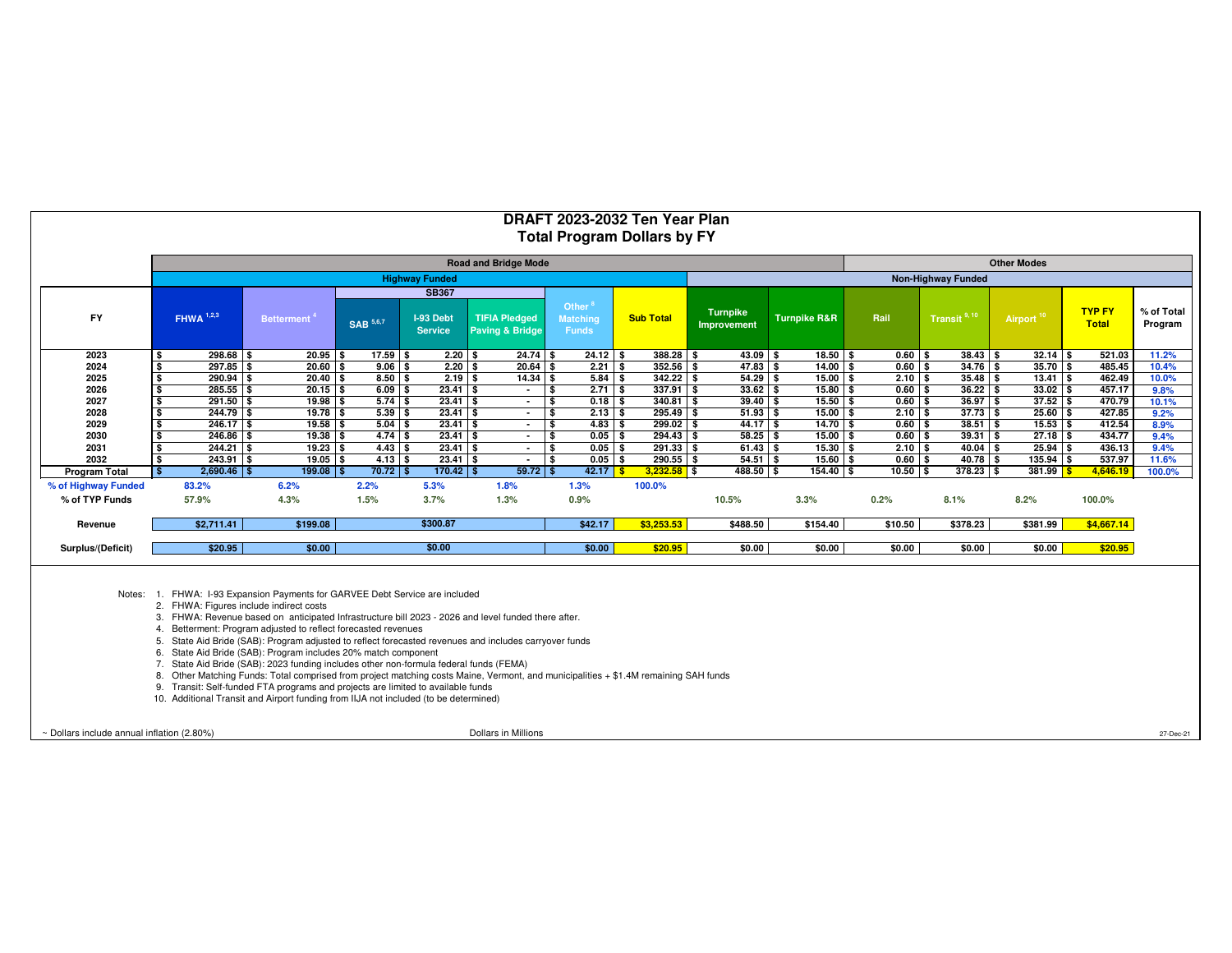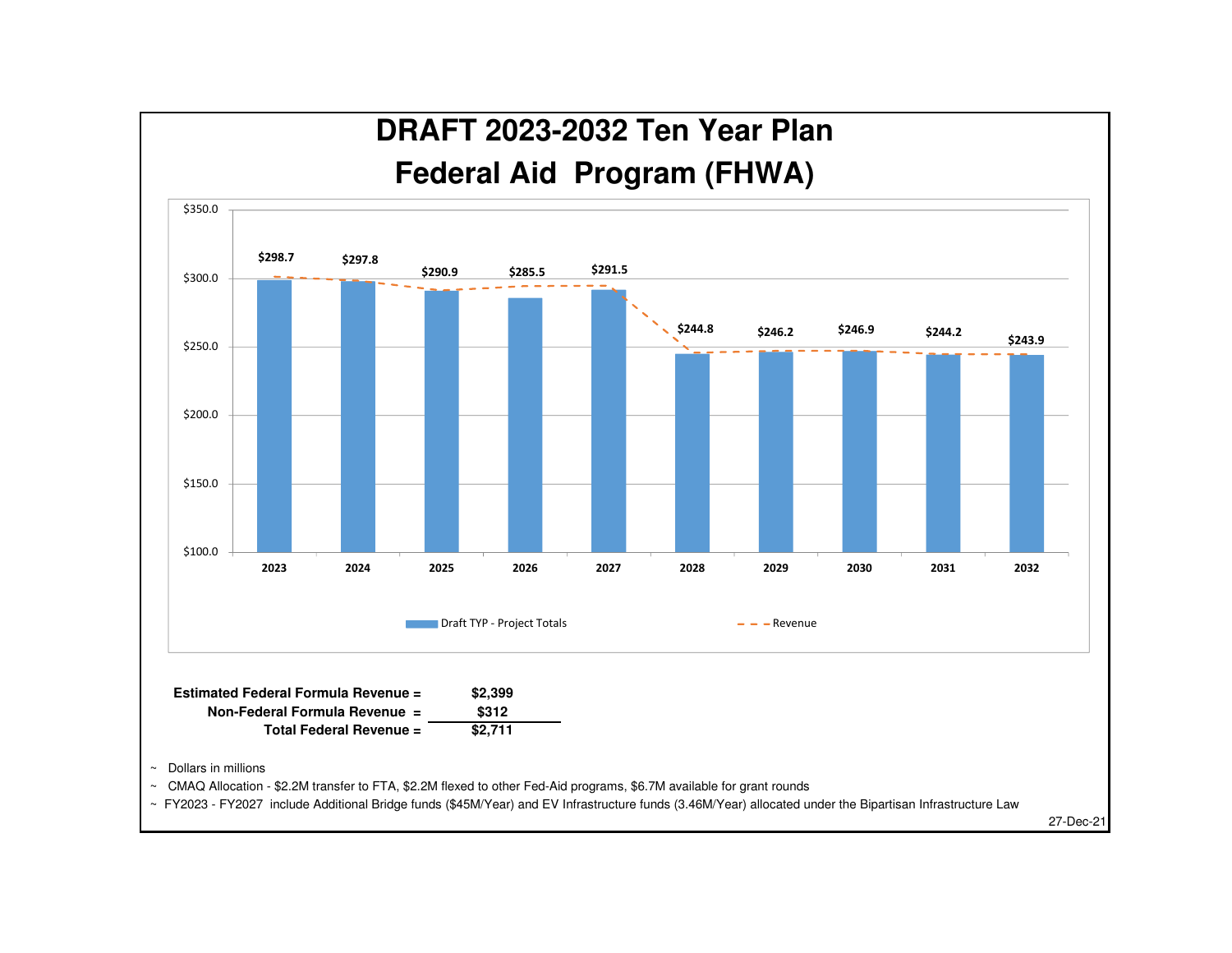## **Ten Year Plan**

**12/27/2021**

### **AAFS IMPLEMENTATION (43003)**

**Route/Road STATEWIDE** 

### Category **INDIVIDUAL PROJECTS**

Scope IMPLEMENTATION OF SOFTWARE FOR BRIDGE AND PAVEMENT MANAGEMENT SYSTEMS

**Strategy** ALL TIERS

| <b>Phase</b>                   | Year         | <b>Funding</b> | Program                        |             |
|--------------------------------|--------------|----------------|--------------------------------|-------------|
| <b>State Planning Research</b> | 2023         | 157,648        | SPR <sub>1</sub>               |             |
| State Planning Research        | 2024         | 165,629        | SPR <sub>1</sub>               |             |
| State Planning Research        | 2025         | 173,379        | SPR <sub>1</sub>               |             |
|                                | <b>Total</b> | \$496,656      | <b>Previous Funding</b>        | \$603,481   |
|                                |              |                | <b>Current TYP Funding</b>     | \$496,656   |
|                                |              |                | <b>Future Funding Required</b> | \$0         |
|                                |              |                | <b>Total Project Cost</b>      | \$1,100,137 |
| <b>Comments None</b>           |              |                |                                |             |

### **ALBANY (29597)**

**Route/Road** NH 16

Category **INDIVIDUAL PROJECTS** 

**Strategy** TIER 2

### Scope SHOULDER WIDENING AND PAVEMENT RESURFACING TO ENABLE INSTALLATION OF CENTERLINE RUMBLE STRIPS

| <b>Phase</b> | Year         | <b>Funding</b> | Program                        |              |
|--------------|--------------|----------------|--------------------------------|--------------|
| Construction | 2025         | 892,700        | None-Highway                   |              |
| Construction | 2026         | 324.557        | Bridg-T1-2-Main-Pres           |              |
| Construction | 2026         | 6,332,894      | None-Highway                   |              |
| Construction | 2027         | 3,409,746      | None-Highway                   |              |
|              | <b>Total</b> | \$10,959,897   | <b>Previous Funding</b>        | \$2,077,900  |
|              |              |                | <b>Current TYP Funding</b>     | \$10,959,897 |
|              |              |                | <b>Future Funding Required</b> | \$0          |
|              |              |                | <b>Total Project Cost</b>      | \$13,037,797 |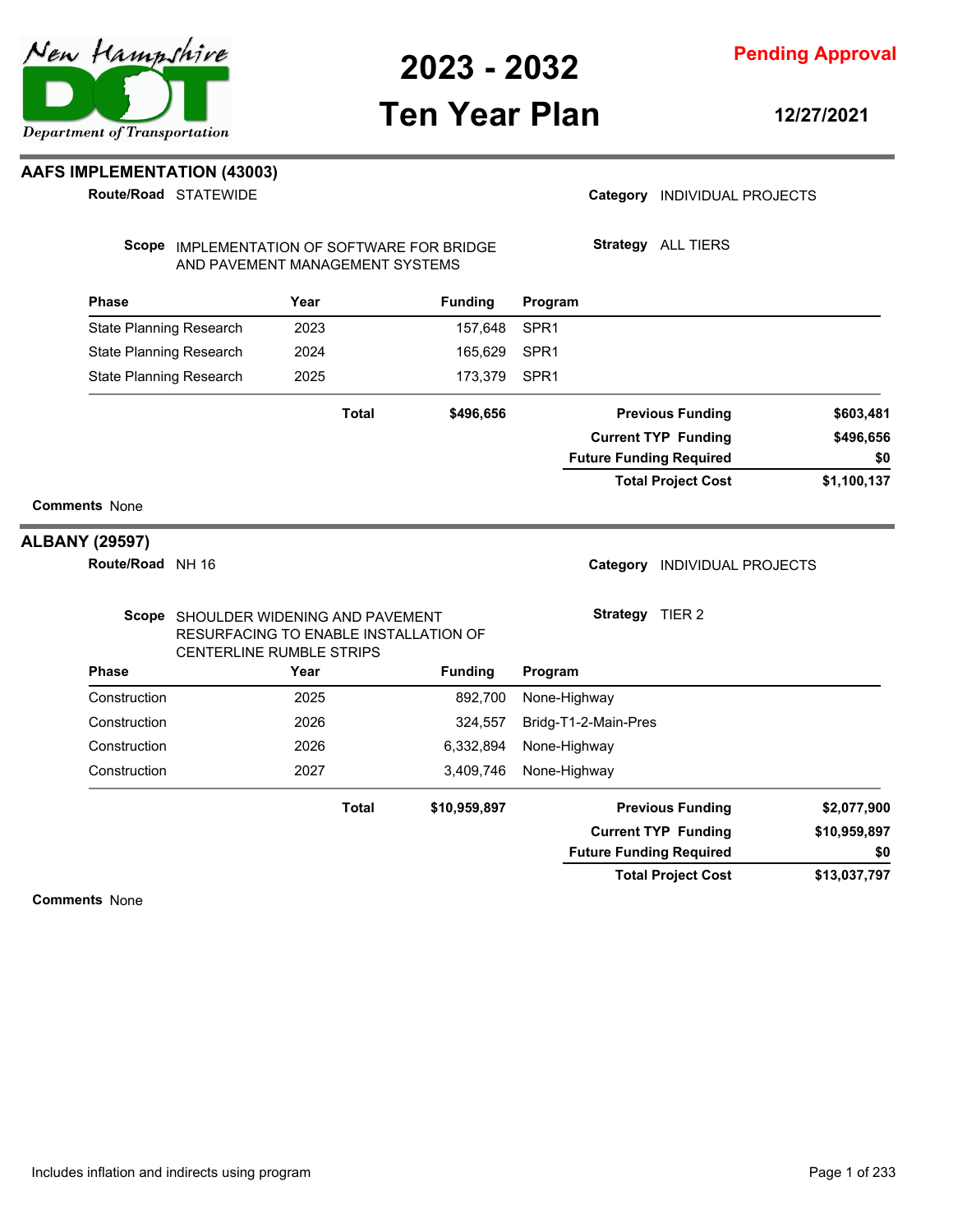

## **Ten Year Plan**

**12/27/2021**

## **ALLENSTOWN (43538)**

**Route/Road** MAIN ST.

|  | Category INDIVIDUAL PROJECTS |  |
|--|------------------------------|--|
|--|------------------------------|--|

Scope COMPLETE STREETS IMPROVEMENTS TO MAIN ST.

**Strategy** TIER 4

| <b>Phase</b>                          | Year                                                                   | <b>Funding</b> | Program                                   |
|---------------------------------------|------------------------------------------------------------------------|----------------|-------------------------------------------|
| <b>Preliminary Engineering</b>        | 2027                                                                   | 505,148        | None-Highway                              |
| <b>Right of Way</b>                   | 2030                                                                   | 137,195        | None-Highway                              |
| Construction                          | 2032                                                                   | 3,044,690      | None-Highway                              |
|                                       | <b>Total</b>                                                           | \$3,687,033    | <b>Previous Funding</b><br>\$0            |
|                                       |                                                                        |                | <b>Current TYP Funding</b><br>\$3,687,033 |
|                                       |                                                                        |                | <b>Future Funding Required</b><br>\$0     |
|                                       |                                                                        |                | <b>Total Project Cost</b><br>\$3,687,033  |
| <b>ALSTEAD (40649)</b>                |                                                                        |                |                                           |
| Route/Road HILL ROAD OVER DARBY BROOK |                                                                        |                | Category<br><b>BRIDGES</b>                |
|                                       | Scope BRIDGE REHABILITATION-HILL ROAD OVER DARBY<br>BROOK-BR. #159-134 |                | Strategy TIER 5                           |
| <b>Phase</b>                          | Year                                                                   | <b>Funding</b> | Program                                   |
| <b>Preliminary Engineering</b>        | 2024                                                                   | 46,671         | SAB <sup>*</sup>                          |
| Construction                          | 2027                                                                   | 303,097        | SAB <sup>*</sup>                          |
|                                       | <b>Total</b>                                                           | \$349,769      | <b>Previous Funding</b><br>\$0            |
|                                       |                                                                        |                | <b>Current TYP Funding</b><br>\$349,769   |
|                                       |                                                                        |                | <b>Future Funding Required</b><br>\$0     |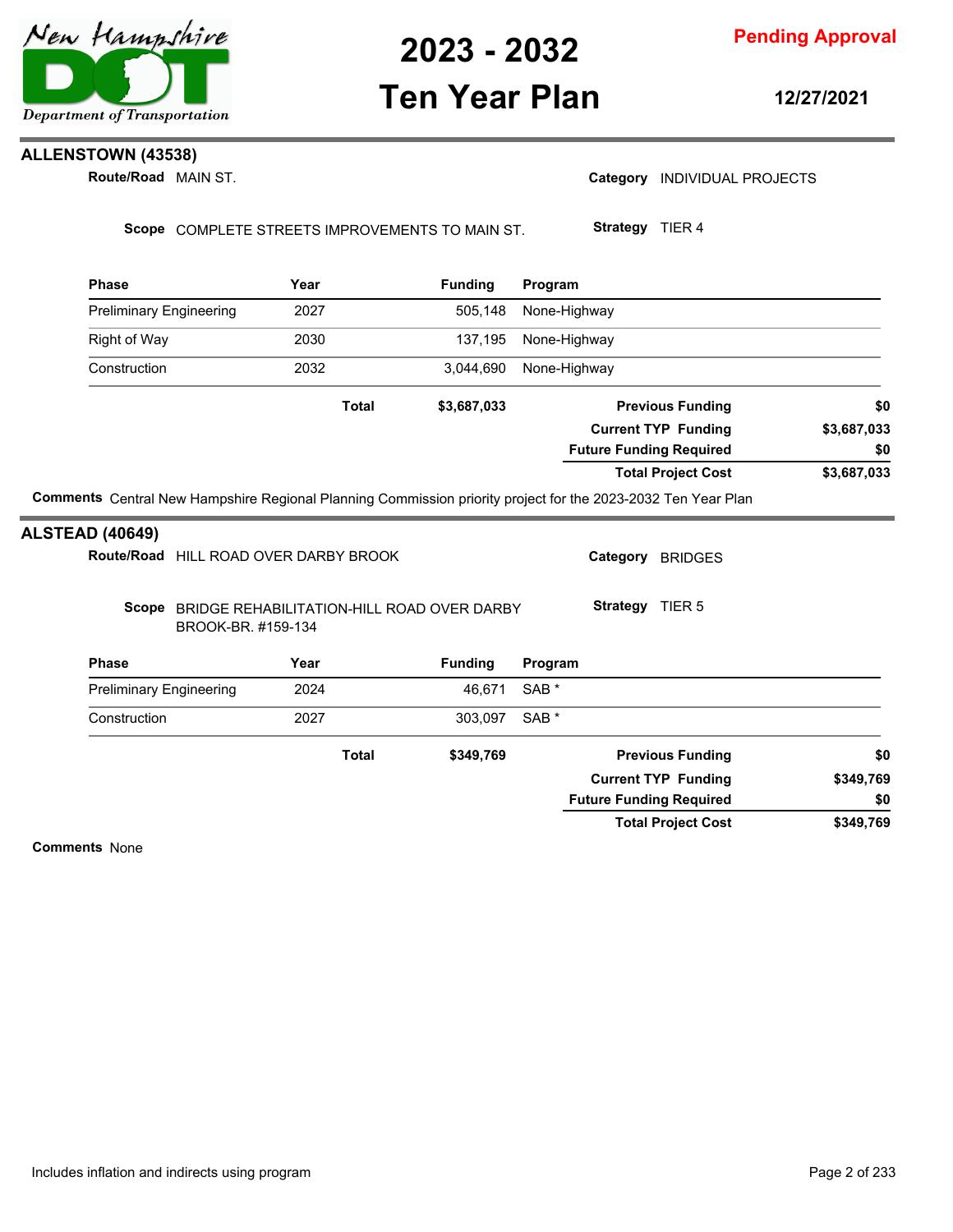

**Pending Approval**

## **Ten Year Plan**

**12/27/2021**

| <b>ALTON (40624)</b> | <b>Comments None</b><br>Route/Road NH 11       |                                           |              |              |                                             |                             |                 | <b>Future Funding Required</b><br><b>Total Project Cost</b><br>Category RED LIST BRIDGES | \$0<br>\$1,186,504 |
|----------------------|------------------------------------------------|-------------------------------------------|--------------|--------------|---------------------------------------------|-----------------------------|-----------------|------------------------------------------------------------------------------------------|--------------------|
|                      |                                                |                                           |              |              |                                             |                             |                 |                                                                                          |                    |
|                      |                                                |                                           |              |              |                                             |                             |                 |                                                                                          |                    |
|                      |                                                |                                           |              |              |                                             |                             |                 |                                                                                          |                    |
|                      |                                                |                                           |              |              |                                             |                             |                 |                                                                                          |                    |
|                      |                                                |                                           |              |              |                                             |                             |                 | <b>Current TYP Funding</b>                                                               | \$1,186,504        |
|                      |                                                |                                           |              | <b>Total</b> | \$1,186,504                                 |                             |                 | <b>Previous Funding</b>                                                                  | \$0                |
|                      |                                                |                                           |              |              |                                             |                             |                 |                                                                                          |                    |
|                      | Construction                                   |                                           | 2024         |              | 1,036,504                                   | SAB <sup>*</sup>            |                 |                                                                                          |                    |
|                      | <b>Right of Way</b>                            |                                           | 2023         |              | 10,000                                      | SAB <sup>*</sup>            |                 |                                                                                          |                    |
|                      | <b>Phase</b><br><b>Preliminary Engineering</b> |                                           | Year<br>2023 |              | <b>Funding</b><br>140,000                   | Program<br>SAB <sup>*</sup> |                 |                                                                                          |                    |
|                      |                                                | DARBY BROOK-BR. #046/141                  |              |              |                                             |                             |                 |                                                                                          |                    |
|                      |                                                |                                           |              |              | Scope BRIDGE REPLACEMENT-COMSTOCK ROAD OVER |                             | Strategy TIER 5 |                                                                                          |                    |
|                      |                                                | Route/Road COMSTOCK ROAD OVER DARBY BROOK |              |              |                                             |                             |                 | Category BRIDGES                                                                         |                    |
|                      | <b>ALSTEAD (40661)</b>                         |                                           |              |              |                                             |                             |                 |                                                                                          |                    |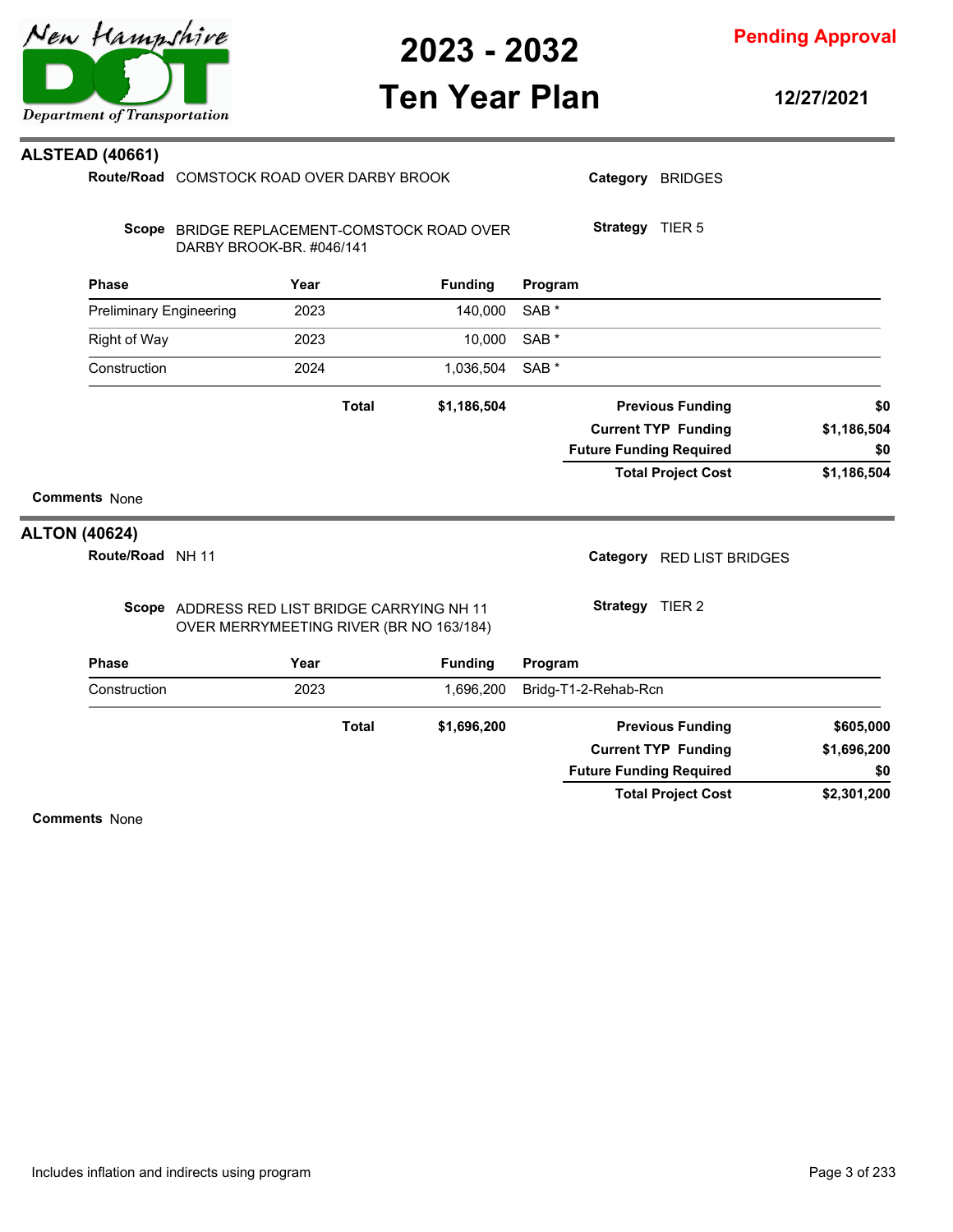

## **Ten Year Plan**

**Pending Approval**

**12/27/2021**

### **ALTON (43439)**

NH 11 **Route/Road**

| OF ALTON.                              | Scope ADDRESS BRIDGE (157/193) CARRYING NH 11<br>OVER BK BAY LAKE WIINIPESAUKEE IN THE TOWN |                | Strategy TIER 2                |           |
|----------------------------------------|---------------------------------------------------------------------------------------------|----------------|--------------------------------|-----------|
| <b>Phase</b>                           | Year                                                                                        | <b>Funding</b> | Program                        |           |
| <b>Preliminary Engineering</b>         | 2027                                                                                        | 122,847        | Bridg-T1-2-Rehab-Rcn           |           |
| <b>Preliminary Engineering</b>         | 2028                                                                                        | 63,143         | Bridg-T1-2-Rehab-Rcn           |           |
| <b>Preliminary Engineering</b>         | 2029                                                                                        | 32,456         | Bridg-T1-2-Rehab-Rcn           |           |
| <b>Preliminary Engineering</b>         | 2030                                                                                        | 33,364         | Bridg-T1-2-Rehab-Rcn           |           |
| <b>Right of Way</b>                    | 2029                                                                                        | 6,491          | Bridg-T1-2-Rehab-Rcn           |           |
| Construction                           | 2030                                                                                        | 734,019        | Bridg-T1-2-Rehab-Rcn           |           |
|                                        | <b>Total</b>                                                                                | \$992,321      | <b>Previous Funding</b>        | \$0       |
|                                        |                                                                                             |                | <b>Current TYP Funding</b>     | \$992,321 |
|                                        |                                                                                             |                | <b>Future Funding Required</b> | \$0       |
|                                        |                                                                                             |                | <b>Total Project Cost</b>      | \$992,321 |
| <b>Comments None</b>                   |                                                                                             |                |                                |           |
|                                        |                                                                                             |                |                                |           |
|                                        |                                                                                             |                |                                |           |
|                                        | Route/Road MONT VERNON ROAD OVER CEASARS BROOK                                              |                | Category BRIDGES               |           |
|                                        | Scope BRIDGE REPLACEMENT-MONT VERNON ROAD<br>OVER CEASARS BROOK-BR. #112/071                |                | <b>Strategy</b> TIER 5         |           |
| <b>AMHERST (40654)</b><br><b>Phase</b> | Year                                                                                        | <b>Funding</b> | Program                        |           |
| <b>Preliminary Engineering</b>         | 2023                                                                                        | 183,550        | SAB <sup>*</sup>               |           |
| <b>Right of Way</b>                    | 2023                                                                                        | 1,028          | SAB <sup>*</sup>               |           |
| Construction                           | 2023                                                                                        | 315,339        | SAB <sup>*</sup>               |           |
| Construction                           | 2024                                                                                        | 419,279        | SAB <sup>*</sup>               |           |
|                                        | <b>Total</b>                                                                                | \$919,196      | <b>Previous Funding</b>        | \$0       |
|                                        |                                                                                             |                | <b>Current TYP Funding</b>     | \$919,196 |

**Comments** None

**\$919,196**

**Total Project Cost**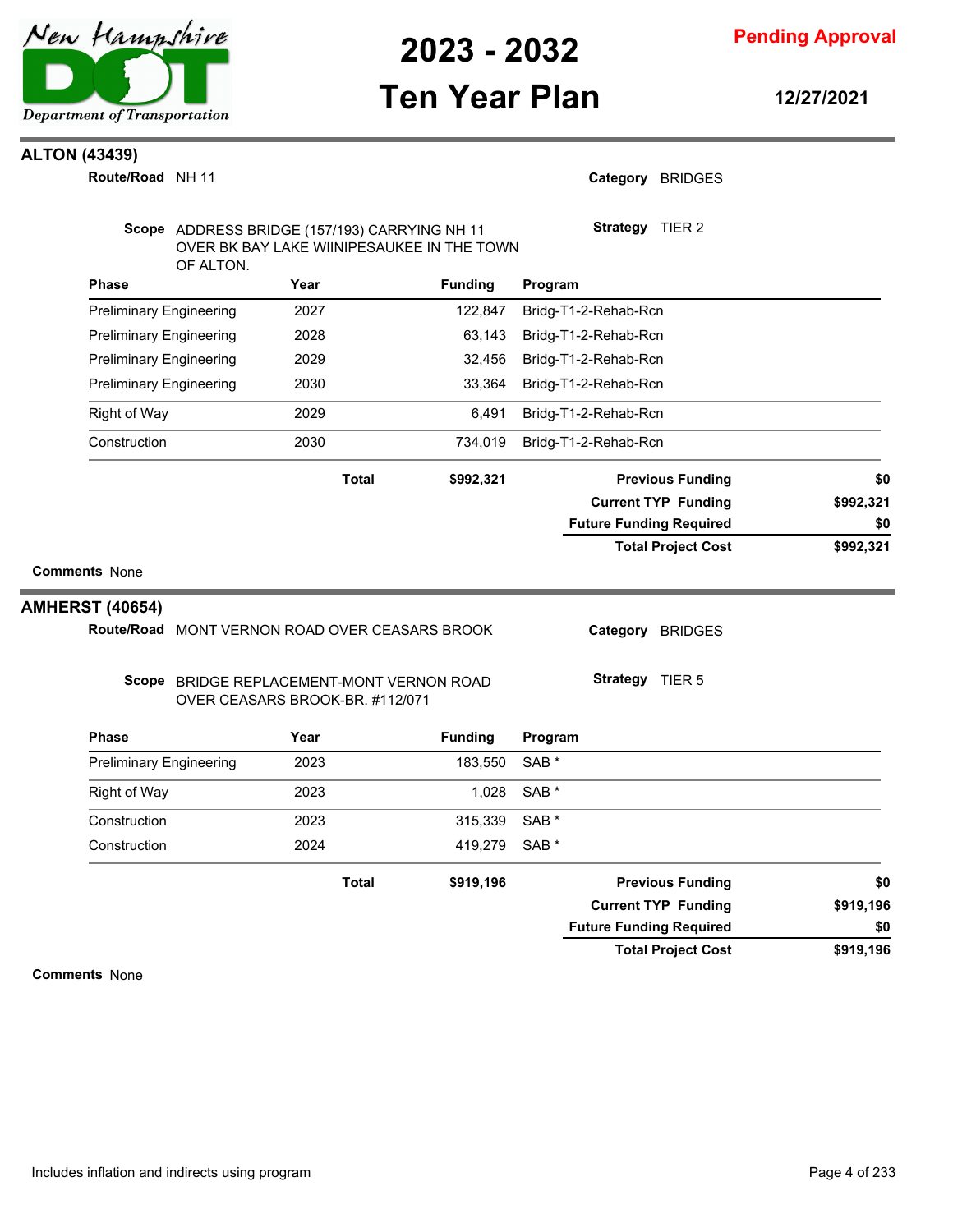**Pending Approval**

## **Ten Year Plan**

**12/27/2021**

| <b>AMHERST (40657)</b>                         |                                                                                                      |      |              |                |                  |                 |                                |             |
|------------------------------------------------|------------------------------------------------------------------------------------------------------|------|--------------|----------------|------------------|-----------------|--------------------------------|-------------|
|                                                | Route/Road THORNTON FERRY ROAD OVER BEAVER BROOK                                                     |      |              |                |                  |                 | Category BRIDGES               |             |
|                                                | Scope BRIDGE REPLACEMENT-THORNTON FERRY ROAD<br>OVER BEAVER BROOK-BR. #145/106                       |      |              |                |                  | Strategy TIER 5 |                                |             |
| <b>Phase</b>                                   |                                                                                                      | Year |              | <b>Funding</b> | Program          |                 |                                |             |
| <b>Preliminary Engineering</b>                 |                                                                                                      | 2023 |              | 229,656        | SAB <sup>*</sup> |                 |                                |             |
| <b>Right of Way</b>                            |                                                                                                      | 2024 |              | 5,140          | SAB *            |                 |                                |             |
| Construction                                   |                                                                                                      | 2024 |              | 1,448,948      | <b>MOBIL</b>     |                 |                                |             |
|                                                |                                                                                                      |      | <b>Total</b> | \$1,683,744    |                  |                 | <b>Previous Funding</b>        | \$0         |
|                                                |                                                                                                      |      |              |                |                  |                 | <b>Current TYP Funding</b>     | \$1,683,744 |
|                                                |                                                                                                      |      |              |                |                  |                 | <b>Future Funding Required</b> | \$0         |
|                                                |                                                                                                      |      |              |                |                  |                 | <b>Total Project Cost</b>      | \$1,683,744 |
| <b>Comments None</b><br><b>AMHERST (42593)</b> |                                                                                                      |      |              |                |                  |                 |                                |             |
|                                                | Route/Road AMHERST RAIL TRAIL                                                                        |      |              |                |                  |                 | Category INDIVIDUAL PROJECTS   |             |
|                                                | Scope RAIL TRAIL BETWEEN BABOOSIC LAKE ROAD AND<br>WALNUT HILL ROAD, LOCATED ON ABANDONED<br>RR ROW. |      |              |                |                  | Strategy TIER 6 |                                |             |
| <b>Phase</b>                                   |                                                                                                      | Year |              | <b>Funding</b> | Program          |                 |                                |             |
| <b>Preliminary Engineering</b>                 |                                                                                                      | 2026 |              | 88,516         | None-Other       |                 |                                |             |
| Right of Way                                   |                                                                                                      | 2028 |              | 187,084        | None-Other       |                 |                                |             |
| Construction                                   |                                                                                                      | 2029 |              | 576,966        | None-Other       |                 |                                |             |
|                                                |                                                                                                      |      | <b>Total</b> | \$852,566      |                  |                 | <b>Previous Funding</b>        | \$0         |
|                                                |                                                                                                      |      |              |                |                  |                 | <b>Current TYP Funding</b>     | \$852,566   |
|                                                |                                                                                                      |      |              |                |                  |                 | <b>Future Funding Required</b> | \$0         |
|                                                |                                                                                                      |      |              |                |                  |                 | <b>Total Project Cost</b>      | \$852,566   |

**Comments** Nashua Regional Planning Commission priority project for the 2021-2030 Ten Year Plan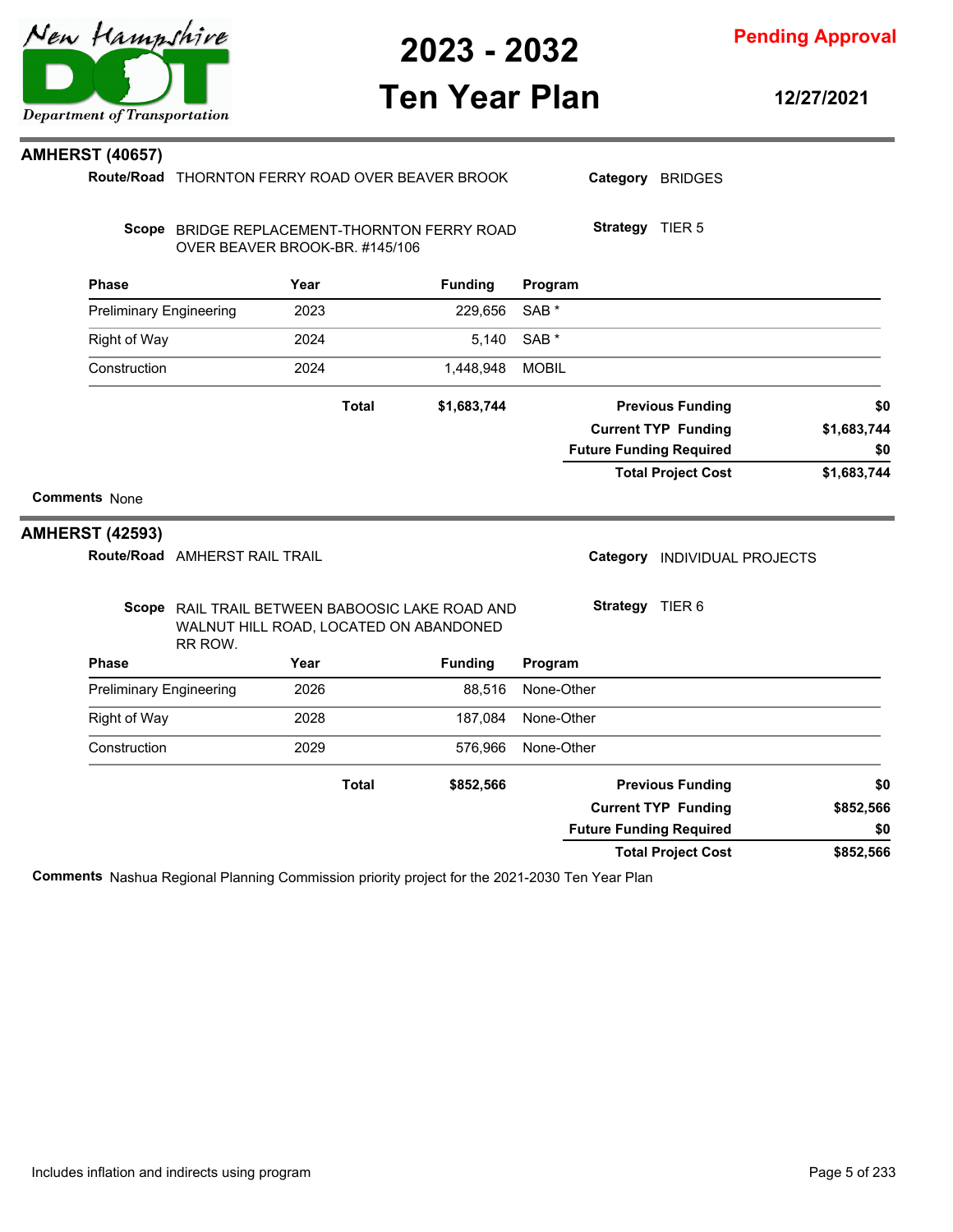

**Pending Approval**

## **Ten Year Plan**

**12/27/2021**

### **ANDOVER (20650)**

| Route/Road NH 11               |                                                                                                      |              |                |                  | Category BRIDGES     |                                |             |     |
|--------------------------------|------------------------------------------------------------------------------------------------------|--------------|----------------|------------------|----------------------|--------------------------------|-------------|-----|
|                                | Scope REPLACE 2 BRIDGES - NH 11 OVER NHRR(ABD)<br>(206/137) AND NH 11 OVER SUCKER BROOK<br>(208/137) |              |                |                  | Strategy TIER 2      |                                |             |     |
| <b>Phase</b>                   | Year                                                                                                 |              | <b>Funding</b> | Program          |                      |                                |             |     |
| Construction                   | 2023                                                                                                 |              | 2,261,600      |                  | Bridg-T1-2-Rehab-Rcn |                                |             |     |
| Construction                   | 2024                                                                                                 |              | 4,649,850      |                  | Bridg-T1-2-Rehab-Rcn |                                |             |     |
|                                |                                                                                                      | <b>Total</b> | \$6,911,450    |                  |                      | <b>Previous Funding</b>        | \$1,012,000 |     |
|                                |                                                                                                      |              |                |                  |                      | <b>Current TYP Funding</b>     | \$6,911,450 |     |
|                                |                                                                                                      |              |                |                  |                      | <b>Future Funding Required</b> |             | \$0 |
|                                |                                                                                                      |              |                |                  |                      | <b>Total Project Cost</b>      | \$7,923,450 |     |
| <b>Comments None</b>           |                                                                                                      |              |                |                  |                      |                                |             |     |
|                                |                                                                                                      |              |                |                  |                      |                                |             |     |
| <b>ANDOVER (41407)</b>         |                                                                                                      |              |                |                  |                      |                                |             |     |
|                                | Route/Road LAWRENCE ROAD OVER BLACKWATER RIVER                                                       |              |                |                  | Category             | <b>BRIDGES</b>                 |             |     |
|                                | Scope BRIDGE REPLACEMENT-LAWRENCE ROAD OVER<br>BLACKWATER RIVER-BR. #098/093                         |              |                |                  | Strategy TIER 5      |                                |             |     |
| <b>Phase</b>                   | Year                                                                                                 |              | <b>Funding</b> | Program          |                      |                                |             |     |
| <b>Preliminary Engineering</b> | 2024                                                                                                 |              | 293,286        | SAB <sup>*</sup> |                      |                                |             |     |
| <b>Right of Way</b>            | 2024                                                                                                 |              | 5,140          | SAB <sup>*</sup> |                      |                                |             |     |
| Construction                   | 2024                                                                                                 |              | 3,646,176      | <b>MOBIL</b>     |                      |                                |             |     |
|                                |                                                                                                      | <b>Total</b> | \$3,944,603    |                  |                      | <b>Previous Funding</b>        |             | \$0 |
|                                |                                                                                                      |              |                |                  |                      | <b>Current TYP Funding</b>     | \$3,944,603 |     |
|                                |                                                                                                      |              |                |                  |                      | <b>Future Funding Required</b> |             | \$0 |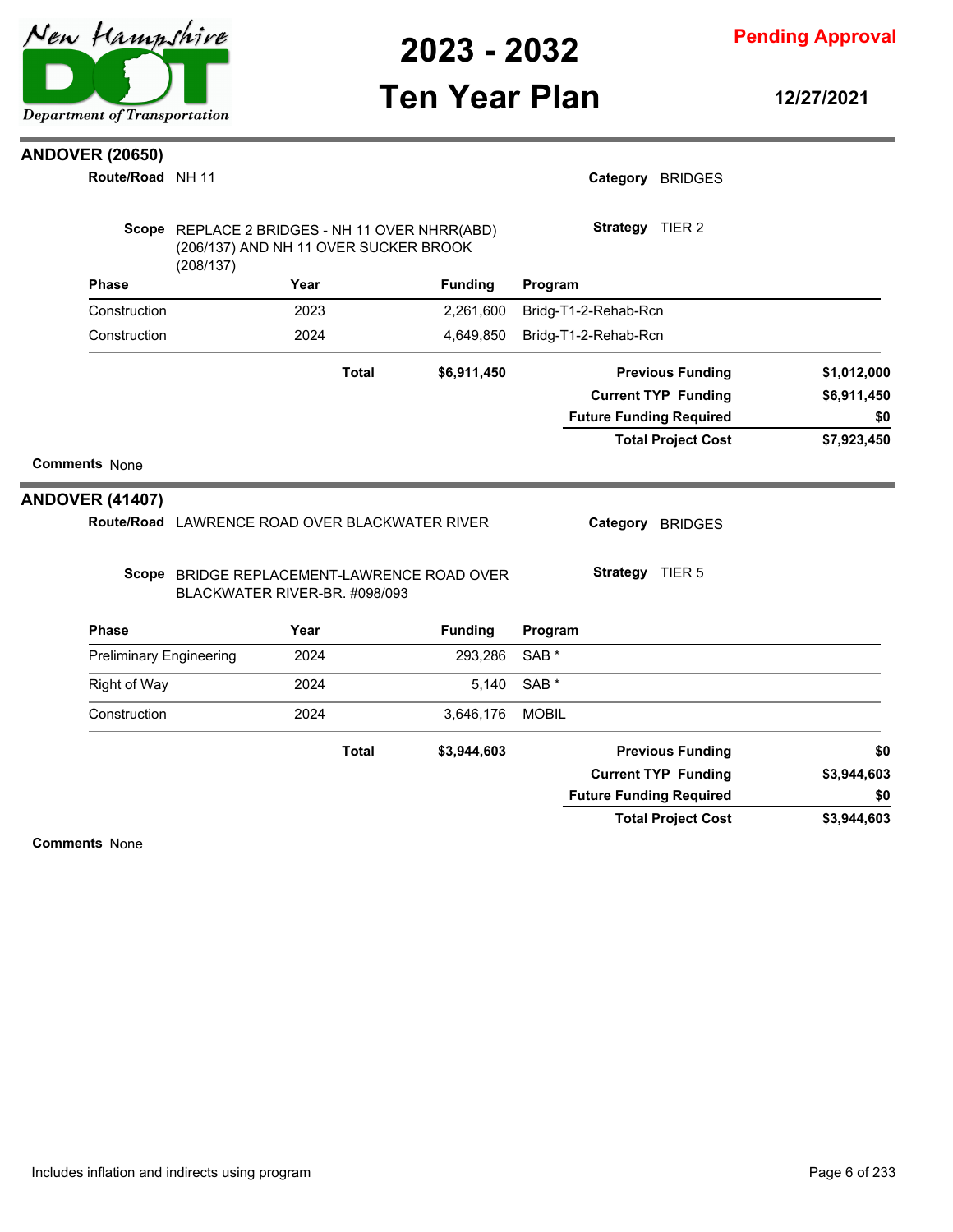

## **Ten Year Plan**

**12/27/2021**

### **ANTRIM (14942)**

|                                | Route/Road HIGH STREET OVER GREAT BROOK                                                                         |      |              |                |                  |                      | Category RED LIST BRIDGES      |             |
|--------------------------------|-----------------------------------------------------------------------------------------------------------------|------|--------------|----------------|------------------|----------------------|--------------------------------|-------------|
|                                | Scope BRIDGE REPLACEMENT - HIGH STREET OVER<br>GREAT BROOK - 174/070 {RED LIST}                                 |      |              |                |                  | Strategy TIER 5      |                                |             |
| <b>Phase</b>                   |                                                                                                                 | Year |              | <b>Funding</b> | Program          |                      |                                |             |
| <b>Preliminary Engineering</b> |                                                                                                                 | 2023 |              | 92,520         | SAB <sup>*</sup> |                      |                                |             |
| <b>Right of Way</b>            |                                                                                                                 | 2023 |              | 10,280         | SAB <sup>*</sup> |                      |                                |             |
| Construction                   |                                                                                                                 | 2023 |              | 205,600        | SAB <sup>*</sup> |                      |                                |             |
| Construction                   |                                                                                                                 | 2024 |              | 211,357        | SAB <sup>*</sup> |                      |                                |             |
|                                |                                                                                                                 |      | <b>Total</b> | \$519,757      |                  |                      | <b>Previous Funding</b>        | \$0         |
|                                |                                                                                                                 |      |              |                |                  |                      | <b>Current TYP Funding</b>     | \$519,757   |
|                                |                                                                                                                 |      |              |                |                  |                      |                                |             |
|                                |                                                                                                                 |      |              |                |                  |                      | <b>Future Funding Required</b> | \$0         |
|                                |                                                                                                                 |      |              |                |                  |                      | <b>Total Project Cost</b>      | \$519,757   |
| <b>Comments None</b>           |                                                                                                                 |      |              |                |                  |                      |                                |             |
|                                |                                                                                                                 |      |              |                |                  |                      |                                |             |
| <b>ANTRIM (42579)</b>          | Route/Road NH ROUTE 31                                                                                          |      |              |                |                  |                      | Category RED LIST BRIDGES      |             |
|                                | Scope ADDRESS RED LIST BRIDGE (133/132) CARRYING<br>NH 31 OVER STEEL POND BROOK IN THE TOWN OF<br><b>ANTRIM</b> |      |              |                |                  | Strategy TIER 3      |                                |             |
| <b>Phase</b>                   |                                                                                                                 | Year |              | <b>Funding</b> | Program          |                      |                                |             |
| <b>Preliminary Engineering</b> |                                                                                                                 | 2025 |              | 189,430        |                  | Bridg-T3-4-Rehab-Rcn |                                |             |
| <b>Preliminary Engineering</b> |                                                                                                                 | 2027 |              | 133,458        |                  | Bridg-T3-4-Rehab-Rcn |                                |             |
| Construction                   |                                                                                                                 | 2030 |              | 1,449,853      |                  | Bridg-T3-4-Rehab-Rcn |                                |             |
|                                |                                                                                                                 |      | <b>Total</b> | \$1,772,741    |                  |                      | <b>Previous Funding</b>        | \$0         |
|                                |                                                                                                                 |      |              |                |                  |                      | <b>Current TYP Funding</b>     | \$1,772,741 |

**\$1,772,741 Total Project Cost**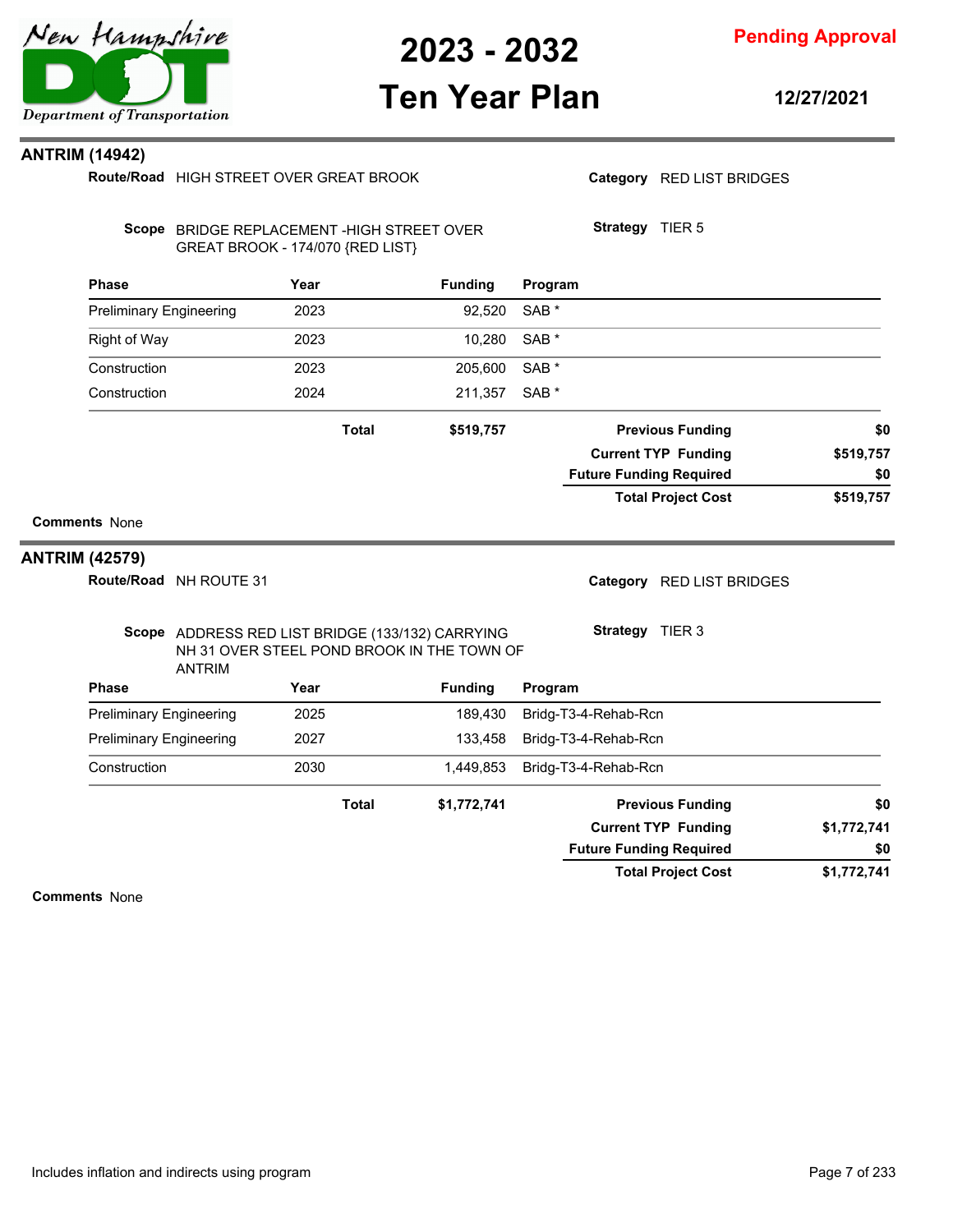# **Ten Year Plan**

Category BRIDGES

**Strategy** TIER 2

### **ASHLAND - BRIDGEWATER (24904)**

**Route/Road** US ROUTE 3

Scope ADDRESS BRIDGE CARRYING US 3 & NH25 OVER NHRR AND PEMIGEWASSET RIVER (BR NO 076/080)

| <b>Phase</b>                   | Year                           | <b>Funding</b>                                  | Program          |                                |                            |             |
|--------------------------------|--------------------------------|-------------------------------------------------|------------------|--------------------------------|----------------------------|-------------|
| Construction                   | 2023                           | 6,784,800                                       |                  | Bridg-T1-2-Rehab-Rcn           |                            |             |
|                                | <b>Total</b>                   | \$6,784,800                                     |                  |                                | <b>Previous Funding</b>    | \$796,000   |
|                                |                                |                                                 |                  |                                | <b>Current TYP Funding</b> | \$6,784,800 |
|                                |                                |                                                 |                  | <b>Future Funding Required</b> |                            | \$0         |
|                                |                                |                                                 |                  |                                | <b>Total Project Cost</b>  | \$7,580,800 |
| <b>Comments None</b>           |                                |                                                 |                  |                                |                            |             |
| <b>UBURN (29316)</b>           |                                |                                                 |                  |                                |                            |             |
| <b>Route/Road</b>              |                                | <b>GRIFFIN MILL ROAD OVER MAPLE FALLS BROOK</b> |                  |                                | Category RED LIST BRIDGES  |             |
| Scope                          | MAPLE FALLS BROOK-BR. #095/127 | BRIDGE REHABILITATION-GRIFFIN MILL RD OVER      |                  | Strategy TIER 5                |                            |             |
| <b>Phase</b>                   | Year                           | <b>Funding</b>                                  | Program          |                                |                            |             |
| <b>Preliminary Engineering</b> | 2023                           | 144,488                                         | SAB <sup>*</sup> |                                |                            |             |
| Right of Way                   | 2023                           | 5,432                                           | SAB <sup>*</sup> |                                |                            |             |
| Construction                   | 2023                           | 275,939                                         | SAB <sup>*</sup> |                                |                            |             |
| Construction                   | 2024                           | 437,783                                         | SAB <sup>*</sup> |                                |                            |             |
|                                | <b>Total</b>                   | \$863,641                                       |                  |                                | <b>Previous Funding</b>    | \$0         |
|                                |                                |                                                 |                  |                                | <b>Current TYP Funding</b> | \$863,641   |
|                                |                                |                                                 |                  | <b>Future Funding Required</b> |                            | \$0         |
|                                |                                |                                                 |                  |                                | <b>Total Project Cost</b>  | \$863,641   |
| <b>Comments None</b>           |                                |                                                 |                  |                                |                            |             |



**AUBU** 

**12/27/2021**



**Pending Approval**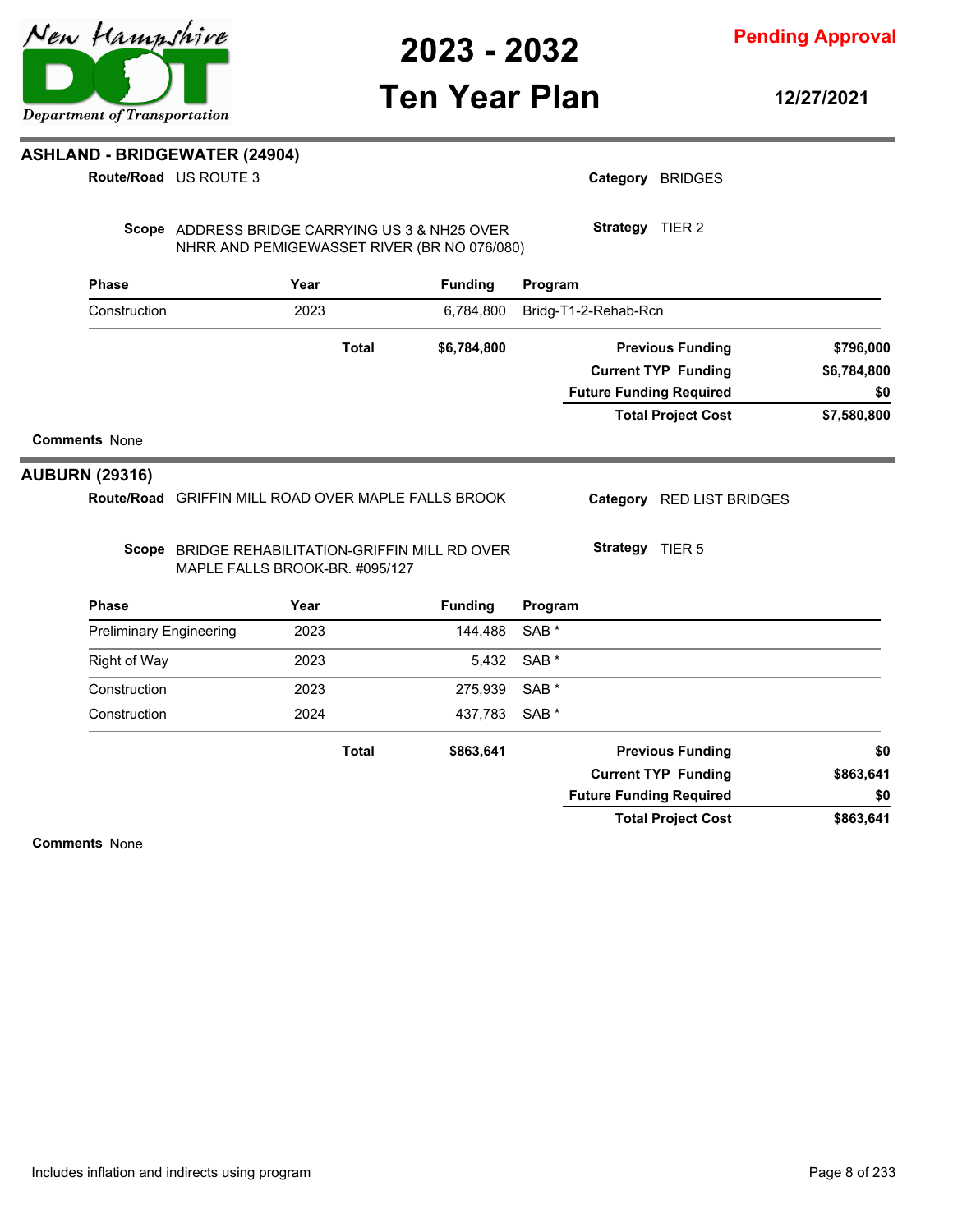

**Ten Year Plan**

**Pending Approval**

**12/27/2021**

| <b>BARRINGTON (16402)</b> |                                                                               |              |                |                   |                                |                            |             |
|---------------------------|-------------------------------------------------------------------------------|--------------|----------------|-------------------|--------------------------------|----------------------------|-------------|
|                           | Route/Road US ROUTE 4                                                         |              |                |                   |                                | Category ROADSIDE          |             |
|                           | Scope ROUTE 4 CULVERT REPLACEMENT JUST WEST OF<br><b>TOPAZ DRIVE</b>          |              |                |                   | Strategy TIER 2                |                            |             |
| <b>Phase</b>              | Year                                                                          |              | <b>Funding</b> | Program           |                                |                            |             |
| <b>Right of Way</b>       | 2023                                                                          |              | 17,925         | CRDR*             |                                |                            |             |
| Construction              | 2023                                                                          |              | 944,059        | CRDR <sup>*</sup> |                                |                            |             |
| Construction              | 2024                                                                          |              | 798,507        | CRDR*             |                                |                            |             |
|                           |                                                                               | <b>Total</b> | \$1,760,491    |                   |                                | <b>Previous Funding</b>    | \$382,361   |
|                           |                                                                               |              |                |                   |                                | <b>Current TYP Funding</b> | \$1,760,491 |
|                           |                                                                               |              |                |                   | <b>Future Funding Required</b> |                            | \$0         |
|                           |                                                                               |              |                |                   |                                | <b>Total Project Cost</b>  | \$2,142,852 |
| <b>Comments None</b>      |                                                                               |              |                |                   |                                |                            |             |
| <b>BARRINGTON (26722)</b> |                                                                               |              |                |                   |                                |                            |             |
|                           | Route/Road GREEN HILL RD OVER ISINGLASS RIVER                                 |              |                |                   |                                | Category BRIDGES           |             |
|                           | Scope BRIDGE REHABILITATION-GREENHILL RD OVER<br>ISINGLASS RIVER-BR. #109/162 |              |                |                   | Strategy TIER 5                |                            |             |
| <b>Phase</b>              | Year                                                                          |              | <b>Funding</b> | Program           |                                |                            |             |
| Construction              | 2023                                                                          |              | 926,232        | SAB <sup>*</sup>  |                                |                            |             |
|                           |                                                                               | <b>Total</b> | \$926,232      |                   |                                | <b>Previous Funding</b>    | \$1,073,879 |
|                           |                                                                               |              |                |                   |                                | <b>Current TYP Funding</b> | \$926,232   |
|                           |                                                                               |              |                |                   | <b>Future Funding Required</b> |                            | \$0         |
|                           |                                                                               |              |                |                   |                                | <b>Total Project Cost</b>  | \$2,000,111 |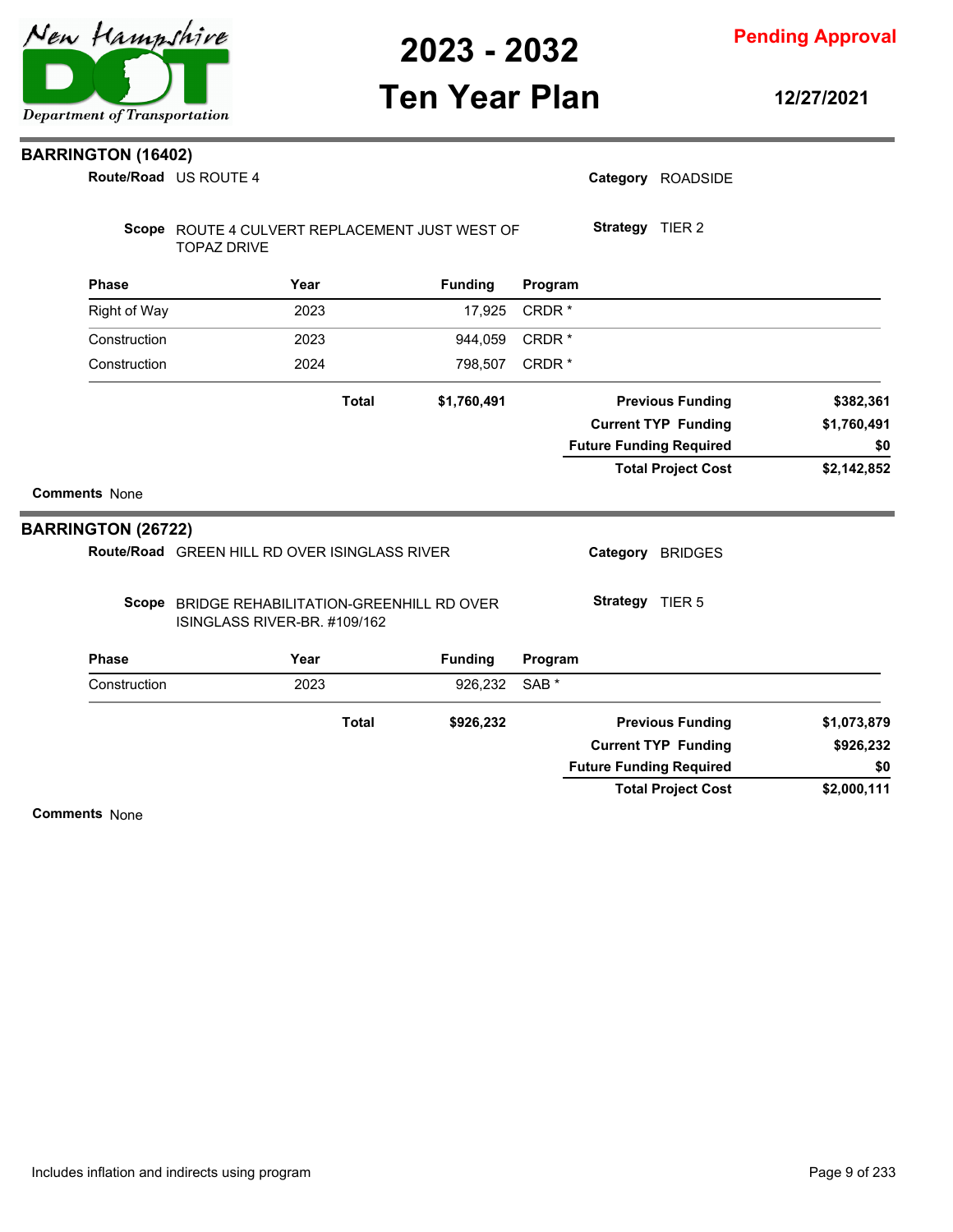# **Ten Year Plan**

**12/27/2021**

| <b>BARRINGTON (41410)</b>                                                  |                                              |      |                                                                                         |                  |                                |                            |                                                |
|----------------------------------------------------------------------------|----------------------------------------------|------|-----------------------------------------------------------------------------------------|------------------|--------------------------------|----------------------------|------------------------------------------------|
|                                                                            | Route/Road OLD CANAAN ROAD OVER SPRUCE BROOK |      |                                                                                         |                  |                                | Category BRIDGES           |                                                |
| Scope BRIDGE REPLACEMENT-OLD CANAAN ROAD OVER<br>SPRUCE BROOK-BR. #052/059 |                                              |      |                                                                                         |                  | Strategy TIER 5                |                            |                                                |
| <b>Phase</b>                                                               |                                              | Year | <b>Funding</b>                                                                          | Program          |                                |                            |                                                |
| <b>Preliminary Engineering</b>                                             |                                              | 2023 | 134,791                                                                                 | SAB <sup>*</sup> |                                |                            |                                                |
| <b>Right of Way</b>                                                        |                                              | 2024 | 5,140                                                                                   | SAB <sup>*</sup> |                                |                            |                                                |
| Construction                                                               |                                              | 2025 | 975,461                                                                                 | SAB <sup>*</sup> |                                |                            |                                                |
|                                                                            |                                              |      | <b>Total</b><br>\$1,115,392                                                             |                  |                                | <b>Previous Funding</b>    | \$0                                            |
|                                                                            |                                              |      |                                                                                         |                  |                                | <b>Current TYP Funding</b> | \$1,115,392                                    |
|                                                                            |                                              |      |                                                                                         |                  | <b>Future Funding Required</b> |                            | \$0                                            |
| <b>Comments None</b>                                                       |                                              |      |                                                                                         |                  |                                | <b>Total Project Cost</b>  |                                                |
| <b>BARRINGTON (41415)</b><br>Route/Road US ROUTE 4                         |                                              |      |                                                                                         |                  |                                | Category RED LIST BRIDGES  |                                                |
|                                                                            |                                              |      | Scope REHAB OR REPLACEMENT OF RED LIST BRIDGE<br>CARRYING US 4 OVER OYSTER RIVER IN THE |                  | Strategy TIER 2                |                            |                                                |
| <b>Phase</b>                                                               | TOWN OF BARRINGTON                           | Year | <b>Funding</b>                                                                          | Program          |                                |                            |                                                |
| <b>Right of Way</b>                                                        |                                              | 2023 | 141,350                                                                                 |                  | Bridg-T1-2-Rehab-Rcn           |                            |                                                |
| Construction                                                               |                                              | 2023 | 1,379,576                                                                               |                  | Bridg-T1-2-Rehab-Rcn           |                            |                                                |
| Construction                                                               |                                              | 2024 | 1,418,204                                                                               |                  | Bridg-T1-2-Rehab-Rcn           |                            |                                                |
|                                                                            |                                              |      | <b>Total</b><br>\$2,939,130                                                             |                  |                                | <b>Previous Funding</b>    |                                                |
|                                                                            |                                              |      |                                                                                         |                  |                                | <b>Current TYP Funding</b> |                                                |
|                                                                            |                                              |      |                                                                                         |                  | <b>Future Funding Required</b> |                            | \$1,115,392<br>\$577,500<br>\$2,939,130<br>\$0 |

**Comments** None



**Pending Approval**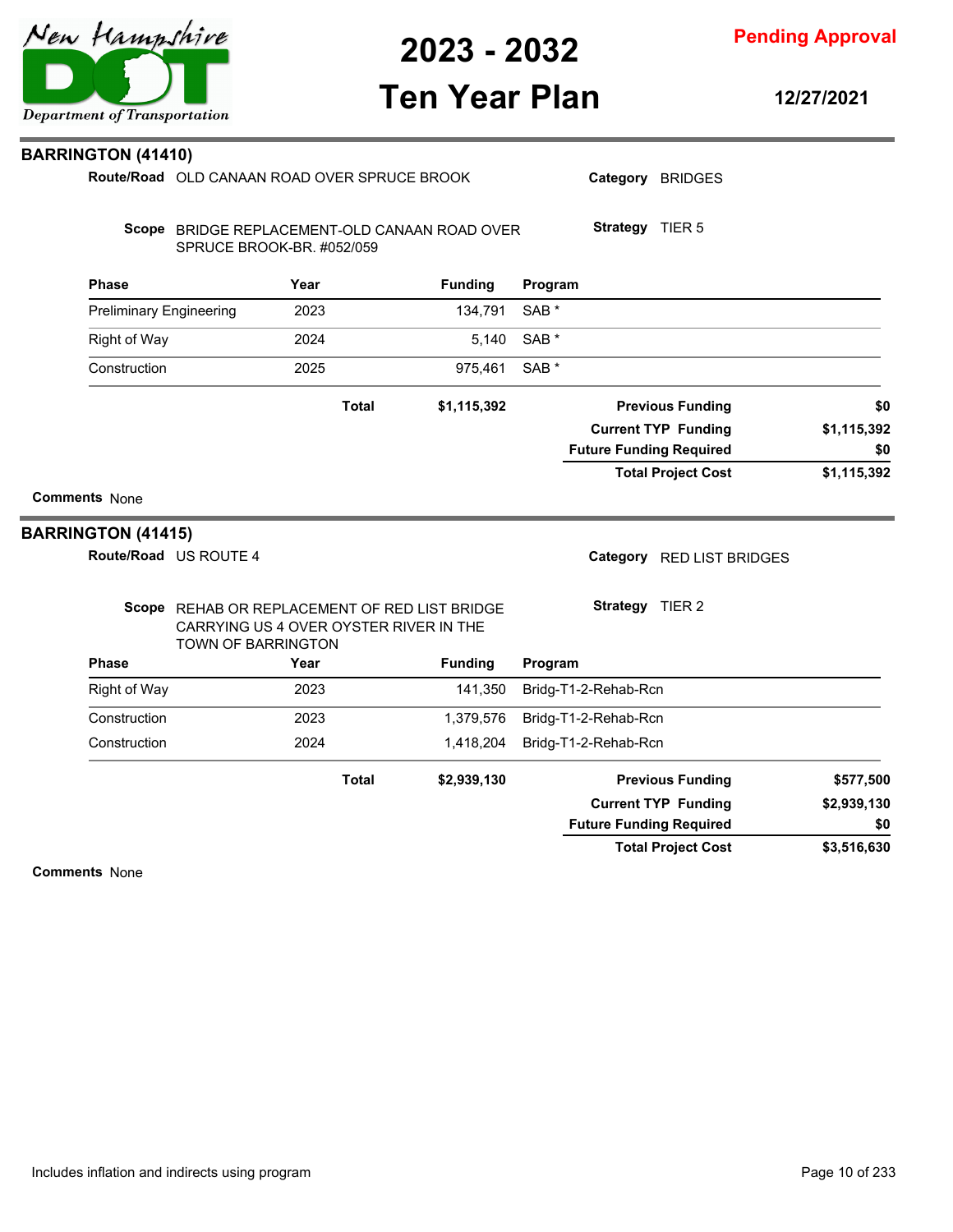## **Ten Year Plan**

**Pending Approval**

**12/27/2021**

### **BARRINGTON (43547)**

**Route/Road** NH 9

Route/Road F.E. EVERETT TPK

### Category **INDIVIDUAL PROJECTS**

|                                    | NH 9/NH 125 | Scope PEDESTRIAN SAFETY IMPROVEMENTS ALONG NH<br>9 INCLUDING SIDEWALKS AND ADA CROSSINGS AT |                | TIER <sub>3</sub><br><b>Strategy</b>                                                                    |             |
|------------------------------------|-------------|---------------------------------------------------------------------------------------------|----------------|---------------------------------------------------------------------------------------------------------|-------------|
| <b>Phase</b>                       |             | Year                                                                                        | <b>Funding</b> | Program                                                                                                 |             |
| <b>Preliminary Engineering</b>     |             | 2026                                                                                        | 184,271        | None-Highway                                                                                            |             |
| <b>Right of Way</b>                |             | 2029                                                                                        | 26,692         | None-Highway                                                                                            |             |
| Construction                       |             | 2031                                                                                        | 1,008,409      | None-Highway                                                                                            |             |
|                                    |             | <b>Total</b>                                                                                | \$1,219,371    | <b>Previous Funding</b>                                                                                 | \$0         |
|                                    |             |                                                                                             |                | <b>Current TYP Funding</b>                                                                              | \$1,219,371 |
|                                    |             |                                                                                             |                | <b>Future Funding Required</b>                                                                          | \$0         |
|                                    |             |                                                                                             |                | <b>Total Project Cost</b>                                                                               | \$1,219,371 |
|                                    |             |                                                                                             |                | <b>Comments</b> Strafford Regional Planning Commission priority project for the 2023-2032 Ten Year Plan |             |
| <b>BEDFORD - MERRIMACK (16100)</b> |             |                                                                                             |                |                                                                                                         |             |

### Scope IMPROVEMENT TO BEDFORD MAINLINE TOLL PLAZA TO INSTITUTE ALL ELECTRONIC TOLLING

Category **INDIVIDUAL PROJECTS** 

**Strategy** TIER 1

| <b>Phase</b> | Year         | <b>Funding</b> | Program                        |              |
|--------------|--------------|----------------|--------------------------------|--------------|
| Construction | 2023         | 2,056,000      | TPK *                          |              |
| Construction | 2024         | 9.194.021      | TPK *                          |              |
|              | <b>Total</b> | \$11,250,021   | <b>Previous Funding</b>        | \$2,205,000  |
|              |              |                | <b>Current TYP Funding</b>     | \$11,250,021 |
|              |              |                | <b>Future Funding Required</b> | \$0          |
|              |              |                | <b>Total Project Cost</b>      | \$13,455,021 |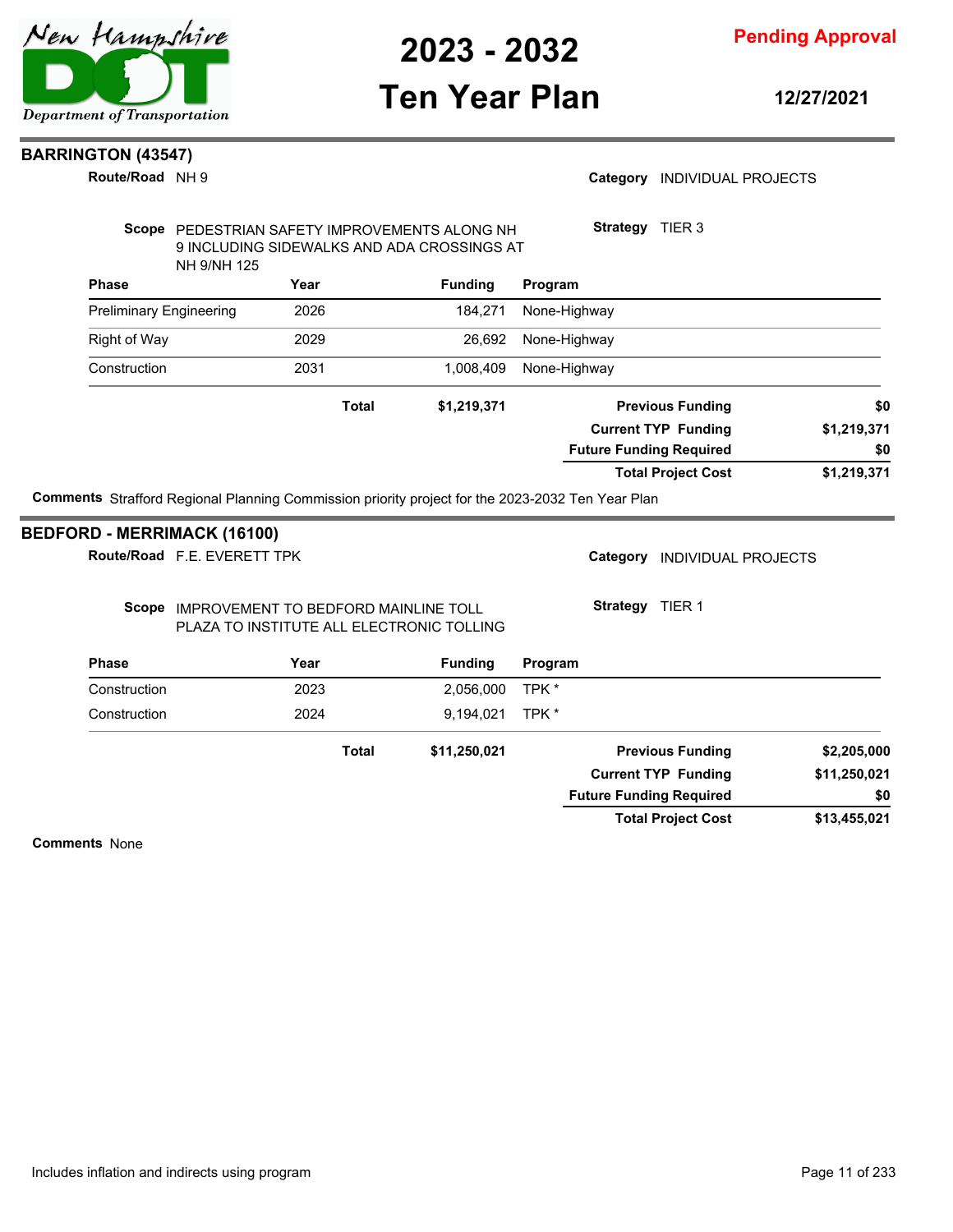

**Pending Approval**

## **Ten Year Plan**

**12/27/2021**

### **BEDFORD (21684)**

Route/Road CATESBY LANE

|                                | Route/Road CATESBY LANE                                               |                                                                                |              |                |                  | Category BRIDGES               |             |
|--------------------------------|-----------------------------------------------------------------------|--------------------------------------------------------------------------------|--------------|----------------|------------------|--------------------------------|-------------|
|                                |                                                                       | Scope BRIDGE REPLACEMENT-CATESBY LANE OVER<br>MCQUADE BROOK-BR. #102/098 (NEW) |              |                |                  | Strategy TIER 5                |             |
| <b>Phase</b>                   |                                                                       | Year                                                                           |              | <b>Funding</b> | Program          |                                |             |
| <b>Preliminary Engineering</b> |                                                                       | 2023                                                                           |              | 139,599        | SAB <sup>*</sup> |                                |             |
| <b>Right of Way</b>            |                                                                       | 2023                                                                           |              | 5,584          | SAB <sup>*</sup> |                                |             |
| Construction                   |                                                                       | 2023                                                                           |              | 449,000        | SAB <sup>*</sup> |                                |             |
| Construction                   |                                                                       | 2025                                                                           |              | 474,496        | SAB *            |                                |             |
|                                |                                                                       |                                                                                | <b>Total</b> | \$1,068,679    |                  | <b>Previous Funding</b>        | \$0         |
|                                |                                                                       |                                                                                |              |                |                  | <b>Current TYP Funding</b>     | \$1,068,679 |
|                                |                                                                       |                                                                                |              |                |                  | <b>Future Funding Required</b> | \$0         |
| <b>BEDFORD (24217)</b>         | Route/Road BEALS RD OVER BABOOSIC BROOK                               |                                                                                |              |                |                  | Category BRIDGES               |             |
|                                | Scope BRIDGE REPLACEMENT-BEALS RD OVER<br>BABOOSIC BROOK-BR. #105-055 |                                                                                |              |                |                  | Strategy TIER 5                |             |
| <b>Phase</b>                   |                                                                       | Year                                                                           |              | <b>Funding</b> | Program          |                                |             |
| <b>Preliminary Engineering</b> |                                                                       | 2023                                                                           |              | 151,136        | SAB <sup>*</sup> |                                |             |
| <b>Right of Way</b>            |                                                                       | 2023                                                                           |              | 5,000          | SAB <sup>*</sup> |                                |             |
| Construction                   |                                                                       | 2023                                                                           |              | 963,322        | SAB <sup>*</sup> |                                |             |
|                                |                                                                       |                                                                                | <b>Total</b> | \$1,119,458    |                  | <b>Previous Funding</b>        | \$0         |
|                                |                                                                       |                                                                                |              |                |                  | <b>Current TYP Funding</b>     | \$1,119,458 |
|                                |                                                                       |                                                                                |              |                |                  | <b>Future Funding Required</b> | \$0         |
|                                |                                                                       |                                                                                |              |                |                  | <b>Total Project Cost</b>      | \$1,119,458 |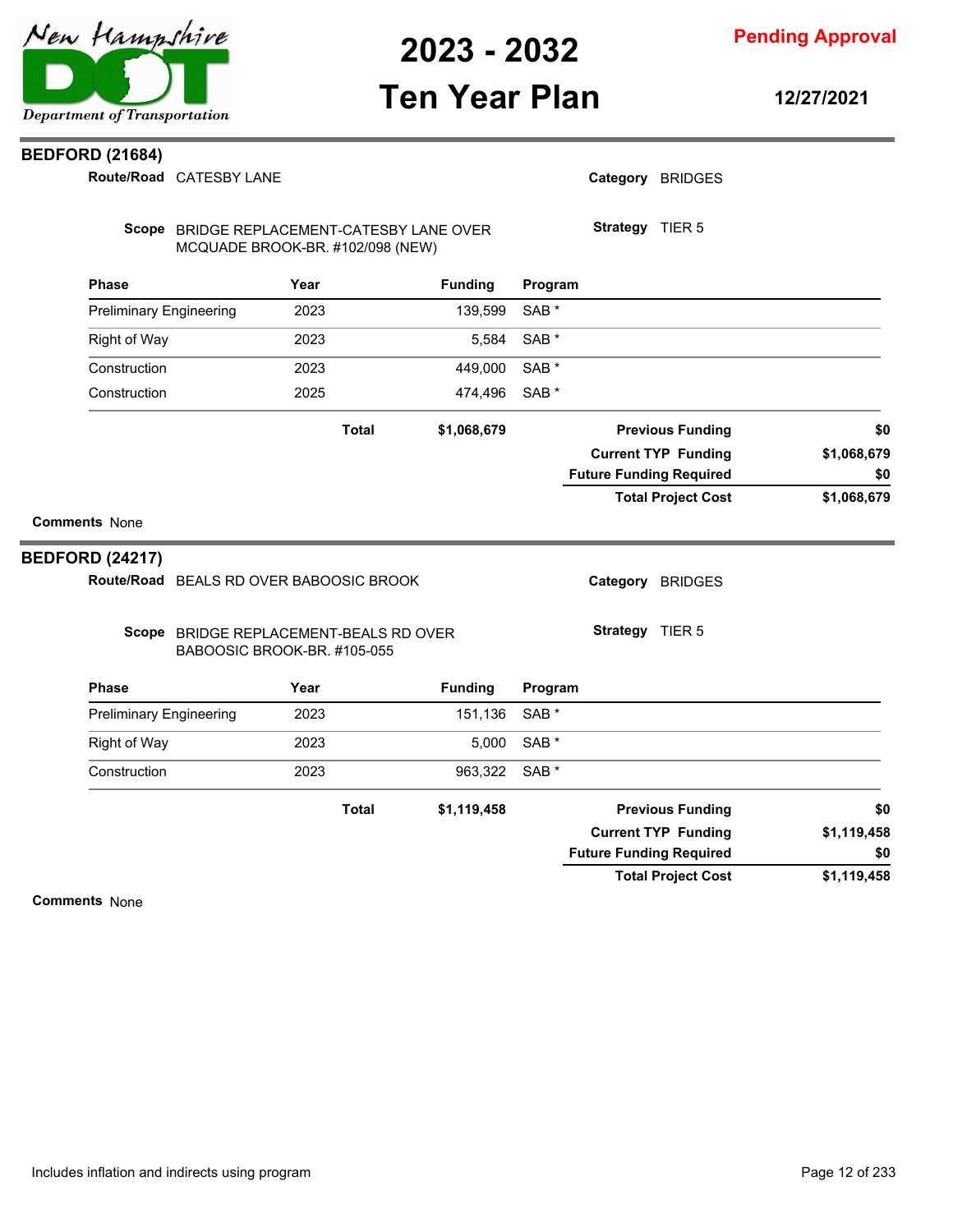

## **Ten Year Plan**

**Pending Approval**

**12/27/2021**

### **BEDFORD (40664)**

**Route/Road** US 3

### Category **INDIVIDUAL PROJECTS**

**Strategy** TIER 2

**Total Project Cost**

**Future Funding Required**

Scope US 3 WIDENING FROM HAWTHORNE DRIVE NORTH TO MANCHESTER AIRPORT ACCESS ROAD

| <b>Phase</b>                   | Year         | <b>Funding</b> | Program                        |              |
|--------------------------------|--------------|----------------|--------------------------------|--------------|
| <b>Preliminary Engineering</b> | 2023         | 1,583,120      | None-Highway                   |              |
| <b>Right of Way</b>            | 2023         | 280,188        | None-Highway                   |              |
| Right of Way                   | 2026         | 3,115,751      | None-Highway                   |              |
| Construction                   | 2026         | 5,013,814      | None-Highway                   |              |
| Construction                   | 2027         | 4,420,041      | None-Highway                   |              |
| Construction                   | 2028         | 4,543,802      | None-Highway                   |              |
| Construction                   | 2029         | 6,019,820      | None-Highway                   |              |
|                                | <b>Total</b> | \$24,976,537   | <b>Previous Funding</b>        | \$275,000    |
|                                |              |                | <b>Current TYP Funding</b>     | \$24,976,537 |
|                                |              |                | <b>Future Funding Required</b> | \$0          |
|                                |              |                | <b>Total Project Cost</b>      | \$25,251,537 |

### **BELMONT (43352)**

|                                |             |                                   |                | <b>Current TYP Funding</b>           | \$667,436                  |  |
|--------------------------------|-------------|-----------------------------------|----------------|--------------------------------------|----------------------------|--|
|                                |             | <b>Total</b>                      | \$667,436      | <b>Previous Funding</b>              | \$110,000                  |  |
| Construction                   |             | 2025                              | 550.406        | None-Highway                         |                            |  |
| Right of Way                   |             | 2023                              | 32,220         | None-Highway                         |                            |  |
| <b>Preliminary Engineering</b> |             | 2023                              | 84.810         | None-Highway                         |                            |  |
| <b>Phase</b>                   |             | Year                              | <b>Funding</b> | Program                              |                            |  |
| Scope                          | CONGESTION. | IMPROVE INTERSECTION SAFETY AND   |                | <b>Strategy</b><br>TIER <sub>5</sub> |                            |  |
|                                |             | Route/Road NH 140 AND MAIN STREET |                | Category                             | <b>INDIVIDUAL PROJECTS</b> |  |

**Comments** None

**\$777,436**

**\$0**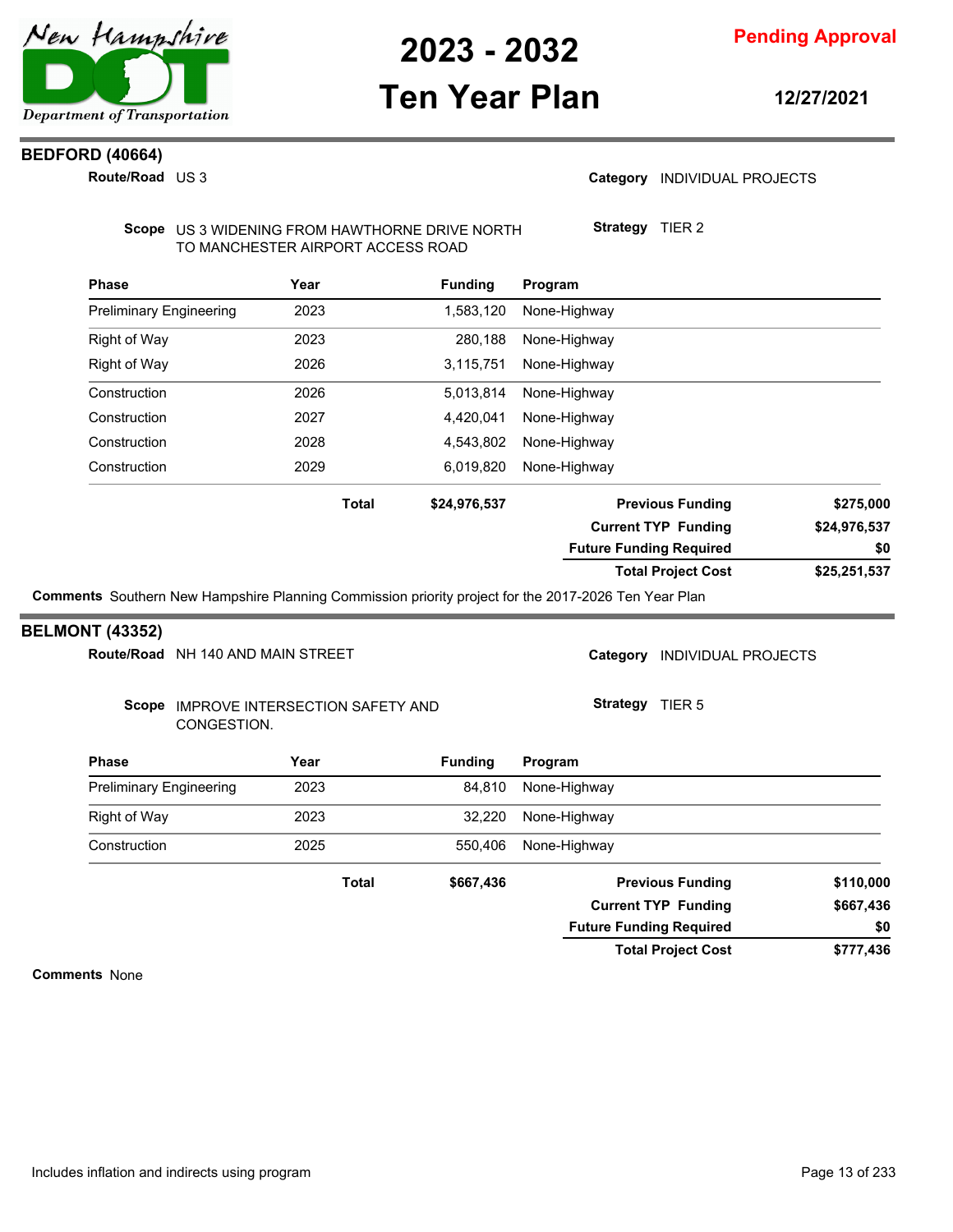

**Pending Approval**

## **Ten Year Plan**

**12/27/2021**

Category **INDIVIDUAL PROJECTS** 

### **BERLIN (43523)**

**Route/Road** NH 16

|                                     | Scope ROADWAY IMPROVEMENTS TO NH 16 FROM<br>CLEVELAND BRIDGE/HUTCHINS STREET TO                     |                | Strategy TIER 5                              |             |
|-------------------------------------|-----------------------------------------------------------------------------------------------------|----------------|----------------------------------------------|-------------|
| <b>EXCHANGE ST.</b><br><b>Phase</b> | <b>Funding</b><br>Year                                                                              |                | Program                                      |             |
| <b>Preliminary Engineering</b>      | 2027                                                                                                | 459,225        | None-Highway                                 |             |
| <b>Right of Way</b>                 | 2030                                                                                                | 31,181         | None-Highway                                 |             |
| Construction                        | 2032                                                                                                | 5,272,191      | None-Highway                                 |             |
|                                     | <b>Total</b>                                                                                        | \$5,762,597    | <b>Previous Funding</b>                      | \$0         |
|                                     |                                                                                                     |                | <b>Current TYP Funding</b>                   | \$5,762,597 |
|                                     |                                                                                                     |                | <b>Future Funding Required</b>               | \$0         |
|                                     |                                                                                                     |                | <b>Total Project Cost</b>                    | \$5,762,597 |
| <b>BETHLEHEM</b><br><b>Phase</b>    | Scope ADDRESS RED LIST BRIDGE (099/152) CARRYING<br>NH 142 OVER AMMONOOSUC RIVER IN TOWN OF<br>Year |                | Category RED LIST BRIDGES<br>Strategy TIER 3 |             |
|                                     |                                                                                                     | <b>Funding</b> | Program                                      |             |
| <b>Preliminary Engineering</b>      | 2023                                                                                                | 113,080        | Bridg-T3-4-Rehab-Rcn                         |             |
| <b>Preliminary Engineering</b>      | 2025                                                                                                | 298,753        | Bridg-T3-4-Rehab-Rcn                         |             |
| <b>Preliminary Engineering</b>      | 2026                                                                                                | 122,847        | Bridg-T3-4-Rehab-Rcn                         |             |
| Construction                        | 2026                                                                                                | 3,378,297      | Bridg-T3-4-Rehab-Rcn                         |             |
|                                     | <b>Total</b>                                                                                        | \$3,912,977    | <b>Previous Funding</b>                      | \$275,000   |
|                                     |                                                                                                     |                | <b>Current TYP Funding</b>                   | \$3,912,977 |
|                                     |                                                                                                     |                |                                              |             |
|                                     |                                                                                                     |                | <b>Future Funding Required</b>               | \$0         |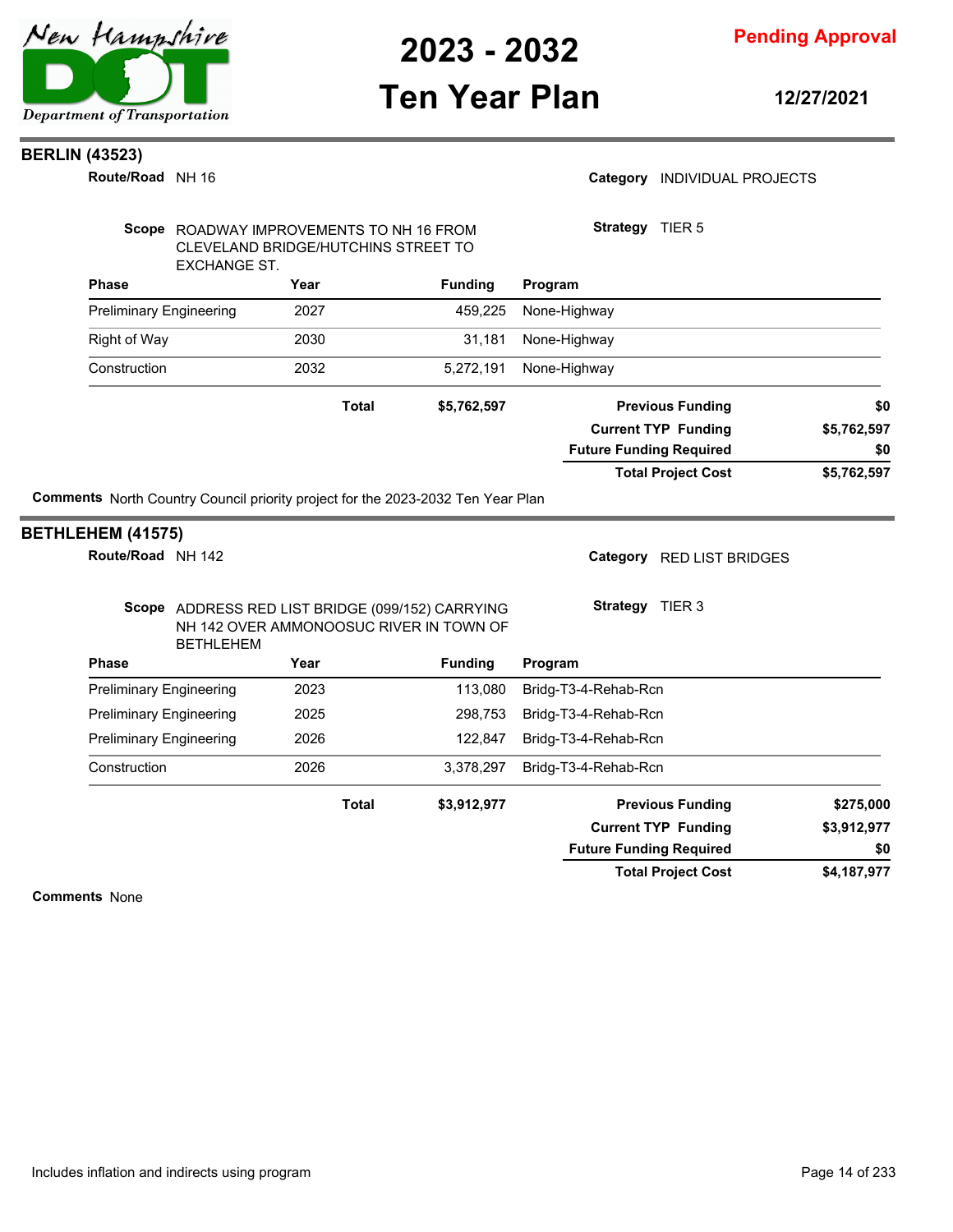

**12/27/2021**

### **BETHLEHEM-LITTLETON (42437)**

**Route/Road** I-93

Category PRESERVATION & MAINTENANCE

Scope REHABILITATION (4R) ON I-93 FROM MM 120.5 TO MM 125.0 INCLUDING RAMPS AT EXITS 40, 41, & 42. **Strategy** TIER 1

| <b>Phase</b>                   |                                                                   | Year |              | <b>Funding</b> | Program                                |              |
|--------------------------------|-------------------------------------------------------------------|------|--------------|----------------|----------------------------------------|--------------|
| <b>Preliminary Engineering</b> |                                                                   | 2028 |              | 205,791        | Pave-T1-Rehab                          |              |
| <b>Preliminary Engineering</b> |                                                                   | 2029 |              | 317,332        | Pave-T1-Rehab                          |              |
| <b>Right of Way</b>            |                                                                   | 2029 |              | 70,518         | Pave-T1-Rehab                          |              |
| Construction                   |                                                                   | 2030 |              | 10,668,881     | Pave-T1-Rehab                          |              |
| Construction                   |                                                                   | 2031 |              | 10,967,610     | Pave-T1-Rehab                          |              |
|                                |                                                                   |      | <b>Total</b> | \$22,230,132   | <b>Previous Funding</b>                | \$0          |
|                                |                                                                   |      |              |                | <b>Current TYP Funding</b>             | \$22,230,132 |
|                                |                                                                   |      |              |                | <b>Future Funding Required</b>         | \$0          |
|                                |                                                                   |      |              |                | <b>Total Project Cost</b>              | \$22,230,132 |
| <b>Comments None</b>           |                                                                   |      |              |                |                                        |              |
| <b>BOSCAWEN (41578)</b>        |                                                                   |      |              |                |                                        |              |
| Route/Road KING ST             |                                                                   |      |              |                | Category<br><b>INDIVIDUAL PROJECTS</b> |              |
|                                | Scope MULTIMODAL AND SAFETY IMPROVEMENTS TO<br><b>KING STREET</b> |      |              |                | Strategy TIER 2                        |              |
| <b>Phase</b>                   |                                                                   | Year |              | <b>Funding</b> | Program                                |              |
| <b>Preliminary Engineering</b> |                                                                   | 2024 |              | 200,187        | None-Highway                           |              |
| <b>Right of Way</b>            |                                                                   | 2024 |              | 26,691         | None-Highway                           |              |
| Construction                   |                                                                   | 2027 |              | 4,474,777      | None-Highway                           |              |
|                                |                                                                   |      | <b>Total</b> | \$4,701,654    | <b>Previous Funding</b>                | \$298,753    |
|                                |                                                                   |      |              |                | <b>Current TYP Funding</b>             | \$4,701,654  |
|                                |                                                                   |      |              |                | <b>Future Funding Required</b>         | \$0          |
|                                |                                                                   |      |              |                | <b>Total Project Cost</b>              | \$5,000,407  |

**Comments** Central New Hampshire Regional Planning Commission priority project for the 2019-2028 Ten Year Plan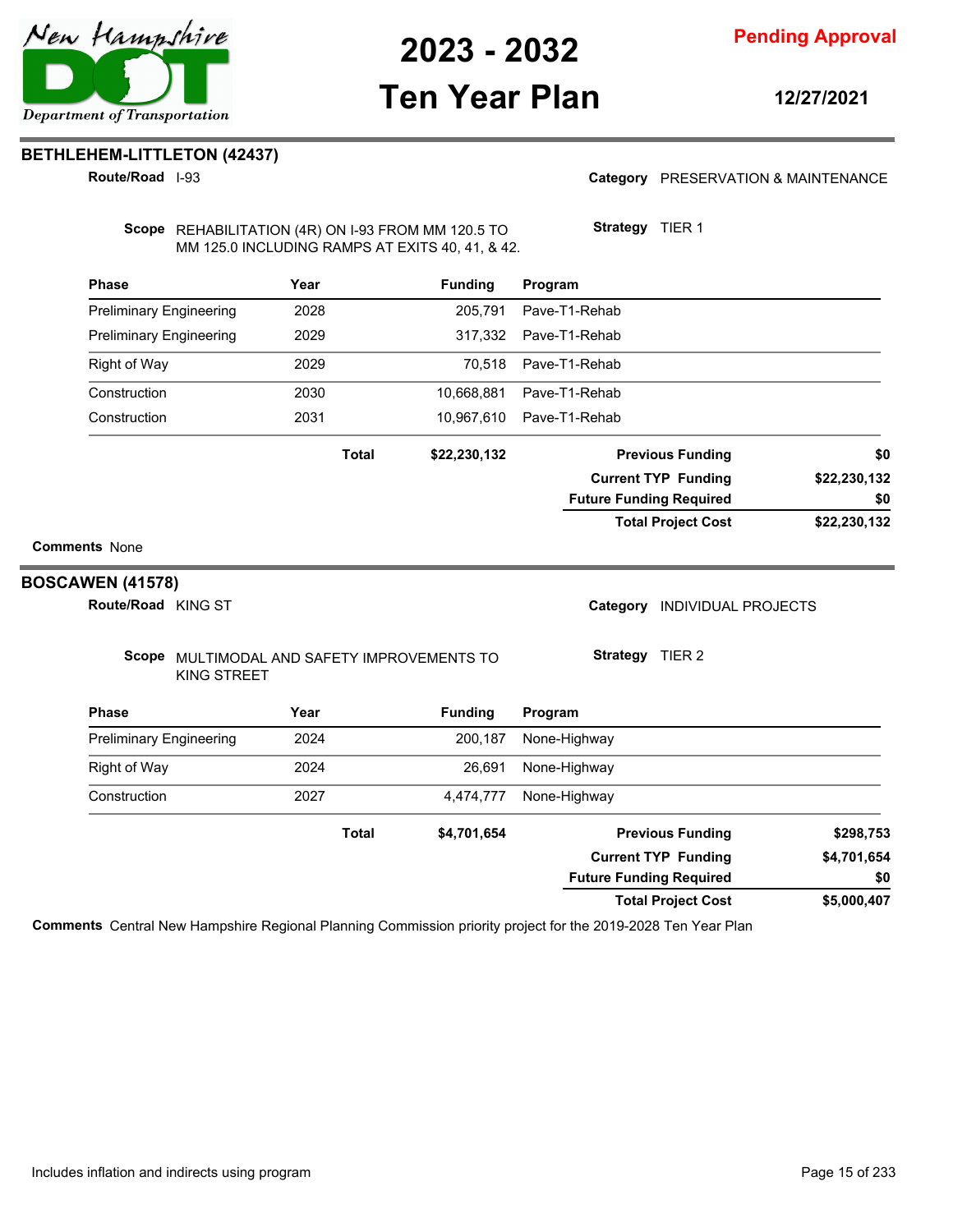

**Pending Approval**

## **Ten Year Plan**

**12/27/2021**

| <b>BOSTON - MANCHESTER (680930)</b> |                           |  |  |  |  |
|-------------------------------------|---------------------------|--|--|--|--|
|                                     | Route/Road BOSTON EXPRESS |  |  |  |  |

|                                                           | Route/Road BOSTON EXPRESS                                                                                 |                           | Category TRANSIT               |                            |             |
|-----------------------------------------------------------|-----------------------------------------------------------------------------------------------------------|---------------------------|--------------------------------|----------------------------|-------------|
|                                                           | Scope BOSTON EXPRESS - OPERATING EXPENSES FOR<br>FE EVERETT TURNPIKE COMMUTER SERVICE.<br>ANNUAL PROJECT. |                           | Strategy TIER 1                |                            |             |
| <b>Phase</b>                                              | Year                                                                                                      | <b>Funding</b>            | Program                        |                            |             |
| Other                                                     | 2023                                                                                                      | 51,400                    | FTA5307_NHDOT                  |                            |             |
| Other                                                     | 2024                                                                                                      | 52,839                    | FTA5307_NHDOT                  |                            |             |
| Other                                                     | 2025                                                                                                      | 54,319                    | FTA5307_NHDOT                  |                            |             |
| Other                                                     | 2026                                                                                                      | 55,840                    | FTA5307_NHDOT                  |                            |             |
| Other                                                     | 2027                                                                                                      | 57,403                    | FTA5307_NHDOT                  |                            |             |
| Other                                                     | 2028                                                                                                      | 59,010                    | FTA5307_NHDOT                  |                            |             |
|                                                           |                                                                                                           | <b>Total</b><br>\$330,811 |                                | <b>Previous Funding</b>    | \$2,847,605 |
|                                                           |                                                                                                           |                           |                                | <b>Current TYP Funding</b> | \$330,811   |
|                                                           |                                                                                                           |                           | <b>Future Funding Required</b> |                            | \$0         |
| <b>Comments None</b><br><b>BOSTON-MANCHESTER (68093P)</b> |                                                                                                           |                           |                                |                            |             |
|                                                           | Route/Road BOSTON EXPRESS                                                                                 |                           |                                | Category TRANSIT           |             |
|                                                           | Scope BOSTON EXPRESS - OPERATING EXPENSES FOR<br>193 COMMUTER SERVICE. ANNUAL PROJECT.                    |                           | Strategy TIER 1                |                            |             |
| <b>Phase</b>                                              | Year                                                                                                      | <b>Funding</b>            | Program                        |                            |             |
| Other                                                     | 2023                                                                                                      | 668,200                   | FTA5307_NHDOT                  |                            |             |
| Other                                                     | 2024                                                                                                      | 686,910                   | FTA5307_NHDOT                  |                            |             |
| Other                                                     | 2025                                                                                                      | 706,143                   | FTA5307_NHDOT                  |                            |             |
| Other                                                     | 2026                                                                                                      | 725,915                   | FTA5307_NHDOT                  |                            |             |
| Other                                                     | 2027                                                                                                      | 746,241                   | FTA5307_NHDOT                  |                            |             |
| Other                                                     | 2028                                                                                                      | 767,135                   | FTA5307_NHDOT                  |                            |             |
| Other                                                     | 2029                                                                                                      | 788,615                   | FTA5307_NHDOT                  |                            |             |
| Other                                                     | 2030                                                                                                      | 810,696                   | FTA5307 NHDOT                  |                            |             |

**Total**

**\$9,899,856 \$5,899,856 \$5,899,856 Previous Funding \$4,000,000 Current TYP Funding Future Funding Required \$0**

**Total Project Cost**

**Comments** None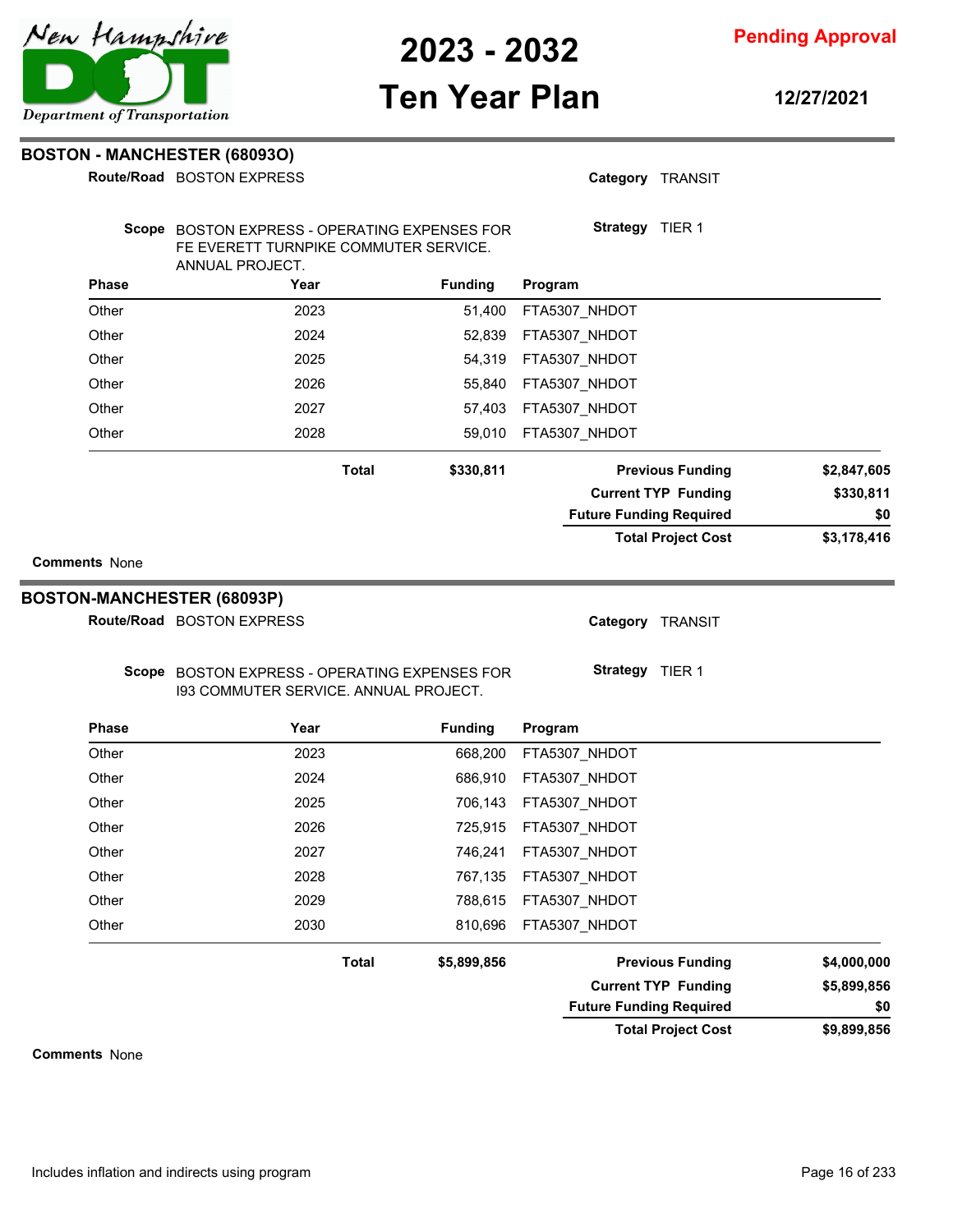

## **Ten Year Plan**

**12/27/2021**

## **BOW - CONCORD (13742)**

**Route/Road** I-93

Category **INDIVIDUAL PROJECTS** 

Scope 1-93 WIDENING FROM 1-89 TO BETWEEN EXIT 15 AND 16

**Strategy** TIER 1

| Phase                          | Year | <b>Funding</b> | Program              |
|--------------------------------|------|----------------|----------------------|
| <b>Preliminary Engineering</b> | 2023 | 232,492        | None-Highway         |
| <b>Preliminary Engineering</b> | 2023 | 1,489,178      | TPK *                |
| <b>Preliminary Engineering</b> | 2024 | 1,965,794      | None-Highway         |
| <b>Preliminary Engineering</b> | 2025 | 1,480,308      | None-Highway         |
| <b>Preliminary Engineering</b> | 2025 | 2,000,000      | TPK*                 |
| <b>Preliminary Engineering</b> | 2026 | 1,976,390      | None-Highway         |
| <b>Preliminary Engineering</b> | 2026 | 2,103,919      | TPK*                 |
| <b>Preliminary Engineering</b> | 2030 | 5,006,786      | None-Highway         |
| <b>Preliminary Engineering</b> | 2031 | 6,306,859      | None-Highway         |
| <b>Right of Way</b>            | 2023 | 610,822        | TPK *                |
| Right of Way                   | 2025 | 294,833        | None-Highway         |
| Right of Way                   | 2026 | 396,082        | TPK *                |
| Right of Way                   | 2026 | 1,477,557      | None-Highway         |
| Construction                   | 2026 | 24,969,093     | None-Highway         |
| Construction                   | 2027 | 6,946,205      | None-Highway         |
| Construction                   | 2028 | 1,134,473      | Bridg-T1-2-Rehab-Rcn |
| Construction                   | 2028 | 4,099,999      | TPK*                 |
| Construction                   | 2028 | 17,191,363     | None-Highway         |
| Construction                   | 2029 | 11,400,000     | None-Highway         |
| Construction                   | 2029 | 22,600,000     | TPK*                 |
| Construction                   | 2030 | 29,618         | Bridg-T3-4-Main-Pres |
| Construction                   | 2030 | 10,480,183     | None-Highway         |
| Construction                   | 2030 | 26,000,000     | TPK *                |
| Construction                   | 2031 | 90,616         | Bridg-T1-2-Main-Pres |
| Construction                   | 2031 | 3,548,080      | Bridg-T3-4-Rehab-Rcn |
| Construction                   | 2031 | 11,240,279     | None-Highway         |
| Construction                   | 2031 | 29,100,001     | TPK*                 |
| Construction                   | 2032 | 935,854        | Bridg-T1-2-Rehab-Rcn |
| Construction                   | 2032 | 22,099,999     | TPK*                 |
| Construction                   | 2032 | 39,603,387     | None-Highway         |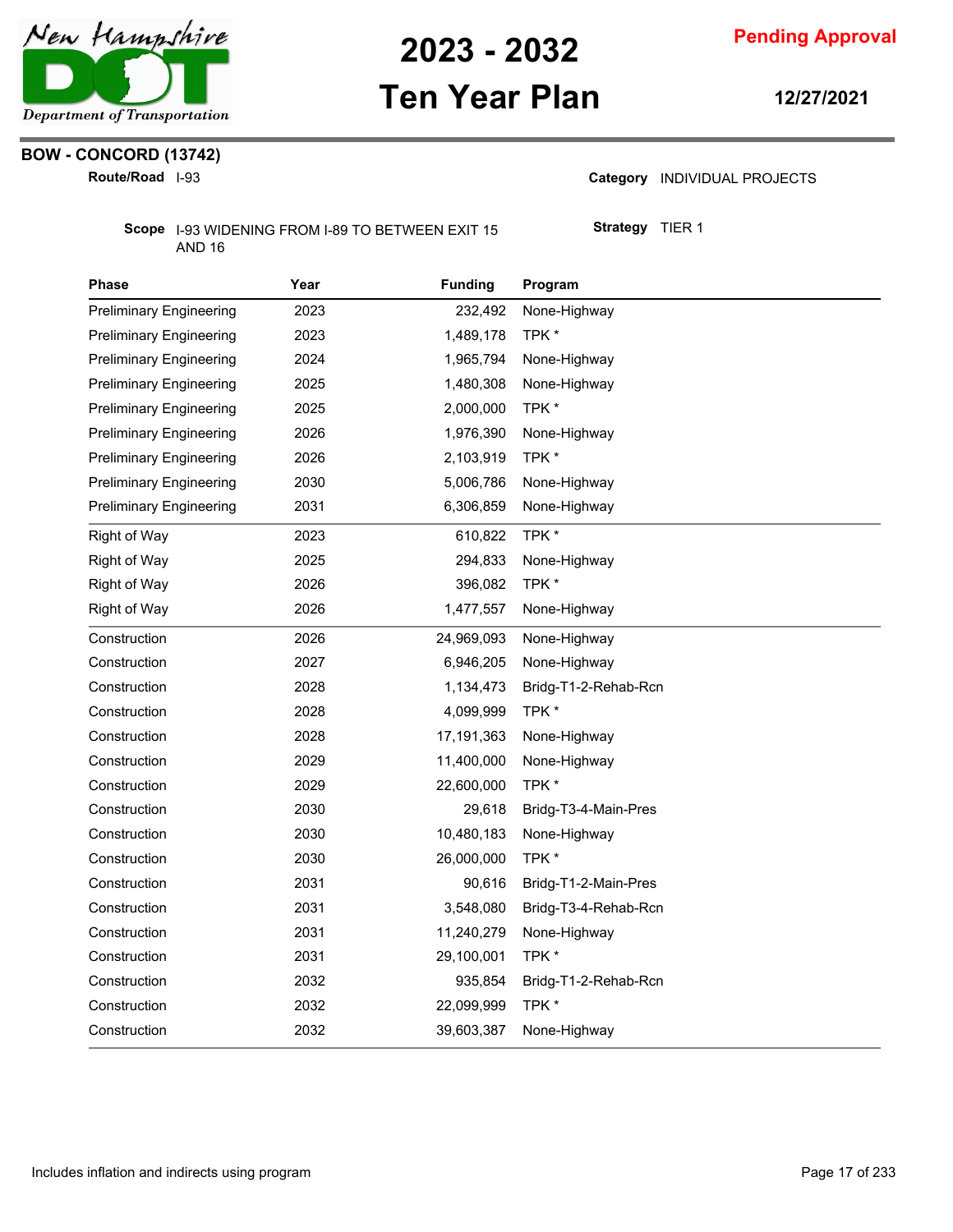

# **Ten Year Plan**

**12/27/2021**

|                    |                                |                                                                      | <b>Total</b> | \$256,810,171  |                  | <b>Previous Funding</b>        | \$9,992,320   |
|--------------------|--------------------------------|----------------------------------------------------------------------|--------------|----------------|------------------|--------------------------------|---------------|
|                    |                                |                                                                      |              |                |                  | <b>Current TYP Funding</b>     | \$256,810,171 |
|                    |                                |                                                                      |              |                |                  | <b>Future Funding Required</b> | \$125,501,475 |
|                    |                                |                                                                      |              |                |                  | <b>Total Project Cost</b>      | \$392,303,966 |
|                    | <b>Comments None</b>           |                                                                      |              |                |                  |                                |               |
| <b>BOW (24223)</b> |                                |                                                                      |              |                |                  |                                |               |
|                    |                                | Route/Road PAGE RD OVER BELA BROOK                                   |              |                |                  | Category BRIDGES               |               |
|                    |                                | Scope BRIDGE REPLACEMENT-PAGE RD OVER BELA<br>BROOK-BR. #065/140     |              |                |                  | Strategy TIER 5                |               |
|                    | <b>Phase</b>                   | Year                                                                 |              | <b>Funding</b> | Program          |                                |               |
|                    | Construction                   | 2024                                                                 |              | 861,464        | SAB <sup>*</sup> |                                |               |
|                    |                                |                                                                      | <b>Total</b> | \$861,464      |                  | <b>Previous Funding</b>        | \$99,400      |
|                    |                                |                                                                      |              |                |                  | <b>Current TYP Funding</b>     | \$861,464     |
|                    |                                |                                                                      |              |                |                  | <b>Future Funding Required</b> | \$0           |
|                    | <b>Comments None</b>           |                                                                      |              |                |                  | <b>Total Project Cost</b>      | \$960,864     |
| <b>BOW (24224)</b> |                                |                                                                      |              |                |                  |                                |               |
|                    |                                | Route/Road RIVER RD OVER BOW BOG BROOK                               |              |                |                  | Category BRIDGES               |               |
|                    |                                | Scope BRIDGE REPLACEMENT-RIVER RD OVER BOW BOG<br>BROOK-BR. #184/127 |              |                |                  | Strategy TIER 5                |               |
|                    | Phase                          | Year                                                                 |              | <b>Funding</b> | Program          |                                |               |
|                    | <b>Preliminary Engineering</b> | 2025                                                                 |              | 138,311        | SAB <sup>*</sup> |                                |               |
|                    | Construction                   | 2025                                                                 |              | 660,306        | SAB <sup>*</sup> |                                |               |
|                    | Construction                   | 2026                                                                 |              | 697,801        | SAB <sup>*</sup> |                                |               |
|                    |                                |                                                                      | <b>Total</b> | \$1,496,418    |                  | <b>Previous Funding</b>        | \$0           |
|                    |                                |                                                                      |              |                |                  | <b>Current TYP Funding</b>     | \$1,496,418   |
|                    |                                |                                                                      |              |                |                  | <b>Future Funding Required</b> | \$0           |
|                    |                                |                                                                      |              |                |                  | <b>Total Project Cost</b>      | \$1,496,418   |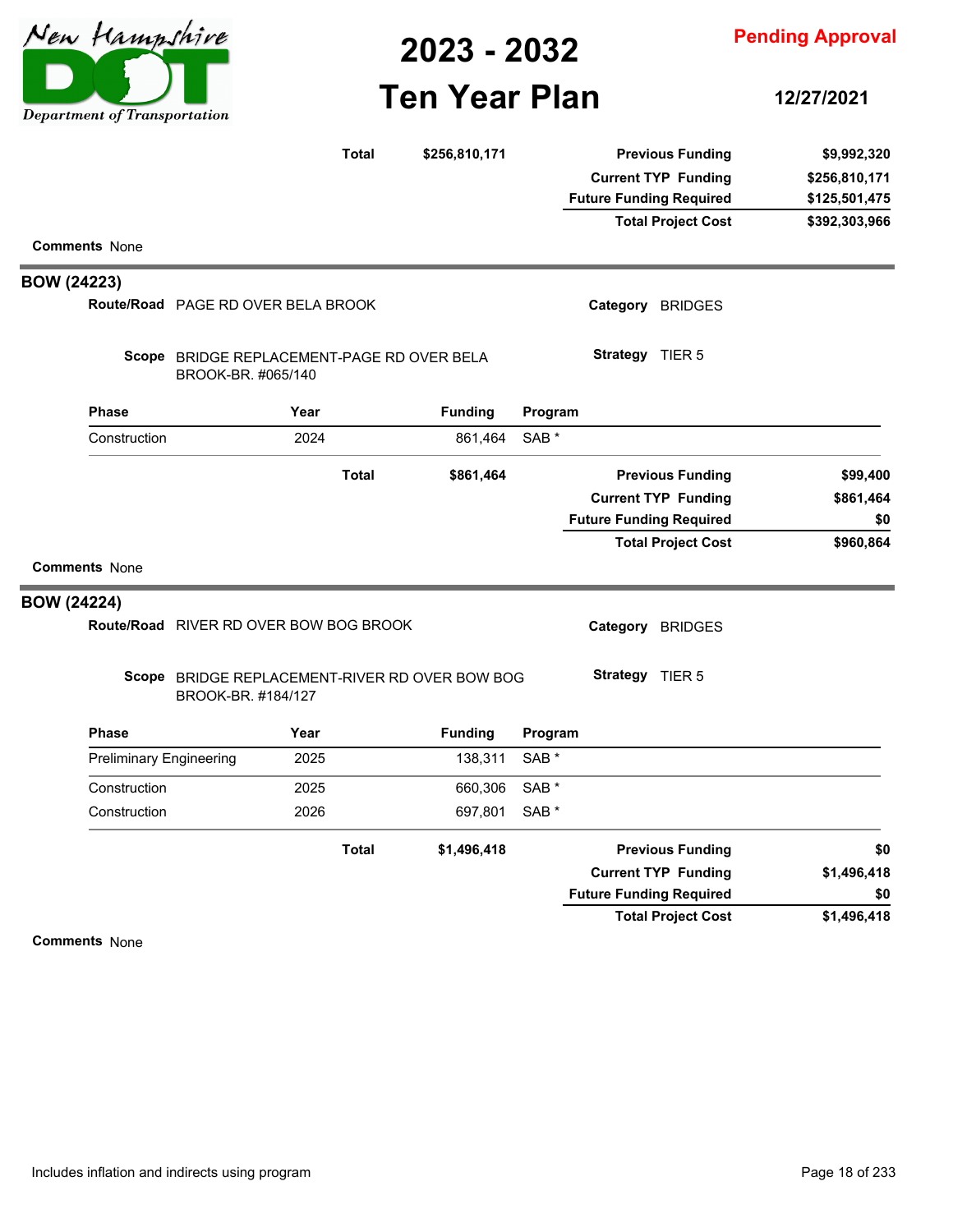

**Pending Approval**

## **Ten Year Plan**

**12/27/2021**

| <b>BOW (24225)</b> |  |  |  |
|--------------------|--|--|--|
|--------------------|--|--|--|

| Comments None                               |                                                                                                            |      |              |                |                  | <b>Total Project Cost</b>                             | \$2,826,272            |
|---------------------------------------------|------------------------------------------------------------------------------------------------------------|------|--------------|----------------|------------------|-------------------------------------------------------|------------------------|
|                                             |                                                                                                            |      |              |                |                  | <b>Future Funding Required</b>                        | \$0                    |
|                                             |                                                                                                            |      |              |                |                  | <b>Current TYP Funding</b>                            | \$2,633,772            |
|                                             |                                                                                                            |      | <b>Total</b> | \$2,633,772    |                  | <b>Previous Funding</b>                               | \$192,500              |
| Construction                                |                                                                                                            | 2026 |              | 2,394,291      | None-Highway     |                                                       |                        |
| <b>Right of Way</b>                         |                                                                                                            | 2023 |              | 126,401        | None-Highway     |                                                       |                        |
| <b>Preliminary Engineering</b>              |                                                                                                            | 2023 |              | 113,080        | None-Highway     |                                                       |                        |
| <b>Phase</b>                                |                                                                                                            | Year |              | <b>Funding</b> | Program          |                                                       |                        |
|                                             | Scope ROADWAY WIDENING AND SHOULDERS FOR<br>BIKE/PED TRAVEL FROM SCHOOL ST TO WEST OF<br>DANFORTH BROOK RD |      |              |                |                  | Strategy TIER 5                                       |                        |
| <b>BRISTOL (40636)</b><br>Route/Road NH 104 |                                                                                                            |      |              |                | Category         | <b>INDIVIDUAL PROJECTS</b>                            |                        |
| <b>Comments None</b>                        |                                                                                                            |      |              |                |                  |                                                       |                        |
|                                             |                                                                                                            |      |              |                |                  | <b>Total Project Cost</b>                             | \$810,951              |
|                                             |                                                                                                            |      |              |                |                  | <b>Future Funding Required</b>                        | \$0                    |
|                                             |                                                                                                            |      | <b>Total</b> | \$698,001      |                  | <b>Previous Funding</b><br><b>Current TYP Funding</b> | \$112,950<br>\$698,001 |
| Construction                                |                                                                                                            | 2023 |              | 698,001        | SAB <sup>*</sup> |                                                       |                        |
| <b>Phase</b>                                |                                                                                                            | Year |              | <b>Funding</b> | Program          |                                                       |                        |
|                                             | Scope BRIDGE REPLACEMENT-BIRCHDALE RD OVER<br>WHITE BROOK-BR. #092/136                                     |      |              |                |                  | Strategy TIER 5                                       |                        |
| PO II (47449)                               | Route/Road BIRCHDALE RD OVER WHITE BROOK                                                                   |      |              |                |                  | Category BRIDGES                                      |                        |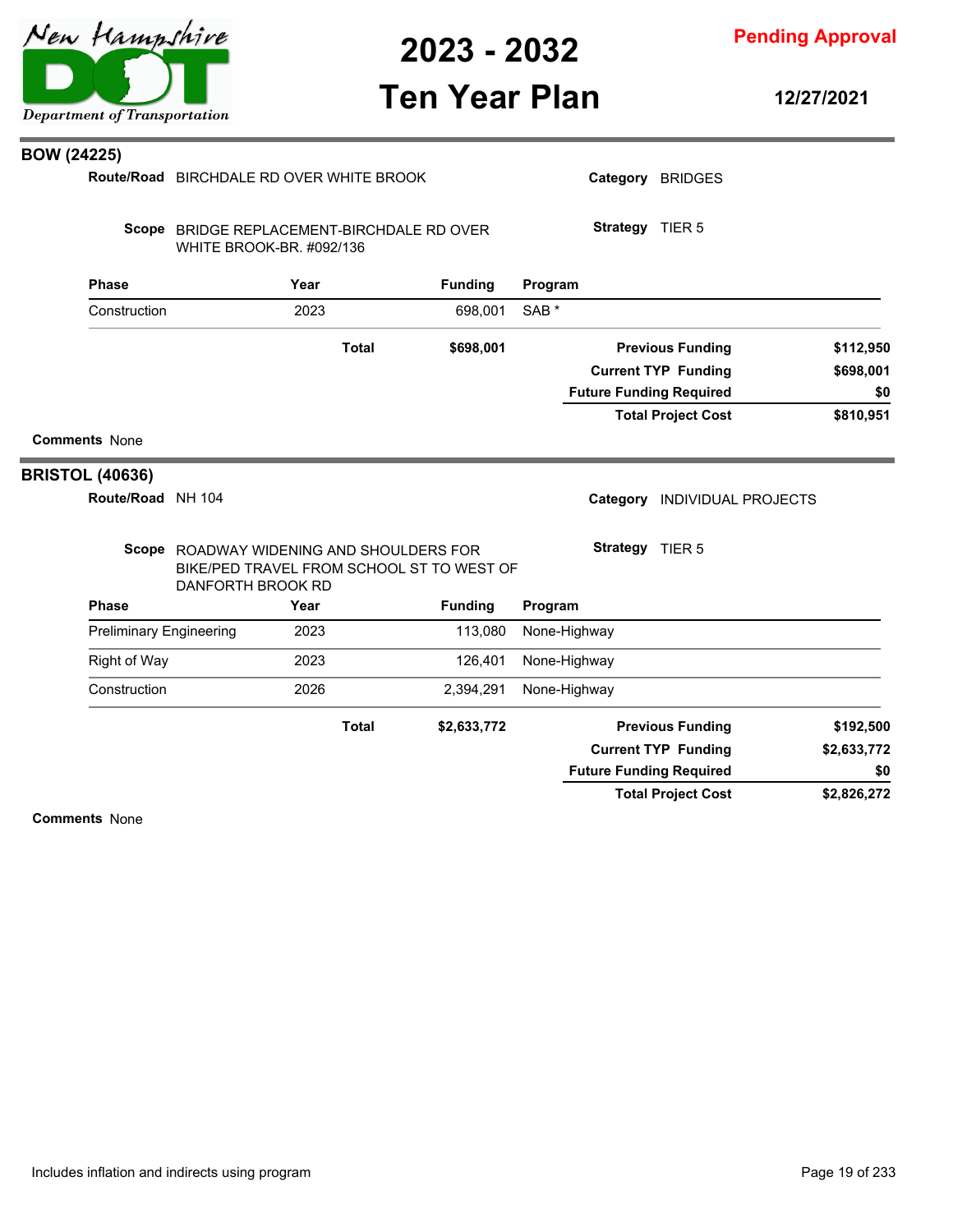

### **Pending Approval**

## **Ten Year Plan**

**12/27/2021**

### **BRISTOL (41579)**

ROUTE 3A (LAKE STREET) **Route/Road**

Category **INDIVIDUAL PROJECTS** 

Scope BIKE PED IMPROVEMENTS TO LAKE ST.

**Strategy** TIER 3

| <b>Phase</b>                   | Year                                                                                                                                                                                                                              | <b>Funding</b> | Program                        |             |
|--------------------------------|-----------------------------------------------------------------------------------------------------------------------------------------------------------------------------------------------------------------------------------|----------------|--------------------------------|-------------|
| <b>Preliminary Engineering</b> | 2023                                                                                                                                                                                                                              | 116.472        | None-Highway                   |             |
| <b>Right of Way</b>            | 2023                                                                                                                                                                                                                              | 11,308         | None-Highway                   |             |
| Construction                   | 2026                                                                                                                                                                                                                              | 2,232,133      | None-Highway                   |             |
|                                | <b>Total</b>                                                                                                                                                                                                                      | \$2,359,913    | <b>Previous Funding</b>        | \$110,000   |
|                                |                                                                                                                                                                                                                                   |                | <b>Current TYP Funding</b>     | \$2,359,913 |
|                                |                                                                                                                                                                                                                                   |                | <b>Future Funding Required</b> | \$0         |
|                                |                                                                                                                                                                                                                                   |                | <b>Total Project Cost</b>      | \$2,469,913 |
| .                              | $\mathbf{r}$ . The set of the set of the set of the set of the set of the set of the set of the set of the set of the set of the set of the set of the set of the set of the set of the set of the set of the set of the set of t |                |                                |             |

**Comments** Lakes Region Planning Commission priority project for the 2019-2028 Ten Year Plan

### **BRISTOL (43429)**

**Route/Road** NH 3A

Category BRIDGES

**Strategy** TIER 3

**Total Project Cost**

**Future Funding Required**

Scope ADDRESS TWO BRIDGES CARRYING NH3A OVER NEWFOUND RIVER (BR. NOS. 100/082 AND 109/061)

| <b>Phase</b>                   | Year         | <b>Funding</b> | Program                    |             |
|--------------------------------|--------------|----------------|----------------------------|-------------|
| <b>Preliminary Engineering</b> | 2023         | 165,000        | Bridg-T3-4-Rehab-Rcn       |             |
| <b>Preliminary Engineering</b> | 2024         | 282.700        | Bridg-T3-4-Rehab-Rcn       |             |
| <b>Preliminary Engineering</b> | 2025         | 174,369        | Bridg-T3-4-Rehab-Rcn       |             |
| <b>Preliminary Engineering</b> | 2026         | 179.252        | Bridg-T3-4-Rehab-Rcn       |             |
| <b>Preliminary Engineering</b> | 2027         | 184,271        | Bridg-T3-4-Rehab-Rcn       |             |
| <b>Preliminary Engineering</b> | 2028         | 157,859        | Bridg-T3-4-Rehab-Rcn       |             |
| <b>Preliminary Engineering</b> | 2029         | 97,367         | Bridg-T3-4-Rehab-Rcn       |             |
| Right of Way                   | 2027         | 18.427         | Bridg-T3-4-Rehab-Rcn       |             |
| Construction                   | 2029         | 6.620.969      | Bridg-T3-4-Rehab-Rcn       |             |
|                                | <b>Total</b> | \$7,880,214    | <b>Previous Funding</b>    | \$0         |
|                                |              |                | <b>Current TYP Funding</b> | \$7,880,214 |

**Comments** None

**\$7,880,214**

**\$0**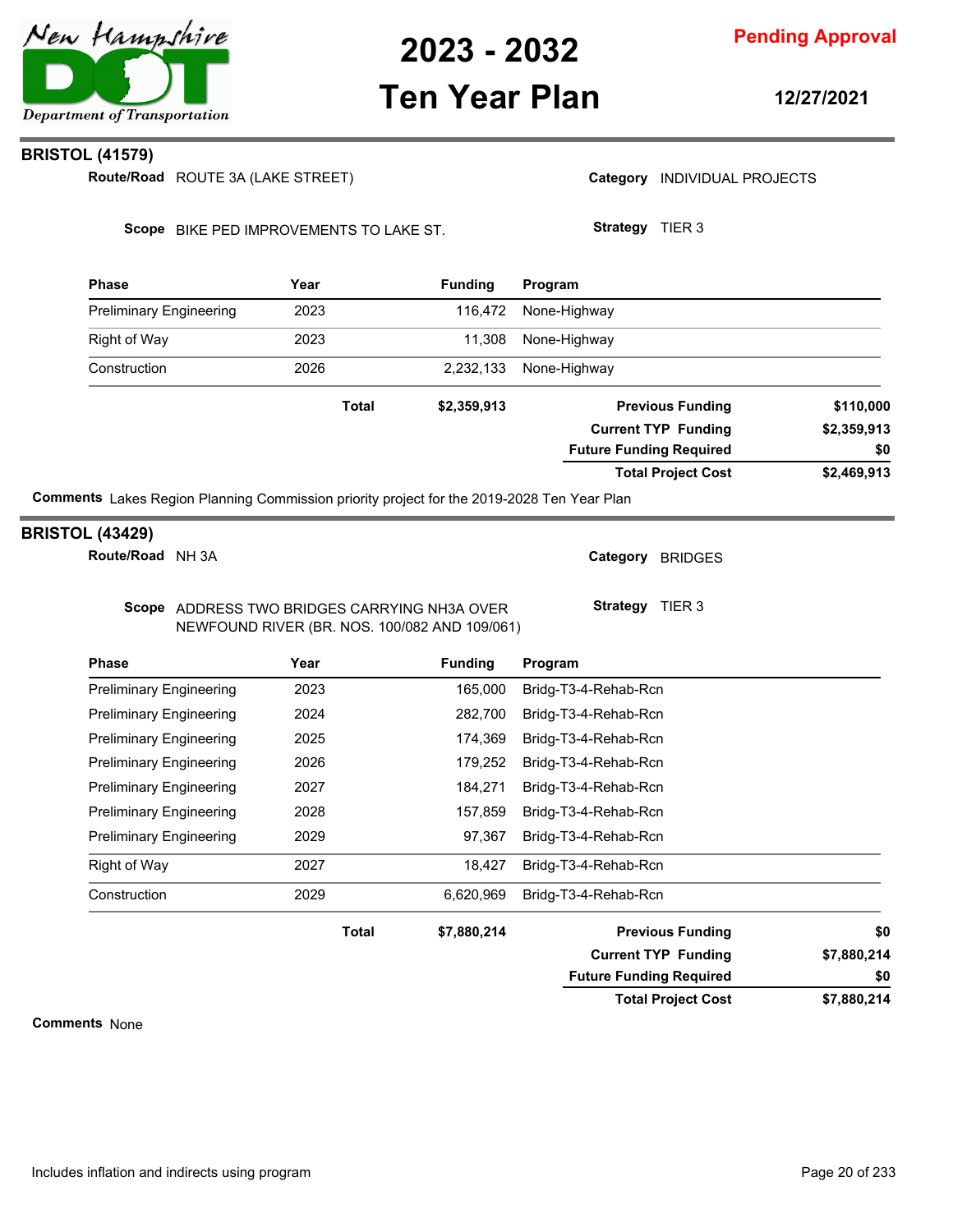**Pending Approval**

## **Ten Year Plan**

**12/27/2021**

### **BROOKLINE (40662)**

**Route/Road** NH 13

Scope CONSTRUCT SOUTHBOUND LEFT TURN LANE ONTO OLD MILFORD RD

| <b>Phase</b> | Year  | <b>Funding</b> | Program                        |           |
|--------------|-------|----------------|--------------------------------|-----------|
| Right of Way | 2023  | 58,123         | None-Highway                   |           |
| Construction | 2026  | 705,181        | None-Highway                   |           |
|              | Total | \$763,304      | <b>Previous Funding</b>        | \$110,000 |
|              |       |                | <b>Current TYP Funding</b>     | \$763,304 |
|              |       |                | <b>Future Funding Required</b> | \$0       |
|              |       |                | <b>Total Project Cost</b>      | \$873,304 |

### **Comments** None

### **BROOKLINE (41408)**

Route/Road BOND STREET OVER NISSITISSIT RIVER

Category BRIDGES

Scope BRIDGE REHABILITATION-BOND STREET OVER NISSITISSIT RIVER-BR. #088/074

**Strategy** TIER 5

| <b>Phase</b>                   | Year         | <b>Funding</b> | Program                        |             |
|--------------------------------|--------------|----------------|--------------------------------|-------------|
| <b>Preliminary Engineering</b> | 2023         | 191,379        | SAB <sup>*</sup>               |             |
| <b>Right of Way</b>            | 2024         | 1,028          | SAB *                          |             |
| Construction                   | 2025         | 939,410        | SAB <sup>*</sup>               |             |
|                                | <b>Total</b> | \$1,131,817    | <b>Previous Funding</b>        | \$0         |
|                                |              |                | <b>Current TYP Funding</b>     | \$1,131,817 |
|                                |              |                | <b>Future Funding Required</b> | \$0         |
|                                |              |                | <b>Total Project Cost</b>      | \$1,131,817 |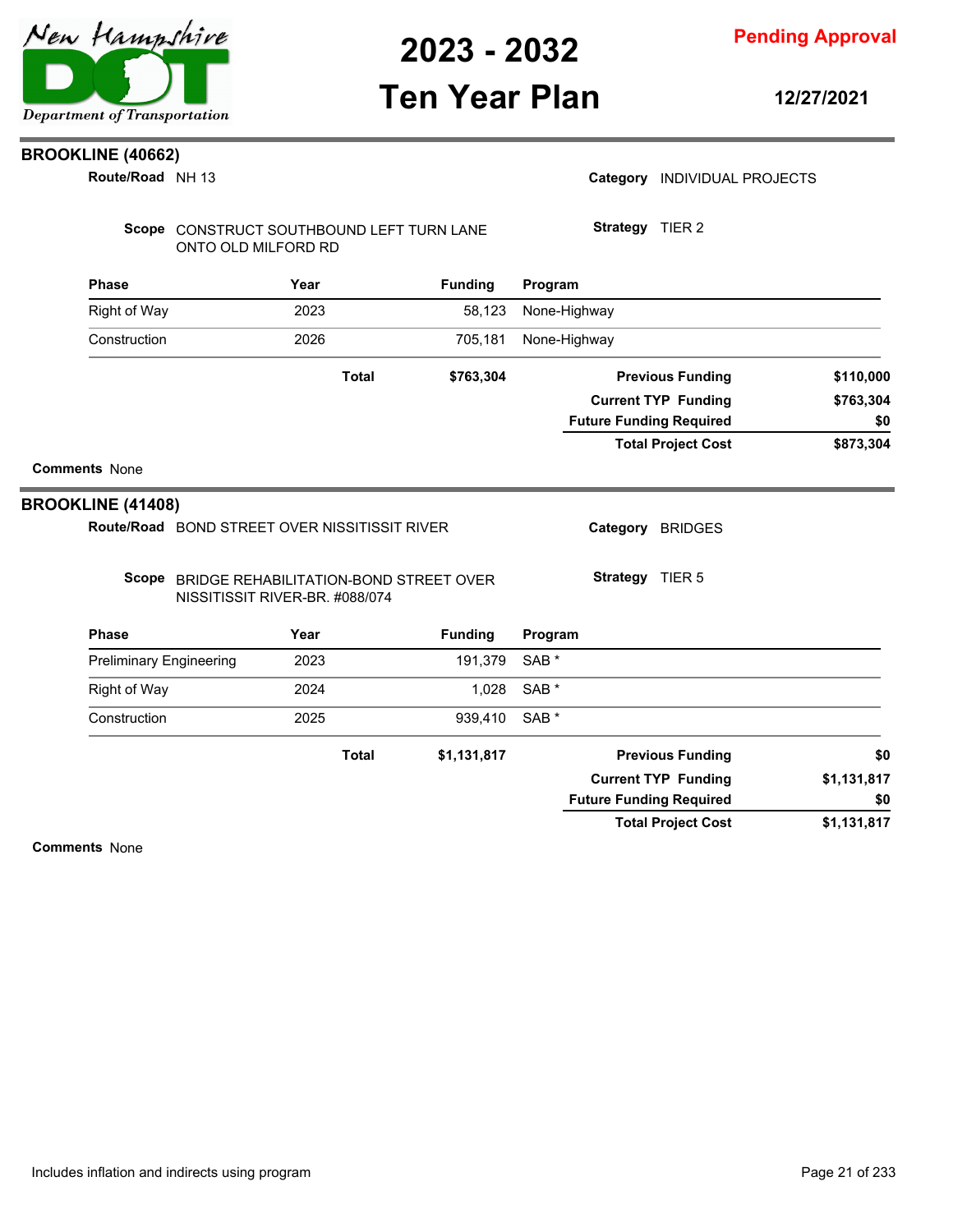

## **Ten Year Plan**

**Pending Approval**

**12/27/2021**

### **BROOKLINE (42592)**

NH13/MAIN ST **Route/Road**

| Route/Road NH13/MAIN ST                                                                       |                                                                      |                | Category INDIVIDUAL PROJECTS   |           |
|-----------------------------------------------------------------------------------------------|----------------------------------------------------------------------|----------------|--------------------------------|-----------|
| <b>CONCERNS</b>                                                                               | Scope PROJECT WILL ADDRESS INTERSECTION SAFETY                       |                | Strategy TIER 3                |           |
| <b>Phase</b>                                                                                  | Year                                                                 | <b>Funding</b> | Program                        |           |
| <b>Preliminary Engineering</b>                                                                | 2027                                                                 | 100,093        | None-Other                     |           |
| <b>Right of Way</b>                                                                           | 2028                                                                 | 34,299         | None-Other                     |           |
| Construction                                                                                  | 2029                                                                 | 564,145        | None-Other                     |           |
|                                                                                               | <b>Total</b>                                                         | \$698,537      | <b>Previous Funding</b>        | \$0       |
|                                                                                               |                                                                      |                | <b>Current TYP Funding</b>     | \$698,537 |
|                                                                                               |                                                                      |                | <b>Future Funding Required</b> | \$0       |
|                                                                                               |                                                                      |                |                                |           |
| Comments Nashua Regional Planning Commission priority project for the 2021-2030 Ten Year Plan |                                                                      |                | <b>Total Project Cost</b>      | \$698,537 |
|                                                                                               |                                                                      |                | Category INDIVIDUAL PROJECTS   |           |
| <b>BROOKLINE (43539)</b><br>Route/Road NH 13                                                  | Scope INTERSECTION IMPROVEMENTS TO NH<br>13/RUONALA RD. INTERSECTION |                | Strategy TIER 2                |           |
| <b>Phase</b>                                                                                  | Year                                                                 | <b>Funding</b> | Program                        |           |
| <b>Preliminary Engineering</b>                                                                | 2027                                                                 | 150,000        | None-Highway                   |           |
| Right of Way                                                                                  | 2030                                                                 | 25,000         | None-Highway                   |           |
| Construction                                                                                  | 2032                                                                 | 352,000        | None-Highway                   |           |
|                                                                                               | <b>Total</b>                                                         | \$526,999      | <b>Previous Funding</b>        | \$0       |
|                                                                                               |                                                                      |                | <b>Current TYP Funding</b>     | \$526,999 |

**\$526,999 Total Project Cost**

**Comments** Nashua Regional Planning Commission priority project for the 2023-2032 Ten Year Plan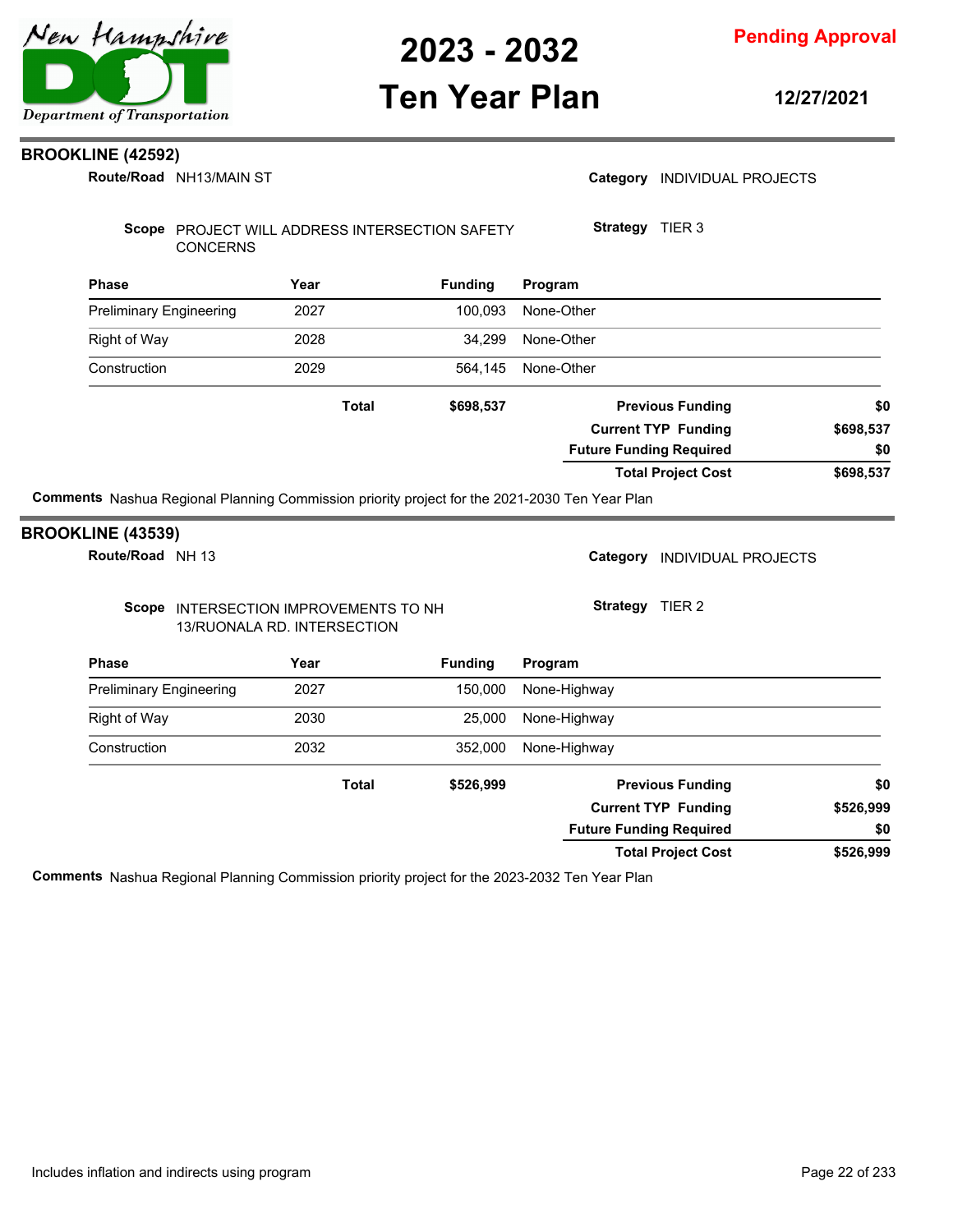

**Pending Approval**

## **Ten Year Plan**

**12/27/2021**

### **CAMPTON (41472)**

**Route/Road** NH 49

### Category RED LIST BRIDGES

|                       | Scope ADDRESS BRIDGE CARRYING NH 49 OVER<br>CAMPTON (124/129) | PEMIGEWASSET RIVER IN THE TOWN OF |                | Strategy TIER 3                |             |
|-----------------------|---------------------------------------------------------------|-----------------------------------|----------------|--------------------------------|-------------|
|                       | <b>Phase</b>                                                  | Year                              | <b>Funding</b> | Program                        |             |
|                       | <b>Preliminary Engineering</b>                                | 2023                              | 226,160        | Bridg-T3-4-Rehab-Rcn           |             |
|                       | <b>Preliminary Engineering</b>                                | 2024                              | 116,246        | Bridg-T3-4-Rehab-Rcn           |             |
|                       | <b>Preliminary Engineering</b>                                | 2025                              | 239,002        | Bridg-T3-4-Rehab-Rcn           |             |
|                       | <b>Preliminary Engineering</b>                                | 2026                              | 245,694        | Bridg-T3-4-Rehab-Rcn           |             |
|                       | <b>Right of Way</b>                                           | 2026                              | 61,424         | Bridg-T3-4-Rehab-Rcn           |             |
|                       | Construction                                                  | 2027                              | 5,051,475      | Bridg-T3-4-Rehab-Rcn           |             |
|                       | Construction                                                  | 2028                              | 1,298,229      | Bridg-T3-4-Rehab-Rcn           |             |
|                       |                                                               | <b>Total</b>                      | \$7,238,231    | <b>Previous Funding</b>        | \$0         |
|                       |                                                               |                                   |                | <b>Current TYP Funding</b>     | \$7,238,231 |
|                       |                                                               |                                   |                | <b>Future Funding Required</b> | \$0         |
| <b>CANAAN (26704)</b> | Route/Road CLARK POND ROAD OVER CLARK POND BROOK              |                                   |                | Category<br><b>BRIDGES</b>     |             |
|                       | Scope BRIDGE REPLACEMENT-CLARK POND RD OVER                   | CLARK POND BROOK-BR. #101/152     |                | <b>Strategy</b> TIER 5         |             |
|                       | <b>Phase</b>                                                  | Year                              | <b>Funding</b> | Program                        |             |
|                       | <b>Preliminary Engineering</b>                                | 2023                              | 80,392         | SAB *                          |             |
|                       | Right of Way                                                  | 2023                              | 5,432          | SAB *                          |             |
|                       | Construction                                                  | 2023                              | 199,350        | SAB *                          |             |
|                       | Construction                                                  | 2024                              | 287,574        | SAB <sup>*</sup>               |             |
|                       |                                                               | <b>Total</b>                      | \$572,747      | <b>Previous Funding</b>        | \$0         |
|                       |                                                               |                                   |                | <b>Current TYP Funding</b>     | \$572,747   |
|                       |                                                               |                                   |                | <b>Future Funding Required</b> | \$0         |
|                       |                                                               |                                   |                | <b>Total Project Cost</b>      | \$572,747   |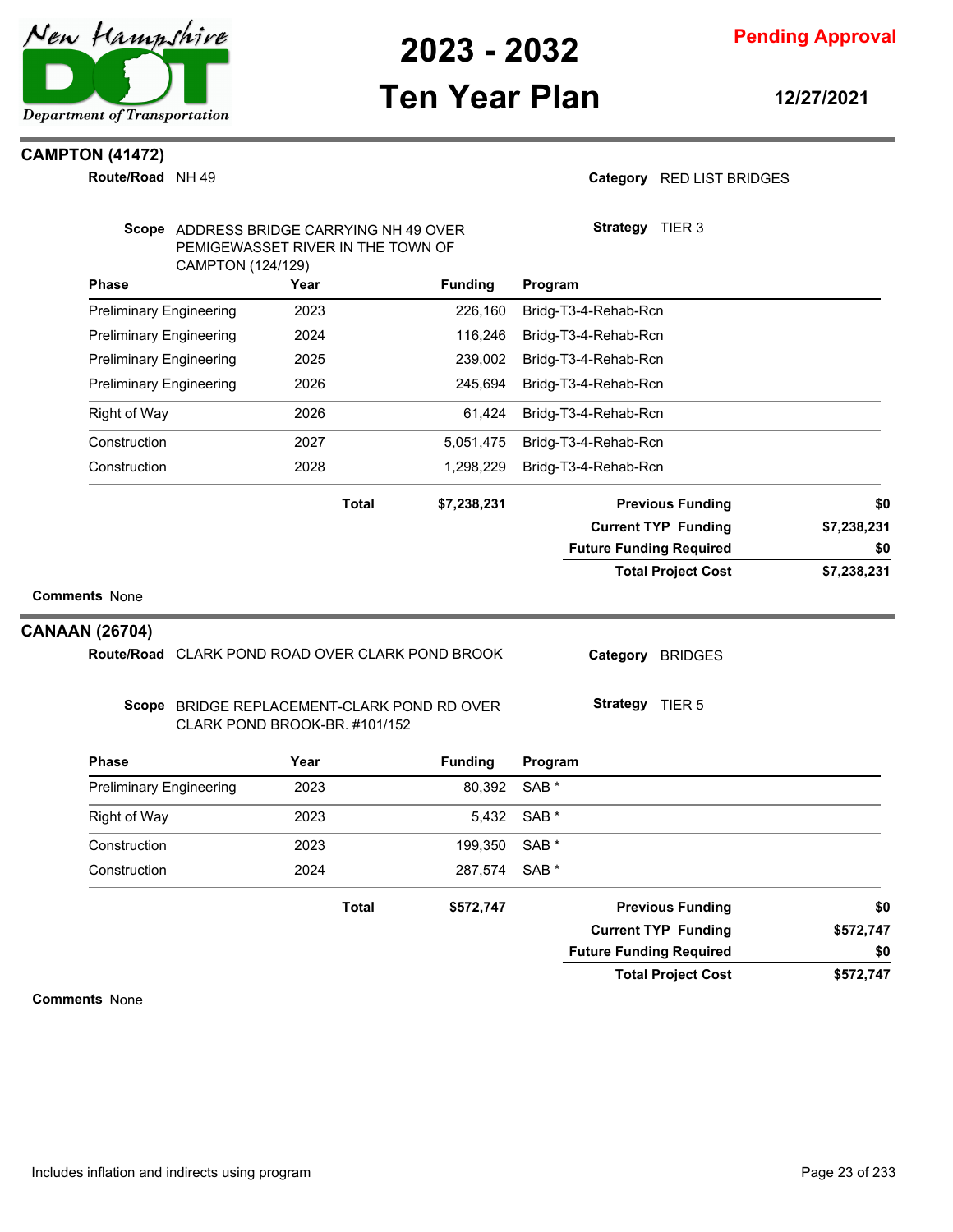

**Pending Approval**

## **Ten Year Plan**

**12/27/2021**

| CANAAN (41399) |  |  |  |
|----------------|--|--|--|
|----------------|--|--|--|

|                                | Route/Road POTATO ROAD OVER INDIAN RIVER                                           |      |              |                |                  |                                | Category BRIDGES           |             |
|--------------------------------|------------------------------------------------------------------------------------|------|--------------|----------------|------------------|--------------------------------|----------------------------|-------------|
|                                |                                                                                    |      |              |                |                  |                                |                            |             |
|                                | Scope BRIDGE REHABILITATION-POTATO ROAD OVER<br>INDIAN RIVER-BR. #147/055          |      |              |                |                  | Strategy TIER 5                |                            |             |
| <b>Phase</b>                   |                                                                                    | Year |              | <b>Funding</b> | Program          |                                |                            |             |
| <b>Preliminary Engineering</b> |                                                                                    | 2023 |              | 144,094        | SAB <sup>*</sup> |                                |                            |             |
| <b>Right of Way</b>            |                                                                                    | 2023 |              | 5,000          | SAB <sup>*</sup> |                                |                            |             |
| Construction                   |                                                                                    | 2023 |              | 490,237        | SAB <sup>*</sup> |                                |                            |             |
| Construction                   |                                                                                    | 2025 |              | 602,617        | SAB *            |                                |                            |             |
|                                |                                                                                    |      | <b>Total</b> | \$1,241,948    |                  |                                | <b>Previous Funding</b>    | \$0         |
|                                |                                                                                    |      |              |                |                  |                                | <b>Current TYP Funding</b> | \$1,241,948 |
|                                |                                                                                    |      |              |                |                  | <b>Future Funding Required</b> |                            | \$0         |
|                                |                                                                                    |      |              |                |                  |                                | <b>Total Project Cost</b>  | \$1,241,948 |
| <b>Comments None</b>           |                                                                                    |      |              |                |                  |                                |                            |             |
| <b>CANAAN (41406)</b>          |                                                                                    |      |              |                |                  |                                |                            |             |
|                                | Route/Road GRIST MILL HILL ROAD OVER INDIAN RIVER                                  |      |              |                |                  |                                | Category BRIDGES           |             |
|                                | Scope BRIDGE REHABILITATION-GRIST MILL HILL ROAD<br>OVER INDIAN RIVER-BR. #172/070 |      |              |                |                  | Strategy TIER 5                |                            |             |
| <b>Phase</b>                   |                                                                                    | Year |              | <b>Funding</b> | Program          |                                |                            |             |
| <b>Preliminary Engineering</b> |                                                                                    | 2023 |              | 130,000        | SAB <sup>*</sup> |                                |                            |             |
| Right of Way                   |                                                                                    | 2024 |              | 5,140          | SAB <sup>*</sup> |                                |                            |             |
| Construction                   |                                                                                    | 2024 |              | 918,517        | SAB *            |                                |                            |             |
|                                |                                                                                    |      | <b>Total</b> | \$1,053,657    |                  |                                | <b>Previous Funding</b>    | \$0         |
|                                |                                                                                    |      |              |                |                  |                                | <b>Current TYP Funding</b> | \$1,053,657 |
|                                |                                                                                    |      |              |                |                  | <b>Future Funding Required</b> |                            | \$0         |
|                                |                                                                                    |      |              |                |                  |                                | <b>Total Project Cost</b>  | \$1,053,657 |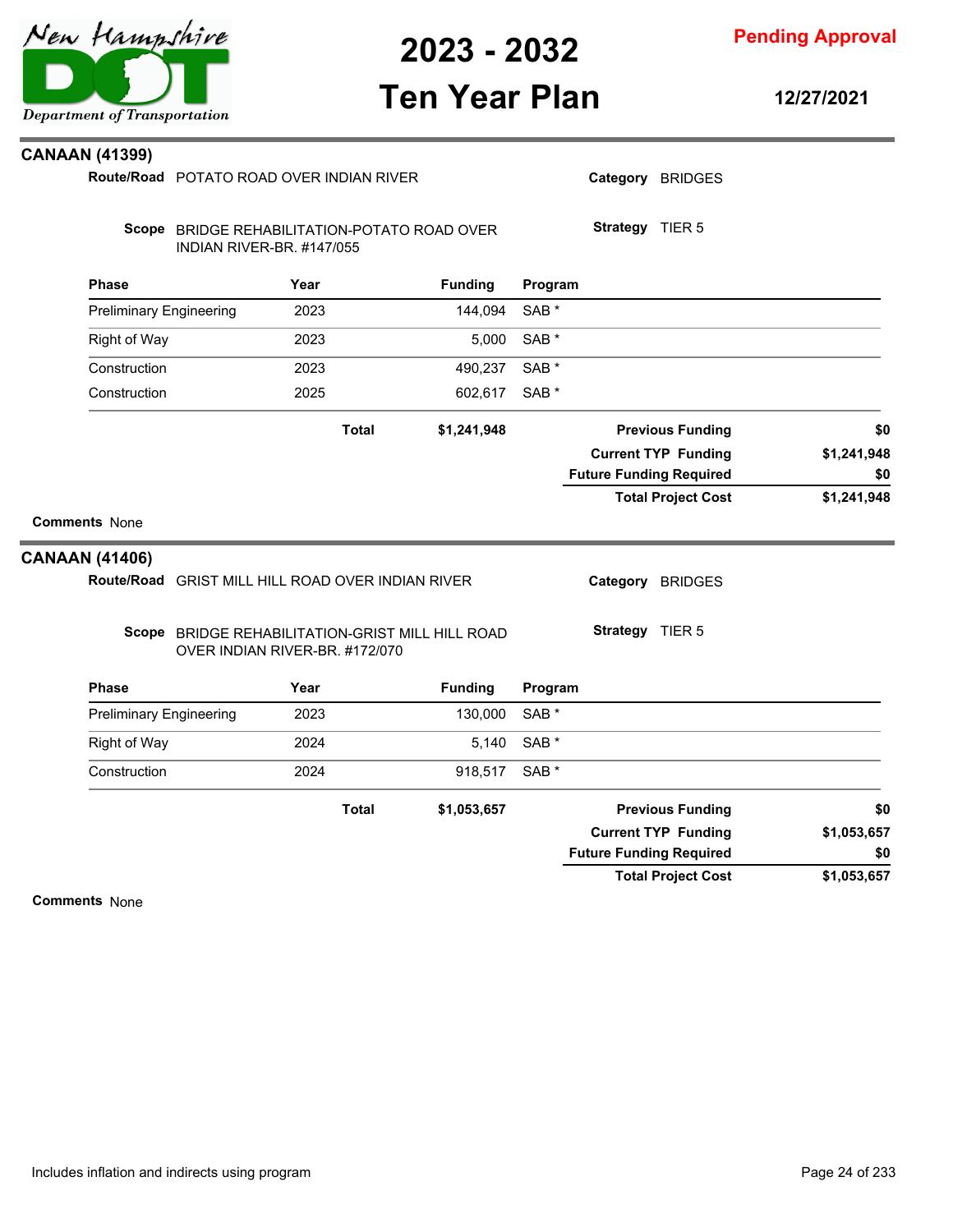

**2023 - 2032**

### **Pending Approval**

## **Ten Year Plan**

**12/27/2021**

### **CANDIA (41592)**

**Route/Road** NH43/NH27/RAYMOND RD

|  | Category INDIVIDUAL PROJECTS |  |
|--|------------------------------|--|
|--|------------------------------|--|

**Strategy** TIER 3

Scope SAFETY & OPERATIONAL IMPROVEMENTS ON NH 27; NH 43 & RAYMOND ROAD

| <b>Phase</b>                   | Year | <b>Funding</b> | Program                |
|--------------------------------|------|----------------|------------------------|
| <b>Preliminary Engineering</b> | 2025 |                | 189,431 None-Highway   |
| Right of Way                   | 2025 |                | 126,286 None-Highway   |
| Construction                   | 2028 |                | 5,378,036 None-Highway |

| \$174,369   | <b>Previous Funding</b>        | \$5,693,754 | Total |
|-------------|--------------------------------|-------------|-------|
| \$5,693,754 | <b>Current TYP Funding</b>     |             |       |
| \$0         | <b>Future Funding Required</b> |             |       |
| \$5,868,122 | <b>Total Project Cost</b>      |             |       |
|             |                                |             |       |

**Comments** Southern New Hampshire Planning Commission priority project for the 2019-2028 Ten Year Plan

### **CENTRAL TURNPIKE RESURFACING (42263)**

Scope CENTRAL TURNPIKE RESURFACING

Category INTERSTATE MAINTENANCE

**Strategy** TIER 1

| <b>Phase</b> | Year  | <b>Funding</b> | Program                        |             |
|--------------|-------|----------------|--------------------------------|-------------|
| Construction | 2023  | 3,906,400      | TRR <sup>*</sup>               |             |
|              | Total | \$3,906,400    | <b>Previous Funding</b>        | \$290,000   |
|              |       |                | <b>Current TYP Funding</b>     | \$3,906,400 |
|              |       |                | <b>Future Funding Required</b> | \$0         |
|              |       |                | <b>Total Project Cost</b>      | \$4,196,400 |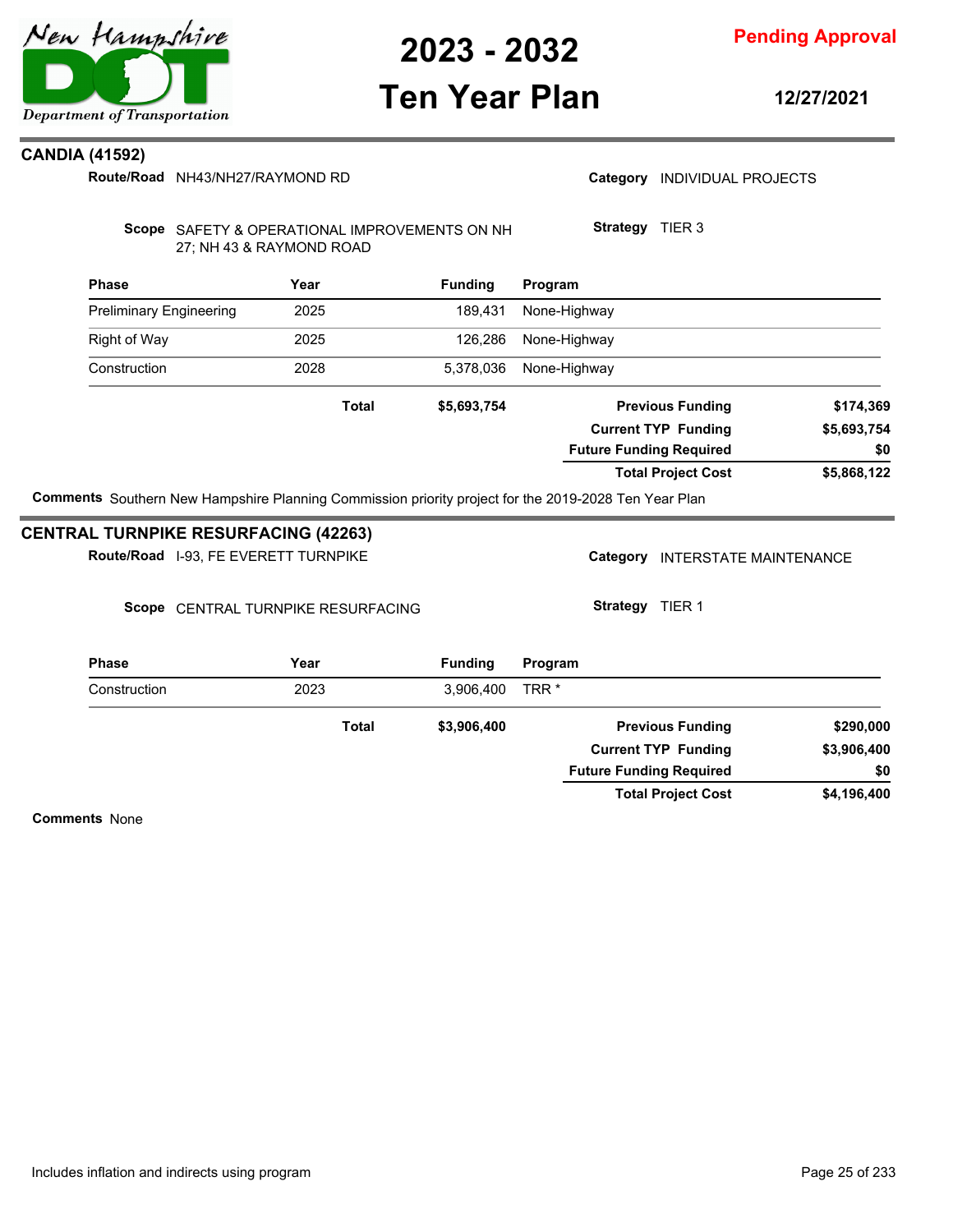

**College** 

**2023 - 2032**

**Pending Approval**

## **Ten Year Plan**

**12/27/2021**

| Route/Road NH 11                               |                                                                                                                 |              |                |                                | Category BRIDGES           |              |
|------------------------------------------------|-----------------------------------------------------------------------------------------------------------------|--------------|----------------|--------------------------------|----------------------------|--------------|
|                                                | Scope ADDRESS BRIDGE CARRYING NH 11 OVER CONN<br>RIVER BETWEEN CHARLESTOWN, NH AND<br>SPRINGFIELD, VT (135/052) |              |                | Strategy TIER 2                |                            |              |
| <b>Phase</b>                                   | Year                                                                                                            |              | <b>Funding</b> | Program                        |                            |              |
| <b>Preliminary Engineering</b>                 | 2023                                                                                                            |              | 113,080        | Bridg-T3-4-Main-Pres           |                            |              |
| Construction                                   | 2024                                                                                                            |              | 1,162,462      | Bridg-T3-4-Main-Pres           |                            |              |
|                                                |                                                                                                                 | <b>Total</b> | \$1,275,542    |                                | <b>Previous Funding</b>    | \$110,000    |
|                                                |                                                                                                                 |              |                |                                | <b>Current TYP Funding</b> | \$1,275,542  |
|                                                |                                                                                                                 |              |                | <b>Future Funding Required</b> |                            | \$0          |
|                                                |                                                                                                                 |              |                |                                | <b>Total Project Cost</b>  | \$1,385,542  |
| <b>Comments None</b>                           |                                                                                                                 |              |                |                                |                            |              |
| <b>CHARLESTOWN (40667)</b><br>Route/Road NH 12 |                                                                                                                 |              |                | Category                       | <b>INDIVIDUAL PROJECTS</b> |              |
|                                                | Scope RECONSTRUCT OR REHABILITATE FROM NH 12A IN<br>SOUTHERN CHARLESTOWN TO ALMAR STREET<br>(APPROX 2.4 MILES)  |              |                | Strategy TIER 2                |                            |              |
| <b>Phase</b>                                   | Year                                                                                                            |              | <b>Funding</b> | Program                        |                            |              |
| <b>Preliminary Engineering</b>                 | 2023                                                                                                            |              | 386,432        | None-Highway                   |                            |              |
| <b>Right of Way</b>                            | 2023                                                                                                            |              | 390,585        | None-Highway                   |                            |              |
| Construction                                   | 2026                                                                                                            |              | 4,533,724      | None-Highway                   |                            |              |
| Construction                                   | 2027                                                                                                            |              | 2,594,141      | None-Highway                   |                            |              |
| Construction                                   | 2028                                                                                                            |              | 5,842,031      | None-Highway                   |                            |              |
|                                                |                                                                                                                 | <b>Total</b> | \$13,746,913   |                                | <b>Previous Funding</b>    | \$330,000    |
|                                                |                                                                                                                 |              |                |                                | <b>Current TYP Funding</b> | \$13,746,913 |
|                                                |                                                                                                                 |              |                | <b>Future Funding Required</b> |                            | \$0          |

**Comments** Upper Valley Lake Sunapee Regional Planning Commission Priority project for the 2017-2026 Ten Year Plan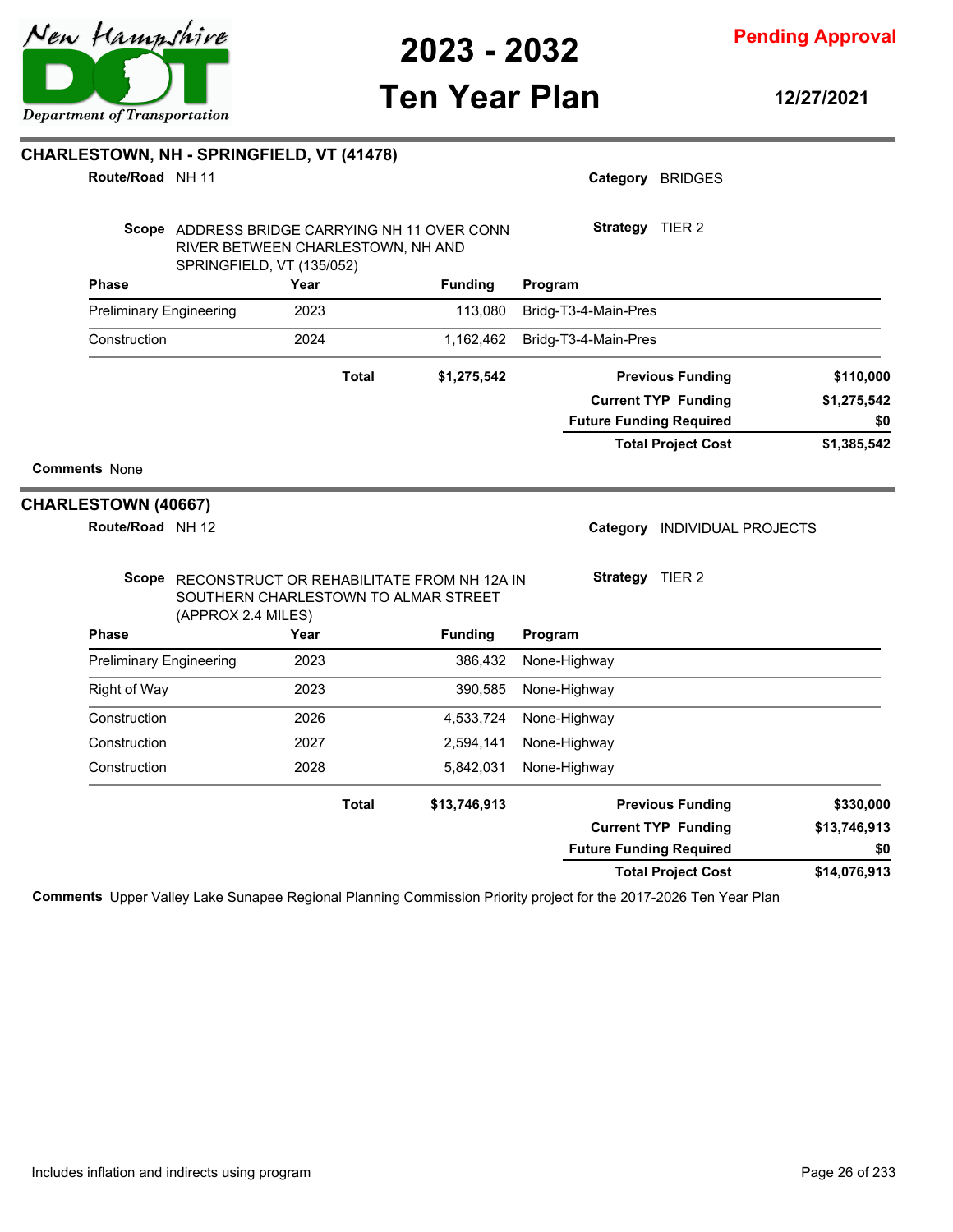

**Ten Year Plan**

**Pending Approval**

**12/27/2021**

### **CHESTER (41848)**

NH 102 **Route/Road**

| Route/Road NH 102                            |                                  |                                                                                                              |                |                                | Category MANDATED FEDERAL           |             |
|----------------------------------------------|----------------------------------|--------------------------------------------------------------------------------------------------------------|----------------|--------------------------------|-------------------------------------|-------------|
|                                              | <b>IMPROVEMENTS</b>              | Scope NH 102 / NH 121 INTERSECTION SAFETY                                                                    |                | Strategy TIER 3                |                                     |             |
| <b>Phase</b>                                 |                                  | Year                                                                                                         | <b>Funding</b> | Program                        |                                     |             |
| Construction                                 |                                  | 2023                                                                                                         | 1,130,800      | HSIP <sup>*</sup>              |                                     |             |
|                                              |                                  | <b>Total</b>                                                                                                 | \$1,130,800    |                                | <b>Previous Funding</b>             | \$440,000   |
|                                              |                                  |                                                                                                              |                |                                | <b>Current TYP Funding</b>          | \$1,130,800 |
|                                              |                                  |                                                                                                              |                | <b>Future Funding Required</b> |                                     | \$0         |
| <b>Comments None</b>                         |                                  |                                                                                                              |                |                                | <b>Total Project Cost</b>           | \$1,570,800 |
| <b>CHICHESTER (40631)</b>                    |                                  |                                                                                                              |                |                                |                                     |             |
|                                              | Route/Road NH 28 AND MAIN STREET |                                                                                                              |                |                                | Category INDIVIDUAL PROJECTS        |             |
|                                              |                                  | Scope INTERSECTION IMPROVEMENTS                                                                              |                | Strategy TIER 2                |                                     |             |
| <b>Phase</b>                                 |                                  | Year                                                                                                         | <b>Funding</b> | Program                        |                                     |             |
| Construction                                 |                                  | 2025                                                                                                         | 1,320,966      | None-Highway                   |                                     |             |
|                                              |                                  | <b>Total</b>                                                                                                 | \$1,320,966    |                                | <b>Previous Funding</b>             | \$350,350   |
|                                              |                                  |                                                                                                              |                |                                | <b>Current TYP Funding</b>          | \$1,320,966 |
|                                              |                                  |                                                                                                              |                | <b>Future Funding Required</b> |                                     | \$0         |
|                                              |                                  |                                                                                                              |                |                                | <b>Total Project Cost</b>           | \$1,671,316 |
|                                              |                                  | Comments Central New Hampshire Regional Planning Commission priority project for the 2017-2026 Ten Year Plan |                |                                |                                     |             |
| CHIP SEAL 2023 (43287)<br>Route/Road VARIOUS |                                  |                                                                                                              |                |                                | Category PRESERVATION & MAINTENANCE |             |
|                                              |                                  |                                                                                                              |                |                                |                                     |             |
|                                              |                                  | Scope CHIP SEALING VARIOUS TIER 3, AND 4 ROADWAYS.                                                           |                | Strategy TIER 3                |                                     |             |
| <b>Phase</b>                                 |                                  | Year                                                                                                         | <b>Funding</b> | Program                        |                                     |             |
| <b>Preliminary Engineering</b>               |                                  | 2023                                                                                                         | 26             | Pave-T3-4-Resurf               |                                     |             |
| Construction                                 |                                  | 2023                                                                                                         | 308,400        | Pave-T3-4-Resurf               |                                     |             |
| Construction                                 |                                  | 2024                                                                                                         | 739,749        | Pave-T3-4-Resurf               |                                     |             |
|                                              |                                  | <b>Total</b>                                                                                                 | \$1,048,175    |                                | <b>Previous Funding</b>             | \$0         |
|                                              |                                  |                                                                                                              |                |                                | <b>Current TYP Funding</b>          | \$1,048,175 |
|                                              |                                  |                                                                                                              |                | <b>Future Funding Required</b> |                                     | \$0         |

**\$1,048,175 Total Project Cost**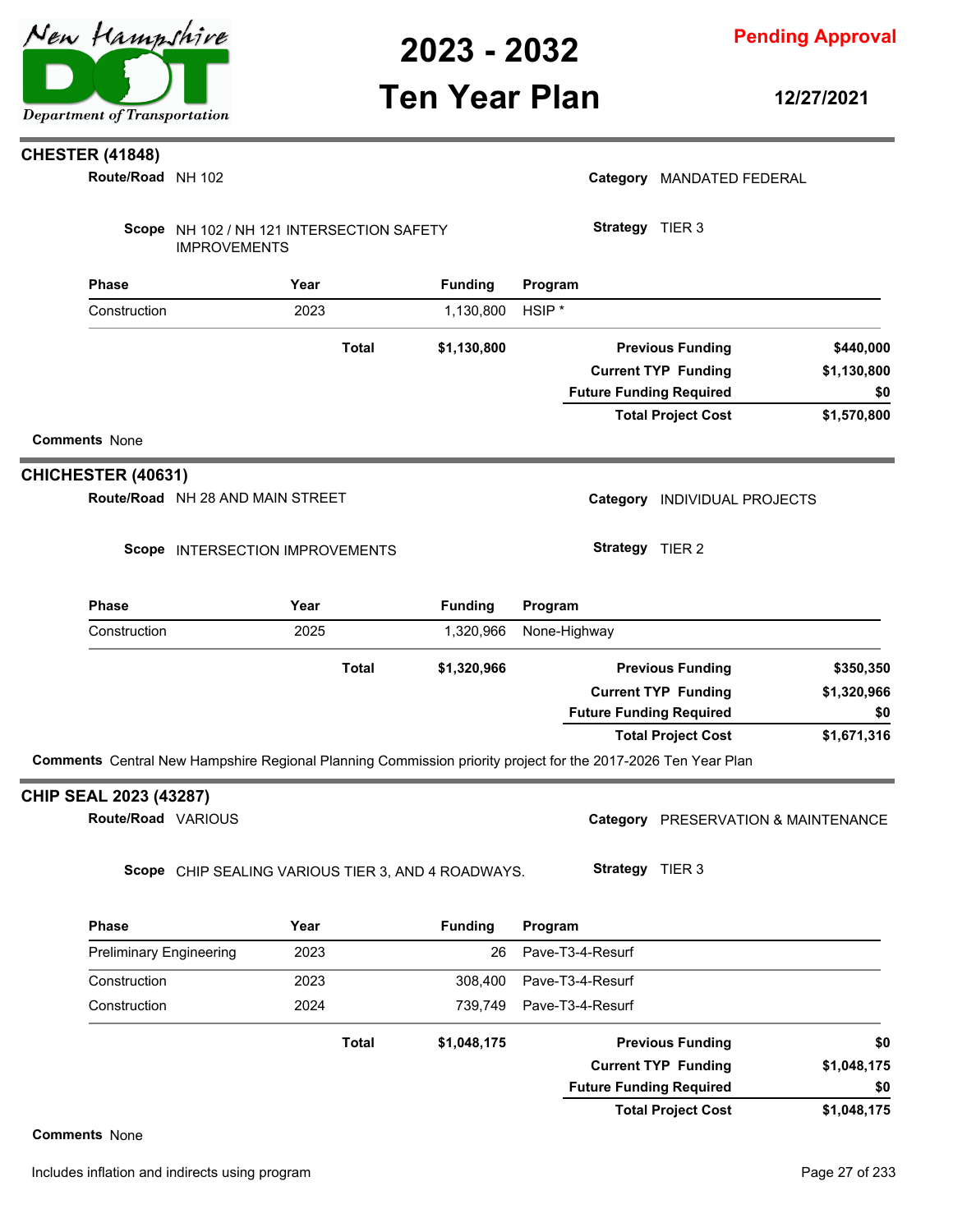

**Ten Year Plan**

**12/27/2021**

**\$6,892,400**

**\$0**

**Total Project Cost**

**Future Funding Required**

| <b>Comments None</b><br>CLAREMONT (27691)<br>Route/Road NH 12A<br><b>Phase</b><br>Construction |                         | 12A OVER SUGAR RIVER, BR NO 072/127<br>Year<br>2023<br><b>Total</b> | Scope NH 12A, BRIDGE REHABILITATION CARRYING NH<br><b>Funding</b><br>3,392,400<br>\$3,392,400 | Category<br><b>RED LIST BRIDGES</b><br>Strategy TIER 3<br>Program<br>Bridg-T3-4-Rehab-Rcn<br><b>Previous Funding</b> | \$3,500,000              |
|------------------------------------------------------------------------------------------------|-------------------------|---------------------------------------------------------------------|-----------------------------------------------------------------------------------------------|----------------------------------------------------------------------------------------------------------------------|--------------------------|
|                                                                                                |                         |                                                                     |                                                                                               |                                                                                                                      |                          |
|                                                                                                |                         |                                                                     |                                                                                               |                                                                                                                      |                          |
|                                                                                                |                         |                                                                     |                                                                                               |                                                                                                                      |                          |
|                                                                                                |                         |                                                                     |                                                                                               |                                                                                                                      |                          |
|                                                                                                |                         |                                                                     |                                                                                               |                                                                                                                      |                          |
|                                                                                                |                         |                                                                     |                                                                                               | <b>Total Project Cost</b>                                                                                            | \$3,267,845              |
|                                                                                                |                         |                                                                     |                                                                                               | <b>Future Funding Required</b>                                                                                       | \$0                      |
|                                                                                                |                         | <b>Total</b>                                                        | \$3,152,972                                                                                   | <b>Previous Funding</b><br><b>Current TYP Funding</b>                                                                | \$114,872<br>\$3,152,972 |
|                                                                                                |                         |                                                                     |                                                                                               |                                                                                                                      |                          |
| Construction<br>Construction                                                                   |                         | 2024<br>2024                                                        | 362,958<br>2,671,926                                                                          | NON-PAR (Vermont)<br>Bridg-T1-2-Main-Pres                                                                            |                          |
| <b>Preliminary Engineering</b>                                                                 |                         | 2023                                                                | 103,966                                                                                       | Bridg-T1-2-Main-Pres                                                                                                 |                          |
| <b>Preliminary Engineering</b>                                                                 |                         | 2023                                                                | 14,123                                                                                        | NON-PAR (Vermont)                                                                                                    |                          |
| <b>Phase</b>                                                                                   |                         | Year                                                                | <b>Funding</b>                                                                                | Program                                                                                                              |                          |
|                                                                                                | <b>WEATHERSFIELD VT</b> |                                                                     | Scope BRIDGE PRESERVAT, BRIDGE CARRYING NH 12 &<br>103 OVER CT RIVER BETWEEN CLAREMONT NH &   | Strategy TIER 2                                                                                                      |                          |
|                                                                                                |                         |                                                                     |                                                                                               |                                                                                                                      |                          |

**Comments** None



**CLAREMONT, NH - WEATHERSFIELD, VT (41467)**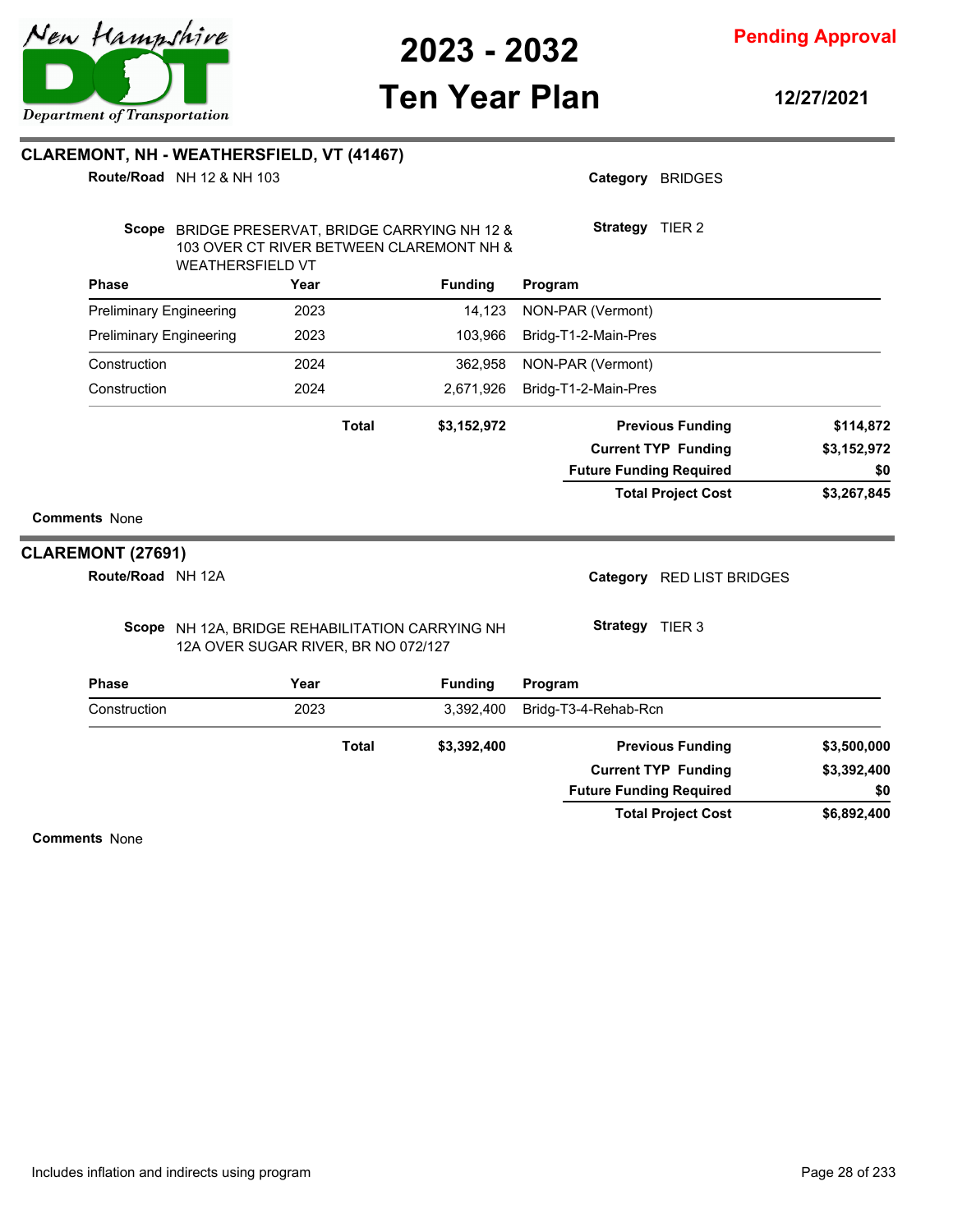

**Ten Year Plan**

### **Pending Approval**

**12/27/2021**

**Category** AIRPORT

**Total Project Cost**

**Future Funding Required**

## **CLAREMONT (40577)**

Route/Road CLAREMONT MUNICIPAL AIRPORT

|                          | Scope PRESERVATION, MODERNIZATION, AND/OR<br>EXPANSION OF AIRPORT FACILITIES; PLANNING<br>STUDIES. |              |                |                   |                     | Strategy ALL TIERS             |             |
|--------------------------|----------------------------------------------------------------------------------------------------|--------------|----------------|-------------------|---------------------|--------------------------------|-------------|
| <b>Phase</b>             | Year                                                                                               |              | <b>Funding</b> | Program           |                     |                                |             |
| Other                    | 2023                                                                                               |              | 399,778        |                   | Airport Improvement |                                |             |
| Other                    | 2024                                                                                               |              | 587,103        |                   | Airport Improvement |                                |             |
| Other                    | 2025                                                                                               |              | 347,640        |                   | Airport Improvement |                                |             |
| Other                    | 2026                                                                                               |              | 186,132        |                   | Airport Improvement |                                |             |
| Other                    | 2027                                                                                               |              | 765,375        |                   | Airport Improvement |                                |             |
| Other                    | 2028                                                                                               |              | 352,489        |                   | Airport Improvement |                                |             |
| Other                    | 2029                                                                                               |              | 363,976        |                   | Airport Improvement |                                |             |
| Other                    | 2030                                                                                               |              | 399,112        |                   | Airport Improvement |                                |             |
| Other                    | 2031                                                                                               |              | 213,692        |                   | Airport Improvement |                                |             |
| Other                    | 2032                                                                                               |              | 219,675        |                   | Airport Improvement |                                |             |
|                          |                                                                                                    | <b>Total</b> | \$3,834,973    |                   |                     | <b>Previous Funding</b>        | \$0         |
|                          |                                                                                                    |              |                |                   |                     | <b>Current TYP Funding</b>     | \$3,834,973 |
|                          |                                                                                                    |              |                |                   |                     | <b>Future Funding Required</b> | \$0         |
|                          |                                                                                                    |              |                |                   |                     | <b>Total Project Cost</b>      | \$3,834,973 |
| <b>Comments None</b>     |                                                                                                    |              |                |                   |                     |                                |             |
| <b>CLAREMONT (41748)</b> |                                                                                                    |              |                |                   |                     |                                |             |
|                          | Route/Road WASHINGTON STREET                                                                       |              |                |                   |                     | Category MANDATED FEDERAL      |             |
|                          | Scope TO LINK TEN TRAFFIC SIGNALS ON A TWO MILE<br>STRETCH OF WASHINGTON STREET.                   |              |                |                   | Strategy TIER 5     |                                |             |
| <b>Phase</b>             | Year                                                                                               |              | <b>Funding</b> | Program           |                     |                                |             |
| Construction             | 2025                                                                                               |              | 703,753        | CMAQ <sup>*</sup> |                     |                                |             |
|                          |                                                                                                    | <b>Total</b> | \$703,753      |                   |                     | <b>Previous Funding</b>        | \$94,800    |
|                          |                                                                                                    |              |                |                   |                     | <b>Current TYP Funding</b>     | \$703,753   |

**Comments** None



**\$798,553**

**\$0**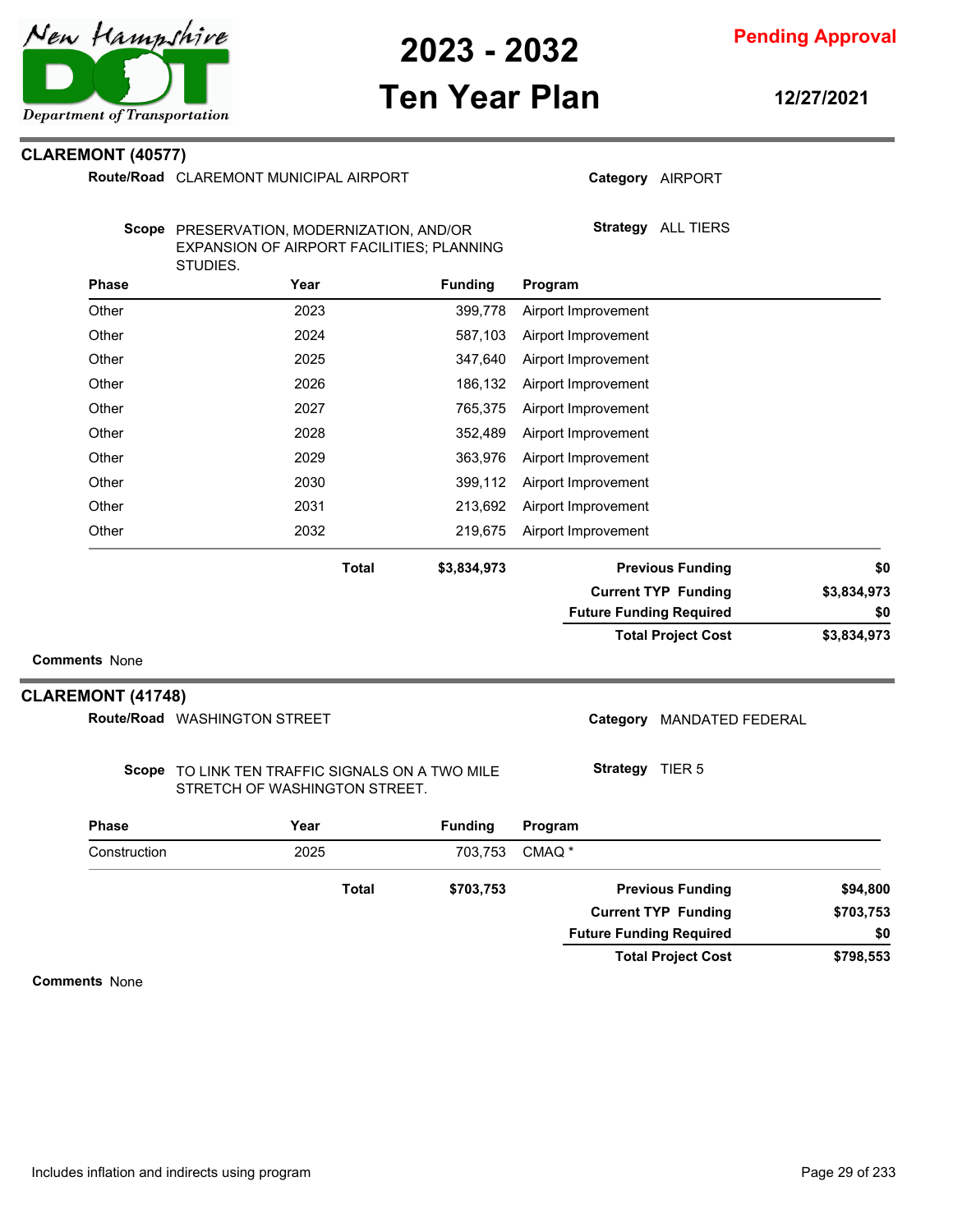

## **Ten Year Plan**

**12/27/2021**

## **CLAREMONT (43530)**

**Route/Road** NH 103

### Category **INDIVIDUAL PROJECTS**

Scope ROADWAY RECONSTRUCTION (PHASE 1) OF NH 103 FROM CITIZEN TO WEST ST. INTERSECTIONS. **Strategy** TIER 5

| Year  | <b>Funding</b> | Program                        |             |
|-------|----------------|--------------------------------|-------------|
| 2027  | 454,633        | None-Highway                   |             |
| 2030  | 12.472         | None-Highway                   |             |
| 2032  | 3.616.723      | None-Highway                   |             |
| Total | \$4,083,828    | <b>Previous Funding</b>        | \$0         |
|       |                | <b>Current TYP Funding</b>     | \$4,083,828 |
|       |                | <b>Future Funding Required</b> | \$0         |
|       |                | <b>Total Project Cost</b>      | \$4,083,828 |
|       |                |                                |             |

### **CLAREMONT (43726)**

| Route/Road BROAD STREET / MANADNOCK PARK |                                                                                            |                |         | Category                | <b>MANDATED FEDERAL</b>        |           |  |
|------------------------------------------|--------------------------------------------------------------------------------------------|----------------|---------|-------------------------|--------------------------------|-----------|--|
| Scope<br>RAIL TR                         | CONST. 1,400 LF OF SW ALONG BROAD ST. CONST.<br>1,950 LF OF PED. PATH AT MANADNOCK PARK. & |                |         | Strategy                | TIER <sub>5</sub>              |           |  |
| <b>Phase</b>                             | Year                                                                                       | <b>Funding</b> | Program |                         |                                |           |  |
| <b>Preliminary Engineering</b>           | 2023                                                                                       | 40,168         | TA *    |                         |                                |           |  |
| <b>Preliminary Engineering</b>           | 2025                                                                                       | 42,449         | TA *    |                         |                                |           |  |
| Construction                             | 2028                                                                                       | 412.243        | TA *    |                         |                                |           |  |
| Construction                             | 2030                                                                                       | 435,653        | $TA^*$  |                         |                                |           |  |
|                                          | <b>Total</b>                                                                               | \$930,514      |         | <b>Previous Funding</b> |                                | \$52,099  |  |
|                                          |                                                                                            |                |         |                         | <b>Current TYP Funding</b>     | \$930,514 |  |
|                                          |                                                                                            |                |         |                         | <b>Future Funding Required</b> | \$0       |  |
|                                          |                                                                                            |                |         |                         | <b>Total Project Cost</b>      | \$982,613 |  |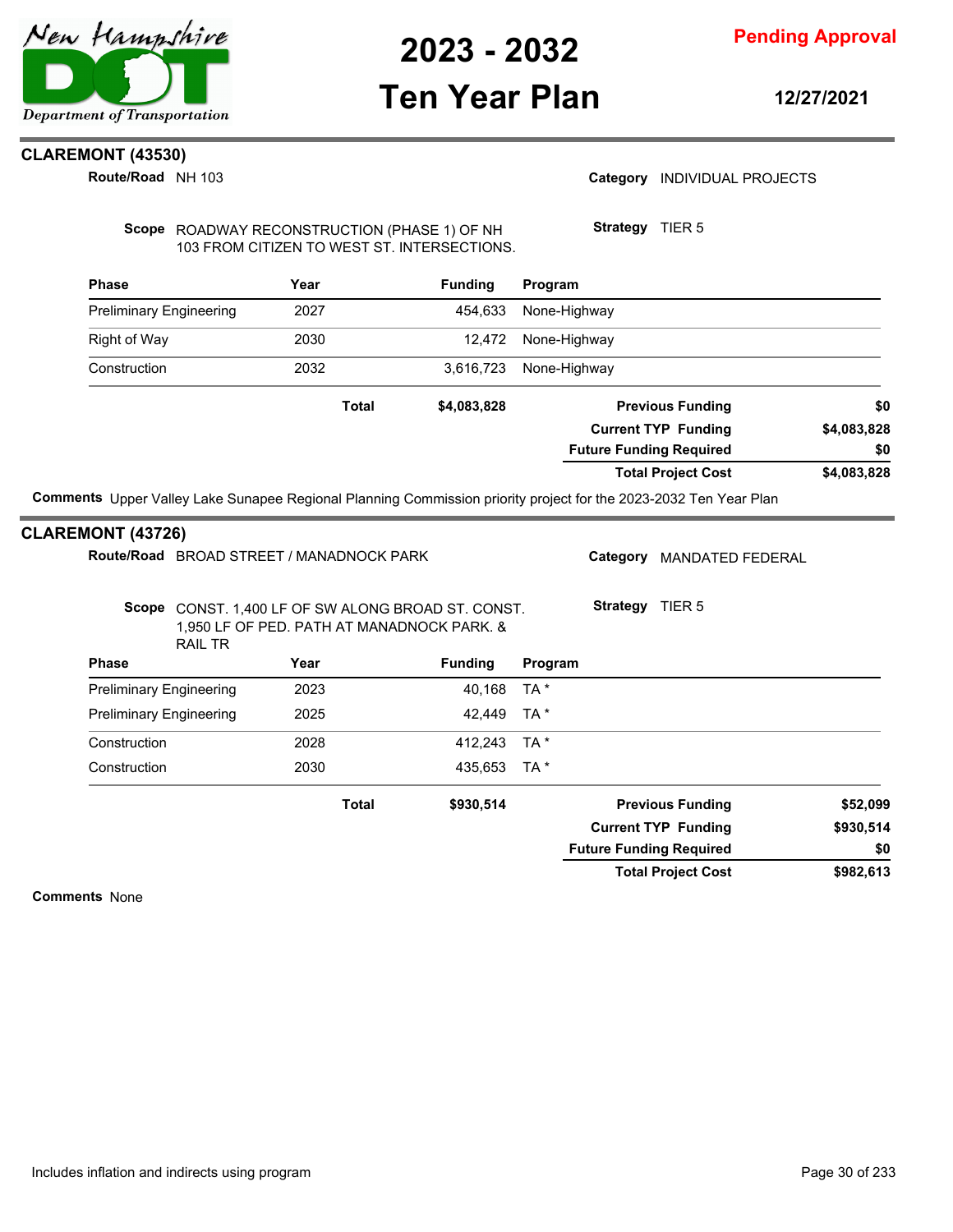

**Ten Year Plan**

**12/27/2021**

### **Phase Year Funding Route/Road** NH 11 / NH 9 **CLAREMONT-NEWPORT/CHESTERFIELD-KEENE (43057)** Scope PAVEMENT PRESERVATION **Program** Category PRESERVATION & MAINTENANCE **Strategy** TIER 2 Construction 2023 7,444,294 Pave-T2-Resurf **\$7,694,167 \$7,444,294 \$7,444,294 Previous Funding \$249,872 Current TYP Funding Total Project Cost Future Funding Required Total Comments** None **\$0 Phase Phase Phase Phase Phase Phase Phase Phase Phase Phase Phase Phase Phase Phase Phase Phase Phase Phase Phase Phase Phase Phase Phase Phase Phase Phase Phase Phase** Route/Road US 3 / MAIN STREET **COLEBROOK (40640)** Scope RECONST. APPROX. 2700' OF US 3/MAIN ST & SIDEWALKS FROM SOUTH MAIN ST. TRAFFIC ISLAND TO BEAVER BRK **Program** Category MANDATED FEDERAL **Strategy** TIER 2 Construction 2023 1,645,262 None-Highway Construction 2024 372,516 TA \* Construction 2025 382,947 TA \* **\$2,726,646 \$2,400,725 \$2,400,725 Previous Funding \$325,921 Current TYP Funding Total Project Cost Future Funding Required Total Comments** None **\$0**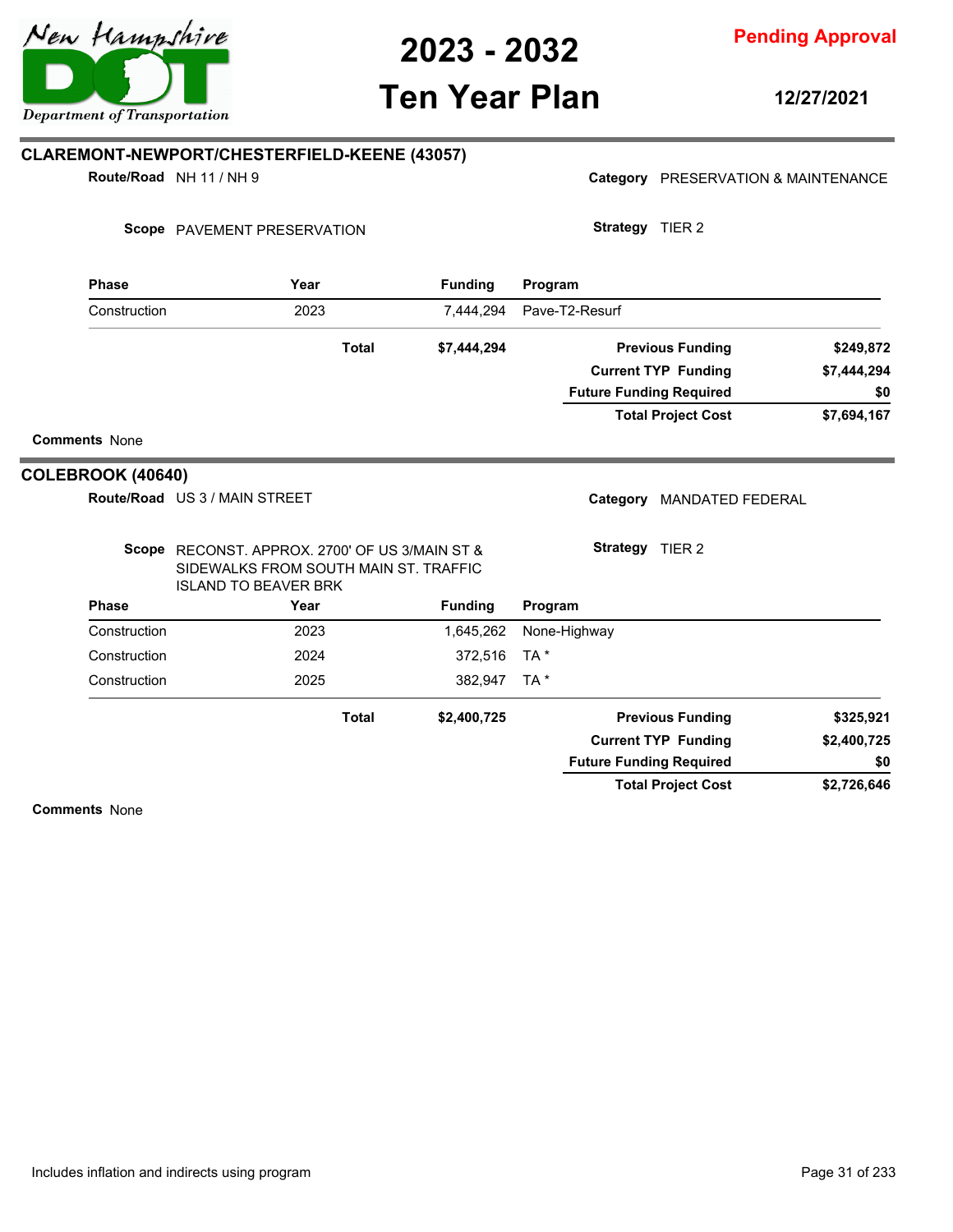| 2023 - 2032 |  |
|-------------|--|
|-------------|--|

# **Ten Year Plan**

**12/27/2021**

**Pending Approval**

| Route/Road HARVEY SWELL ROAD OVER EAST BRANCH |                                                                                         |              |                                               |                  |                                | Category BRIDGES           |           |
|-----------------------------------------------|-----------------------------------------------------------------------------------------|--------------|-----------------------------------------------|------------------|--------------------------------|----------------------------|-----------|
|                                               | OVER EAST BRANCH-BR. #190/109                                                           |              | Scope BRIDGE REHABILITATION-HARVEY SWELL ROAD |                  | Strategy TIER 5                |                            |           |
| <b>Phase</b>                                  | Year                                                                                    |              | <b>Funding</b>                                | Program          |                                |                            |           |
| <b>Preliminary Engineering</b>                |                                                                                         | 2023         | 102,800                                       | SAB <sup>*</sup> |                                |                            |           |
| Right of Way                                  |                                                                                         | 2023         | 5,140                                         | SAB <sup>*</sup> |                                |                            |           |
| Construction                                  |                                                                                         | 2023         | 151,766                                       | SAB <sup>*</sup> |                                |                            |           |
| Construction                                  |                                                                                         | 2024         | 198,287                                       | SAB <sup>*</sup> |                                |                            |           |
|                                               |                                                                                         | <b>Total</b> | \$457,992                                     |                  |                                | <b>Previous Funding</b>    | \$0       |
|                                               |                                                                                         |              |                                               |                  |                                | <b>Current TYP Funding</b> | \$457,992 |
|                                               |                                                                                         |              |                                               |                  | <b>Future Funding Required</b> |                            | \$0       |
| <b>Comments None</b>                          |                                                                                         |              |                                               |                  |                                | <b>Total Project Cost</b>  | \$457,992 |
| <b>COLEBROOK (40652)</b>                      |                                                                                         |              |                                               |                  |                                |                            |           |
|                                               | Route/Road BEAR ROCK ROAD OVER WEST BRANCH (MOHAWK<br>RIVER)                            |              |                                               |                  |                                | Category BRIDGES           |           |
|                                               | Scope BRIDGE REPLACEMENT-BEAR ROCK ROAD OVER<br>WEST BRANCH (MOHAWK RIVER) BR. #167/120 |              |                                               |                  | Strategy TIER 5                |                            |           |
| <b>Phase</b>                                  | Year                                                                                    |              | <b>Funding</b>                                | Program          |                                |                            |           |
| Construction                                  |                                                                                         | 2023         | 226,546                                       | SAB <sup>*</sup> |                                |                            |           |
|                                               |                                                                                         | <b>Total</b> | \$226,546                                     |                  |                                | <b>Previous Funding</b>    | \$291,400 |
|                                               |                                                                                         |              |                                               |                  |                                | <b>Current TYP Funding</b> | \$226,546 |
|                                               |                                                                                         |              |                                               |                  | <b>Future Funding Required</b> |                            | \$0       |
|                                               |                                                                                         |              |                                               |                  |                                | <b>Total Project Cost</b>  | \$517,946 |

**Comments** None

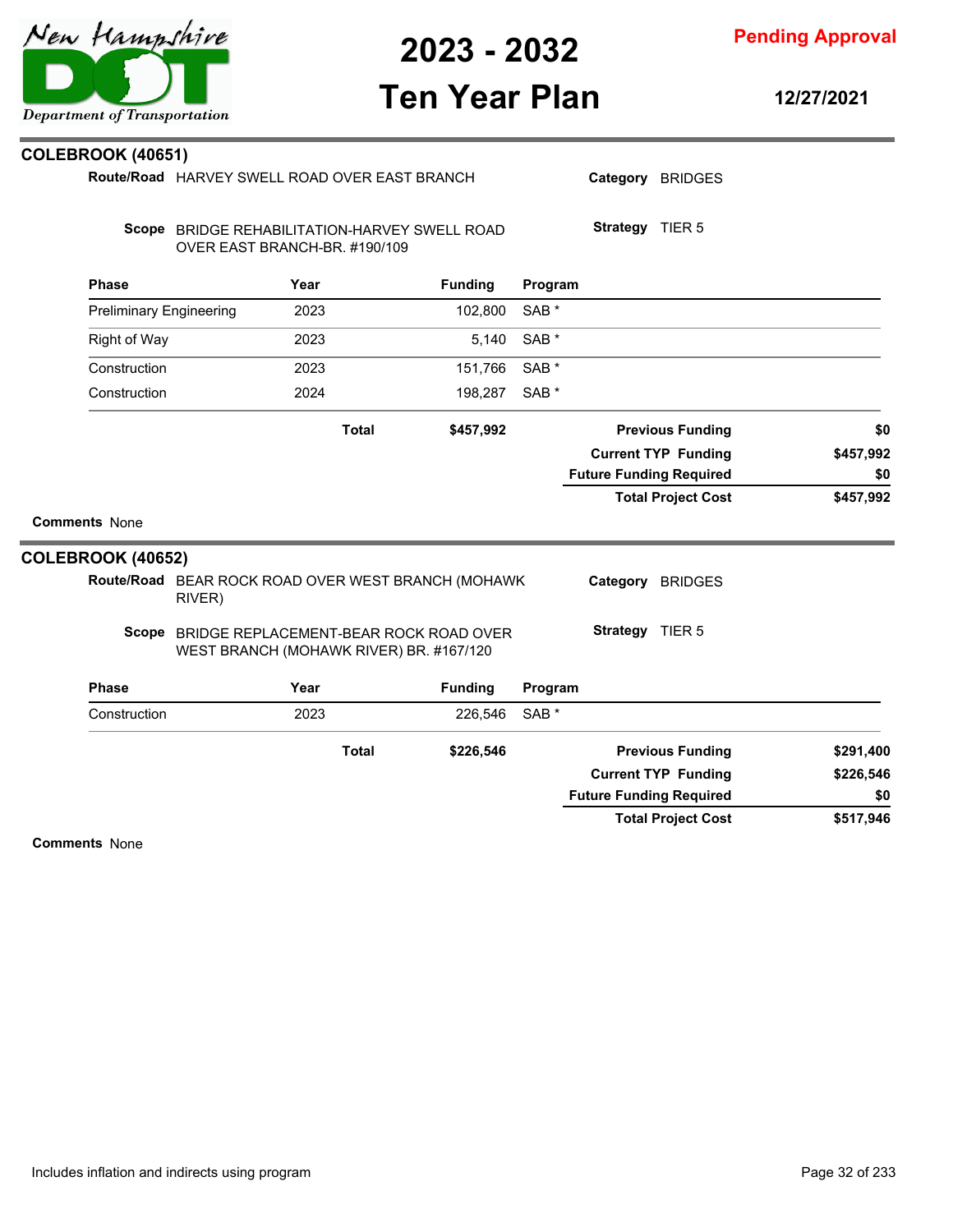

**Ten Year Plan**

### **Pending Approval**

#### **12/27/2021**

|                                | Year | <b>Funding</b> |                                                                                                                 |                                            |                                      |                                                                                                                                                                                                                                                                                                 |
|--------------------------------|------|----------------|-----------------------------------------------------------------------------------------------------------------|--------------------------------------------|--------------------------------------|-------------------------------------------------------------------------------------------------------------------------------------------------------------------------------------------------------------------------------------------------------------------------------------------------|
| <b>Preliminary Engineering</b> | 2023 | 92,520         | SAB <sup>*</sup>                                                                                                |                                            |                                      |                                                                                                                                                                                                                                                                                                 |
|                                | 2023 | 5,140          | SAB <sup>*</sup>                                                                                                |                                            |                                      |                                                                                                                                                                                                                                                                                                 |
|                                | 2023 | 222,706        | SAB <sup>*</sup>                                                                                                |                                            |                                      |                                                                                                                                                                                                                                                                                                 |
|                                | 2024 | 271,213        | SAB <sup>*</sup>                                                                                                |                                            |                                      |                                                                                                                                                                                                                                                                                                 |
|                                |      | \$591,579      |                                                                                                                 |                                            |                                      | \$0                                                                                                                                                                                                                                                                                             |
|                                |      |                |                                                                                                                 |                                            |                                      | \$591,579                                                                                                                                                                                                                                                                                       |
|                                |      |                |                                                                                                                 |                                            |                                      | \$0                                                                                                                                                                                                                                                                                             |
|                                |      |                |                                                                                                                 |                                            |                                      | \$591,579                                                                                                                                                                                                                                                                                       |
|                                |      |                |                                                                                                                 |                                            |                                      |                                                                                                                                                                                                                                                                                                 |
| MBIA (43441)                   |      |                |                                                                                                                 |                                            |                                      |                                                                                                                                                                                                                                                                                                 |
| Route/Road US ROUTE 3          |      |                |                                                                                                                 |                                            |                                      |                                                                                                                                                                                                                                                                                                 |
|                                |      |                |                                                                                                                 |                                            |                                      |                                                                                                                                                                                                                                                                                                 |
|                                | Year | <b>Funding</b> |                                                                                                                 |                                            |                                      |                                                                                                                                                                                                                                                                                                 |
|                                | 2023 | 18,093         |                                                                                                                 |                                            |                                      |                                                                                                                                                                                                                                                                                                 |
|                                | 2024 | 738,164        |                                                                                                                 |                                            |                                      |                                                                                                                                                                                                                                                                                                 |
|                                |      | \$756,256      |                                                                                                                 |                                            |                                      | \$151,800                                                                                                                                                                                                                                                                                       |
|                                |      |                |                                                                                                                 |                                            |                                      | \$756,256                                                                                                                                                                                                                                                                                       |
|                                |      |                |                                                                                                                 |                                            |                                      | \$0                                                                                                                                                                                                                                                                                             |
|                                |      |                |                                                                                                                 |                                            |                                      | \$908,056                                                                                                                                                                                                                                                                                       |
|                                | RD.  |                | OVER MOHAWK RIVER-BR. #050/099<br><b>Total</b><br>Scope REPLACEMENT OF AN EXISTING CONCRETE BOX<br><b>Total</b> | CULVERT LOCATED 1000' NORTH OF JORDAN HILL | Program<br>Program<br>CRDR*<br>CRDR* | <b>Previous Funding</b><br><b>Current TYP Funding</b><br><b>Future Funding Required</b><br><b>Total Project Cost</b><br>Category INDIVIDUAL PROJECTS<br>Strategy TIER 2<br><b>Previous Funding</b><br><b>Current TYP Funding</b><br><b>Future Funding Required</b><br><b>Total Project Cost</b> |

**Comments** None



**COLEBROOK (40655)**

**Route/Road** PLEASANT STREET OVER MOHAWK RIVER

Category BRIDGES

Scope BRIDGE REHABILITATION-PLEASANT STREET

**Strategy** TIER 5

**Comm COLUMBIA (43441)**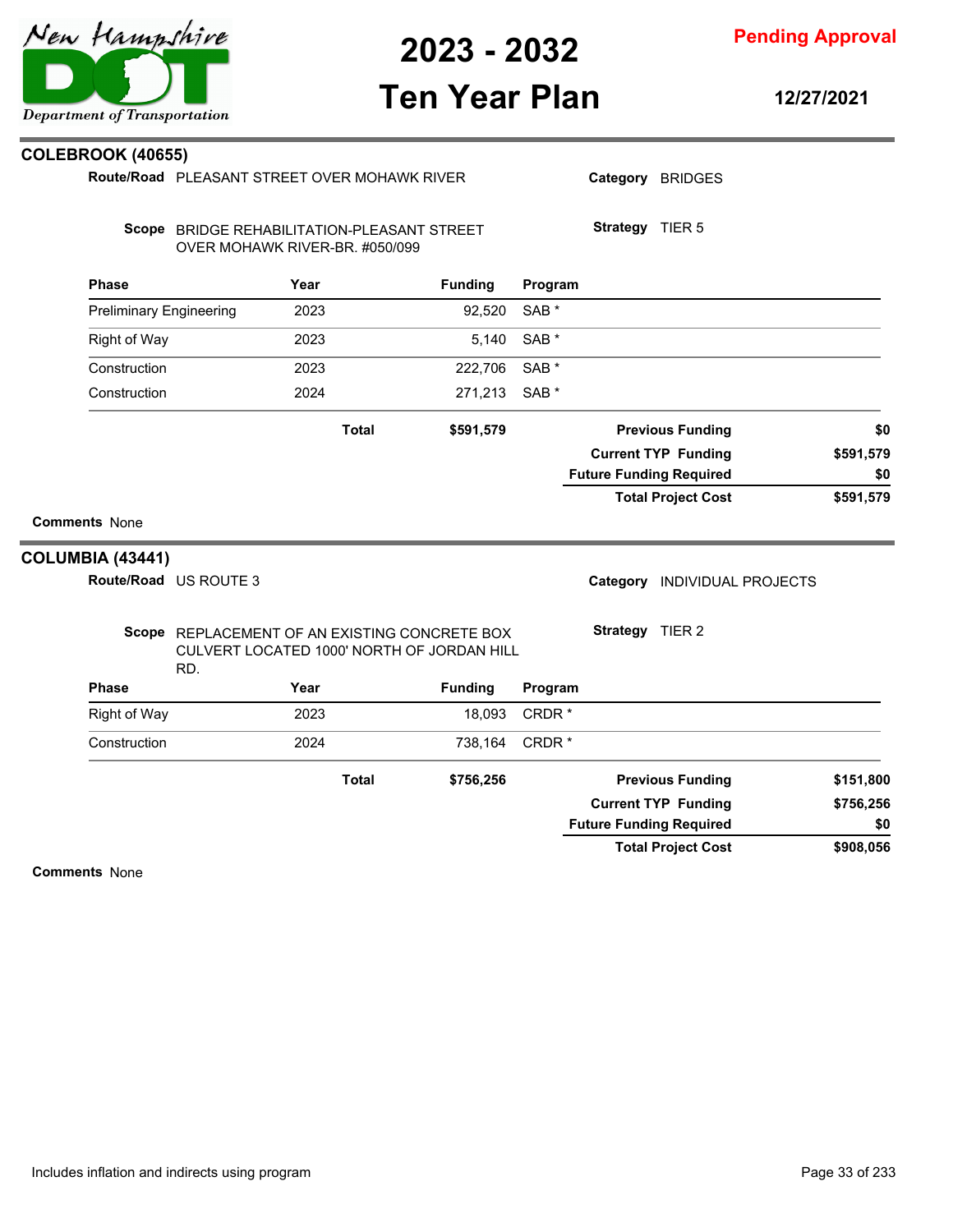# **Ten Year Plan**

**Pending Approval**

**12/27/2021**

### **CONCORD (29601)**

| Route/Road NH 13       |                                                                                                    |              |                |                                | Category INDIVIDUAL PROJECTS |              |
|------------------------|----------------------------------------------------------------------------------------------------|--------------|----------------|--------------------------------|------------------------------|--------------|
|                        | Scope INTERSECTION IMPROVEMENTS AT 189 EXIT 2 NB<br>AND SB RAMPS.                                  |              |                | Strategy TIER 1                |                              |              |
| <b>Phase</b>           | Year                                                                                               |              | <b>Funding</b> | Program                        |                              |              |
| Construction           | 2023                                                                                               |              | 2,475,764      | None-Highway                   |                              |              |
|                        |                                                                                                    | <b>Total</b> | \$2,475,764    |                                | <b>Previous Funding</b>      | \$648,395    |
|                        |                                                                                                    |              |                |                                | <b>Current TYP Funding</b>   | \$2,475,764  |
|                        |                                                                                                    |              |                | <b>Future Funding Required</b> |                              | \$0          |
|                        |                                                                                                    |              |                |                                | <b>Total Project Cost</b>    | \$3,124,159  |
| <b>Comments None</b>   |                                                                                                    |              |                |                                |                              |              |
| <b>CONCORD (40565)</b> |                                                                                                    |              |                |                                |                              |              |
|                        | Route/Road CONCORD MUNICIPAL AIRPORT                                                               |              |                |                                | Category AIRPORT             |              |
|                        | Scope PRESERVATION, MODERNIZATION, AND/OR<br>EXPANSION OF AIRPORT FACILITIES; PLANNING<br>STUDIES. |              |                |                                | <b>Strategy</b> ALL TIERS    |              |
| <b>Phase</b>           | Year                                                                                               |              | <b>Funding</b> | Program                        |                              |              |
| Other                  | 2024                                                                                               |              | 70,453         | Airport Improvement            |                              |              |
| Other                  | 2025                                                                                               |              | 362,124        | Airport Improvement            |                              |              |
| Other                  | 2026                                                                                               |              | 3,350,377      | Airport Improvement            |                              |              |
| Other                  | 2027                                                                                               |              | 1,071,525      | Airport Improvement            |                              |              |
| Other                  | 2028                                                                                               |              | 1,173,651      | Airport Improvement            |                              |              |
| Other                  | 2029                                                                                               |              | 1,348,060      | Airport Improvement            |                              |              |
| Other                  | 2030                                                                                               |              | 8,619,713      | Airport Improvement            |                              |              |
| Other                  | 2031                                                                                               |              | 1,175,302      | Airport Improvement            |                              |              |
| Other                  | 2032                                                                                               |              | 16,664,826     | Airport Improvement            |                              |              |
|                        | <b>Total</b>                                                                                       |              | \$33,836,032   |                                | <b>Previous Funding</b>      | \$0          |
|                        |                                                                                                    |              |                |                                | <b>Current TYP Funding</b>   | \$33,836,032 |
|                        |                                                                                                    |              |                | <b>Future Funding Required</b> |                              | \$0          |

**\$33,836,032 Total Project Cost**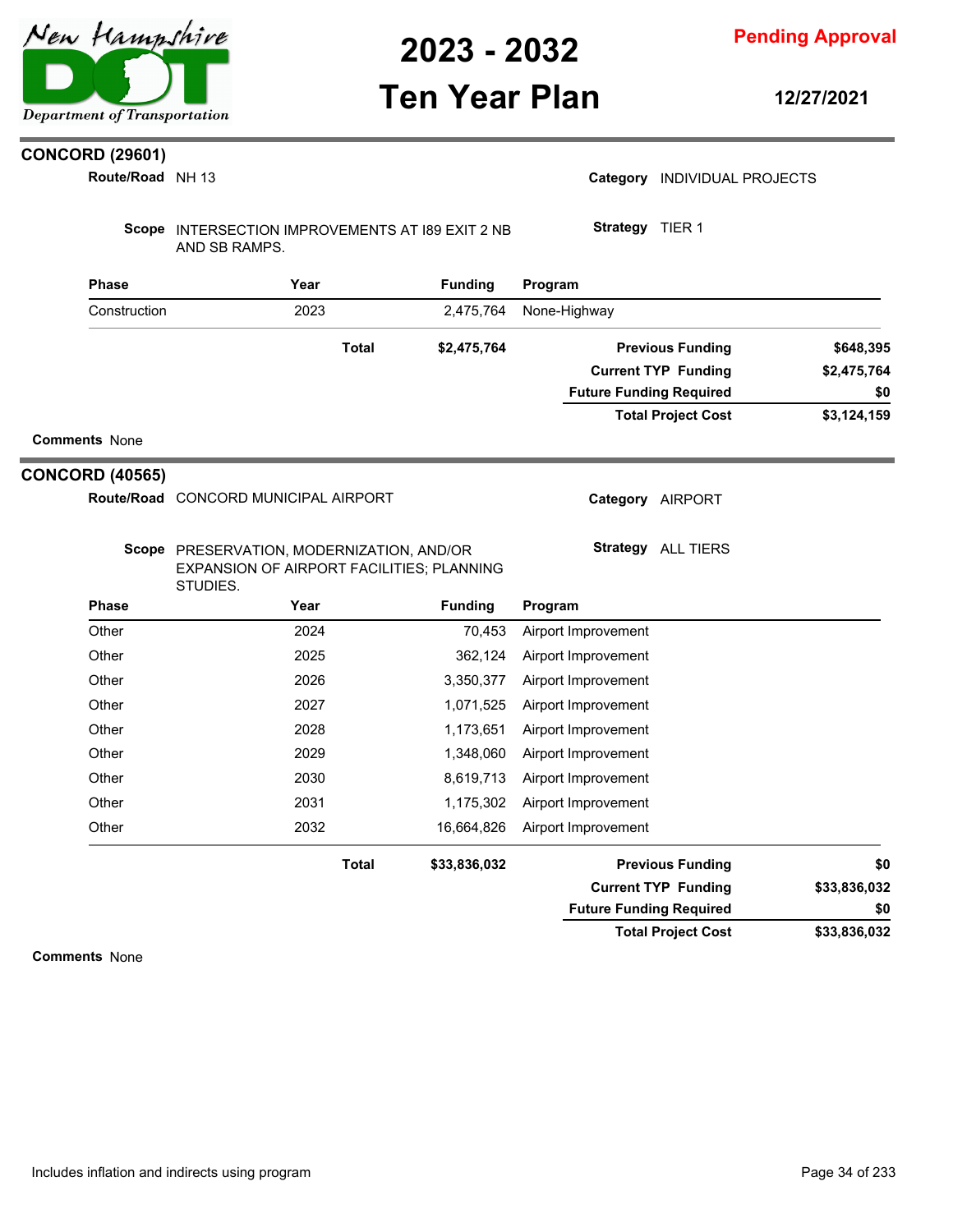

**Pending Approval**

# **Ten Year Plan**

**12/27/2021**

| <b>CONCORD (41212)</b>         |                                                                                                                 |              |                |                                                              |                 |                                |              |
|--------------------------------|-----------------------------------------------------------------------------------------------------------------|--------------|----------------|--------------------------------------------------------------|-----------------|--------------------------------|--------------|
|                                | Route/Road NH ROUTE 9 (LOUDON RD) OVER MERRIMACK<br><b>RIVER</b>                                                |              |                |                                                              | Category        | <b>BRIDGES</b>                 |              |
|                                | Scope BRIDGE REHABILITATION-NH ROUTE 9 (LOUDON<br>RD) OVER MERRIMACK RIVER BR. #163/111<br>(SAB+MOBRR) RED LIST |              |                |                                                              | Strategy TIER 5 |                                |              |
| <b>Phase</b>                   | Year                                                                                                            |              | <b>Funding</b> | Program                                                      |                 |                                |              |
| <b>Preliminary Engineering</b> | 2023                                                                                                            |              | 453,000        | MOBRR <sup>*</sup>                                           |                 |                                |              |
| <b>Right of Way</b>            | 2023                                                                                                            |              | 100,000        | MOBRR <sup>*</sup>                                           |                 |                                |              |
| Construction                   | 2023                                                                                                            |              | 5,705,046      | MOBRR <sup>*</sup>                                           |                 |                                |              |
| Construction                   | 2024                                                                                                            |              | 10,201,317     | MOBRR <sup>*</sup>                                           |                 |                                |              |
| Construction                   | 2025                                                                                                            |              | 5,818,641      | MOBRR <sup>*</sup>                                           |                 |                                |              |
|                                |                                                                                                                 | <b>Total</b> | \$22,278,004   |                                                              |                 | <b>Previous Funding</b>        | \$1,157,000  |
|                                |                                                                                                                 |              |                |                                                              |                 | <b>Current TYP Funding</b>     | \$22,278,004 |
|                                |                                                                                                                 |              |                |                                                              |                 | <b>Future Funding Required</b> | \$0          |
|                                |                                                                                                                 |              |                |                                                              |                 | <b>Total Project Cost</b>      | \$23,435,004 |
| <b>Comments None</b>           |                                                                                                                 |              |                |                                                              |                 |                                |              |
| <b>CONCORD (41411)</b>         |                                                                                                                 |              |                |                                                              |                 |                                |              |
|                                | Route/Road NH ARFF TRAINING FACILITY                                                                            |              |                |                                                              |                 | Category AIRPORT               |              |
|                                | Scope PRESERVATION, MODERNIZATION, AND/OR<br><b>EXPANSION OF ARFF TRAINING FACILITIES;</b><br>PLANNING STUDIES. |              |                |                                                              |                 | Strategy ALL TIERS             |              |
| <b>Phase</b>                   | Year                                                                                                            |              | <b>Funding</b> | Program                                                      |                 |                                |              |
| Other                          | 2023                                                                                                            |              | 1,484,888      | Airport Improvement                                          |                 |                                |              |
| Other                          | 2024                                                                                                            |              | 352,261        | Airport Improvement                                          |                 |                                |              |
| Other                          | 2028                                                                                                            |              | 131,134        | Airport Improvement                                          |                 |                                |              |
|                                |                                                                                                                 | <b>Total</b> | \$1,968,284    |                                                              |                 | <b>Previous Funding</b>        | \$0          |
|                                |                                                                                                                 |              |                | <b>Current TYP Funding</b><br><b>Future Funding Required</b> |                 |                                | \$1,968,284  |
|                                |                                                                                                                 |              |                |                                                              |                 |                                | \$0          |
|                                |                                                                                                                 |              |                |                                                              |                 | <b>Total Project Cost</b>      | \$1,968,284  |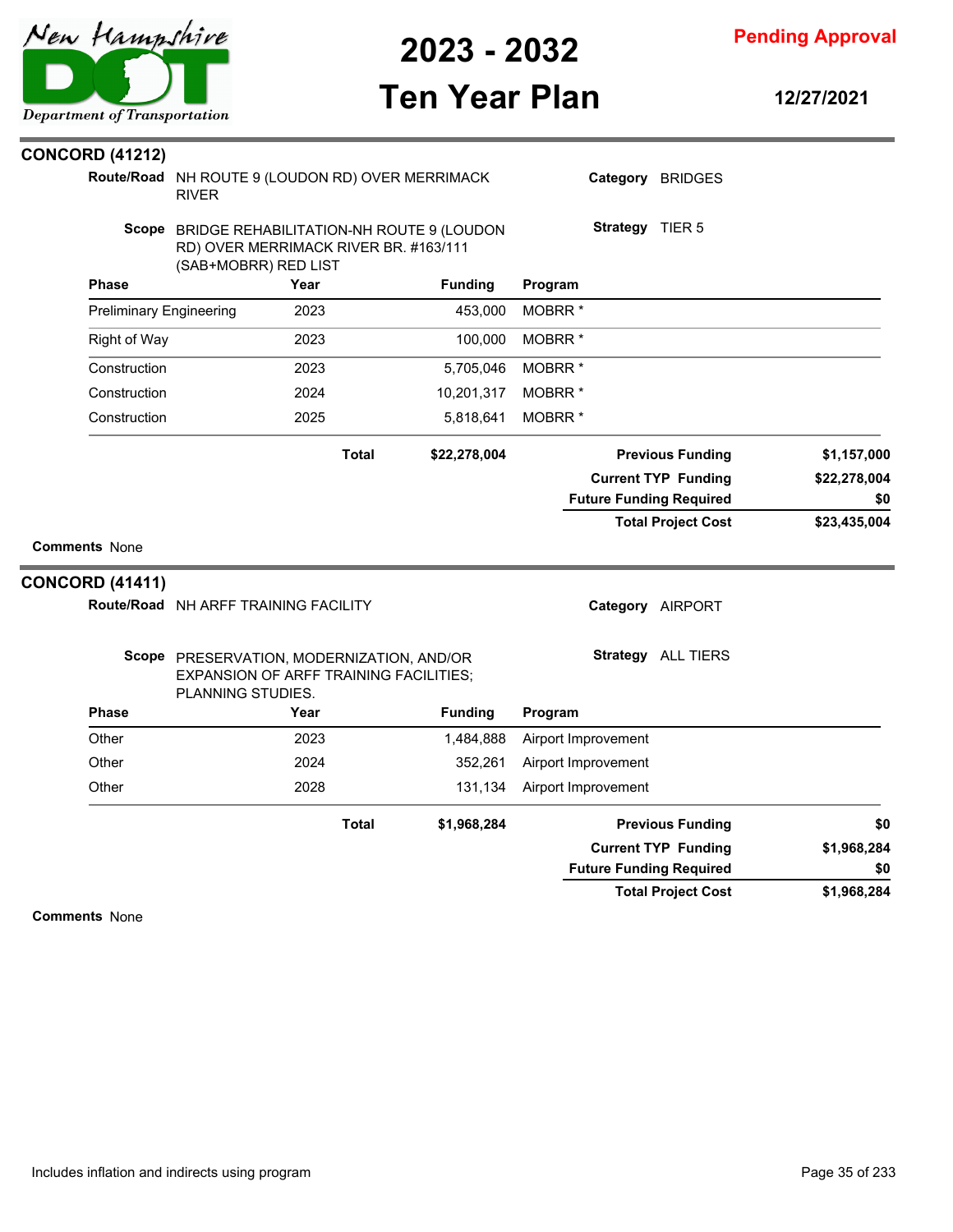

# **Ten Year Plan**

**Pending Approval**

**12/27/2021**

#### **CONCORD (41468)**

|                        | Route/Road I-93 NB & SB              |                                                                                                     |                | Category BRIDGES               |              |
|------------------------|--------------------------------------|-----------------------------------------------------------------------------------------------------|----------------|--------------------------------|--------------|
|                        | CONCORD                              | Scope ADDRESS PRIORITY BRIDGES CARRYING I-93 NB &<br>SB OVER MERRIMACK RIVER (136/117 & 136/116) IN |                | Strategy TIER 1                |              |
| <b>Phase</b>           |                                      | Year                                                                                                | <b>Funding</b> | Program                        |              |
|                        | <b>Preliminary Engineering</b>       | 2024                                                                                                | 193,788        | Bridg-HIB-Rehab-Rcn            |              |
|                        | <b>Preliminary Engineering</b>       | 2024                                                                                                | 193,788        | Bridg-T1-2-Rehab-Rcn           |              |
|                        | <b>Preliminary Engineering</b>       | 2025                                                                                                | 199,215        | Bridg-HIB-Rehab-Rcn            |              |
|                        | <b>Preliminary Engineering</b>       | 2025                                                                                                | 199,215        | Bridg-T1-2-Rehab-Rcn           |              |
|                        | <b>Preliminary Engineering</b>       | 2026                                                                                                | 955,698        | Bridg-HIB-Rehab-Rcn            |              |
|                        | <b>Preliminary Engineering</b>       | 2026                                                                                                | 955,698        | Bridg-T1-2-Rehab-Rcn           |              |
|                        | <b>Preliminary Engineering</b>       | 2027                                                                                                | 701,755        | Bridg-HIB-Rehab-Rcn            |              |
|                        | <b>Preliminary Engineering</b>       | 2027                                                                                                | 701,755        | Bridg-T1-2-Rehab-Rcn           |              |
| Construction           |                                      | 2027                                                                                                | 16,500,000     | None-Bridge                    |              |
| Construction           |                                      | 2028                                                                                                | 16,500,000     | None-Bridge                    |              |
|                        |                                      | <b>Total</b>                                                                                        | \$37,100,912   | <b>Previous Funding</b>        | \$0          |
|                        |                                      |                                                                                                     |                | <b>Current TYP Funding</b>     | \$37,100,912 |
|                        |                                      |                                                                                                     |                | <b>Future Funding Required</b> | \$0          |
| <b>Comments None</b>   |                                      |                                                                                                     |                | <b>Total Project Cost</b>      | \$37,100,912 |
| <b>CONCORD (42574)</b> |                                      |                                                                                                     |                |                                |              |
|                        | Route/Road US ROUTE 202 & NH ROUTE 9 |                                                                                                     |                | Category RED LIST BRIDGES      |              |
|                        | CONCORD                              | Scope ADDRESS RED LIST BRIDGE (147/028) CARRYING<br>US 202 & NH 9 OVER ASH BROOK IN THE CITY OF     |                | Strategy TIER 2                |              |
| Phase                  |                                      | Year                                                                                                | <b>Funding</b> | Program                        |              |
|                        | Preliminary Engineering              | 2023                                                                                                | 239,002        | Bridg-T1-2-Rehab-Rcn           |              |
|                        | <b>Preliminary Engineering</b>       | 2025                                                                                                | 252,574        | Bridg-T1-2-Rehab-Rcn           |              |
| <b>Right of Way</b>    |                                      | 2025                                                                                                | 63,143         | Bridg-T1-2-Rehab-Rcn           |              |
| Construction           |                                      | 2029                                                                                                | 1,410,362      | Bridg-T1-2-Rehab-Rcn           |              |
|                        |                                      | <b>Total</b>                                                                                        | \$1,965,082    | <b>Previous Funding</b>        | \$0          |
|                        |                                      |                                                                                                     |                | <b>Current TYP Funding</b>     | \$1,965,082  |
|                        |                                      |                                                                                                     |                | <b>Future Funding Required</b> | \$0          |

**\$1,965,082 Total Project Cost**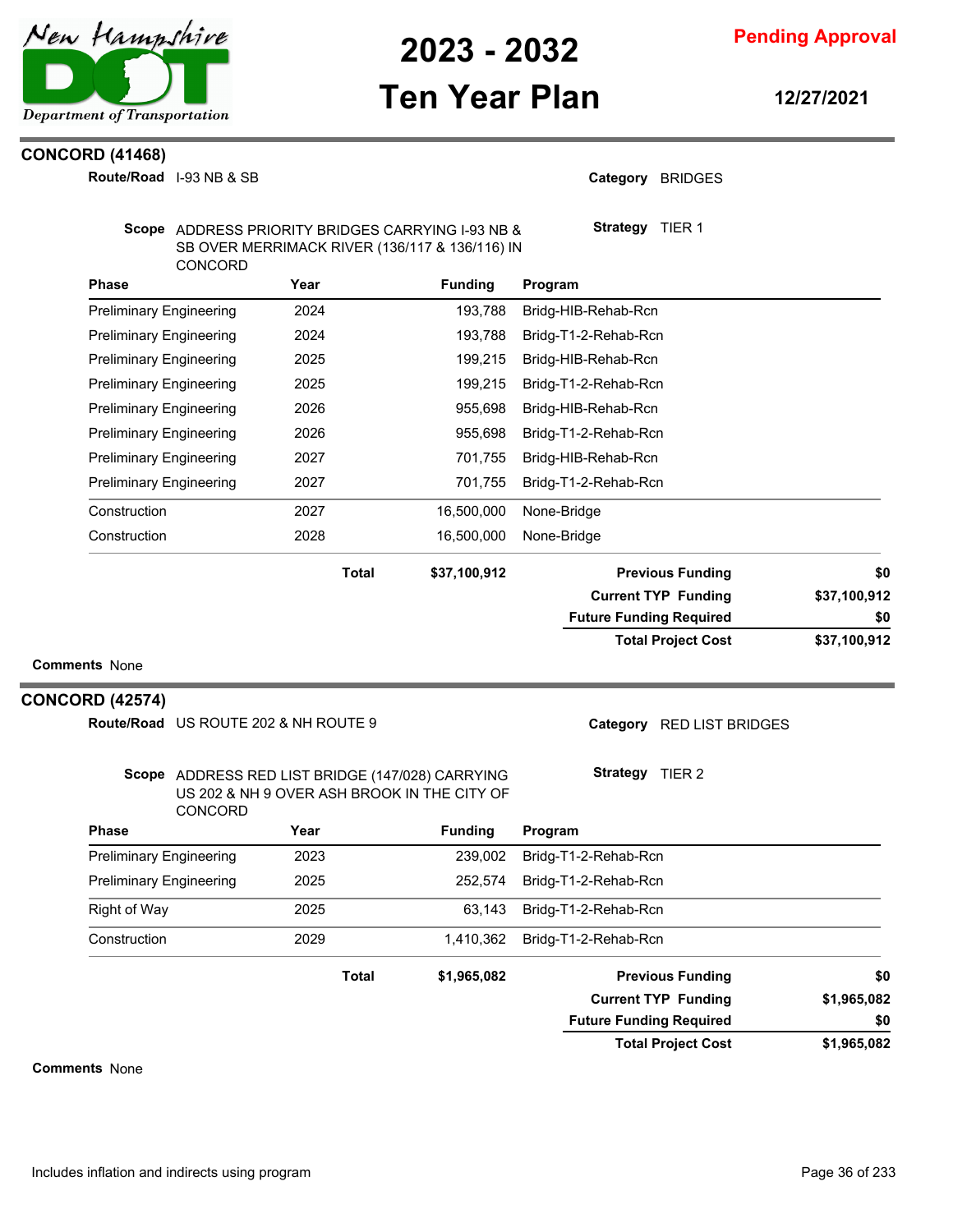

**12/27/2021**

### **CONCORD (42614)**

**Route/Road** US 3

#### Category **INDIVIDUAL PROJECTS**

Scope US3 WIDENING BETWEEN GARVINS FALLS ROAD AND AIRPORT ROAD.

**Strategy** TIER 2

| Year         | <b>Funding</b> | Program                        |             |
|--------------|----------------|--------------------------------|-------------|
| 2027         | 574.031        | None-Other                     |             |
| 2029         | 585,990        | NON-PAR (other)                |             |
| 2029         | 4.606.738      | None-Other                     |             |
| <b>Total</b> | \$5,766,759    | <b>Previous Funding</b>        | \$50,000    |
|              |                | <b>Current TYP Funding</b>     | \$5,766,759 |
|              |                | <b>Future Funding Required</b> | \$0         |
|              |                | <b>Total Project Cost</b>      | \$5,816,759 |
|              |                |                                |             |

#### **CONCORD (43428)**

**Route/Road** I-89 NB & SB

Category RED LIST BRIDGES

**Strategy** TIER 1

| haea | Voar                                         | <b>Funding</b> | <b>Program</b> |
|------|----------------------------------------------|----------------|----------------|
|      | 165/029 & 166/029)                           |                |                |
|      | CARRYING I-89 OVER TURKEY POND (BR. NOS.     |                |                |
|      | Scope ADDRESS 2 RED LIST BRS. (PIER REPAIRS) |                |                |

| <b>Phase</b>                   | Year  | <b>Fundina</b> | Program                 |     |
|--------------------------------|-------|----------------|-------------------------|-----|
| <b>Preliminary Engineering</b> | 2026  | 119.501        | Bridg-T1-2-Rehab-Rcn    |     |
| <b>Preliminary Engineering</b> | 2027  | 122.847        | Bridg-T1-2-Rehab-Rcn    |     |
| <b>Preliminary Engineering</b> | 2028  | 126.287        | Bridg-T1-2-Rehab-Rcn    |     |
| <b>Preliminary Engineering</b> | 2029  | 129.823        | Bridg-T1-2-Rehab-Rcn    |     |
| Right of Way                   | 2028  | 6.314          | Bridg-T1-2-Rehab-Rcn    |     |
| Construction                   | 2029  | 2.726.281      | Bridg-T1-2-Rehab-Rcn    |     |
|                                | Total | \$3,231,054    | <b>Previous Funding</b> | \$0 |

| \$3,231,054 | <b>Current TYP Funding</b>     |
|-------------|--------------------------------|
| SO.         | <b>Future Funding Required</b> |
| \$3,231,054 | <b>Total Project Cost</b>      |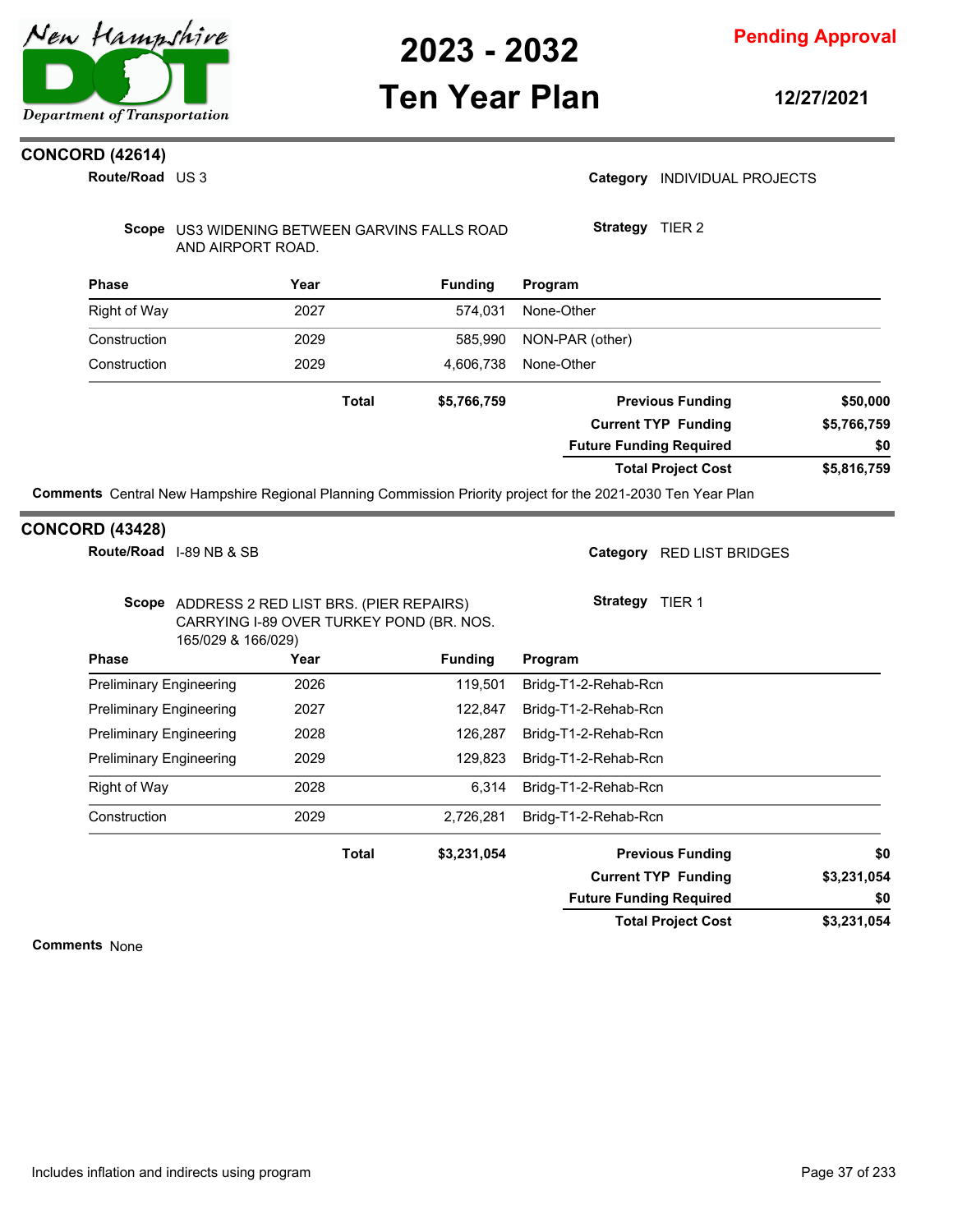

**Pending Approval**

## **Ten Year Plan**

**12/27/2021**

#### **CONCORD (43732)**

**Route/Road** N/A - RAIL TRAIL

#### Category MANDATED FEDERAL

|                                               | PATH BETWEEN SEWALLS FALLS RD. AND<br><b>BOSCAWEN TOWN LINE</b> |              | Scope CONST. 1.79 MILES OF 10' WIDE PAVED MULTI-USE |                 | Strategy TIER 6                |                            |             |
|-----------------------------------------------|-----------------------------------------------------------------|--------------|-----------------------------------------------------|-----------------|--------------------------------|----------------------------|-------------|
| <b>Phase</b>                                  |                                                                 | Year         | <b>Funding</b>                                      | Program         |                                |                            |             |
| <b>Preliminary Engineering</b>                |                                                                 | 2024         | 67.211                                              | TA*             |                                |                            |             |
| <b>Preliminary Engineering</b>                |                                                                 | 2025         | 69,093                                              | TA*             |                                |                            |             |
| <b>Right of Way</b>                           |                                                                 | 2026         | 11,168                                              | TA*             |                                |                            |             |
| Construction                                  |                                                                 | 2029         | 106,766                                             | NON-PAR (other) |                                |                            |             |
| Construction                                  |                                                                 | 2029         | 676,996                                             | TA*             |                                |                            |             |
| Construction                                  |                                                                 | 2030         | 695,952                                             | TA*             |                                |                            |             |
|                                               |                                                                 | <b>Total</b> | \$1,627,187                                         |                 |                                | <b>Previous Funding</b>    | \$84,800    |
|                                               |                                                                 |              |                                                     |                 |                                | <b>Current TYP Funding</b> | \$1,627,187 |
|                                               |                                                                 |              |                                                     |                 | <b>Future Funding Required</b> |                            | \$0         |
| <b>Comments None</b><br><b>CONWAY (40638)</b> |                                                                 |              |                                                     |                 |                                | <b>Total Project Cost</b>  | \$1,711,987 |
|                                               | Route/Road NH16, NH 113 AND NH 153                              |              |                                                     |                 | Category                       | <b>INDIVIDUAL PROJECTS</b> |             |
|                                               | Scope INTERSECTION IMPROVEMENTS TO NH 16<br>NH 16/NH 113        |              | INCLUDING INTERSECTIONS OF NH 16/NH 153 AND         |                 | Strategy TIER 2                |                            |             |
| <b>Phase</b>                                  |                                                                 | Year         | <b>Funding</b>                                      | Program         |                                |                            |             |
| Construction                                  |                                                                 | 2023         | 2,670,487                                           | None-Highway    |                                |                            |             |
|                                               |                                                                 | <b>Total</b> | \$2,670,487                                         |                 |                                | <b>Previous Funding</b>    | \$625,750   |
|                                               |                                                                 |              |                                                     |                 |                                | <b>Current TYP Funding</b> | \$2,670,487 |
|                                               |                                                                 |              |                                                     |                 | <b>Future Funding Required</b> |                            | \$0         |
|                                               |                                                                 |              |                                                     |                 |                                | <b>Total Project Cost</b>  | \$3,296,237 |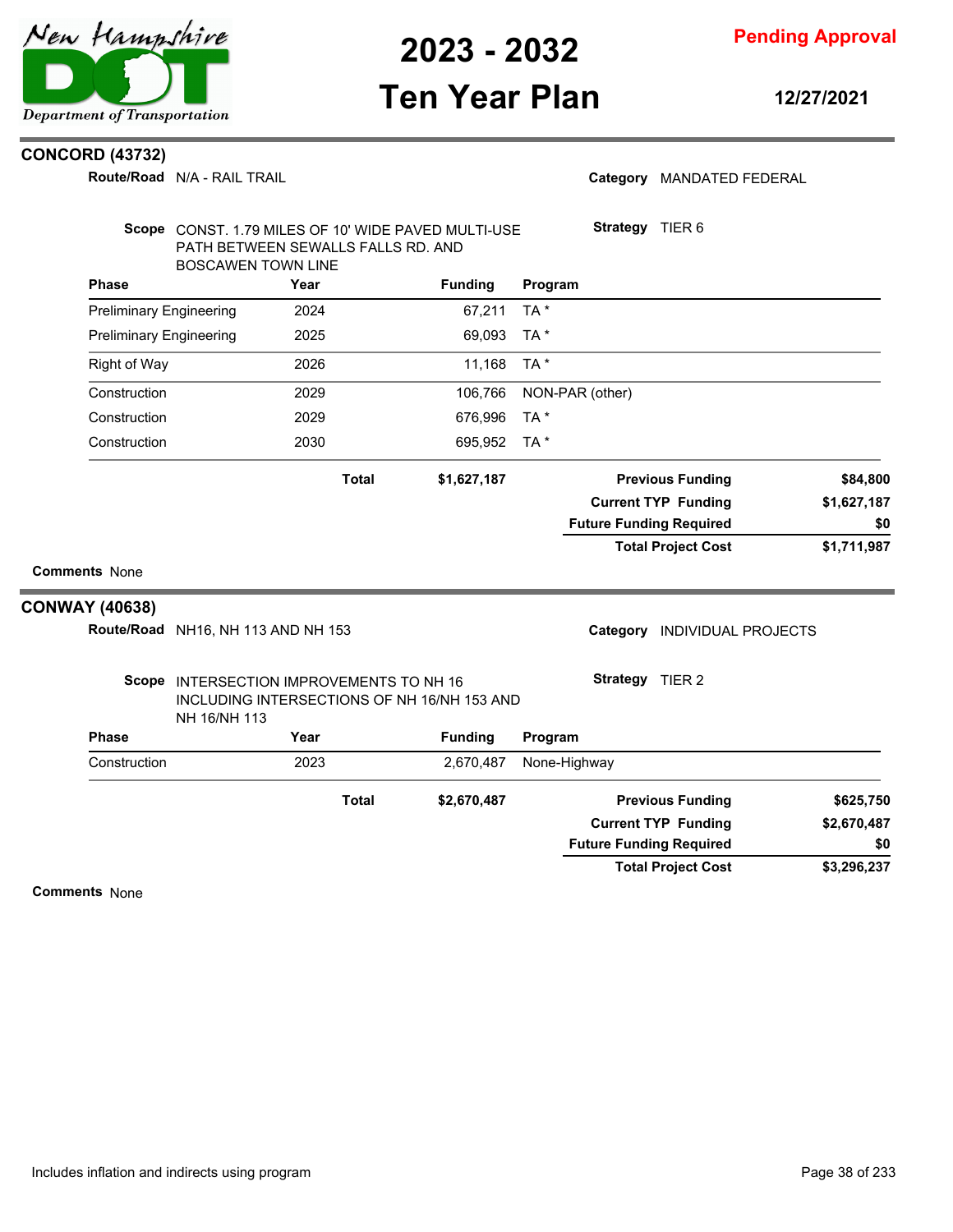

**Pending Approval**

## **Ten Year Plan**

**12/27/2021**

#### **CONWAY (42522)**

**Route/Road** US 302 / EAST CONWAY RD

|                        | <b>Route/Road</b> US 302 / EAST CONWAY RD                           |              |                |                   |                      | Category MANDATED FEDERAL      |             |
|------------------------|---------------------------------------------------------------------|--------------|----------------|-------------------|----------------------|--------------------------------|-------------|
| Scope                  | <b>IMPLEMENT INTERSECTION SAFETY</b><br><b>IMPROVEMENTS</b>         |              |                |                   | Strategy TIER 2      |                                |             |
| <b>Phase</b>           | Year                                                                |              | <b>Funding</b> | Program           |                      |                                |             |
| Construction           | 2023                                                                |              | 2,261,600      | HSIP <sup>*</sup> |                      |                                |             |
|                        |                                                                     | <b>Total</b> | \$2,261,600    |                   |                      | <b>Previous Funding</b>        | \$440,000   |
|                        |                                                                     |              |                |                   |                      | <b>Current TYP Funding</b>     | \$2,261,600 |
|                        |                                                                     |              |                |                   |                      | <b>Future Funding Required</b> | \$0         |
|                        |                                                                     |              |                |                   |                      | <b>Total Project Cost</b>      | \$2,701,600 |
| <b>Comments None</b>   |                                                                     |              |                |                   |                      |                                |             |
| <b>DANBURY (40395)</b> |                                                                     |              |                |                   |                      |                                |             |
| Route/Road US 4        |                                                                     |              |                |                   | Category             | <b>BRIDGES</b>                 |             |
|                        | Scope US 4 OVER SMITH RIVER BRIDGE REHABILITATION<br>OR REPLACEMENT |              |                |                   | Strategy TIER 2      |                                |             |
| <b>Phase</b>           | Year                                                                |              | <b>Funding</b> | Program           |                      |                                |             |
| Construction           | 2023                                                                |              | 3,519,999      |                   | Bridg-T1-2-Rehab-Rcn |                                |             |
|                        |                                                                     | <b>Total</b> | \$3,519,999    |                   |                      | <b>Previous Funding</b>        | \$385,000   |
|                        |                                                                     |              |                |                   |                      | <b>Current TYP Funding</b>     | \$3,519,999 |
|                        |                                                                     |              |                |                   |                      | <b>Future Funding Required</b> | \$0         |

**Comments** None

**\$3,904,999**

**Total Project Cost**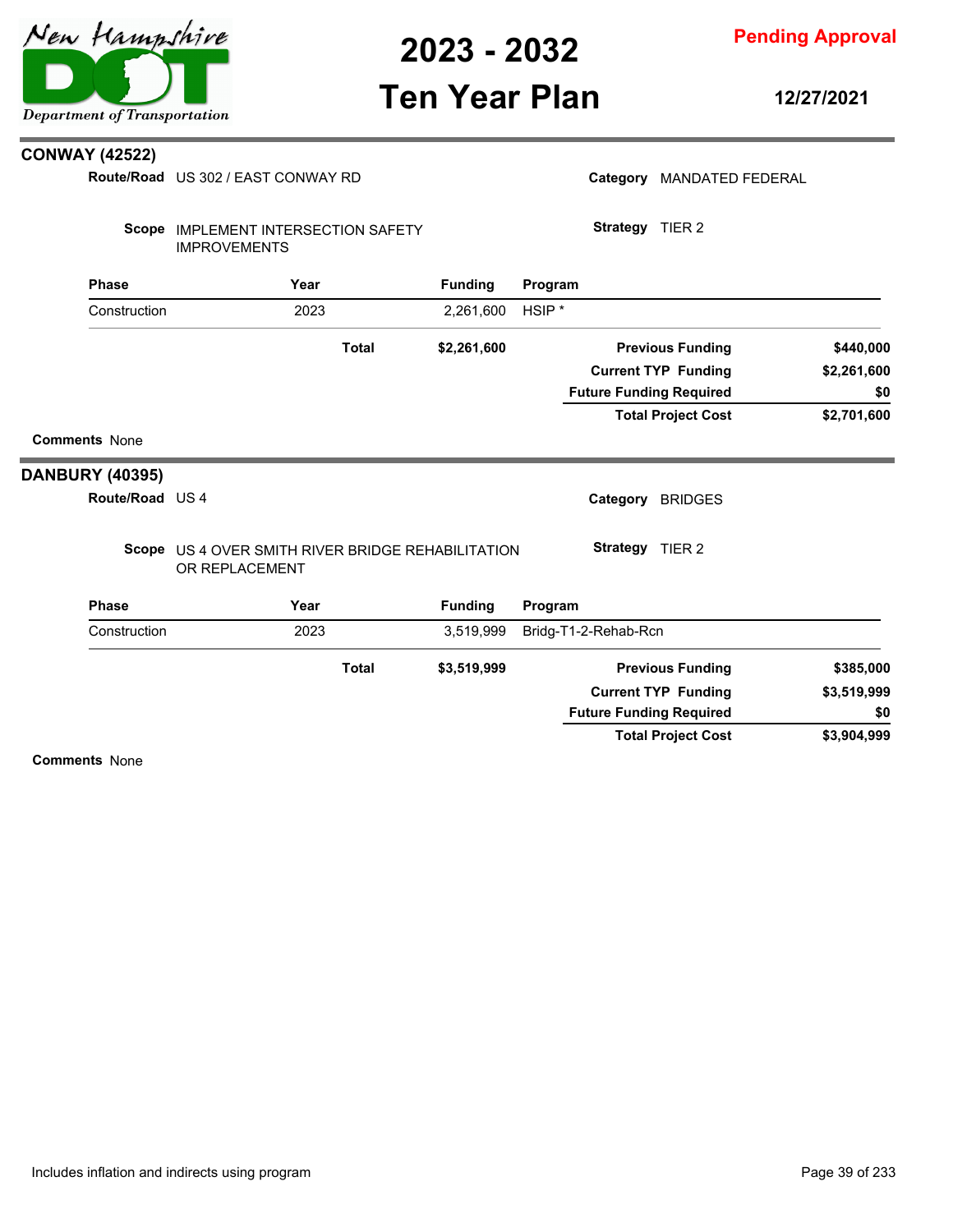

### **Ten Year Plan**

**12/27/2021**

#### **DERRY (43736)**

**Route/Road** N/A RAIL TRAIL

### Category MANDATED FEDERAL **Strategy** TIER 6

|              |                            |                                |                | EXISTING DERRY RAIL TRAIL TO THE                                                         |                                |
|--------------|----------------------------|--------------------------------|----------------|------------------------------------------------------------------------------------------|--------------------------------|
|              |                            |                                |                | LONDONDERRY TOWN LINE                                                                    |                                |
|              |                            | Program                        | <b>Funding</b> | Year                                                                                     | <b>Phase</b>                   |
|              |                            | TA*                            | 48,612         | 2024                                                                                     | <b>Preliminary Engineering</b> |
|              |                            | TA *                           | 37,480         | 2025                                                                                     | <b>Preliminary Engineering</b> |
|              |                            | TA*                            | 38,529         | 2026                                                                                     | <b>Preliminary Engineering</b> |
|              |                            | TA*                            | 407,562        | 2027                                                                                     | Construction                   |
|              |                            | TA *                           | 418,974        | 2028                                                                                     | Construction                   |
| \$0          | <b>Previous Funding</b>    |                                | \$951,158      | <b>Total</b>                                                                             |                                |
| \$951,158    | <b>Current TYP Funding</b> |                                |                |                                                                                          |                                |
| \$0          |                            | <b>Future Funding Required</b> |                |                                                                                          |                                |
| \$951,158    | <b>Total Project Cost</b>  |                                |                |                                                                                          |                                |
|              |                            |                                |                |                                                                                          | <b>Comments None</b>           |
|              |                            |                                |                |                                                                                          |                                |
|              |                            |                                |                |                                                                                          | DERRY-LONDONDERRY (13065A)     |
|              | <b>INDIVIDUAL PROJECTS</b> | Category                       |                |                                                                                          | Route/Road  -93                |
|              |                            | Strategy TIER 1                |                | Scope 1-93 EXIT 4A, FINAL DESIGN AND CONSTRUCTION<br>OF A NEW INTERCHANGE AND CONNECTING | ROADWAY.                       |
|              |                            | Program                        | <b>Funding</b> | Year                                                                                     | <b>Phase</b>                   |
|              |                            | Other Fed Aid                  | 18,269,450     | 2023                                                                                     | Construction                   |
|              |                            | Other Fed Aid                  | 20,693,236     | 2024                                                                                     | Construction                   |
|              |                            | Other Fed Aid                  | 26,124,658     | 2025                                                                                     | Construction                   |
| \$20,167,900 | <b>Previous Funding</b>    |                                | \$65,087,345   | <b>Total</b>                                                                             |                                |
| \$65,087,345 | <b>Current TYP Funding</b> |                                |                |                                                                                          |                                |
| \$0          |                            | <b>Future Funding Required</b> |                |                                                                                          |                                |

**Comments** Prior PE & ROW are under original project 13065 - not included in the Total Project Cost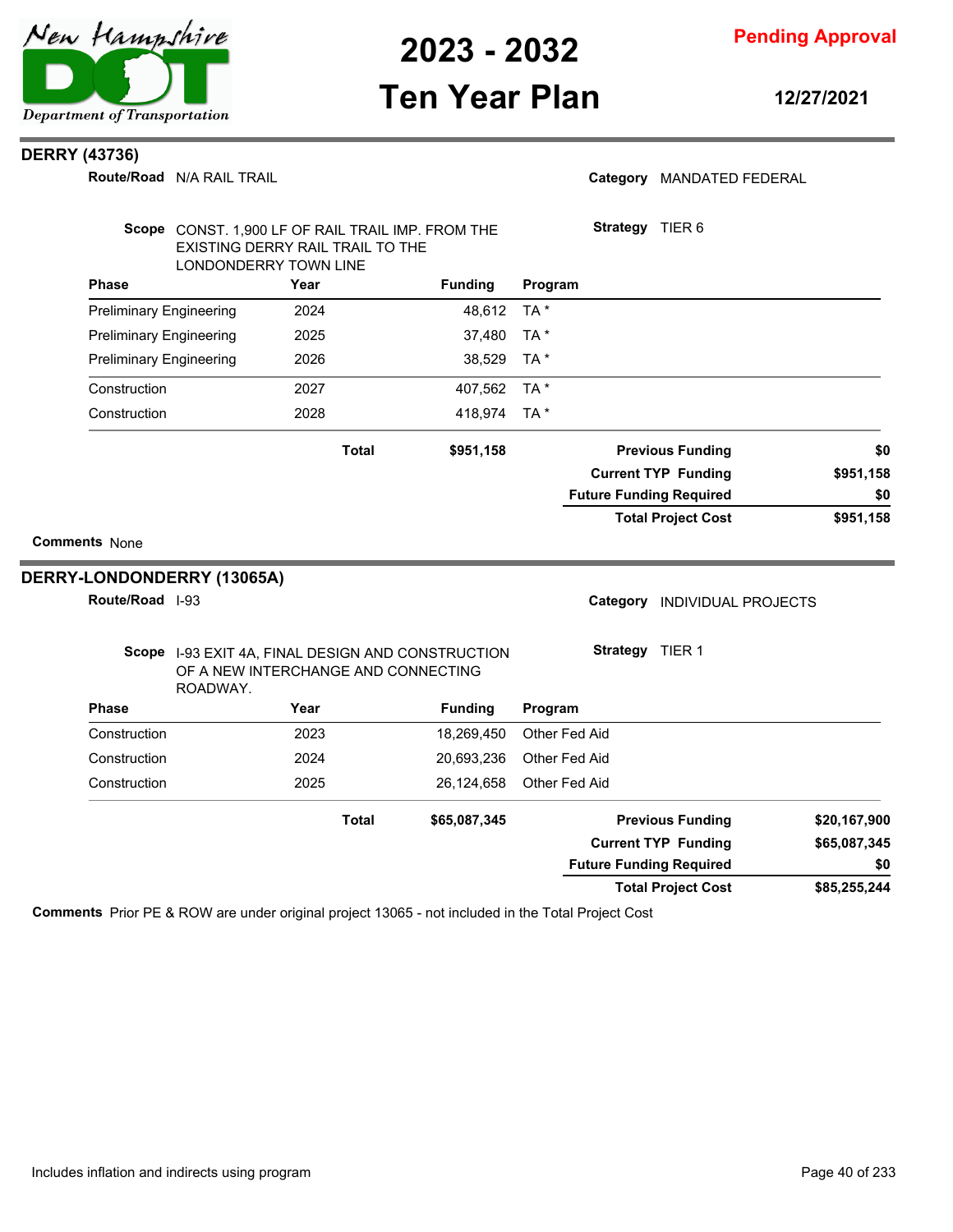

## **Ten Year Plan**

**12/27/2021**

### **DISTRICT 1 N (16161K)**

**Route/Road VARIOUS** 

Category PRESERVATION & MAINTENANCE

Scope RESURFACING OF ROADWAYS IN DISTRICT 1

**Strategy** TIER 2

| <b>Phase</b>         | Year         | <b>Funding</b> | Program                        |             |
|----------------------|--------------|----------------|--------------------------------|-------------|
| Construction         | 2023         | 85.700         | Pave-T3-4-Rehab                |             |
| Construction         | 2023         | 528,686        | Pave-T2-Resurf                 |             |
| Construction         | 2023         | 1.143.724      | Pave-T3-4-Resurf               |             |
|                      | <b>Total</b> | \$1,758,110    | <b>Previous Funding</b>        | \$768,676   |
|                      |              |                | <b>Current TYP Funding</b>     | \$1,758,110 |
|                      |              |                | <b>Future Funding Required</b> | \$0         |
|                      |              |                | <b>Total Project Cost</b>      | \$2,526,786 |
| <b>Comments None</b> |              |                |                                |             |

### **DISTRICT 1 S (43524)**

**Route/Road VARIOUS** 

Scope RESURFACING VARIOUS TIER 2, 3, AND 4 ROADWAYS IN SOUTHERN DISTRICT 1.

Category PRESERVATION & MAINTENANCE

**Strategy** TIER 3

| <b>Phase</b> | Year  | <b>Funding</b> | Program                        |             |
|--------------|-------|----------------|--------------------------------|-------------|
| Construction | 2023  | 85.700         | Pave-T3-4-Rehab                |             |
| Construction | 2023  | 528.686        | Pave-T2-Resurf                 |             |
| Construction | 2023  | 1.143.724      | Pave-T3-4-Resurf               |             |
|              | Total | \$1,758,110    | <b>Previous Funding</b>        | \$768,676   |
|              |       |                | <b>Current TYP Funding</b>     | \$1,758,110 |
|              |       |                | <b>Future Funding Required</b> | \$0         |
|              |       |                | <b>Total Project Cost</b>      | \$2,526,786 |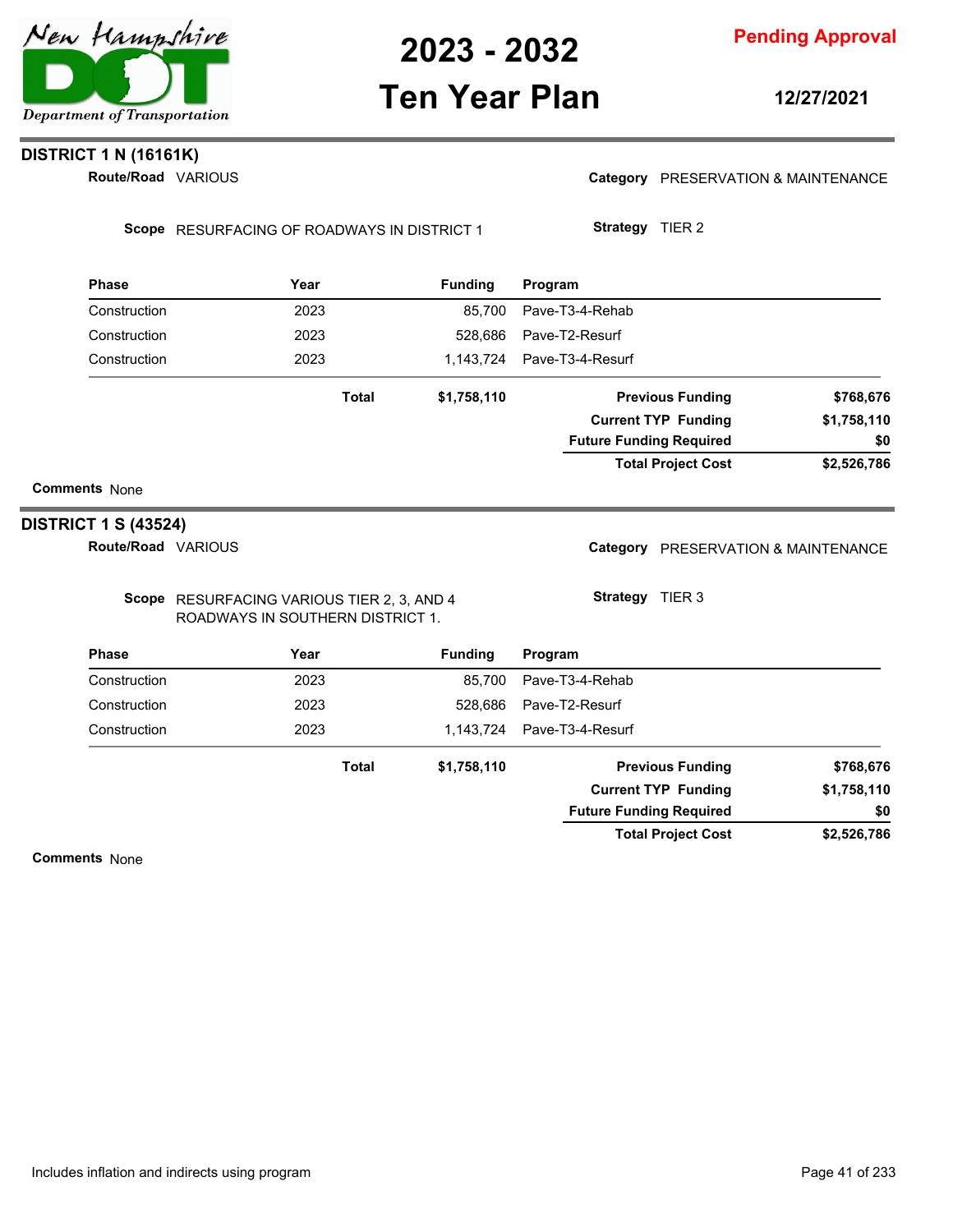

## **Ten Year Plan**

#### **12/27/2021**

### **DISTRICT 1 (16161L)**

**Route/Road VARIOUS** 

#### Category PRESERVATION & MAINTENANCE

Scope RESURFACING VARIOUS TIER 2, 3, AND 4 ROADWAYS IN DISTRICT 1.

| <b>Phase</b>                   | Year         | <b>Funding</b> | Program                        |             |
|--------------------------------|--------------|----------------|--------------------------------|-------------|
| <b>Preliminary Engineering</b> | 2023         | 26             | Pave-T3-4-Resurf               |             |
| Construction                   | 2023         | 73.458         | Pave-T3-4-Rehab                |             |
| Construction                   | 2023         | 453,159        | Pave-T2-Resurf                 |             |
| Construction                   | 2023         | 926.868        | Pave-T3-4-Resurf               |             |
| Construction                   | 2024         | 176.200        | Pave-T3-4-Rehab                |             |
| Construction                   | 2024         | 1,086,977      | Pave-T2-Resurf                 |             |
| Construction                   | 2024         | 2.223.325      | Pave-T3-4-Resurf               |             |
|                                | <b>Total</b> | \$4,940,012    | <b>Previous Funding</b>        | \$0         |
|                                |              |                | <b>Current TYP Funding</b>     | \$4,940,012 |
|                                |              |                | <b>Future Funding Required</b> | \$0         |
|                                |              |                | <b>Total Project Cost</b>      | \$4,940,012 |

**Comments** None

#### **DISTRICT 2 E (43525)**

**Route/Road VARIOUS** 

### Category PRESERVATION & MAINTENANCE

Scope RESURFACING VARIOUS TIER 2, 3, AND 4 ROADWAYS IN DISTRICT 2, 3, AND 5.

**Strategy** TIER 3

**Strategy** TIER 3

| <b>Phase</b> | Year         | <b>Funding</b> | Program                        |             |
|--------------|--------------|----------------|--------------------------------|-------------|
| Construction | 2023         | 93.491         | Pave-T3-4-Rehab                |             |
| Construction | 2023         | 364.205        | Pave-T2-Resurf                 |             |
| Construction | 2023         | 1.247.697      | Pave-T3-4-Resurf               |             |
|              | <b>Total</b> | \$1,705,394    | <b>Previous Funding</b>        | \$749,948   |
|              |              |                | <b>Current TYP Funding</b>     | \$1,705,394 |
|              |              |                | <b>Future Funding Required</b> | \$0         |
|              |              |                | <b>Total Project Cost</b>      | \$2,455,342 |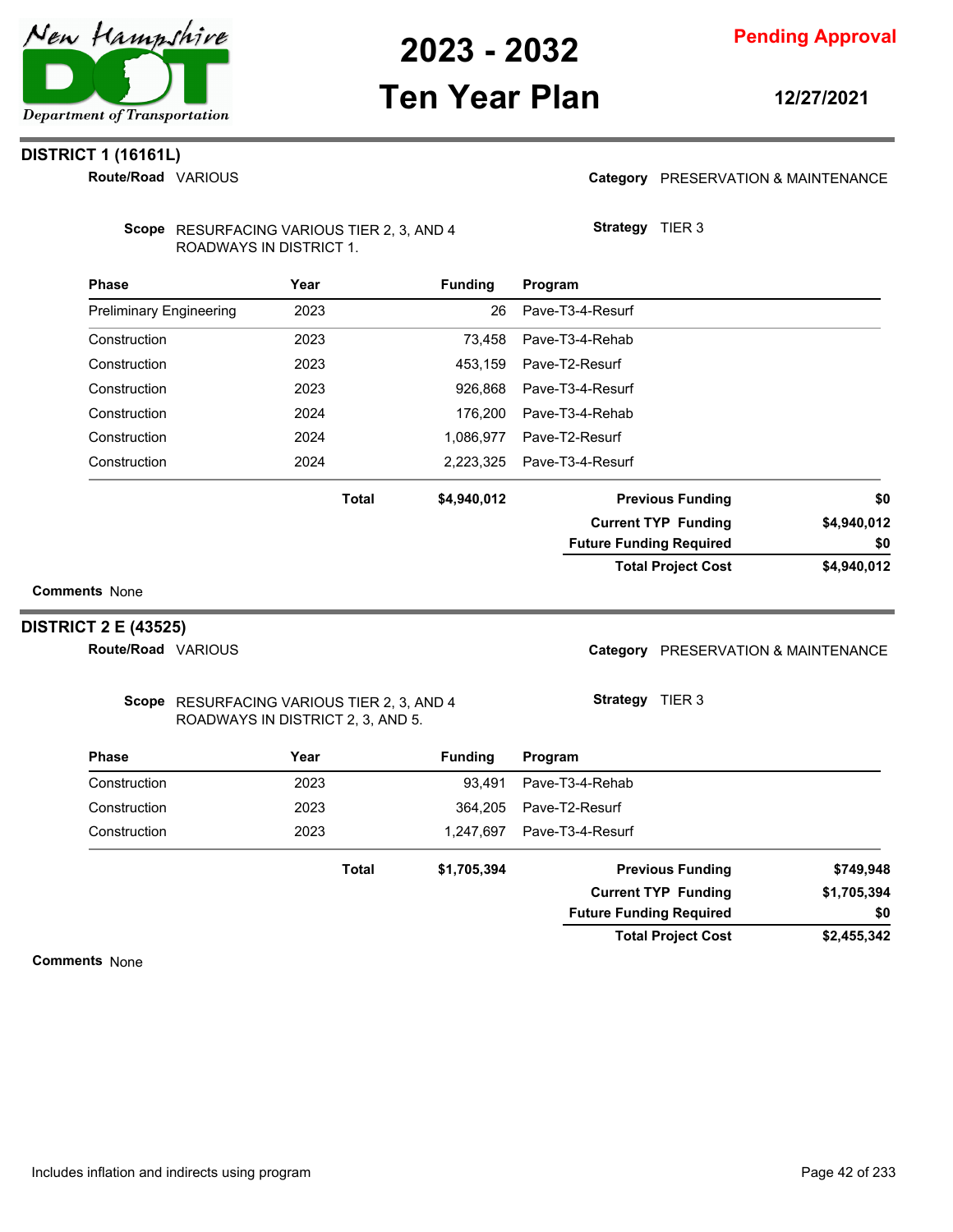

### **Ten Year Plan**

**12/27/2021**

### **DISTRICT 2 W (16162K)**

**Route/Road VARIOUS** 

#### Category PRESERVATION & MAINTENANCE

| Scope RESURFACING OF VARIOUS ROUTES |
|-------------------------------------|
| THROUGHOUT DISTRICT 2               |

| <b>Phase</b> | Year         | <b>Funding</b> | Program                        |             |
|--------------|--------------|----------------|--------------------------------|-------------|
| Construction | 2023         | 93.491         | Pave-T3-4-Rehab                |             |
| Construction | 2023         | 364.205        | Pave-T2-Resurf                 |             |
| Construction | 2023         | 1.247.697      | Pave-T3-4-Resurf               |             |
|              | <b>Total</b> | \$1,705,394    | <b>Previous Funding</b>        | \$749,948   |
|              |              |                | <b>Current TYP Funding</b>     | \$1,705,394 |
|              |              |                | <b>Future Funding Required</b> | \$0         |
|              |              |                | <b>Total Project Cost</b>      | \$2,455,342 |

#### **Comments** None

#### **DISTRICT 2 (16162L)**

**Route/Road VARIOUS** 

Scope RESURFACING VARIOUS TIER 2, 3, AND 4 ROADWAYS IN DISTRICT 2.

Category PRESERVATION & MAINTENANCE

**Strategy** TIER 3

**Strategy** TIER 3

| <b>Phase</b>                   | Year         | <b>Funding</b> | Program                        |             |
|--------------------------------|--------------|----------------|--------------------------------|-------------|
| <b>Preliminary Engineering</b> | 2023         | 26             | Pave-T3-4-Resurf               |             |
| Construction                   | 2023         | 80.136         | Pave-T3-4-Rehab                |             |
| Construction                   | 2023         | 312.176        | Pave-T2-Resurf                 |             |
| Construction                   | 2023         | 1.011.129      | Pave-T3-4-Resurf               |             |
| Construction                   | 2024         | 192.218        | Pave-T3-4-Rehab                |             |
| Construction                   | 2024         | 748.807        | Pave-T2-Resurf                 |             |
| Construction                   | 2024         |                | 2,425,444    Pave-T3-4-Resurf  |             |
|                                | <b>Total</b> | \$4,769,936    | <b>Previous Funding</b>        | \$0         |
|                                |              |                | <b>Current TYP Funding</b>     | \$4,769,936 |
|                                |              |                | <b>Future Funding Required</b> | \$0         |

**\$4,769,936 Total Project Cost**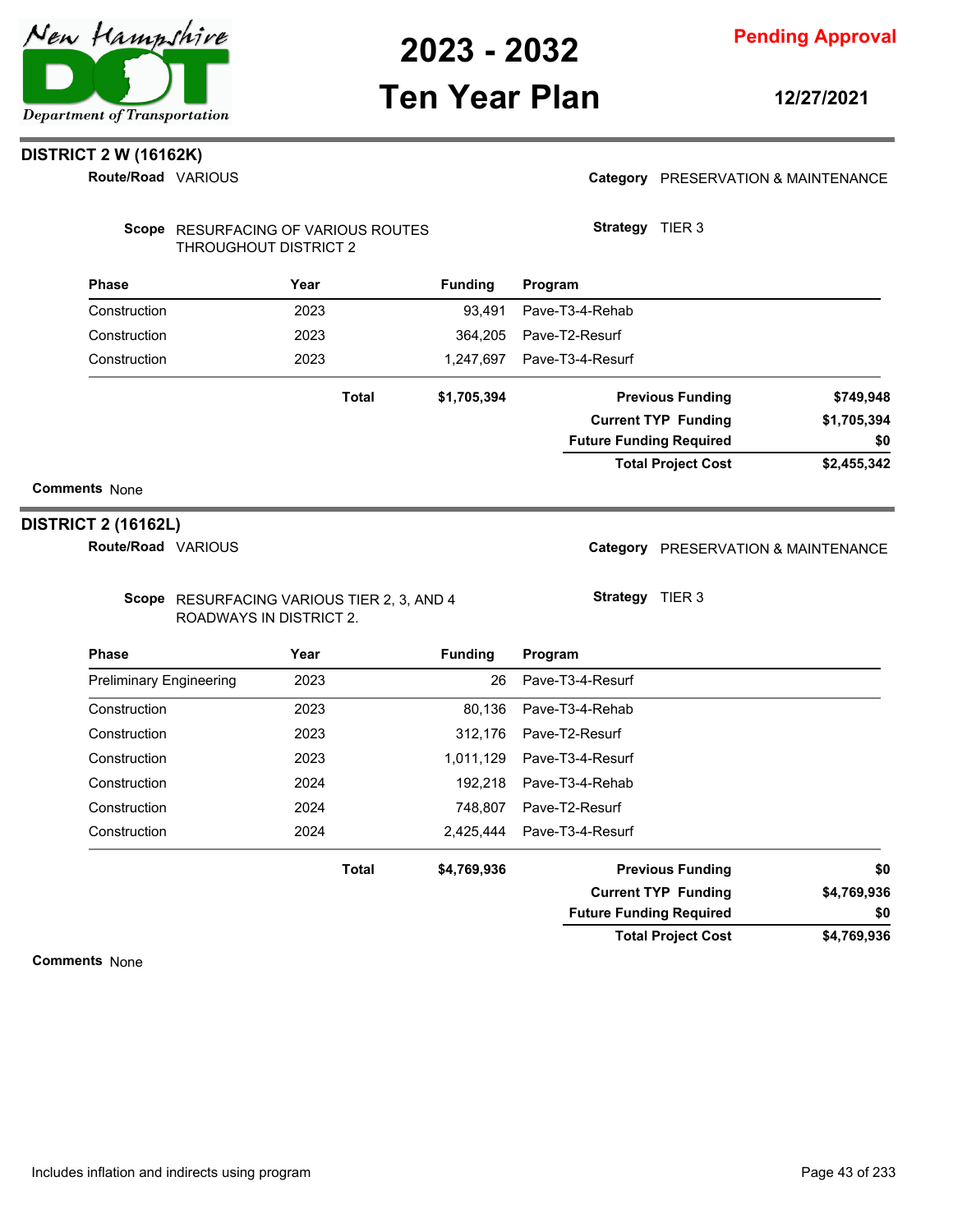

## **Ten Year Plan**

**12/27/2021**

### **DISTRICT 3 (16163K)**

**Route/Road VARIOUS** 

|  | Category PRESERVATION & MAINTENANCE |
|--|-------------------------------------|
|--|-------------------------------------|

Scope RESURFACING VARIOUS TIER 2, 3, AND 4 ROADS IN DISTRICT 3.

| <b>Phase</b> | Year         | <b>Funding</b> | Program                        |             |
|--------------|--------------|----------------|--------------------------------|-------------|
| Construction | 2023         | 217.088        | Pave-T3-4-Rehab                |             |
| Construction | 2023         | 824.292        | Pave-T2-Resurf                 |             |
| Construction | 2023         | 2.897.145      | Pave-T3-4-Resurf               |             |
|              | <b>Total</b> | \$3,938,524    | <b>Previous Funding</b>        | \$1,732,469 |
|              |              |                | <b>Current TYP Funding</b>     | \$3,938,524 |
|              |              |                | <b>Future Funding Required</b> | \$0         |
|              |              |                | <b>Total Project Cost</b>      | \$5,670,993 |

#### **Comments** None

#### **DISTRICT 3 (16163L)**

**Route/Road VARIOUS** 

Scope RESURFACING VARIOUS TIER 2, 3, AND 4 ROADWAYS IN DISTRICT 3.

Category PRESERVATION & MAINTENANCE

**Strategy** TIER 3

**Strategy** TIER 3

| <b>Phase</b>                   | Year         | <b>Funding</b> | Program                        |             |
|--------------------------------|--------------|----------------|--------------------------------|-------------|
| <b>Preliminary Engineering</b> | 2023         | 26             | Pave-T3-4-Resurf               |             |
| Construction                   | 2023         | 90.504         | Pave-T3-4-Rehab                |             |
| Construction                   | 2023         | 343.646        | Pave-T2-Resurf                 |             |
| Construction                   | 2023         | 1.141.956      | Pave-T3-4-Resurf               |             |
| Construction                   | 2024         | 217.089        | Pave-T3-4-Rehab                |             |
| Construction                   | 2024         | 824.292        | Pave-T2-Resurf                 |             |
| Construction                   | 2024         | 2,739,262      | Pave-T3-4-Resurf               |             |
|                                | <b>Total</b> | \$5,356,774    | <b>Previous Funding</b>        | \$0         |
|                                |              |                | <b>Current TYP Funding</b>     | \$5,356,774 |
|                                |              |                | <b>Future Funding Required</b> | \$0         |
|                                |              |                | <b>Total Project Cost</b>      | \$5,356,774 |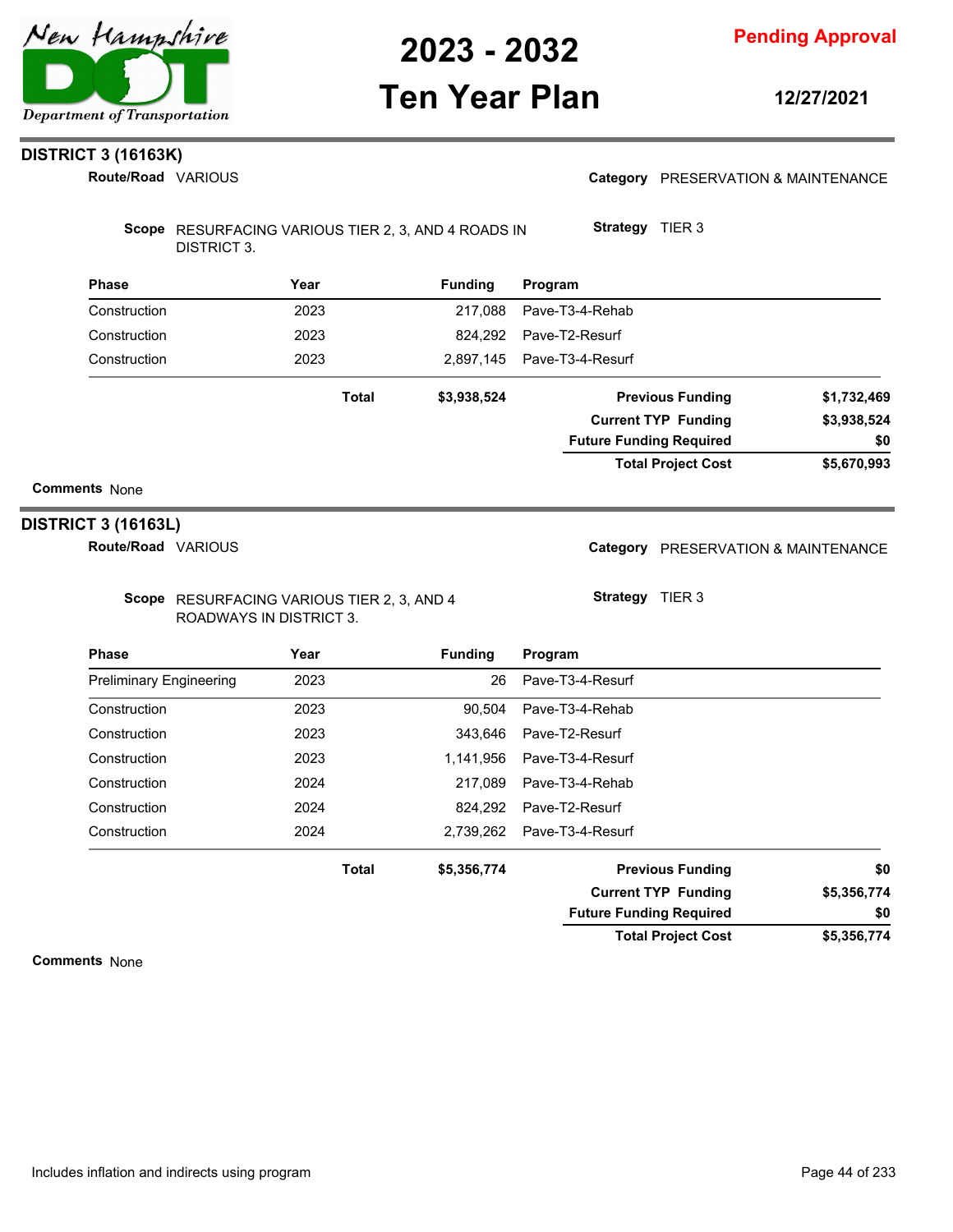

### **Ten Year Plan**

**12/27/2021**

### **DISTRICT 4 (16164K)**

**Route/Road VARIOUS** 

#### Category PRESERVATION & MAINTENANCE

| Scope RESURFACING VARIOUS TIER 2, 3, AND 4 |
|--------------------------------------------|
| ROADWAYS IN DISTRICT 4.                    |

| <b>Phase</b> | Year         | <b>Funding</b> | Program                        |             |
|--------------|--------------|----------------|--------------------------------|-------------|
| Construction | 2023         | 174.092        | Pave-T3-4-Rehab                |             |
| Construction | 2023         | 585.761        | Pave-T2-Resurf                 |             |
| Construction | 2023         | 2.323.341      | Pave-T3-4-Resurf               |             |
|              | <b>Total</b> | \$3,083,194    | <b>Previous Funding</b>        | \$1,357,957 |
|              |              |                | <b>Current TYP Funding</b>     | \$3,083,194 |
|              |              |                | <b>Future Funding Required</b> | \$0         |
|              |              |                | <b>Total Project Cost</b>      | \$4,441,151 |
|              |              |                |                                |             |

#### **Comments** None

#### **DISTRICT 4 (16164L)**

**Route/Road VARIOUS** 

Scope RESURFACING VARIOUS TIER 2, 3, AND 4 ROADWAYS IN DISTRICT 4.

Category PRESERVATION & MAINTENANCE

**Strategy** TIER 3

**Strategy** TIER 3

| <b>Phase</b>                   | Year         | <b>Funding</b> | Program                        |             |
|--------------------------------|--------------|----------------|--------------------------------|-------------|
| <b>Preliminary Engineering</b> | 2023         | 26             | Pave-T3-4-Resurf               |             |
| Construction                   | 2023         | 72.579         | Pave-T3-4-Rehab                |             |
| Construction                   | 2023         | 244.202        | Pave-T2-Resurf                 |             |
| Construction                   | 2023         | 915.781        | Pave-T3-4-Resurf               |             |
| Construction                   | 2024         | 174.092        | Pave-T3-4-Rehab                |             |
| Construction                   | 2024         | 585.761        | Pave-T2-Resurf                 |             |
| Construction                   | 2024         | 2.196.728      | Pave-T3-4-Resurf               |             |
|                                | <b>Total</b> | \$4,189,170    | <b>Previous Funding</b>        | \$0         |
|                                |              |                | <b>Current TYP Funding</b>     | \$4,189,170 |
|                                |              |                | <b>Future Funding Required</b> | \$0         |
|                                |              |                | <b>Total Project Cost</b>      | \$4,189,170 |

**Comments** None

Includes inflation and indirects using program **Page 45** of 233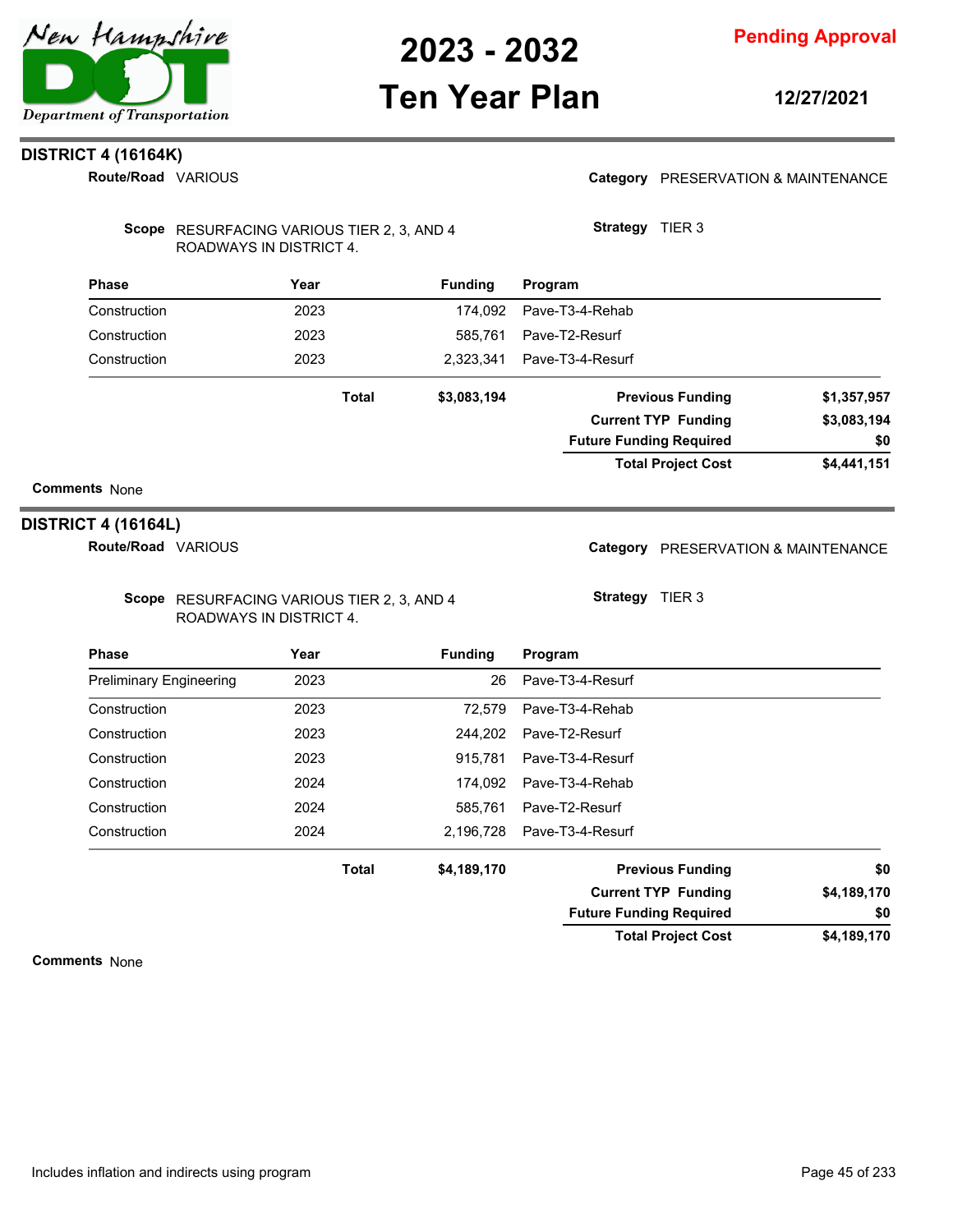

### **Ten Year Plan**

**12/27/2021**

### **DISTRICT 5 (16165K)**

**Route/Road VARIOUS** 

#### Category PRESERVATION & MAINTENANCE

Scope RESURFACING VARIOUS TIER 2, 3, AND 4 ROADWAYS IN DISTRICT 5.

**Strategy** TIER 4

| <b>Phase</b>         | Year         | <b>Funding</b> | Program                        |             |
|----------------------|--------------|----------------|--------------------------------|-------------|
| Construction         | 2023         | 120.980        | Pave-T3-4-Rehab                |             |
| Construction         | 2023         | 685.401        | Pave-T2-Resurf                 |             |
| Construction         | 2023         | 1,614,525      | Pave-T3-4-Resurf               |             |
|                      | <b>Total</b> | \$2,420,905    | <b>Previous Funding</b>        | \$1,059,707 |
|                      |              |                | <b>Current TYP Funding</b>     | \$2,420,905 |
|                      |              |                | <b>Future Funding Required</b> | \$0         |
|                      |              |                | <b>Total Project Cost</b>      | \$3,480,612 |
| <b>Comments None</b> |              |                |                                |             |

### **DISTRICT 5 (16165L)**

**Route/Road VARIOUS** 

Scope RESURFACING VARIOUS TIER 2, 3, AND 4 ROADWAYS IN DISTRICT 5.

Category PRESERVATION & MAINTENANCE

**Strategy** TIER 4

| <b>Phase</b>                   | Year         | <b>Funding</b> | Program                        |             |
|--------------------------------|--------------|----------------|--------------------------------|-------------|
| <b>Preliminary Engineering</b> | 2023         | 26             | Pave-T3-4-Resurf               |             |
| Construction                   | 2023         | 50.436         | Pave-T3-4-Rehab                |             |
| Construction                   | 2023         |                | 285.742 Pave-T2-Resurf         |             |
| Construction                   | 2023         | 636.391        | Pave-T3-4-Resurf               |             |
| Construction                   | 2024         | 120.980        | Pave-T3-4-Rehab                |             |
| Construction                   | 2024         | 685.399        | Pave-T2-Resurf                 |             |
| Construction                   | 2024         |                | 1.526.540    Pave-T3-4-Resurf  |             |
|                                | <b>Total</b> | \$3,305,513    | <b>Previous Funding</b>        | \$0         |
|                                |              |                | <b>Current TYP Funding</b>     | \$3,305,513 |
|                                |              |                | <b>Future Funding Required</b> | \$0         |

**\$3,305,513 Total Project Cost**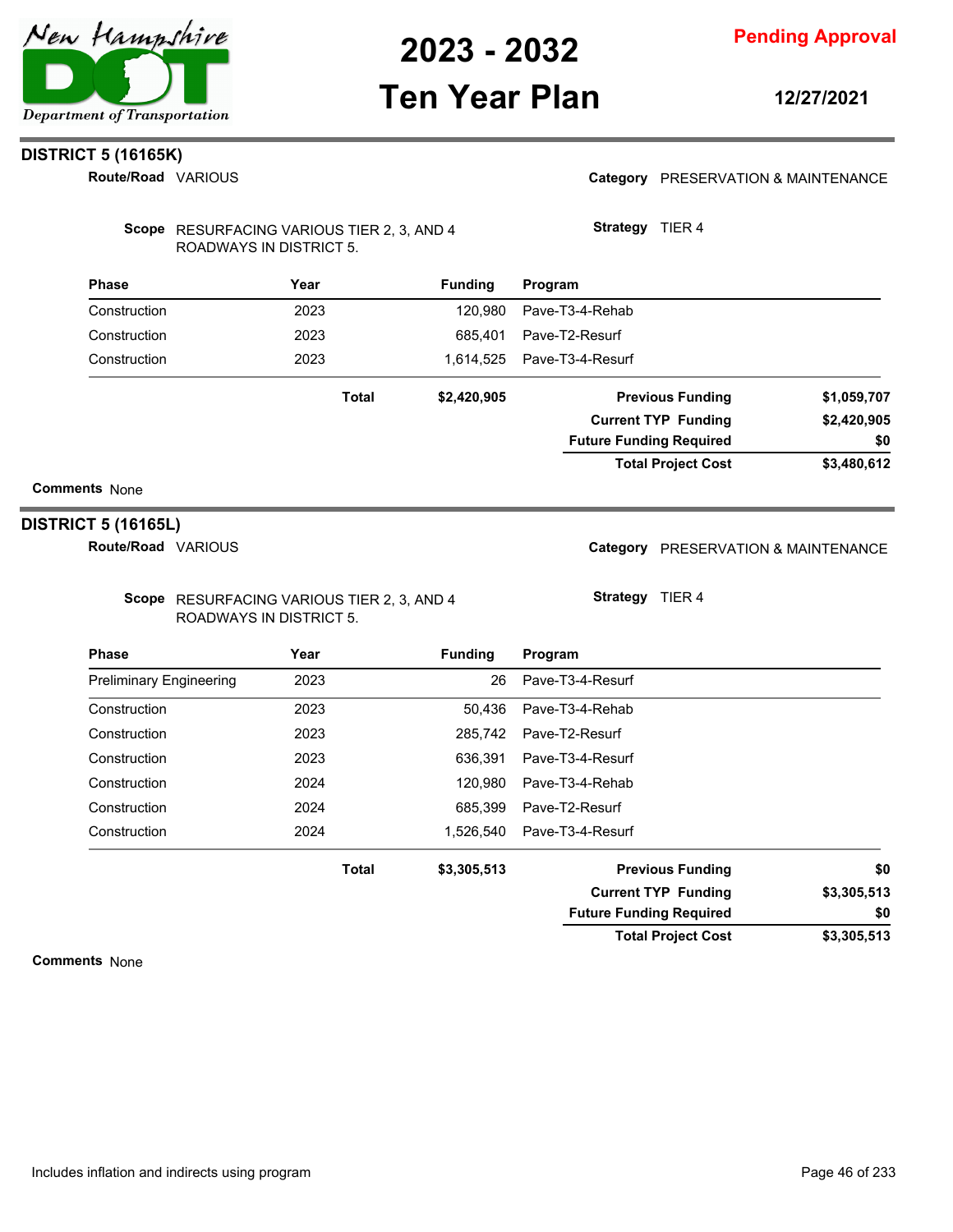

### **Ten Year Plan**

**12/27/2021**

### **DISTRICT 6 (16166K)**

**Route/Road VARIOUS** 

#### Category PRESERVATION & MAINTENANCE

| Scope RESURFACING VARIOUS TIER 2, 3, AND 4 |
|--------------------------------------------|
| ROADWAYS IN DISTRICT 3.                    |

| <b>Phase</b> | Year         | <b>Funding</b> | Program                        |             |
|--------------|--------------|----------------|--------------------------------|-------------|
| Construction | 2023         | 136.577        | Pave-T3-4-Rehab                |             |
| Construction | 2023         | 507.255        | Pave-T2-Resurf                 |             |
| Construction | 2023         | 1.822.671      | Pave-T3-4-Resurf               |             |
|              | <b>Total</b> | \$2,466,503    | <b>Previous Funding</b>        | \$1,085,217 |
|              |              |                | <b>Current TYP Funding</b>     | \$2,466,503 |
|              |              |                | <b>Future Funding Required</b> | \$0         |
|              |              |                | <b>Total Project Cost</b>      | \$3,551,721 |

#### **Comments** None

#### **DISTRICT 6 (16166L)**

**Route/Road VARIOUS** 

Scope RESURFACING VARIOUS TIER 2, 3, AND 4 ROADWAYS IN DISTRICT 5.

Category PRESERVATION & MAINTENANCE

**Strategy** TIER 3

**Strategy** TIER 3

| <b>Phase</b>                   | Year         | <b>Funding</b> | Program                        |             |
|--------------------------------|--------------|----------------|--------------------------------|-------------|
| <b>Preliminary Engineering</b> | 2023         | 26             | Pave-T3-4-Resurf               |             |
| Construction                   | 2023         | 56.938         | Pave-T3-4-Rehab                |             |
| Construction                   | 2023         | 211.475        | Pave-T2-Resurf                 |             |
| Construction                   | 2023         | 718.434        | Pave-T3-4-Resurf               |             |
| Construction                   | 2024         | 136.576        | Pave-T3-4-Rehab                |             |
| Construction                   | 2024         | 507.257        | Pave-T2-Resurf                 |             |
| Construction                   | 2024         |                | 1.723.342    Pave-T3-4-Resurf  |             |
|                                | <b>Total</b> | \$3,354,048    | <b>Previous Funding</b>        | \$0         |
|                                |              |                | <b>Current TYP Funding</b>     | \$3,354,048 |
|                                |              |                | <b>Future Funding Required</b> | \$0         |

**\$3,354,048 Total Project Cost**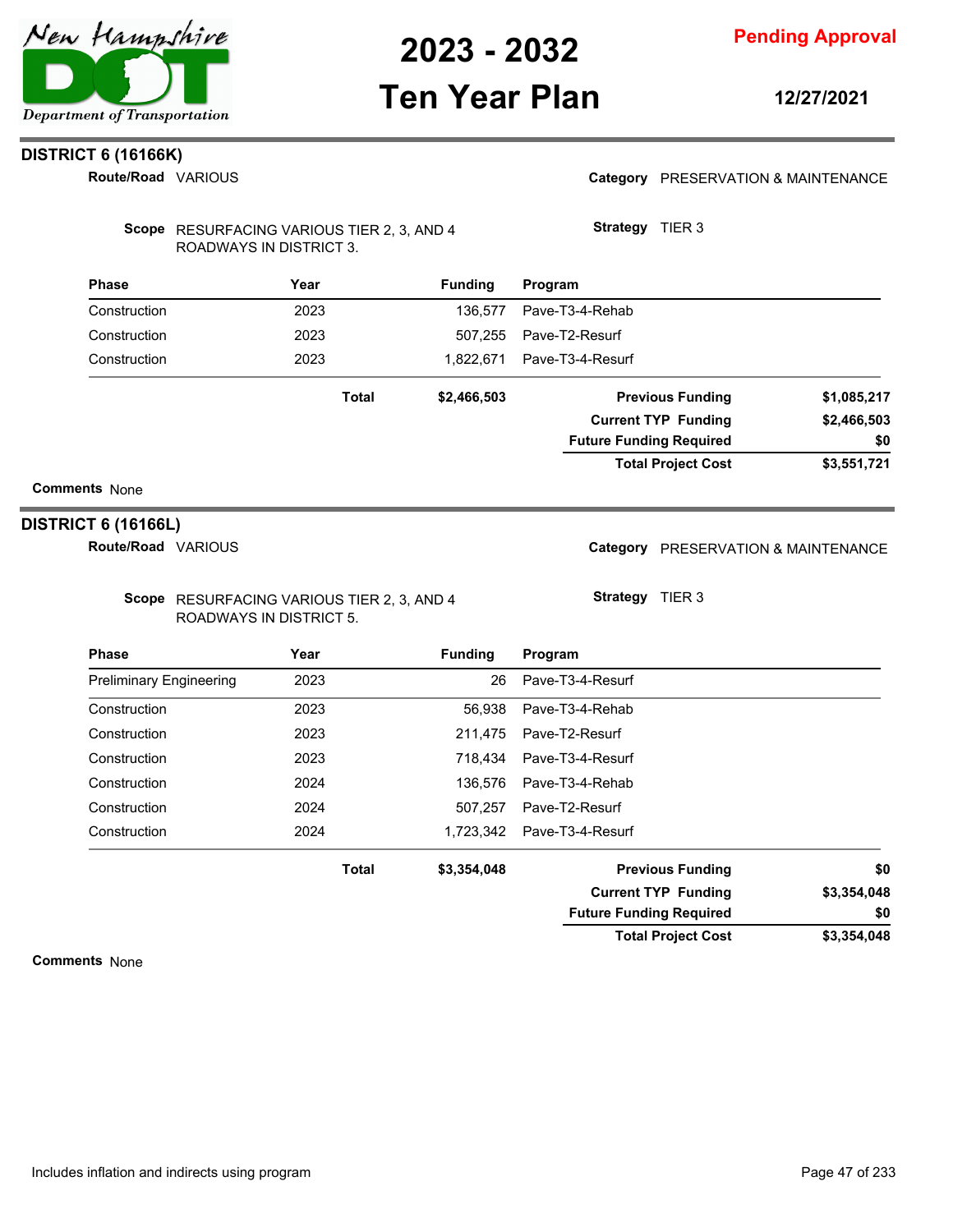**Pending Approval**

# **Ten Year Plan**

**12/27/2021**

| <b>DORCHESTER (42091)</b>        |                                                                                         |              |                |                  |                                |                              |              |
|----------------------------------|-----------------------------------------------------------------------------------------|--------------|----------------|------------------|--------------------------------|------------------------------|--------------|
|                                  | Route/Road PROVINCE ROAD OVER BUCKS BROOK                                               |              |                |                  |                                | Category BRIDGES             |              |
|                                  | Scope BRIDGE REPLACEMENT-PROVINCE ROAD OVER<br>BUCKS BROOK-BR #151/055                  |              |                |                  | Strategy TIER 5                |                              |              |
| <b>Phase</b>                     | Year                                                                                    |              | <b>Funding</b> | Program          |                                |                              |              |
| Construction                     | 2023                                                                                    |              | 77,100         | SAB <sup>*</sup> |                                |                              |              |
| Construction                     | 2024                                                                                    |              | 100,394        | SAB <sup>*</sup> |                                |                              |              |
|                                  |                                                                                         | <b>Total</b> | \$177,494      |                  |                                | <b>Previous Funding</b>      |              |
|                                  |                                                                                         |              |                |                  |                                | <b>Current TYP Funding</b>   | \$177,494    |
|                                  |                                                                                         |              |                |                  | <b>Future Funding Required</b> |                              |              |
|                                  |                                                                                         |              |                |                  |                                | <b>Total Project Cost</b>    | \$177,494    |
| <b>Comments None</b>             |                                                                                         |              |                |                  |                                |                              |              |
| <b>DORCHESTER (42092)</b>        |                                                                                         |              |                |                  |                                |                              |              |
|                                  | Route/Road PROVINCE ROAD OVER SOUTH BRANCH OF BAKER<br><b>RIVER</b>                     |              |                |                  |                                | Category BRIDGES             |              |
|                                  | Scope BRIDGE REPLACEMENT-PROVINCE ROAD OVER<br>SOUTH BRANCH OF BAKER RIVER-BR. #156/053 |              |                |                  | Strategy TIER 5                |                              |              |
| <b>Phase</b>                     | Year                                                                                    |              | <b>Funding</b> | Program          |                                |                              |              |
| Construction                     | 2025                                                                                    |              | 275,743        | SAB <sup>*</sup> |                                |                              |              |
|                                  |                                                                                         | <b>Total</b> | \$275,743      |                  |                                | <b>Previous Funding</b>      |              |
|                                  |                                                                                         |              |                |                  |                                | <b>Current TYP Funding</b>   | \$275,743    |
|                                  |                                                                                         |              |                |                  | <b>Future Funding Required</b> |                              |              |
| <b>Comments None</b>             |                                                                                         |              |                |                  |                                | <b>Total Project Cost</b>    | \$275,743    |
| <b>DOVER - ROCHESTER (29440)</b> |                                                                                         |              |                |                  |                                |                              |              |
|                                  | Route/Road SPAULDING TURNPIKE                                                           |              |                |                  |                                | Category INDIVIDUAL PROJECTS |              |
|                                  | Scope CONSTRUCT ALL ELECTRONIC TOLLING AT DOVER<br>AND ROCHESTER TOLL PLAZAS.           |              |                |                  | Strategy TIER 1                |                              |              |
| <b>Phase</b>                     | Year                                                                                    |              | <b>Funding</b> | Program          |                                |                              |              |
| Construction                     | 2023                                                                                    |              | 8,104,750      | TPK *            |                                |                              |              |
|                                  |                                                                                         | <b>Total</b> | \$8,104,750    |                  |                                | <b>Previous Funding</b>      | \$15,701,294 |
|                                  |                                                                                         |              |                |                  |                                | <b>Current TYP Funding</b>   | \$8,104,750  |
|                                  |                                                                                         |              |                |                  |                                |                              |              |
|                                  |                                                                                         |              |                |                  | <b>Future Funding Required</b> | <b>Total Project Cost</b>    | \$23,806,043 |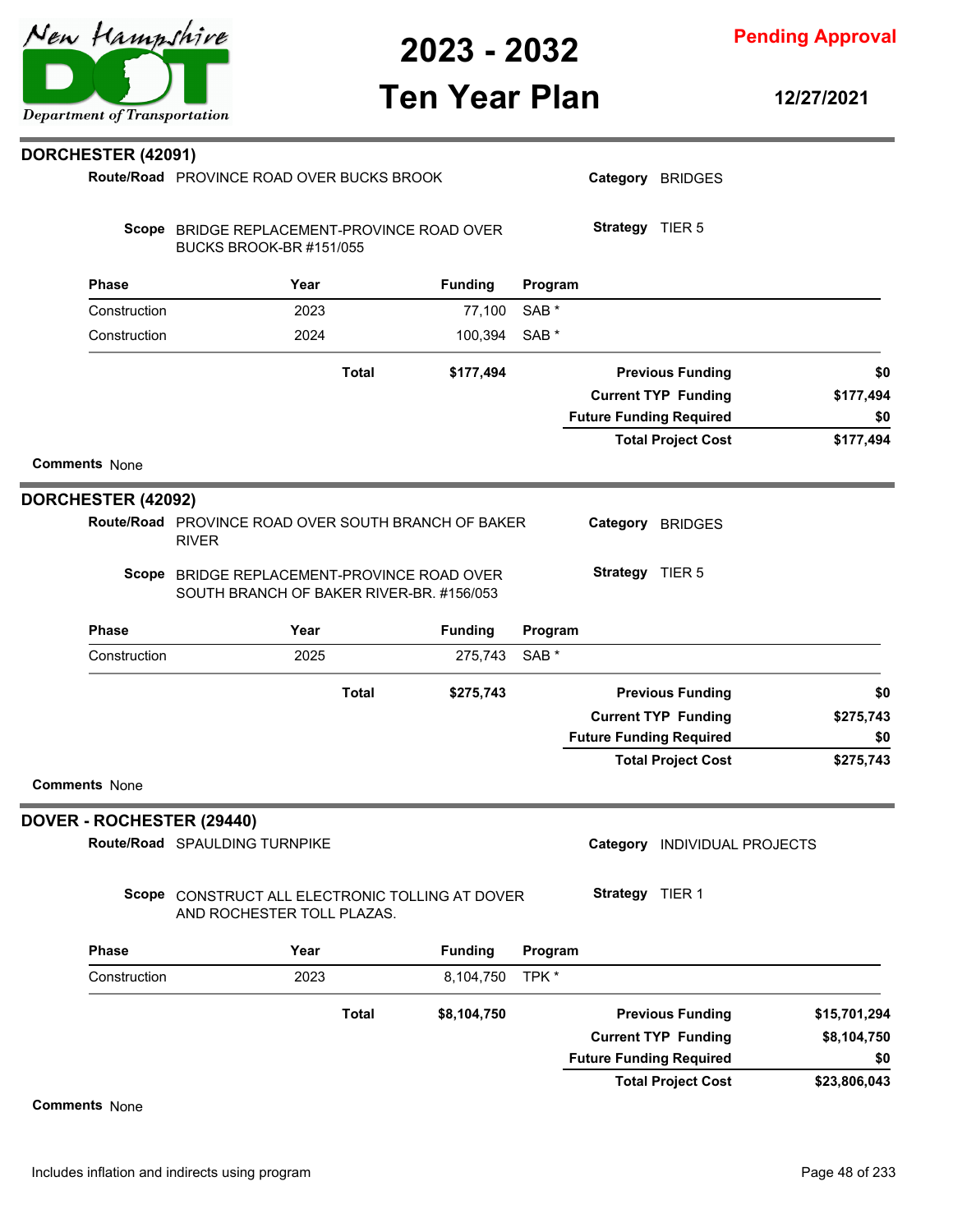

## **Ten Year Plan**

**12/27/2021**

### **DOVER - SOMERSWORTH - ROCHESTER (29604)**

**Route/Road** NH 108

Category **INDIVIDUAL PROJECTS** 

Scope NH RTE 108 - COMPLETE STREETS CONSISTENT WITH IMPROVEMENTS UNDER U-3 ALTERNATIVE **Strategy** TIER 2

| <b>Phase</b>                                                                                                           | Year |              | <b>Funding</b>  | Program                                |              |  |  |
|------------------------------------------------------------------------------------------------------------------------|------|--------------|-----------------|----------------------------------------|--------------|--|--|
| <b>Right of Way</b>                                                                                                    | 2023 |              | 1,485,000       | None-Highway                           |              |  |  |
| Construction                                                                                                           | 2024 |              | 4,561,352       | None-Highway                           |              |  |  |
| Construction                                                                                                           | 2025 |              | 13,559,245      | None-Highway                           |              |  |  |
| Construction                                                                                                           | 2026 |              | 6,796,533       | None-Highway                           |              |  |  |
|                                                                                                                        |      | <b>Total</b> | \$26,402,130    | <b>Previous Funding</b>                | \$3,687,750  |  |  |
|                                                                                                                        |      |              |                 | <b>Current TYP Funding</b>             | \$26,402,130 |  |  |
|                                                                                                                        |      |              |                 | <b>Future Funding Required</b>         | \$0          |  |  |
|                                                                                                                        |      |              |                 | <b>Total Project Cost</b>              | \$30,089,880 |  |  |
| <b>Comments None</b>                                                                                                   |      |              |                 |                                        |              |  |  |
| DOVER - SOMERSWORTH - ROCHESTER (40599)                                                                                |      |              |                 |                                        |              |  |  |
| Route/Road NH 16 (SPAULDING TURNPIKE)                                                                                  |      |              |                 | Category<br><b>INDIVIDUAL PROJECTS</b> |              |  |  |
| Scope FEASIBILITY STUDY UPDATE&INVESTIGATE REG<br><b>CONNECTION IMPRVMNTS IN TRI-CITY</b><br>AREA(SPAULDING TPK EX.10) |      |              | Strategy TIER 1 |                                        |              |  |  |
| <b>Phase</b>                                                                                                           | Year |              | <b>Funding</b>  | Program                                |              |  |  |
| <b>Preliminary Engineering</b>                                                                                         | 2024 |              | 914,105         | TPK *                                  |              |  |  |
| <b>Preliminary Engineering</b>                                                                                         | 2024 |              | 1,000,000       | Other Fed Aid                          |              |  |  |
|                                                                                                                        |      | <b>Total</b> | \$1,914,105     | <b>Previous Funding</b>                | \$0          |  |  |
|                                                                                                                        |      |              |                 | <b>Current TYP Funding</b>             | \$1,914,105  |  |  |
|                                                                                                                        |      |              |                 | <b>Future Funding Required</b>         | \$0          |  |  |
|                                                                                                                        |      |              |                 | <b>Total Project Cost</b>              | \$1,914,105  |  |  |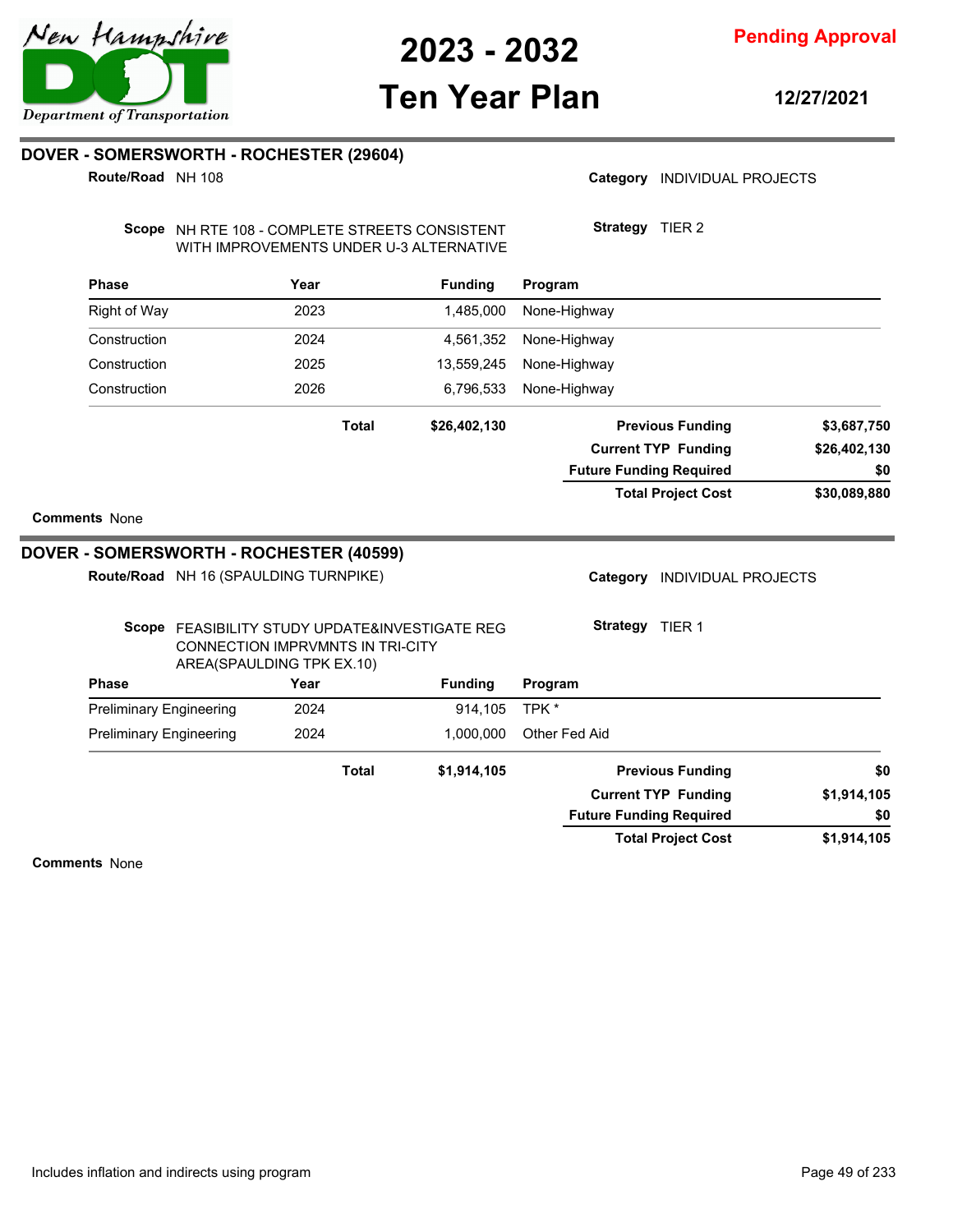

**Pending Approval**

# **Ten Year Plan**

**12/27/2021**

| Route/Road NH 16 (SPAULDING TURNPIKE)                                 |                                      | DOVER NH 16 (SPAULDING TURNPIKE) OVER NH 108 (42872) | Category BRIDGES               |                                  |
|-----------------------------------------------------------------------|--------------------------------------|------------------------------------------------------|--------------------------------|----------------------------------|
| Scope BRIDGE REHABILITATION SPAULDING TURNPIKE<br>(NH 16) OVER NH 108 |                                      |                                                      | Strategy TIER 1                |                                  |
| <b>Phase</b>                                                          | Year                                 | <b>Funding</b>                                       | Program                        |                                  |
| <b>Preliminary Engineering</b>                                        | 2023                                 | 308,400                                              | TRR <sup>*</sup>               |                                  |
| <b>Preliminary Engineering</b>                                        | 2024                                 | 211,357                                              | TRR <sup>*</sup>               |                                  |
| <b>Preliminary Engineering</b>                                        | 2025                                 | 162,956                                              | TRR <sup>*</sup>               |                                  |
| Construction                                                          | 2025                                 | 309,617                                              | TRR <sup>*</sup>               |                                  |
| Construction                                                          | 2026                                 | 3,797,094                                            | TRR <sup>*</sup>               |                                  |
| Construction                                                          | 2027                                 | 4,190,429                                            | TRR <sup>*</sup>               |                                  |
| Construction                                                          | 2028                                 | 3,186,563                                            | TRR <sup>*</sup>               |                                  |
|                                                                       | <b>Total</b>                         | \$12,166,415                                         | <b>Previous Funding</b>        | \$454,000                        |
|                                                                       |                                      |                                                      | <b>Current TYP Funding</b>     | \$12,166,415                     |
|                                                                       |                                      |                                                      |                                |                                  |
|                                                                       |                                      |                                                      | <b>Future Funding Required</b> |                                  |
| <b>Comments None</b>                                                  |                                      |                                                      | <b>Total Project Cost</b>      |                                  |
| Route/Road GULF ROAD                                                  |                                      |                                                      | Category RED LIST BRIDGES      |                                  |
| Scope ADDRESS RED LIST BRIDGE CARRYING GULF                           | ROAD OVER SALMON FALLS RIVER BETWEEN |                                                      | Strategy TIER 4                |                                  |
| DOVER, NH - SOUTH BERWICK, MAINE (41433)<br><b>Phase</b>              | DOVER AND SOUTH BERWICK<br>Year      | <b>Funding</b>                                       | Program                        |                                  |
| <b>Preliminary Engineering</b>                                        | 2023                                 | 122,847                                              | Bridg-T3-4-Rehab-Rcn           |                                  |
| <b>Preliminary Engineering</b>                                        | 2024                                 | 51,400                                               | NON-PAR (Maine)                |                                  |
| <b>Preliminary Engineering</b>                                        | 2024                                 | 56,540                                               | Bridg-T3-4-Rehab-Rcn           |                                  |
| <b>Preliminary Engineering</b>                                        | 2025                                 | 105,678                                              | NON-PAR (Maine)                |                                  |
| <b>Preliminary Engineering</b>                                        | 2025                                 | 116,246                                              | Bridg-T3-4-Rehab-Rcn           |                                  |
| Construction                                                          | 2026                                 | 1,357,967                                            | NON-PAR (Maine)                |                                  |
| Construction                                                          | 2026                                 | 1,493,764                                            | Bridg-T3-4-Rehab-Rcn           |                                  |
|                                                                       | <b>Total</b>                         | \$3,304,443                                          | <b>Previous Funding</b>        | \$0<br>\$12,620,415<br>\$210,000 |

**Comments** None

**\$3,514,443**

**\$0**

**Total Project Cost**

**Future Funding Required**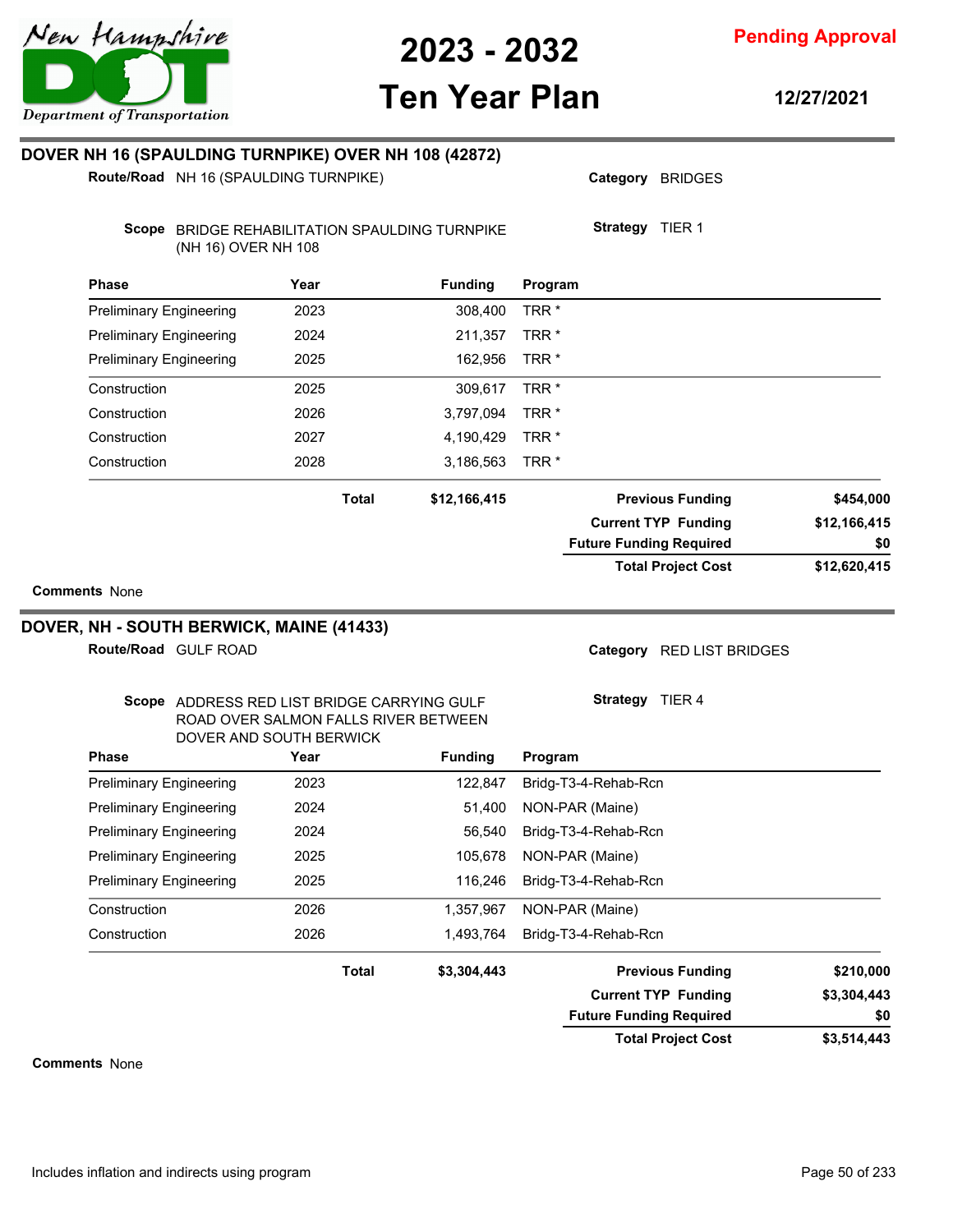

**Pending Approval**

# **Ten Year Plan**

**12/27/2021**

|              | RAILWAY-HIGHWAY CROSSING, ROADWAY                                    |              |                                    |                                                                                                                                                                                     |                                        |                                                                                                                                                                                                          |
|--------------|----------------------------------------------------------------------|--------------|------------------------------------|-------------------------------------------------------------------------------------------------------------------------------------------------------------------------------------|----------------------------------------|----------------------------------------------------------------------------------------------------------------------------------------------------------------------------------------------------------|
| <b>Phase</b> | Year                                                                 |              | <b>Funding</b>                     | Program                                                                                                                                                                             |                                        |                                                                                                                                                                                                          |
| Construction | 2023                                                                 |              | 581,231                            |                                                                                                                                                                                     |                                        |                                                                                                                                                                                                          |
|              |                                                                      | <b>Total</b> | \$581,231                          |                                                                                                                                                                                     |                                        | \$598,423                                                                                                                                                                                                |
|              |                                                                      |              |                                    |                                                                                                                                                                                     |                                        | \$581,231                                                                                                                                                                                                |
|              |                                                                      |              |                                    |                                                                                                                                                                                     |                                        | \$0                                                                                                                                                                                                      |
|              |                                                                      |              |                                    |                                                                                                                                                                                     |                                        | \$1,179,654                                                                                                                                                                                              |
|              |                                                                      |              |                                    |                                                                                                                                                                                     |                                        |                                                                                                                                                                                                          |
|              |                                                                      |              |                                    |                                                                                                                                                                                     |                                        |                                                                                                                                                                                                          |
|              | <b>DURHAM RD</b>                                                     |              |                                    |                                                                                                                                                                                     |                                        |                                                                                                                                                                                                          |
|              | MARSH RD. TO BELLAMY RD.                                             |              |                                    |                                                                                                                                                                                     |                                        |                                                                                                                                                                                                          |
| <b>Phase</b> | Year                                                                 |              | <b>Funding</b>                     | Program                                                                                                                                                                             |                                        |                                                                                                                                                                                                          |
| Construction | 2025                                                                 |              | 121,819                            |                                                                                                                                                                                     |                                        |                                                                                                                                                                                                          |
| Construction | 2025                                                                 |              | 306,901                            | TA*                                                                                                                                                                                 |                                        |                                                                                                                                                                                                          |
|              |                                                                      |              |                                    |                                                                                                                                                                                     |                                        |                                                                                                                                                                                                          |
|              |                                                                      | <b>Total</b> | \$428,720                          |                                                                                                                                                                                     | <b>Previous Funding</b>                | \$155,314                                                                                                                                                                                                |
|              |                                                                      |              |                                    |                                                                                                                                                                                     | <b>Current TYP Funding</b>             | \$428,720                                                                                                                                                                                                |
|              |                                                                      |              |                                    |                                                                                                                                                                                     | <b>Future Funding Required</b>         | \$0                                                                                                                                                                                                      |
|              | <b>DOVER (27885)</b><br><b>Comments None</b><br><b>DOVER (41373)</b> |              | Scope PAN AM RAILWAYS, RECONSTRUCT | Route/Road CENTRAL AVE/CHESTNUT ST/THIRD ST<br>APPROACHES AND PROTECTIVE DEVICES.<br>Route/Road RTE 155, RTE 108, BELLAMY RD. DALEY DR.<br>Scope CONSTRUCT MULTI-USE PATH FROM KNOX | RR-RCS <sup>*</sup><br>NON-PAR (other) | Category RAIL<br>Strategy TIER 5<br><b>Previous Funding</b><br><b>Current TYP Funding</b><br><b>Future Funding Required</b><br><b>Total Project Cost</b><br>Category MANDATED FEDERAL<br>Strategy TIER 3 |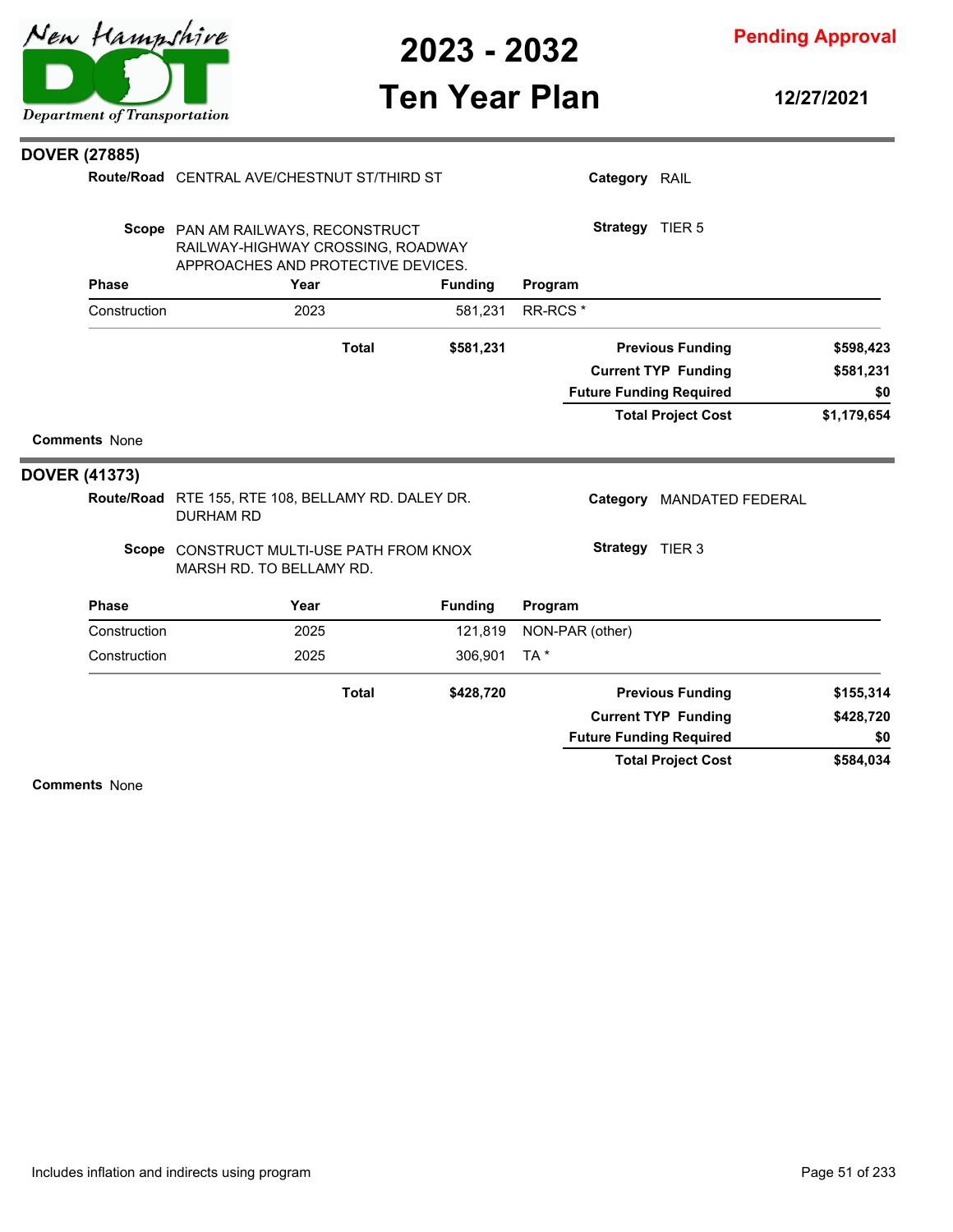

**Pending Approval**

# **Ten Year Plan**

**12/27/2021**

#### **DOVER (41824)**

**DOVER** 

| Route/Road NH 16               |                            |                                            |                                                  |                  |                 | Category BRIDGES               |             |
|--------------------------------|----------------------------|--------------------------------------------|--------------------------------------------------|------------------|-----------------|--------------------------------|-------------|
| <b>Scope</b>                   | <b>COCHECO RIVER</b>       | NH 16 NB (#106/133) AND SB (#105/133) OVER | BRIDGE SUPERSTRUCTURE REPLACEMENT FOR            |                  | Strategy TIER 1 |                                |             |
| <b>Phase</b>                   |                            | Year                                       | <b>Funding</b>                                   | Program          |                 |                                |             |
| <b>Preliminary Engineering</b> |                            | 2023                                       | 308,400                                          | TRR <sup>*</sup> |                 |                                |             |
| <b>Preliminary Engineering</b> |                            | 2024                                       | 158,518                                          | TRR <sup>*</sup> |                 |                                |             |
| Construction                   |                            | 2024                                       | 528,392                                          | TRR <sup>*</sup> |                 |                                |             |
| Construction                   |                            | 2025                                       | 3,802,309                                        | TRR <sup>*</sup> |                 |                                |             |
| Construction                   |                            | 2026                                       | 3,350,377                                        | TRR <sup>*</sup> |                 |                                |             |
|                                |                            | <b>Total</b>                               | \$8,147,996                                      |                  |                 | <b>Previous Funding</b>        | \$455,044   |
|                                |                            |                                            |                                                  |                  |                 | <b>Current TYP Funding</b>     | \$8,147,996 |
|                                |                            |                                            |                                                  |                  |                 | <b>Future Funding Required</b> | \$0         |
|                                |                            |                                            |                                                  |                  |                 | <b>Total Project Cost</b>      | \$8,603,040 |
| <b>Comments None</b>           |                            |                                            |                                                  |                  |                 |                                |             |
| OVER (42626)                   |                            |                                            |                                                  |                  |                 |                                |             |
|                                | Route/Road CHESTNUT STREET |                                            |                                                  |                  |                 | Category INDIVIDUAL PROJECTS   |             |
|                                |                            |                                            | Scope PEDESTRIAN AND ACCESSIBILITY IMPROVEMENTS. |                  | Strategy TIER 5 |                                |             |
| <b>Phase</b>                   |                            | Year                                       | <b>Funding</b>                                   | Program          |                 |                                |             |
| <b>Preliminary Engineering</b> |                            | 2028                                       | 31,181                                           | None-Other       |                 |                                |             |
| Construction                   |                            | 2030                                       | 230,658                                          | None-Other       |                 |                                |             |

| гнаэе                          | i ear        | <b>Funding</b> | <b>Program</b>                 |           |
|--------------------------------|--------------|----------------|--------------------------------|-----------|
| <b>Preliminary Engineering</b> | 2028         | 31.181         | None-Other                     |           |
| Construction                   | 2030         | 230.658        | None-Other                     |           |
|                                | <b>Total</b> | \$261,839      | <b>Previous Funding</b>        | \$0       |
|                                |              |                | <b>Current TYP Funding</b>     | \$261,839 |
|                                |              |                | <b>Future Funding Required</b> | \$0       |
|                                |              |                | <b>Total Project Cost</b>      | \$261,839 |

**Comments** Strafford Regional Planning Commission priority project for the 2021-2030 Ten Year Plan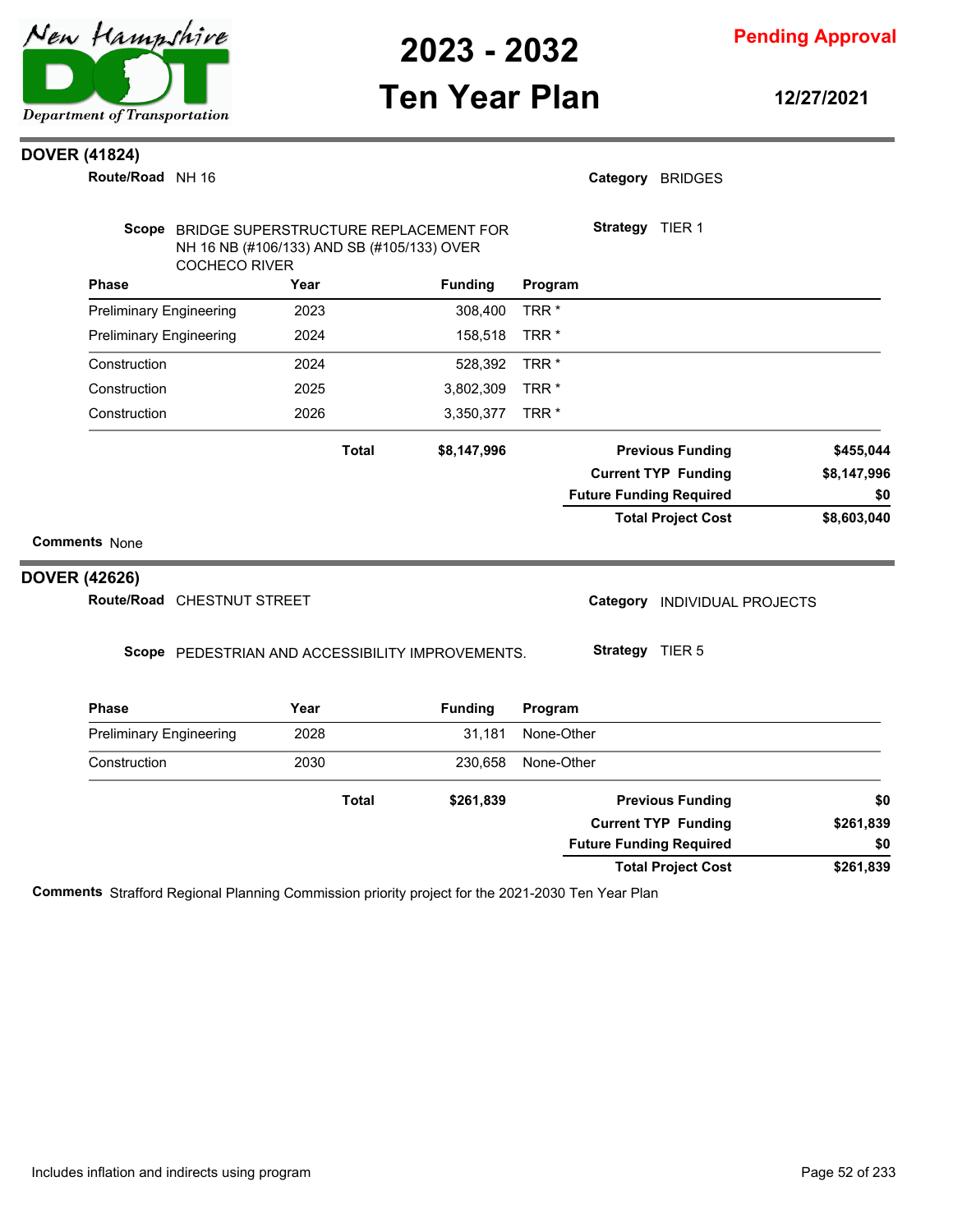

**Pending Approval**

## **Ten Year Plan**

**12/27/2021**

#### **DUMMER-CAMBRIDGE-ERROLL (16304C)**

ROUTE 16 **Route/Road**

Category **INDIVIDUAL PROJECTS** 

Scope WIDENING & REHAB OF RTE 16

**Strategy** TIER 2

| <b>Phase</b>                   |                     | Year |              | <b>Funding</b>                                   | Program       |          |                                |              |
|--------------------------------|---------------------|------|--------------|--------------------------------------------------|---------------|----------|--------------------------------|--------------|
| <b>Preliminary Engineering</b> |                     | 2026 |              | 700,001                                          | Other Fed Aid |          |                                |              |
| Right of Way                   |                     | 2028 |              | 300,000                                          | Other Fed Aid |          |                                |              |
| Construction                   |                     | 2030 |              | 4,500,000                                        | Other Fed Aid |          |                                |              |
| Construction                   |                     | 2031 |              | 4,500,000                                        | Other Fed Aid |          |                                |              |
|                                |                     |      | <b>Total</b> | \$10,000,000                                     |               |          | <b>Previous Funding</b>        | \$0          |
|                                |                     |      |              |                                                  |               |          | <b>Current TYP Funding</b>     | \$10,000,000 |
|                                |                     |      |              |                                                  |               |          | <b>Future Funding Required</b> | \$0          |
|                                |                     |      |              |                                                  |               |          | <b>Total Project Cost</b>      | \$10,000,000 |
| <b>Comments None</b>           |                     |      |              |                                                  |               |          |                                |              |
| DUNBARTON (43535)              |                     |      |              |                                                  |               |          |                                |              |
| Route/Road NH 77               |                     |      |              |                                                  |               | Category | <b>INDIVIDUAL PROJECTS</b>     |              |
|                                | <b>INTERSECTION</b> |      |              | Scope IMPROVEMENTS TO THE NH 13/NH 77/JEWETT RD. |               |          | Strategy TIER 3                |              |
| <b>Phase</b>                   |                     | Year |              | <b>Funding</b>                                   | Program       |          |                                |              |
| <b>Preliminary Engineering</b> |                     | 2027 |              | 378,861                                          | None-Highway  |          |                                |              |
| <b>Right of Way</b>            |                     | 2030 |              | 41,158                                           | None-Highway  |          |                                |              |
| Construction                   |                     | 2032 |              | 1,304,867                                        | None-Highway  |          |                                |              |
|                                |                     |      | <b>Total</b> | \$1,724,886                                      |               |          | <b>Previous Funding</b>        | \$0          |
|                                |                     |      |              |                                                  |               |          | <b>Current TYP Funding</b>     | \$1,724,886  |
|                                |                     |      |              |                                                  |               |          | <b>Future Funding Required</b> | \$0          |
|                                |                     |      |              |                                                  |               |          | <b>Total Project Cost</b>      | \$1,724,886  |

**Comments** Central New Hampshire Regional Planning Commission priority project for the 2023-2032 TYP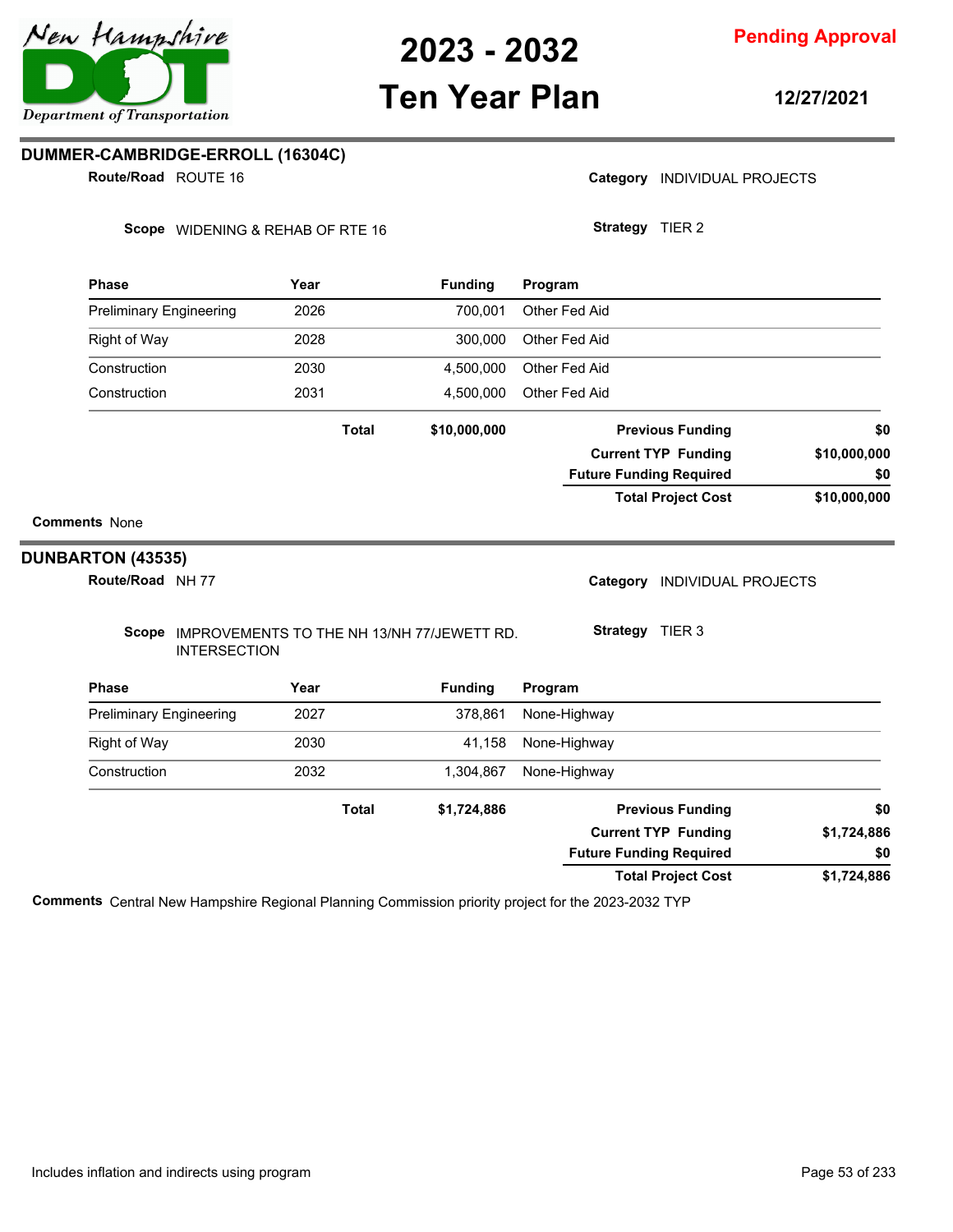

**Pending Approval**

# **Ten Year Plan**

**12/27/2021**

#### **DURHAM (41432)**

Route/Road BENNETT ROAD

Category RED LIST BRIDGES

|                                |                                                             | Scope ADDRESS THE RED LIST BRIDGE CARRYING |              |                |                   | Strategy TIER 4            |                                |             |
|--------------------------------|-------------------------------------------------------------|--------------------------------------------|--------------|----------------|-------------------|----------------------------|--------------------------------|-------------|
|                                | BENNETT ROAD OVER PAR IN THE TOWN OF<br>DURHAM (093/080)    |                                            |              |                |                   |                            |                                |             |
| <b>Phase</b>                   |                                                             | Year                                       |              | <b>Funding</b> | Program           |                            |                                |             |
| <b>Preliminary Engineering</b> |                                                             | 2023                                       |              | 113,080        |                   | Bridg-T3-4-Rehab-Rcn       |                                |             |
| <b>Preliminary Engineering</b> |                                                             | 2024                                       |              | 116,246        |                   | Bridg-T3-4-Rehab-Rcn       |                                |             |
| <b>Preliminary Engineering</b> |                                                             | 2026                                       |              | 122,847        |                   | Bridg-T3-4-Rehab-Rcn       |                                |             |
| <b>Right of Way</b>            |                                                             | 2026                                       |              | 61,424         |                   | Bridg-T3-4-Rehab-Rcn       |                                |             |
| Construction                   |                                                             | 2026                                       |              | 921,354        |                   | Bridg-T3-4-Rehab-Rcn       |                                |             |
|                                |                                                             |                                            | <b>Total</b> | \$1,334,951    |                   |                            | <b>Previous Funding</b>        | \$110,000   |
|                                |                                                             |                                            |              |                |                   |                            | <b>Current TYP Funding</b>     | \$1,334,951 |
|                                |                                                             |                                            |              |                |                   |                            | <b>Future Funding Required</b> | \$0         |
|                                |                                                             |                                            |              |                |                   |                            | <b>Total Project Cost</b>      | \$1,444,951 |
| <b>Comments None</b>           |                                                             |                                            |              |                |                   |                            |                                |             |
| <b>DURHAM (42523)</b>          |                                                             |                                            |              |                |                   |                            |                                |             |
|                                | Route/Road US 4 / MADBURY RD                                |                                            |              |                |                   | Category                   | <b>MANDATED FEDERAL</b>        |             |
| Scope                          | <b>IMPLEMENT INTERSECTION SAFETY</b><br><b>IMPROVEMENTS</b> |                                            |              |                |                   | Strategy TIER 2            |                                |             |
| <b>Phase</b>                   |                                                             | Year                                       |              | <b>Funding</b> | Program           |                            |                                |             |
| Construction                   |                                                             | 2023                                       |              | 2,261,600      | HSIP <sup>*</sup> |                            |                                |             |
|                                |                                                             |                                            | <b>Total</b> | \$2,261,600    |                   |                            | <b>Previous Funding</b>        | \$440,000   |
|                                |                                                             |                                            |              |                |                   | <b>Current TYP Funding</b> |                                | \$2,261,600 |
|                                |                                                             |                                            |              |                |                   |                            | <b>Future Funding Required</b> | \$0         |
|                                |                                                             |                                            |              |                |                   |                            | <b>Total Project Cost</b>      | \$2,701,600 |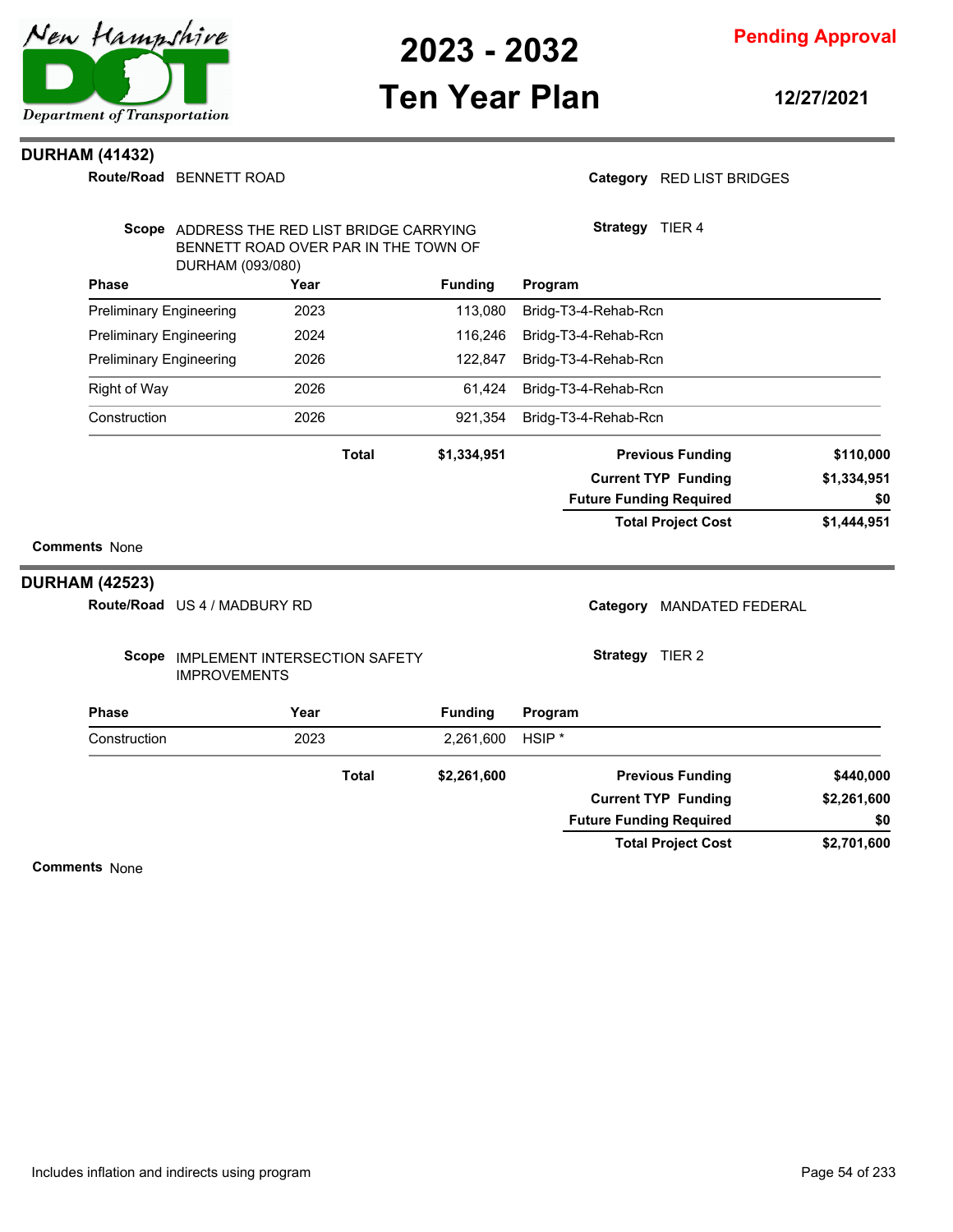**Pending Approval**

# **Ten Year Plan**

**12/27/2021**

#### **EASTERN TURNPIKE RESURFACING (42264) Route/Road**

|                                | Route/Road I-95, SPAULDING TURNPIKE                                         |      |              |                |                  |                 | Category INTERSTATE MAINTENANCE |             |
|--------------------------------|-----------------------------------------------------------------------------|------|--------------|----------------|------------------|-----------------|---------------------------------|-------------|
|                                | Scope EASTERN TURNPIKE RESURFACING OF I-95 AND<br><b>SPAULDING TURNPIKE</b> |      |              |                |                  | Strategy TIER 1 |                                 |             |
| Phase                          |                                                                             | Year |              | <b>Funding</b> | Program          |                 |                                 |             |
| Construction                   |                                                                             | 2023 |              | 5,859,600      | TRR <sup>*</sup> |                 |                                 |             |
|                                |                                                                             |      | <b>Total</b> | \$5,859,600    |                  |                 | <b>Previous Funding</b>         | \$290,000   |
|                                |                                                                             |      |              |                |                  |                 | <b>Current TYP Funding</b>      | \$5,859,600 |
|                                |                                                                             |      |              |                |                  |                 | <b>Future Funding Required</b>  | \$0         |
|                                |                                                                             |      |              |                |                  |                 | <b>Total Project Cost</b>       | \$6,149,600 |
| <b>Comments None</b>           |                                                                             |      |              |                |                  |                 |                                 |             |
| <b>NFIELD (13592)</b>          |                                                                             |      |              |                |                  |                 |                                 |             |
|                                | Route/Road SHAKER BOULEVARD                                                 |      |              |                |                  |                 | Category BRIDGES                |             |
|                                | Scope SHAKER BLVD OVER KNOX RIVER                                           |      |              |                |                  | Strategy TIER 5 |                                 |             |
| <b>Phase</b>                   |                                                                             | Year |              | <b>Funding</b> | Program          |                 |                                 |             |
| <b>Preliminary Engineering</b> |                                                                             | 2023 |              | 106,219        | SAB <sup>*</sup> |                 |                                 |             |
| <b>Right of Way</b>            |                                                                             | 2024 |              | 18,199         | SAB <sup>*</sup> |                 |                                 |             |
| Construction                   |                                                                             | 2025 |              | 531,518        | SAB <sup>*</sup> |                 |                                 |             |
|                                |                                                                             |      | <b>Total</b> | \$655,936      |                  |                 | <b>Previous Funding</b>         | \$0         |
|                                |                                                                             |      |              |                |                  |                 | <b>Current TYP Funding</b>      | \$655,936   |
|                                |                                                                             |      |              |                |                  |                 | <b>Future Funding Required</b>  | \$0         |

**Comments** None

**ENFIELD (13592)**

**\$655,936**

**Total Project Cost**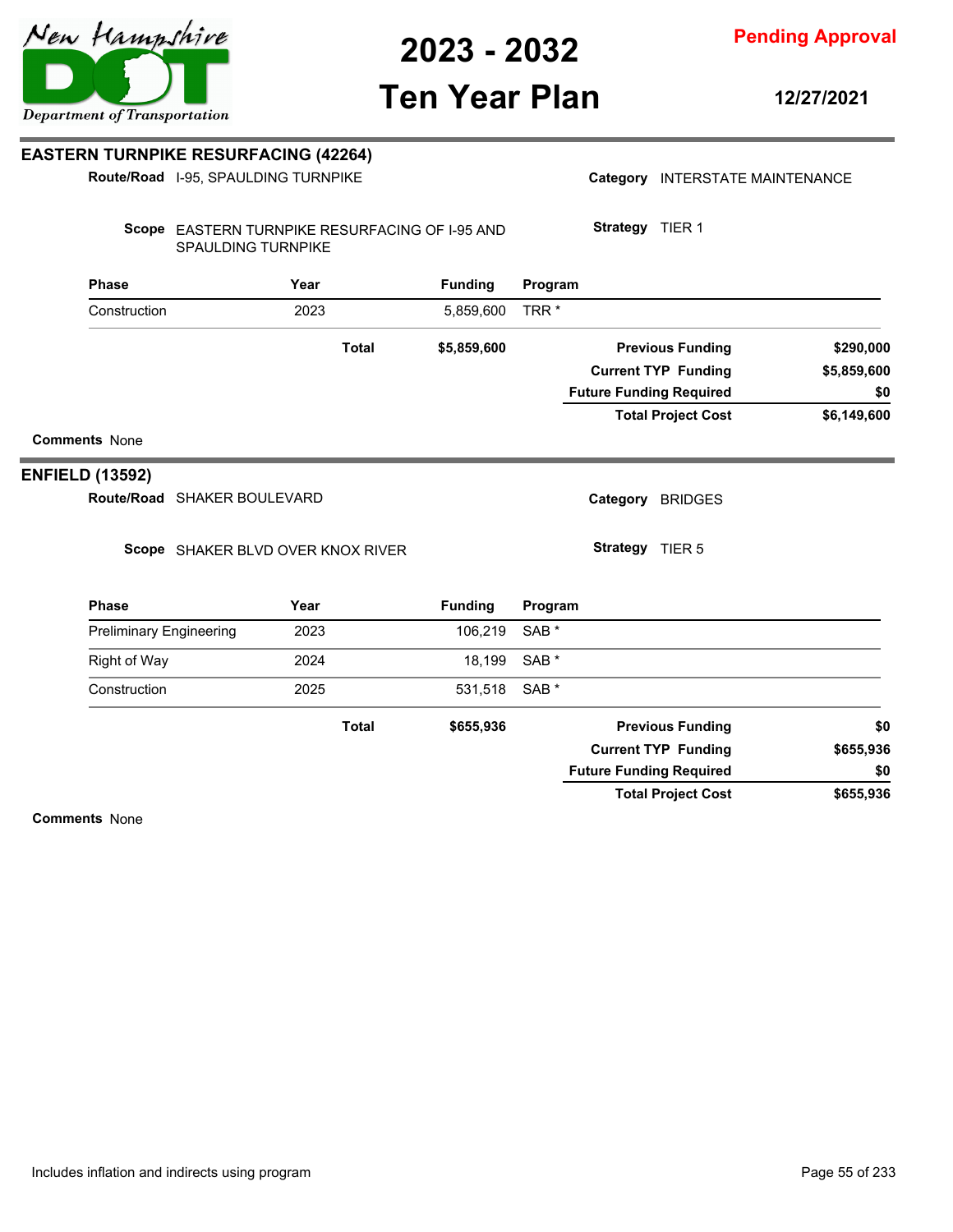

## **Ten Year Plan**

**Pending Approval**

**12/27/2021**

### **ENFIELD (40526)**

**Route/Road** US 4

#### Category **INDIVIDUAL PROJECTS**

Scope ADD SHOULDERS, IMPROVE ALIGNMENT, AND REMOVE CLEAR ZONE OBSTRUCTIONS ON US 4 **Strategy** TIER 2

| Phase                 | Year                                                                                              |                                                                                             | <b>Funding</b> | Program                                |                    |
|-----------------------|---------------------------------------------------------------------------------------------------|---------------------------------------------------------------------------------------------|----------------|----------------------------------------|--------------------|
| <b>Right of Way</b>   | 2023                                                                                              |                                                                                             | 188,511        | None-Highway                           |                    |
| <b>Right of Way</b>   | 2024                                                                                              |                                                                                             | 96,894         | None-Highway                           |                    |
| Construction          | 2025                                                                                              | 543,660<br>None-Highway<br>2026<br>5,810,709<br>None-Highway<br><b>Total</b><br>\$6,639,773 |                |                                        |                    |
| Construction          |                                                                                                   |                                                                                             |                |                                        |                    |
|                       |                                                                                                   |                                                                                             |                | <b>Previous Funding</b>                | \$853,396          |
|                       |                                                                                                   |                                                                                             |                | <b>Current TYP Funding</b>             | \$6,639,773<br>\$0 |
|                       |                                                                                                   |                                                                                             |                | <b>Future Funding Required</b>         |                    |
|                       |                                                                                                   |                                                                                             |                | <b>Total Project Cost</b>              | \$7,493,170        |
| <b>Comments None</b>  |                                                                                                   |                                                                                             |                |                                        |                    |
| <b>EPPING (29608)</b> |                                                                                                   |                                                                                             |                |                                        |                    |
| Route/Road NH 125     |                                                                                                   |                                                                                             |                | Category<br><b>INDIVIDUAL PROJECTS</b> |                    |
|                       | Scope NH RTE 125 CAPACITY AND TRAFFIC<br>MANAGEMENT IMPROVEMENTS FROM BRICKYARD<br>PLAZA TO NH 87 |                                                                                             |                | Strategy TIER 2                        |                    |
| <b>Phase</b>          | Year                                                                                              |                                                                                             | <b>Funding</b> | Program                                |                    |
| Right of Way          | 2023                                                                                              |                                                                                             | 265,838        | None-Highway                           |                    |
| Construction          | 2025                                                                                              |                                                                                             | 6,321,731      | None-Highway                           |                    |
| Construction          | 2026                                                                                              |                                                                                             | 4,626,000      | None-Highway                           |                    |
|                       |                                                                                                   | <b>Total</b>                                                                                | \$11,213,569   | <b>Previous Funding</b>                | \$3,658,050        |
|                       |                                                                                                   |                                                                                             |                | <b>Current TYP Funding</b>             | \$11,213,569       |
|                       |                                                                                                   |                                                                                             |                | <b>Future Funding Required</b>         | \$0                |
|                       |                                                                                                   |                                                                                             |                | <b>Total Project Cost</b>              | \$14,871,619       |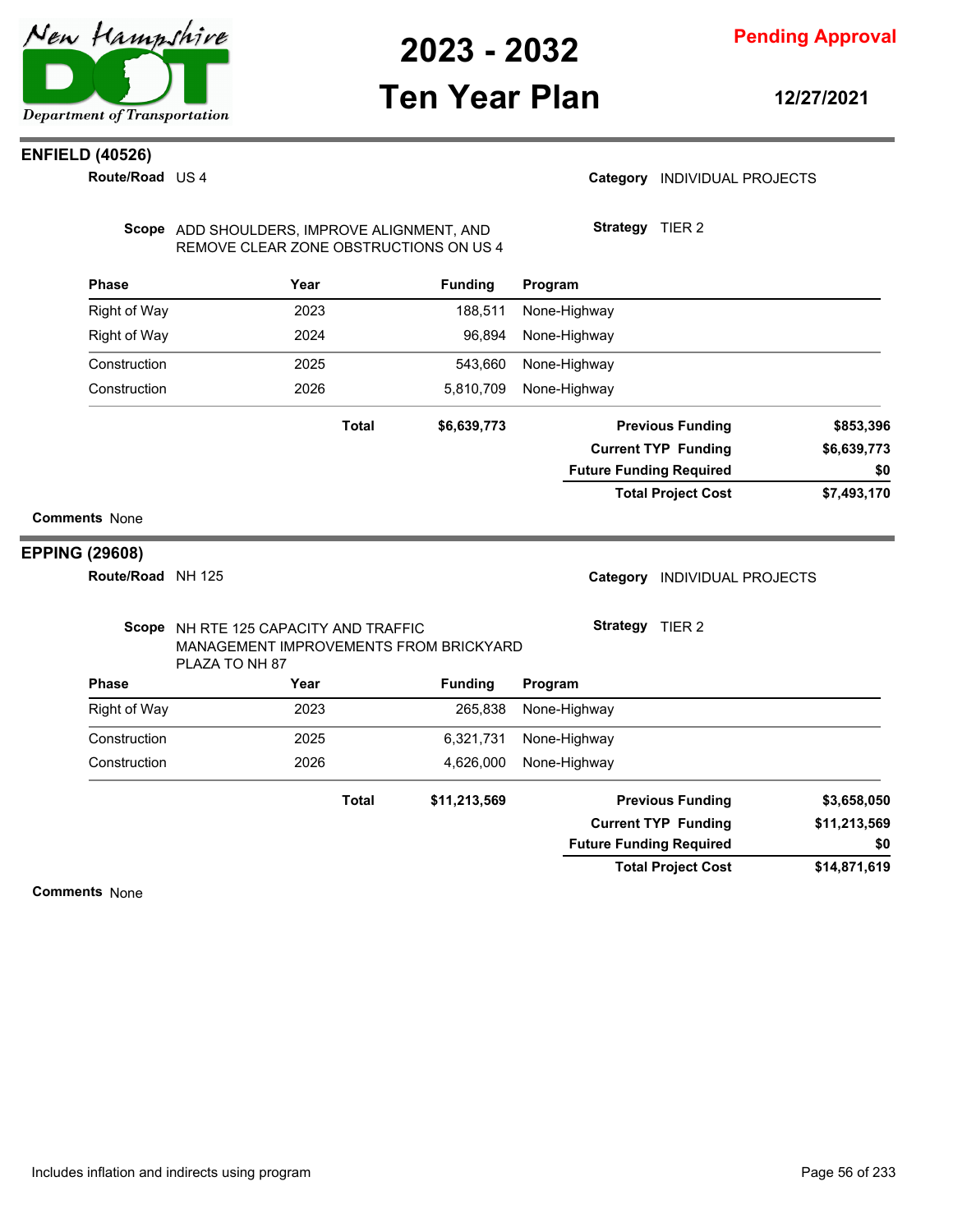

## **Ten Year Plan**

**Pending Approval**

**12/27/2021**

#### **EPPING (43430)**

**Route/Road NH125** 

#### Category RED LIST BRIDGES

**Strategy** TIER 2

Scope ADDRESS RED-LISTED BRIDGE CARRYING NH 125 OVER PISCASSIC RIVER (BR. NO. 108/030)

|                       |                                         | Year         | <b>Funding</b>                                                                              | Program                             |             |
|-----------------------|-----------------------------------------|--------------|---------------------------------------------------------------------------------------------|-------------------------------------|-------------|
|                       | <b>Preliminary Engineering</b>          | 2026         | 179,252                                                                                     | Bridg-T1-2-Rehab-Rcn                |             |
|                       | <b>Preliminary Engineering</b>          | 2027         | 61,424                                                                                      | Bridg-T1-2-Rehab-Rcn                |             |
|                       | <b>Preliminary Engineering</b>          | 2028         | 94,715                                                                                      | Bridg-T1-2-Rehab-Rcn                |             |
|                       | <b>Preliminary Engineering</b>          | 2029         | 64,911                                                                                      | Bridg-T1-2-Rehab-Rcn                |             |
| <b>Right of Way</b>   |                                         | 2027         | 12,285                                                                                      | Bridg-T1-2-Rehab-Rcn                |             |
| Construction          |                                         | 2029         | 2,077,167                                                                                   | Bridg-T1-2-Rehab-Rcn                |             |
|                       |                                         | <b>Total</b> | \$2,489,753                                                                                 | <b>Previous Funding</b>             | \$0         |
|                       |                                         |              |                                                                                             | <b>Current TYP Funding</b>          | \$2,489,753 |
|                       |                                         |              |                                                                                             | <b>Future Funding Required</b>      | \$0         |
|                       |                                         |              |                                                                                             | <b>Total Project Cost</b>           | \$2,489,753 |
| <b>Comments None</b>  |                                         |              |                                                                                             |                                     |             |
|                       |                                         |              |                                                                                             |                                     |             |
|                       | Route/Road NH ROUTE 111 (KINGSTON ROAD) |              |                                                                                             | Category<br><b>MANDATED FEDERAL</b> |             |
|                       |                                         |              | Scope WIDEN SHOULDERS TO 5' ON KINGSTON ROAD (NH<br>ROUTE 111) FOR APPROXIMATELY 1.1 MILES. | <b>Strategy</b><br>TIER 2           |             |
| <b>Phase</b>          | $(14-26TAP)$                            | Year         | <b>Funding</b>                                                                              | Program                             |             |
| Construction          |                                         | 2023         | 159,340                                                                                     | NON-PAR (other)                     |             |
| Construction          |                                         | 2023         | 810,681                                                                                     | TA *                                |             |
| <b>EXETER (40436)</b> |                                         | <b>Total</b> | \$970,021                                                                                   | <b>Previous Funding</b>             | \$158,449   |
|                       |                                         |              |                                                                                             | <b>Current TYP Funding</b>          | \$970,021   |

**\$1,128,470 Total Project Cost**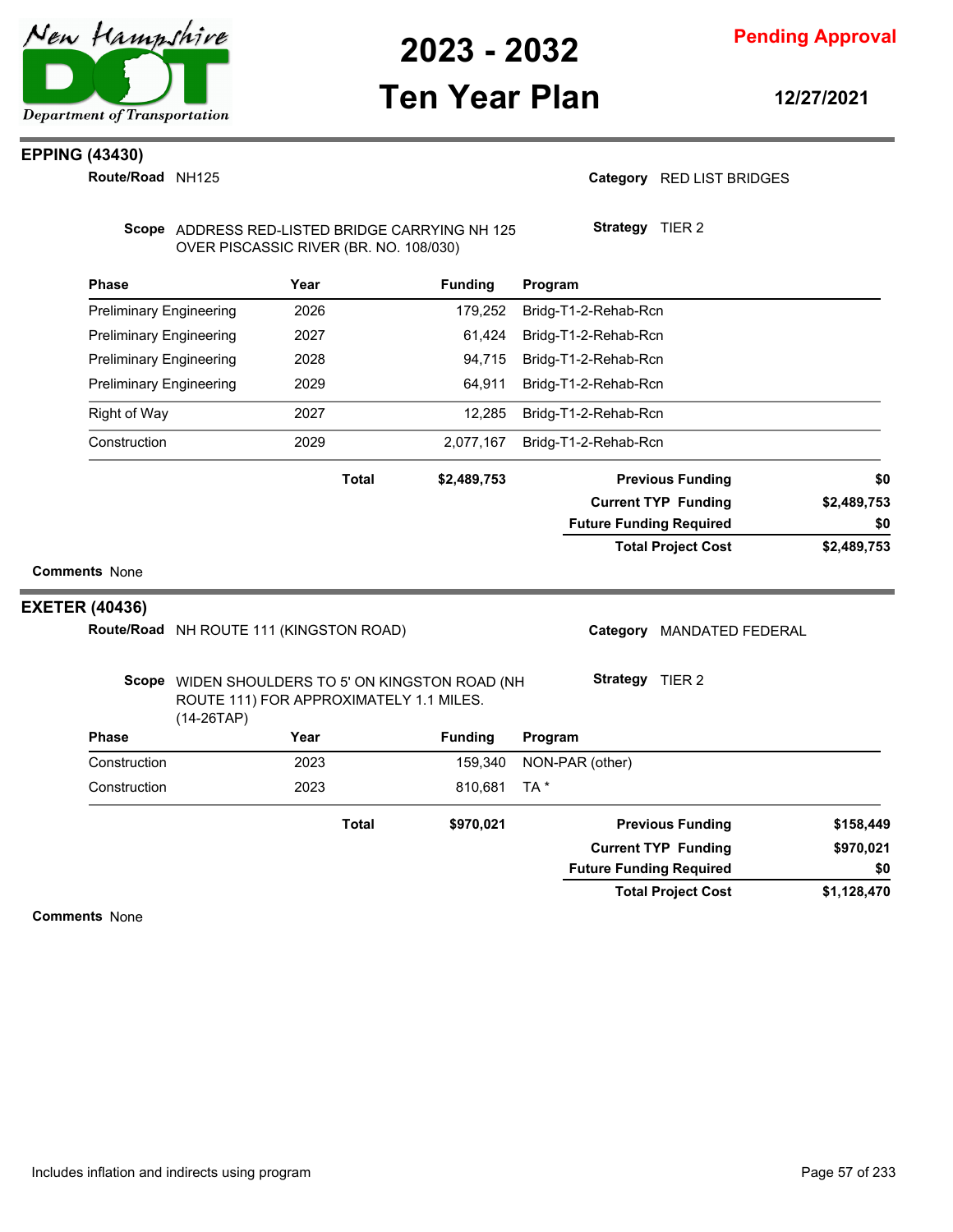

**Pending Approval**

# **Ten Year Plan**

**12/27/2021**

#### **EXETER (40623)**

**Route/Road** NH 111A

#### Category RED LIST BRIDGES

|                      | (BR NO 075/078)                | Scope BRIDGE REPLACEMENT TO ADDRESS PRIORITY<br>BRIDGE CARRYING NH 111A OVER LITTLE RIVER |                                               | Strategy TIER 3                        |             |  |
|----------------------|--------------------------------|-------------------------------------------------------------------------------------------|-----------------------------------------------|----------------------------------------|-------------|--|
| <b>Phase</b>         |                                | Year                                                                                      | <b>Funding</b>                                | Program                                |             |  |
|                      | <b>Preliminary Engineering</b> | 2024                                                                                      | 348,739                                       | Bridg-T3-4-Rehab-Rcn                   |             |  |
| <b>Right of Way</b>  |                                | 2024                                                                                      | 232,492                                       | Bridg-T3-4-Rehab-Rcn                   |             |  |
| Construction         |                                | 2026                                                                                      | 2,456,943                                     | Bridg-T3-4-Rehab-Rcn                   |             |  |
|                      |                                | <b>Total</b>                                                                              | \$3,038,175                                   | <b>Previous Funding</b>                | \$275,000   |  |
|                      |                                |                                                                                           |                                               | <b>Current TYP Funding</b>             | \$3,038,175 |  |
|                      |                                |                                                                                           |                                               | <b>Future Funding Required</b>         | \$0         |  |
|                      |                                |                                                                                           |                                               | <b>Total Project Cost</b>              | \$3,313,175 |  |
| <b>Comments None</b> |                                |                                                                                           |                                               |                                        |             |  |
| FARMINGTON (43550)   | Route/Road VARIOUS             |                                                                                           |                                               | Category<br><b>INDIVIDUAL PROJECTS</b> |             |  |
|                      | <b>NETWORK</b>                 | AND ELM STREET TO EXPAND CONNECTED                                                        | Scope SIDEWALK IMPROVEMENTS ALONG MAIN STREET | Strategy TIER 3                        |             |  |
| <b>Phase</b>         |                                | Year                                                                                      | <b>Funding</b>                                | Program                                |             |  |
|                      | <b>Preliminary Engineering</b> | 2026                                                                                      | 155,903                                       | None-Other                             |             |  |
| <b>Right of Way</b>  |                                | 2029                                                                                      | 36,398                                        | None-Other                             |             |  |
| Construction         |                                | 2032                                                                                      | 474,497                                       | None-Other                             |             |  |
|                      |                                | <b>Total</b>                                                                              | \$666,798                                     | <b>Previous Funding</b>                | \$0         |  |
|                      |                                |                                                                                           |                                               | <b>Current TYP Funding</b>             | \$666,798   |  |
|                      |                                |                                                                                           |                                               | <b>Future Funding Required</b>         | \$0         |  |
|                      |                                |                                                                                           |                                               | <b>Total Project Cost</b>              | \$666,798   |  |

**Comments** Strafford Regional Planning Commission priority project for the 2023-2032 Ten Year Plan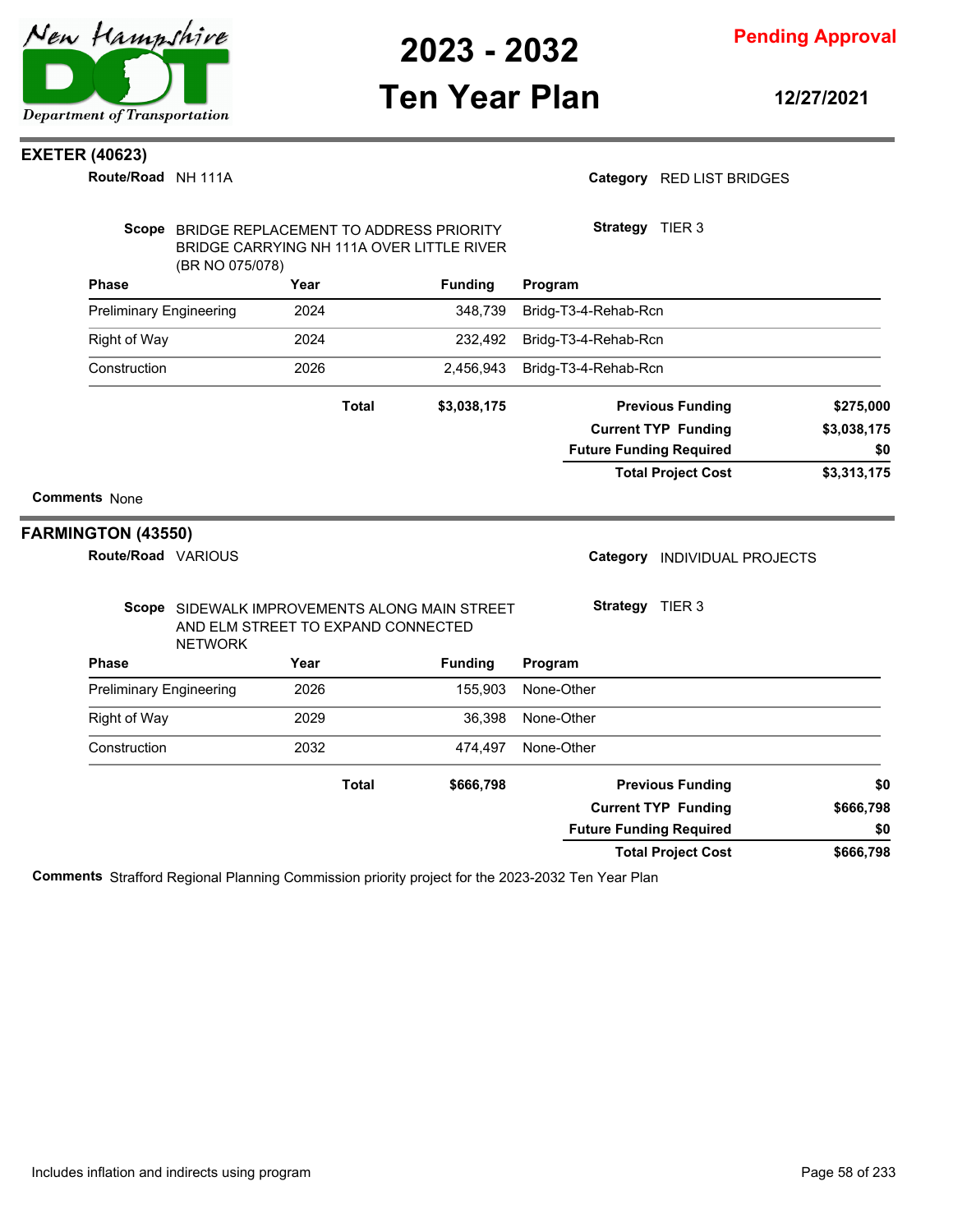

### **Pending Approval**

### **Ten Year Plan**

**12/27/2021**

**\$0**

**\$0**

# **\$1,075,748 \$1,075,748 \$1,075,748 Previous Funding \$0 Current TYP Funding Total Project Cost Future Funding Required Total** Scope REHAB (4R) OF I-93 FROM MM 111.6 (SOUTH OF EXIT 35) TO MM 116.1. INCLUDES RAMPS AT 35, 36, & 37. **Program** Category INTERSTATE MAINTENANCE **Strategy** TIER 1 **\$20,531,877 \$20,531,877 \$20,531,877 Previous Funding \$0 Current TYP Funding Total Project Cost Future Funding Required Total** Includes inflation and indirects using program Page 59 of 233





**FRANCESTOWN (42709)**

**Route/Road** OLD COUNTY ROAD NORTH

Category BRIDGES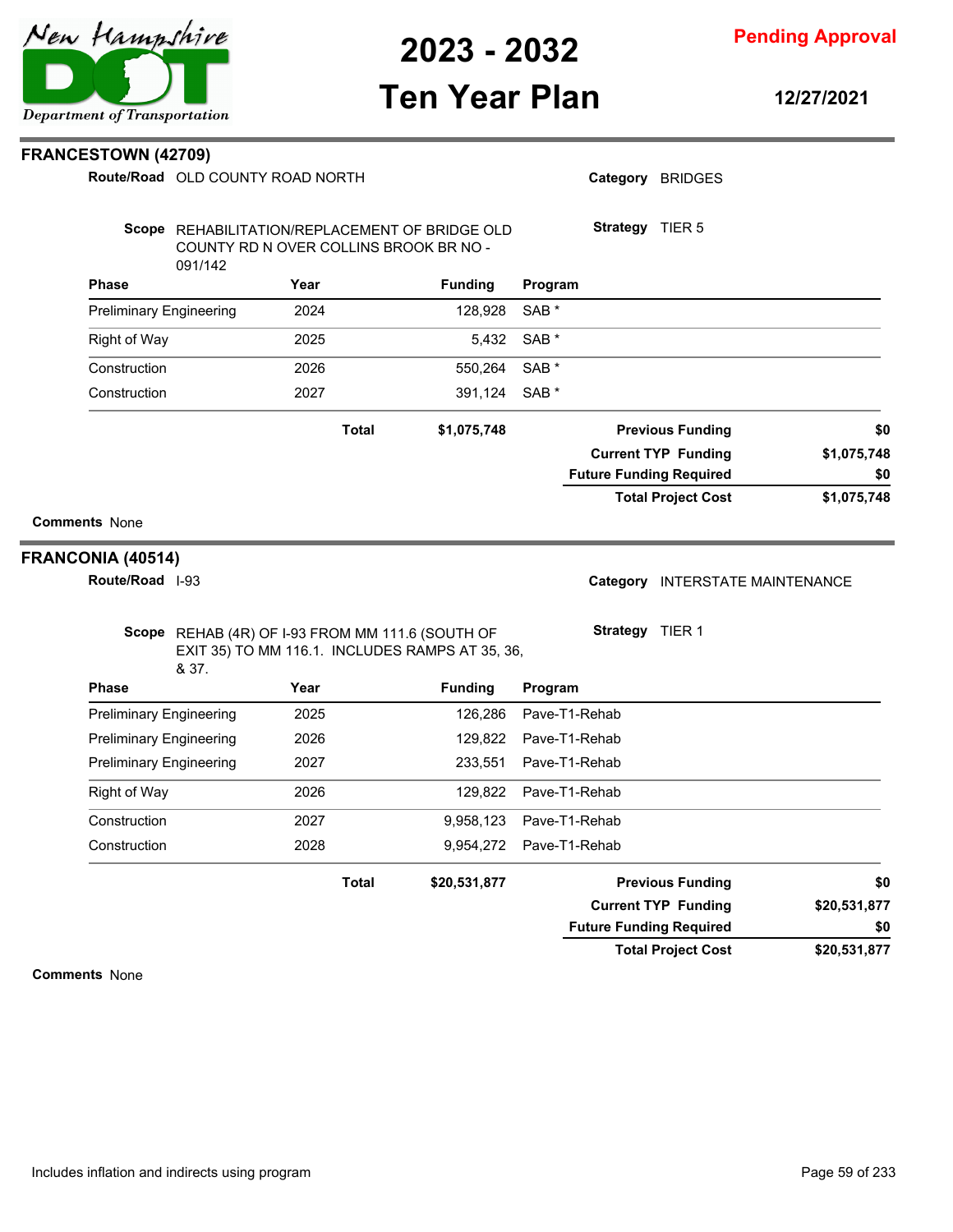

## **Ten Year Plan**

**12/27/2021**

#### **FRANCONIA-SUGAR HILL-BETHLEHEM (42436)**

**Route/Road** I-93

Category PRESERVATION & MAINTENANCE

**Strategy** TIER 1

Scope 1-93 4R FROM MM 116.1 TO MM 120.5 INCLUDING RAMPS AT EXITS 38 & 39

| <b>Phase</b>                   |                                                                                                                     | Year |              | <b>Funding</b> | Program       |                 |                                |              |
|--------------------------------|---------------------------------------------------------------------------------------------------------------------|------|--------------|----------------|---------------|-----------------|--------------------------------|--------------|
| <b>Preliminary Engineering</b> |                                                                                                                     | 2027 |              | 200,187        | Pave-T1-Rehab |                 |                                |              |
| <b>Preliminary Engineering</b> |                                                                                                                     | 2028 |              | 308,688        | Pave-T1-Rehab |                 |                                |              |
| <b>Right of Way</b>            |                                                                                                                     | 2028 |              | 68,597         | Pave-T1-Rehab |                 |                                |              |
| Construction                   |                                                                                                                     | 2029 |              | 14,044,361     | Pave-T1-Rehab |                 |                                |              |
| Construction                   |                                                                                                                     | 2030 |              | 6,425,986      | Pave-T1-Rehab |                 |                                |              |
|                                |                                                                                                                     |      | <b>Total</b> | \$21,047,818   |               |                 | <b>Previous Funding</b>        | \$0          |
|                                |                                                                                                                     |      |              |                |               |                 | <b>Current TYP Funding</b>     | \$21,047,818 |
|                                |                                                                                                                     |      |              |                |               |                 | <b>Future Funding Required</b> | \$0          |
|                                |                                                                                                                     |      |              |                |               |                 | <b>Total Project Cost</b>      | \$21,047,818 |
| <b>Comments None</b>           |                                                                                                                     |      |              |                |               |                 |                                |              |
| <b>FRANKLIN (42513)</b>        |                                                                                                                     |      |              |                |               |                 |                                |              |
|                                | Route/Road TRESTLE BRIDGE MILL CITY PARK TRAIL                                                                      |      |              |                |               | Category        | <b>MANDATED FEDERAL</b>        |              |
|                                | Scope CONSTRUCT A PEDESTRIAN WALKWAY ON THE<br>EXISTING TRESTLE BRIDGE TO CONNECT TO MILL<br><b>CITY PARK TRAIL</b> |      |              |                |               | Strategy TIER 6 |                                |              |
| <b>Phase</b>                   |                                                                                                                     | Year |              | <b>Funding</b> | Program       |                 |                                |              |
| Construction                   |                                                                                                                     | 2026 |              | 630,988        | TA*           |                 |                                |              |
|                                |                                                                                                                     |      | <b>Total</b> | \$630,988      |               |                 | <b>Previous Funding</b>        | \$114,000    |
|                                |                                                                                                                     |      |              |                |               |                 | <b>Current TYP Funding</b>     | \$630,988    |
|                                |                                                                                                                     |      |              |                |               |                 | <b>Future Funding Required</b> | \$0          |
|                                |                                                                                                                     |      |              |                |               |                 | <b>Total Project Cost</b>      | \$744,988    |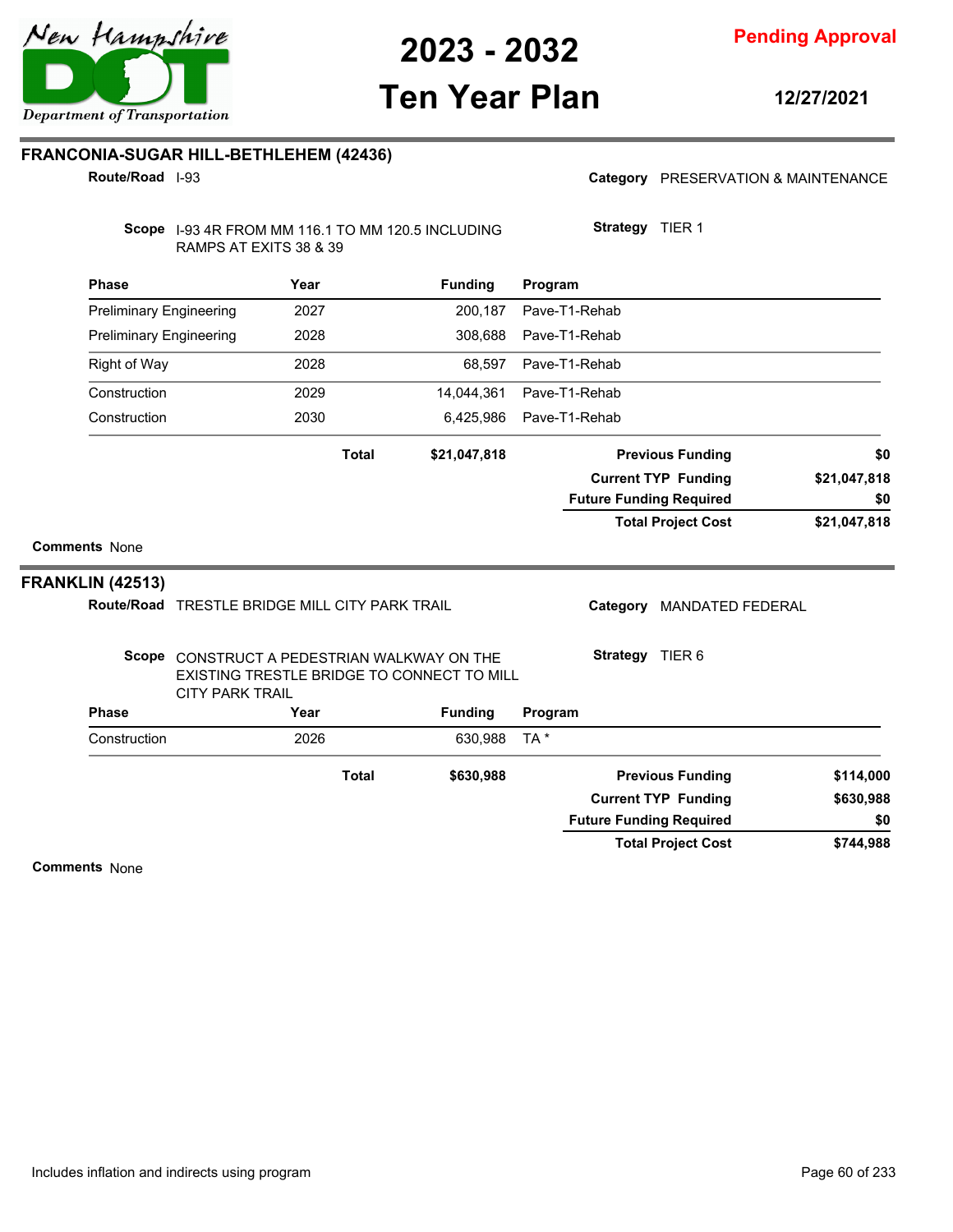# **Ten Year Plan**

**Pending Approval**

**12/27/2021**

### **FREMONT (23793)**

|                                | Route/Road MARTIN RD                                                     |              |                | Category BRIDGES               |  |              |
|--------------------------------|--------------------------------------------------------------------------|--------------|----------------|--------------------------------|--|--------------|
|                                | Scope BRIDGE REPLACEMENT-MARTIN RD. OVER<br>PISCASSIC RIVER-BR. #155/133 |              |                | Strategy TIER 5                |  |              |
| <b>Phase</b>                   | Year                                                                     |              | <b>Funding</b> | Program                        |  |              |
| <b>Preliminary Engineering</b> | 2023                                                                     |              | 147,814        | SAB <sup>*</sup>               |  |              |
| <b>Right of Way</b>            | 2023                                                                     |              | 10,000         | SAB *                          |  |              |
| Construction                   | 2023                                                                     |              | 250,000        | SAB *                          |  |              |
| Construction                   | 2025                                                                     |              | 317,035        | SAB <sup>*</sup>               |  |              |
|                                |                                                                          | <b>Total</b> | \$724,849      | <b>Previous Funding</b>        |  | \$0          |
|                                |                                                                          |              |                | <b>Current TYP Funding</b>     |  | \$724,849    |
|                                |                                                                          |              |                | <b>Future Funding Required</b> |  | \$0          |
|                                |                                                                          |              |                | <b>Total Project Cost</b>      |  | \$724,849    |
| <b>Comments None</b>           |                                                                          |              |                |                                |  |              |
| <b>GILFORD (40574)</b>         |                                                                          |              |                |                                |  |              |
|                                | Route/Road LACONIA MUNICIPAL AIRPORT                                     |              |                | Category AIRPORT               |  |              |
|                                |                                                                          |              |                |                                |  |              |
|                                | Scope PRESERVATION, MODERNIZATION, AND/OR                                |              |                | Strategy ALL TIERS             |  |              |
|                                | EXPANSION OF AIRPORT FACILITIES; PLANNING<br>STUDIES.                    |              |                |                                |  |              |
| <b>Phase</b>                   | Year                                                                     |              | <b>Funding</b> | Program                        |  |              |
| Other                          | 2023                                                                     |              | 1,655,080      | Airport Improvement            |  |              |
| Other                          | 2024                                                                     |              | 910,008        | Airport Improvement            |  |              |
| Other                          | 2025                                                                     |              | 603,542        | Airport Improvement            |  |              |
| Other                          | 2026                                                                     |              | 434,308        | Airport Improvement            |  |              |
| Other                          | 2027                                                                     |              | 6,378,126      | Airport Improvement            |  |              |
| Other                          | 2028                                                                     |              | 655,672        | Airport Improvement            |  |              |
| Other                          | 2029                                                                     |              | 1,685,075      | Airport Improvement            |  |              |
| Other                          | 2030                                                                     |              | 208,910        | Airport Improvement            |  |              |
| Other                          | 2031                                                                     |              | 51,286         | Airport Improvement            |  |              |
| Other                          | 2032                                                                     |              | 219,675        | Airport Improvement            |  |              |
|                                |                                                                          | <b>Total</b> | \$12,801,683   | <b>Previous Funding</b>        |  | \$0          |
|                                |                                                                          |              |                | <b>Current TYP Funding</b>     |  | \$12,801,683 |
|                                |                                                                          |              |                | <b>Future Funding Required</b> |  | \$0          |
|                                |                                                                          |              |                | <b>Total Project Cost</b>      |  | \$12,801,683 |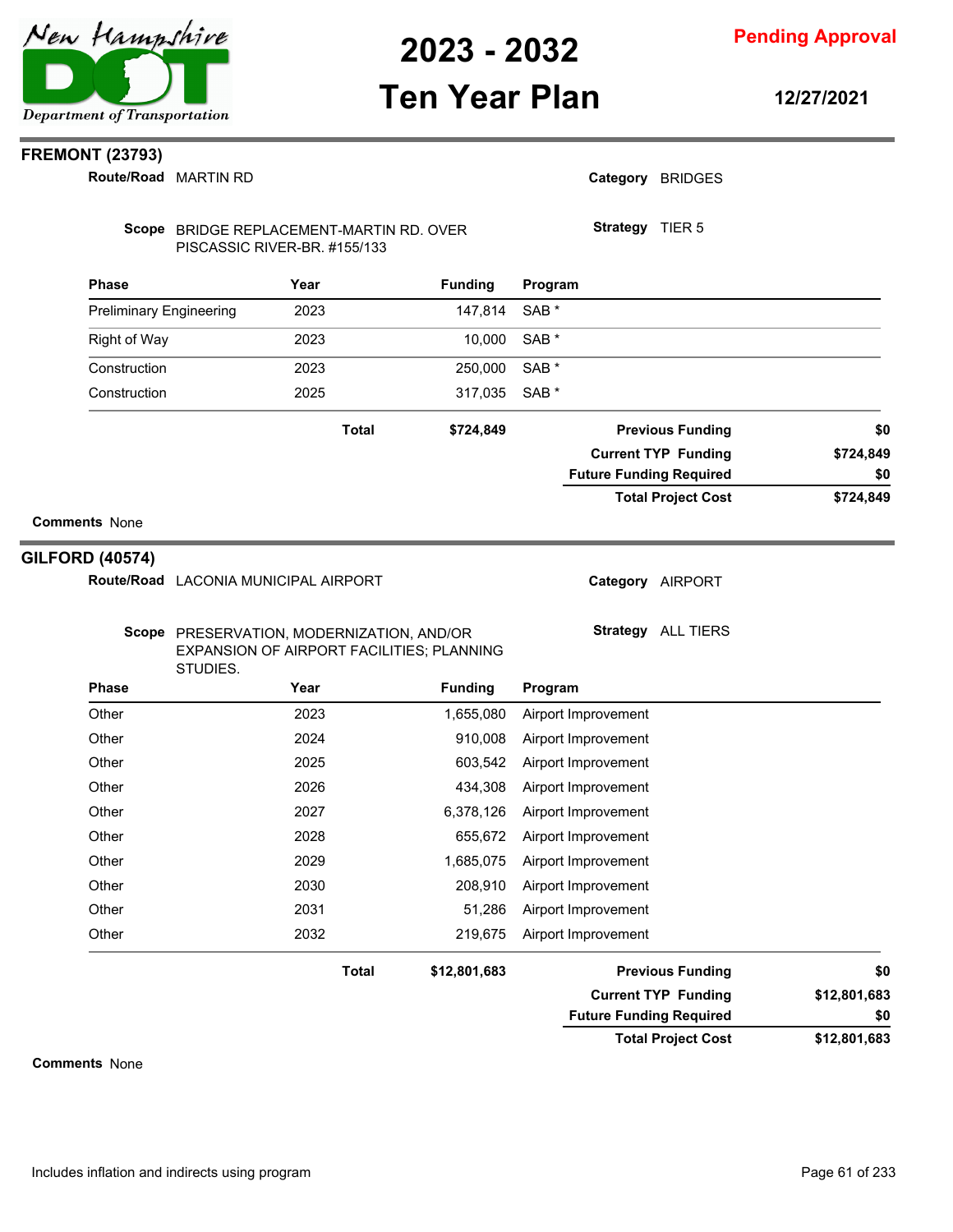

**Pending Approval**

# **Ten Year Plan**

**12/27/2021**

#### **GILFORD (41502)**

**Route/Road** US 3 AND NH 11

Category RED LIST BRIDGES

| Scope<br>ADDRESS RED LIST BRIDGE CARRYING US 3 AND<br>NH 11 OVER US 3 AND NH 11 IN THE TOWN OF<br>GILFORD(114/066) |       |                | <b>Strategy</b><br>TIER <sub>2</sub> |             |  |
|--------------------------------------------------------------------------------------------------------------------|-------|----------------|--------------------------------------|-------------|--|
| <b>Phase</b>                                                                                                       | Year  | <b>Funding</b> | Program                              |             |  |
| <b>Preliminary Engineering</b>                                                                                     | 2024  | 116.246        | Bridg-T1-2-Rehab-Rcn                 |             |  |
| Construction                                                                                                       | 2028  | 1,947,344      | Bridg-T1-2-Main-Pres                 |             |  |
|                                                                                                                    | Total | \$2,063,590    | <b>Previous Funding</b>              | \$220,000   |  |
|                                                                                                                    |       |                | <b>Current TYP Funding</b>           | \$2,063,590 |  |
|                                                                                                                    |       |                | <b>Future Funding Required</b>       | \$0         |  |
|                                                                                                                    |       |                | <b>Total Project Cost</b>            | \$2,283,590 |  |

#### **Comments** None

#### **GILFORD (42577)**

**Route/Road** NH ROUTE 11

Category RED LIST BRIDGES

**Current TYP Funding**

**Future Funding Required**

**Total Project Cost**

|                                | Scope ADDRESS RED LIST BRIDGE (115/147) CARRYING<br>NH ROUTE 11 OVER POOR FARM BROOK IN THE<br><b>TOWN OF GILFORD</b> | <b>Strategy</b><br>TIER 2 |                      |
|--------------------------------|-----------------------------------------------------------------------------------------------------------------------|---------------------------|----------------------|
| <b>Phase</b>                   | Year                                                                                                                  | <b>Funding</b>            | Program              |
| <b>Preliminary Engineering</b> | 2024                                                                                                                  | 307.118                   | Bridg-T1-2-Rehab-Rcn |
| <b>Preliminary Engineering</b> | 2026                                                                                                                  | 194.734                   | Bridg-T1-2-Rehab-Rcn |
| Right of Way                   | 2026                                                                                                                  | 64.911                    | Bridg-T1-2-Rehab-Rcn |

**Total**

Construction 2030 2,899,705 Bridg-T1-2-Rehab-Rcn

|            | <b>Previous Funding</b> | \$3,466,469 |
|------------|-------------------------|-------------|
| 63 A66 A69 | Curront TVD Eunding     |             |

**Comments** None

**\$3,466,469**

**\$3,466,469**

**\$0**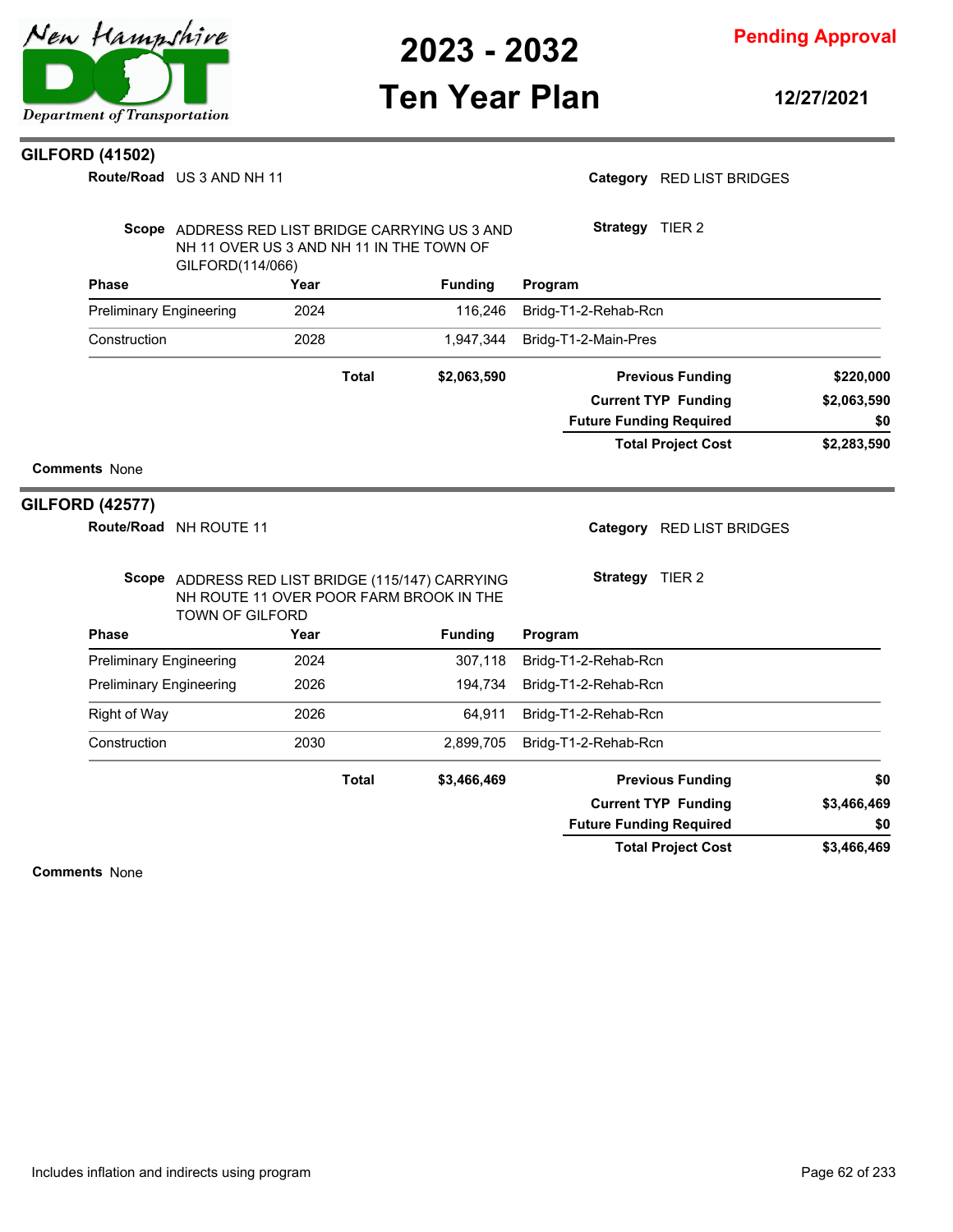### **Pending Approval**

## **Ten Year Plan**

**12/27/2021**

### **GILMANTON (42603)**

NH140/NH107 **Route/Road**

|                                | Route/Road NH140/NH107                                               |              |                                                  | Category INDIVIDUAL PROJECTS   |             |
|--------------------------------|----------------------------------------------------------------------|--------------|--------------------------------------------------|--------------------------------|-------------|
|                                | Scope CONSTRUCT PEDESTRIAN ISLANDS AND<br>SIDEWALKS AND IMPROVE CURB |              |                                                  | Strategy TIER 6                |             |
| <b>Phase</b>                   |                                                                      | Year         | <b>Funding</b>                                   | Program                        |             |
| <b>Preliminary Engineering</b> |                                                                      | 2025         | 252,574                                          | None-Other                     |             |
| Right of Way                   |                                                                      | 2028         | 205,792                                          | None-Other                     |             |
| Construction                   |                                                                      | 2030         | 1,449,853                                        | None-Other                     |             |
|                                |                                                                      | <b>Total</b> | \$1,908,218                                      | <b>Previous Funding</b>        | \$0         |
|                                |                                                                      |              |                                                  | <b>Current TYP Funding</b>     | \$1,908,218 |
|                                |                                                                      |              |                                                  | <b>Future Funding Required</b> | \$0         |
|                                |                                                                      |              |                                                  | <b>Total Project Cost</b>      | \$1,908,218 |
|                                | NH ROUTE 107 IN GILMANTON.                                           |              | Scope INCREASE CAPACITY TO 54" CMP CULVERT UNDER | Strategy TIER 3                |             |
| Phase                          |                                                                      | Year         | <b>Funding</b>                                   | Program                        |             |
| <b>Preliminary Engineering</b> |                                                                      | 2023         | 412,742                                          | Other Fed Aid                  |             |
| <b>Preliminary Engineering</b> |                                                                      | 2025         | 280,828                                          | Other Fed Aid                  |             |
| <b>Right of Way</b>            |                                                                      | 2026         | 22,112                                           | Other Fed Aid                  |             |
| Construction                   |                                                                      |              |                                                  |                                |             |
|                                |                                                                      | 2027         | 5,493,480                                        | Other Fed Aid                  |             |
|                                |                                                                      | <b>Total</b> | \$6,209,162                                      | <b>Previous Funding</b>        | \$0         |
|                                |                                                                      |              |                                                  | <b>Current TYP Funding</b>     | \$6,209,162 |
|                                |                                                                      |              |                                                  | <b>Future Funding Required</b> | \$0         |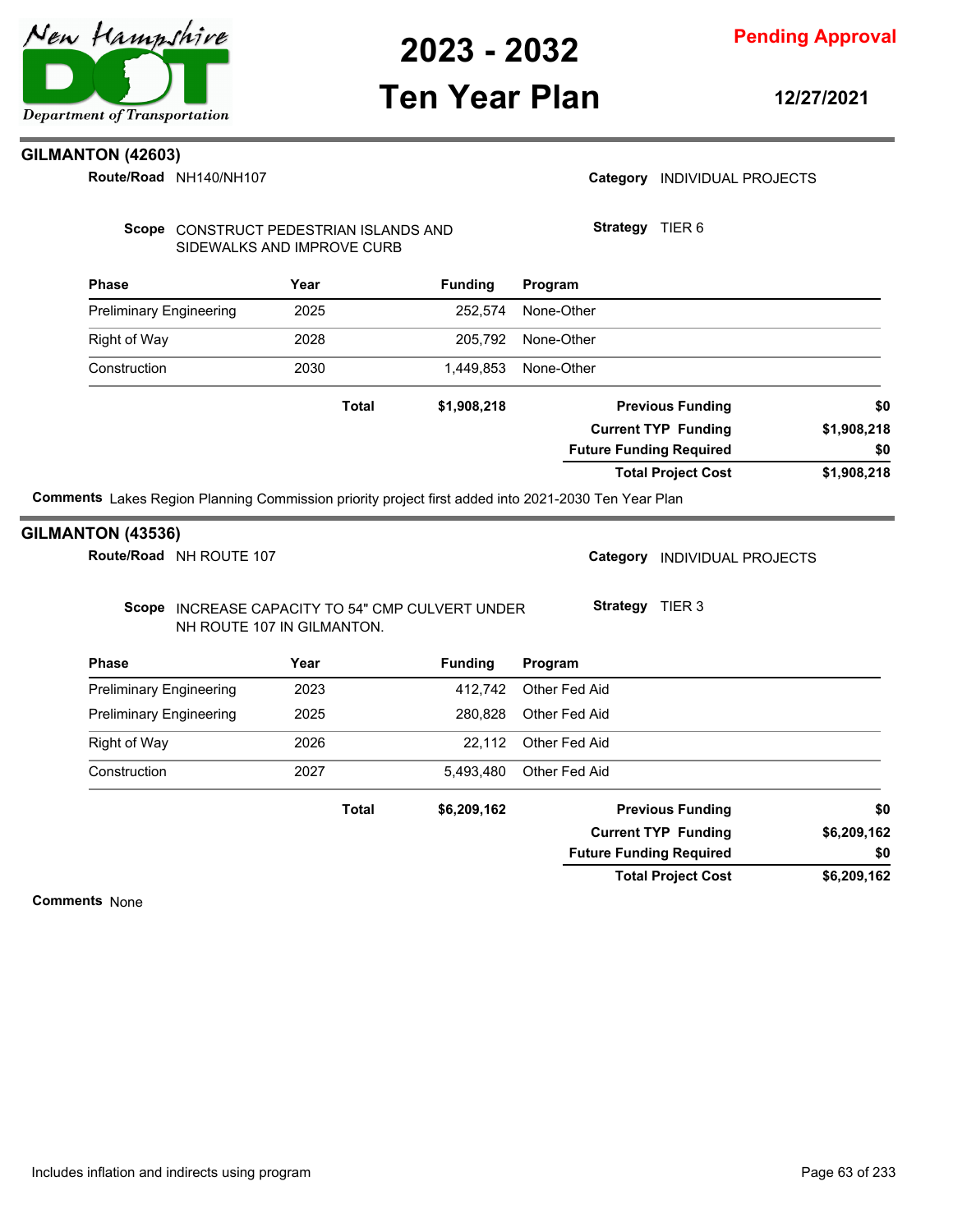

# **Ten Year Plan**

**Pending Approval**

**12/27/2021**

|                       | <b>GOFFSTOWN (41597)</b>       |                                                                          |              |                |                  |                                |                            |             |
|-----------------------|--------------------------------|--------------------------------------------------------------------------|--------------|----------------|------------------|--------------------------------|----------------------------|-------------|
|                       |                                | Route/Road CENTER STREET OVER HARRY BROOK                                |              |                |                  |                                | Category BRIDGES           |             |
|                       |                                | Scope BRIDGE REPLACEMENT-CENTER STREET OVER<br>HARRY BROOK- BR. #129/116 |              |                |                  | Strategy TIER 5                |                            |             |
|                       | <b>Phase</b>                   | Year                                                                     |              | <b>Funding</b> | Program          |                                |                            |             |
|                       | <b>Preliminary Engineering</b> | 2025                                                                     |              | 179,252        | SAB <sup>*</sup> |                                |                            |             |
|                       | Right of Way                   | 2025                                                                     |              | 5,432          | SAB <sup>*</sup> |                                |                            |             |
|                       | Construction                   | 2025                                                                     |              | 523,632        | SAB <sup>*</sup> |                                |                            |             |
|                       | Construction                   | 2026                                                                     |              | 646,623        | SAB <sup>*</sup> |                                |                            |             |
|                       |                                |                                                                          | <b>Total</b> | \$1,354,939    |                  |                                | <b>Previous Funding</b>    | \$0         |
|                       |                                |                                                                          |              |                |                  |                                | <b>Current TYP Funding</b> | \$1,354,939 |
|                       |                                |                                                                          |              |                |                  | <b>Future Funding Required</b> |                            | \$0         |
| <b>Comments None</b>  |                                |                                                                          |              |                |                  |                                | <b>Total Project Cost</b>  | \$1,354,939 |
| <b>GORHAM (42598)</b> |                                |                                                                          |              |                |                  |                                |                            |             |
|                       | Route/Road RTE 16              |                                                                          |              |                |                  | Category                       | <b>INDIVIDUAL PROJECTS</b> |             |
|                       |                                | Scope ROADWAY IMPROVEMENT.                                               |              |                |                  | Strategy TIER 2                |                            |             |
|                       | <b>Phase</b>                   | Year                                                                     |              | <b>Funding</b> | Program          |                                |                            |             |
|                       | <b>Preliminary Engineering</b> | 2025                                                                     |              | 274,853        |                  | None-Highway                   |                            |             |
|                       | Right of Way                   | 2027                                                                     |              | 63,143         |                  | None-Highway                   |                            |             |
|                       | Construction                   | 2029                                                                     |              | 3,002,804      |                  | None-Highway                   |                            |             |
|                       |                                |                                                                          |              |                |                  |                                |                            |             |

**\$3,340,800 Previous Funding \$0 Current TYP Funding Future Funding Required Total**

**\$3,340,800 Total Project Cost**

**\$3,340,800**

**\$0**

**Comments** North Country Council Commission priority project for the 2021-2030 Ten Year Plan

New Hampshire Department of Transportation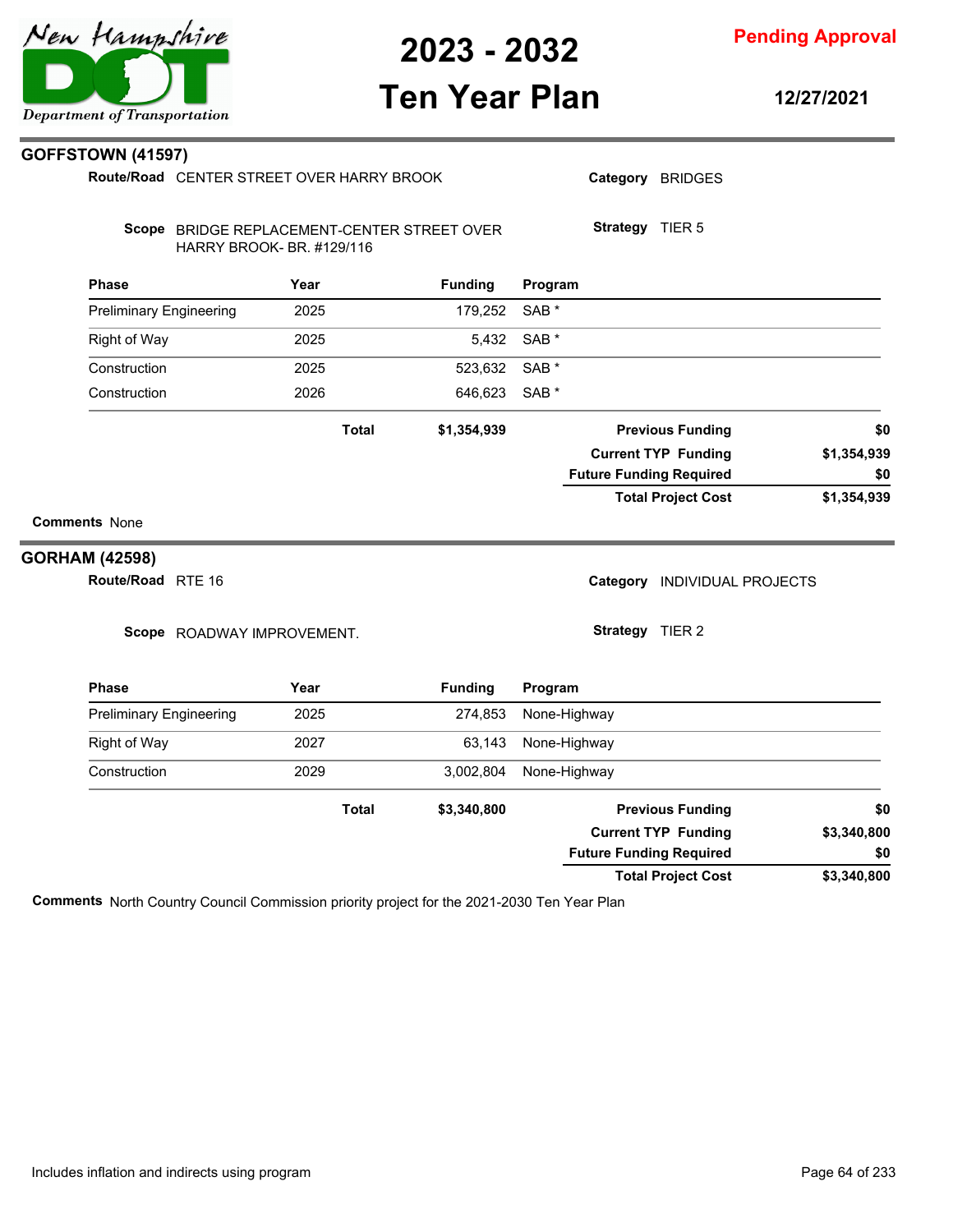

**Pending Approval**

## **Ten Year Plan**

**12/27/2021**

Category **INDIVIDUAL PROJECTS** 

#### **GORHAM (43520)**

**Route/Road** NH 16

|                                                                                        | BIKE/PED IMPROVEMENTS ALONG NH 16 FROM                                                |                | Strategy TIER 2                |             |
|----------------------------------------------------------------------------------------|---------------------------------------------------------------------------------------|----------------|--------------------------------|-------------|
| 2(LANCASTER RD.)                                                                       | THE INTERSECTION OF US 2 (GLEN RD.) AND US                                            |                |                                |             |
| <b>Phase</b>                                                                           | Year                                                                                  | <b>Funding</b> | Program                        |             |
| <b>Preliminary Engineering</b>                                                         | 2027                                                                                  | 189,430        | None-Highway                   |             |
| <b>Right of Way</b>                                                                    | 2030                                                                                  | 13,719         | None-Highway                   |             |
| Construction                                                                           | 2032                                                                                  | 1,739,823      | None-Highway                   |             |
|                                                                                        | <b>Total</b>                                                                          | \$1,942,973    | <b>Previous Funding</b>        | \$0         |
|                                                                                        |                                                                                       |                | <b>Current TYP Funding</b>     | \$1,942,973 |
|                                                                                        |                                                                                       |                | <b>Future Funding Required</b> | \$0         |
|                                                                                        |                                                                                       |                | <b>Total Project Cost</b>      | \$1,942,973 |
| <b>Comments</b> North Country Council priority project for the 2023-2032 Ten Year Plan |                                                                                       |                |                                |             |
|                                                                                        |                                                                                       |                | Category MANDATED FEDERAL      |             |
| <b>GORHAM (43842)</b><br>Route/Road US 2                                               | Scope 3200LF SIDEWALK, PEDESTRIAN CROSSING &<br><b>BICYCLE FACILITIES ALONG US 2.</b> |                | Strategy TIER 2                |             |
|                                                                                        | Year                                                                                  | <b>Funding</b> | Program                        |             |
| <b>Phase</b><br><b>Preliminary Engineering</b>                                         | 2023                                                                                  | 150,000        | TA *                           |             |
|                                                                                        | 2026                                                                                  | 1,086,374      | $TA^*$                         |             |
|                                                                                        | <b>Total</b>                                                                          | \$1,236,374    | <b>Previous Funding</b>        | \$0         |
| Construction                                                                           |                                                                                       |                | <b>Current TYP Funding</b>     | \$1,236,374 |
|                                                                                        |                                                                                       |                | <b>Future Funding Required</b> | \$0         |

**Comments** None

**GORHAM (43842)**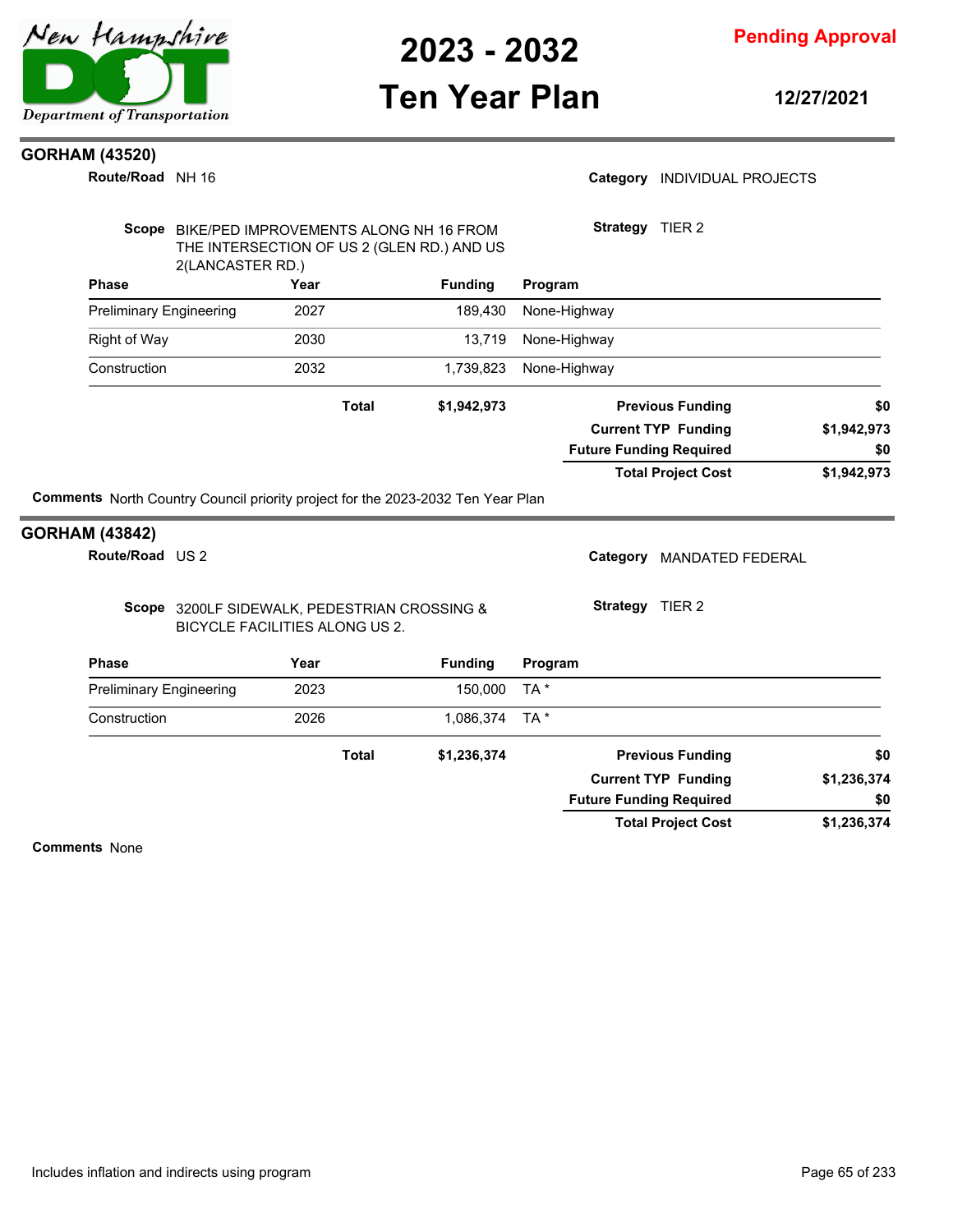### **Pending Approval**

# **Ten Year Plan**

**12/27/2021**

### **GREENLAND (43849)**

NH 33 **Route/Road**

|                                |                                    | Scope ENGINEERING ASSESSMENT TO IMPROVE       |                | Strategy TIER 2                        |                           |
|--------------------------------|------------------------------------|-----------------------------------------------|----------------|----------------------------------------|---------------------------|
|                                | RESILIENCY AND CAPACITY.           |                                               |                |                                        |                           |
| <b>Phase</b>                   |                                    | Year                                          | <b>Funding</b> | Program                                |                           |
| <b>Preliminary Engineering</b> |                                    | 2024                                          | 125,000        | Other Fed Aid                          |                           |
|                                |                                    | <b>Total</b>                                  | \$125,000      | <b>Previous Funding</b>                | \$0                       |
|                                |                                    |                                               |                | <b>Current TYP Funding</b>             | \$125,000                 |
|                                |                                    |                                               |                | <b>Future Funding Required</b>         | \$0                       |
|                                |                                    |                                               |                | <b>Total Project Cost</b>              | \$125,000                 |
| <b>Comments None</b>           |                                    |                                               |                |                                        |                           |
|                                |                                    |                                               |                |                                        |                           |
|                                |                                    |                                               |                |                                        |                           |
| HAMPSTEAD (41717)              |                                    |                                               |                |                                        |                           |
|                                | Route/Road NH121/DERRY RD/DEPOT RD |                                               |                | Category<br><b>INDIVIDUAL PROJECTS</b> |                           |
|                                |                                    |                                               |                |                                        |                           |
|                                | <b>RD/DEPOT RD</b>                 | Scope IMPROVE THE INTERSECTION OF NH121/DERRY |                | Strategy TIER 3                        |                           |
| <b>Phase</b>                   |                                    | Year                                          | <b>Funding</b> | Program                                |                           |
| <b>Preliminary Engineering</b> |                                    | 2023                                          | 174,369        | None-Highway                           |                           |
| <b>Preliminary Engineering</b> |                                    | 2026                                          | 189,430        | None-Highway                           |                           |
| Right of Way                   |                                    | 2026                                          | 112,648        | None-Highway                           |                           |
| Construction                   |                                    | 2028                                          | 2,023,490      | None-Other                             |                           |
|                                |                                    | <b>Total</b>                                  | \$2,499,938    | <b>Previous Funding</b>                |                           |
|                                |                                    |                                               |                | <b>Current TYP Funding</b>             |                           |
|                                |                                    |                                               |                | <b>Future Funding Required</b>         | \$0<br>\$2,499,938<br>\$0 |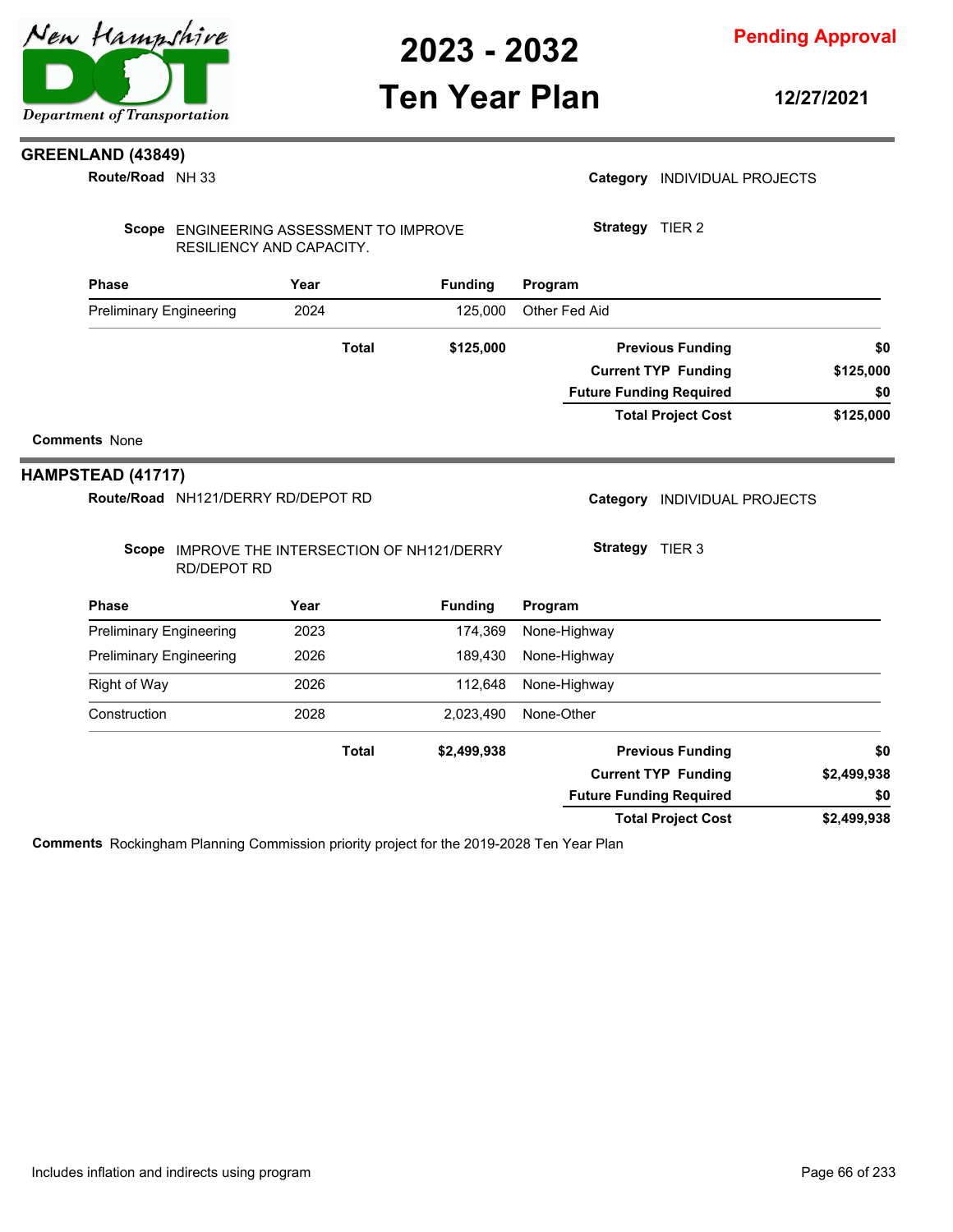# **Ten Year Plan**

|                        | <b>HAMPTON - PORTSMOUTH (26485)</b>                                                                                  |              |                |                   |                 |                                |              |
|------------------------|----------------------------------------------------------------------------------------------------------------------|--------------|----------------|-------------------|-----------------|--------------------------------|--------------|
|                        | Route/Road HAMPTON BRANCH RAIL CORRIDOR                                                                              |              |                |                   |                 | Category MANDATED FEDERAL      |              |
|                        | Scope ACQUIRE 9.7 MILES RR CORRIDOR<br>HAMPTON-PORTSMOUTH & IMPROVE EXISTING<br><b>CORRIDOR SURFACE FOR BIKE/PED</b> |              |                |                   | Strategy TIER 6 |                                |              |
| <b>Phase</b>           | Year                                                                                                                 |              | <b>Funding</b> | Program           |                 |                                |              |
| Construction           | 2023                                                                                                                 |              | 1,800,000      | CMAQ <sup>*</sup> |                 |                                |              |
| Construction           | 2024                                                                                                                 |              | 5,000,000      | CMAQ <sup>*</sup> |                 |                                |              |
|                        |                                                                                                                      | <b>Total</b> | \$6,800,000    |                   |                 | <b>Previous Funding</b>        | \$6,199,104  |
|                        |                                                                                                                      |              |                |                   |                 | <b>Current TYP Funding</b>     | \$6,800,000  |
|                        |                                                                                                                      |              |                |                   |                 | <b>Future Funding Required</b> | \$0          |
|                        |                                                                                                                      |              |                |                   |                 | <b>Total Project Cost</b>      | \$12,999,104 |
| <b>Comments None</b>   |                                                                                                                      |              |                |                   |                 |                                |              |
| <b>HAMPTON (40797)</b> |                                                                                                                      |              |                |                   |                 |                                |              |
|                        | Route/Road OCEAN BOULEVARD                                                                                           |              |                |                   |                 | Category INDIVIDUAL PROJECTS   |              |
|                        | Scope IMPROVEMENTS TO OCEAN BOULEVARD.                                                                               |              |                |                   | Strategy TIER 2 |                                |              |
| <b>Phase</b>           | Year                                                                                                                 |              | <b>Funding</b> | Program           |                 |                                |              |
| <b>Right of Way</b>    | 2023                                                                                                                 |              | 116,246        | Other Fed Aid     |                 |                                |              |
| Construction           | 2024                                                                                                                 |              | 6,624,331      | Other Fed Aid     |                 |                                |              |
|                        |                                                                                                                      | <b>Total</b> | \$6,740,578    |                   |                 | <b>Previous Funding</b>        | \$3,198,632  |
|                        |                                                                                                                      |              |                |                   |                 | <b>Current TYP Funding</b>     | \$6.740.578  |

**Comments** Rockingham Planning Commission priority project for the 2017-2026 Ten Year Plan

# Department of Transportation

New Hampshire

**12/27/2021**

**\$9,939,209**

**\$0**

**Total Project Cost**

**Future Funding Required**

**Pending Approval**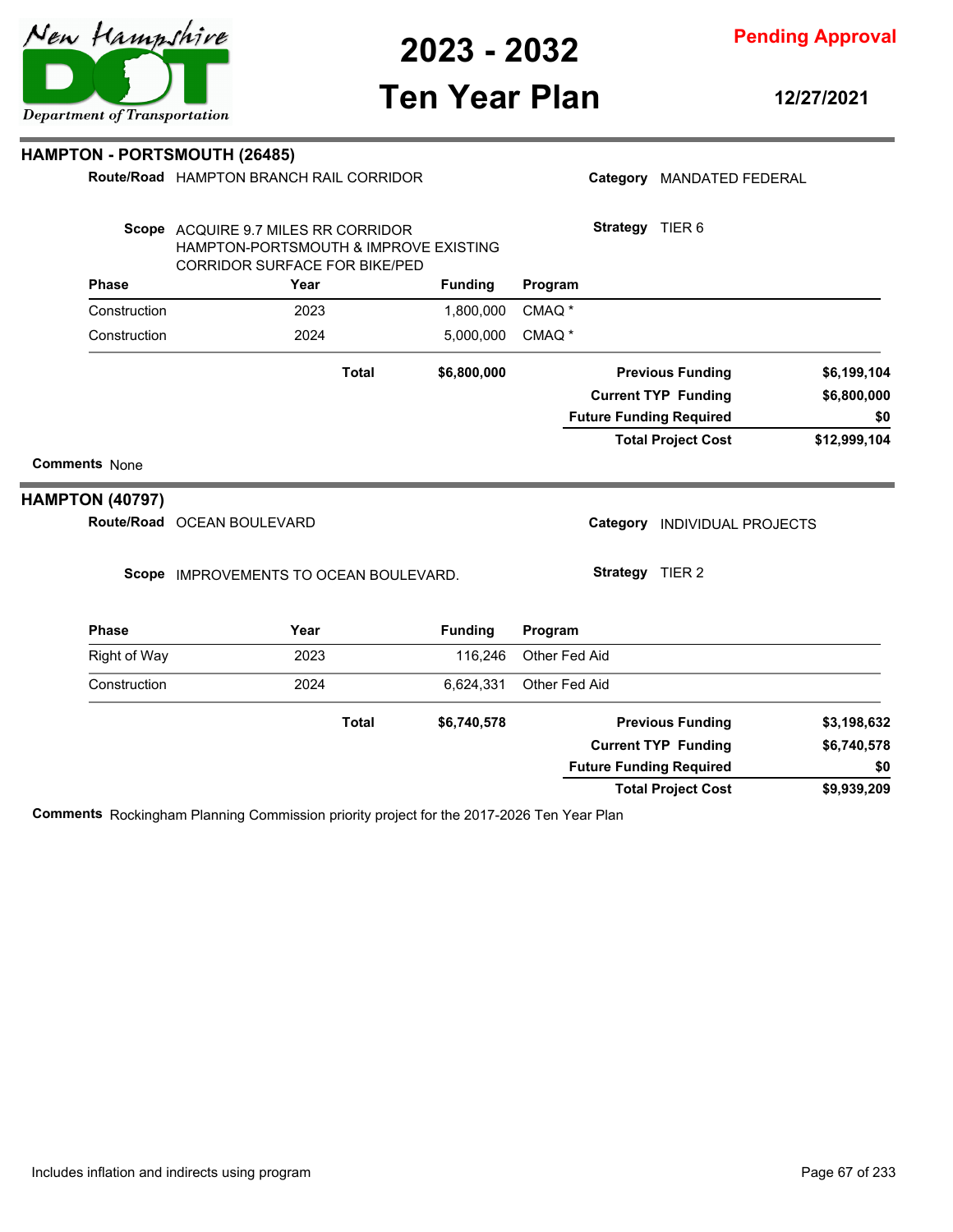

### **Ten Year Plan**

**Pending Approval**

**12/27/2021**

#### **HAMPTON (41584)**

**Route/Road NH101/US1** 

Category **INDIVIDUAL PROJECTS** 

Scope NH 101/ US 1 INTERCHANGE RECONFIGURATION

**Strategy** TIER 2

| <b>Phase</b>                   | Year         | <b>Funding</b> | Program                        |             |
|--------------------------------|--------------|----------------|--------------------------------|-------------|
| <b>Preliminary Engineering</b> | 2028         | 740,852        | None-Highway                   |             |
| Right of Way                   | 2028         | 205,792        | None-Highway                   |             |
| Construction                   | 2028         | 6,461,874      | None-Highway                   |             |
|                                | <b>Total</b> | \$7,408,518    | <b>Previous Funding</b>        | \$0         |
|                                |              |                | <b>Current TYP Funding</b>     | \$7,408,518 |
|                                |              |                | <b>Future Funding Required</b> | \$0         |
|                                |              |                | <b>Total Project Cost</b>      | \$7,408,518 |

#### **Comments** None

#### **HAMPTON (42573)**

**Route/Road** US ROUTE 1

Category RED LIST BRIDGES

**Strategy** TIER 2

Scope ADDRESS RED LIST BRIDGE (163/184) CARRYING US 1 OVER PAR (ABD) IN THE TOWN OF HAMPTON

**Phase Year Funding Program** Preliminary Engineering 2025 298,753 Bridg-T1-2-Rehab-Rcn Preliminary Engineering 2026 307,118 Bridg-T1-2-Rehab-Rcn Right of Way 2026 307,118 Bridg-T1-2-Rehab-Rcn Construction 2028 5,842,031 Bridg-T1-2-Rehab-Rcn **\$7,305,020 \$6,755,020 \$6,755,020 Previous Funding \$550,000 Current TYP Funding Total Project Cost Future Funding Required Total \$0**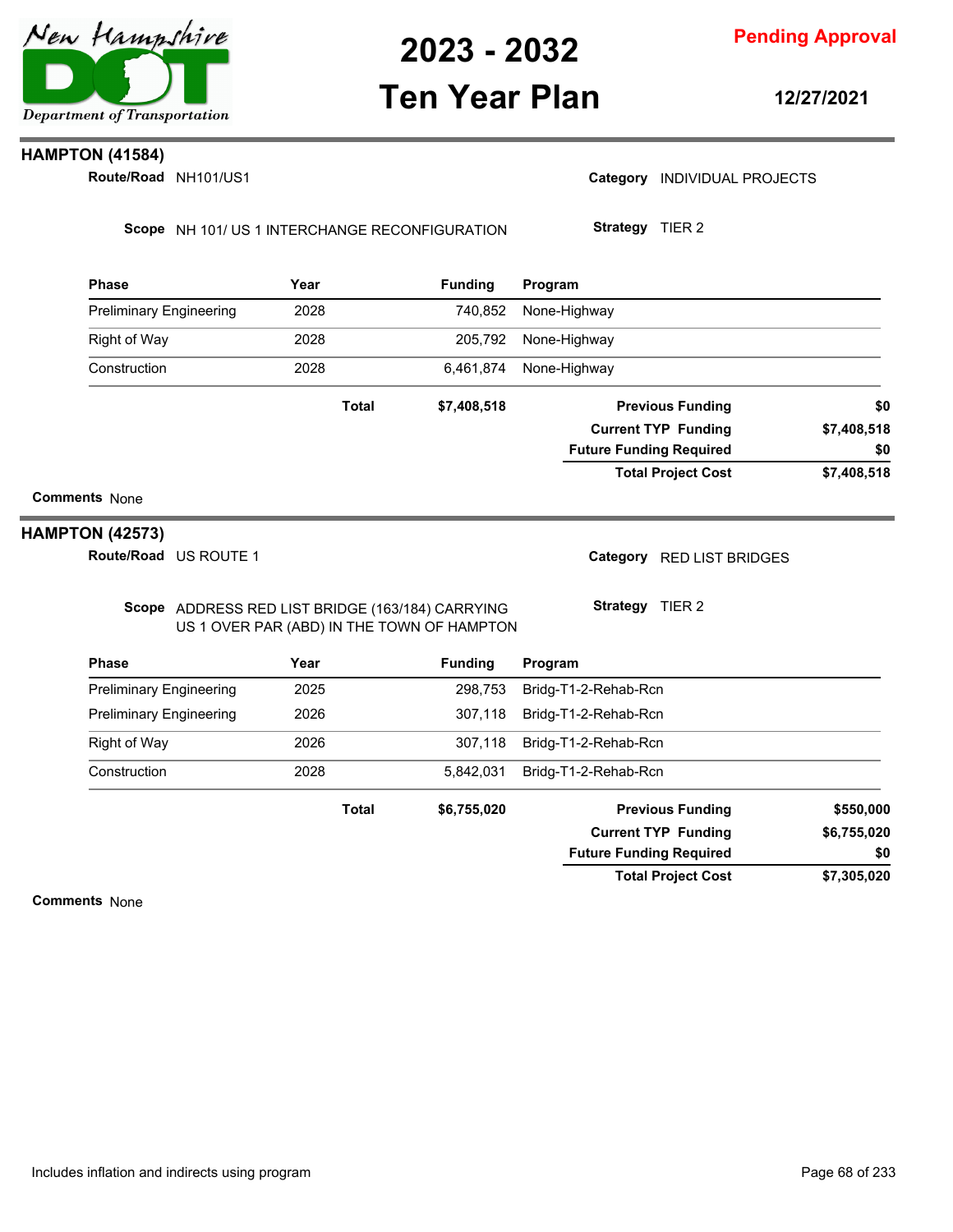

### **Ten Year Plan**

**12/27/2021**

#### **HAMPTON (42606)**

Route/Road WINNACUNNET RD

Category **INDIVIDUAL PROJECTS** 

**Strategy** TIER 5

Scope COMPLETE STREET IMPROVEMENTS

| <b>Phase</b>                                                                             | Year         | <b>Funding</b> | Program                        |             |  |
|------------------------------------------------------------------------------------------|--------------|----------------|--------------------------------|-------------|--|
| <b>Preliminary Engineering</b>                                                           | 2025         | 172.209        | None-Other                     |             |  |
| Right of Way                                                                             | 2027         | 60.663         | None-Other                     |             |  |
| Construction                                                                             | 2029         | 948.789        | None-Other                     |             |  |
|                                                                                          | <b>Total</b> | \$1,181,661    | <b>Previous Funding</b>        | \$0         |  |
|                                                                                          |              |                | <b>Current TYP Funding</b>     | \$1,181,661 |  |
|                                                                                          |              |                | <b>Future Funding Required</b> | \$0         |  |
|                                                                                          |              |                | <b>Total Project Cost</b>      | \$1,181,661 |  |
| Comments Rockingham Planning Commission priority project for the 2021-2030 Ten Year Plan |              |                |                                |             |  |

### **HAMPTON-HAMPTON FALLS (43537)**

|             |                            |                                                              |                              |                                                                                    | <b>PIN-LIAINE LON LALLS (49997)</b> |              |  |
|-------------|----------------------------|--------------------------------------------------------------|------------------------------|------------------------------------------------------------------------------------|-------------------------------------|--------------|--|
|             | <b>INDIVIDUAL PROJECTS</b> | Category                                                     | Route/Road HAMPTON BRANCH RR |                                                                                    |                                     |              |  |
|             | TIER <sub>6</sub>          | <b>Strategy</b>                                              |                              | CONSTRUCT RAIL TRAIL ON 2.3 MILES OF THE<br>ABANDONED HAMPTON BRANCH RAIL CORRIDOR | (PHASE III OF ECG)                  | Scope        |  |
|             |                            | Program                                                      | <b>Funding</b>               | Year                                                                               |                                     | <b>Phase</b> |  |
|             |                            | None-Other                                                   | 533.080                      | 2027                                                                               | <b>Preliminary Engineering</b>      |              |  |
|             |                            | None-Other                                                   | 4,896,085                    | 2032                                                                               |                                     | Construction |  |
| \$0         | <b>Previous Funding</b>    |                                                              | \$5,429,165                  | <b>Total</b>                                                                       |                                     |              |  |
| \$5,429,165 |                            | <b>Current TYP Funding</b><br><b>Future Funding Required</b> |                              |                                                                                    |                                     |              |  |
| \$0         |                            |                                                              |                              |                                                                                    |                                     |              |  |
| \$5,429,165 | <b>Total Project Cost</b>  |                                                              |                              |                                                                                    |                                     |              |  |
|             |                            |                                                              |                              |                                                                                    |                                     |              |  |

**Comments** Rockingham Regional Planning Commission priority project for the 2023-2032 Ten Year Plan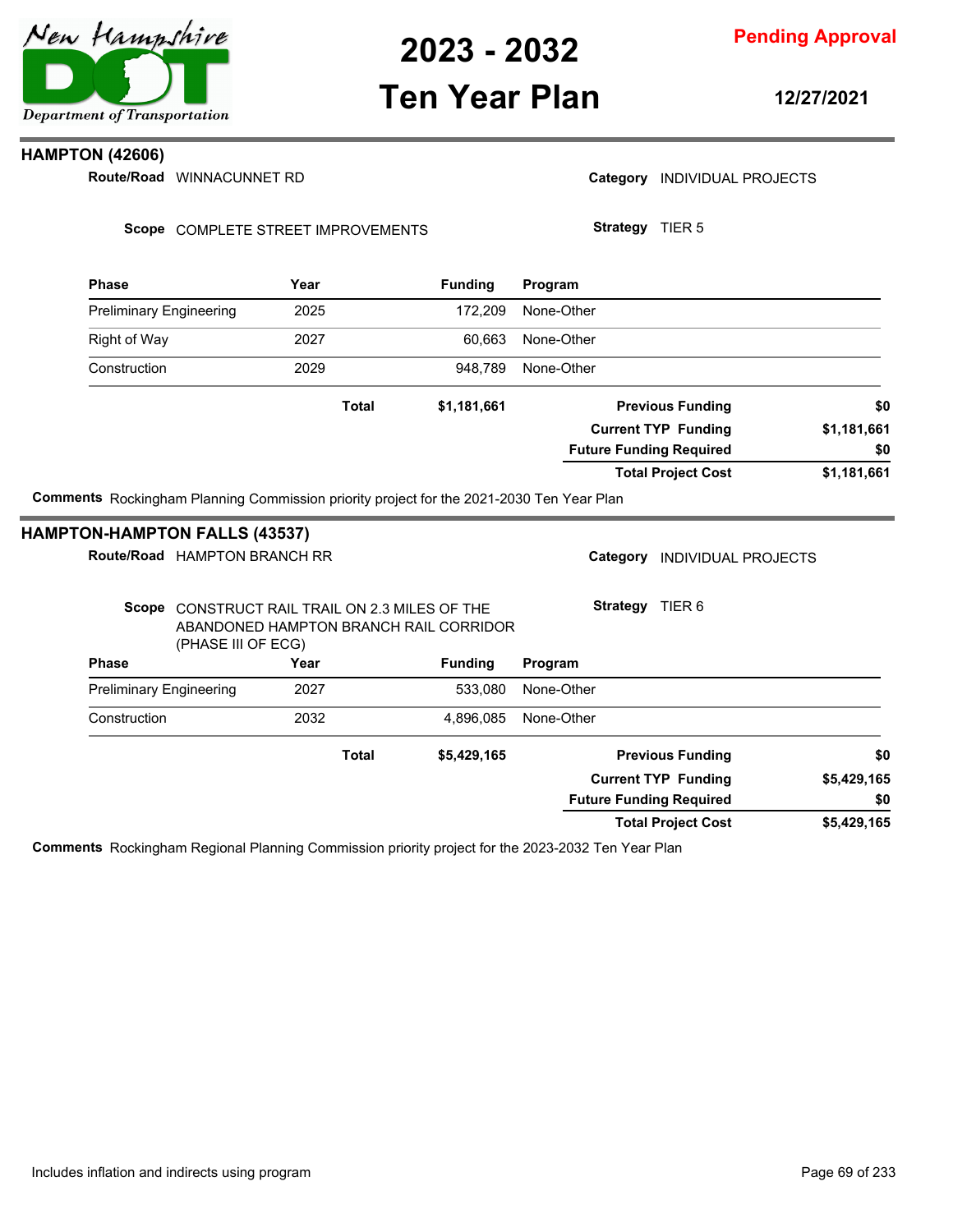# **Ten Year Plan**

**Pending Approval**

**12/27/2021**

| <b>HARRISVILLE (16114)</b> |                                                                                                                        |              |                |                  |                                |             |
|----------------------------|------------------------------------------------------------------------------------------------------------------------|--------------|----------------|------------------|--------------------------------|-------------|
|                            | Route/Road SOUTH ROAD                                                                                                  |              |                |                  | Category BRIDGES               |             |
|                            | Scope BRIDGE REPLACEMENT-SOUTH RD OVER<br>MINNEWAWA BROOK-BR. #061/060                                                 |              |                |                  | Strategy TIER 5                |             |
| <b>Phase</b>               |                                                                                                                        | Year         | <b>Funding</b> | Program          |                                |             |
|                            | <b>Preliminary Engineering</b>                                                                                         | 2024         | 92,830         | SAB <sup>*</sup> |                                |             |
| Right of Way               |                                                                                                                        | 2025         | 5,432          | SAB *            |                                |             |
| Construction               |                                                                                                                        | 2027         | 1,039,226      | SAB <sup>*</sup> |                                |             |
|                            |                                                                                                                        | <b>Total</b> | \$1,137,488    |                  | <b>Previous Funding</b>        | \$112,158   |
|                            |                                                                                                                        |              |                |                  | <b>Current TYP Funding</b>     | \$1,137,488 |
|                            |                                                                                                                        |              |                |                  | <b>Future Funding Required</b> | \$0         |
|                            |                                                                                                                        |              |                |                  | <b>Total Project Cost</b>      | \$1,249,646 |
| <b>Comments None</b>       |                                                                                                                        |              |                |                  |                                |             |
| <b>HARRISVILLE (42575)</b> | Route/Road CHESHAM ROAD                                                                                                |              |                |                  | Category RED LIST BRIDGES      |             |
|                            | Scope ADDRESS RED LIST BRIDGE (056/058) CARRYING<br>CHESHAM ROAD OVER MINNEWAWA BROOK IN<br><b>TOWN OF HARRISVILLE</b> |              |                | Strategy TIER 4  |                                |             |
| <b>Phase</b>               |                                                                                                                        | Year         | <b>Funding</b> | Program          |                                |             |
|                            | <b>Preliminary Engineering</b>                                                                                         | 2025         | 358,503        |                  | Bridg-T3-4-Rehab-Rcn           |             |
| Construction               |                                                                                                                        | 2026         | 3,685,415      |                  | Bridg-T3-4-Rehab-Rcn           |             |
|                            |                                                                                                                        | <b>Total</b> | \$4,043,918    |                  | <b>Previous Funding</b>        | \$330,000   |
|                            |                                                                                                                        |              |                |                  | <b>Current TYP Funding</b>     | \$4,043,918 |
|                            |                                                                                                                        |              |                |                  | <b>Future Funding Required</b> | \$0         |
|                            |                                                                                                                        |              |                |                  | <b>Total Project Cost</b>      | \$4,373,918 |
| <b>Comments None</b>       |                                                                                                                        |              |                |                  |                                |             |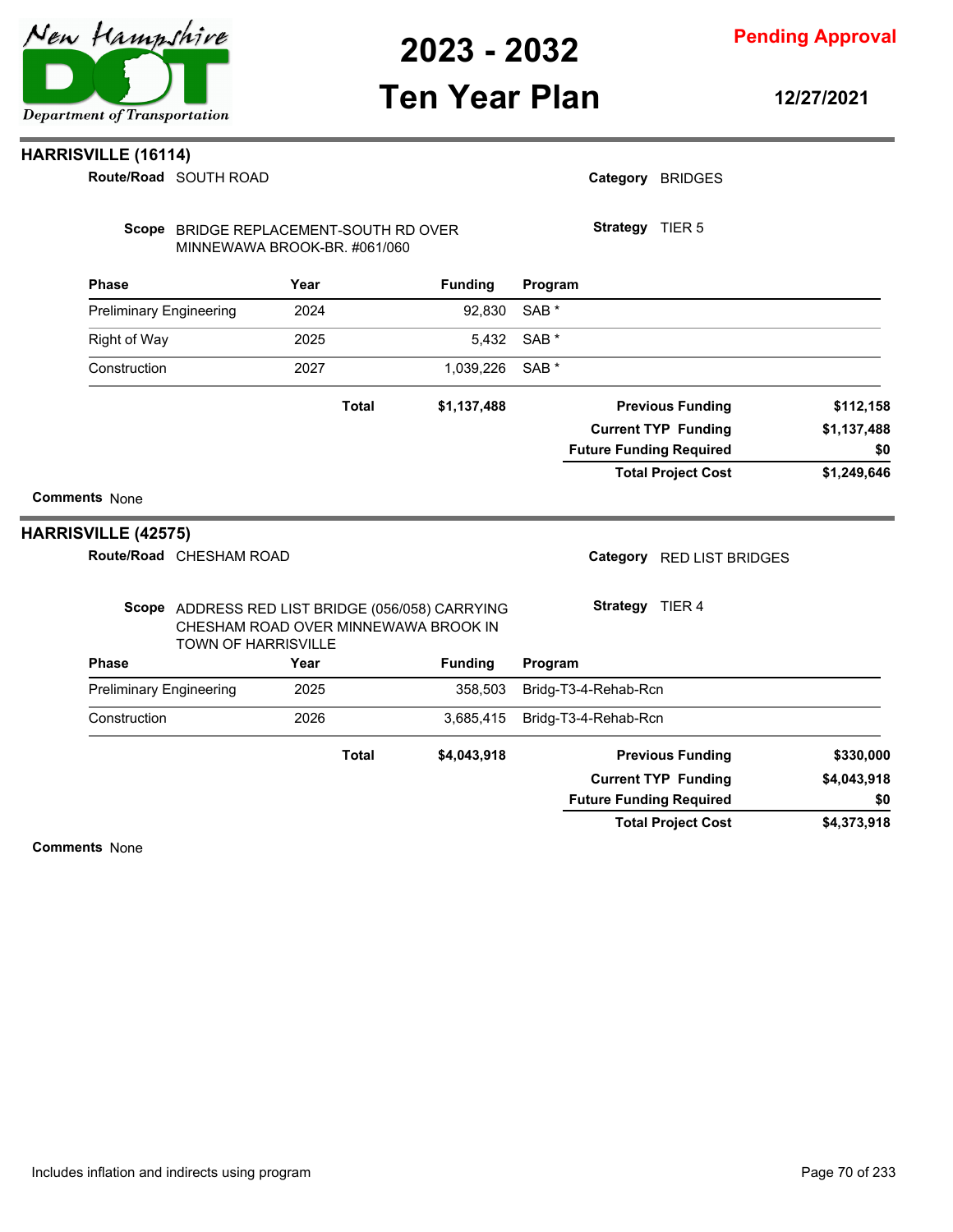

**Pending Approval**

# **Ten Year Plan**

**12/27/2021**

#### **HAVERHILL (41409)**

|                                | Route/Road DEAN MEMORIAL AIRPORT                                                                   |              |                    | Category AIRPORT               |             |  |
|--------------------------------|----------------------------------------------------------------------------------------------------|--------------|--------------------|--------------------------------|-------------|--|
|                                | Scope PRESERVATION, MODERNIZATION, AND/OR<br>EXPANSION OF AIRPORT FACILITIES; PLANNING<br>STUDIES. |              | Strategy ALL TIERS |                                |             |  |
| <b>Phase</b>                   | Year                                                                                               |              | <b>Funding</b>     | Program                        |             |  |
| Other                          | 2023                                                                                               |              | 451,178            | Airport Improvement            |             |  |
| Other                          | 2024                                                                                               |              | 205,485            | Airport Improvement            |             |  |
| Other                          | 2025                                                                                               |              | 362,124            | Airport Improvement            |             |  |
| Other                          | 2026                                                                                               |              | 2,084,680          | Airport Improvement            |             |  |
| Other                          | 2027                                                                                               |              | 95,672             | Airport Improvement            |             |  |
| Other                          | 2028                                                                                               |              | 327,836            | Airport Improvement            |             |  |
| Other                          | 2029                                                                                               |              | 202,209            | Airport Improvement            |             |  |
| Other                          | 2031                                                                                               |              | 1,567,069          | Airport Improvement            |             |  |
| Other                          | 2032                                                                                               |              | 366,125            | Airport Improvement            |             |  |
|                                |                                                                                                    | <b>Total</b> | \$5,662,378        | <b>Previous Funding</b>        | \$0         |  |
|                                |                                                                                                    |              |                    | <b>Current TYP Funding</b>     | \$5,662,378 |  |
|                                |                                                                                                    |              |                    | <b>Future Funding Required</b> | \$0         |  |
| <b>Comments None</b>           |                                                                                                    |              |                    | <b>Total Project Cost</b>      | \$5,662,378 |  |
|                                | <b>HENNIKER - HOPKINTON (40633)</b><br>Route/Road US 202, NH 9, NH 127                             |              |                    | Category INDIVIDUAL PROJECTS   |             |  |
|                                | Scope INTERSECTION IMPROVEMENTS AT US 202, NH 9<br>AND NH 127                                      |              |                    | Strategy TIER 2                |             |  |
| <b>Phase</b>                   | Year                                                                                               |              | <b>Funding</b>     | Program                        |             |  |
| <b>Preliminary Engineering</b> | 2023                                                                                               |              | 119,501            | None-Highway                   |             |  |
| Right of Way                   | 2023                                                                                               |              | 119,501            | None-Highway                   |             |  |
| Construction                   | 2025                                                                                               |              | 631,434            | None-Highway                   |             |  |
| Construction                   | 2026                                                                                               |              | 1,298,229          | None-Highway                   |             |  |
| Construction                   | 2027                                                                                               |              | 1,768,016          | None-Highway                   |             |  |
|                                |                                                                                                    |              |                    |                                |             |  |
|                                |                                                                                                    | <b>Total</b> | \$3,936,682        | <b>Previous Funding</b>        | \$550,000   |  |
|                                |                                                                                                    |              |                    | <b>Current TYP Funding</b>     | \$3,936,682 |  |
|                                |                                                                                                    |              |                    | <b>Future Funding Required</b> | \$0         |  |
|                                |                                                                                                    |              |                    | <b>Total Project Cost</b>      | \$4,486,682 |  |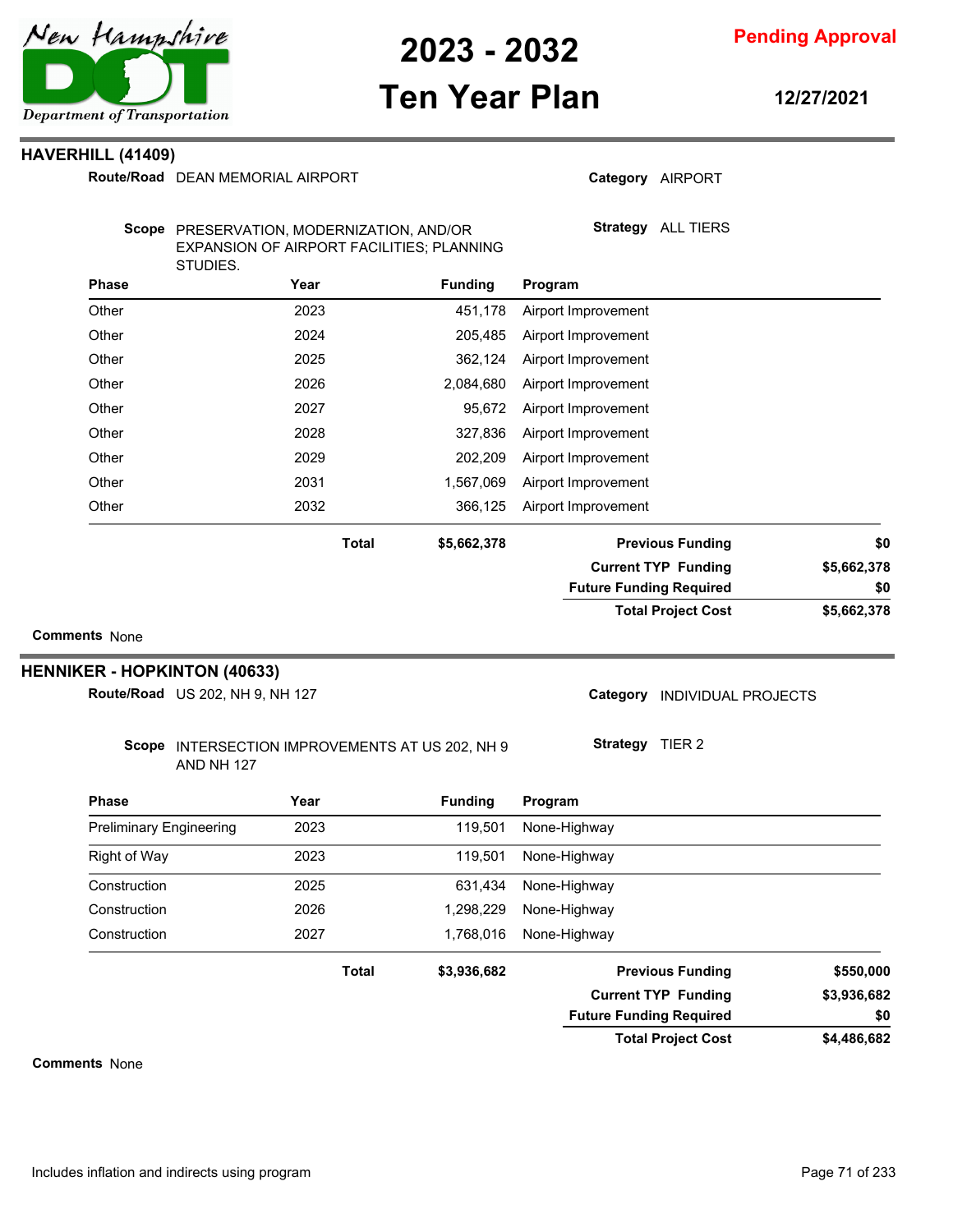

**Ten Year Plan**

#### **Pending Approval**

**12/27/2021**

#### **HILLSBOROUGH (41368)**

**Route/Road** WEST MAIN STREET / NH RTE 149

|                                              | ROAD TO 77 W. MAIN.            | Scope CONSTRUCT APPROXIMATLY 4,600 FEET OF<br>SIDEWALK ALONG ROUTE 149 FROM EDGEBROOK  |                | Strategy<br>TIER 3                                           |                  |
|----------------------------------------------|--------------------------------|----------------------------------------------------------------------------------------|----------------|--------------------------------------------------------------|------------------|
| <b>Phase</b>                                 |                                | Year                                                                                   | <b>Funding</b> | Program                                                      |                  |
| Construction                                 |                                | 2025                                                                                   | 38,023         | $HSIP^*$                                                     |                  |
| Construction                                 |                                | 2025                                                                                   | 628,623        | TA *                                                         |                  |
|                                              |                                | <b>Total</b>                                                                           | \$666,646      | <b>Previous Funding</b>                                      | \$117,848        |
|                                              |                                |                                                                                        |                | <b>Current TYP Funding</b><br><b>Future Funding Required</b> | \$666,646<br>\$0 |
|                                              |                                |                                                                                        |                | <b>Total Project Cost</b>                                    | \$784,494        |
| <b>Comments None</b><br>HILLSBOROUGH (43436) |                                |                                                                                        |                |                                                              |                  |
|                                              | Route/Road NH 149              |                                                                                        |                | Category<br><b>BRIDGES</b>                                   |                  |
|                                              | <b>HILLSBOROUGH</b>            | Scope ADDRESS BRIDGE (144/033) CARRYING NH 149<br>OVER CONTOOCOOK RIVER IN THE TOWN OF |                | <b>Strategy</b><br>TIER 3                                    |                  |
| <b>Phase</b>                                 |                                | Year                                                                                   | <b>Funding</b> | Program                                                      |                  |
|                                              | <b>Preliminary Engineering</b> | 2025                                                                                   | 174,369        | Bridg-T3-4-Rehab-Rcn                                         |                  |
|                                              | <b>Preliminary Engineering</b> | 2026                                                                                   | 59,751         | Bridg-T3-4-Rehab-Rcn                                         |                  |
|                                              | <b>Preliminary Engineering</b> | 2027                                                                                   | 61,424         | Bridg-T3-4-Rehab-Rcn                                         |                  |
|                                              | <b>Preliminary Engineering</b> | 2028                                                                                   | 63.143         | Bridg-T3-4-Rehab-Rcn                                         |                  |
|                                              | <b>Preliminary Engineering</b> | 2029                                                                                   | 64,911         | Bridg-T3-4-Rehab-Rcn                                         |                  |

Preliminary Engineering 2030 66,729 Bridg-T3-4-Rehab-Rcn Right of Way 2028 2028 6,314 Bridg-T3-4-Rehab-Rcn Construction 2030 3,870,281 Bridg-T3-4-Rehab-Rcn

**Total**

#### **Comments** None

**\$4,366,923**

**\$4,366,923**

**\$0**



| Category MANDATED FEDERAL |
|---------------------------|
|                           |

**\$4,366,923 Previous Funding \$0 Current TYP Funding**

**Future Funding Required**

**Total Project Cost**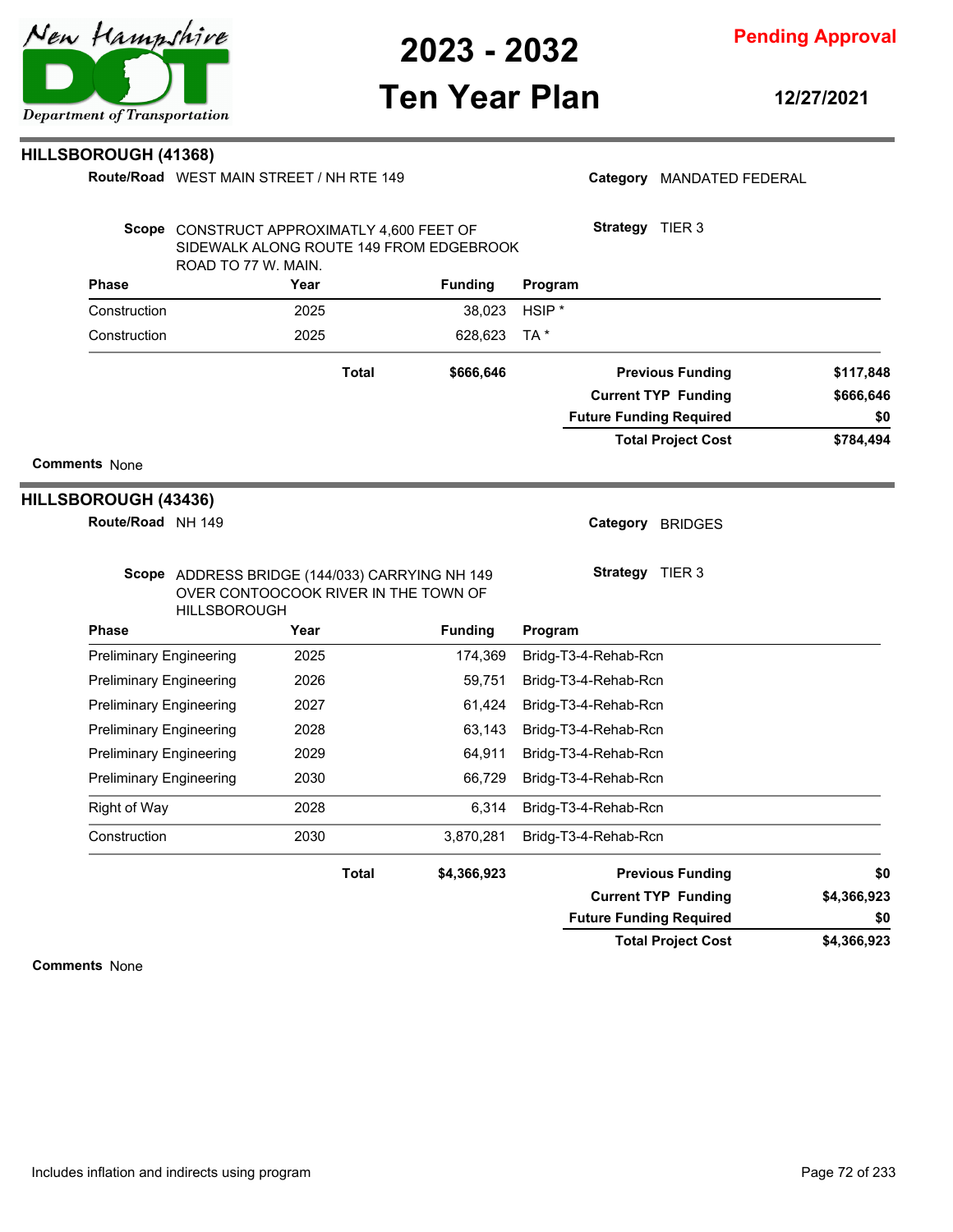**Pending Approval**

| Route/Road NH 119    |                                                                                                                   |              |                | Category BRIDGES               |              |
|----------------------|-------------------------------------------------------------------------------------------------------------------|--------------|----------------|--------------------------------|--------------|
|                      | Scope RECONSTRUCTION OF THE NEW BRIDGE OVER<br>THE CONNECTICUT RIVER                                              |              |                | Strategy TIER 3                |              |
| <b>Phase</b>         | Year                                                                                                              |              | <b>Funding</b> | Program                        |              |
| Construction         | 2024                                                                                                              |              | 1,525,230      | None-Bridge                    |              |
|                      |                                                                                                                   | <b>Total</b> | \$1,525,230    | <b>Previous Funding</b>        | \$80,042,491 |
|                      |                                                                                                                   |              |                | <b>Current TYP Funding</b>     | \$1,525,230  |
|                      |                                                                                                                   |              |                | <b>Future Funding Required</b> | \$0          |
|                      |                                                                                                                   |              |                | <b>Total Project Cost</b>      | \$81,567,721 |
| <b>Comments None</b> |                                                                                                                   |              |                |                                |              |
|                      | HINSDALE, NH - BRATTLEBORO, VT (12210D)                                                                           |              |                |                                |              |
|                      | Route/Road NH ROUTE 119                                                                                           |              |                | Category RED LIST BRIDGES      |              |
|                      | Scope BRIDGE REHAB OF BRIDGES CARRYING NH ROUTE<br>119 OVER CONN RIVER BETWEEN HINSDALE AND<br><b>BRATTLEBORO</b> |              |                | Strategy TIER 3                |              |
| <b>Phase</b>         | Year                                                                                                              |              | <b>Funding</b> | Program                        |              |
| Construction         | 2024                                                                                                              |              | 845,427        | NON-PAR (Vermont)              |              |
| Construction         | 2024                                                                                                              |              | 3,719,880      | Bridg-T3-4-Rehab-Rcn           |              |
| Construction         | 2025                                                                                                              |              | 869,099        | NON-PAR (Vermont)              |              |
| Construction         | 2025                                                                                                              |              | 3,824,036      | Bridg-T3-4-Rehab-Rcn           |              |
|                      |                                                                                                                   | <b>Total</b> | \$9,258,442    | <b>Previous Funding</b>        | \$216,000    |
|                      |                                                                                                                   |              |                | <b>Current TYP Funding</b>     | \$9,258,442  |
|                      |                                                                                                                   |              |                | <b>Future Funding Required</b> | \$0          |
|                      |                                                                                                                   |              |                | <b>Total Project Cost</b>      | \$9,474,442  |
| <b>Comments None</b> |                                                                                                                   |              |                |                                |              |
|                      |                                                                                                                   |              |                |                                |              |

**HINSDALE, NH - BRATTLEBORO, VT (12210C)**

**12/27/2021**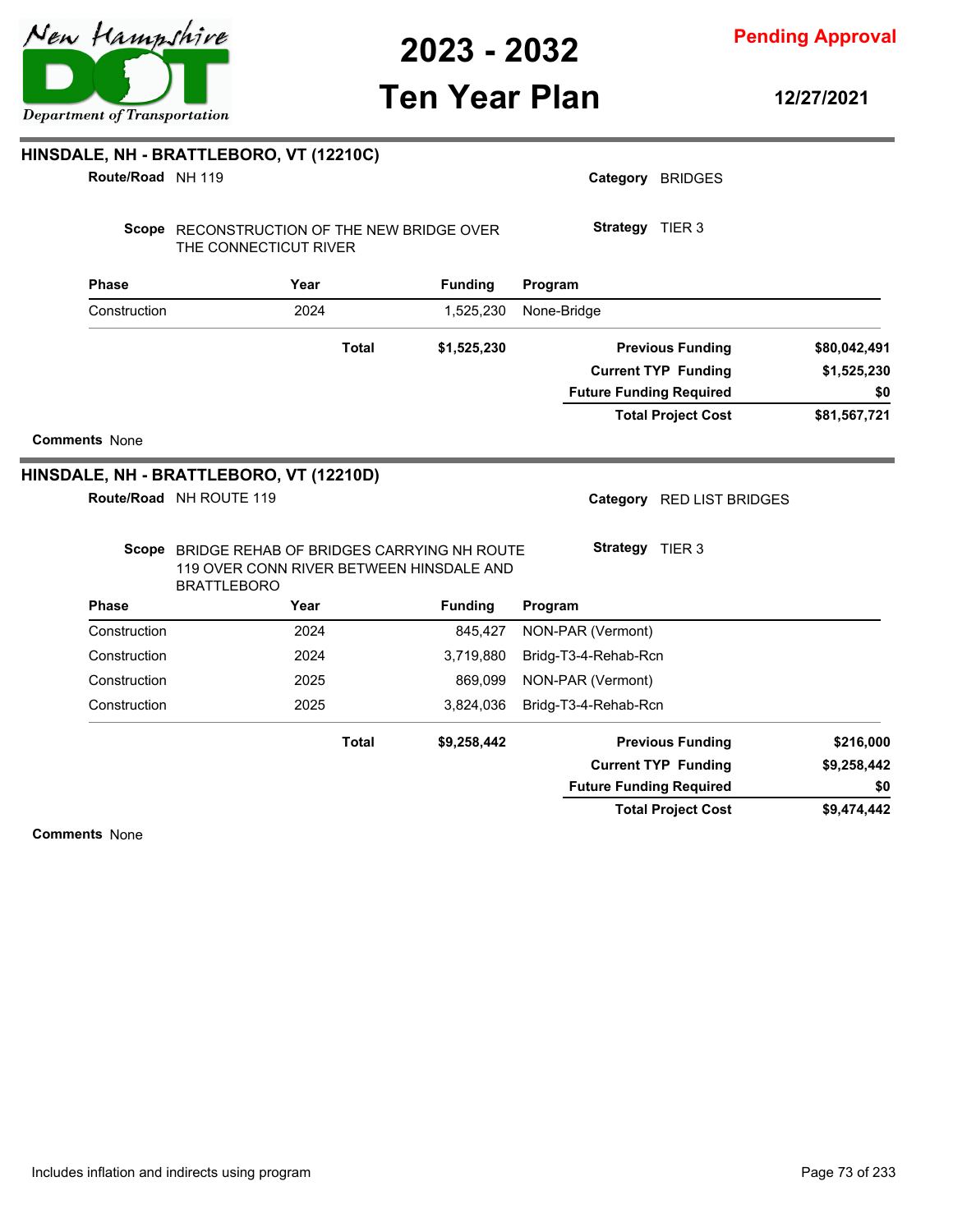### **Ten Year Plan**

**12/27/2021**

#### **HOLDERNESS-TAMWORTH (43528)**

**Route/Road** NH 113

| Category PRESERVATION & MAINTENANCE |  |
|-------------------------------------|--|
|                                     |  |

Scope RESURFACING NH 113 FROM US 3 IN HOLDERNESS TO NH 25 IN TAMWORTH.

| <b>Phase</b>         | Year  | <b>Funding</b> | Program                        |             |
|----------------------|-------|----------------|--------------------------------|-------------|
| Construction         | 2023  | 869.488        | Pave-T3-4-Resurf               |             |
|                      | Total | \$869,488      | <b>Previous Funding</b>        | \$362,513   |
|                      |       |                | <b>Current TYP Funding</b>     | \$869,488   |
|                      |       |                | <b>Future Funding Required</b> | \$0         |
|                      |       |                | <b>Total Project Cost</b>      | \$1,232,002 |
| <b>Comments None</b> |       |                |                                |             |

#### **HOOKSETT (29611)**

US 3 / NH 28 **Route/Road**

Category **INDIVIDUAL PROJECTS** 

Scope RECONSTRUCTION AND WIDENING FROM NH 27 / WHITEHALL RD / MARTIN'S FERRY RD TO W ALICE **Strategy** TIER 2

**Strategy** TIER 3

| AVE / ALICE AVE                |              |                |                                |              |
|--------------------------------|--------------|----------------|--------------------------------|--------------|
| <b>Phase</b>                   | Year         | <b>Funding</b> | Program                        |              |
| <b>Preliminary Engineering</b> | 2023         | 520.014        | None-Highway                   |              |
| <b>Preliminary Engineering</b> | 2024         | 61,126         | None-Highway                   |              |
| Construction                   | 2024         | 9,057,999      | None-Highway                   |              |
| Construction                   | 2025         | 6,536,621      | None-Highway                   |              |
|                                | <b>Total</b> | \$16,175,760   | <b>Previous Funding</b>        | \$3,741,680  |
|                                |              |                | <b>Current TYP Funding</b>     | \$16,175,760 |
|                                |              |                | <b>Future Funding Required</b> | \$0          |
|                                |              |                | <b>Total Project Cost</b>      | \$19,917,440 |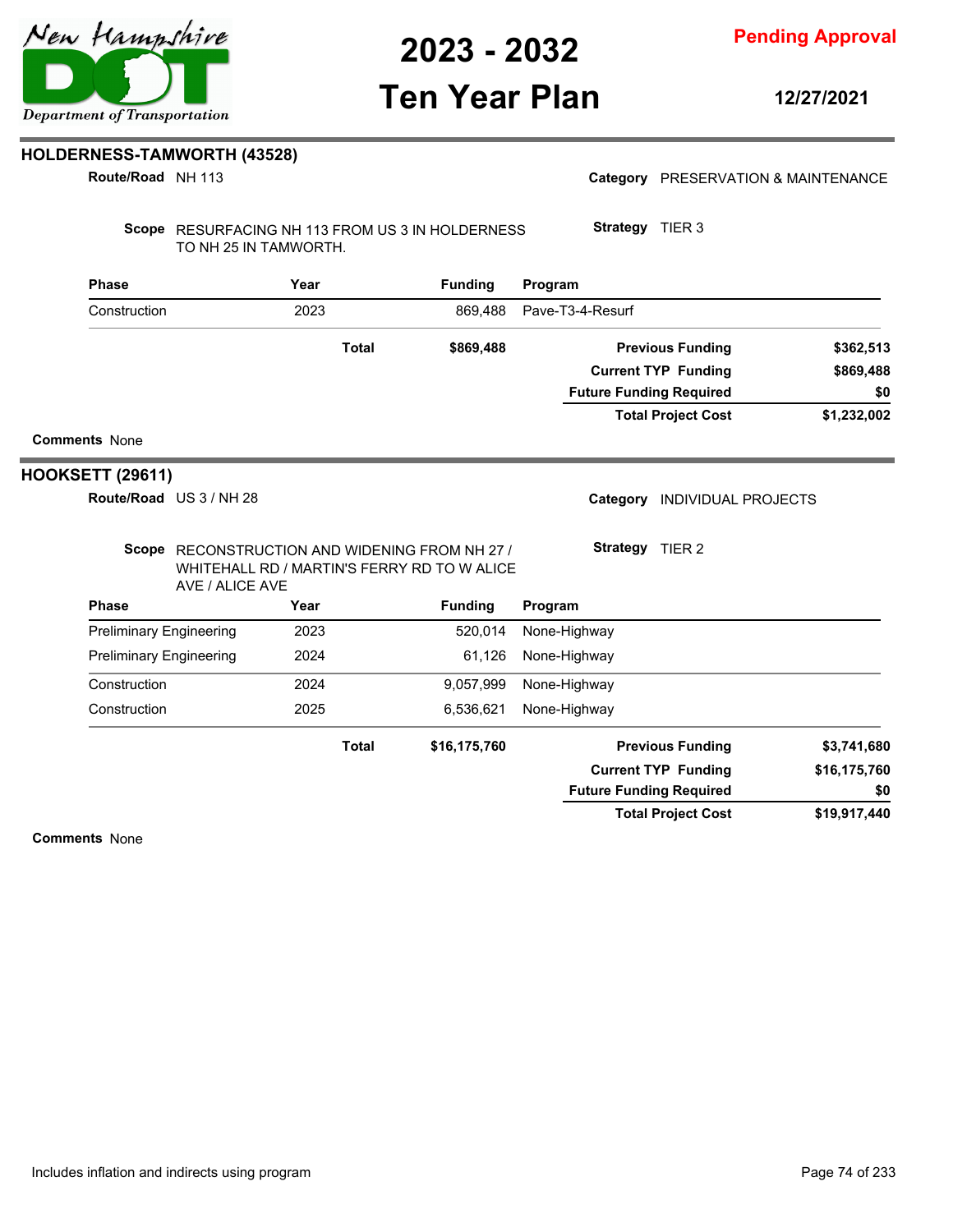



### **Ten Year Plan**

**12/27/2021**

#### **HOOKSETT (43851)**

**Route/Road** HACKETT HILL RD./NH 3A

|                                | <b>INTERSECTION</b>                                                            |      |              |                |                  |                 |                                |             |
|--------------------------------|--------------------------------------------------------------------------------|------|--------------|----------------|------------------|-----------------|--------------------------------|-------------|
| <b>Phase</b>                   |                                                                                | Year |              | <b>Funding</b> | Program          |                 |                                |             |
| <b>Preliminary Engineering</b> |                                                                                | 2026 |              | 1,250,000      | SAH <sup>*</sup> |                 |                                |             |
| <b>Right of Way</b>            |                                                                                | 2026 |              | 50,000         | SAH <sup>*</sup> |                 |                                |             |
| Construction                   |                                                                                | 2026 |              | 2,700,000      | Other Fed Aid    |                 |                                |             |
|                                |                                                                                |      | <b>Total</b> | \$4,000,000    |                  |                 | <b>Previous Funding</b>        | \$0         |
|                                |                                                                                |      |              |                |                  |                 | <b>Current TYP Funding</b>     | \$4,000,000 |
|                                |                                                                                |      |              |                |                  |                 | <b>Future Funding Required</b> | \$0         |
|                                |                                                                                |      |              |                |                  |                 |                                |             |
|                                |                                                                                |      |              |                |                  |                 | <b>Total Project Cost</b>      | \$4,000,000 |
| <b>Comments None</b>           |                                                                                |      |              |                |                  |                 |                                |             |
|                                |                                                                                |      |              |                |                  |                 |                                |             |
| <b>JACKSON (40808)</b>         | Route/Road VALLEY CROSS ROAD OVER WILDCAT BROOK                                |      |              |                |                  |                 | Category BRIDGES               |             |
|                                | Scope BRIDGE REHABILITATION-VALLEY CROSS RD OVER<br>WILDCAT BROOK-BR. #153/066 |      |              |                |                  | Strategy TIER 5 |                                |             |
| <b>Phase</b>                   |                                                                                | Year |              | <b>Funding</b> | Program          |                 |                                |             |
| Construction                   |                                                                                | 2023 |              | 612,174        | SAB <sup>*</sup> |                 |                                |             |
|                                |                                                                                |      | <b>Total</b> | \$612,174      |                  |                 | <b>Previous Funding</b>        | \$698,718   |
|                                |                                                                                |      |              |                |                  |                 | <b>Current TYP Funding</b>     | \$612,174   |
|                                |                                                                                |      |              |                |                  |                 | <b>Future Funding Required</b> | \$0         |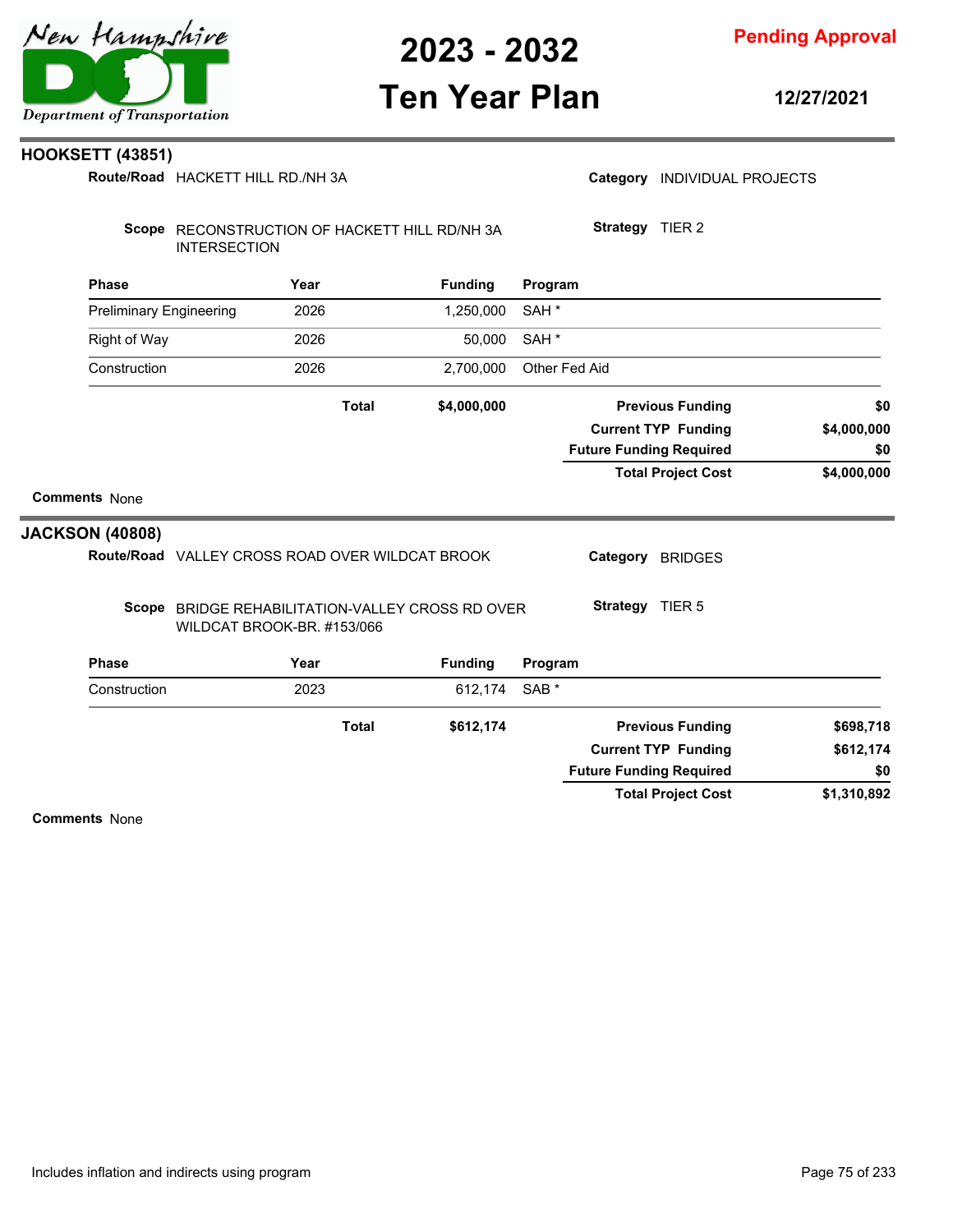

**Pending Approval**

### **Ten Year Plan**

**12/27/2021**

### **JAFFREY (16307)**

| Route/Road US 202      |                                                                                                                 |                |                  |                                | Category INDIVIDUAL PROJECTS |              |
|------------------------|-----------------------------------------------------------------------------------------------------------------|----------------|------------------|--------------------------------|------------------------------|--------------|
|                        | Scope RECONFIGURE "DOG-LEG" INTERSECTION OF US<br>202, NH 124, AND NH 137                                       |                |                  | Strategy TIER 2                |                              |              |
| <b>Phase</b>           | Year                                                                                                            | <b>Funding</b> | Program          |                                |                              |              |
| Construction           | 2023                                                                                                            | 3,513,622      |                  | Bridg-T1-2-Rehab-Rcn           |                              |              |
| Construction           | 2023                                                                                                            | 5,088,600      | None-Highway     |                                |                              |              |
|                        | <b>Total</b>                                                                                                    | \$8,602,222    |                  |                                | <b>Previous Funding</b>      | \$6,468,000  |
|                        |                                                                                                                 |                |                  |                                | <b>Current TYP Funding</b>   | \$8,602,222  |
|                        |                                                                                                                 |                |                  | <b>Future Funding Required</b> |                              | \$0          |
|                        |                                                                                                                 |                |                  |                                | <b>Total Project Cost</b>    | \$15,070,222 |
|                        | Comments Southwest Region Planning Commission priority project for the 2015-2024 Ten Year Plan                  |                |                  |                                |                              |              |
| <b>JAFFREY (41401)</b> |                                                                                                                 |                |                  |                                |                              |              |
|                        | Route/Road NUTTING ROAD OVER CONTOOCOOK RIVER                                                                   |                |                  |                                | Category BRIDGES             |              |
|                        | Scope BRIDGE REHABILITATION-NUTTING ROAD OVER<br>CONTOOCOOK RIVER-BR. #159/094                                  |                |                  | Strategy TIER 5                |                              |              |
| <b>Phase</b>           | Year                                                                                                            | <b>Funding</b> | Program          |                                |                              |              |
| Construction           | 2023                                                                                                            | 482,286        | SAB <sup>*</sup> |                                |                              |              |
|                        | <b>Total</b>                                                                                                    | \$482,286      |                  |                                | <b>Previous Funding</b>      | \$546,650    |
|                        |                                                                                                                 |                |                  |                                | <b>Current TYP Funding</b>   | \$482,286    |
|                        |                                                                                                                 |                |                  | <b>Future Funding Required</b> |                              | \$0          |
| <b>Comments None</b>   |                                                                                                                 |                |                  |                                | <b>Total Project Cost</b>    | \$1,028,936  |
| <b>JAFFREY (42512)</b> |                                                                                                                 |                |                  |                                |                              |              |
|                        | Route/Road STRATTON RD PETERBOROUGH ST                                                                          |                |                  | Category                       | <b>MANDATED FEDERAL</b>      |              |
|                        | Scope CONSTRUCT AND RECONSTRUCT SIDEWALKS,<br>CROSSWALKS AND BIKE LANES ON STRATTON RD.<br>AND PETERBOROUGH ST. |                |                  | Strategy TIER 2                |                              |              |
| <b>Phase</b>           | Year                                                                                                            | <b>Funding</b> | Program          |                                |                              |              |
| Construction           | 2024                                                                                                            | 697,448        | TA *             |                                |                              |              |
|                        | <b>Total</b>                                                                                                    | \$697,448      |                  |                                | <b>Previous Funding</b>      | \$132,850    |
|                        |                                                                                                                 |                |                  |                                | <b>Current TYP Funding</b>   | \$697,448    |
|                        |                                                                                                                 |                |                  | <b>Future Funding Required</b> |                              | \$0          |
|                        |                                                                                                                 |                |                  |                                | <b>Total Project Cost</b>    | \$830,298    |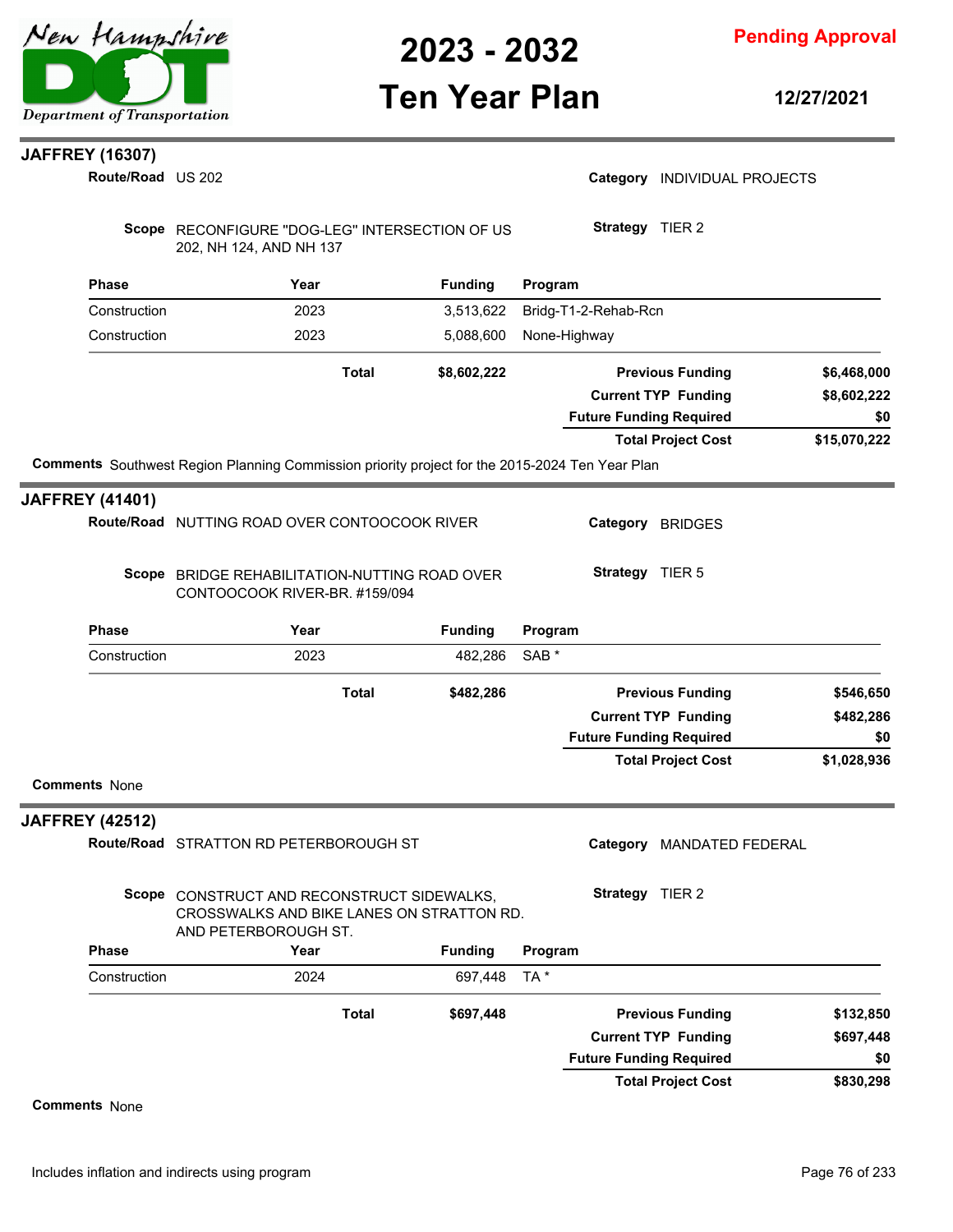**Pending Approval**

### **Ten Year Plan**

**12/27/2021**

#### **JEFFERSON - RANDOLPH (13602C)**

**Route/Road** US 2

|  | Category INDIVIDUAL PROJECTS |  |
|--|------------------------------|--|
|--|------------------------------|--|

**Strategy** TIER 2

Scope IMPROVEMENTS FROM NH 115 TO JEFFERSON/RANDOLPH TOWNLINE.

|                          | <b>Phase</b> | Year                                                                                                           |              | <b>Funding</b> | Program       |                                     |              |
|--------------------------|--------------|----------------------------------------------------------------------------------------------------------------|--------------|----------------|---------------|-------------------------------------|--------------|
|                          | Construction | 2024                                                                                                           |              | 14,941,335     | Other Fed Aid |                                     |              |
|                          |              |                                                                                                                | <b>Total</b> | \$14,941,335   |               | <b>Previous Funding</b>             | \$1,804,401  |
|                          |              |                                                                                                                |              |                |               | <b>Current TYP Funding</b>          | \$14,941,335 |
|                          |              |                                                                                                                |              |                |               | <b>Future Funding Required</b>      | \$0          |
|                          |              |                                                                                                                |              |                |               | <b>Total Project Cost</b>           | \$16,745,736 |
| <b>Comments None</b>     |              |                                                                                                                |              |                |               |                                     |              |
| <b>JEFFERSON (42558)</b> |              |                                                                                                                |              |                |               |                                     |              |
|                          |              | Route/Road US ROUTE 2                                                                                          |              |                |               | Category<br><b>RED LIST BRIDGES</b> |              |
|                          |              | Scope REPLCMT OF 13' JACK ARCH BRIDGE AT PRICILLA<br>BK, 140/097 AND 48" CMP/4X4 CONC BOX JUST TO<br>THE SOUTH |              |                |               | Strategy TIER 2                     |              |
|                          | <b>Phase</b> | Year                                                                                                           |              | <b>Funding</b> | Program       |                                     |              |
|                          | Construction | 2023                                                                                                           |              | 2,300,047      | CRDR*         |                                     |              |
|                          |              |                                                                                                                | <b>Total</b> | \$2,300,047    |               | <b>Previous Funding</b>             | \$636,350    |
|                          |              |                                                                                                                |              |                |               | <b>Current TYP Funding</b>          | \$2,300,047  |
|                          |              |                                                                                                                |              |                |               | <b>Future Funding Required</b>      | \$0          |
|                          |              |                                                                                                                |              |                |               | <b>Total Project Cost</b>           | \$2,936,397  |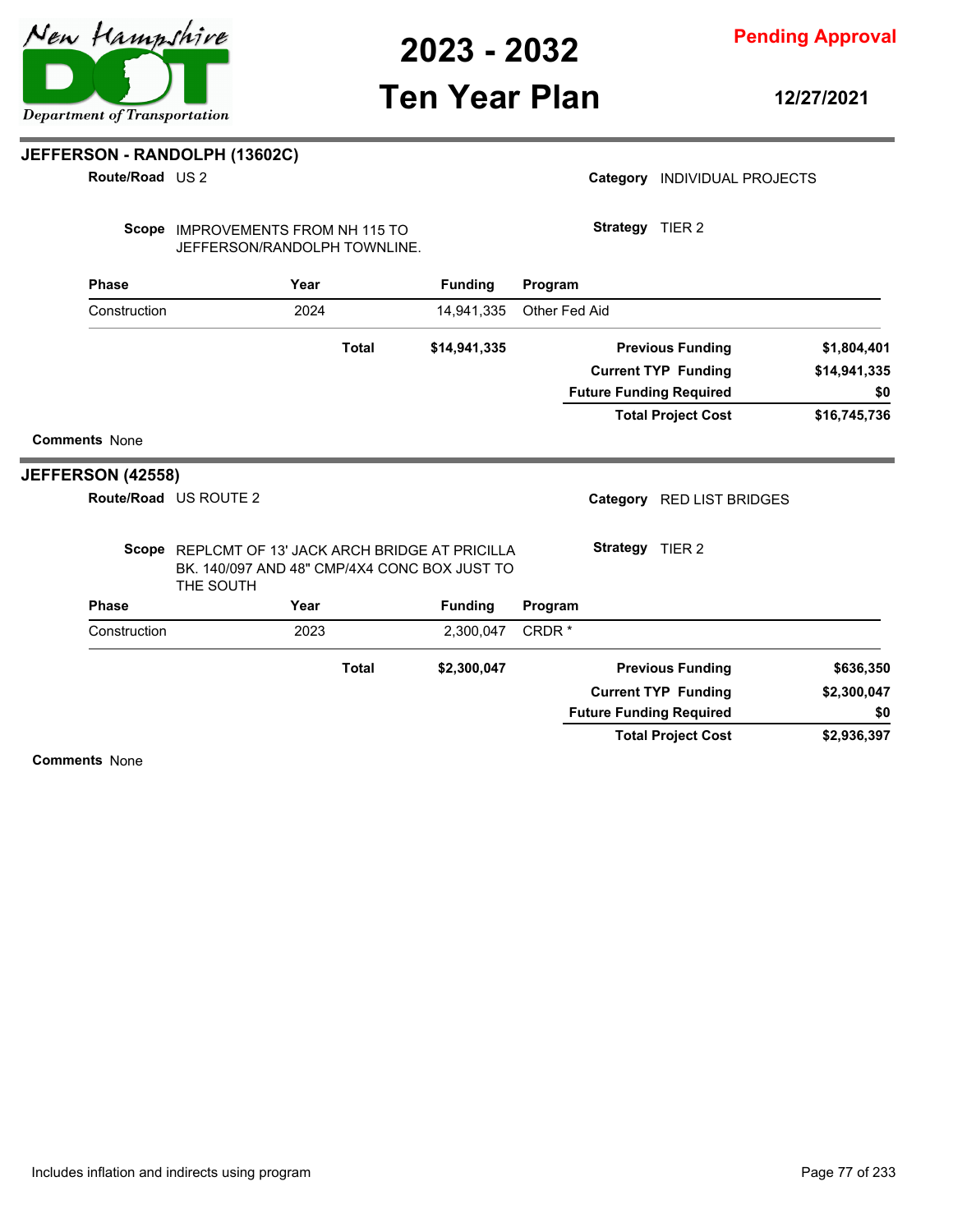**Pending Approval**

### **Ten Year Plan**

**12/27/2021**

#### **JEFFERSON-RANDOLPH (13602D)**

**Route/Road** US 2

#### Category **INDIVIDUAL PROJECTS**

Scope IMPROVEMENTS ON US 2 FROM NH115 TO JEFFERSON/RANDOLPH TOWNLINE

**Strategy** TIER 2

| <b>Phase</b>                   | Year                                                                                               |              | <b>Funding</b> | Program                        |                           |              |  |
|--------------------------------|----------------------------------------------------------------------------------------------------|--------------|----------------|--------------------------------|---------------------------|--------------|--|
| <b>Preliminary Engineering</b> | 2023                                                                                               |              | 500,000        | None-Other                     |                           |              |  |
| <b>Preliminary Engineering</b> | 2024                                                                                               |              | 500,000        | None-Other                     |                           |              |  |
| <b>Right of Way</b>            | 2025                                                                                               |              | 1,000,000      | None-Other                     |                           |              |  |
| Construction                   | 2027                                                                                               |              | 8,000,000      | None-Other                     |                           |              |  |
|                                |                                                                                                    | <b>Total</b> | \$10,000,000   |                                | <b>Previous Funding</b>   | \$0          |  |
|                                |                                                                                                    |              |                | <b>Current TYP Funding</b>     |                           | \$10,000,000 |  |
|                                |                                                                                                    |              |                | <b>Future Funding Required</b> |                           | \$0          |  |
|                                |                                                                                                    |              |                |                                | <b>Total Project Cost</b> | \$10,000,000 |  |
|                                | Comments Phase II of Jefferson Randolph (13602C)                                                   |              |                |                                |                           |              |  |
| <b>KEENE (40568)</b>           |                                                                                                    |              |                |                                |                           |              |  |
|                                | Route/Road DILLANT-HOPKINS AIRPORT                                                                 |              |                | Category AIRPORT               |                           |              |  |
|                                | Scope PRESERVATION, MODERNIZATION, AND/OR<br>EXPANSION OF AIRPORT FACILITIES; PLANNING<br>STUDIES. |              |                | Strategy ALL TIERS             |                           |              |  |
| <b>Phase</b>                   | Year                                                                                               |              | <b>Funding</b> | Program                        |                           |              |  |
| Other                          | 2023                                                                                               |              | 1,130,800      | Airport Improvement            |                           |              |  |
| Other                          | 2024                                                                                               |              | 921,750        | Airport Improvement            |                           |              |  |
| Other                          | 2025                                                                                               |              | 442,516        | Airport Improvement            |                           |              |  |
| Other                          | 2026                                                                                               |              | 432,571        | Airport Improvement            |                           |              |  |
| Other                          | 2027                                                                                               |              | 3,319,942      | Airport Improvement            |                           |              |  |
| Other                          | 2028                                                                                               |              | 1,122,771      | Airport Improvement            |                           |              |  |
| Other                          | 2029                                                                                               |              | 202,209        | Airport Improvement            |                           |              |  |
| Other                          | 2030                                                                                               |              | 207,871        | Airport Improvement            |                           |              |  |
| Other                          | 2031                                                                                               |              | 1,795,007      | Airport Improvement            |                           |              |  |
| Other                          | 2032                                                                                               |              | 11,371,823     | Airport Improvement            |                           |              |  |
|                                |                                                                                                    | <b>Total</b> | \$20,947,261   |                                | <b>Previous Funding</b>   | \$0          |  |
|                                |                                                                                                    |              |                | <b>Current TYP Funding</b>     |                           | \$20,947,261 |  |
|                                |                                                                                                    |              |                | <b>Future Funding Required</b> |                           | \$0          |  |
|                                |                                                                                                    |              |                |                                | <b>Total Project Cost</b> | \$20,947,261 |  |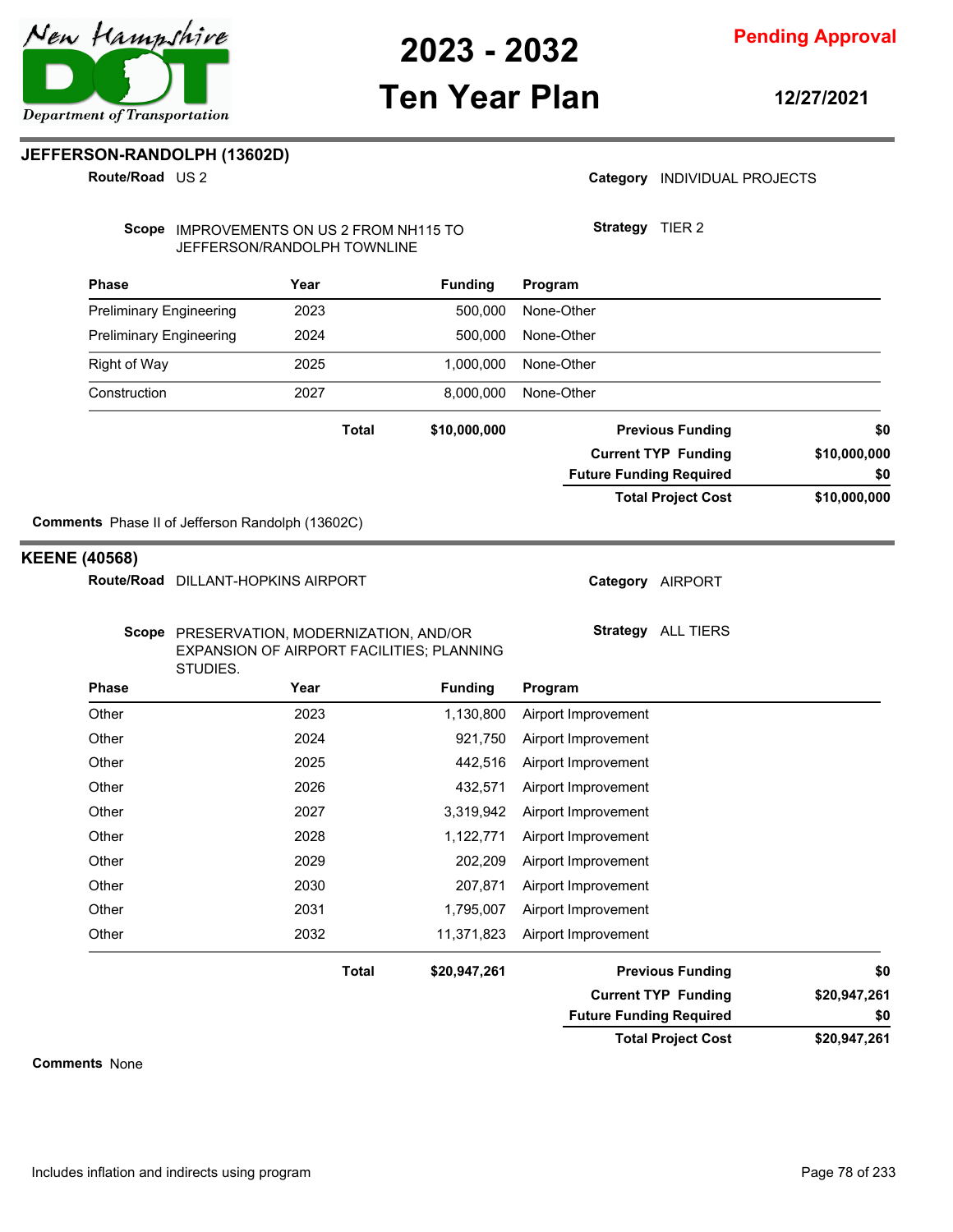

**Pending Approval**

### **Ten Year Plan**

**12/27/2021**

| <b>KEENE (40653)</b>           |                                                                             |                                         |                            |                    |                                |             |
|--------------------------------|-----------------------------------------------------------------------------|-----------------------------------------|----------------------------|--------------------|--------------------------------|-------------|
|                                | Route/Road GEORGE STREET OVER BEAVER BROOK                                  |                                         |                            |                    | Category BRIDGES               |             |
|                                | Scope BRIDGE REPLACEMENT-GEORGE STREET OVER<br>BEAVER BROOK-BR. #142/072    |                                         |                            | Strategy TIER 5    |                                |             |
| <b>Phase</b>                   | Year                                                                        | <b>Funding</b>                          |                            | Program            |                                |             |
| <b>Preliminary Engineering</b> | 2023                                                                        |                                         | SAB <sup>*</sup><br>92,342 |                    |                                |             |
| <b>Right of Way</b>            | 2023                                                                        |                                         | 5,432<br>SAB <sup>*</sup>  |                    |                                |             |
| Construction                   | 2023                                                                        | 308,747                                 | SAB <sup>*</sup>           |                    |                                |             |
| Construction                   | 2025                                                                        | 381,051                                 | SAB <sup>*</sup>           |                    |                                |             |
|                                |                                                                             | <b>Total</b><br>\$787,572               |                            |                    | <b>Previous Funding</b>        | \$0         |
|                                |                                                                             |                                         |                            |                    | <b>Current TYP Funding</b>     | \$787,572   |
|                                |                                                                             |                                         |                            |                    | <b>Future Funding Required</b> | \$0         |
| <b>Comments None</b>           |                                                                             |                                         |                            |                    |                                |             |
| <b>KEENE (40666)</b>           |                                                                             |                                         |                            |                    |                                |             |
|                                | Route/Road NH 10 (WINCHESTER STREET)                                        |                                         |                            |                    | Category INDIVIDUAL PROJECTS   |             |
|                                | Scope RECONSTRUCT WINCHESTER ST FROM NH 101 TO<br><b>BRIDGE REPLACEMENT</b> | SWANZEY TOWN LINE INCLUDE ASH SWAMP BRK |                            | Strategy TIER 5    |                                |             |
| <b>Phase</b>                   | Year                                                                        | <b>Funding</b>                          |                            | Program            |                                |             |
| <b>Preliminary Engineering</b> | 2023                                                                        | 185,040                                 |                            | MOBRR <sup>*</sup> |                                |             |
| <b>Preliminary Engineering</b> | 2023                                                                        | 349,051                                 |                            | None-Highway       |                                |             |
| <b>Right of Way</b>            | 2024                                                                        |                                         | 52,839                     | MOBRR <sup>*</sup> |                                |             |
| <b>Right of Way</b>            | 2024                                                                        | 563,517                                 |                            | None-Highway       |                                |             |
| Construction                   | 2025                                                                        | 907,122                                 |                            | MOBRR <sup>*</sup> |                                |             |
| Construction                   | 2025                                                                        | 3,018,801                               |                            | None-Highway       |                                |             |
| Construction                   | 2026                                                                        | 2,107,705                               |                            | None-Highway       |                                |             |
|                                |                                                                             | <b>Total</b><br>\$7,184,075             |                            |                    | <b>Previous Funding</b>        | \$424,948   |
|                                |                                                                             |                                         |                            |                    | <b>Current TYP Funding</b>     | \$7,184,075 |
|                                |                                                                             |                                         |                            |                    | <b>Future Funding Required</b> | \$0         |
|                                |                                                                             |                                         |                            |                    | <b>Total Project Cost</b>      | \$7,609,023 |

**Comments** Southwest Region Planning Commission priority project for the 2017-2026 TYP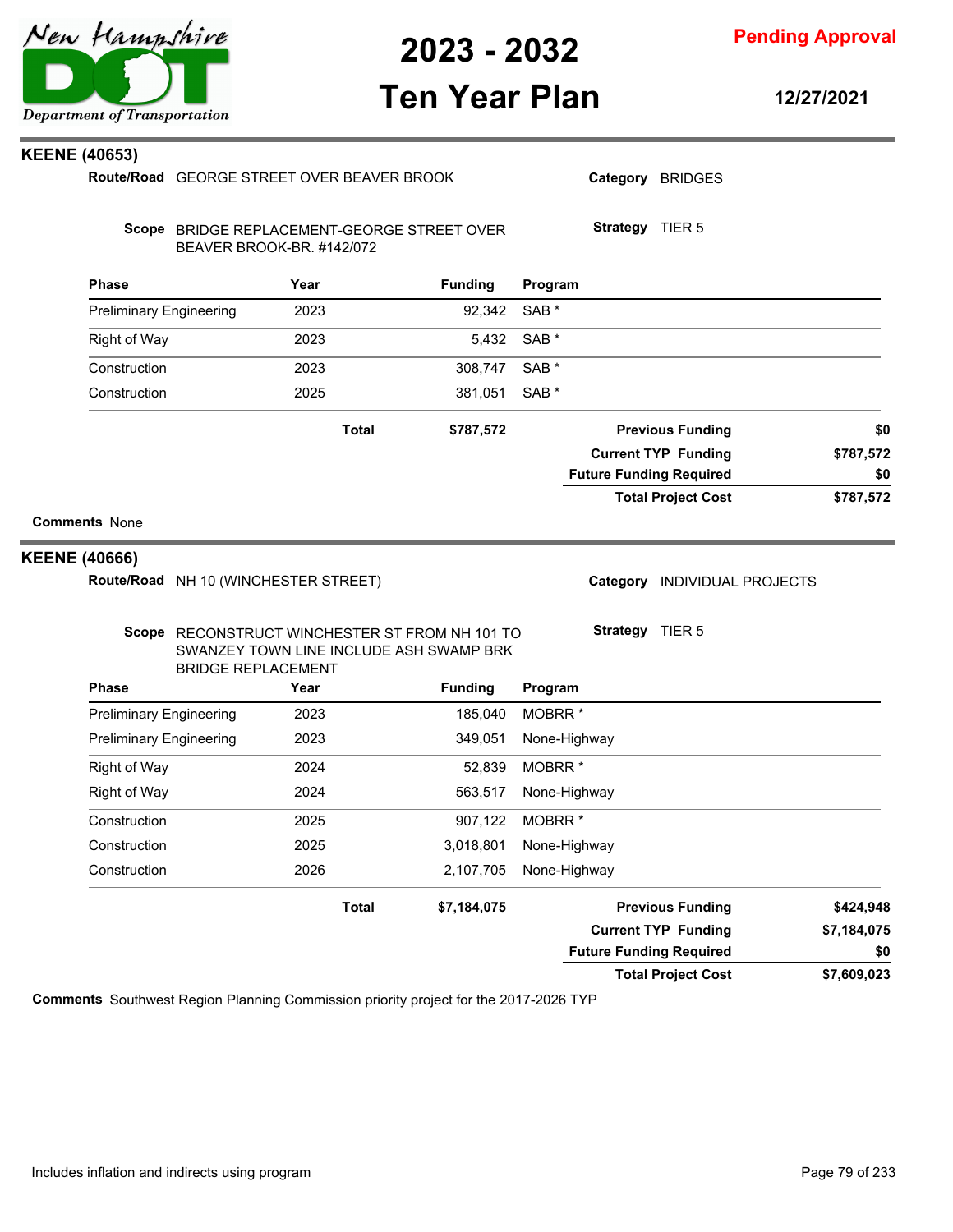

### **Ten Year Plan**

**12/27/2021**

#### **KEENE (41590)**

Route/Road SWANZEY FACTORY RD/NH 101

Category **INDIVIDUAL PROJECTS** 

**Strategy** TIER 2

Scope RECONSTRUCTION OF NH 101 FROM 0.4 MI EAST OF OPTICAL AVE TO MARLBOROUGH TOWNLINE.

| <b>Phase</b>        |                                              |                                |                                                                                | <b>Funding</b>                  |     |                                           |                                                                                      |                                                                                                                                                                                                                                                               |
|---------------------|----------------------------------------------|--------------------------------|--------------------------------------------------------------------------------|---------------------------------|-----|-------------------------------------------|--------------------------------------------------------------------------------------|---------------------------------------------------------------------------------------------------------------------------------------------------------------------------------------------------------------------------------------------------------------|
|                     |                                              |                                |                                                                                | 179,252                         |     |                                           |                                                                                      |                                                                                                                                                                                                                                                               |
| <b>Right of Way</b> |                                              |                                |                                                                                | 160,908                         |     |                                           |                                                                                      |                                                                                                                                                                                                                                                               |
| Construction        |                                              |                                |                                                                                | 2,995,015                       |     |                                           |                                                                                      |                                                                                                                                                                                                                                                               |
| Construction        |                                              |                                |                                                                                | 2,186,622                       |     |                                           |                                                                                      |                                                                                                                                                                                                                                                               |
|                     |                                              | <b>Total</b>                   |                                                                                | \$5,521,797                     |     |                                           |                                                                                      | \$226,160                                                                                                                                                                                                                                                     |
|                     |                                              |                                |                                                                                |                                 |     |                                           |                                                                                      | \$5,521,797                                                                                                                                                                                                                                                   |
|                     |                                              |                                |                                                                                |                                 |     |                                           |                                                                                      | \$0                                                                                                                                                                                                                                                           |
|                     |                                              |                                |                                                                                |                                 |     |                                           |                                                                                      | \$5,747,957                                                                                                                                                                                                                                                   |
|                     |                                              |                                |                                                                                |                                 |     |                                           |                                                                                      |                                                                                                                                                                                                                                                               |
|                     |                                              |                                |                                                                                |                                 |     |                                           |                                                                                      |                                                                                                                                                                                                                                                               |
| <b>Route/Road</b>   |                                              |                                |                                                                                |                                 |     | Category                                  |                                                                                      |                                                                                                                                                                                                                                                               |
| Scope               |                                              |                                |                                                                                |                                 |     |                                           |                                                                                      |                                                                                                                                                                                                                                                               |
| <b>Phase</b>        |                                              |                                |                                                                                | <b>Funding</b>                  |     |                                           |                                                                                      |                                                                                                                                                                                                                                                               |
| Construction        |                                              |                                |                                                                                | 631,957                         | TA* |                                           |                                                                                      |                                                                                                                                                                                                                                                               |
|                     |                                              | <b>Total</b>                   |                                                                                | \$631,957                       |     |                                           |                                                                                      | \$0                                                                                                                                                                                                                                                           |
|                     |                                              |                                |                                                                                |                                 |     |                                           |                                                                                      | \$631,957                                                                                                                                                                                                                                                     |
|                     |                                              |                                |                                                                                |                                 |     |                                           |                                                                                      | \$0                                                                                                                                                                                                                                                           |
|                     |                                              |                                |                                                                                |                                 |     |                                           |                                                                                      |                                                                                                                                                                                                                                                               |
|                     | <b>Comments None</b><br><b>KEENE (42515)</b> | <b>Preliminary Engineering</b> | Year<br>2024<br>2024<br>2027<br>2029<br>TO CHESHIRE RAIL TRAIL<br>Year<br>2024 | MARLBORO ST CHESHIRE RAIL TRAIL |     | IMPROVE, MARLBORO ST. AND CONSTRUCT TRAIL | Program<br>None-Highway<br>None-Highway<br>Other Fed Aid<br>Other Fed Aid<br>Program | <b>Previous Funding</b><br><b>Current TYP Funding</b><br><b>Future Funding Required</b><br><b>Total Project Cost</b><br><b>MANDATED FEDERAL</b><br>Strategy TIER 6<br><b>Previous Funding</b><br><b>Current TYP Funding</b><br><b>Future Funding Required</b> |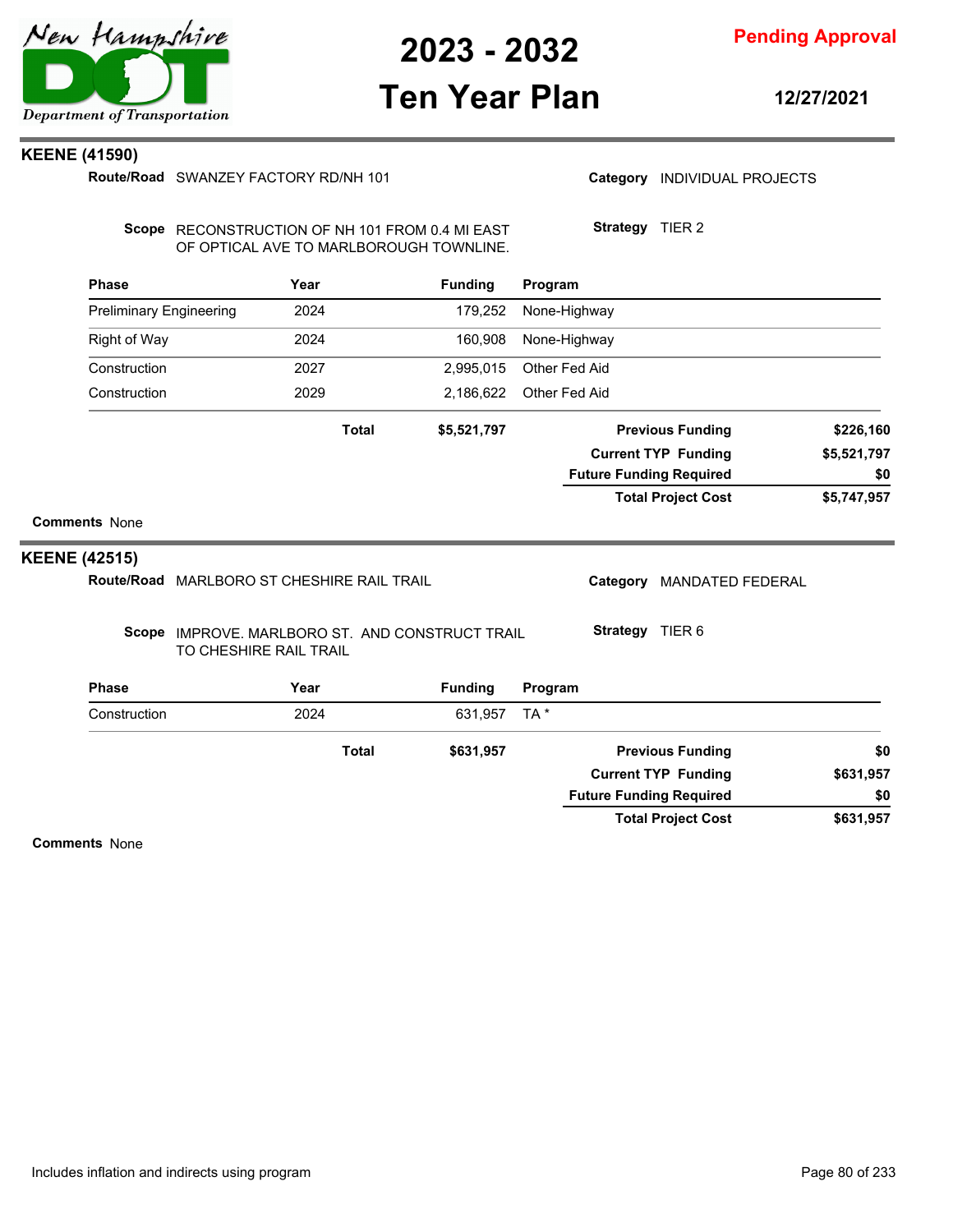

### **Ten Year Plan**

**Pending Approval**

**12/27/2021**

#### **KEENE (43543)**

**Route/Road** WEST ST.

Scope CORRIDOR IMPROVEMENTS TO WEST ST. FROM INTERSECTION OF NH 9/10/12 TO SCHOOL STREET **Strategy** TIER 5

| <b>Phase</b>                   | Year  | <b>Funding</b> | Program                        |             |
|--------------------------------|-------|----------------|--------------------------------|-------------|
| <b>Preliminary Engineering</b> | 2027  | 785,275        | None-Highway                   |             |
| Right of Way                   | 2030  | 318,042        | None-Highway                   |             |
| Construction                   | 2032  | 6,007,662      | None-Highway                   |             |
|                                | Total | \$7,110,979    | <b>Previous Funding</b>        | \$0         |
|                                |       |                | <b>Current TYP Funding</b>     | \$7,110,979 |
|                                |       |                | <b>Future Funding Required</b> | \$0         |
|                                |       |                | <b>Total Project Cost</b>      | \$7,110,979 |

**Comments** Southwest Region Planning Commission priority project for the 2023-2032 Ten Year Plan

#### **KEENE (43737)**

**Phase Year Funding Route/Road** N/A RAIL TRAIL Scope CONST. 4,100 LF OF RAIL TRAIL FROM EASTMAN AVENUE TO THE NORTHERN SIDE OF NH ROUTE 101. **Program** Category MANDATED FEDERAL **Strategy** TIER 2 Preliminary Engineering 2023 39,146 TA \* Preliminary Engineering 2024 30,182 TA \* Preliminary Engineering 2025 31,027 TA \* Construction 2027 315,086 TA \* Construction 2028 323,908 TA \* **\$739,349 \$739,349 \$739,349 Previous Funding \$0 Current TYP Funding Total Project Cost Future Funding Required Total \$0**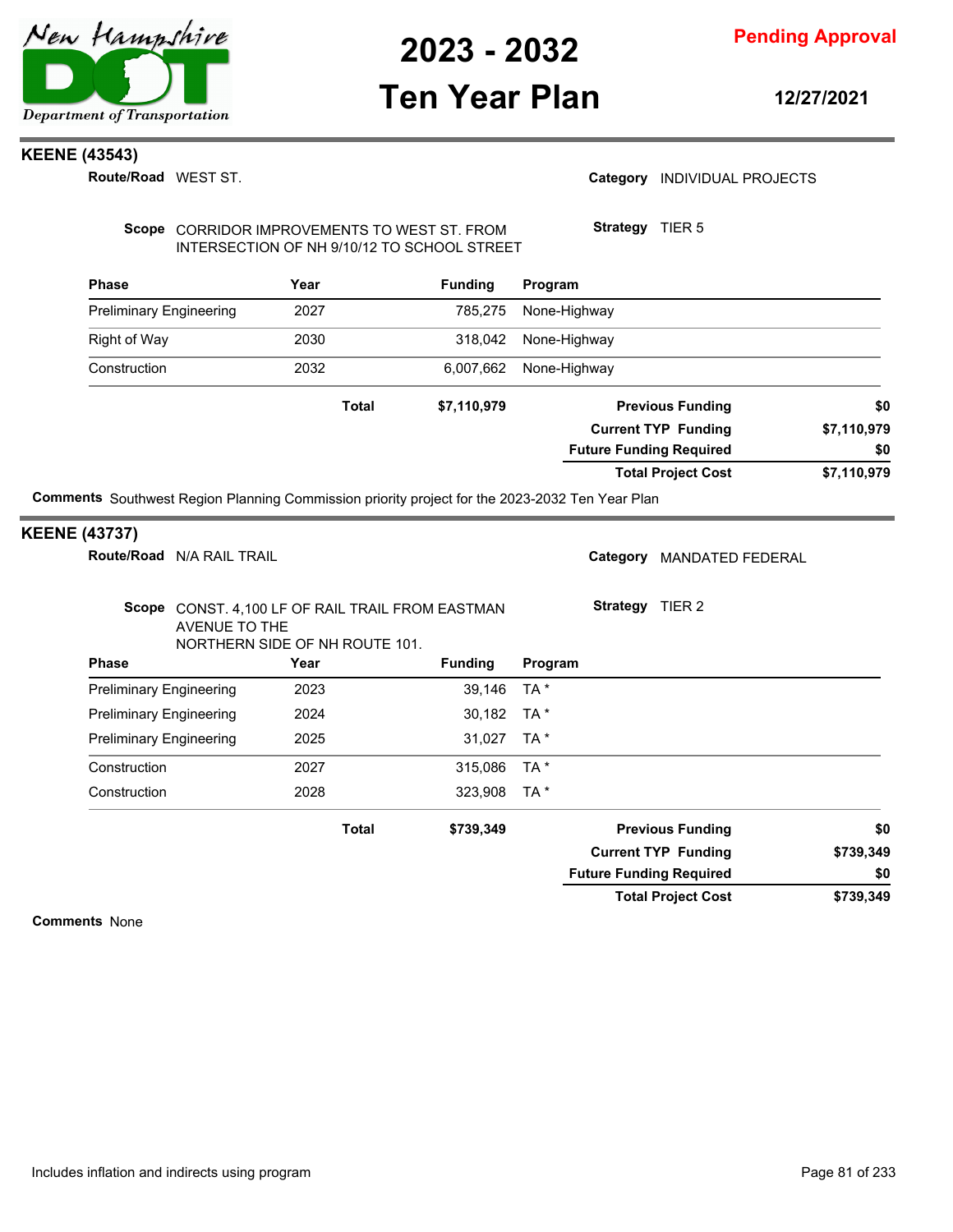

### **Ten Year Plan**

**Pending Approval**

**12/27/2021**

### **KENSINGTON (42610)**

**Route/Road NH107/NH150** 

Category **INDIVIDUAL PROJECTS** 

Scope INTERSECTION RE-ALIGNMENT AND UPGRADES

**Strategy** TIER 3

| Year                                   |              | <b>Funding</b> | Program                        |             |
|----------------------------------------|--------------|----------------|--------------------------------|-------------|
| 2025<br><b>Preliminary Engineering</b> |              | 378,861        | None-Other                     |             |
| 2028                                   |              | 205,792        | None-Other                     |             |
| 2030                                   |              | 1,884,808      | None-Other                     |             |
|                                        | <b>Total</b> | \$2,469,461    | <b>Previous Funding</b>        | \$0         |
|                                        |              |                | <b>Current TYP Funding</b>     | \$2,469,461 |
|                                        |              |                | <b>Future Funding Required</b> | \$0         |
|                                        |              |                | <b>Total Project Cost</b>      | \$2,469,461 |

#### **LACONIA (24181)**

| Route/Road CENTENARY AVENUE    |                                                                                       |                | Category RED LIST BRIDGES      |             |
|--------------------------------|---------------------------------------------------------------------------------------|----------------|--------------------------------|-------------|
| Scope<br>TRANSFER TO CITY      | BRIDGE REHABILITATION, CENTENARY AV OVER<br>NH RR, BR.NO.126/163, RED LIST. OWNERSHIP |                | Strategy<br>TIER 4             |             |
| <b>Phase</b>                   | Year                                                                                  | <b>Funding</b> | Program                        |             |
| <b>Preliminary Engineering</b> | 2023                                                                                  | 82,500         | Bridg-T3-4-Rehab-Rcn           |             |
| Construction                   | 2025                                                                                  | 348,739        | Bridg-T3-4-Rehab-Rcn           |             |
| Construction                   | 2026                                                                                  | 1,000,000      | Bridg-T3-4-Rehab-Rcn           |             |
|                                | <b>Total</b>                                                                          | \$1,431,239    | <b>Previous Funding</b>        | \$0         |
|                                |                                                                                       |                | <b>Current TYP Funding</b>     | \$1,431,239 |
|                                |                                                                                       |                | <b>Future Funding Required</b> | \$0         |
|                                |                                                                                       |                | <b>Total Project Cost</b>      | \$1,431,239 |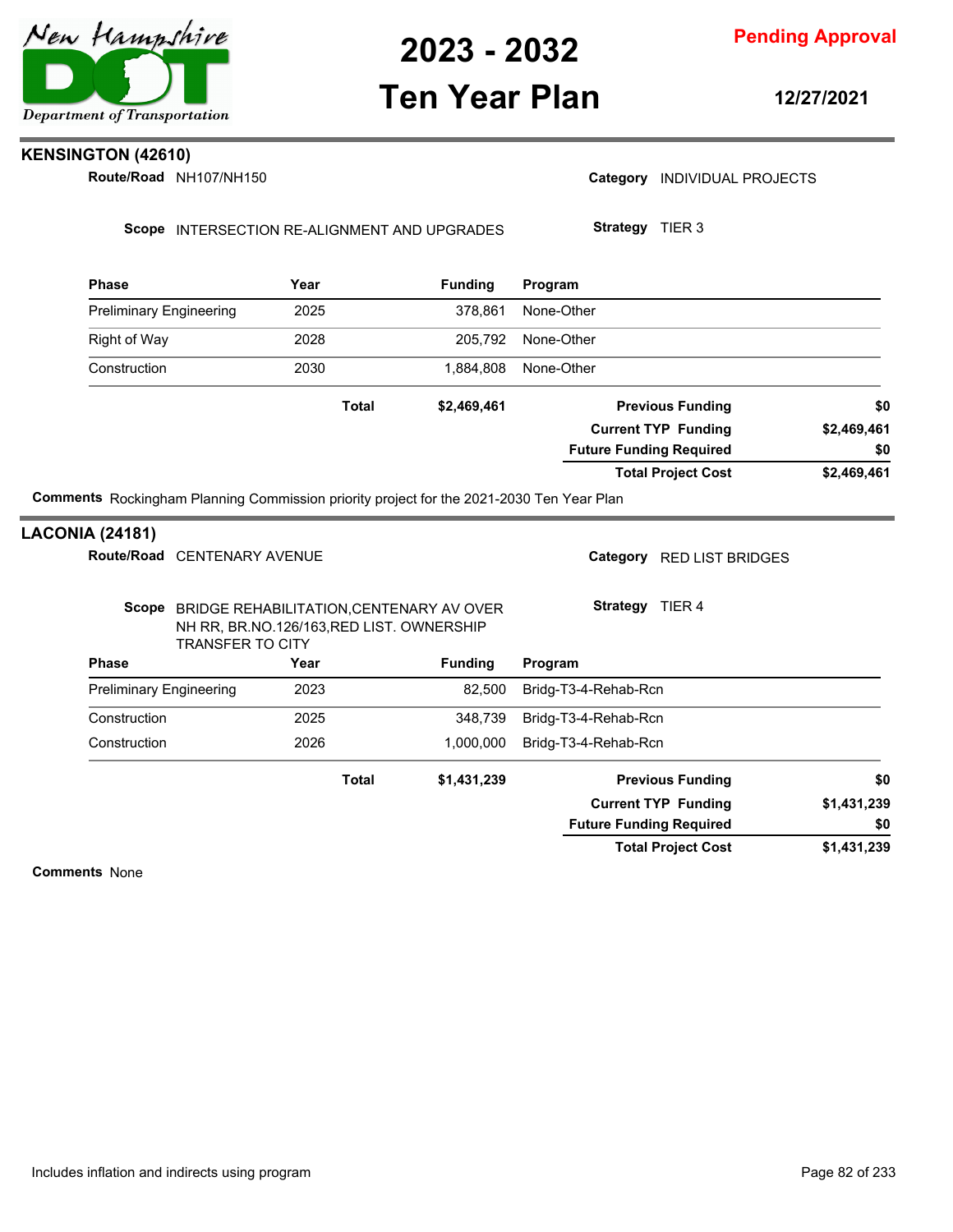

**Pending Approval**

### **Ten Year Plan**

**12/27/2021**

| <b>LACONIA (26706)</b> |                                |                                                                                            |                |                                |             |
|------------------------|--------------------------------|--------------------------------------------------------------------------------------------|----------------|--------------------------------|-------------|
|                        |                                | Route/Road ACADEMY STREET OVER DURKEE BROOK                                                |                | Category BRIDGES               |             |
|                        |                                | Scope BRIDGE REPLACEMENT-ACADEMY ST OVER<br>DURKEE BROOK-BR. #121/037                      |                | Strategy TIER 5                |             |
| <b>Phase</b>           |                                | Year                                                                                       | <b>Funding</b> | Program                        |             |
|                        | <b>Preliminary Engineering</b> | 2023                                                                                       | 209,162        | SAB *                          |             |
| <b>Right of Way</b>    |                                | 2023                                                                                       | 10,000         | SAB *                          |             |
| Construction           |                                | 2023                                                                                       | 571,640        | SAB <sup>*</sup>               |             |
|                        |                                | <b>Total</b>                                                                               | \$790,802      | <b>Previous Funding</b>        | \$0         |
|                        |                                |                                                                                            |                | <b>Current TYP Funding</b>     | \$790,802   |
|                        |                                |                                                                                            |                | <b>Future Funding Required</b> | \$0         |
|                        |                                |                                                                                            |                | <b>Total Project Cost</b>      | \$790,802   |
| <b>Comments None</b>   |                                |                                                                                            |                |                                |             |
| <b>LACONIA (41469)</b> |                                |                                                                                            |                |                                |             |
|                        | Route/Road US 3 AND NH 11      |                                                                                            |                | Category BRIDGES               |             |
|                        | (121/028)                      | Scope ADDRESS BRIDGE CARRYING US 3 AND NH 11<br>OVER MILE HILL ROAD IN THE CITY OF LACONIA |                | Strategy TIER 2                |             |
| <b>Phase</b>           |                                | Year                                                                                       | <b>Funding</b> | Program                        |             |
|                        | <b>Preliminary Engineering</b> | 2023                                                                                       | 339,240        | Bridg-T1-2-Rehab-Rcn           |             |
|                        | <b>Preliminary Engineering</b> | 2026                                                                                       | 245,694        | Bridg-T1-2-Rehab-Rcn           |             |
| <b>Right of Way</b>    |                                | 2026                                                                                       | 61,424         | Bridg-T1-2-Rehab-Rcn           |             |
| Construction           |                                | 2027                                                                                       | 3,157,172      | Bridg-T1-2-Rehab-Rcn           |             |
|                        |                                | <b>Total</b>                                                                               | \$3,803,530    | <b>Previous Funding</b>        | \$0         |
|                        |                                |                                                                                            |                | <b>Current TYP Funding</b>     | \$3,803,530 |
|                        |                                |                                                                                            |                | <b>Future Funding Required</b> | \$0         |
|                        |                                |                                                                                            |                | <b>Total Project Cost</b>      | \$3,803,530 |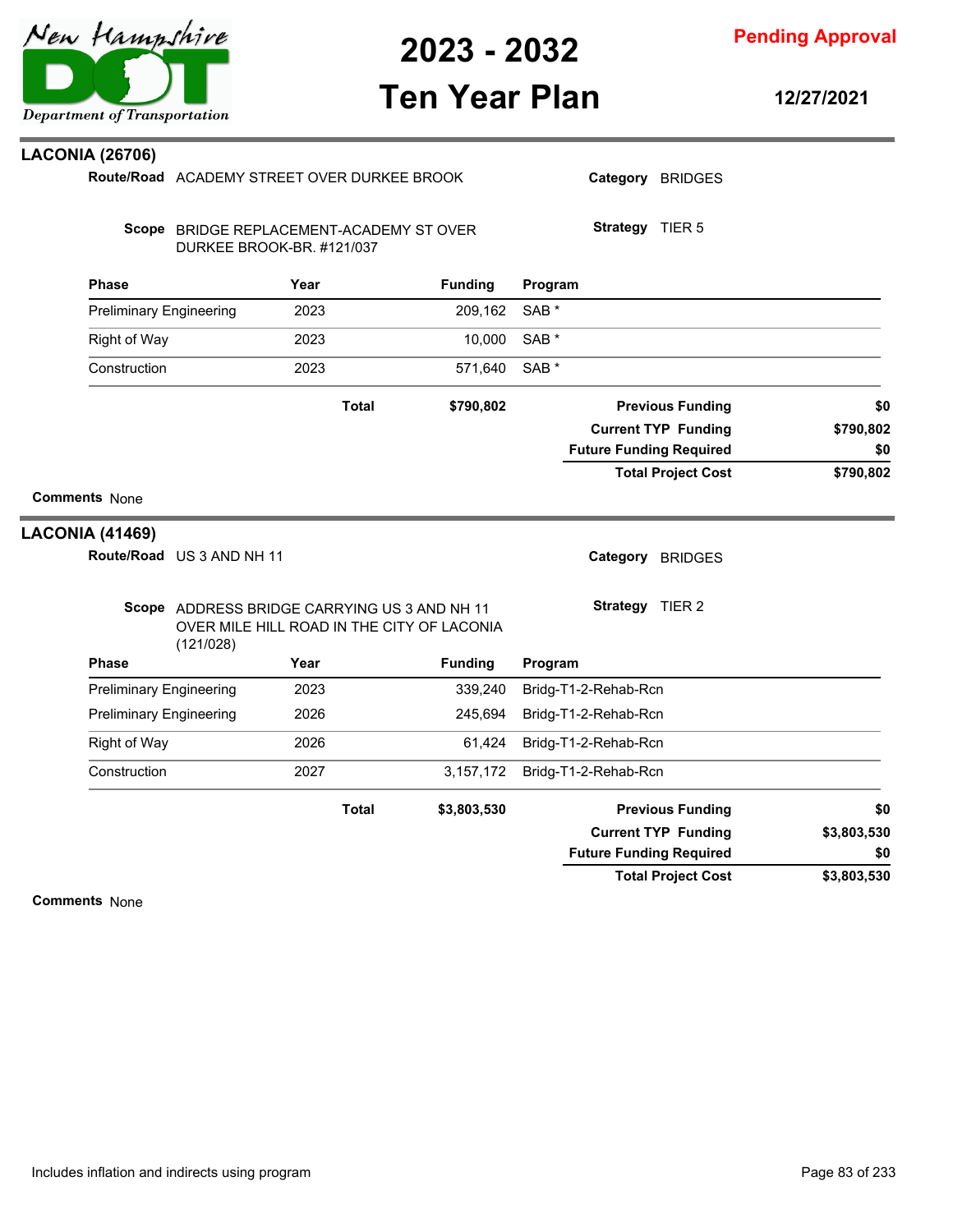

**Pending Approval**

### **Ten Year Plan**

**12/27/2021**

#### **LACONIA (43731)**

|                                                | Route/Road ELM STREET                                                                                          |              |                |                    | Category MANDATED FEDERAL                                    |                    |
|------------------------------------------------|----------------------------------------------------------------------------------------------------------------|--------------|----------------|--------------------|--------------------------------------------------------------|--------------------|
|                                                | Scope CONST. 4,300LF OF SIDEWALK ON ELM ST. AND 8'<br>WIDE MULIT-USE PATH ON THE OTHER SIDE OF<br>ELM ST.      |              |                |                    | Strategy TIER 5                                              |                    |
| <b>Phase</b>                                   |                                                                                                                | Year         | <b>Funding</b> | Program            |                                                              |                    |
| <b>Preliminary Engineering</b>                 |                                                                                                                | 2023         | 89,950         | TA*                |                                                              |                    |
| <b>Preliminary Engineering</b>                 |                                                                                                                | 2025         | 40,739         | TA*                |                                                              |                    |
| Construction                                   |                                                                                                                | 2029         | 682,455        | TA*                |                                                              |                    |
| Construction                                   |                                                                                                                | 2029         | 3,246,668      | NON-PAR (other)    |                                                              |                    |
| Construction                                   |                                                                                                                | 2031         | 721,208        | TA *               |                                                              |                    |
|                                                |                                                                                                                | <b>Total</b> | \$4,781,021    |                    | <b>Previous Funding</b>                                      | \$0                |
|                                                |                                                                                                                |              |                |                    | <b>Current TYP Funding</b><br><b>Future Funding Required</b> | \$4,781,021<br>\$0 |
|                                                |                                                                                                                |              |                |                    | <b>Total Project Cost</b>                                    | \$4,781,021        |
| <b>Comments None</b><br><b>LACONIA (43845)</b> | Route/Road US3/WEIRS BLVD                                                                                      |              |                |                    | Category BRIDGES                                             |                    |
|                                                | Scope THE PURPOSE OF THIS PROJECT IS TO REPLACE,<br>AND IMPROVE, A MUNI RED-LISTED BRIDGE<br>(LACONIA 135/128) |              |                |                    | Strategy TIER 5                                              |                    |
| Phase                                          |                                                                                                                | Year         | <b>Funding</b> | Program            |                                                              |                    |
| <b>Preliminary Engineering</b>                 |                                                                                                                | 2023         | 325,000        | MOBRR <sup>*</sup> |                                                              |                    |
| <b>Right of Way</b>                            |                                                                                                                | 2024         | 51,400         | MOBRR <sup>*</sup> |                                                              |                    |
| Construction                                   |                                                                                                                | 2026         | 2,463,896      | MOBRR <sup>*</sup> |                                                              |                    |
|                                                |                                                                                                                | <b>Total</b> | \$2,840,296    |                    | <b>Previous Funding</b>                                      | \$0                |
|                                                |                                                                                                                |              |                |                    | <b>Current TYP Funding</b>                                   | \$2,840,296        |
|                                                |                                                                                                                |              |                |                    | <b>Future Funding Required</b>                               | \$0                |

**Comments** None

**\$2,840,296**

**Total Project Cost**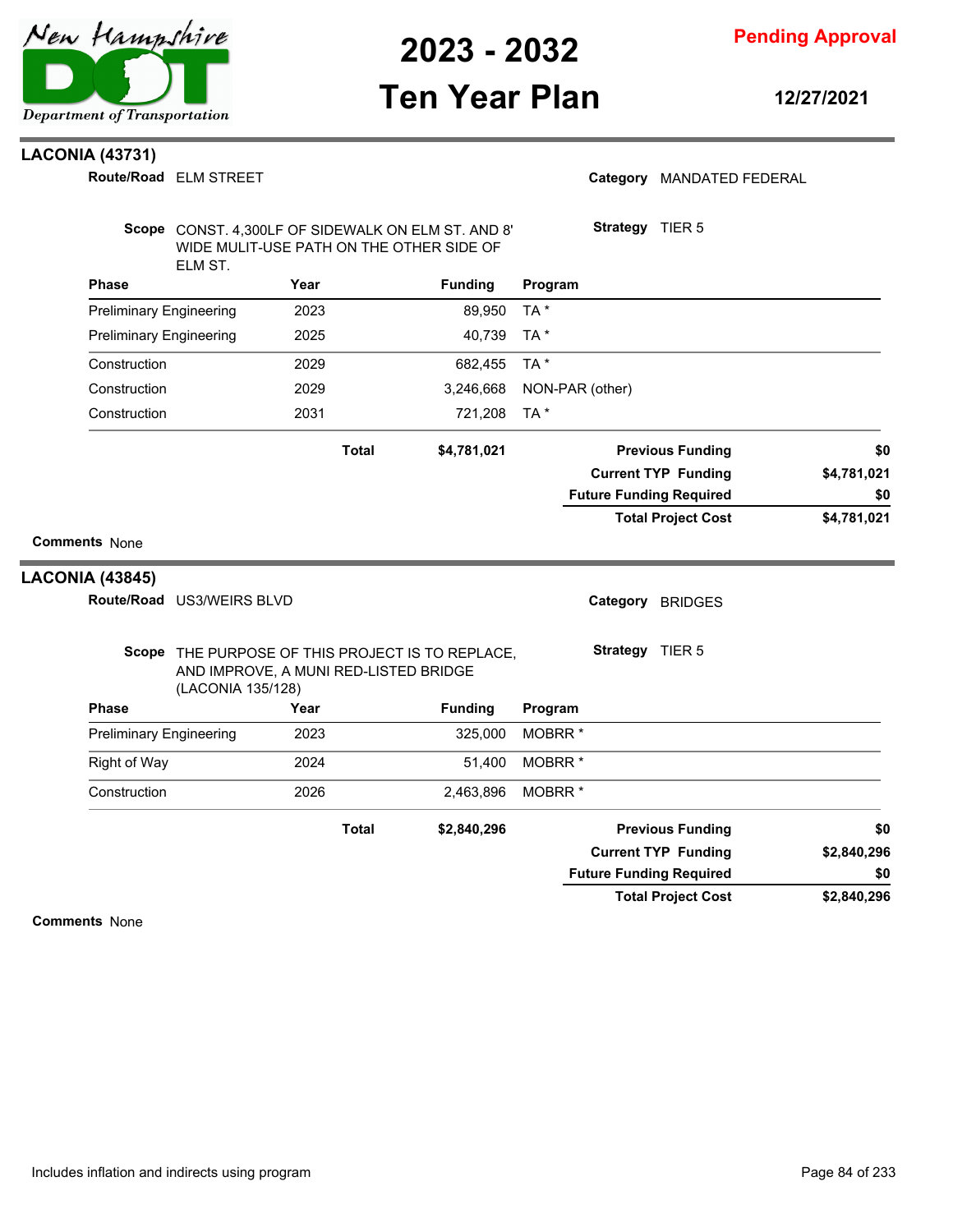# **Ten Year Plan**

**Pending Approval**

**12/27/2021**

#### **LANCASTER (22192)**

 $M<sub>0</sub>$ **Route/Road**

|                                | Route/Road MOUNT ORNE ROAD         |              |                                                                                                  |                  |                        | Category BRIDGES               |           |
|--------------------------------|------------------------------------|--------------|--------------------------------------------------------------------------------------------------|------------------|------------------------|--------------------------------|-----------|
|                                | MOUNT ORNE COVERED BRIDGE #039/105 |              | Scope MOUNT ORNE ROAD OVER CONNECTICUT RIVER;                                                    |                  | Strategy TIER 5        |                                |           |
| <b>Phase</b>                   |                                    | Year         | <b>Funding</b>                                                                                   | Program          |                        |                                |           |
| <b>Preliminary Engineering</b> |                                    | 2023         | 23.604                                                                                           | SAB <sup>*</sup> |                        |                                |           |
| Construction                   |                                    | 2025         | 354,112                                                                                          | SAB <sup>*</sup> |                        |                                |           |
|                                |                                    | <b>Total</b> | \$377,716                                                                                        |                  |                        | <b>Previous Funding</b>        | \$0       |
|                                |                                    |              |                                                                                                  |                  |                        | <b>Current TYP Funding</b>     | \$377,716 |
|                                |                                    |              |                                                                                                  |                  |                        | <b>Future Funding Required</b> | \$0       |
|                                |                                    |              |                                                                                                  |                  |                        | <b>Total Project Cost</b>      | \$377,716 |
| <b>Comments None</b>           |                                    |              |                                                                                                  |                  |                        |                                |           |
|                                | LEBANON, NH - HARTFORD, VT (16148) |              |                                                                                                  |                  |                        |                                |           |
|                                | Route/Road I-89 NB & SB            |              |                                                                                                  |                  | Category               | <b>BRIDGES</b>                 |           |
|                                | 044/104)                           |              | Scope SUPERSTRUCTURE REPLACE & WIDENING, I-89 NB<br>& SB OVER CONNECTICUT RIVER (BR NO 044/103 & |                  | <b>Strategy</b> TIER 1 |                                |           |
| <b>Phase</b>                   |                                    | Year         | <b>Funding</b>                                                                                   | Program          |                        |                                |           |
| Construction                   |                                    | 2023         | 369,105                                                                                          | NON-PAR (dot)    |                        |                                |           |
| Construction                   |                                    | 2023         | 1,866,547                                                                                        |                  | Bridg-HIB-Rehab-Rcn    |                                |           |
| Construction                   |                                    | 2023         | 3,726,391                                                                                        |                  | NON-PAR (Vermont)      |                                |           |
|                                |                                    |              |                                                                                                  |                  |                        |                                |           |

**\$5,962,043 Previous Funding \$46,203,351**

**Total**

| <b>Previous Funding</b>        | \$46,203,351 |
|--------------------------------|--------------|
| <b>Current TYP Funding</b>     | \$5,962,043  |
| <b>Future Funding Required</b> | \$0          |
| <b>Total Project Cost</b>      | \$52,165,394 |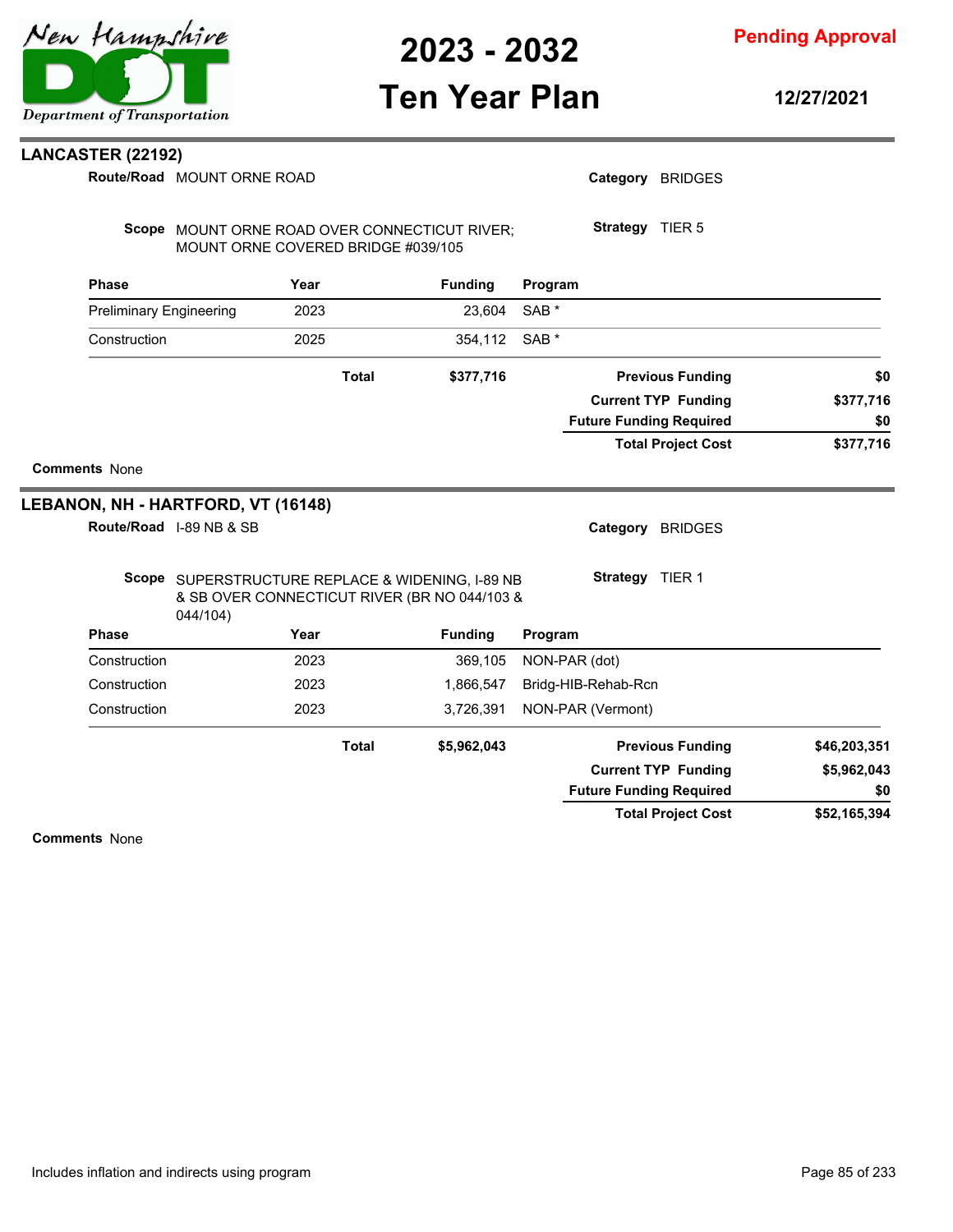

**Pending Approval**

### **Ten Year Plan**

**12/27/2021**

### **LEBANON (13558A)**

NH 12A **Route/Road**

| Route/Road NH 12A      |                                                                            |                | Category RED LIST BRIDGES      |             |
|------------------------|----------------------------------------------------------------------------|----------------|--------------------------------|-------------|
|                        | Scope NH 12A BRIDGE REPLACEMENT OVER B&M RR<br>BRIDGE# 062/117 (MOBRR-221) |                | Strategy TIER 5                |             |
| <b>Phase</b>           | Year                                                                       | <b>Funding</b> | Program                        |             |
| Construction           | 2023                                                                       | 3,084,000      | MOBRR <sup>*</sup>             |             |
| Construction           | 2025                                                                       | 4,345,496      | MOBRR <sup>*</sup>             |             |
|                        | <b>Total</b>                                                               | \$7,429,496    | <b>Previous Funding</b>        | \$860,000   |
|                        |                                                                            |                | <b>Current TYP Funding</b>     | \$7,429,496 |
|                        |                                                                            |                | <b>Future Funding Required</b> | \$0         |
|                        |                                                                            |                | <b>Total Project Cost</b>      | \$8,289,496 |
| <b>Comments None</b>   |                                                                            |                |                                |             |
| <b>LEBANON (24221)</b> |                                                                            |                |                                |             |
|                        | Route/Road TRUES BROOK RD OVER BLOODS BROOK                                |                | Category RED LIST BRIDGES      |             |
|                        | Scope BRIDGE REPLACEMENT-TRUES BROOK RD OVER<br>BLOODS BROOK-BR. #066/059  |                | Strategy TIER 5                |             |
| <b>Phase</b>           | Year                                                                       | <b>Funding</b> | Program                        |             |
| Construction           | 2023                                                                       | 1,766,789      | SAB <sup>*</sup>               |             |
|                        | <b>Total</b>                                                               | \$1,766,789    | <b>Previous Funding</b>        | \$1,123,277 |
|                        |                                                                            |                | <b>Current TYP Funding</b>     | \$1,766,789 |
|                        |                                                                            |                | <b>Future Funding Required</b> | \$0         |

**Comments** None

**\$2,890,066**

**Total Project Cost**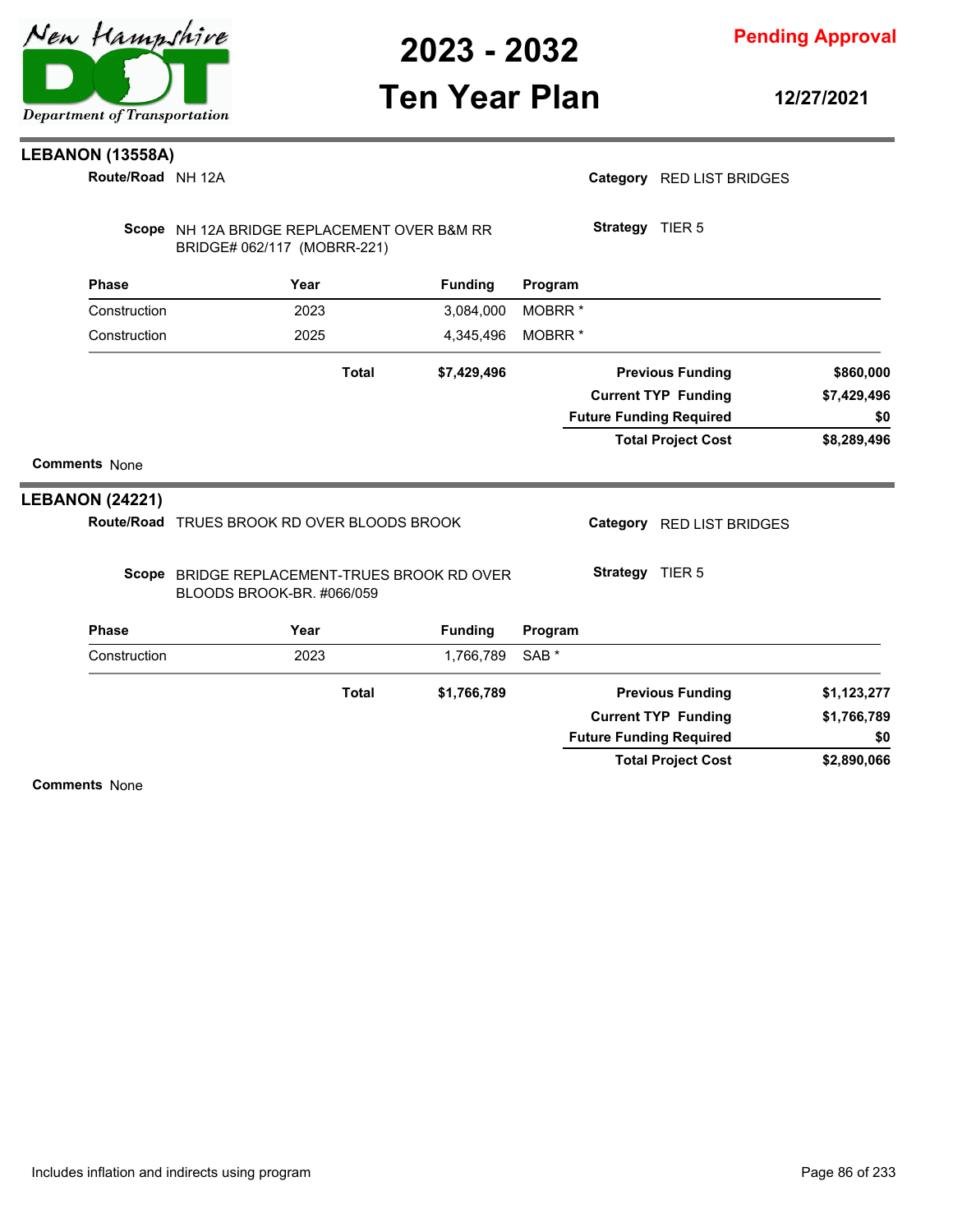

**Pending Approval**

### **Ten Year Plan**

**12/27/2021**

#### **LEBANON (24222)**

**Route/Road** NH 120 OVER NHRR (ABD)

| -BR. #121/117                  |              | Scope BRIDGE REPLACEMENT NH 120 OVER NHRR (ABD) |                  | <b>Strategy</b><br>TIER <sub>5</sub> |             |
|--------------------------------|--------------|-------------------------------------------------|------------------|--------------------------------------|-------------|
| <b>Phase</b>                   | Year         | <b>Funding</b>                                  | Program          |                                      |             |
| <b>Preliminary Engineering</b> | 2023         | 208,812                                         | SAB <sup>*</sup> |                                      |             |
| Right of Way                   | 2023         | 5,000                                           | SAB <sup>*</sup> |                                      |             |
| Construction                   | 2023         | 1,283,832                                       | <b>MOBIL</b>     |                                      |             |
|                                | <b>Total</b> | \$1,497,644                                     |                  | <b>Previous Funding</b>              | \$0         |
|                                |              |                                                 |                  | <b>Current TYP Funding</b>           | \$1,497,644 |
|                                |              |                                                 |                  | <b>Future Funding Required</b>       | \$0         |
|                                |              |                                                 |                  | <b>Total Project Cost</b>            | \$1,497,644 |
| <b>Comments None</b>           |              |                                                 |                  |                                      |             |
| <b>LEBANON (29612)</b>         |              |                                                 |                  |                                      |             |

**Route/Road** 189

Category **INDIVIDUAL PROJECTS** 

Scope EXIT 18 / NH 120 IMPROVEMENTS

**Strategy** TIER 2

Category BRIDGES

| <b>Phase</b>                   | Year         | <b>Funding</b> | Program                        |              |
|--------------------------------|--------------|----------------|--------------------------------|--------------|
| <b>Preliminary Engineering</b> | 2023         | 282.700        | None-Highway                   |              |
| Right of Way                   | 2023         | 791.560        | None-Highway                   |              |
| Construction                   | 2024         | 1,792,517      | Bridg-T1-2-Main-Pres           |              |
| Construction                   | 2024         | 7,090,795      | None-Highway                   |              |
| Construction                   | 2025         | 3,585,034      | None-Highway                   |              |
| Construction                   | 2026         | 2,456,943      | None-Highway                   |              |
|                                | <b>Total</b> | \$15,999,550   | <b>Previous Funding</b>        | \$2,134,032  |
|                                |              |                | <b>Current TYP Funding</b>     | \$15,999,550 |
|                                |              |                | <b>Future Funding Required</b> | \$0          |
|                                |              |                | <b>Total Project Cost</b>      | \$18,133,581 |

**Comments** Upper Valley Lake Sunapee Regional Planning Commission priority project for the 2015-2024 Ten Year Plan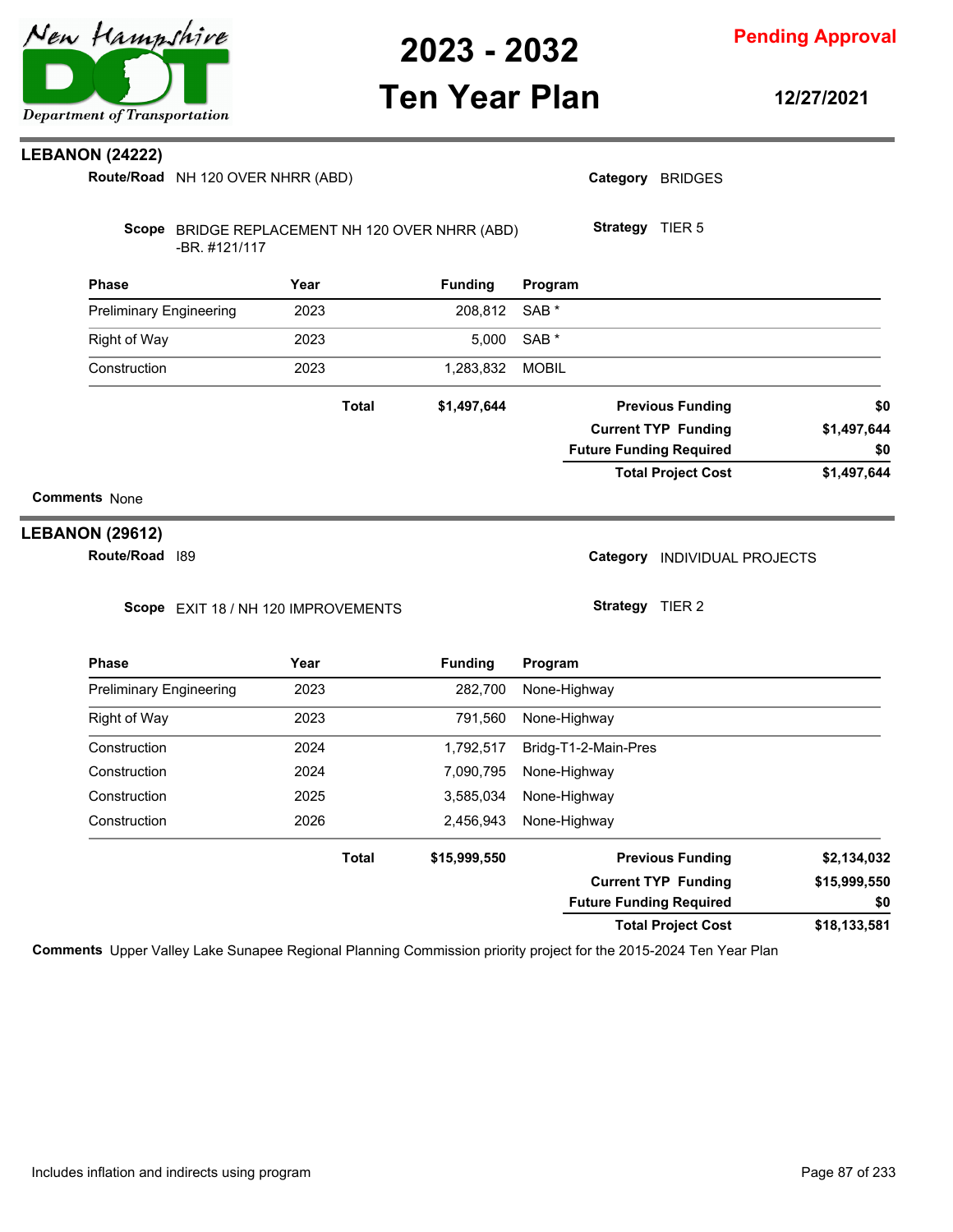

**Pending Approval**

### **Ten Year Plan**

**12/27/2021**

#### **LEBANON (40564)**

|                        | Route/Road LEBANON MUNICIPAL AIRPORT                                                               |              |                |                                | Category AIRPORT             |              |
|------------------------|----------------------------------------------------------------------------------------------------|--------------|----------------|--------------------------------|------------------------------|--------------|
|                        | Scope PRESERVATION, MODERNIZATION, AND/OR<br>EXPANSION OF AIRPORT FACILITIES; PLANNING<br>STUDIES. |              |                |                                | Strategy ALL TIERS           |              |
| <b>Phase</b>           | Year                                                                                               |              | <b>Funding</b> | Program                        |                              |              |
| Other                  | 2023                                                                                               |              | 1,133,656      | Airport Improvement            |                              |              |
| Other                  | 2024                                                                                               |              | 7,162,647      | Airport Improvement            |                              |              |
| Other                  | 2025                                                                                               |              | 1,207,082      | Airport Improvement            |                              |              |
| Other                  | 2026                                                                                               |              | 1,240,880      | Airport Improvement            |                              |              |
| Other                  | 2027                                                                                               |              | 1,275,625      | Airport Improvement            |                              |              |
| Other                  | 2028                                                                                               |              | 1,311,343      | Airport Improvement            |                              |              |
| Other                  | 2029                                                                                               |              | 1,348,060      | Airport Improvement            |                              |              |
| Other                  | 2030                                                                                               |              | 1,385,806      | Airport Improvement            |                              |              |
| Other                  | 2031                                                                                               |              | 1,424,608      | Airport Improvement            |                              |              |
| Other                  | 2032                                                                                               |              | 1,464,497      | Airport Improvement            |                              |              |
|                        |                                                                                                    | <b>Total</b> | \$18,954,205   |                                | <b>Previous Funding</b>      | \$0          |
|                        |                                                                                                    |              |                |                                | <b>Current TYP Funding</b>   | \$18,954,205 |
|                        |                                                                                                    |              |                | <b>Future Funding Required</b> |                              | \$0          |
|                        |                                                                                                    |              |                |                                | <b>Total Project Cost</b>    | \$18,954,205 |
| <b>Comments None</b>   |                                                                                                    |              |                |                                |                              |              |
| <b>LEBANON (40794)</b> |                                                                                                    |              |                |                                |                              |              |
|                        | Route/Road US 4 (MECHANIC ST)                                                                      |              |                |                                | Category INDIVIDUAL PROJECTS |              |
|                        | Scope RECONSTRUCT MECHANIC ST / HIGH ST /<br>MASCOMA ST INTERSECTION                               |              |                | Strategy TIER 2                |                              |              |
| <b>Phase</b>           | Year                                                                                               |              | <b>Funding</b> | Program                        |                              |              |
| Construction           | 2023                                                                                               |              | 2,563,230      | Other Fed Aid                  |                              |              |
|                        |                                                                                                    | <b>Total</b> | \$2,563,230    |                                | <b>Previous Funding</b>      | \$413.580    |

**Comments** None

**\$2,976,810**

**\$0**

**\$2,563,230**

**Current TYP Funding**

**Future Funding Required**

**Total Project Cost**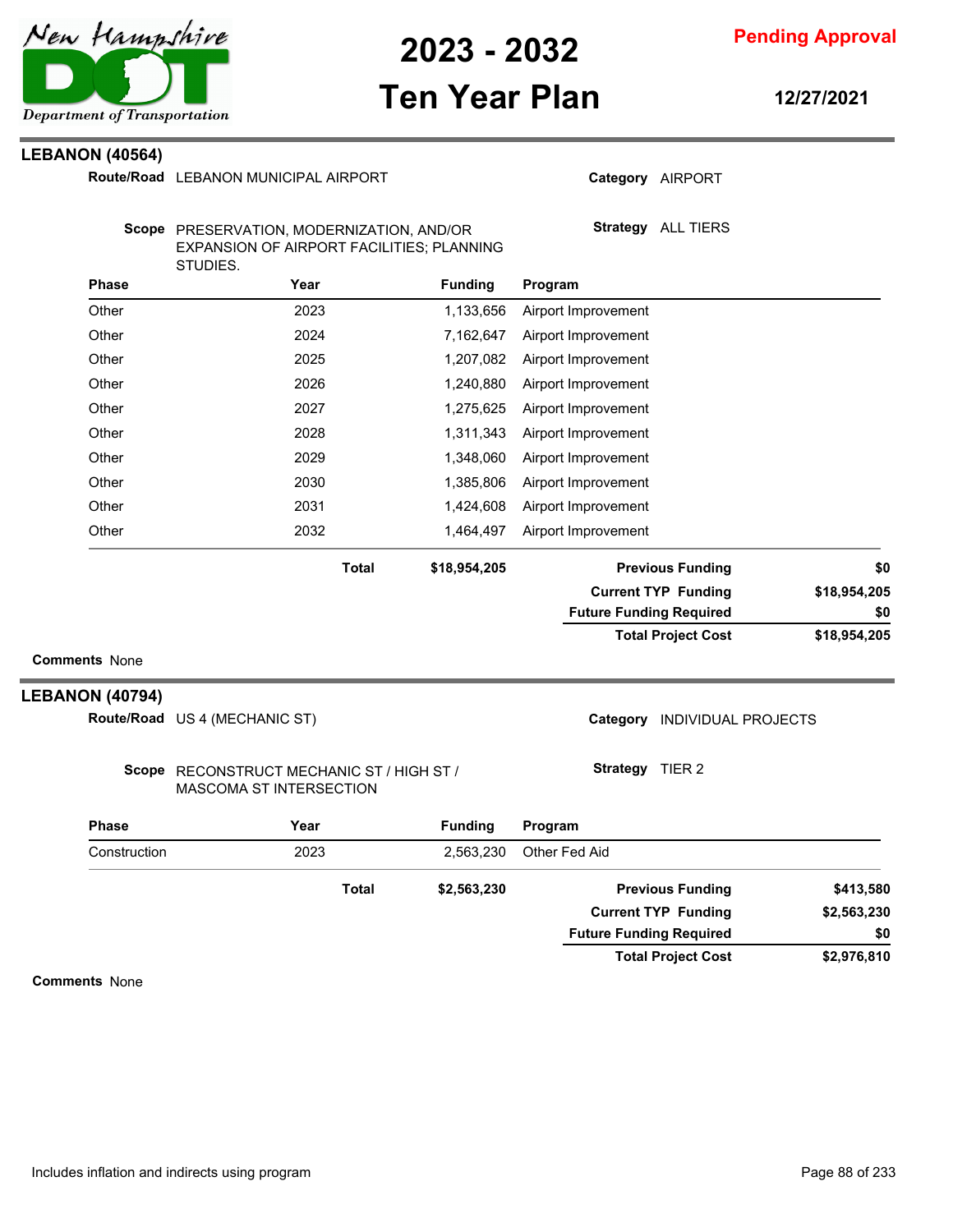

## **Ten Year Plan**

**12/27/2021**

#### **LEBANON (41366)**

**Route/Road LAHAYE DRIVE** 

|                        |                                |                                |      | Scope CONSTRUCT BICYCLE AND PEDESTRIAN          |                |                            | <b>Strategy</b> TIER 5 |                                |             |
|------------------------|--------------------------------|--------------------------------|------|-------------------------------------------------|----------------|----------------------------|------------------------|--------------------------------|-------------|
|                        |                                | 120 TO MOUNT SUPPORT RD        |      | <b>IMPROVEMENTS ALONG LAHAYE DR FROM NH RTE</b> |                |                            |                        |                                |             |
|                        | <b>Phase</b>                   |                                | Year |                                                 | <b>Funding</b> | Program                    |                        |                                |             |
|                        | Construction                   |                                | 2026 |                                                 | 759,419        | TA*                        |                        |                                |             |
|                        |                                |                                |      | <b>Total</b>                                    | \$759,419      |                            |                        | <b>Previous Funding</b>        | \$97,818    |
|                        |                                |                                |      |                                                 |                | <b>Current TYP Funding</b> |                        |                                | \$759,419   |
|                        |                                |                                |      |                                                 |                |                            |                        | <b>Future Funding Required</b> | \$0         |
|                        |                                |                                |      |                                                 |                |                            |                        | <b>Total Project Cost</b>      | \$857,237   |
| <b>Comments None</b>   |                                |                                |      |                                                 |                |                            |                        |                                |             |
| <b>LEBANON (42604)</b> |                                |                                |      |                                                 |                |                            |                        |                                |             |
|                        |                                |                                |      | Route/Road US4/MECHANIC ST/SLAYTON HILL RD      |                |                            | Category               | <b>INDIVIDUAL PROJECTS</b>     |             |
|                        |                                | Scope INTERSECTION IMPROVEMENT |      |                                                 |                |                            | Strategy TIER 5        |                                |             |
|                        | <b>Phase</b>                   |                                | Year |                                                 | <b>Funding</b> | Program                    |                        |                                |             |
|                        | <b>Preliminary Engineering</b> |                                | 2025 |                                                 | 344,419        | None-Other                 |                        |                                |             |
|                        | Right of Way                   |                                | 2027 |                                                 | 242,651        | None-Other                 |                        |                                |             |
|                        | Construction                   |                                | 2029 |                                                 | 4,125,661      | None-Other                 |                        |                                |             |
|                        |                                |                                |      | <b>Total</b>                                    | \$4,712,731    |                            |                        | <b>Previous Funding</b>        | \$0         |
|                        |                                |                                |      |                                                 |                |                            |                        | <b>Current TYP Funding</b>     | \$4,712,731 |

**Comments** Upper Valley Lake Sunapee Regional Planning Commission priority project for the 2021-2030 Ten Year Plan

**\$4,712,731**

**\$0**



Category MANDATED FEDERAL

**Total Project Cost**

**Future Funding Required**

# Department of Transportation

New Hampshire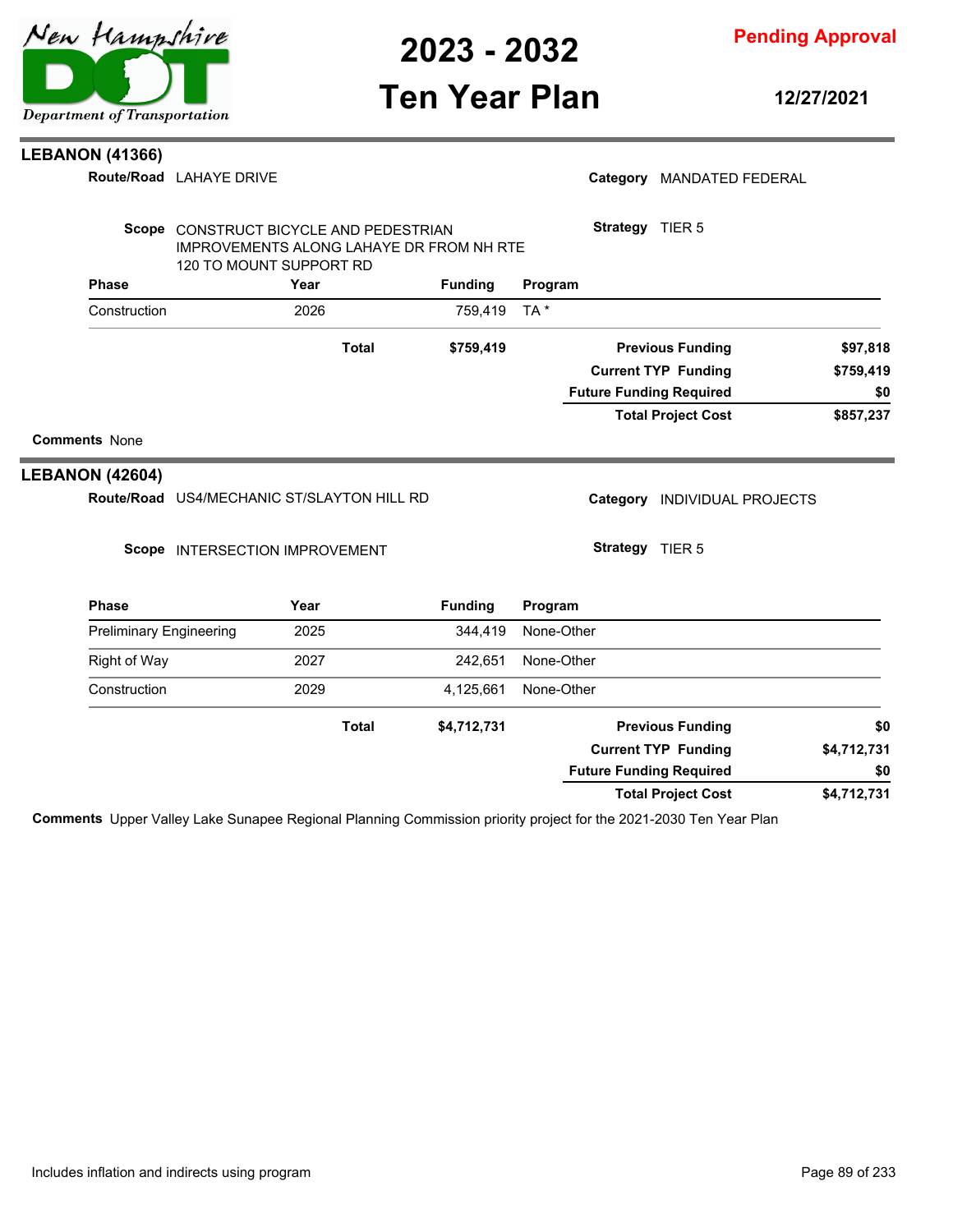

**Ten Year Plan**

**Pending Approval**

**12/27/2021**

#### **LEBANON (43437)**

I-89, NH 10 SB **Route/Road**

| <b>Phase</b><br>Construction                                     | Route/Road NH ROUTE 125 | Scope BRIDGE REPLACEMENT OF CULVERT CARRYING<br>NH 125 OVER LITTLE RIVER BR NO 073/084<br>Year<br>2023<br><b>Total</b> | <b>Funding</b><br>1,696,200<br>\$1,696,200                                                       | Category RED LIST BRIDGES<br>Strategy TIER 4<br>Program<br>Bridg-T1-2-Rehab-Rcn<br><b>Previous Funding</b> | \$566,500          |
|------------------------------------------------------------------|-------------------------|------------------------------------------------------------------------------------------------------------------------|--------------------------------------------------------------------------------------------------|------------------------------------------------------------------------------------------------------------|--------------------|
|                                                                  |                         |                                                                                                                        |                                                                                                  |                                                                                                            |                    |
|                                                                  |                         |                                                                                                                        |                                                                                                  |                                                                                                            |                    |
|                                                                  |                         |                                                                                                                        |                                                                                                  |                                                                                                            |                    |
|                                                                  |                         |                                                                                                                        |                                                                                                  |                                                                                                            |                    |
| LEE (41322)                                                      |                         |                                                                                                                        |                                                                                                  |                                                                                                            |                    |
| <b>Comments None</b>                                             |                         |                                                                                                                        |                                                                                                  |                                                                                                            |                    |
|                                                                  |                         |                                                                                                                        |                                                                                                  | <b>Total Project Cost</b>                                                                                  | \$2,577,511        |
|                                                                  |                         |                                                                                                                        |                                                                                                  | <b>Future Funding Required</b>                                                                             | \$0                |
|                                                                  |                         | <b>Total</b>                                                                                                           | \$2,577,511                                                                                      | <b>Previous Funding</b><br><b>Current TYP Funding</b>                                                      | \$0<br>\$2,577,511 |
|                                                                  |                         |                                                                                                                        |                                                                                                  |                                                                                                            |                    |
| Construction                                                     |                         | 2030                                                                                                                   | 2,135,327                                                                                        | Bridg-T1-2-Rehab-Rcn                                                                                       |                    |
| <b>Right of Way</b>                                              |                         | 2029                                                                                                                   | 6,491                                                                                            | Bridg-T1-2-Rehab-Rcn                                                                                       |                    |
| <b>Preliminary Engineering</b>                                   |                         | 2030                                                                                                                   | 66,729                                                                                           | Bridg-T1-2-Rehab-Rcn                                                                                       |                    |
| <b>Preliminary Engineering</b><br><b>Preliminary Engineering</b> |                         | 2028<br>2029                                                                                                           | 63,143<br>129,823                                                                                | Bridg-T1-2-Rehab-Rcn<br>Bridg-T1-2-Rehab-Rcn                                                               |                    |
| <b>Preliminary Engineering</b>                                   |                         | 2026                                                                                                                   | 59,751                                                                                           | Bridg-T1-2-Rehab-Rcn                                                                                       |                    |
| <b>Preliminary Engineering</b>                                   |                         | 2025                                                                                                                   | 116,246                                                                                          | Bridg-T1-2-Rehab-Rcn                                                                                       |                    |
| Phase                                                            |                         | Year                                                                                                                   | <b>Funding</b>                                                                                   | Program                                                                                                    |                    |
|                                                                  | <b>LEBANON</b>          |                                                                                                                        | Scope ADDRESS BRIDGE (099/111) CARRYING I-89, NH 10<br>SB RAMP OVER MASCOMA RIVER IN THE TOWN OF | Strategy TIER 1                                                                                            |                    |
| Route/Road 1-89, NH 10 SB                                        |                         |                                                                                                                        |                                                                                                  | Category BRIDGES                                                                                           |                    |

**Comments** None

**\$2,262,700**

**\$0**

**Total Project Cost**

**Future Funding Required**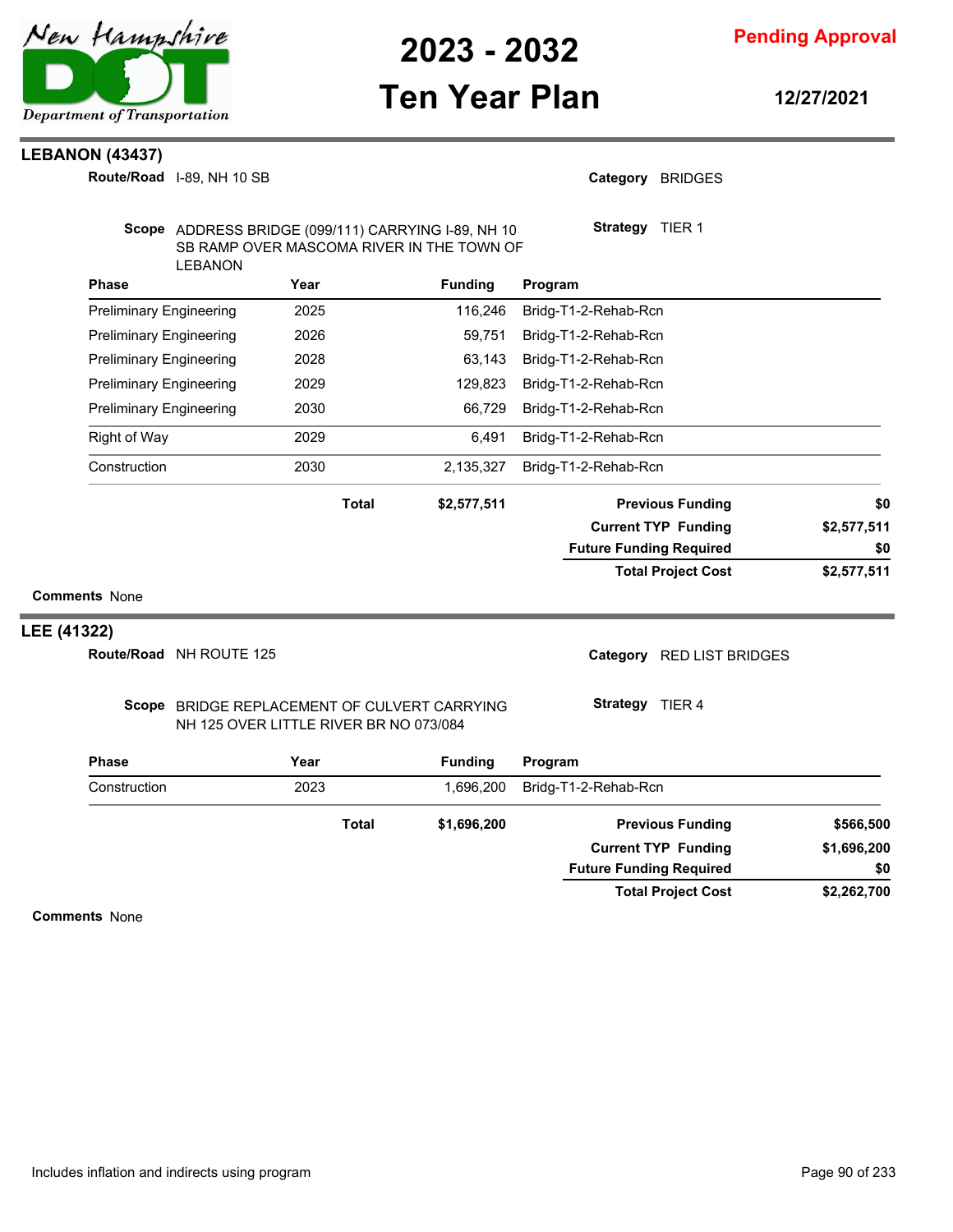

### **Ten Year Plan**

**Pending Approval**

**12/27/2021**

#### **LEE (42876)**

| Route/Road RTE 125   |                                                                                            |              |                |                   |                 | Category MANDATED FEDERAL           |             |
|----------------------|--------------------------------------------------------------------------------------------|--------------|----------------|-------------------|-----------------|-------------------------------------|-------------|
|                      | Scope CONSTRUCT UP TO AN 80 SPACE PARK AND RIDE<br>LOT NEAR THE JUNCTION OF US4 AND NH125. |              |                |                   | Strategy TIER 4 |                                     |             |
| <b>Phase</b>         | Year                                                                                       |              | <b>Funding</b> | Program           |                 |                                     |             |
| Construction         | 2024                                                                                       |              | 819.008        | CMAQ <sup>*</sup> |                 |                                     |             |
|                      |                                                                                            | <b>Total</b> | \$819,008      |                   |                 | <b>Previous Funding</b>             | \$220,000   |
|                      |                                                                                            |              |                |                   |                 | <b>Current TYP Funding</b>          | \$819,008   |
|                      |                                                                                            |              |                |                   |                 | <b>Future Funding Required</b>      | \$0         |
|                      |                                                                                            |              |                |                   |                 | <b>Total Project Cost</b>           | \$1,039,008 |
| <b>Comments None</b> |                                                                                            |              |                |                   |                 |                                     |             |
|                      | LEE-BARRINGTON/PLAISTOW (43056)                                                            |              |                |                   |                 |                                     |             |
| Route/Road NH 125    |                                                                                            |              |                |                   |                 | Category PRESERVATION & MAINTENANCE |             |
|                      | Scope PAVEMENT PRESERVATION                                                                |              |                |                   | Strategy TIER 2 |                                     |             |
| <b>Phase</b>         | Year                                                                                       |              | <b>Funding</b> | Program           |                 |                                     |             |
| Construction         | 2023                                                                                       |              | 2,600,840      | Pave-T2-Resurf    |                 |                                     |             |
|                      |                                                                                            | <b>Total</b> | \$2,600,840    |                   |                 | <b>Previous Funding</b>             | \$77,000    |
|                      |                                                                                            |              |                |                   |                 | <b>Current TYP Funding</b>          | \$2,600,840 |
|                      |                                                                                            |              |                |                   |                 | <b>Future Funding Required</b>      | \$0         |

**\$2,677,840 Total Project Cost**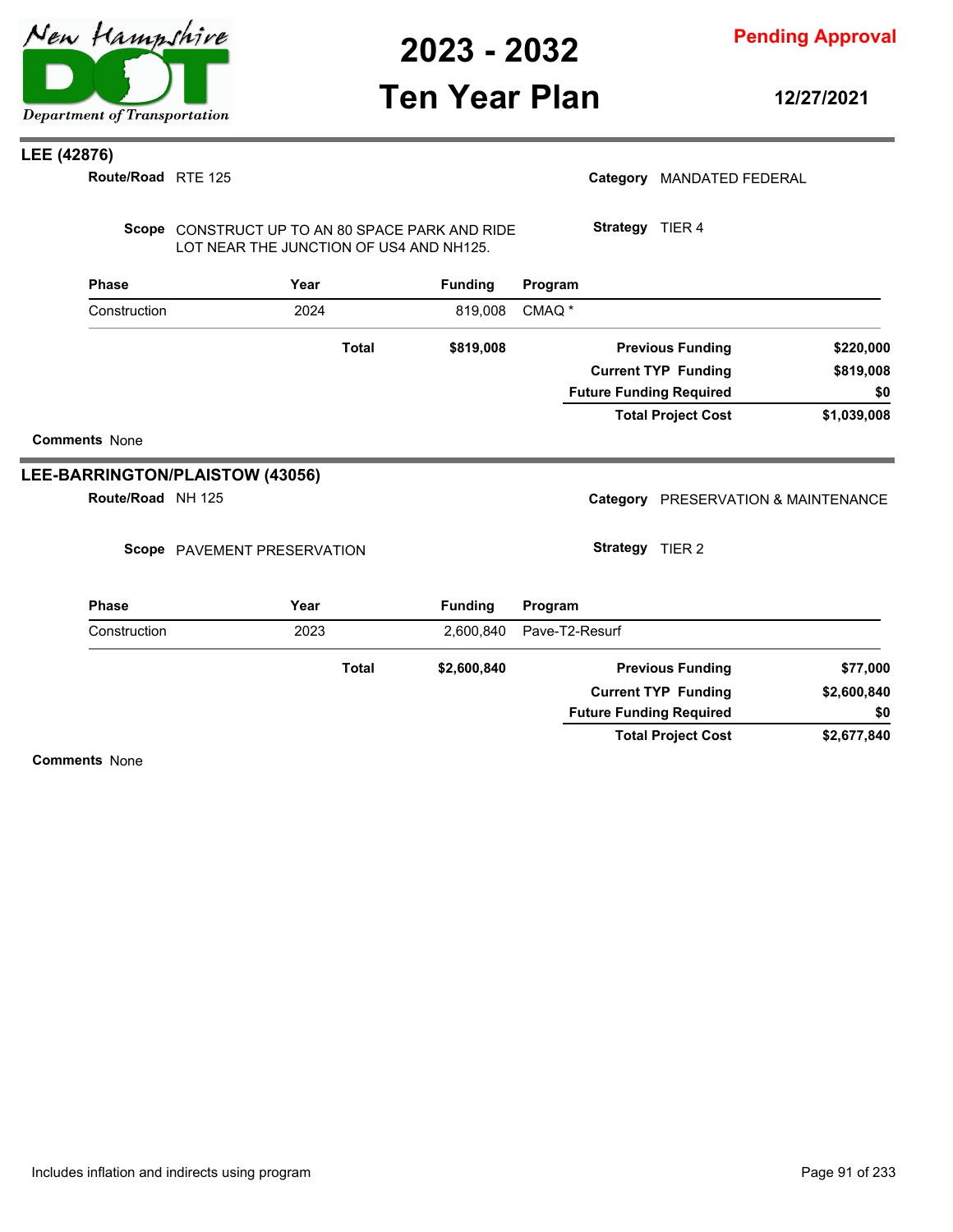

**Pending Approval**

# **Ten Year Plan**

**12/27/2021**

|                                | Route/Road NH ROUTE 18                                   |              |                                                                                           |         |                      | Category RED LIST BRIDGES      |                        |
|--------------------------------|----------------------------------------------------------|--------------|-------------------------------------------------------------------------------------------|---------|----------------------|--------------------------------|------------------------|
|                                | RIVER (109/134)                                          |              | Scope DECK REPLACEMENT AND PAINTING OF RED LIST<br>BRIDGE CARRYING NH 18 OVER CONNECTICUT |         | Strategy TIER 3      |                                |                        |
| <b>Phase</b>                   |                                                          | Year         | <b>Funding</b>                                                                            | Program |                      |                                |                        |
| <b>Preliminary Engineering</b> |                                                          | 2023         | 101,772                                                                                   |         | NON-PAR (Vermont)    |                                |                        |
| <b>Preliminary Engineering</b> |                                                          | 2023         | 129,364                                                                                   |         | Bridg-T3-4-Rehab-Rcn |                                |                        |
| Construction                   |                                                          | 2025         | 1,448,499                                                                                 |         | NON-PAR (Vermont)    |                                |                        |
| Construction                   |                                                          | 2025         | 3,186,697                                                                                 |         | Bridg-T3-4-Rehab-Rcn |                                |                        |
|                                |                                                          | <b>Total</b> | \$4,866,331                                                                               |         |                      | <b>Previous Funding</b>        | \$704,314              |
|                                |                                                          |              |                                                                                           |         |                      | <b>Current TYP Funding</b>     | \$4,866,331            |
|                                |                                                          |              |                                                                                           |         |                      |                                |                        |
|                                |                                                          |              |                                                                                           |         |                      | <b>Future Funding Required</b> | \$0                    |
|                                |                                                          |              |                                                                                           |         |                      | <b>Total Project Cost</b>      | \$5,570,645            |
| <b>Comments None</b>           |                                                          |              |                                                                                           |         |                      |                                |                        |
|                                |                                                          |              |                                                                                           |         |                      |                                |                        |
|                                | <b>MEADOW STREET</b>                                     |              | Route/Road COTTAGE STREET, MILL STREET, SOUTH STREET,                                     |         |                      | Category MANDATED FEDERAL      |                        |
| <b>LITTLETON (41362)</b>       | SOUTH ST, MEADOW ST, MT. EUSTIS RD,<br><b>BRONSON ST</b> |              | Scope CONST SIDEWALKS ALONG COTTAGE ST, MILL ST,                                          |         | Strategy TIER 2      |                                |                        |
| <b>Phase</b>                   |                                                          | Year         | <b>Funding</b>                                                                            | Program |                      |                                |                        |
| Construction                   |                                                          | 2023         | 863,520                                                                                   | TA*     |                      |                                |                        |
|                                |                                                          | <b>Total</b> | \$863,520                                                                                 |         |                      | <b>Previous Funding</b>        |                        |
|                                |                                                          |              |                                                                                           |         |                      | <b>Current TYP Funding</b>     | \$205,786<br>\$863,520 |
|                                |                                                          |              |                                                                                           |         |                      | <b>Future Funding Required</b> | \$0                    |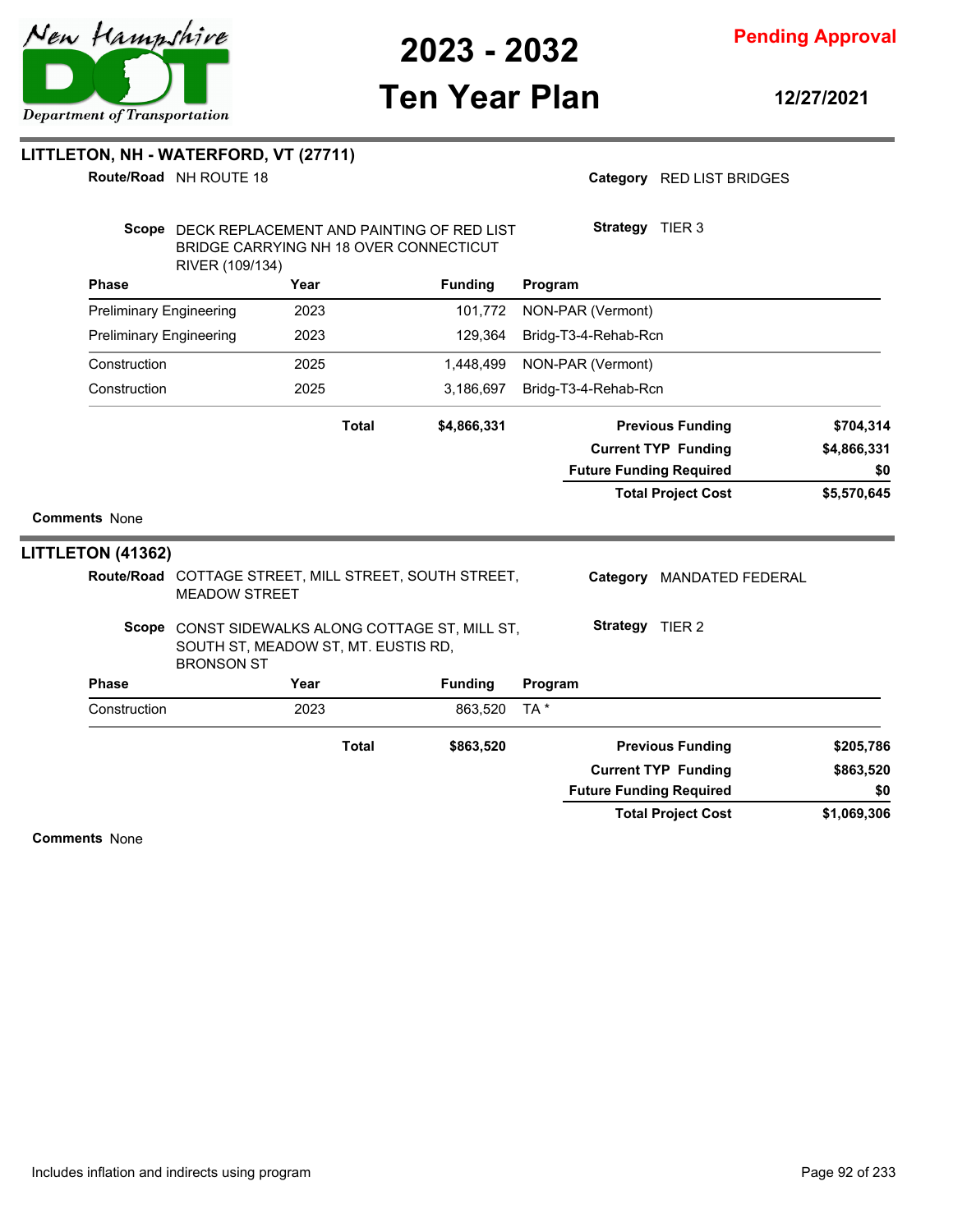

### **Ten Year Plan**

**Pending Approval**

**12/27/2021**

#### **LITTLETON (43844)**

US 302 **Route/Road**

| Route/Road US 302                            |                                                                                |                | Category INDIVIDUAL PROJECTS   |             |
|----------------------------------------------|--------------------------------------------------------------------------------|----------------|--------------------------------|-------------|
| IN LITTLETON.                                | Scope PEDESTRIAN IMPROVEMENTS ALONG ROUTE 302                                  |                | Strategy TIER 2                |             |
| <b>Phase</b>                                 | Year                                                                           | <b>Funding</b> | Program                        |             |
| <b>Preliminary Engineering</b>               | 2025                                                                           | 369,874        | Other Fed Aid                  |             |
| <b>Right of Way</b>                          | 2028                                                                           | 22,961         | Other Fed Aid                  |             |
| Construction                                 | 2030                                                                           | 4,246,390      | Other Fed Aid                  |             |
|                                              | <b>Total</b>                                                                   | \$4,639,225    | <b>Previous Funding</b>        | \$0         |
|                                              |                                                                                |                | <b>Current TYP Funding</b>     | \$4,639,225 |
|                                              |                                                                                |                | <b>Future Funding Required</b> | \$0         |
|                                              |                                                                                |                | <b>Total Project Cost</b>      | \$4,639,225 |
| <b>Comments None</b>                         |                                                                                |                |                                |             |
| LONDONDERRY (41593)<br>Route/Road NH28/NH128 |                                                                                |                | Category INDIVIDUAL PROJECTS   |             |
|                                              | Scope SAFETY & OPERATIONAL IMPROVEMENTS AT THE<br>INTERSECTION OF NH 28/NH 128 |                | Strategy TIER 2                |             |
| <b>Phase</b>                                 | Year                                                                           | <b>Funding</b> | Program                        |             |
| <b>Preliminary Engineering</b>               | 2023                                                                           | 611,866        | None-Highway                   |             |
| <b>Preliminary Engineering</b>               | 2026                                                                           | 194,734        | None-Highway                   |             |
| <b>Right of Way</b>                          | 2026                                                                           | 249,189        | None-Highway                   |             |
| Construction                                 | 2027                                                                           | 6,021,762      | None-Highway                   |             |
|                                              | <b>Total</b>                                                                   | \$7,077,551    | <b>Previous Funding</b>        | \$0         |
|                                              |                                                                                |                | <b>Current TYP Funding</b>     | \$7,077,551 |
|                                              |                                                                                |                | <b>Future Funding Required</b> | \$0         |

**Total Project Cost Comments** Southern New Hampshire Planning Commission priority project project for the 2019-2028 Ten year Plan

**\$7,077,551**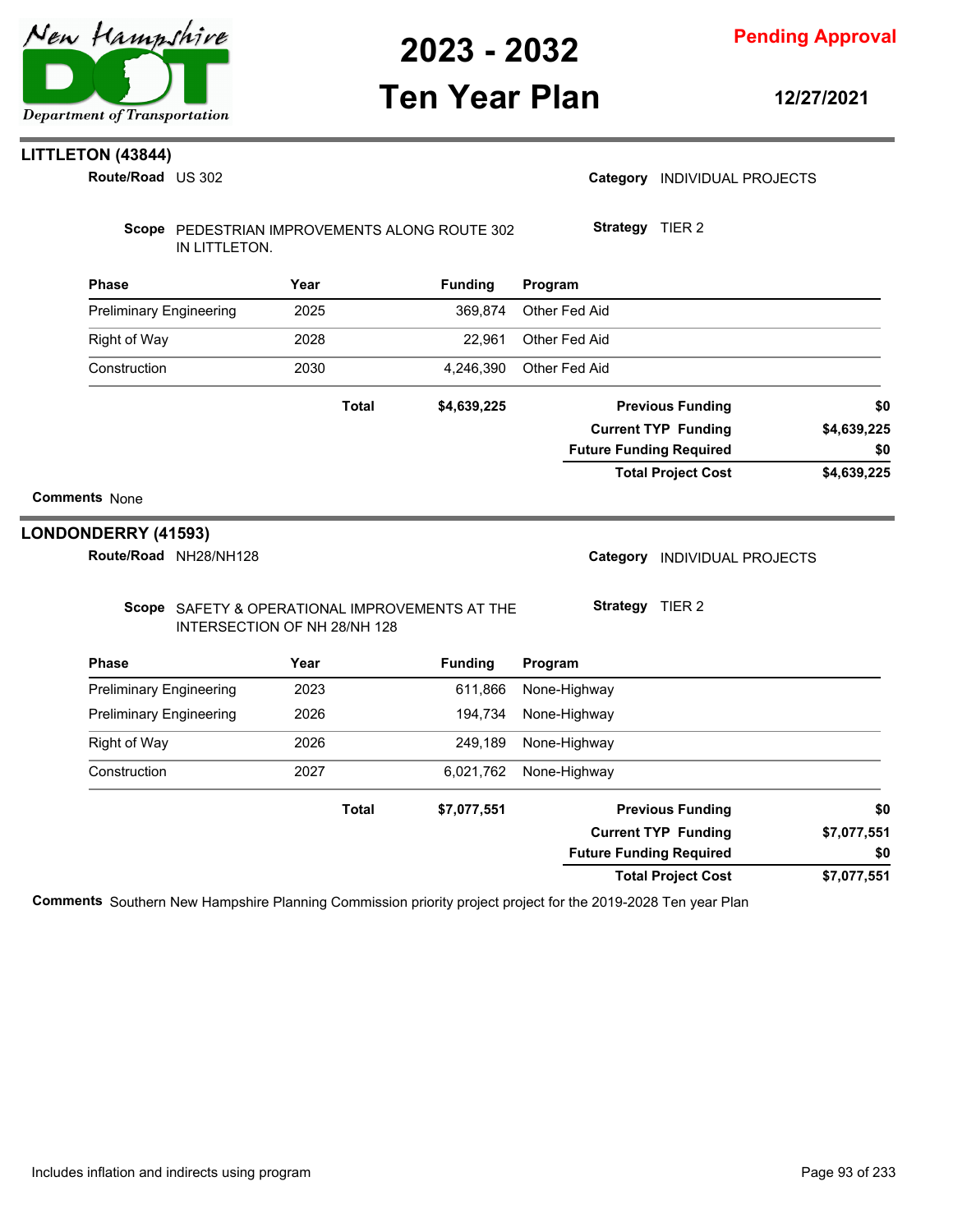

**Pending Approval**

### **Ten Year Plan**

**12/27/2021**

#### **Phase Year Funding Route/Road** NH 28/STONEHENGE ROAD **LONDONDERRY (41715)** Scope OPERATIONAL AND CAPACITY IMPROVEMENTS AT THE INTERSECTION OF NH 28 & STONEHENGE ROAD **Program** Category **INDIVIDUAL PROJECTS Strategy** TIER 2 Construction 2023 1,442,709 None-Highway **\$1,758,309 \$1,442,709 \$1,442,709 Previous Funding \$315,600 Current TYP Funding Total Project Cost Future Funding Required Total Comments** Southern New Hampshire Planning Commission priority project for the 2019-2028 Ten Year Plan **\$0 Phase Phase Phase Phase Phase Phase Phase Phase Phase Phase Phase Phase Phase Phase Phase Phase Phase Phase Phase Phase Phase Phase Phase Phase Phase Phase Phase Phase** Route/Road HARVEY RD. WEBSTER RD. GRENIER FIELD RD. **LONDONDERRY (42508)** Scope CONSTRUCT A 1 MILE MULTI-USE PATH ALONG THE SIDE OF HARVEY RD. WEBSTER RD, AND GRENIER FIELD RD. **Program** Category MANDATED FEDERAL **Strategy** TIER 5 Construction 2024 211,357 NON-PAR (other) Construction 2024 460,235 TA \* Construction 2025 434,550 TA \* **\$1,286,136 \$1,106,141 \$1,106,141 Previous Funding \$179,995 Current TYP Funding Total Project Cost Future Funding Required Total Comments** None **\$0**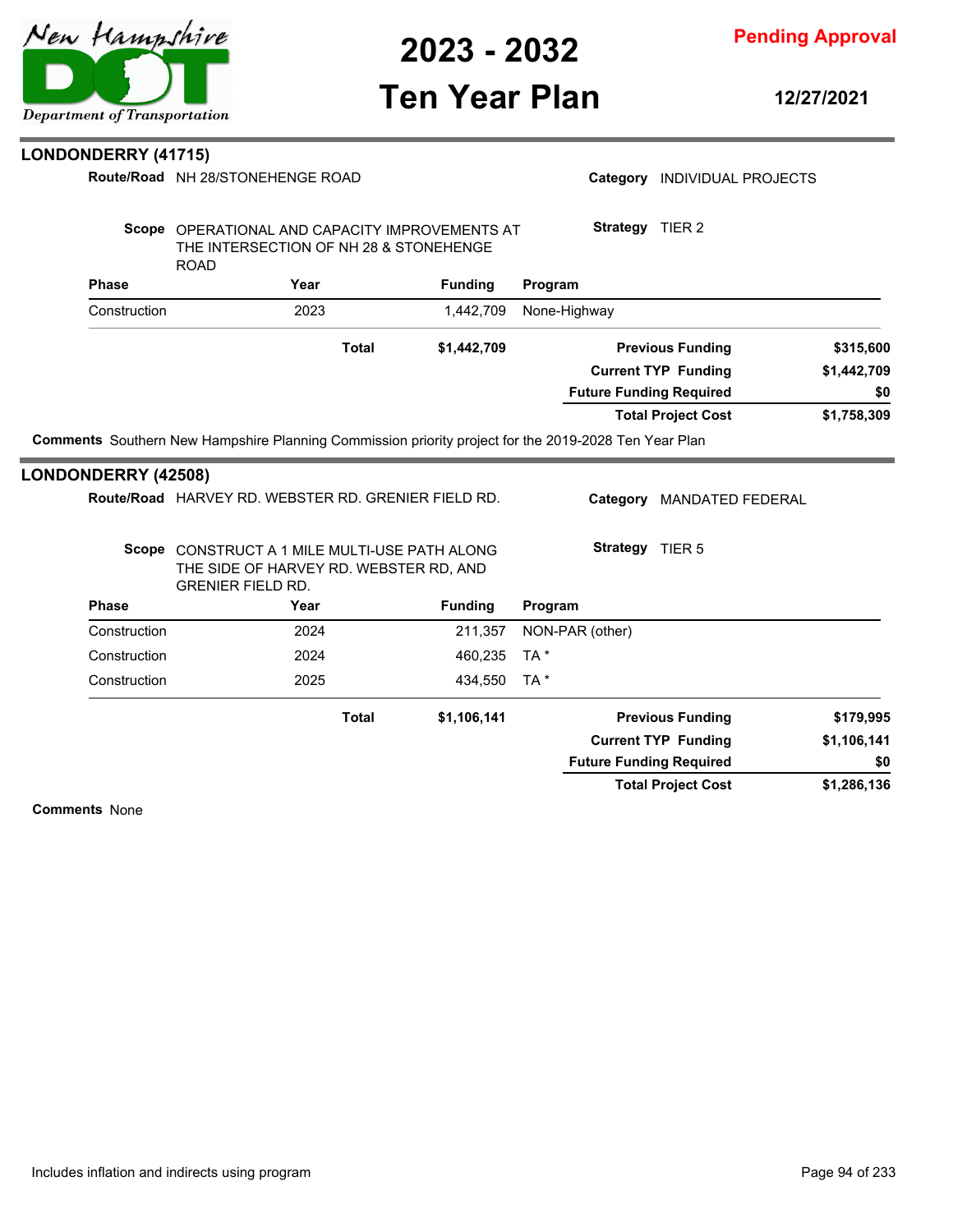

**Pending Approval**

### **Ten Year Plan**

**12/27/2021**

#### **LOUDON - CANTERBURY (29613C)**

**Route/Road** NH RTE 106

Category **INDIVIDUAL PROJECTS** 

Scope NH 106 ROADWAY WIDENING (PHASE 3)

**Strategy** TIER 2

| <b>Phase</b>         | Year         | <b>Funding</b> | Program                        |              |
|----------------------|--------------|----------------|--------------------------------|--------------|
| Right of Way         | 2024         | 486,381        | None-Highway                   |              |
| Construction         | 2026         | 10,700,389     | None-Highway                   |              |
| Construction         | 2027         | 10,700,389     | None-Highway                   |              |
|                      | <b>Total</b> | \$21,887,159   | <b>Previous Funding</b>        | \$1,089,999  |
|                      |              |                | <b>Current TYP Funding</b>     | \$21,887,159 |
|                      |              |                | <b>Future Funding Required</b> | \$0          |
|                      |              |                | <b>Total Project Cost</b>      | \$22,977,158 |
| <b>Comments None</b> |              |                |                                |              |

#### **LOUDON (40632)**

Route/Road NH 106 AND SOUTH VILLAGE ROAD

Scope INTERSECTION IMPROVEMENTS

Category **INDIVIDUAL PROJECTS** 

**Strategy** TIER 2

| <b>Phase</b> | Year  | <b>Funding</b> | Program                        |             |
|--------------|-------|----------------|--------------------------------|-------------|
| Construction | 2025  | 1,842,708      | None-Highway                   |             |
|              | Total | \$1,842,708    | <b>Previous Funding</b>        | \$339,807   |
|              |       |                | <b>Current TYP Funding</b>     | \$1,842,708 |
|              |       |                | <b>Future Funding Required</b> | \$0         |
|              |       |                | <b>Total Project Cost</b>      | \$2,182,514 |

**Comments** Central New Hampshire Regional Planning Commission priority project for the 2017-2026 Ten Year Plan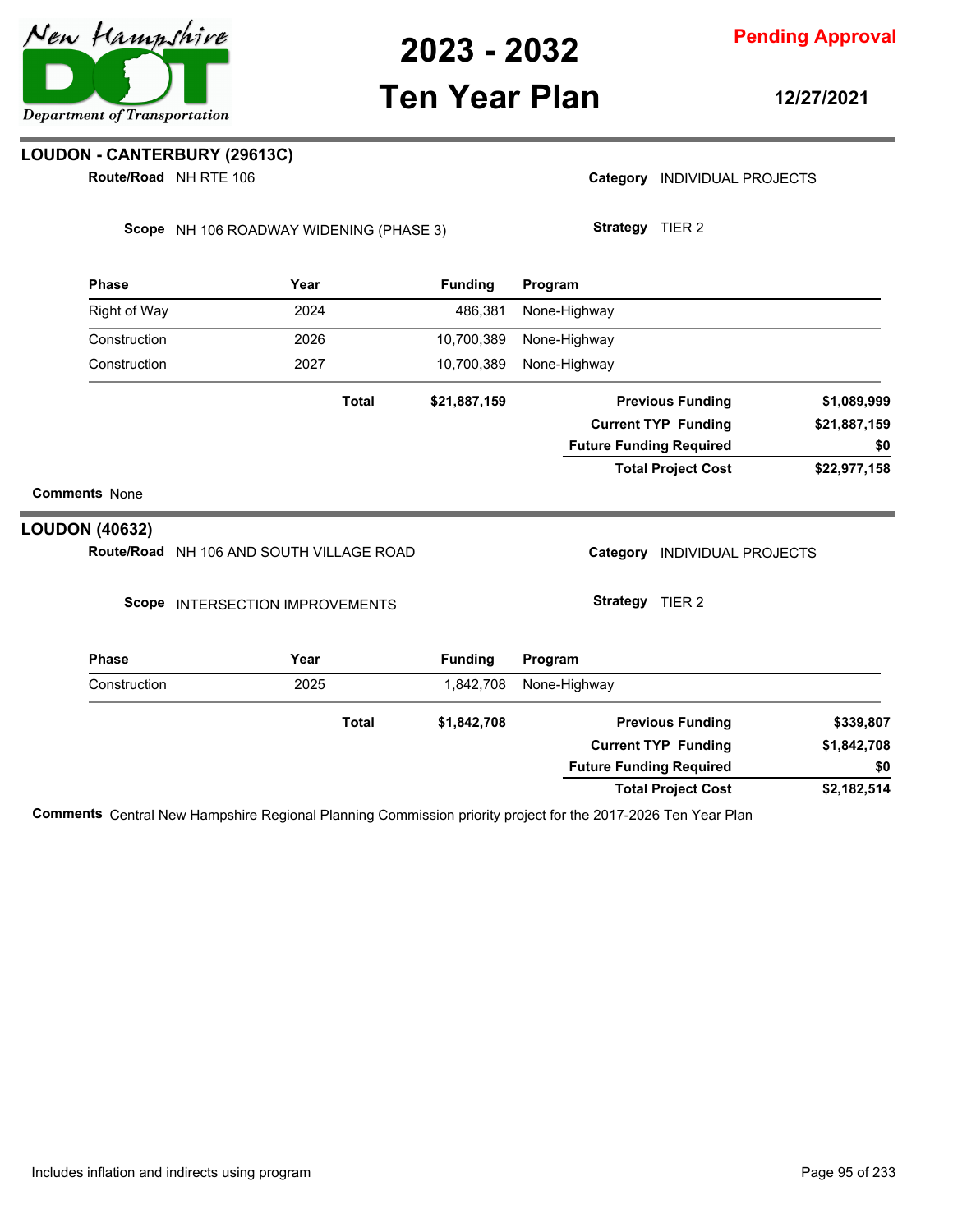**Pending Approval**

### **Ten Year Plan**

**12/27/2021**

### **LYNDEBOROUGH (41435)**

**Route/Road NHRR** 

#### Category RED LIST BRIDGES

|                        | LYNDEBOROUGH (108/070)         |                                                                          |      | Scope ADDRESS RED LIST BRIDGE CARRYING NHRR<br>OVER GLASS FACTORY ROAD IN THE TOWN OF |                      |                  | Strategy TIER 6                |                    |
|------------------------|--------------------------------|--------------------------------------------------------------------------|------|---------------------------------------------------------------------------------------|----------------------|------------------|--------------------------------|--------------------|
|                        | <b>Phase</b><br>Year           |                                                                          |      | <b>Funding</b>                                                                        |                      | Program          |                                |                    |
|                        | <b>Preliminary Engineering</b> |                                                                          | 2026 |                                                                                       | 122.847              |                  | Bridg-T3-4-Rehab-Rcn           |                    |
|                        | <b>Preliminary Engineering</b> |                                                                          | 2027 |                                                                                       | 126,287<br>1,298,229 |                  | Bridg-T3-4-Rehab-Rcn           |                    |
|                        | Construction                   |                                                                          | 2028 |                                                                                       |                      |                  | Bridg-T3-4-Rehab-Rcn           |                    |
|                        |                                |                                                                          |      | <b>Total</b>                                                                          | \$1,547,363          |                  | <b>Previous Funding</b>        | \$0                |
|                        |                                |                                                                          |      |                                                                                       |                      |                  | <b>Current TYP Funding</b>     | \$1,547,363<br>\$0 |
|                        |                                |                                                                          |      |                                                                                       |                      |                  | <b>Future Funding Required</b> |                    |
|                        |                                |                                                                          |      |                                                                                       |                      |                  | <b>Total Project Cost</b>      | \$1,547,363        |
| <b>Comments None</b>   |                                |                                                                          |      |                                                                                       |                      |                  |                                |                    |
| <b>MADBURY (41462)</b> |                                |                                                                          |      |                                                                                       |                      |                  |                                |                    |
|                        |                                | Route/Road FRESHET ROAD OVER JOHNSON CREEK                               |      |                                                                                       |                      |                  | Category BRIDGES               |                    |
|                        |                                | Scope BRIDGE REPLACEMENT-FRESHET ROAD OVER<br>JOHNSON CREEK-BR. #160/086 |      |                                                                                       |                      |                  | Strategy TIER 5                |                    |
| <b>Phase</b>           |                                |                                                                          | Year |                                                                                       | <b>Funding</b>       | Program          |                                |                    |
|                        | <b>Preliminary Engineering</b> |                                                                          | 2025 |                                                                                       | 165,229              | SAB <sup>*</sup> |                                |                    |
|                        | <b>Right of Way</b>            |                                                                          | 2025 |                                                                                       | 5,901                | SAB <sup>*</sup> |                                |                    |
|                        | Construction                   |                                                                          | 2026 |                                                                                       | 587,223              | SAB <sup>*</sup> |                                |                    |
|                        | Construction                   |                                                                          | 2027 |                                                                                       | 786,109              | SAB <sup>*</sup> |                                |                    |
|                        |                                |                                                                          |      | <b>Total</b>                                                                          | \$1,544,463          |                  | <b>Previous Funding</b>        | \$0                |
|                        |                                |                                                                          |      |                                                                                       |                      |                  | <b>Current TYP Funding</b>     | \$1,544,463        |
|                        |                                |                                                                          |      |                                                                                       |                      |                  | <b>Future Funding Required</b> | \$0                |
|                        |                                |                                                                          |      |                                                                                       |                      |                  | <b>Total Project Cost</b>      | \$1,544,463        |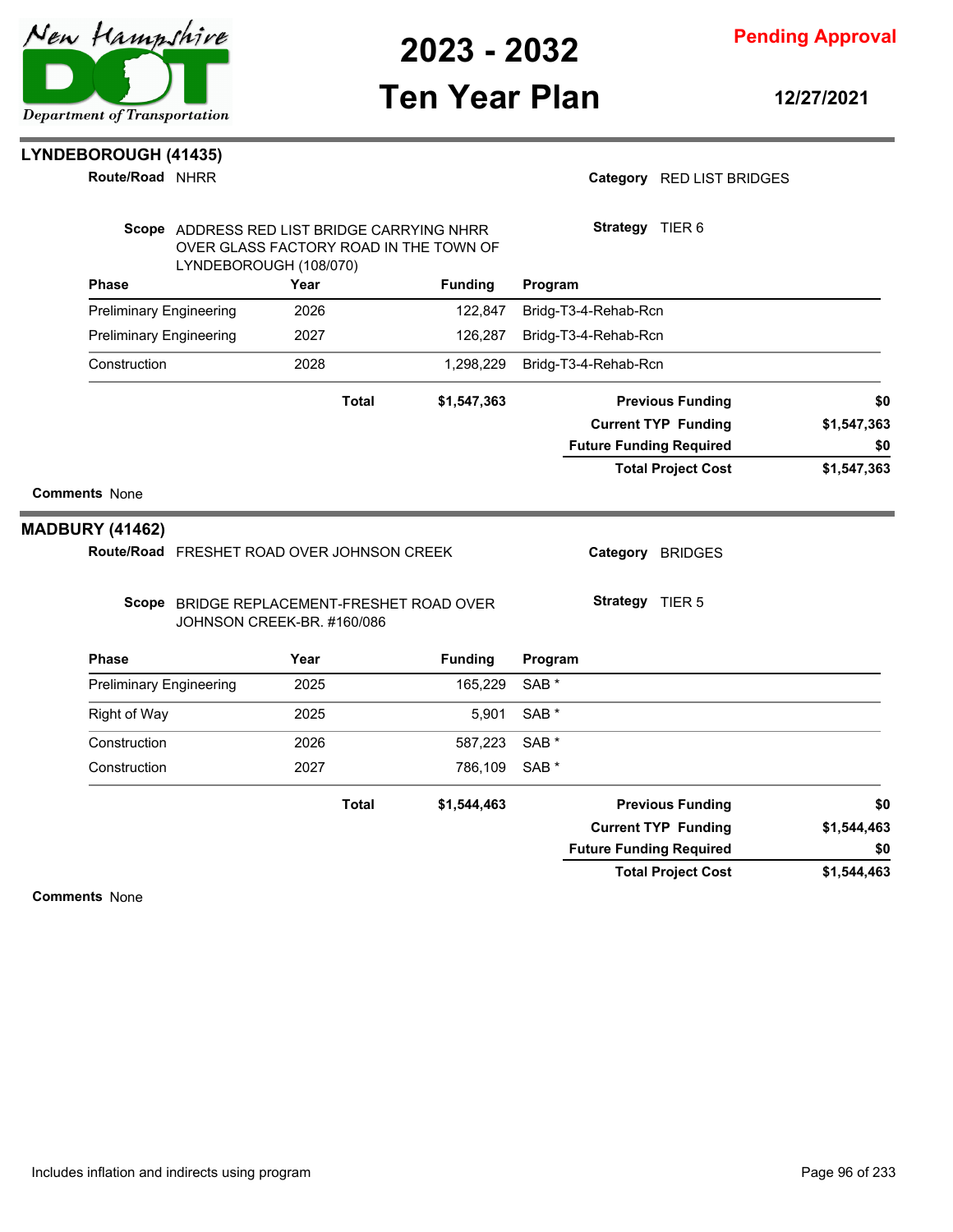**Pending Approval**

### **Ten Year Plan**

**12/27/2021**

#### **MADBURY (41596)**

**Route/Road** MADBURY RD

|                           | Route/Road MADBURY RD                                                |      |              |                                         |                  |                 | Category INDIVIDUAL PROJECTS   |             |
|---------------------------|----------------------------------------------------------------------|------|--------------|-----------------------------------------|------------------|-----------------|--------------------------------|-------------|
|                           | Scope PLANNING STUDY TO IDENTIFY POTENTIAL<br>NH 155/MADBURY ROAD/TO |      |              | INTERSECTION SAFETY IMPROVEMENTS TO THE |                  | Strategy TIER 3 |                                |             |
| <b>Phase</b>              |                                                                      | Year |              | <b>Funding</b>                          | Program          |                 |                                |             |
|                           | <b>Preliminary Engineering</b>                                       | 2028 |              | 685,974                                 | None-Highway     |                 |                                |             |
|                           |                                                                      |      | <b>Total</b> | \$685,974                               |                  |                 | <b>Previous Funding</b>        | \$0         |
|                           |                                                                      |      |              |                                         |                  |                 | <b>Current TYP Funding</b>     | \$685,974   |
|                           |                                                                      |      |              |                                         |                  |                 | <b>Future Funding Required</b> | \$0         |
|                           |                                                                      |      |              |                                         |                  |                 | <b>Total Project Cost</b>      | \$685,974   |
|                           | Route/Road US 3 (ELM STREET)                                         |      |              |                                         |                  |                 | Category BRIDGES               |             |
| <b>MANCHESTER (15837)</b> | Scope BRIDGE REHABILITATION-US 3 (ELM ST) OVER<br>B&MRR-BR. #144/075 |      |              |                                         |                  | Strategy TIER 5 |                                |             |
| <b>Phase</b>              |                                                                      | Year |              | <b>Funding</b>                          | Program          |                 |                                |             |
|                           | <b>Preliminary Engineering</b>                                       | 2023 |              | 493,667                                 | SAB <sup>*</sup> |                 |                                |             |
| <b>Right of Way</b>       |                                                                      | 2024 |              | 29,506                                  | SAB <sup>*</sup> |                 |                                |             |
| Construction              |                                                                      | 2025 |              | 5,185,243                               | <b>MOBIL</b>     |                 |                                |             |
|                           |                                                                      |      | <b>Total</b> | \$5,708,415                             |                  |                 | <b>Previous Funding</b>        | \$0         |
|                           |                                                                      |      |              |                                         |                  |                 | <b>Current TYP Funding</b>     | \$5,708,415 |
|                           |                                                                      |      |              |                                         |                  |                 | <b>Future Funding Required</b> | \$0         |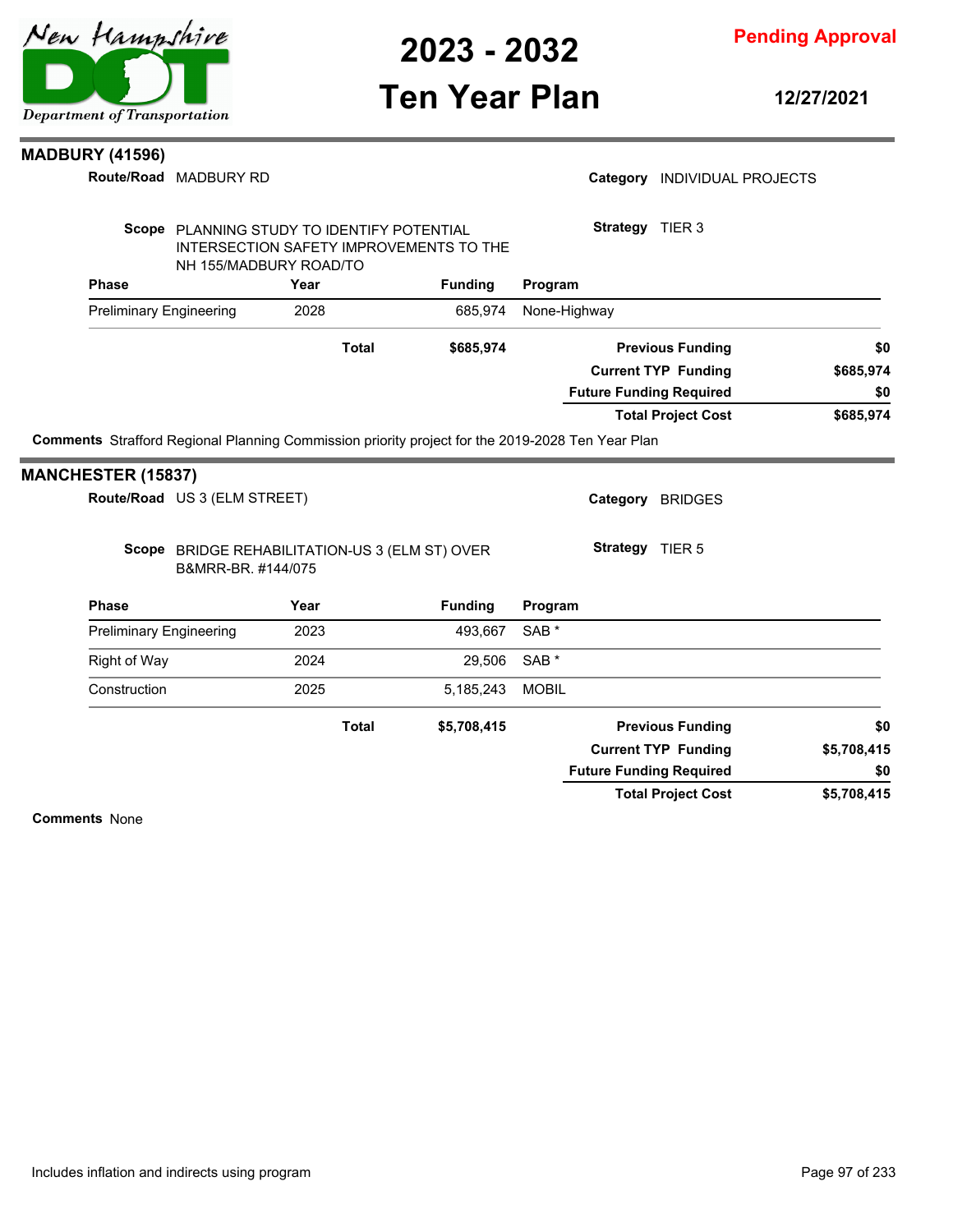

**Pending Approval**

### **Ten Year Plan**

**12/27/2021**

Category **INDIVIDUAL PROJECTS** 

#### **MANCHESTER (16099)**

**Route/Road** I-293 / FEE TPK

|                                | Scope PRELIMINARY ENGINEERING & ROW FOR<br>RECONSTRUCTION OF THE F.E. EVERETT<br>TURNPIKE AT EXITS 6 AND 7                     |              |                |         | Strategy TIER 1                                           |               |
|--------------------------------|--------------------------------------------------------------------------------------------------------------------------------|--------------|----------------|---------|-----------------------------------------------------------|---------------|
| <b>Phase</b>                   | Year                                                                                                                           |              | <b>Funding</b> | Program |                                                           |               |
| <b>Preliminary Engineering</b> | 2023                                                                                                                           |              | 1,375,196      | TPK *   |                                                           |               |
| Right of Way                   | 2023                                                                                                                           |              | 3,929,133      | TPK*    |                                                           |               |
| <b>Right of Way</b>            | 2024                                                                                                                           |              | 3,146,007      | TPK*    |                                                           |               |
| <b>Right of Way</b>            | 2025                                                                                                                           |              | 3,041,847      | TPK *   |                                                           |               |
|                                |                                                                                                                                | <b>Total</b> | \$11,492,183   |         | <b>Previous Funding</b>                                   | \$8,859,789   |
|                                |                                                                                                                                |              |                |         | <b>Current TYP Funding</b>                                | \$11,492,183  |
|                                |                                                                                                                                |              |                |         | <b>Future Funding Required</b>                            | \$0           |
|                                |                                                                                                                                |              |                |         | <b>Total Project Cost</b>                                 | \$20,351,972  |
|                                | Route/Road RECONSTRUCT AND WIDENING OF EXIT 6<br>(AMOSKEAG)<br>Scope RECONSTRUCT AND WIDEN EXIT 6 (AMOSKEAG) IN<br>MANCHESTER. |              |                |         | Category<br><b>INDIVIDUAL PROJECTS</b><br>Strategy TIER 1 |               |
| <b>Phase</b>                   | Year                                                                                                                           |              | <b>Funding</b> | Program |                                                           |               |
| Construction                   | 2029                                                                                                                           |              | 9,329,323      | TPK*    |                                                           |               |
| Construction                   | 2030                                                                                                                           |              | 32,248,507     | TPK*    |                                                           |               |
| Construction                   | 2031                                                                                                                           |              | 32,327,125     | TPK *   |                                                           |               |
| Construction                   | 2032                                                                                                                           |              | 32,405,932     | TPK*    |                                                           |               |
|                                |                                                                                                                                | <b>Total</b> | \$106,310,888  |         | <b>Previous Funding</b>                                   | \$0           |
|                                |                                                                                                                                |              |                |         | <b>Current TYP Funding</b>                                | \$106,310,888 |
|                                |                                                                                                                                |              |                |         |                                                           |               |
|                                |                                                                                                                                |              |                |         | <b>Future Funding Required</b>                            | \$0           |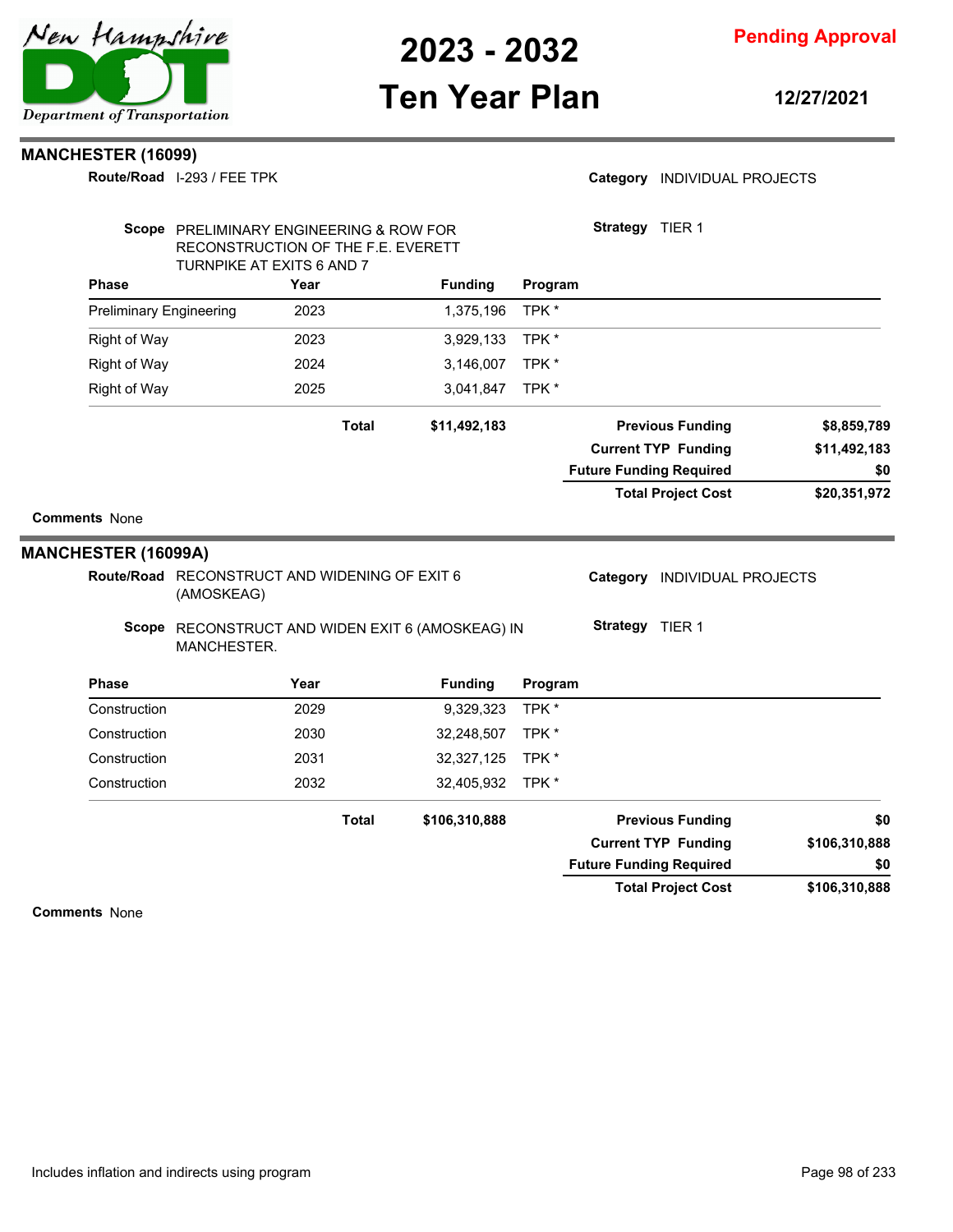## **Ten Year Plan**

**Pending Approval**

**12/27/2021**

Category **INDIVIDUAL PROJECTS** 

#### **MANCHESTER (16099B)**

**Route/Road** EXIT 7 FEE TURNPIKE

|                                | Scope RECONSTRUCT EXIT 7                                                      |                                                | Strategy TIER 1                |              |
|--------------------------------|-------------------------------------------------------------------------------|------------------------------------------------|--------------------------------|--------------|
| <b>Phase</b>                   | Year                                                                          | <b>Funding</b>                                 | Program                        |              |
| Construction                   | 2027                                                                          | 16,438,406                                     | TPK *                          |              |
| Construction                   | 2028                                                                          | 24,412,563                                     | TPK *                          |              |
| Construction                   | 2029                                                                          | 12,236,039                                     | TPK *                          |              |
|                                |                                                                               | <b>Total</b><br>\$53,087,007                   | <b>Previous Funding</b>        | \$0          |
|                                |                                                                               |                                                | <b>Current TYP Funding</b>     | \$53,087,007 |
|                                |                                                                               |                                                | <b>Future Funding Required</b> | \$0          |
|                                |                                                                               |                                                | <b>Total Project Cost</b>      | \$53,087,007 |
| <b>Comments None</b>           |                                                                               |                                                |                                |              |
| <b>MANCHESTER (24206)</b>      |                                                                               |                                                |                                |              |
|                                | Route/Road SALMON STREET WB OVER RD, BMRR,<br><b>MARRIMACK RIVER AND RAMP</b> |                                                | Category BRIDGES               |              |
|                                | MERRIMACK RIVER, RAMP-BR. #106/072                                            | Scope BRIDGE REHAB-SALMON ST WB OVER RD, BMRR, | Strategy TIER 5                |              |
| <b>Phase</b>                   | Year                                                                          | <b>Funding</b>                                 | Program                        |              |
| <b>Preliminary Engineering</b> | 2023                                                                          | 205,600                                        | MOBRR <sup>*</sup>             |              |
| <b>Right of Way</b>            | 2023                                                                          | 5,140                                          | MOBRR <sup>*</sup>             |              |
| Construction                   | 2028                                                                          | 4,425,781                                      | MOBRR <sup>*</sup>             |              |
| Construction                   | 2029                                                                          | 1,995,803                                      | MOBRR <sup>*</sup>             |              |
|                                |                                                                               | <b>Total</b><br>\$6,632,325                    | <b>Previous Funding</b>        | \$400,000    |
|                                |                                                                               |                                                | <b>Current TYP Funding</b>     | \$6,632,325  |
|                                |                                                                               |                                                | <b>Future Funding Required</b> | \$0          |
|                                |                                                                               |                                                | <b>Total Project Cost</b>      | \$7,032,325  |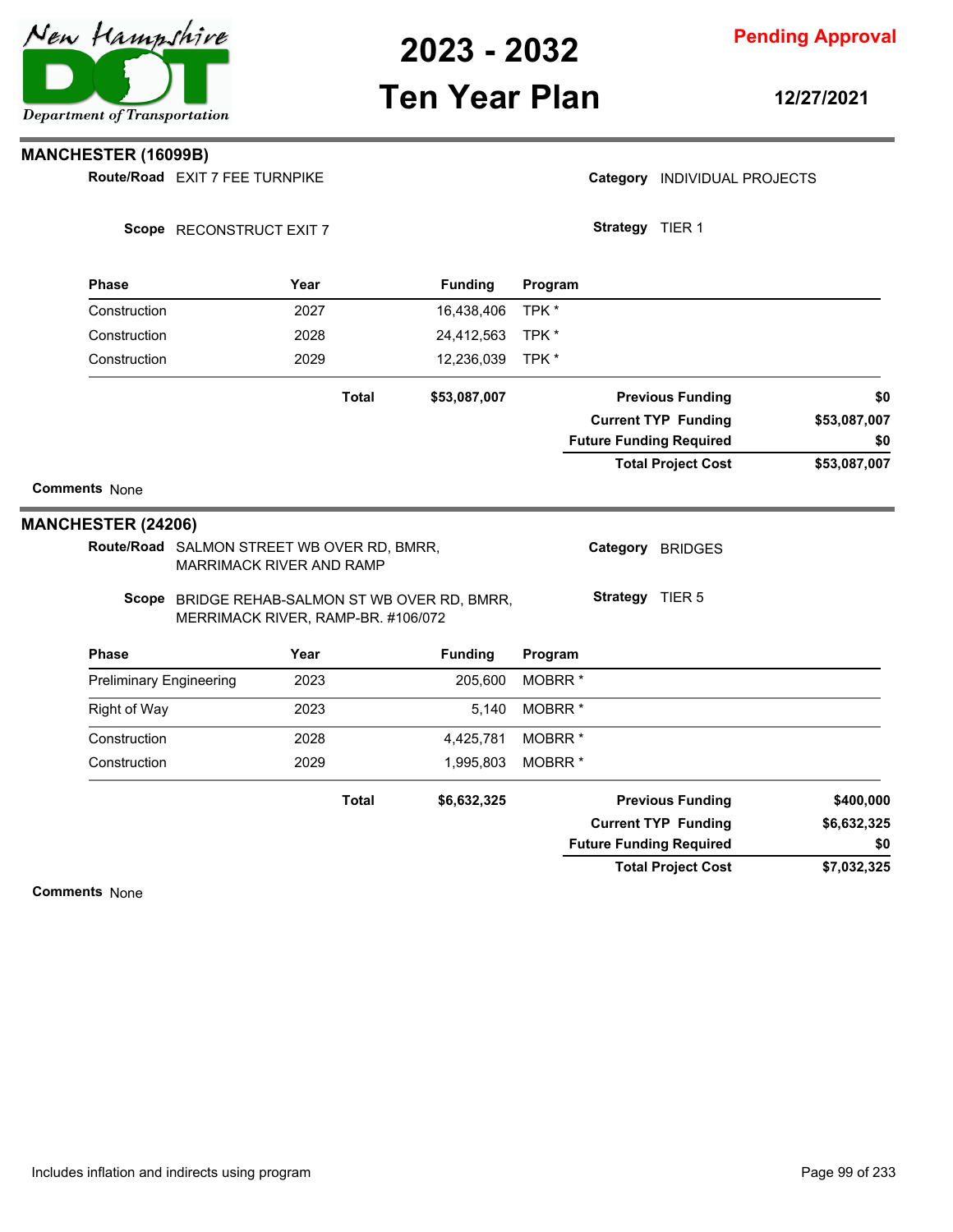

**Pending Approval**

# **Ten Year Plan**

**12/27/2021**

| <b>MANCHESTER (24212)</b>      |                                                                                                                 |      |              |                |                    |                 |                                |              |
|--------------------------------|-----------------------------------------------------------------------------------------------------------------|------|--------------|----------------|--------------------|-----------------|--------------------------------|--------------|
|                                | Route/Road SAMON ST EB OVER RD, BMRR, MERRIMACK RIVER<br><b>AND RAMP</b>                                        |      |              |                |                    |                 | Category BRIDGES               |              |
|                                | Scope AMOSKEG EAST BND - SALMON ST OVER RD, RR, &<br>RIVER (BRG#107/072) AND ADJACENT RAMP "E"<br>(BRG#107/071) |      |              |                |                    | Strategy TIER 5 |                                |              |
| <b>Phase</b>                   |                                                                                                                 | Year |              | <b>Funding</b> | Program            |                 |                                |              |
| <b>Preliminary Engineering</b> |                                                                                                                 | 2024 |              | 219,684        | SAB <sup>*</sup>   |                 |                                |              |
| Construction                   |                                                                                                                 | 2024 |              | 6,273,559      | MOBRR <sup>*</sup> |                 |                                |              |
| Construction                   |                                                                                                                 | 2025 |              | 5,360,597      | MOBRR <sup>*</sup> |                 |                                |              |
|                                |                                                                                                                 |      | <b>Total</b> | \$11,853,839   |                    |                 | <b>Previous Funding</b>        | \$747,300    |
|                                |                                                                                                                 |      |              |                |                    |                 | <b>Current TYP Funding</b>     | \$11,853,839 |
|                                |                                                                                                                 |      |              |                |                    |                 | <b>Future Funding Required</b> | \$0          |
|                                |                                                                                                                 |      |              |                |                    |                 | <b>Total Project Cost</b>      | \$12,601,139 |
| <b>Comments None</b>           |                                                                                                                 |      |              |                |                    |                 |                                |              |
| <b>MANCHESTER (29811)</b>      |                                                                                                                 |      |              |                |                    |                 |                                |              |
|                                | Route/Road SOUTH MANCHESTER RAIL TRAIL                                                                          |      |              |                |                    | Category        | <b>MANDATED FEDERAL</b>        |              |
|                                | Scope CONSTRUCT MULTI-USE PATH ALONG THE<br>ABANDONED RAIL CORRIDOR FROM GOLD ST. TO<br>PERIMETER ROAD          |      |              |                |                    | Strategy TIER 6 |                                |              |
| <b>Phase</b>                   |                                                                                                                 | Year |              | <b>Funding</b> | Program            |                 |                                |              |
| Construction                   |                                                                                                                 | 2024 |              | 1,643,782      | CMAQ <sup>*</sup>  |                 |                                |              |
|                                |                                                                                                                 |      | <b>Total</b> | \$1,643,782    |                    |                 | <b>Previous Funding</b>        | \$373,336    |
|                                |                                                                                                                 |      |              |                |                    |                 | <b>Current TYP Funding</b>     | \$1,643,782  |
|                                |                                                                                                                 |      |              |                |                    |                 | <b>Future Funding Required</b> | \$0          |
|                                |                                                                                                                 |      |              |                |                    |                 | <b>Total Project Cost</b>      | \$2,017,118  |

**Comments** None

 $\overline{\phantom{a}}$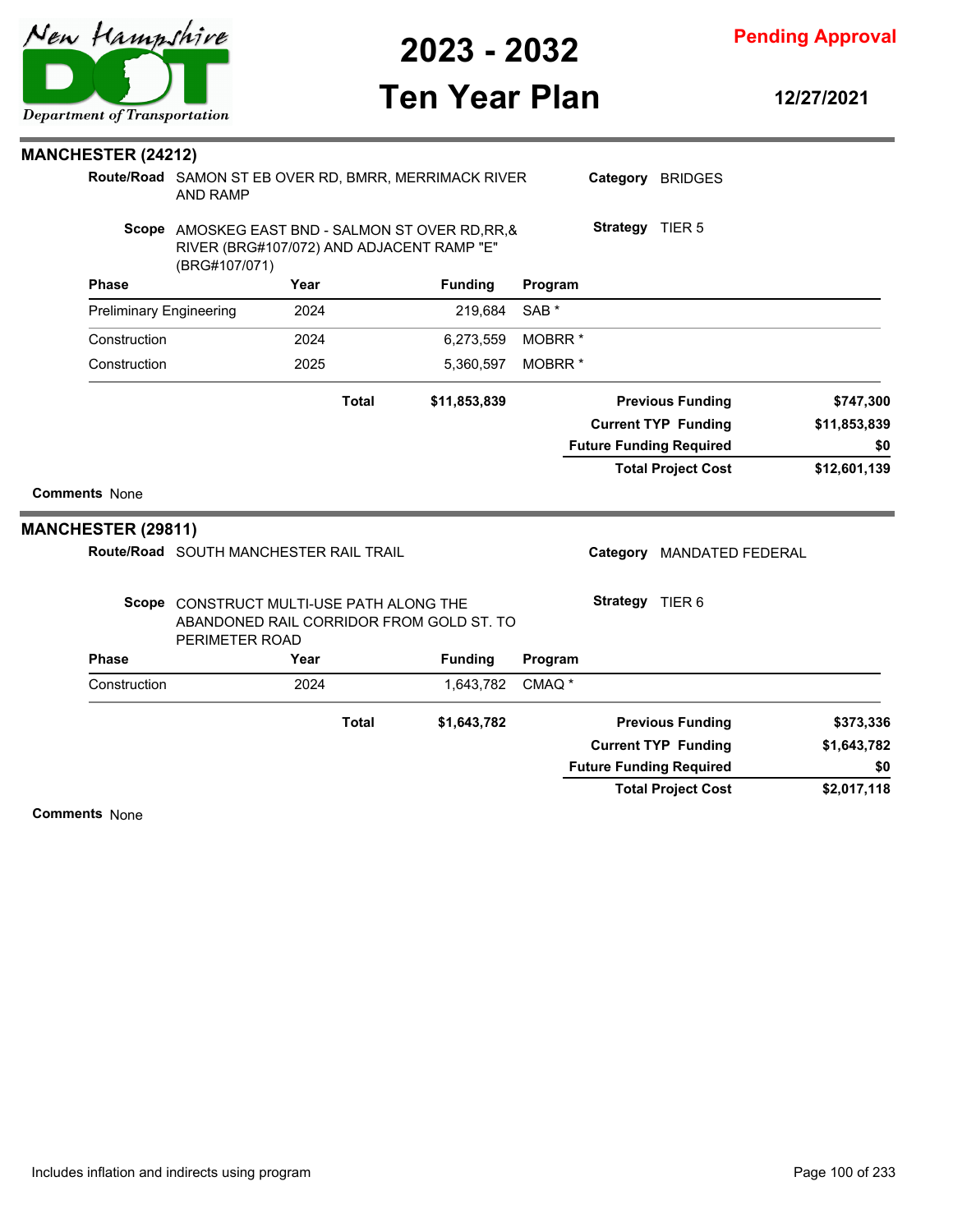

### **Ten Year Plan**

**Pending Approval**

**12/27/2021**

#### **MANCHESTER (40428)**

**Route/Road RAIL TRAIL** 

#### Category MANDATED FEDERAL

| Scope        | CONSTRUCT MULTI-USE PATH ALONG BAKER ST,<br>BROWN AVE, DUBISZ ST, AND SUNDIAL AVE.<br>$(14-25TAP)$ |       |                |         | Strategy<br>TIER <sub>5</sub>  |           |
|--------------|----------------------------------------------------------------------------------------------------|-------|----------------|---------|--------------------------------|-----------|
| <b>Phase</b> | Year                                                                                               |       | <b>Funding</b> | Program |                                |           |
| Construction | 2024                                                                                               |       | 359.428        | TA *    |                                |           |
| Construction | 2025                                                                                               |       | 369,492        | TA *    |                                |           |
|              |                                                                                                    | Total | \$728,920      |         | <b>Previous Funding</b>        | \$132,270 |
|              |                                                                                                    |       |                |         | <b>Current TYP Funding</b>     | \$728,920 |
|              |                                                                                                    |       |                |         | <b>Future Funding Required</b> | \$0       |
|              |                                                                                                    |       |                |         | <b>Total Project Cost</b>      | \$861,190 |

#### **Comments** None

#### **MANCHESTER (40563)**

Route/Road MANCHESTER-BOSTON REGIONAL AIRPORT

**Category** AIRPORT

Scope PRESERVATION, MODERNIZATION, AND/OR EXPANSION OF AIRPORT FACILITIES; PLANNING STUDIES.

**Strategy** ALL TIERS

|              | STUDIES. |              |                |                         |     |
|--------------|----------|--------------|----------------|-------------------------|-----|
| <b>Phase</b> | Year     |              | <b>Funding</b> | Program                 |     |
| Other        | 2023     |              | 17,190,444     | Airport Improvement     |     |
| Other        | 2024     |              | 16,908,544     | Airport Improvement     |     |
| Other        | 2025     |              | 814,780        | Airport Improvement     |     |
| Other        | 2026     |              | 16,472,688     | Airport Improvement     |     |
| Other        | 2027     |              | 8,036,438      | Airport Improvement     |     |
| Other        | 2028     |              | 5,638,774      | Airport Improvement     |     |
| Other        | 2029     |              | 5,796,659      | Airport Improvement     |     |
| Other        | 2030     |              | 5,958,966      | Airport Improvement     |     |
| Other        | 2031     |              | 6,125,817      | Airport Improvement     |     |
| Other        | 2032     |              | 6,297,340      | Airport Improvement     |     |
|              |          | <b>Total</b> | \$89,240,450   | <b>Previous Funding</b> | \$0 |

#### **\$89,240,450 Current TYP Funding**

**Future Funding Required \$0**

**\$89,240,450 Total Project Cost**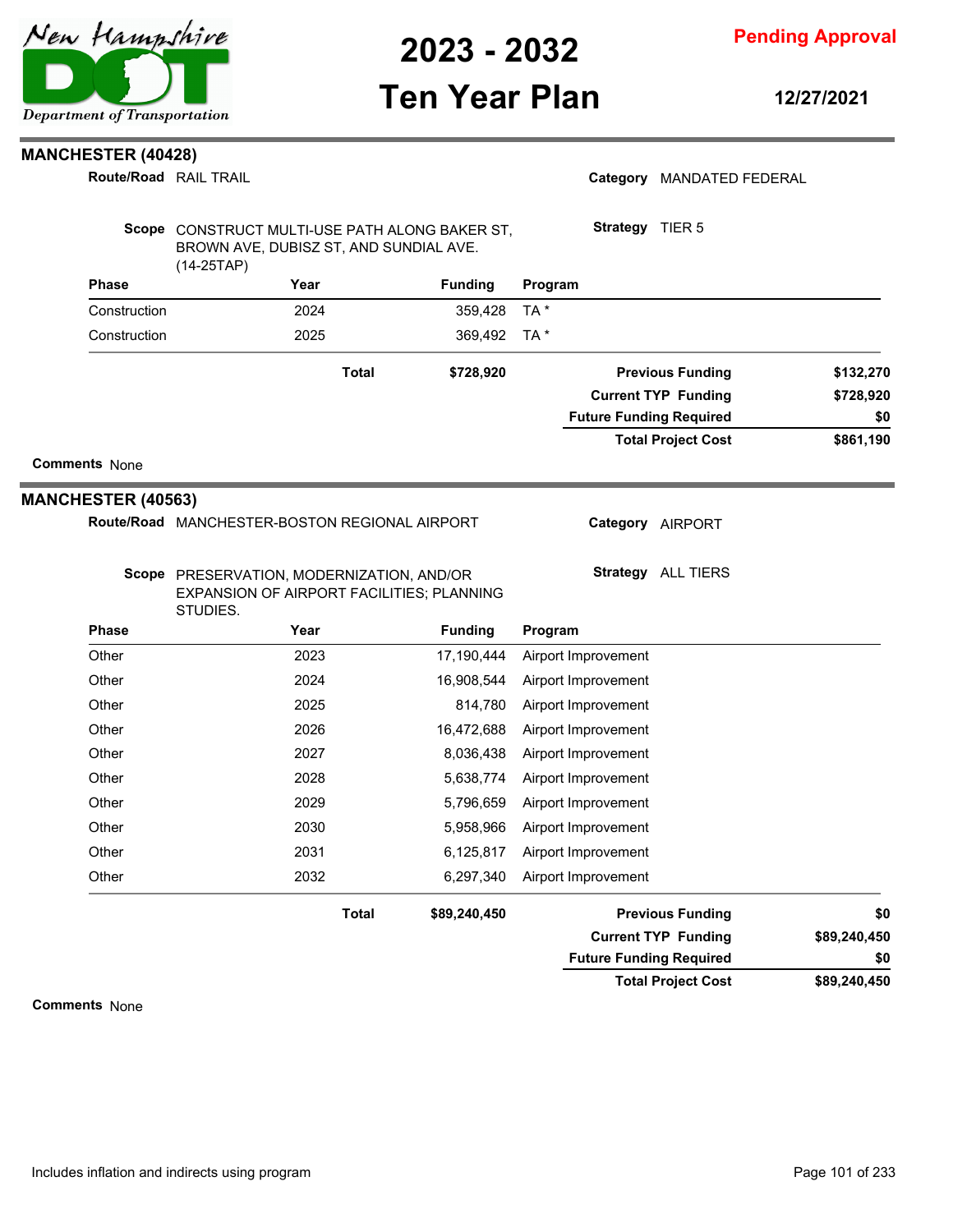

### **Ten Year Plan**

**12/27/2021**

### **MANCHESTER (41594)**

**Route/Road** I-293

#### Category **INDIVIDUAL PROJECTS**

Scope OPERATIONAL IMPROVEMENTS AT THE I-293 EXIT 1 INTERCHANGE (SOUTH WILLOW ST.)

**Strategy** TIER 1

| <b>Phase</b>                   | Year         | <b>Funding</b> | Program                        |             |
|--------------------------------|--------------|----------------|--------------------------------|-------------|
| <b>Preliminary Engineering</b> | 2024         | 179.252        | None-Highway                   |             |
| <b>Preliminary Engineering</b> | 2026         | 189,430        | None-Highway                   |             |
| Right of Way                   | 2026         | 64.753         | None-Highway                   |             |
| Construction                   | 2028         | 1,779,195      | None-Highway                   |             |
|                                | <b>Total</b> | \$2,212,629    | <b>Previous Funding</b>        | \$0         |
|                                |              |                | <b>Current TYP Funding</b>     | \$2,212,629 |
|                                |              |                | <b>Future Funding Required</b> | \$0         |
|                                |              |                | <b>Total Project Cost</b>      | \$2,212,629 |

**Comments** Southern New Hampshire Planning Commission priority project for the 2019-2028 Ten Year Plan

#### **MANCHESTER (41747)**

|              | Route/Road GRANITE ST & SOUTH WILLOW ST                        |                                           | Category          | <b>MANDATED FEDERAL</b> |                                |             |
|--------------|----------------------------------------------------------------|-------------------------------------------|-------------------|-------------------------|--------------------------------|-------------|
| Scope        | IMPLEMENT AN ADAPTIVE SIGNAL CONTROL<br>ST. SIGNAL PERFORMANCE | SYSTEM ON GRANITE ST & UPGRADE SO. WILLOW |                   | Strategy                | TIER <sub>5</sub>              |             |
| <b>Phase</b> | Year                                                           | <b>Funding</b>                            | Program           |                         |                                |             |
| Construction | 2024                                                           | 132.098                                   | HSIP <sup>*</sup> |                         |                                |             |
| Construction | 2025                                                           | 923,418                                   | CMAQ <sup>*</sup> |                         |                                |             |
| Construction | 2026                                                           | 446.717                                   | CMAQ <sup>*</sup> |                         |                                |             |
|              |                                                                | Total<br>\$1,502,233                      |                   |                         | <b>Previous Funding</b>        | \$295,885   |
|              |                                                                |                                           |                   |                         | <b>Current TYP Funding</b>     | \$1,502,233 |
|              |                                                                |                                           |                   |                         | <b>Future Funding Required</b> | \$0         |
|              |                                                                |                                           |                   |                         | <b>Total Project Cost</b>      | \$1,798,118 |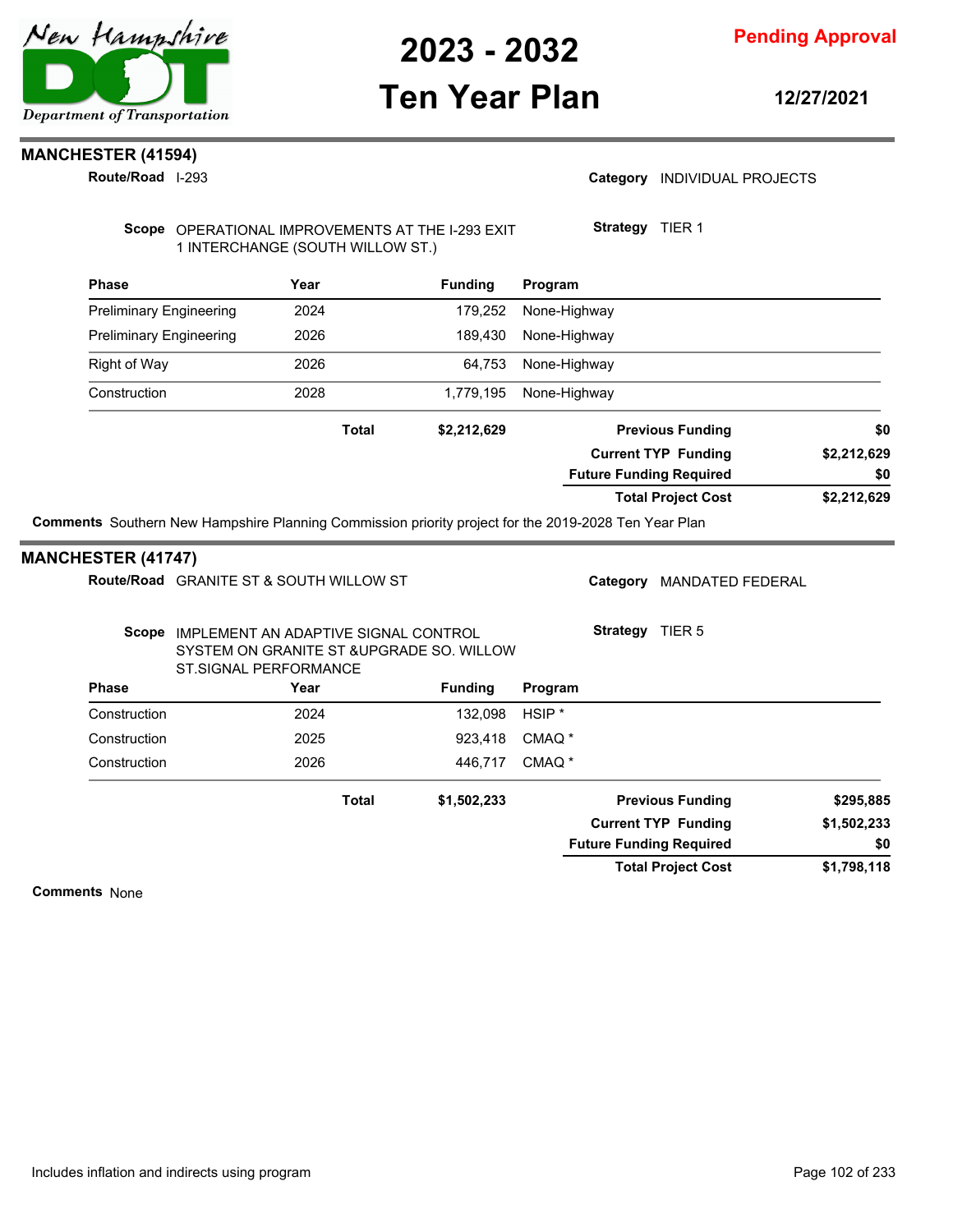**Pending Approval**

### **Ten Year Plan**

**12/27/2021**

#### **MANCHESTER (42509)**

**Route/Road** PERIMETER RD. SOUTH WILLOW ST. HARVEY RD.

Category MANDATED FEDERAL

**Strategy** TIER 5

| $\Box$ and the state of such that $\Box$ and $\Box$ and $\Box$ and $\Box$ |                                               | nnnn | $F = 100$ $T = 1$                           |         |  |  |
|---------------------------------------------------------------------------|-----------------------------------------------|------|---------------------------------------------|---------|--|--|
| Phase                                                                     |                                               | Year | Fundina                                     | Program |  |  |
|                                                                           | AND HARVEY RD.                                |      |                                             |         |  |  |
|                                                                           |                                               |      | TRAIL ALONG PERIMETER RD., SOUTH WILLOW ST. |         |  |  |
|                                                                           | Scope CONST. ADA COMPLIANT PEDESTRIAN BICYCLE |      |                                             |         |  |  |

| .                       | .            | .         | .                              |             |
|-------------------------|--------------|-----------|--------------------------------|-------------|
| Preliminary Engineering | 2023         | 51.400    | TA *                           |             |
| Construction            | 2026         | 514.481   | TA *                           |             |
| Construction            | 2027         | 264.442   | TA *                           |             |
| Construction            | 2028         | 135,923   | TA *                           |             |
|                         | <b>Total</b> | \$966,246 | <b>Previous Funding</b>        | \$125,000   |
|                         |              |           | <b>Current TYP Funding</b>     | \$966,246   |
|                         |              |           | <b>Future Funding Required</b> | \$0         |
|                         |              |           | <b>Total Project Cost</b>      | \$1,091,246 |
|                         |              |           |                                |             |

#### **Comments** None

L.

#### **MANCHESTER (42881)**

**Phase Year Funding** Route/Road WILLOW STREET/WESTON ROAD Scope CONSTRUCT A NORTHBOUND RIGHT TURN LANE AND MODIFY LANE UTILIZATION AT WILLOW ST. & WESTON RD INTER. **Program** Category MANDATED FEDERAL **Strategy** TIER 5 Construction 2025 760,462 CMAQ \* **\$1,060,462 \$760,462 \$760,462 Previous Funding \$300,000 Current TYP Funding Total Project Cost Future Funding Required Total \$0**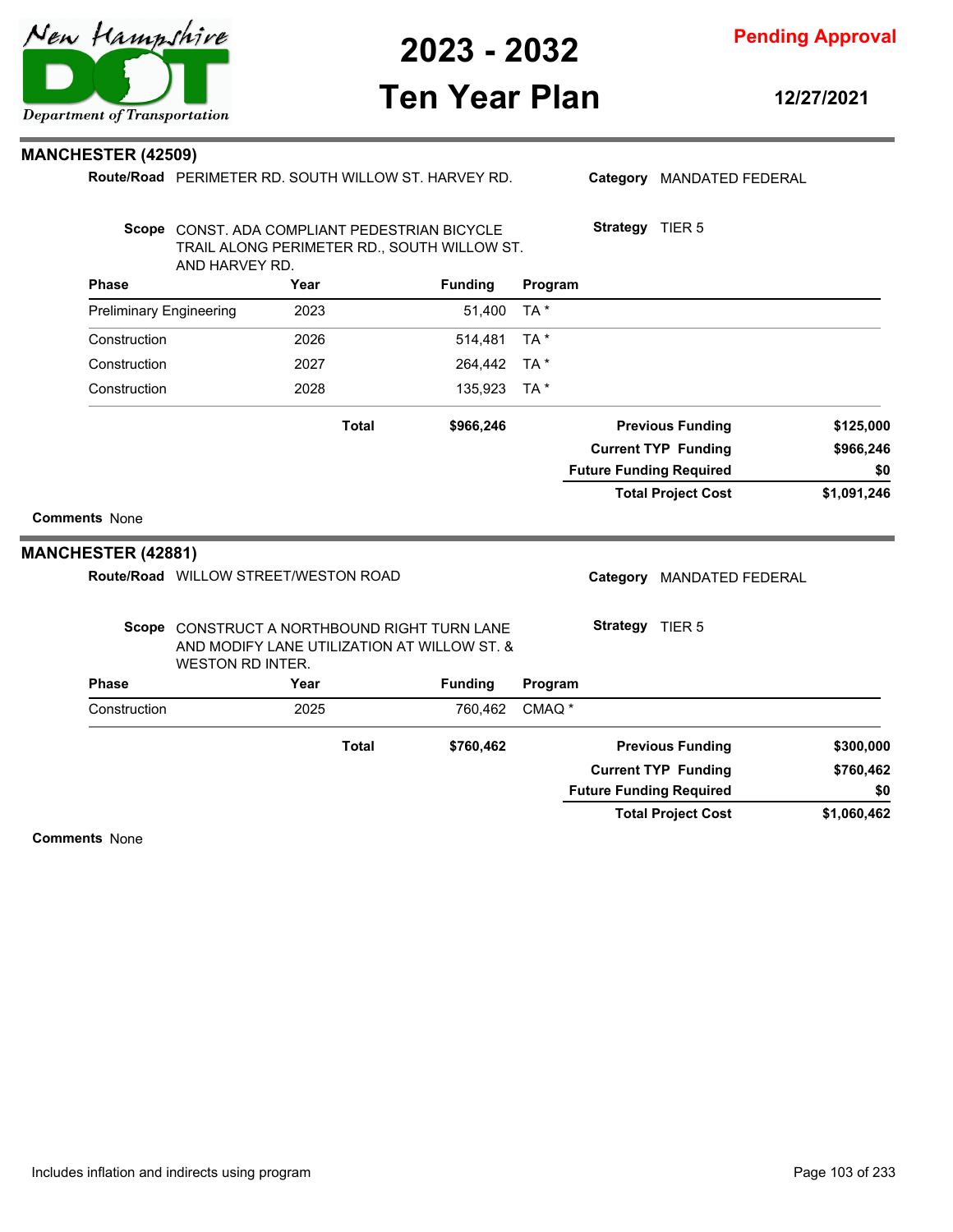

**Pending Approval**

## **Ten Year Plan**

**12/27/2021**

#### **MANCHESTER (42886)**

|  | Route/Road RIVER RD/BICENTENNIAL DR |  |
|--|-------------------------------------|--|
|--|-------------------------------------|--|

| <b>Phase</b><br><b>Preliminary Engineering</b><br><b>Preliminary Engineering</b><br>Construction<br>Construction | Scope CONST. 4,800 LF OF MULTI-USE PATH ALONG<br>CANAL STREET.                                                      | Year<br>2024<br>2026<br>2030<br>2031 | <b>Total</b> | <b>Funding</b><br>79,259<br>83,759<br>311,806<br>961,611<br>\$1,436,435 | Program<br>TA *<br>TA *<br>TA*<br>TA * | Category<br>Strategy TIER 5 | <b>MANDATED FEDERAL</b><br><b>Previous Funding</b>          | \$100,000          |
|------------------------------------------------------------------------------------------------------------------|---------------------------------------------------------------------------------------------------------------------|--------------------------------------|--------------|-------------------------------------------------------------------------|----------------------------------------|-----------------------------|-------------------------------------------------------------|--------------------|
|                                                                                                                  |                                                                                                                     |                                      |              |                                                                         |                                        |                             |                                                             |                    |
|                                                                                                                  |                                                                                                                     |                                      |              |                                                                         |                                        |                             |                                                             |                    |
|                                                                                                                  |                                                                                                                     |                                      |              |                                                                         |                                        |                             |                                                             |                    |
|                                                                                                                  |                                                                                                                     |                                      |              |                                                                         |                                        |                             |                                                             |                    |
|                                                                                                                  |                                                                                                                     |                                      |              |                                                                         |                                        |                             |                                                             |                    |
|                                                                                                                  |                                                                                                                     |                                      |              |                                                                         |                                        |                             |                                                             |                    |
|                                                                                                                  |                                                                                                                     |                                      |              |                                                                         |                                        |                             |                                                             |                    |
| <b>MANCHESTER (43730)</b><br>Route/Road CANAL STREET                                                             |                                                                                                                     |                                      |              |                                                                         |                                        |                             |                                                             |                    |
| <b>Comments None</b>                                                                                             |                                                                                                                     |                                      |              |                                                                         |                                        |                             |                                                             |                    |
|                                                                                                                  |                                                                                                                     |                                      |              |                                                                         |                                        |                             | <b>Future Funding Required</b><br><b>Total Project Cost</b> | \$0<br>\$2,036,011 |
|                                                                                                                  |                                                                                                                     |                                      |              |                                                                         |                                        |                             | <b>Current TYP Funding</b>                                  | \$1,952,011        |
|                                                                                                                  |                                                                                                                     |                                      | <b>Total</b> | \$1,952,011                                                             |                                        |                             | <b>Previous Funding</b>                                     | \$84,000           |
| Construction                                                                                                     |                                                                                                                     | 2028                                 |              | 970,721                                                                 | CMAQ <sup>*</sup>                      |                             |                                                             |                    |
| Construction                                                                                                     |                                                                                                                     | 2027                                 |              | 944,282                                                                 | CMAQ <sup>*</sup>                      |                             |                                                             |                    |
| <b>Preliminary Engineering</b>                                                                                   |                                                                                                                     | 2023                                 |              | 37,008                                                                  | CMAQ <sup>*</sup>                      |                             |                                                             |                    |
| <b>Phase</b>                                                                                                     |                                                                                                                     | Year                                 |              | <b>Funding</b>                                                          | Program                                |                             |                                                             |                    |
|                                                                                                                  | Scope CONSTRUCT A ROUNDABOUT AT ENTRANCE OF<br>DERRYFIELD SCHOOL AT RIVER RD/BICENTENNIAL<br><b>RD INTERSECTION</b> |                                      |              |                                                                         |                                        | Strategy TIER 5             |                                                             |                    |
|                                                                                                                  |                                                                                                                     |                                      |              |                                                                         |                                        |                             |                                                             |                    |

**Comments** None

**\$1,536,435**

**Total Project Cost**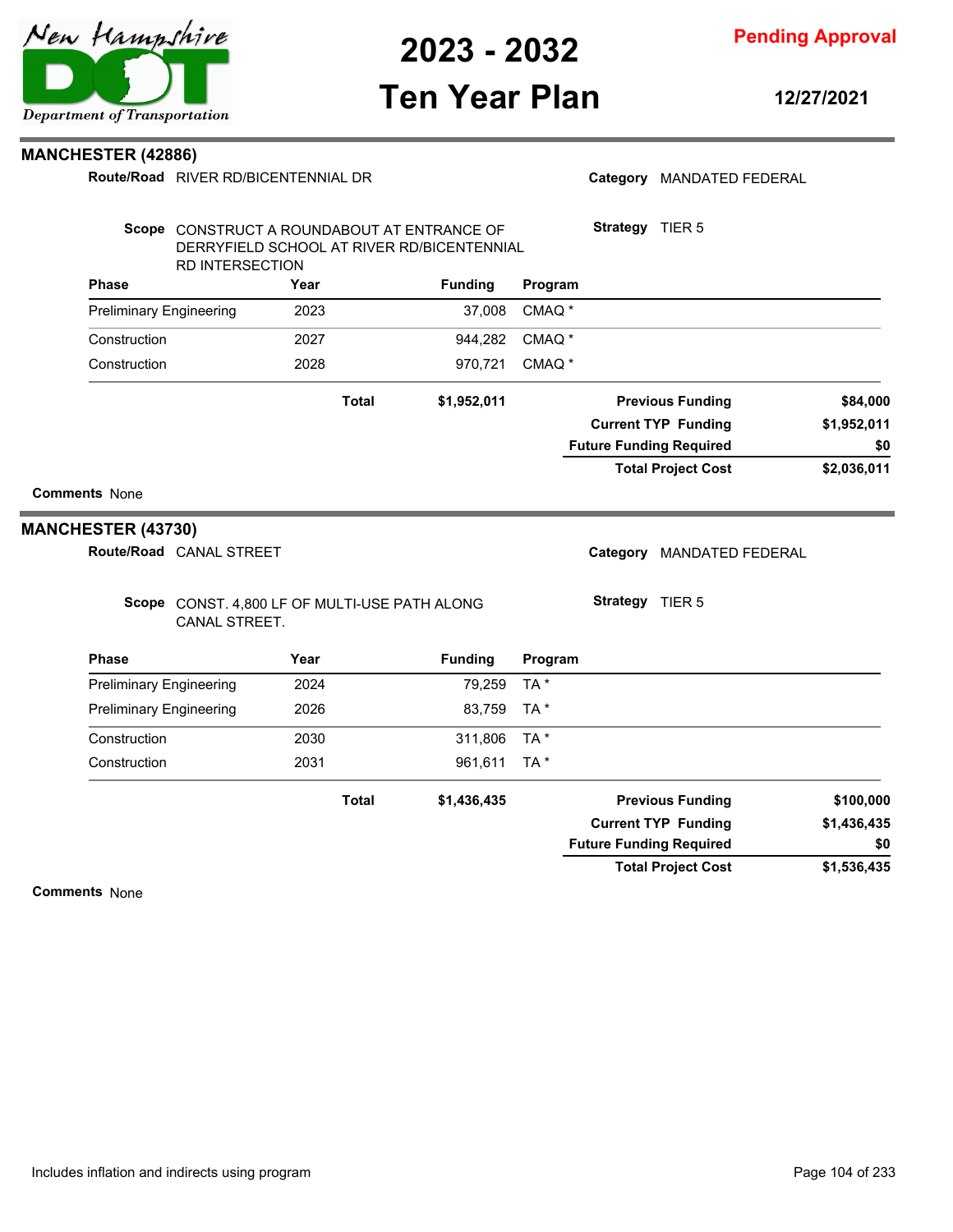### **Ten Year Plan**

**12/27/2021**

#### **MANCHESTER (43850)**

EDDY RD/293 **Route/Road**

|  | Category INDIVIDUAL PROJECTS |  |
|--|------------------------------|--|
|--|------------------------------|--|

Scope EDDY RD/EXIT 6 SB ON-RAMP INTERSECTION SAFETY IMPROVEMENTS (FED-AID)

**Strategy** TIER 2

| <b>Phase</b>                   | Year         | <b>Funding</b> | Program                        |             |
|--------------------------------|--------------|----------------|--------------------------------|-------------|
| <b>Preliminary Engineering</b> | 2023         | 350.000        | Other Fed Aid                  |             |
| Right of Way                   | 2025         | 50.000         | Other Fed Aid                  |             |
| Construction                   | 2026         | 2,100,000      | Other Fed Aid                  |             |
|                                | <b>Total</b> | \$2,500,000    | <b>Previous Funding</b>        | \$0         |
|                                |              |                | <b>Current TYP Funding</b>     | \$2,500,000 |
|                                |              |                | <b>Future Funding Required</b> | \$0         |
|                                |              |                | <b>Total Project Cost</b>      | \$2,500,000 |

#### **Comments** None

#### **MANCHESTER-HOOKSETT (42753)**

**Route/Road** I-93 NB

Category BRIDGES

Scope ADDRESS PRESERVATION NEEDS ON 5 BRIDGES IN MANCHESTER & HOOKSETT ON I-93 NB.

**Strategy** TIER 1

| <b>Phase</b> | Year  | <b>Funding</b> | Program                        |              |
|--------------|-------|----------------|--------------------------------|--------------|
| Construction | 2023  | 2,516,030      | Bridg-T1-2-Main-Pres           |              |
| Construction | 2023  | 2,883,540      | Bridg-HIB-Main-Pres            |              |
| Construction | 2024  | 2,964,279      | Bridg-HIB-Main-Pres            |              |
| Construction | 2025  | 2,270,522      | Bridg-HIB-Main-Pres            |              |
|              | Total | \$10,634,371   | <b>Previous Funding</b>        | \$522,500    |
|              |       |                | <b>Current TYP Funding</b>     | \$10,634,371 |
|              |       |                | <b>Future Funding Required</b> | \$0          |
|              |       |                | <b>Total Project Cost</b>      | \$11,156,871 |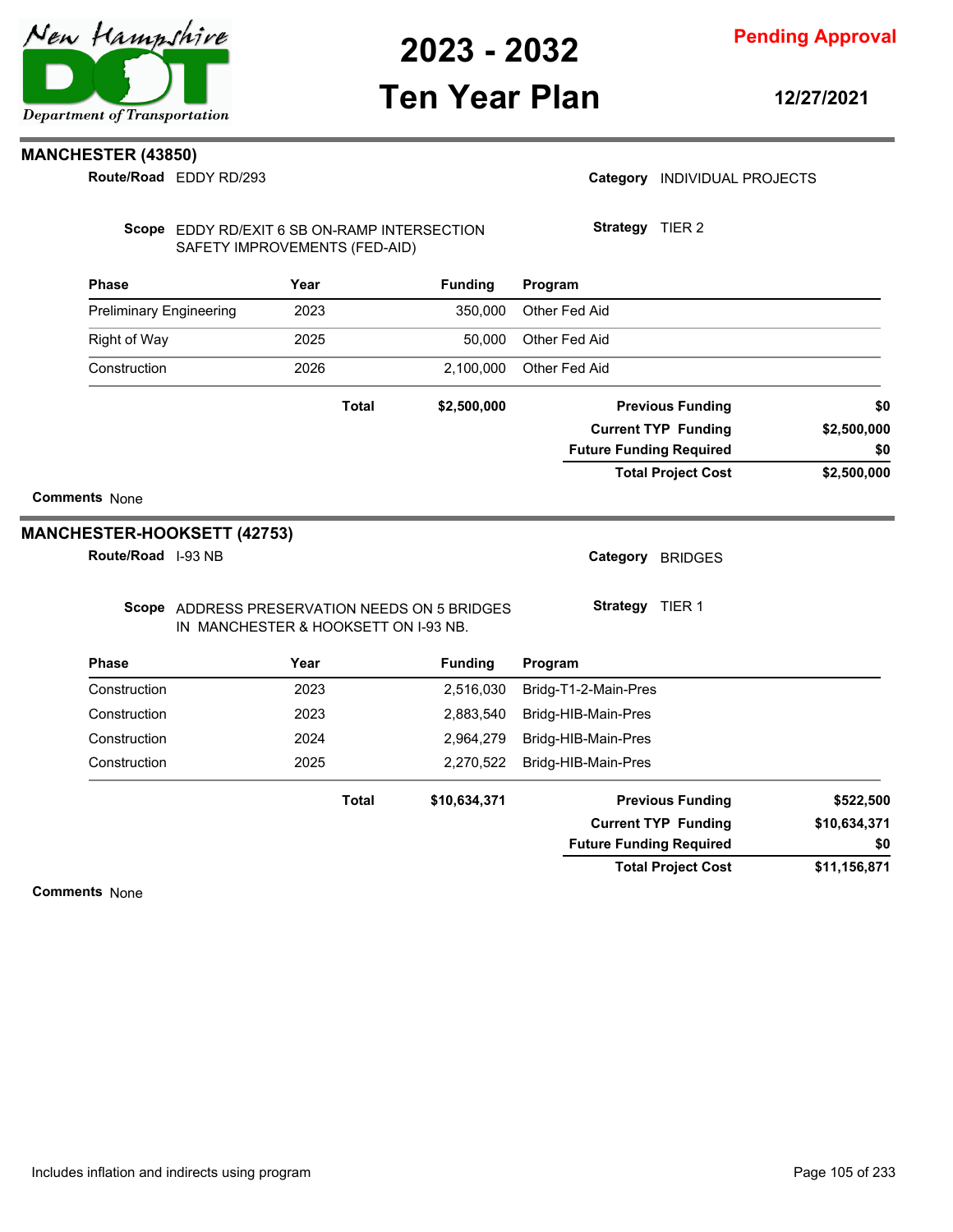

**Pending Approval**

## **Ten Year Plan**

**12/27/2021**

#### **MANCHESTER-HOOKSETT (43071)**

I-93 **Route/Road**

| Route/Road 1-93                |                                                                                                                        |              |                | Category INTERSTATE MAINTENANCE |             |
|--------------------------------|------------------------------------------------------------------------------------------------------------------------|--------------|----------------|---------------------------------|-------------|
|                                | Scope RESURFACING SB I-93 FROM I-293 SOUTHERLY TO<br>EXIT 6. INCLUDES INTERCHANGES 6, 7, 8, 9, 10,<br><b>AND I-293</b> |              |                | Strategy TIER 1                 |             |
| <b>Phase</b>                   | Year                                                                                                                   |              | <b>Funding</b> | Program                         |             |
| Construction                   | 2023                                                                                                                   |              | 1,696,200      | Pave-T1-Resurf                  |             |
|                                |                                                                                                                        | <b>Total</b> | \$1,696,200    | <b>Previous Funding</b>         | \$3,862,485 |
|                                |                                                                                                                        |              |                | <b>Current TYP Funding</b>      | \$1,696,200 |
|                                |                                                                                                                        |              |                | <b>Future Funding Required</b>  | \$0         |
|                                |                                                                                                                        |              |                | <b>Total Project Cost</b>       | \$5,558,685 |
| <b>Comments None</b>           |                                                                                                                        |              |                |                                 |             |
|                                | <b>MANCHESTER-HOOKSETT (43071A)</b>                                                                                    |              |                |                                 |             |
| Route/Road 1-93                |                                                                                                                        |              |                | Category INTERSTATE MAINTENANCE |             |
|                                | Scope RESURFACING NB I-93 FROM EXIT 6 NORTHERLY<br>TO I-293. INCLUDES INTERCHANGES 6, 7, 8, 9, 10,<br><b>AND I-293</b> |              |                | Strategy TIER 1                 |             |
| <b>Phase</b>                   | Year                                                                                                                   |              | <b>Funding</b> | Program                         |             |
| <b>Preliminary Engineering</b> | 2023                                                                                                                   |              | 56,540         | Pave-T1-Resurf                  |             |
| Construction                   | 2024                                                                                                                   |              | 2,789,910      | Pave-T1-Resurf                  |             |
| Construction                   | 2025                                                                                                                   |              | 3,107,030      | Pave-T1-Resurf                  |             |
|                                |                                                                                                                        | <b>Total</b> | \$5,953,479    | <b>Previous Funding</b>         | \$55,000    |
|                                |                                                                                                                        |              |                | <b>Current TYP Funding</b>      | \$5,953,479 |
|                                |                                                                                                                        |              |                | <b>Future Funding Required</b>  | \$0         |
| <b>Comments None</b>           |                                                                                                                        |              |                | <b>Total Project Cost</b>       | \$6,008,479 |
| <b>MARLOW (40088)</b>          |                                                                                                                        |              |                |                                 |             |
|                                | Route/Road NH 10, NH 123                                                                                               |              |                | Category BRIDGES                |             |
|                                | Scope ADDRESS BRIDGE CARRYING NH 10 & NH 123<br>OVER ASHUELOT RIVER (BR NO 116/091)                                    |              |                | Strategy TIER 3                 |             |
| <b>Phase</b>                   | Year                                                                                                                   |              | <b>Funding</b> | Program                         |             |
| Construction                   | 2025                                                                                                                   |              | 1,044,201      | Bridg-T3-4-Rehab-Rcn            |             |
|                                |                                                                                                                        | <b>Total</b> | \$1,044,201    | <b>Previous Funding</b>         | \$150,420   |
|                                |                                                                                                                        |              |                | <b>Current TYP Funding</b>      | \$1,044,201 |
|                                |                                                                                                                        |              |                | <b>Future Funding Required</b>  | \$0         |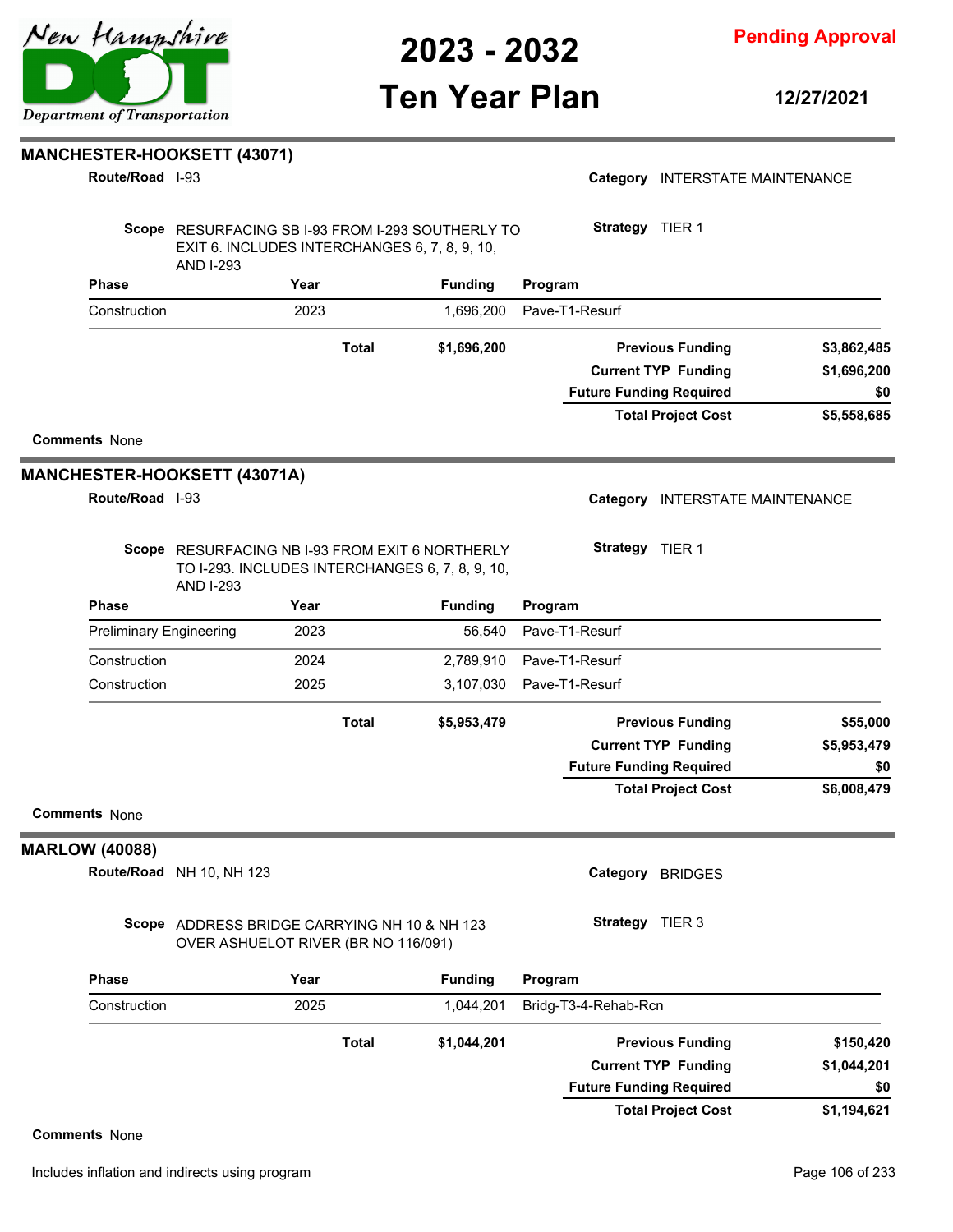

**Pending Approval**

### **Ten Year Plan**

**12/27/2021**

#### **MEREDITH (43533)**

**Route/Road** NH 25

#### Category **INDIVIDUAL PROJECTS**

|                                | Scope INTERSECTION IMPROVEMENTS FOR LAKER LANE,<br>TRUE RD, QUARRY RD AND PATRICIAN SHORE         |              |                | Strategy TIER 2  |                                |             |
|--------------------------------|---------------------------------------------------------------------------------------------------|--------------|----------------|------------------|--------------------------------|-------------|
| <b>Phase</b>                   | CIRCLE WITH NH 25.<br>Year                                                                        |              | <b>Funding</b> | Program          |                                |             |
| <b>Preliminary Engineering</b> |                                                                                                   | 2027         | 505,148        | None-Highway     |                                |             |
| <b>Right of Way</b>            |                                                                                                   | 2030         | 68,597         | None-Highway     |                                |             |
| Construction                   |                                                                                                   | 2032         | 2,247,271      | None-Highway     |                                |             |
|                                |                                                                                                   | <b>Total</b> | \$2,821,016    |                  | <b>Previous Funding</b>        | \$0         |
|                                |                                                                                                   |              |                |                  | <b>Current TYP Funding</b>     | \$2,821,016 |
|                                |                                                                                                   |              |                |                  | <b>Future Funding Required</b> | \$0         |
|                                |                                                                                                   |              |                |                  |                                |             |
|                                |                                                                                                   |              |                |                  | <b>Total Project Cost</b>      | \$2,821,016 |
| <b>MERRIMACK (29174)</b>       | <b>Comments</b> Lakes Region Planning Commission priority project for the 2023-2032 Ten Year Plan |              |                |                  |                                |             |
|                                | Route/Road US 3 OVER BABOOSIC BROOK                                                               |              |                | Category         | <b>BRIDGES</b>                 |             |
|                                | Scope BRIDGE REPLACEMENT-US 3 OVER BABOOSIC<br>BROOK-BR. #118/135                                 |              |                | <b>Strategy</b>  | TIER 5                         |             |
| <b>Phase</b>                   | Year                                                                                              |              | <b>Funding</b> | Program          |                                |             |
| <b>Preliminary Engineering</b> |                                                                                                   | 2024         | 484,638        | SAB <sup>*</sup> |                                |             |
| <b>Right of Way</b>            |                                                                                                   | 2024         | 53,456         | SAB <sup>*</sup> |                                |             |

**\$6,503,273 \$6,503,273 \$6,503,273 Previous Funding \$0 Current TYP Funding Total Project Cost Future Funding Required Total \$0**

Construction 2026 3,965,179 MOBIL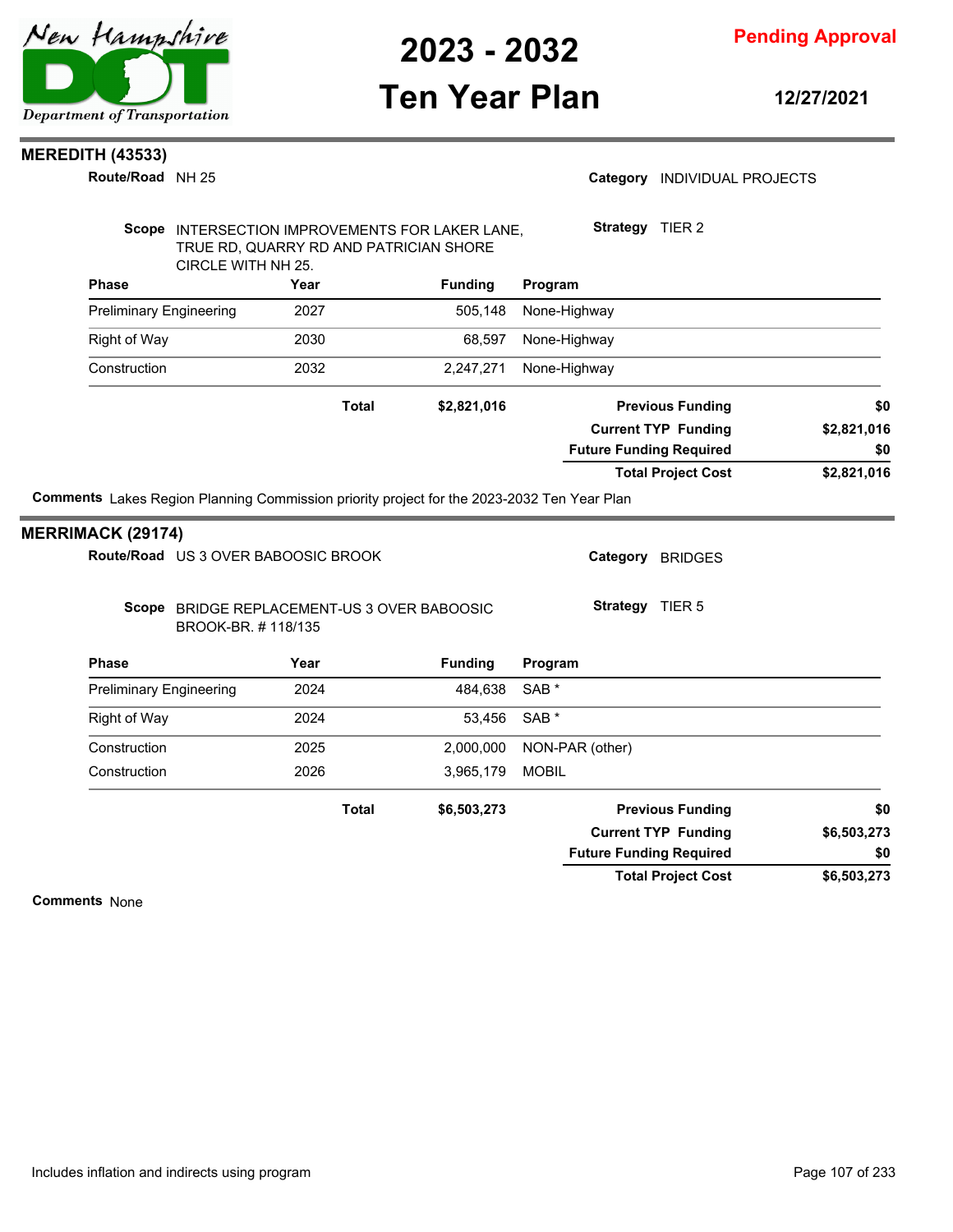

**Pending Approval**

## **Ten Year Plan**

**12/27/2021**

| <b>MERRIMACK (40300)</b>       |                                                                                                      |      |              |                |              |                 |                                |             |
|--------------------------------|------------------------------------------------------------------------------------------------------|------|--------------|----------------|--------------|-----------------|--------------------------------|-------------|
|                                | Route/Road PEDESTRIAN TRAIL FROM DW HIGHWAY TO<br><b>EXISTING TRAIL</b>                              |      |              |                |              |                 | Category MANDATED FEDERAL      |             |
|                                | Scope CONSTRUCT PEDESTRIAN TRAIL IN THE TOWN OF<br>MERRIMACK FOR APPROXIMATLY 700LF.<br>$(14-15TAP)$ |      |              |                |              | Strategy TIER 6 |                                |             |
| <b>Phase</b>                   |                                                                                                      | Year |              | <b>Funding</b> | Program      |                 |                                |             |
| Construction                   |                                                                                                      | 2023 |              | 462,012        | TA *         |                 |                                |             |
| Construction                   |                                                                                                      | 2024 |              | 474,948        | TA *         |                 |                                |             |
|                                |                                                                                                      |      | <b>Total</b> | \$936,960      |              |                 | <b>Previous Funding</b>        | \$233,981   |
|                                |                                                                                                      |      |              |                |              |                 | <b>Current TYP Funding</b>     | \$936,960   |
|                                |                                                                                                      |      |              |                |              |                 | <b>Future Funding Required</b> | \$0         |
|                                |                                                                                                      |      |              |                |              |                 | <b>Total Project Cost</b>      | \$1,170,941 |
| <b>Comments None</b>           |                                                                                                      |      |              |                |              |                 |                                |             |
| <b>MERRIMACK (41588)</b>       |                                                                                                      |      |              |                |              |                 |                                |             |
|                                | Route/Road DW HIGHWAY                                                                                |      |              |                |              |                 | Category INDIVIDUAL PROJECTS   |             |
|                                | Scope SAFETY & CAPACITY IMPROVEMENTS TO THE<br>US3/WIRE ROAD INTERSECTION                            |      |              |                |              | Strategy TIER 5 |                                |             |
| <b>Phase</b>                   |                                                                                                      | Year |              | <b>Funding</b> | Program      |                 |                                |             |
| <b>Preliminary Engineering</b> |                                                                                                      | 2027 |              | 93,421         | None-Highway |                 |                                |             |
| <b>Right of Way</b>            |                                                                                                      | 2027 |              | 13,346         | None-Highway |                 |                                |             |
| Construction                   |                                                                                                      | 2027 |              | 1,007,608      | None-Highway |                 |                                |             |
|                                |                                                                                                      |      | <b>Total</b> | \$1,114,374    |              |                 | <b>Previous Funding</b>        | \$0         |
|                                |                                                                                                      |      |              |                |              |                 | <b>Current TYP Funding</b>     | \$1,114,374 |
|                                |                                                                                                      |      |              |                |              |                 | <b>Future Funding Required</b> | \$0         |
|                                |                                                                                                      |      |              |                |              |                 |                                | \$1,114,374 |

**Comments** Nashua Regional Planning Commission priority project for the 2019-2028 Ten Year Plan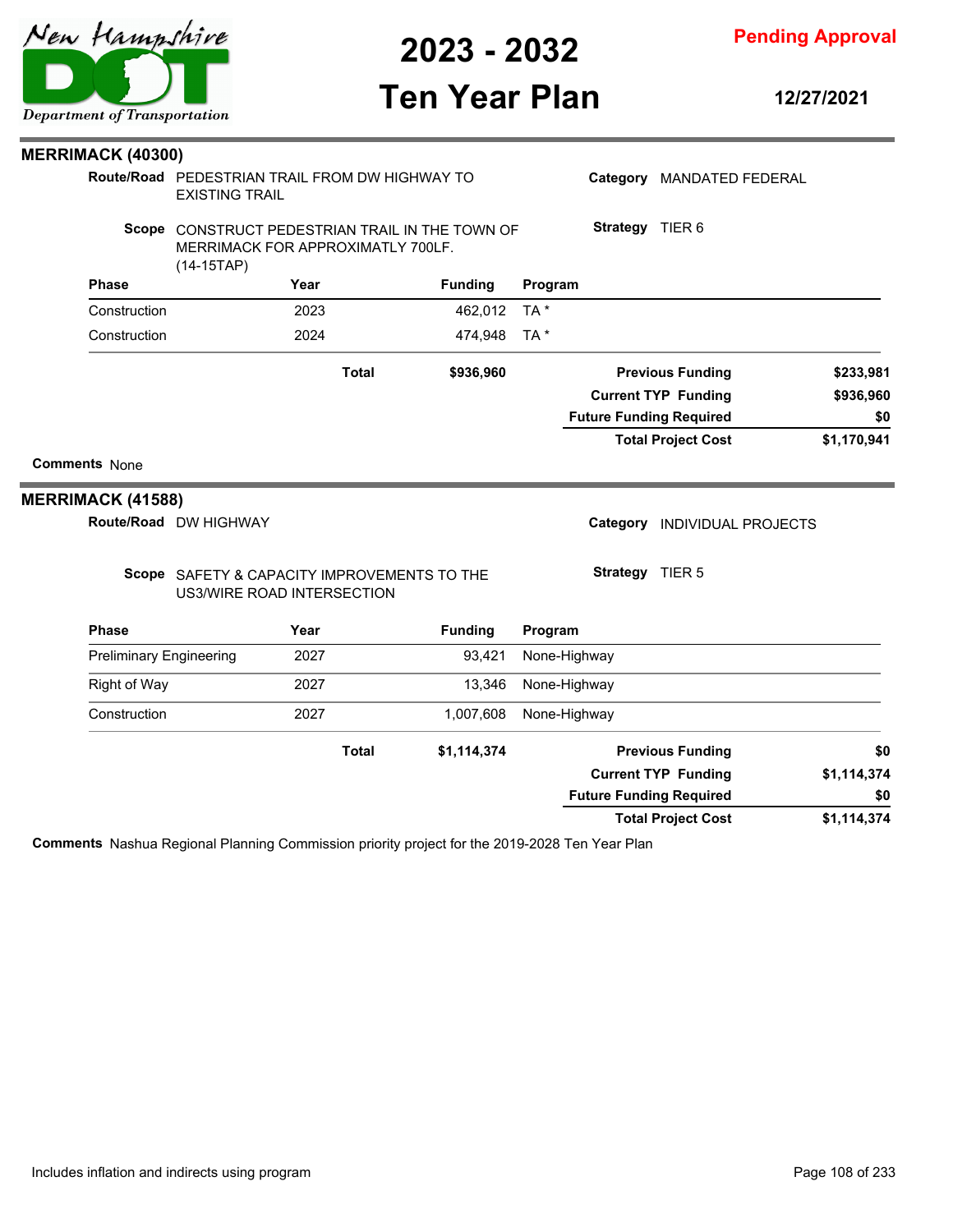

## **Ten Year Plan**

**Pending Approval**

**12/27/2021**

#### **MERRIMACK (43541)**

Route/Road WEST CHAMBERLAIN RD.

|                                | Route/Road WEST CHAMBERLAIN RD.        |      |                                                   |            |                                | Category INDIVIDUAL PROJECTS |                    |
|--------------------------------|----------------------------------------|------|---------------------------------------------------|------------|--------------------------------|------------------------------|--------------------|
|                                | RIVER.                                 |      | Scope REPLACEMENT PED BRIDGE OVER SOUHEGAN        |            | Strategy TIER 5                |                              |                    |
| <b>Phase</b>                   |                                        | Year | <b>Funding</b>                                    | Program    |                                |                              |                    |
| <b>Preliminary Engineering</b> |                                        | 2027 | 291,828                                           | None-Other |                                |                              |                    |
| <b>Right of Way</b>            |                                        | 2030 | 6,000                                             | None-Other |                                |                              |                    |
| Construction                   |                                        | 2032 | 880,000                                           | None-Other |                                |                              |                    |
|                                |                                        |      | <b>Total</b><br>\$1,177,829                       |            |                                | <b>Previous Funding</b>      | \$0                |
|                                |                                        |      |                                                   |            | <b>Future Funding Required</b> | <b>Current TYP Funding</b>   | \$1,177,829<br>\$0 |
|                                |                                        |      |                                                   |            |                                | <b>Total Project Cost</b>    | \$1,177,829        |
|                                | Route/Road US ROUTE 3<br>IV PORTION OF |      | Scope CONST. 3,600 LF OF SIDEWALK ALONG THE CLASS |            | Strategy TIER 5                | Category MANDATED FEDERAL    |                    |
| <b>Phase</b>                   | THE US ROUTE 3.                        | Year | <b>Funding</b>                                    | Program    |                                |                              |                    |
| <b>Preliminary Engineering</b> |                                        | 2023 | 59,418                                            | TA*        |                                |                              |                    |
| <b>Preliminary Engineering</b> |                                        | 2024 | 45,812                                            | TA*        |                                |                              |                    |
| <b>Preliminary Engineering</b> |                                        | 2026 | 48,413                                            | TA*        |                                |                              |                    |
| <b>Right of Way</b>            |                                        | 2031 | 60,902                                            | TA*        |                                |                              |                    |
| Construction                   |                                        |      | 1,394,495                                         | TA*        |                                |                              |                    |
|                                |                                        | 2032 |                                                   |            |                                |                              |                    |
|                                |                                        |      | \$1,609,039<br>Total                              |            |                                | <b>Previous Funding</b>      | \$0                |
|                                |                                        |      |                                                   |            |                                | <b>Current TYP Funding</b>   | \$1,609,039        |
|                                |                                        |      |                                                   |            | <b>Future Funding Required</b> |                              | \$0<br>\$1,609,039 |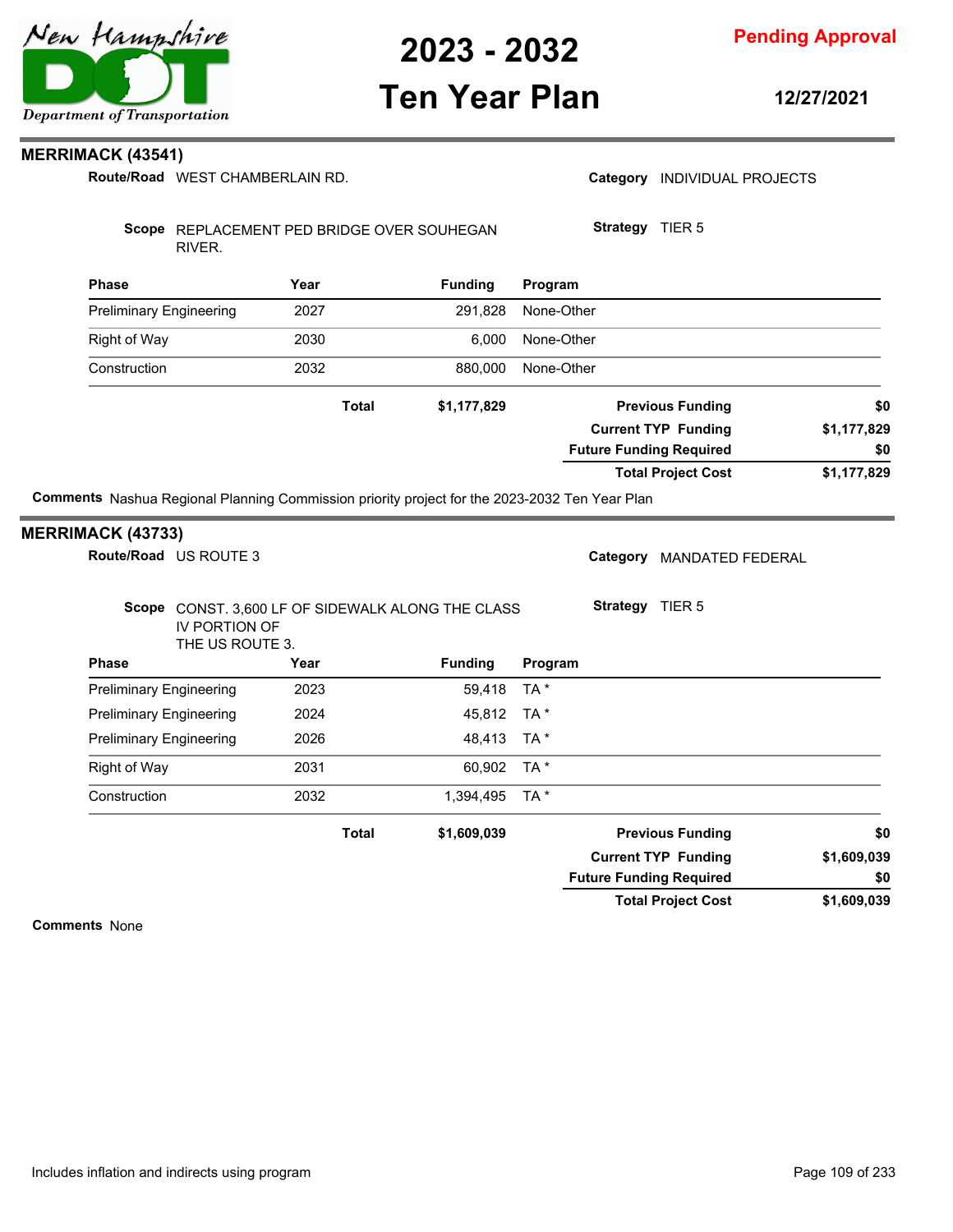## **Ten Year Plan**

**Pending Approval**

**12/27/2021**

### **MERRIMACK (43759)**

**Route/Road FEET** 

Scope EXIT 10 TOLL PLAZA REMOVAL

|  | Category INDIVIDUAL PROJECTS |  |
|--|------------------------------|--|
|--|------------------------------|--|

**Strategy** TIER 1

| <b>Phase</b>         | Year                                                                                               |              | <b>Funding</b> |                     | Program |                                |              |  |
|----------------------|----------------------------------------------------------------------------------------------------|--------------|----------------|---------------------|---------|--------------------------------|--------------|--|
| Construction         | 2023                                                                                               |              | 780,000        | TPK *               |         |                                |              |  |
|                      |                                                                                                    | <b>Total</b> | \$780,000      |                     |         | <b>Previous Funding</b>        | \$20,000     |  |
|                      |                                                                                                    |              |                |                     |         | <b>Current TYP Funding</b>     | \$780,000    |  |
|                      |                                                                                                    |              |                |                     |         | <b>Future Funding Required</b> | \$0          |  |
|                      |                                                                                                    |              |                |                     |         | <b>Total Project Cost</b>      | \$800,000    |  |
| <b>Comments None</b> |                                                                                                    |              |                |                     |         |                                |              |  |
| <b>MILAN (40576)</b> |                                                                                                    |              |                |                     |         |                                |              |  |
|                      | Route/Road BERLIN REGIONAL AIRPORT                                                                 |              |                |                     |         | Category AIRPORT               |              |  |
|                      | Scope PRESERVATION, MODERNIZATION, AND/OR<br>EXPANSION OF AIRPORT FACILITIES; PLANNING<br>STUDIES. |              |                |                     |         | <b>Strategy</b> ALL TIERS      |              |  |
| <b>Phase</b>         | Year                                                                                               |              | <b>Funding</b> | Program             |         |                                |              |  |
| Other                | 2023                                                                                               |              | 342,666        | Airport Improvement |         |                                |              |  |
| Other                | 2025                                                                                               |              | 362,124        | Airport Improvement |         |                                |              |  |
| Other                | 2027                                                                                               |              | 382,687        | Airport Improvement |         |                                |              |  |
| Other                | 2028                                                                                               |              | 655,672        | Airport Improvement |         |                                |              |  |
| Other                | 2029                                                                                               |              | 269,612        | Airport Improvement |         |                                |              |  |
| Other                | 2030                                                                                               |              | 1,108,645      | Airport Improvement |         |                                |              |  |
| Other                | 2031                                                                                               |              | 1,139,687      | Airport Improvement |         |                                |              |  |
| Other                | 2032                                                                                               |              | 5,960,505      | Airport Improvement |         |                                |              |  |
|                      |                                                                                                    | <b>Total</b> | \$10,221,598   |                     |         | <b>Previous Funding</b>        | \$0          |  |
|                      |                                                                                                    |              |                |                     |         | <b>Current TYP Funding</b>     | \$10,221,598 |  |
|                      |                                                                                                    |              |                |                     |         | <b>Future Funding Required</b> | \$0          |  |
|                      |                                                                                                    |              |                |                     |         | <b>Total Project Cost</b>      | \$10,221,598 |  |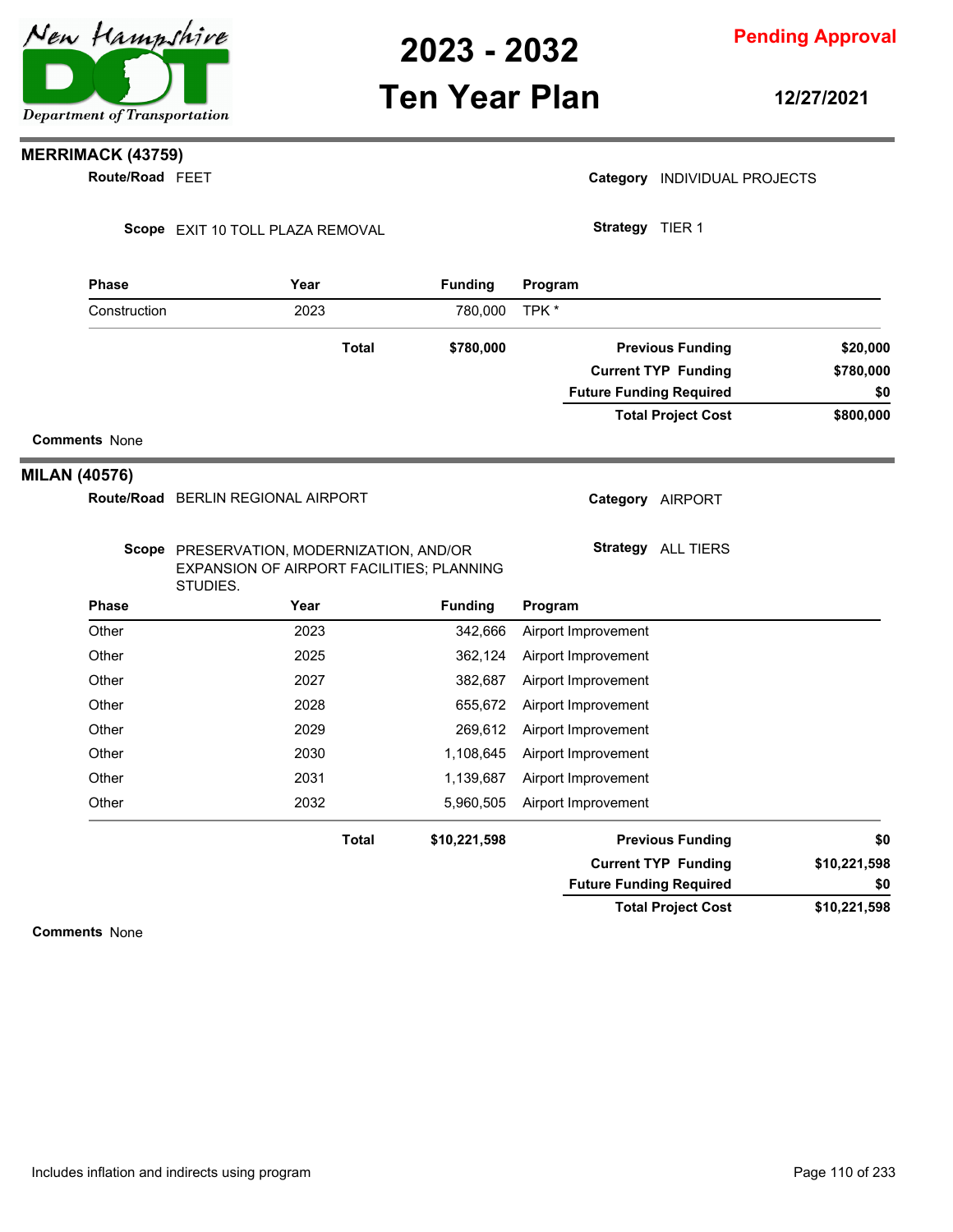

### **Ten Year Plan**

**Pending Approval**

**12/27/2021**

#### **MILFORD (41587)**

BRIDGE STREET **Route/Road**

Scope REHABILITATION OF THE SWING BRIDGE IN THE TOWN OF MILFORD

**Strategy** TIER 5

| <b>Phase</b>                   | Year         | <b>Funding</b> | Program                        |           |
|--------------------------------|--------------|----------------|--------------------------------|-----------|
| <b>Preliminary Engineering</b> | 2024         | 116,246        | None-Highway                   |           |
| Right of Way                   | 2025         | 5,975          | None-Highway                   |           |
| Construction                   | 2025         | 717,007        | None-Highway                   |           |
|                                | <b>Total</b> | \$839,228      | <b>Previous Funding</b>        | \$60,500  |
|                                |              |                | <b>Current TYP Funding</b>     | \$839,228 |
|                                |              |                | <b>Future Funding Required</b> | \$0       |
|                                |              |                | <b>Total Project Cost</b>      | \$899,728 |

**Comments** Nashua Regional Planning Commission priority project for the 2019-2028 Ten Year Plan

#### **MILFORD (42470)**

**Route/Road** NH 101A & NH 13

Scope IMPROVEMENTS TO THE OVAL AREA

Category **INDIVIDUAL PROJECTS** 

**Strategy** TIER 2

| <b>Phase</b> | Year         | <b>Funding</b> | Program                        |             |
|--------------|--------------|----------------|--------------------------------|-------------|
| Right of Way | 2023         | 84.543         | Ear-NH038                      |             |
| Construction | 2023         | 428,557        | Ear-NH038                      |             |
| Construction | 2023         | 1,348,162      | Ear-NH058                      |             |
|              | <b>Total</b> | \$1,861,262    | <b>Previous Funding</b>        | \$302,800   |
|              |              |                | <b>Current TYP Funding</b>     | \$1,861,262 |
|              |              |                | <b>Future Funding Required</b> | \$0         |
|              |              |                | <b>Total Project Cost</b>      | \$2,164,062 |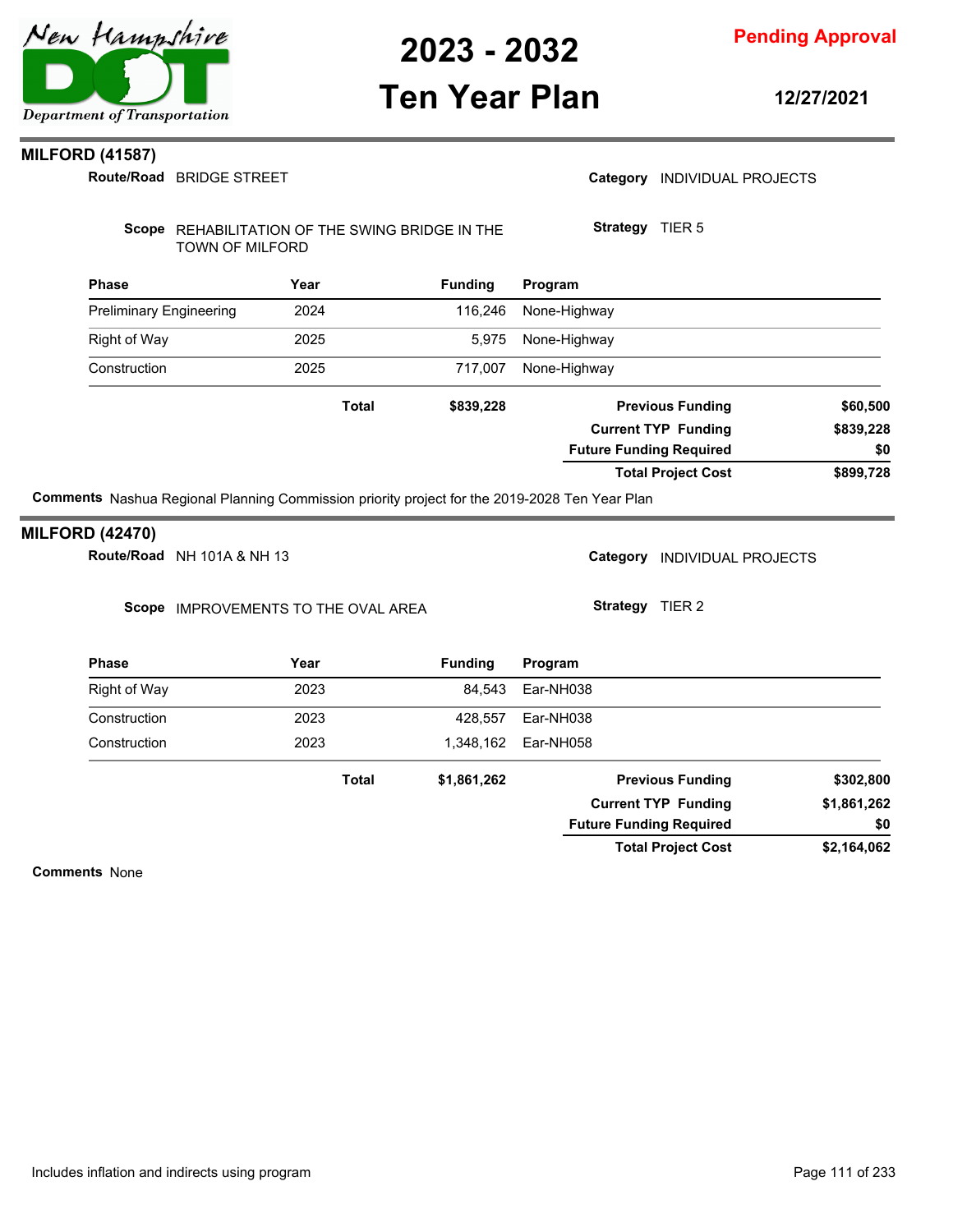

**Ten Year Plan**

### **Pending Approval**

**12/27/2021**

Category BRIDGES

|                                | Scope BRIDGE REPLACEMENT-TOWNHOUSE ROAD OVER<br>NORTHEAST POND-FORMERLY BR. #168/152 - |      |              |                | Strategy TIER 5                        |             |
|--------------------------------|----------------------------------------------------------------------------------------|------|--------------|----------------|----------------------------------------|-------------|
| <b>Phase</b>                   | PROPOSED BR. #168/151                                                                  | Year |              | <b>Funding</b> | Program                                |             |
| Construction                   |                                                                                        | 2023 |              | 668,416        | NON-PAR (other)                        |             |
| Construction                   |                                                                                        | 2023 |              | 745,033        | MOBRR <sup>*</sup>                     |             |
|                                |                                                                                        |      | <b>Total</b> | \$1,413,449    | <b>Previous Funding</b>                | \$194,544   |
|                                |                                                                                        |      |              |                | <b>Current TYP Funding</b>             | \$1,413,449 |
|                                |                                                                                        |      |              |                | <b>Future Funding Required</b>         | \$0         |
|                                |                                                                                        |      |              |                | <b>Total Project Cost</b>              | \$1,607,993 |
| <b>Comments None</b>           |                                                                                        |      |              |                |                                        |             |
| <b>MILTON (43551)</b>          |                                                                                        |      |              |                |                                        |             |
|                                | Route/Road DAWSON ST.                                                                  |      |              |                | Category<br><b>INDIVIDUAL PROJECTS</b> |             |
|                                | Scope CONSTRUCT SIDEWALKS ALONG SILVER &<br><b>DAWSON STREETS.</b>                     |      |              |                | Strategy TIER 5                        |             |
| <b>Phase</b>                   |                                                                                        | Year |              | <b>Funding</b> | Program                                |             |
| <b>Preliminary Engineering</b> |                                                                                        | 2026 |              | 67,008         | None-Other                             |             |
| <b>Right of Way</b>            |                                                                                        | 2029 |              | 38,824         | None-Other                             |             |
| Construction                   |                                                                                        | 2031 |              | 578,249        | None-Other                             |             |
|                                |                                                                                        |      | <b>Total</b> | \$684,080      | <b>Previous Funding</b>                | \$0         |
|                                |                                                                                        |      |              |                | <b>Current TYP Funding</b>             | \$684,080   |
|                                |                                                                                        |      |              |                | <b>Future Funding Required</b>         | \$0         |
|                                |                                                                                        |      |              |                | <b>Total Project Cost</b>              | \$684,080   |

**Comments** Strafford Regional Planning Commission priority project for the 2023-2032 Ten Year Plan



#### **MILTON, NH-LEBANON, ME (40658)**

**Route/Road** TOWNHOUSE ROAD OVER NORTHEAST POND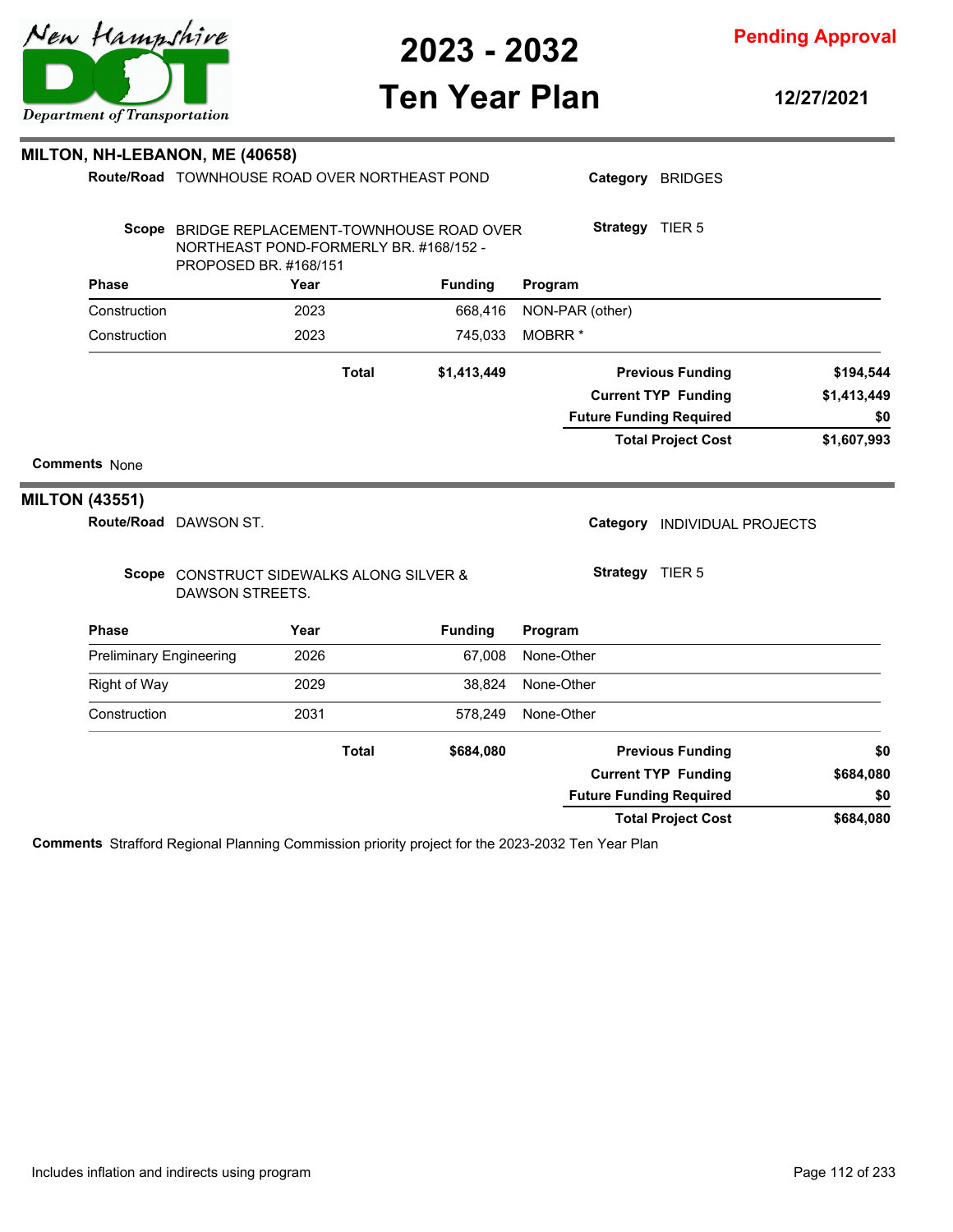

### **Ten Year Plan**

**12/27/2021**

#### **MILTON (43846)**

**Route/Road** SILVER/DAWSON ST.

Scope ON SILVER ST AND DAWSON ST. CONSTRUCT 2,770 LINEAR FEET OF SIDEWALK

**Strategy** TIER 5

|                      | <b>Phase</b>                   |                                                                                                      | Year |              | <b>Funding</b> | Program       |                 |                                |             |
|----------------------|--------------------------------|------------------------------------------------------------------------------------------------------|------|--------------|----------------|---------------|-----------------|--------------------------------|-------------|
|                      | <b>Preliminary Engineering</b> |                                                                                                      | 2023 |              | 60,000         | Other Fed Aid |                 |                                |             |
|                      | <b>Right of Way</b>            |                                                                                                      | 2024 |              | 32,896         | Other Fed Aid |                 |                                |             |
|                      | Construction                   |                                                                                                      | 2026 |              | 489,955        | Other Fed Aid |                 |                                |             |
|                      |                                |                                                                                                      |      | <b>Total</b> | \$582,851      |               |                 | <b>Previous Funding</b>        | \$0         |
|                      |                                |                                                                                                      |      |              |                |               |                 | <b>Current TYP Funding</b>     | \$582,851   |
|                      |                                |                                                                                                      |      |              |                |               |                 | <b>Future Funding Required</b> | \$0         |
|                      |                                |                                                                                                      |      |              |                |               |                 | <b>Total Project Cost</b>      | \$582,851   |
| <b>Comments None</b> |                                |                                                                                                      |      |              |                |               |                 |                                |             |
|                      |                                | <b>MOULTONBOROUGH (40639)</b>                                                                        |      |              |                |               |                 |                                |             |
|                      |                                | Route/Road NH 25 AND LAKE SHORE ROAD                                                                 |      |              |                |               | Category        | INDIVIDUAL PROJECTS            |             |
|                      |                                | Scope INTERSECTION IMPROVEMENTS ON NH 25<br>BETWEEN LAKE SHORE DRIVE (W) AND LAKE<br>SHORE DRIVE (E) |      |              |                |               | Strategy TIER 2 |                                |             |
|                      | <b>Phase</b>                   |                                                                                                      | Year |              | <b>Funding</b> | Program       |                 |                                |             |
|                      | Construction                   |                                                                                                      | 2025 |              | 1,894,303      | None-Highway  |                 |                                |             |
|                      |                                |                                                                                                      |      | <b>Total</b> | \$1,894,303    |               |                 | <b>Previous Funding</b>        | \$568,739   |
|                      |                                |                                                                                                      |      |              |                |               |                 | <b>Current TYP Funding</b>     | \$1,894,303 |
|                      |                                |                                                                                                      |      |              |                |               |                 | <b>Future Funding Required</b> | \$0         |
|                      |                                |                                                                                                      |      |              |                |               |                 | <b>Total Project Cost</b>      | \$2,463,042 |

**Comments** Lakes Region Planning Commission priority project for the 2017-2026 Ten Year Plan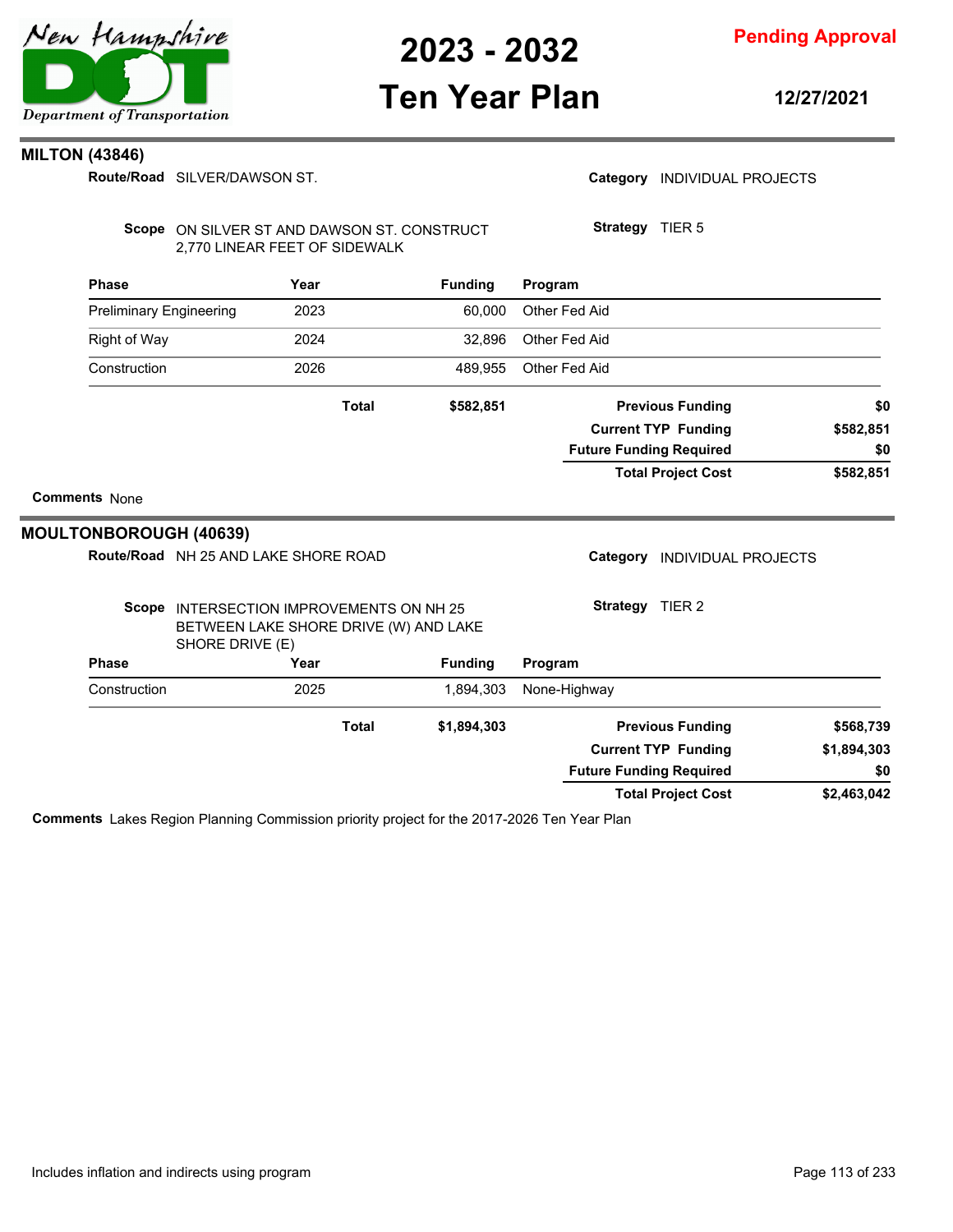# **Ten Year Plan**

**12/27/2021**

Category **INDIVIDUAL PROJECTS** 

**Strategy** TIER 2

**Pending Approval**

#### **MOULTONBOROUGH (41580)**

**Route/Road** NH 25 / WHITTIER HIGHWAY

Scope COMPLETE STREETS IMPROVEMENTS TO MOLTONBOROUGH CENTRAL VILLAGE.

| <b>Phase</b>                                                                               | Year                             | <b>Funding</b> | Program                                |             |
|--------------------------------------------------------------------------------------------|----------------------------------|----------------|----------------------------------------|-------------|
| <b>Preliminary Engineering</b>                                                             | 2023                             | 179,252        | None-Highway                           |             |
| <b>Preliminary Engineering</b>                                                             | 2025                             | 94,715         | None-Highway                           |             |
| Right of Way                                                                               | 2025                             | 12,629         | None-Highway                           |             |
| Construction                                                                               | 2027                             | 1,312,559      | None-Highway                           |             |
|                                                                                            | Total                            | \$1,599,155    | <b>Previous Funding</b>                | \$0         |
|                                                                                            |                                  |                | <b>Current TYP Funding</b>             | \$1,599,155 |
|                                                                                            |                                  |                | <b>Future Funding Required</b>         | \$0         |
|                                                                                            |                                  |                | <b>Total Project Cost</b>              | \$1,599,155 |
| Comments Lakes Region Planning Commission priority project for the 2019-2028 Ten Year Plan |                                  |                |                                        |             |
| <b>MOULTONBOROUGH (41581)</b>                                                              |                                  |                |                                        |             |
| Route/Road SHERIDAN RD AND NH 25                                                           |                                  |                | Category<br><b>INDIVIDUAL PROJECTS</b> |             |
| Scope                                                                                      | <b>INTERSECTION IMPROVEMENTS</b> |                | TIER <sub>2</sub><br>Strategy          |             |

| <b>Phase</b>                   | Year  | <b>Funding</b> | Program                        |           |
|--------------------------------|-------|----------------|--------------------------------|-----------|
| <b>Preliminary Engineering</b> | 2023  | 119,501        | None-Highway                   |           |
| <b>Preliminary Engineering</b> | 2025  | 63,143         | None-Highway                   |           |
| Right of Way                   | 2025  | 6.314          | None-Highway                   |           |
| Construction                   | 2027  | 563,860        | None-Highway                   |           |
|                                | Total | \$752,819      | <b>Previous Funding</b>        | \$0       |
|                                |       |                | <b>Current TYP Funding</b>     | \$752,819 |
|                                |       |                | <b>Future Funding Required</b> | \$0       |
|                                |       |                | <b>Total Project Cost</b>      | \$752,819 |

**Comments** Lakes Region Planning Commission priority project for the 2019-2028 Ten Year Plan

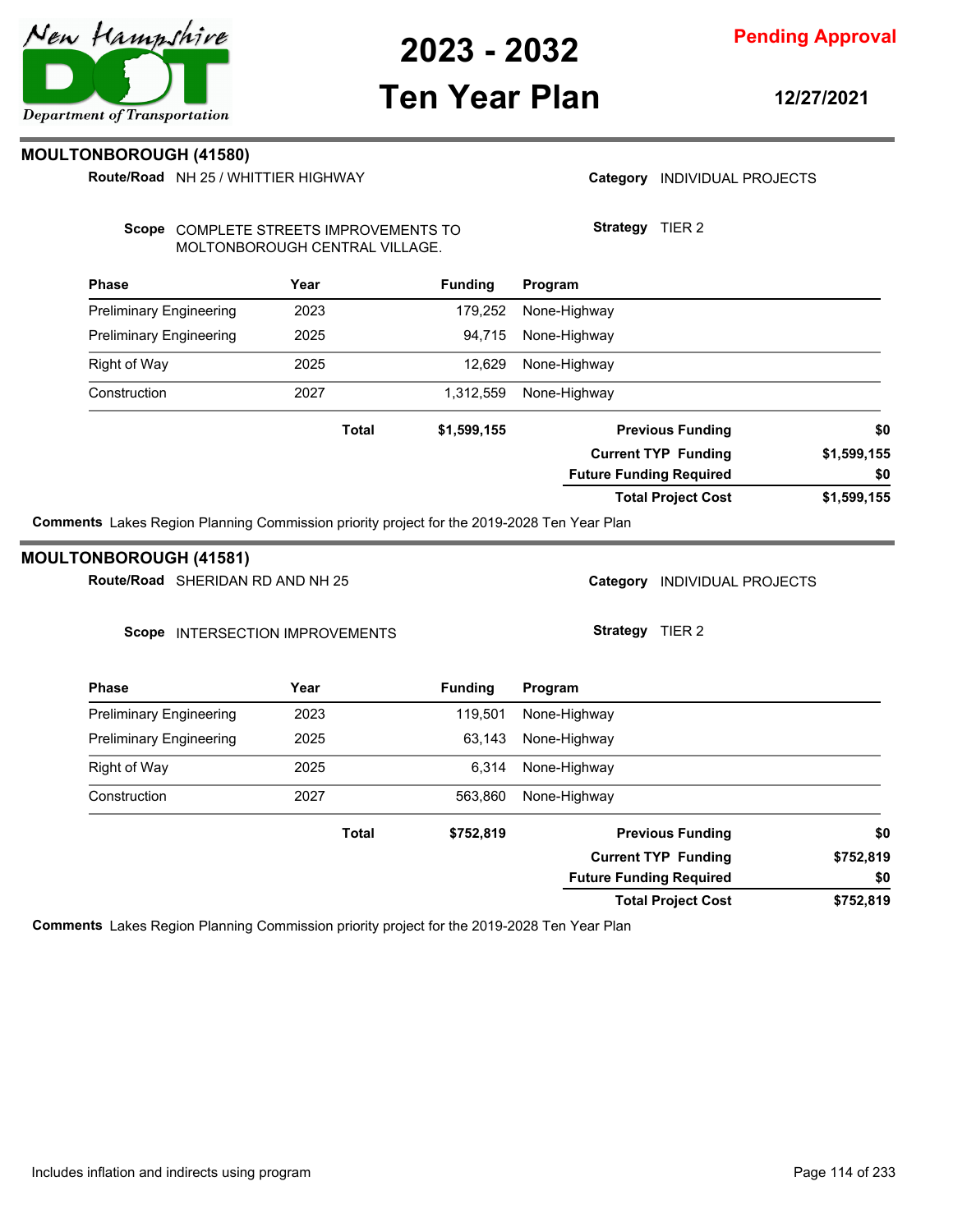

## **Ten Year Plan**

**Pending Approval**

**12/27/2021**

**MOULTONBOROUGH (42602)**

**Route/Road NH25/REDDING LANE** 

Category **INDIVIDUAL PROJECTS** 

**Strategy** TIER 2

Scope INTERSECTION IMPROVEMENTS

| <b>Phase</b>                                                                                        | Year         | <b>Funding</b> | Program                        |           |
|-----------------------------------------------------------------------------------------------------|--------------|----------------|--------------------------------|-----------|
| <b>Preliminary Engineering</b>                                                                      | 2025         | 119.501        | None-Other                     |           |
| Right of Way                                                                                        | 2027         | 63.143         | None-Other                     |           |
| Construction                                                                                        | 2029         | 533.832        | None-Other                     |           |
|                                                                                                     | <b>Total</b> | \$716,476      | <b>Previous Funding</b>        | \$0       |
|                                                                                                     |              |                | <b>Current TYP Funding</b>     | \$716,476 |
|                                                                                                     |              |                | <b>Future Funding Required</b> | \$0       |
|                                                                                                     |              |                | <b>Total Project Cost</b>      | \$716,476 |
| 444   Julie Deniso Discolar Osmanicator national control funk a late 1 ink. 0004 0000 Tea Vern Disc |              |                |                                |           |

**Comments** Lakes Region Planning Commission priority project first added into 2021-2030 Ten Year Plan

#### **NASHUA (10136A)**

**Route/Road** NH 101A

Category **INDIVIDUAL PROJECTS** 

**Strategy** TIER 5

Scope WIDENING OF NH 101A FROM SOMERSET PKWY TO CELINA AVE

| <b>Phase</b>                   | Year         | <b>Fundina</b> | Program                        |              |
|--------------------------------|--------------|----------------|--------------------------------|--------------|
| <b>Preliminary Engineering</b> | 2023         | 1.696.200      | Other Fed Aid                  |              |
| Right of Way                   | 2023         | 4.873.810      | Other Fed Aid                  |              |
| Right of Way                   | 2024         | 2.208.190      | Other Fed Aid                  |              |
| Construction                   | 2025         | 580.409        | NON-PAR (other)                |              |
| Construction                   | 2026         | 4.681.903      | Other Fed Aid                  |              |
| Construction                   | 2027         | 7,045,979      | Other Fed Aid                  |              |
|                                | <b>Total</b> | \$21,086,492   | <b>Previous Funding</b>        | \$1,641,216  |
|                                |              |                | <b>Current TYP Funding</b>     | \$21,086,492 |
|                                |              |                | <b>Future Funding Required</b> | \$0          |

**\$22,727,708 Total Project Cost**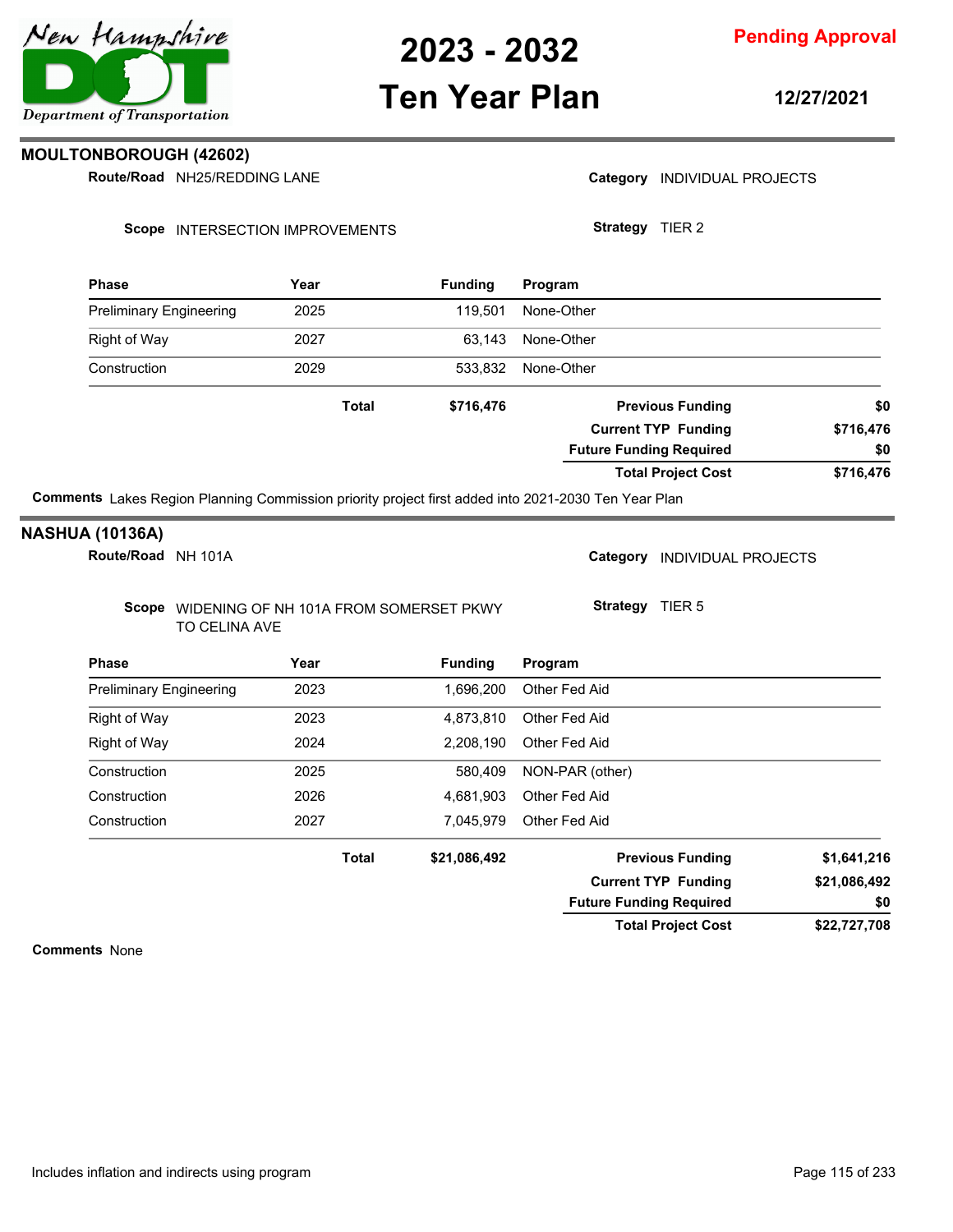

**Pending Approval**

## **Ten Year Plan**

**12/27/2021**

#### **NASHUA (16314)**

|                       | Route/Road EAST HOLLIS STREET                                                                                   |                |                | Category INDIVIDUAL PROJECTS   |              |
|-----------------------|-----------------------------------------------------------------------------------------------------------------|----------------|----------------|--------------------------------|--------------|
|                       | Scope INTERSECTION IMPROVEMENTS AT EAST HOLLIS<br>ST AND BRIDGE ST FROM C ST TO THE HUDSON<br><b>TOWN LINE.</b> |                |                | Strategy TIER 5                |              |
| <b>Phase</b>          | Year                                                                                                            | <b>Funding</b> |                | Program                        |              |
| Construction          | 2024                                                                                                            |                | 2,780,000      | Other Fed Aid                  |              |
|                       |                                                                                                                 | <b>Total</b>   | \$2,780,000    | <b>Previous Funding</b>        | \$876,078    |
|                       |                                                                                                                 |                |                | <b>Current TYP Funding</b>     | \$2,780,000  |
|                       |                                                                                                                 |                |                | <b>Future Funding Required</b> | \$0          |
|                       |                                                                                                                 |                |                | <b>Total Project Cost</b>      | \$3,656,078  |
| <b>Comments None</b>  |                                                                                                                 |                |                |                                |              |
| <b>NASHUA (40561)</b> |                                                                                                                 |                |                |                                |              |
|                       | Route/Road BOIRE FIELD                                                                                          |                |                | Category AIRPORT               |              |
|                       | Scope PRESERVATION, MODERNIZATION, AND/OR<br>EXPANSION OF AIRPORT FACILITIES; PLANNING<br>STUDIES.              |                |                | Strategy ALL TIERS             |              |
| <b>Phase</b>          | Year                                                                                                            |                | <b>Funding</b> | Program                        |              |
| Other                 | 2023                                                                                                            |                | 4,574,600      | Airport Improvement            |              |
| Other                 | 2024                                                                                                            |                | 587,103        | Airport Improvement            |              |
| Other                 | 2025                                                                                                            |                | 4,345,496      | Airport Improvement            |              |
| Other                 | 2026                                                                                                            |                | 372,264        | Airport Improvement            |              |
| Other                 | 2027                                                                                                            |                | 401,822        | Airport Improvement            |              |
| Other                 | 2028                                                                                                            |                | 5,901,042      | Airport Improvement            |              |
| Other                 | 2029                                                                                                            |                | 1,752,478      | Airport Improvement            |              |
| Other                 | 2030                                                                                                            |                | 346,452        | Airport Improvement            |              |
| Other                 | 2031                                                                                                            |                | 5,128,591      | Airport Improvement            |              |
| Other                 | 2032                                                                                                            |                | 11,877,075     | Airport Improvement            |              |
|                       |                                                                                                                 | <b>Total</b>   | \$35,286,921   | <b>Previous Funding</b>        | \$0          |
|                       |                                                                                                                 |                |                | <b>Current TYP Funding</b>     | \$35,286,921 |
|                       |                                                                                                                 |                |                | <b>Future Funding Required</b> | \$0          |

| e Funding Required        | \$0          |
|---------------------------|--------------|
| <b>Total Project Cost</b> | \$35,286,921 |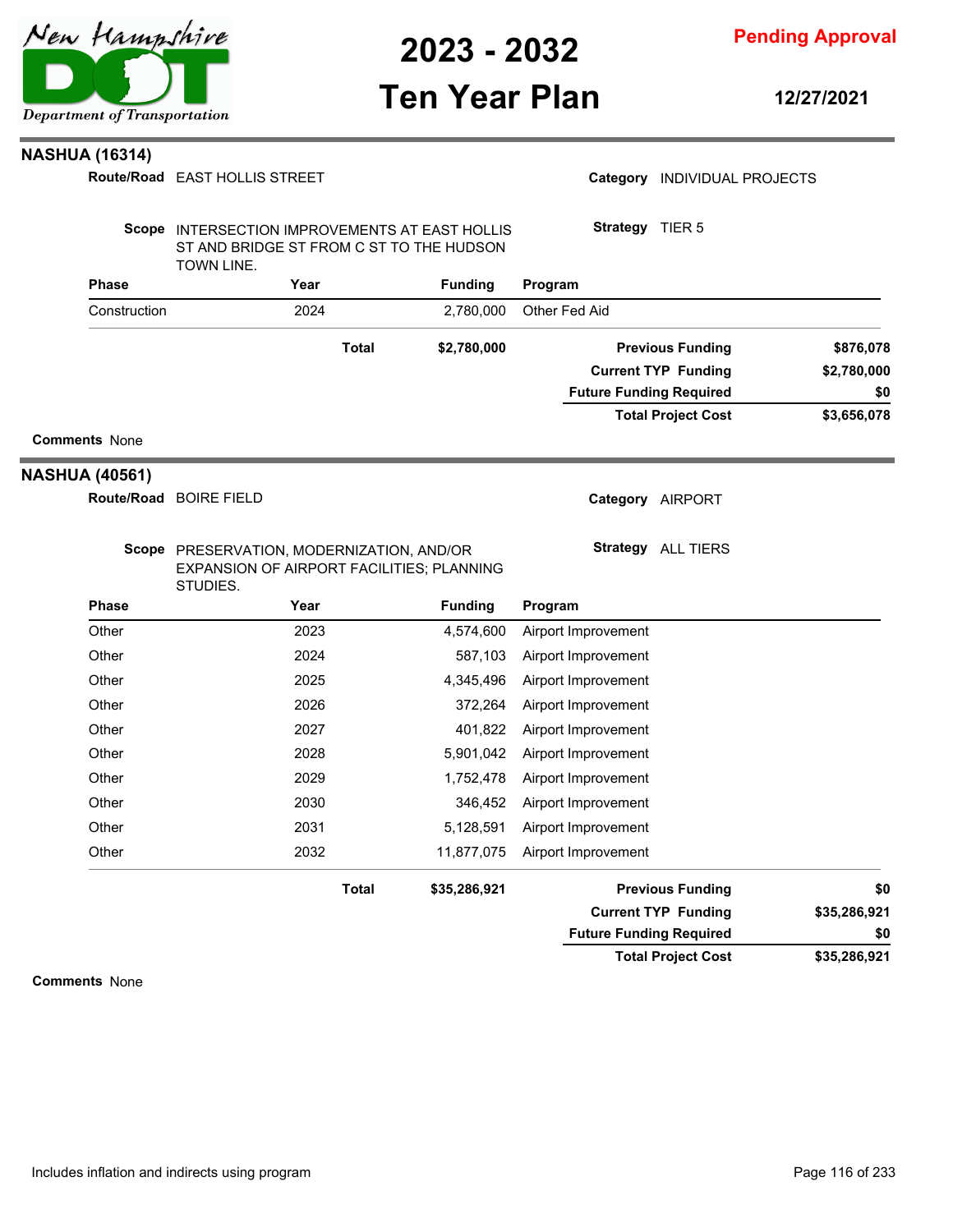

**Pending Approval**

## **Ten Year Plan**

**12/27/2021**

#### **NASHUA (40660)**

| <b>Phase</b><br><b>Preliminary Engineering</b><br><b>Preliminary Engineering</b><br><b>Right of Way</b><br>Construction | <b>IMPROVEMENTS</b>   | Scope DW HIGHWAY PEDESTRIAN SAFETY<br>Year<br>2023<br>2025<br>2025<br>2027<br><b>Total</b>    | <b>Funding</b><br>81,478<br>28,702<br>5,884<br>407,471<br>\$523,535 | Strategy TIER 5<br>Program<br>None-Highway<br>None-Highway<br>None-Highway<br>None-Highway | <b>Previous Funding</b>                               | \$0                      |
|-------------------------------------------------------------------------------------------------------------------------|-----------------------|-----------------------------------------------------------------------------------------------|---------------------------------------------------------------------|--------------------------------------------------------------------------------------------|-------------------------------------------------------|--------------------------|
|                                                                                                                         |                       |                                                                                               |                                                                     |                                                                                            |                                                       |                          |
|                                                                                                                         |                       |                                                                                               |                                                                     |                                                                                            |                                                       |                          |
|                                                                                                                         |                       |                                                                                               |                                                                     |                                                                                            |                                                       |                          |
|                                                                                                                         |                       |                                                                                               |                                                                     |                                                                                            |                                                       |                          |
|                                                                                                                         |                       |                                                                                               |                                                                     |                                                                                            |                                                       |                          |
|                                                                                                                         |                       |                                                                                               |                                                                     |                                                                                            |                                                       |                          |
|                                                                                                                         |                       |                                                                                               |                                                                     |                                                                                            |                                                       |                          |
|                                                                                                                         | Route/Road DW HIGHWAY |                                                                                               |                                                                     |                                                                                            | Category INDIVIDUAL PROJECTS                          |                          |
| <b>NASHUA (41585)</b>                                                                                                   |                       | Comments Nashua Regional Planning Commission priority project for the 2017-2026 Ten Year Plan |                                                                     |                                                                                            |                                                       |                          |
|                                                                                                                         |                       |                                                                                               |                                                                     |                                                                                            | <b>Total Project Cost</b>                             | \$4,321,172              |
|                                                                                                                         |                       |                                                                                               |                                                                     | <b>Future Funding Required</b>                                                             |                                                       | \$0                      |
|                                                                                                                         |                       | <b>Total</b>                                                                                  | \$3,919,672                                                         |                                                                                            | <b>Previous Funding</b><br><b>Current TYP Funding</b> | \$401,500<br>\$3,919,672 |
| Construction                                                                                                            |                       | 2025                                                                                          | 3,707,523                                                           | None-Highway                                                                               |                                                       |                          |
| <b>Right of Way</b>                                                                                                     |                       | 2024                                                                                          | 212,149                                                             | None-Highway                                                                               |                                                       |                          |
| <b>Phase</b>                                                                                                            |                       | Year                                                                                          | <b>Funding</b>                                                      | Program                                                                                    |                                                       |                          |
|                                                                                                                         | <b>PROJECT 16314)</b> | Scope IMPROVEMENTS ALONG EAST HOLLIS STREET<br>FROM MAIN STREET EAST TO C STREET. (LIMIT OF   |                                                                     | Strategy TIER 5                                                                            |                                                       |                          |
|                                                                                                                         |                       |                                                                                               |                                                                     |                                                                                            |                                                       |                          |

**Comments** Nashua Regional Planning Commission priority project for the 2019-2028 Ten Year Plan

**\$523,535**

**\$0**

**Total Project Cost**

**Future Funding Required**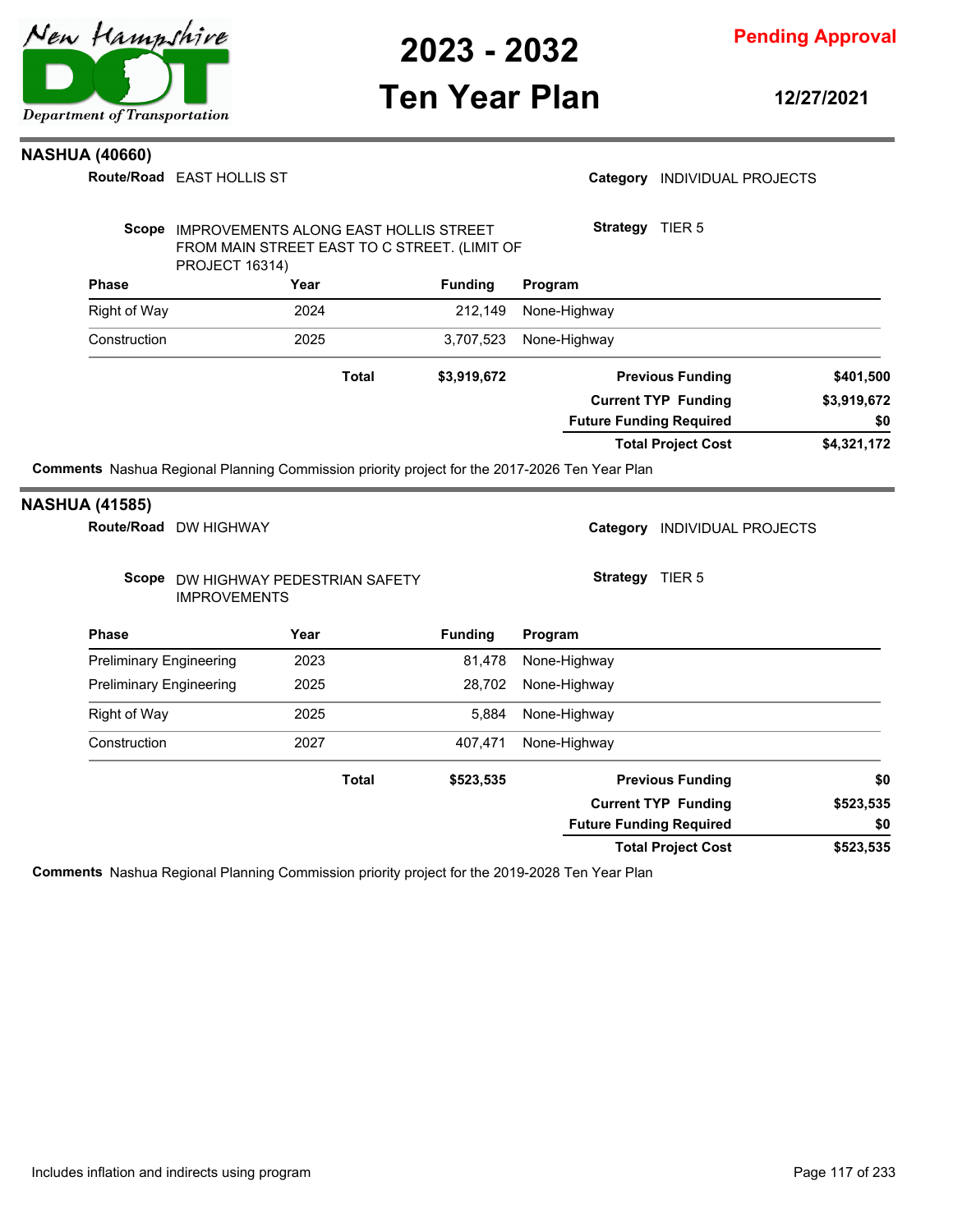

### **Ten Year Plan**

**12/27/2021**

#### **NASHUA (41586)**

**Phase Year Funding** WALNUT ST/CHESTNUT ST/CENTRAL ST **Route/Road** Scope SAFETY, CAPACITY AND MULTIMODAL ACCESS IMPROVEMENTS TO THE WALNUT STREET OVAL INTERSECTION **Program** Category **INDIVIDUAL PROJECTS Strategy** TIER 5 Preliminary Engineering 2023 167,302 None-Highway Preliminary Engineering 2025 58,867 None-Highway Right of Way **2025** 58,867 None-Highway Construction 2027 2,222,075 None-Highway **\$2,507,110 \$2,507,110 \$2,507,110 Previous Funding \$0 Current TYP Funding Total Project Cost Future Funding Required Total Comments** Nashua Regional Planning Commission priority project for the 2019-2028 Ten Year Plan **\$0 Phase Year Funding Route/Road** HERRITAGE RAIL TRAIL EAST **NASHUA (41742)** Scope CONSTRUCT THE HERITAGE RAIL TRAIL EAST **Program** Category MANDATED FEDERAL **Strategy** TIER 6 Construction 2023 1,347,540 CMAQ \* **\$1,347,540 \$1,347,540 Previous Funding \$175,594 Current TYP Funding Total**

**Comments** None

**\$1,523,134**

**\$0**

**Total Project Cost**

**Future Funding Required**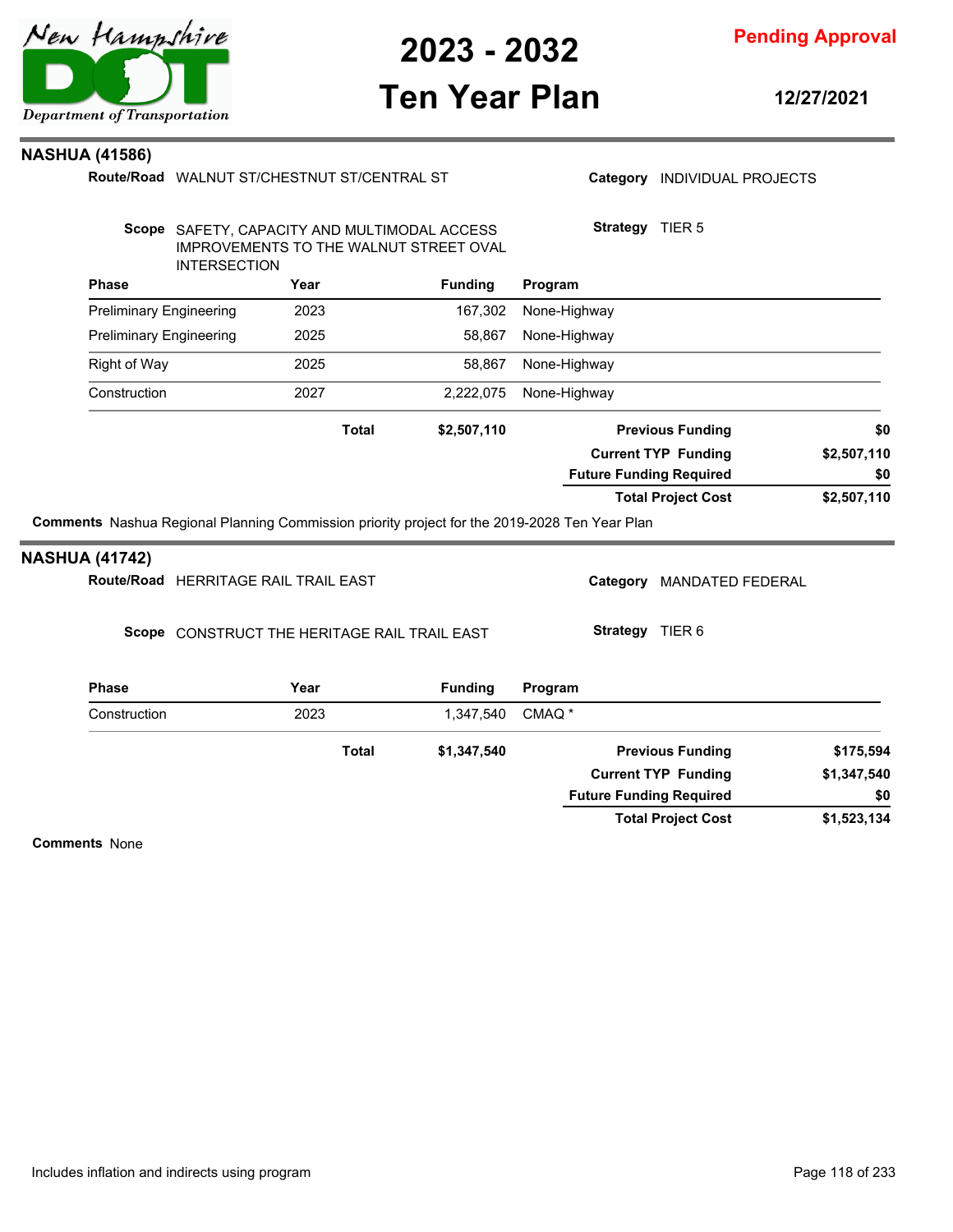

# **Ten Year Plan**

**12/27/2021**

#### **NASHUA (42516)**

|                                | Route/Road LOCK STREET WHITNEY STREET                                                                      |      |              |                |            |          | Category MANDATED FEDERAL      |             |
|--------------------------------|------------------------------------------------------------------------------------------------------------|------|--------------|----------------|------------|----------|--------------------------------|-------------|
|                                | Scope UPGRADE SIDEWALKS TO ADA STANDARDS AND<br>CREATE BICYCLE LANES ON LOCK STREET AND<br>WHITNEY STREET. |      |              |                |            |          | Strategy TIER 5                |             |
| <b>Phase</b>                   |                                                                                                            | Year |              | <b>Funding</b> | Program    |          |                                |             |
| <b>Preliminary Engineering</b> |                                                                                                            | 2023 |              | 28,700         | TA*        |          |                                |             |
| <b>Right of Way</b>            |                                                                                                            | 2023 |              | 25,700         | TA*        |          |                                |             |
| Construction                   |                                                                                                            | 2027 |              | 514,365        | TA*        |          |                                |             |
| Construction                   |                                                                                                            | 2028 |              | 528,765        | TA*        |          |                                |             |
|                                |                                                                                                            |      | <b>Total</b> | \$1,097,530    |            |          | <b>Previous Funding</b>        | \$50,000    |
|                                |                                                                                                            |      |              |                |            |          | <b>Current TYP Funding</b>     | \$1,097,530 |
|                                |                                                                                                            |      |              |                |            |          | <b>Future Funding Required</b> | \$0         |
|                                |                                                                                                            |      |              |                |            |          | <b>Total Project Cost</b>      | \$1,147,530 |
| <b>Comments None</b>           |                                                                                                            |      |              |                |            |          |                                |             |
| <b>NASHUA (42594)</b>          |                                                                                                            |      |              |                |            |          |                                |             |
|                                | Route/Road FE EVERETT TURNPIKE                                                                             |      |              |                |            | Category | <b>INDIVIDUAL PROJECTS</b>     |             |
|                                | Scope REALIGN EXIT 5E SOUTHBOUND OFF RAMP AND<br>TURNPIKE SOUTHBOUND ON RAMP.                              |      |              |                |            |          | Strategy TIER 1                |             |
| <b>Phase</b>                   |                                                                                                            | Year |              | <b>Funding</b> | Program    |          |                                |             |
| <b>Preliminary Engineering</b> |                                                                                                            | 2026 |              | 61,144         | None-Other |          |                                |             |
| Construction                   |                                                                                                            | 2030 |              | 1,054,217      | None-Other |          |                                |             |
|                                |                                                                                                            |      | <b>Total</b> | \$1,115,362    |            |          | <b>Previous Funding</b>        | \$0         |
|                                |                                                                                                            |      |              |                |            |          | <b>Current TYP Funding</b>     | \$1,115,362 |
|                                |                                                                                                            |      |              |                |            |          | <b>Future Funding Required</b> | \$0         |
|                                |                                                                                                            |      |              |                |            |          | <b>Total Project Cost</b>      | \$1,115,362 |

**Comments** Nashua Regional Planning Commission priority project for the 2021-2030 Ten Year Plan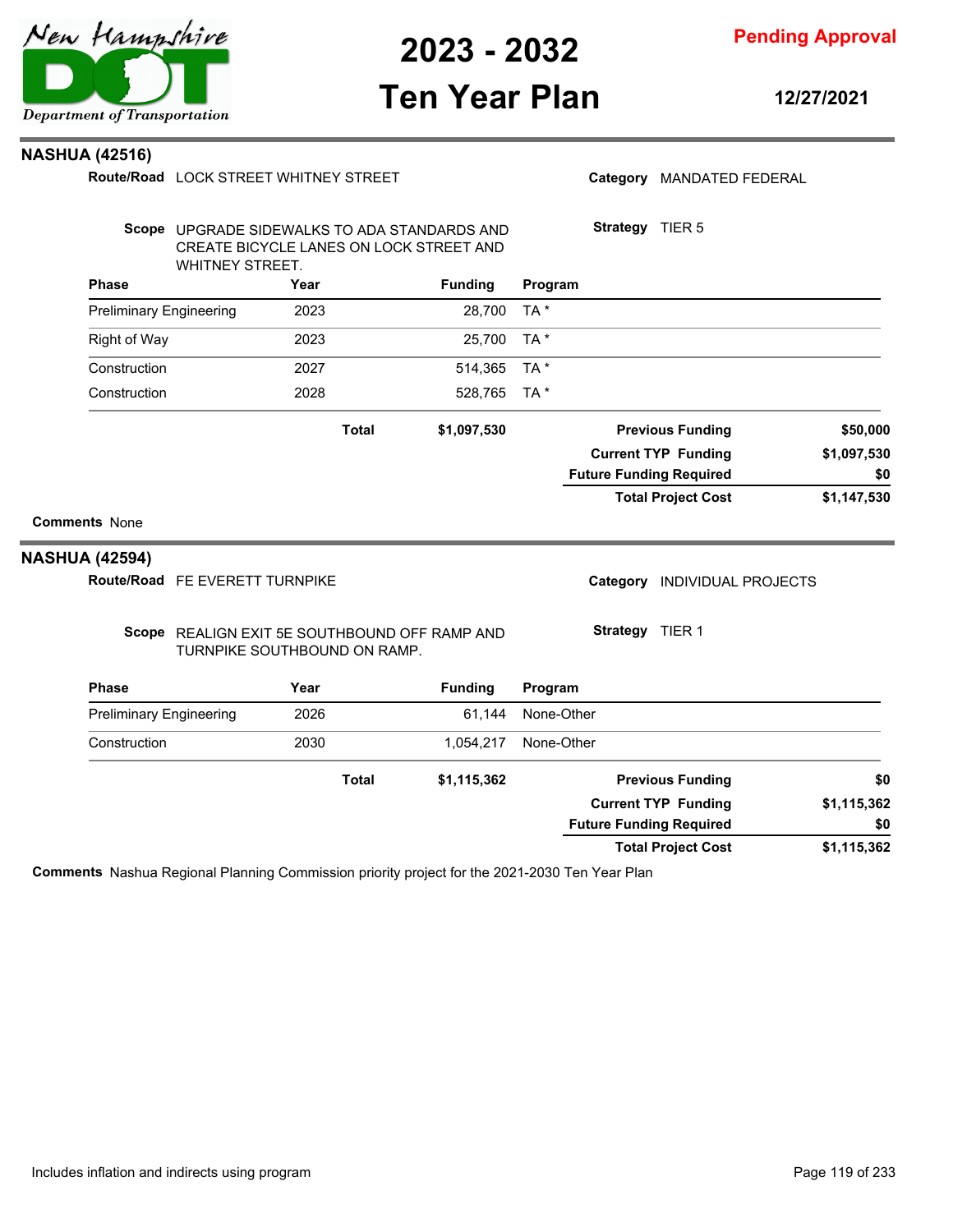

## **Ten Year Plan**

**12/27/2021**

#### **NASHUA (42595)**

| Route/Road KINSLEY STREET                        |                                                                                          |              |                |                                                                                               | Category MANDATED FEDERAL  |                           |
|--------------------------------------------------|------------------------------------------------------------------------------------------|--------------|----------------|-----------------------------------------------------------------------------------------------|----------------------------|---------------------------|
|                                                  | Scope PEDESTRIAN AND BICYCLE ACCESSIBILTY<br><b>IMPROVEMENT PROJECT</b>                  |              |                | Strategy TIER 6                                                                               |                            |                           |
| <b>Phase</b>                                     | Year                                                                                     |              | <b>Funding</b> | Program                                                                                       |                            |                           |
| <b>Preliminary Engineering</b>                   | 2027                                                                                     |              | 181,988        | None-Other                                                                                    |                            |                           |
| Construction                                     | 2030                                                                                     |              | 1,490,460      | None-Other                                                                                    |                            |                           |
| Construction                                     | 2031                                                                                     |              | 367,352        | None-Other                                                                                    |                            |                           |
|                                                  |                                                                                          | <b>Total</b> | \$2,039,800    |                                                                                               | <b>Previous Funding</b>    | \$0                       |
|                                                  |                                                                                          |              |                |                                                                                               | <b>Current TYP Funding</b> | \$2,039,800               |
|                                                  |                                                                                          |              |                | <b>Future Funding Required</b>                                                                |                            | \$0                       |
|                                                  |                                                                                          |              |                |                                                                                               | <b>Total Project Cost</b>  | \$2,039,800               |
|                                                  |                                                                                          |              |                | Comments Nashua Regional Planning Commission priority project for the 2021-2030 Ten Year Plan |                            |                           |
| <b>NASHUA (42596)</b><br>Route/Road RTE 111/101A |                                                                                          |              |                | Category BRIDGES                                                                              |                            |                           |
|                                                  | Scope BRIDGE REHABILITATION OF 2 BRIDGES OWNED<br>BY BOTH NASHUA & HUDSON. BR #110/068 & |              |                | Strategy TIER 2                                                                               |                            |                           |
| <b>Phase</b>                                     | 109/068.<br>Year                                                                         |              | <b>Funding</b> | Program                                                                                       |                            |                           |
| <b>Preliminary Engineering</b>                   | 2027                                                                                     |              | 242,651        | None-Bridge                                                                                   |                            |                           |
| Construction                                     | 2030                                                                                     |              | 3,308,300      | None-Bridge                                                                                   |                            |                           |
|                                                  |                                                                                          | <b>Total</b> | \$3,550,951    |                                                                                               | <b>Previous Funding</b>    |                           |
|                                                  |                                                                                          |              |                |                                                                                               | <b>Current TYP Funding</b> |                           |
|                                                  |                                                                                          |              |                | <b>Future Funding Required</b>                                                                |                            | \$0<br>\$3,550,951<br>\$0 |

**Comments** Nashua Regional Planning Commission priority project for the 2021-2030 Ten Year Plan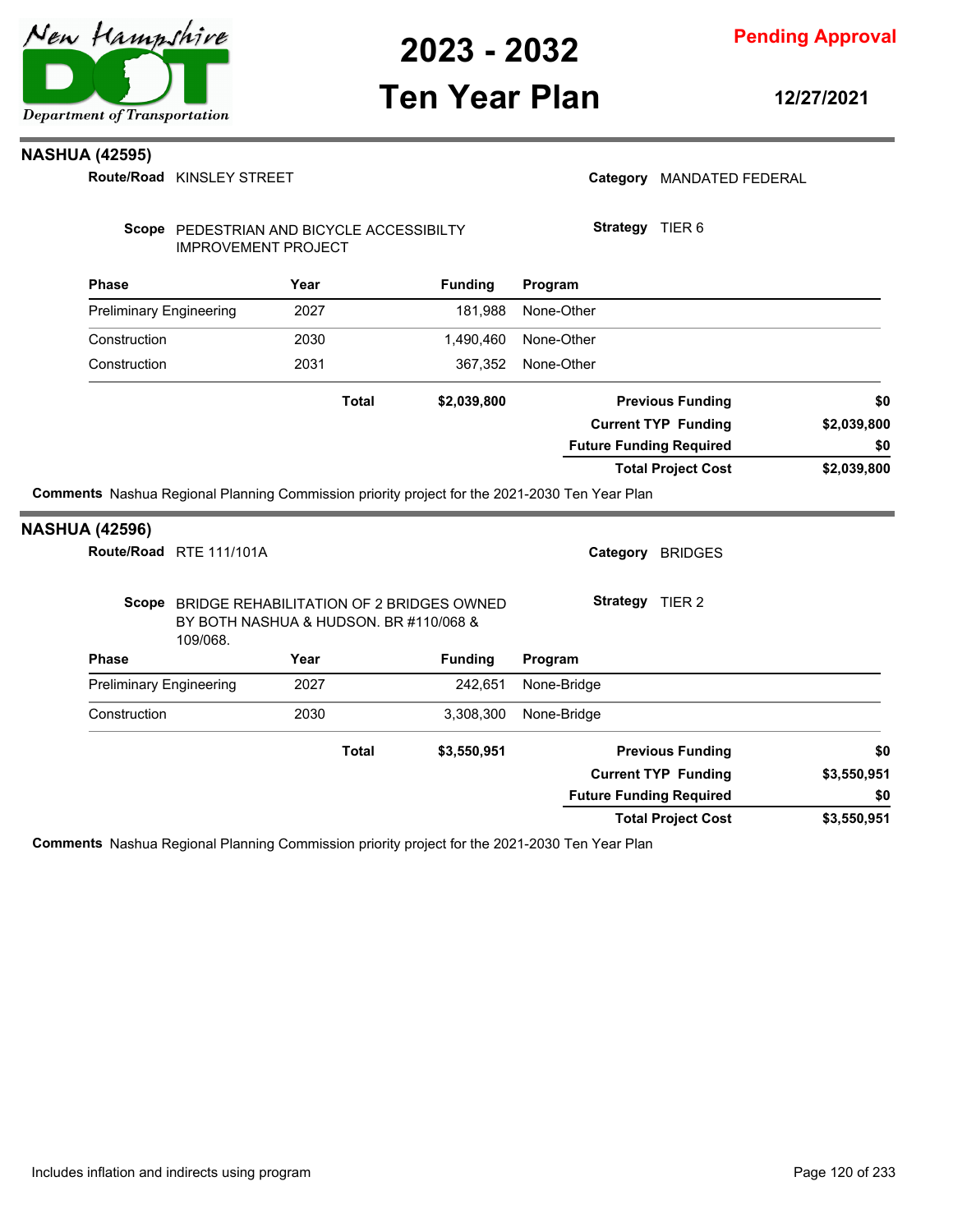

## **Ten Year Plan**

**12/27/2021**

#### **NASHUA (42717)**

| Route/Road BROAD STREET PARKWAY             |
|---------------------------------------------|
|                                             |
| SCODE CONSTRUCT A NEW INTERCHANCE ALONG THE |

Category **INDIVIDUAL PROJECTS** 

|                                                                                                      | Scope CONSTRUCT A NEW INTERCHANGE ALONG THE<br>BROAD STREET PARKWAY TO CONNECT TO<br><b>FRANKLIN ST AND FRONT ST</b> |                | Strategy<br>TIER 2                  |             |
|------------------------------------------------------------------------------------------------------|----------------------------------------------------------------------------------------------------------------------|----------------|-------------------------------------|-------------|
| <b>Phase</b>                                                                                         | Year                                                                                                                 | <b>Funding</b> | Program                             |             |
| <b>Preliminary Engineering</b>                                                                       | 2026                                                                                                                 | 137,978        | None-Other                          |             |
| <b>Right of Way</b>                                                                                  | 2027                                                                                                                 | 27.596         | None-Other                          |             |
| Construction                                                                                         | 2028                                                                                                                 | 1,352,196      | None-Other                          |             |
|                                                                                                      | <b>Total</b>                                                                                                         | \$1,517,771    | <b>Previous Funding</b>             | \$0         |
|                                                                                                      |                                                                                                                      |                | <b>Current TYP Funding</b>          | \$1,517,771 |
|                                                                                                      |                                                                                                                      |                | <b>Future Funding Required</b>      | \$0         |
|                                                                                                      |                                                                                                                      |                | <b>Total Project Cost</b>           | \$1,517,771 |
| <b>Comments</b> Nashua Regional Planning Commission priority project for the 2021-2030 Ten Year Plan |                                                                                                                      |                |                                     |             |
| <b>NASHUA (42882)</b>                                                                                |                                                                                                                      |                |                                     |             |
| <b>Route/Road</b><br><b>VARIOUS</b>                                                                  |                                                                                                                      |                | Category<br><b>MANDATED FEDERAL</b> |             |

| Scope<br>INTERSECTION.         | <b>Strategy</b><br>TIER <sub>5</sub><br>INTERSECTION & ROADWAY IMPROVEMENTS AT<br>THE CANAL ST/FRANKLIN ST/MAIN ST |                |                   |                                |             |
|--------------------------------|--------------------------------------------------------------------------------------------------------------------|----------------|-------------------|--------------------------------|-------------|
| <b>Phase</b>                   | Year                                                                                                               | <b>Funding</b> | Program           |                                |             |
| <b>Preliminary Engineering</b> | 2023                                                                                                               | 92,520         | CMAQ <sup>*</sup> |                                |             |
| Right of Way                   | 2023                                                                                                               | 25.700         | CMAQ <sup>*</sup> |                                |             |
| Construction                   | 2026                                                                                                               | 697.994        | CMAQ <sup>*</sup> |                                |             |
| Construction                   | 2027                                                                                                               | 717,537        | CMAQ <sup>*</sup> |                                |             |
|                                | <b>Total</b>                                                                                                       | \$1,533,751    |                   | <b>Previous Funding</b>        | \$135,000   |
|                                |                                                                                                                    |                |                   | <b>Current TYP Funding</b>     | \$1,533,751 |
|                                |                                                                                                                    |                |                   | <b>Future Funding Required</b> | \$0         |
|                                |                                                                                                                    |                |                   | <b>Total Project Cost</b>      | \$1,668,751 |

**Comments** Nashua Regional Planning Commission priority project for the 2023-2032 Ten Year Plan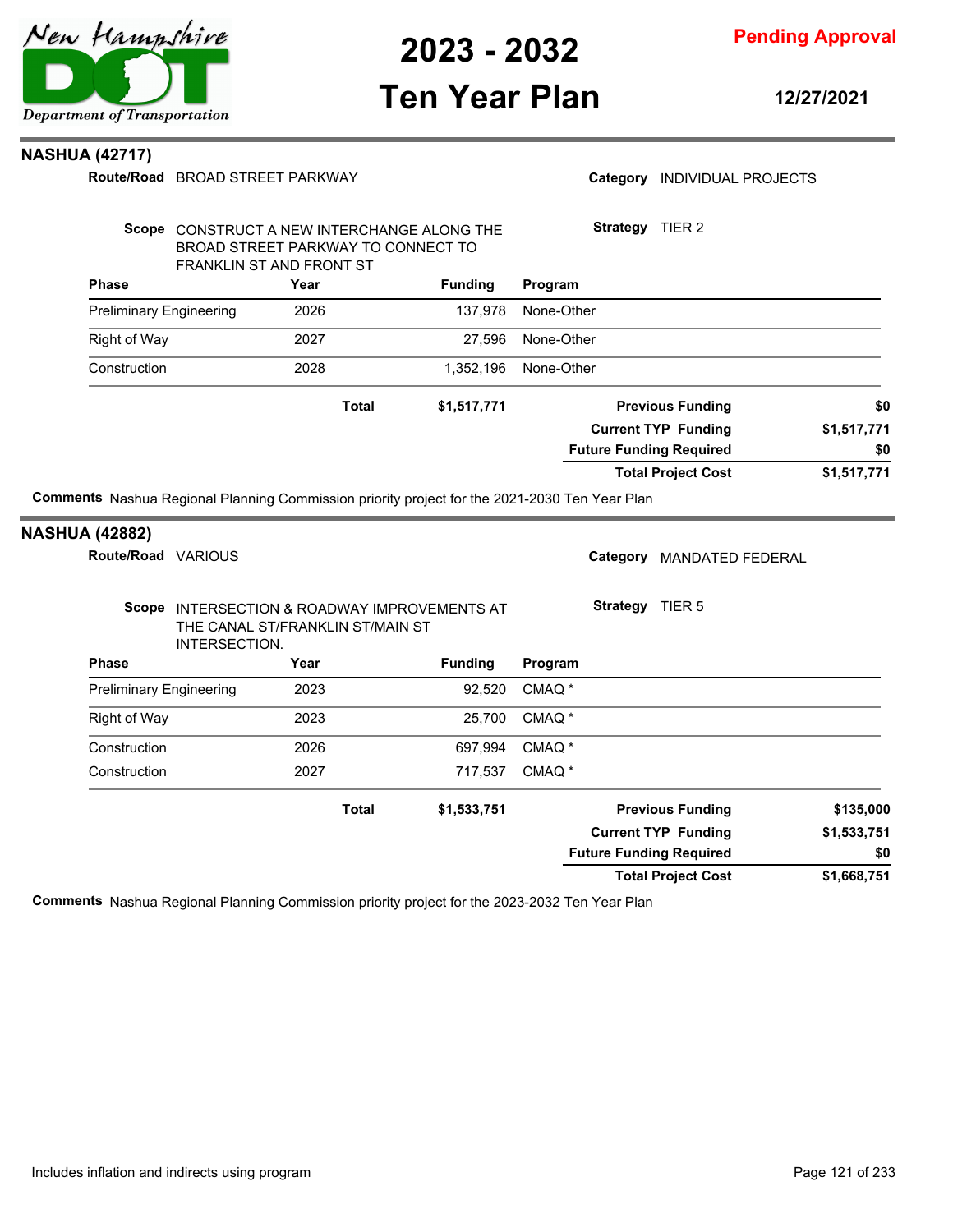

**Ten Year Plan**

**Pending Approval**

**12/27/2021**

#### **NASHUA (43542)**

| <b>Phase</b><br><b>Preliminary Engineering</b><br>Right of Way<br>Construction | TO TAYLORS FALLS BRDG | Scope STUDY AND IMPLEMENT COMPLETE STREETS<br>IMPROVEMENTS ON CANAL ST FROM RR SQUARE<br>Year<br>2027<br>2030<br>2032<br><b>Total</b> | <b>Funding</b><br>344,419<br>31,181<br>1,977,072<br>\$2,352,671 | Strategy TIER 5<br>Program<br>None-Highway<br>None-Highway<br>None-Highway<br><b>Previous Funding</b><br><b>Current TYP Funding</b><br><b>Future Funding Required</b> | \$0<br>\$2,352,671<br>\$0 |
|--------------------------------------------------------------------------------|-----------------------|---------------------------------------------------------------------------------------------------------------------------------------|-----------------------------------------------------------------|-----------------------------------------------------------------------------------------------------------------------------------------------------------------------|---------------------------|
|                                                                                |                       |                                                                                                                                       |                                                                 |                                                                                                                                                                       |                           |
|                                                                                |                       |                                                                                                                                       |                                                                 |                                                                                                                                                                       |                           |
|                                                                                |                       |                                                                                                                                       |                                                                 |                                                                                                                                                                       |                           |
|                                                                                |                       |                                                                                                                                       |                                                                 |                                                                                                                                                                       |                           |
|                                                                                |                       |                                                                                                                                       |                                                                 |                                                                                                                                                                       |                           |
|                                                                                |                       |                                                                                                                                       |                                                                 |                                                                                                                                                                       |                           |
|                                                                                |                       |                                                                                                                                       |                                                                 |                                                                                                                                                                       |                           |
| <b>NASHUA (43545)</b>                                                          | Route/Road CANAL ST.  |                                                                                                                                       |                                                                 | INDIVIDUAL PROJECTS<br>Category                                                                                                                                       |                           |
|                                                                                |                       |                                                                                                                                       |                                                                 | <b>Total Project Cost</b><br>Comments Nashua Regional Planning Commission priority project for the 2023-2032 Ten Year Plan                                            | \$609,703                 |
|                                                                                |                       |                                                                                                                                       |                                                                 | <b>Future Funding Required</b>                                                                                                                                        | \$0                       |
|                                                                                |                       |                                                                                                                                       |                                                                 | <b>Current TYP Funding</b>                                                                                                                                            | \$609,703                 |
|                                                                                |                       | <b>Total</b>                                                                                                                          | \$609,703                                                       | <b>Previous Funding</b>                                                                                                                                               | \$0                       |
| Construction                                                                   |                       | 2032                                                                                                                                  | 495,000                                                         | None-Other                                                                                                                                                            |                           |
| <b>Right of Way</b>                                                            |                       | 2030                                                                                                                                  | 7,699                                                           | None-Other                                                                                                                                                            |                           |
| <b>Preliminary Engineering</b>                                                 |                       | 2027                                                                                                                                  | 107,004                                                         | None-Other                                                                                                                                                            |                           |
| <b>Phase</b>                                                                   |                       | Year                                                                                                                                  | <b>Funding</b>                                                  | Program                                                                                                                                                               |                           |
|                                                                                | NTS SERVICE AREA.     |                                                                                                                                       | Scope VARIOUS BUS SHELTER IMPROVEMENTS WITHIN                   | Strategy ALL TIERS                                                                                                                                                    |                           |
|                                                                                |                       |                                                                                                                                       |                                                                 |                                                                                                                                                                       |                           |

**Comments** Nashua Regional Planning Commission priority project for the 2023-2032 Ten Year Plan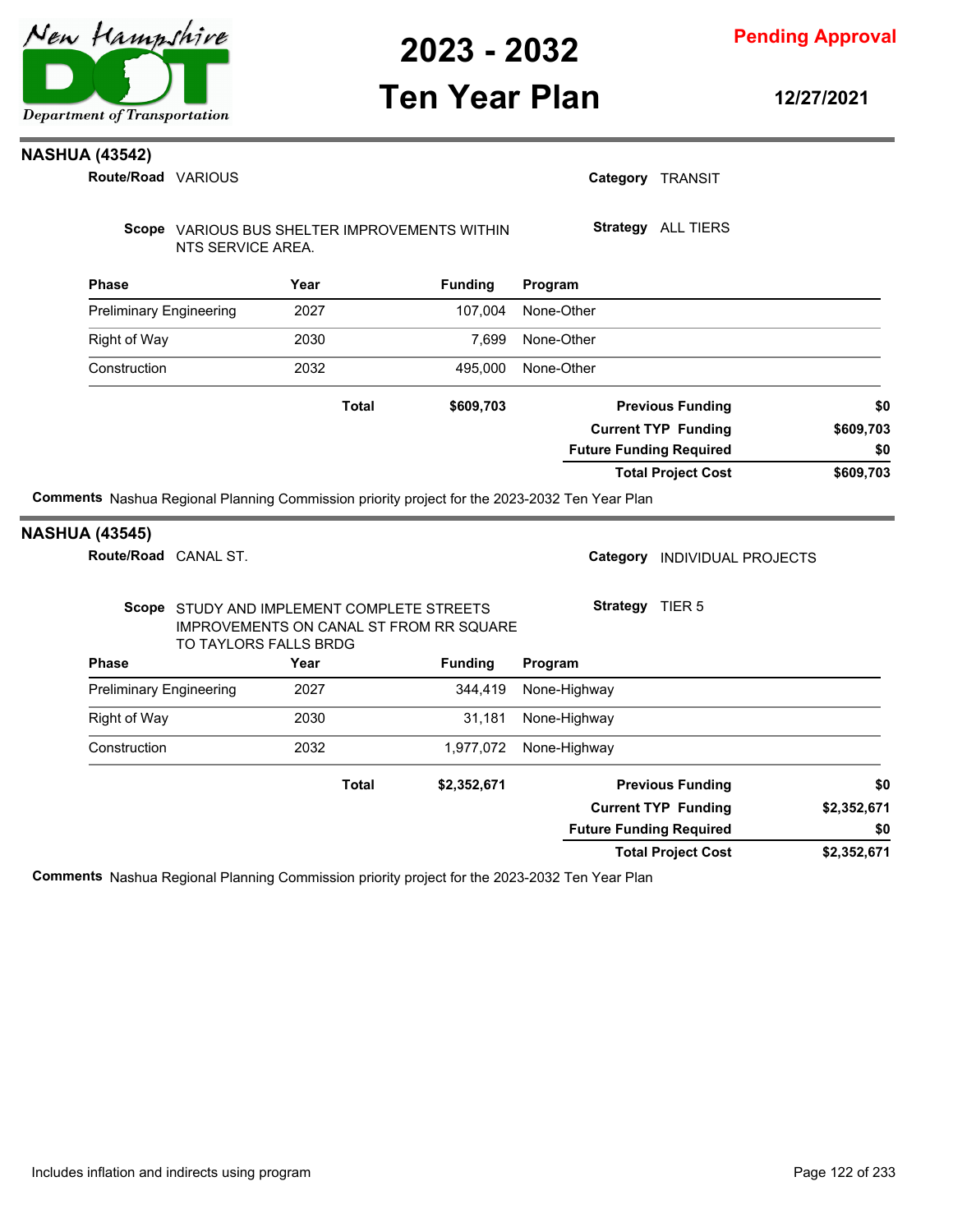

**Pending Approval**

### **Ten Year Plan**

**12/27/2021**

#### **NASHUA (43546)**

**Route/Road VARIOUS** 

|                                |                                                                           |                | <b>Total Project Cost</b>              | \$1,349,980 |
|--------------------------------|---------------------------------------------------------------------------|----------------|----------------------------------------|-------------|
|                                |                                                                           |                | <b>Future Funding Required</b>         | \$0         |
|                                |                                                                           |                | <b>Current TYP Funding</b>             | \$1,349,980 |
|                                | Total                                                                     | \$1,349,980    | <b>Previous Funding</b>                | \$0         |
| Construction                   | 2032                                                                      | 1.147.483      | None-Other                             |             |
| <b>Preliminary Engineering</b> | 2027                                                                      | 202.496        | None-Other                             |             |
| <b>Phase</b>                   | Year                                                                      | <b>Funding</b> | Program                                |             |
|                                | COORDINATION, ADAPTIVE SIGNAL CONTROL &<br><b>FLASHING YELLOW SIGNALS</b> |                |                                        |             |
| Scope                          | REGIONAL PROJECT TO IMPROVE SIGNAL                                        |                | Strategy<br><b>ALL TIERS</b>           |             |
| Route/Road VARIOUS             |                                                                           |                | Category<br><b>INDIVIDUAL PROJECTS</b> |             |

#### **NASHUA (43727)**

Route/Road SPRUCE STREET / RAIL WITH TRAIL

Category MANDATED FEDERAL

| Scope CONST. 10' MULTI-USE PATH & CONST. PATH |
|-----------------------------------------------|
| LINKING THE NASHUA RIVERWALK TO NASHUA        |
| <b>HERITAGE TRAIL</b>                         |

**Strategy** TIER 6

| HERITAGE TRAIL<br><b>Phase</b> | Year         | <b>Funding</b> | Program |                                |             |
|--------------------------------|--------------|----------------|---------|--------------------------------|-------------|
| <b>Preliminary Engineering</b> | 2023         | 51,400         | $TA^*$  |                                |             |
| <b>Preliminary Engineering</b> | 2024         | 39,629         | $TA^*$  |                                |             |
| <b>Preliminary Engineering</b> | 2025         | 40,739         | $TA^*$  |                                |             |
| Right of Way                   | 2026         | 33,504         | TA *    |                                |             |
| Construction                   | 2029         | 664.257        | TA *    |                                |             |
| Construction                   | 2030         | 682,856        | $TA^*$  |                                |             |
|                                | <b>Total</b> | \$1,512,385    |         | <b>Previous Funding</b>        | \$0         |
|                                |              |                |         | <b>Current TYP Funding</b>     | \$1,512,385 |
|                                |              |                |         | <b>Future Funding Required</b> | \$0         |
|                                |              |                |         | <b>Total Project Cost</b>      | \$1,512,385 |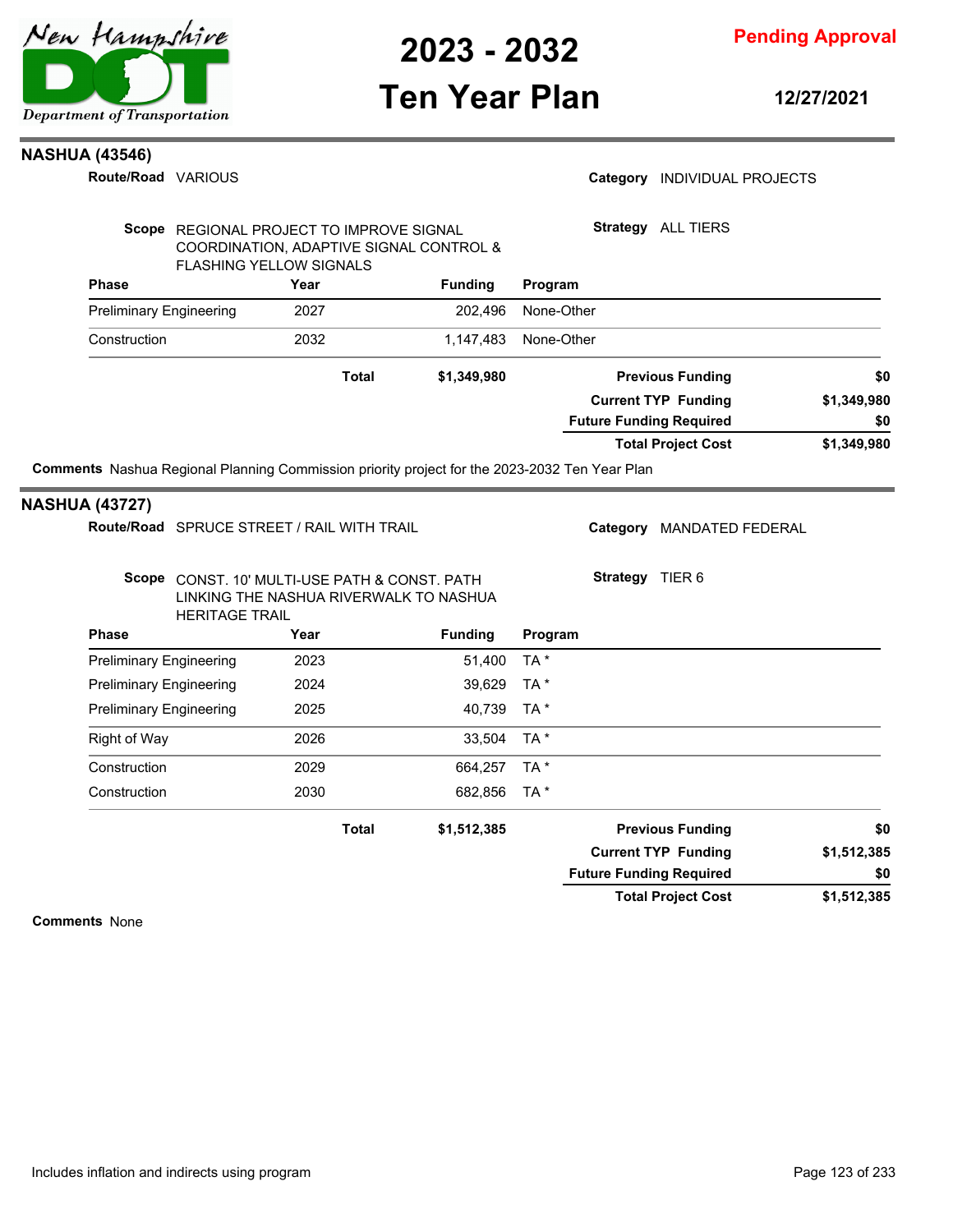**Ten Year Plan**

### **Pending Approval**

**12/27/2021**

### **NASHUA-MERRIMACK-BEDFORD (13761)**

**Route/Road** FE EVERETT TURNPIKE

| <b>Phase</b>                      |                                                                                                           | Year |              | <b>Funding</b> | Program |                                |              |
|-----------------------------------|-----------------------------------------------------------------------------------------------------------|------|--------------|----------------|---------|--------------------------------|--------------|
|                                   | <b>Preliminary Engineering</b>                                                                            | 2023 |              | 6,168,000      | TPK *   |                                |              |
|                                   |                                                                                                           |      | <b>Total</b> | \$6,168,000    |         | <b>Previous Funding</b>        | \$19,800,000 |
|                                   |                                                                                                           |      |              |                |         | <b>Current TYP Funding</b>     | \$6,168,000  |
|                                   |                                                                                                           |      |              |                |         | <b>Future Funding Required</b> | \$0          |
|                                   |                                                                                                           |      |              |                |         | <b>Total Project Cost</b>      | \$25,968,000 |
| <b>Comments None</b>              |                                                                                                           |      |              |                |         |                                |              |
| NASHUA-MERRIMACK-BEDFORD (13761A) |                                                                                                           |      |              |                |         |                                |              |
|                                   | Route/Road FE EVERETT TURNPIKE                                                                            |      |              |                |         | Category INDIVIDUAL PROJECTS   |              |
|                                   | Scope FE EVERETT TURNPIKE WIDENING OF A 2-LANE<br>SECTION FROM EXIT 8 (NASHUA) TO EXIT 10<br>(MERRIMACK). |      |              |                |         | <b>Strategy</b> TIER 1         |              |
| <b>Phase</b>                      |                                                                                                           | Year |              | <b>Funding</b> | Program |                                |              |
| Construction                      |                                                                                                           | 2023 |              | 5,140,000      | TPK *   |                                |              |
| Construction                      |                                                                                                           | 2024 |              | 15,851,760     | TPK *   |                                |              |
| Construction                      |                                                                                                           | 2025 |              | 9,500,837      | TPK*    |                                |              |
|                                   |                                                                                                           |      | <b>Total</b> | \$30,492,597   |         | <b>Previous Funding</b>        | \$0          |
|                                   |                                                                                                           |      |              |                |         | <b>Current TYP Funding</b>     | \$30,492,597 |
|                                   |                                                                                                           |      |              |                |         |                                |              |
|                                   |                                                                                                           |      |              |                |         | <b>Future Funding Required</b> | \$0          |



Category **INDIVIDUAL PROJECTS**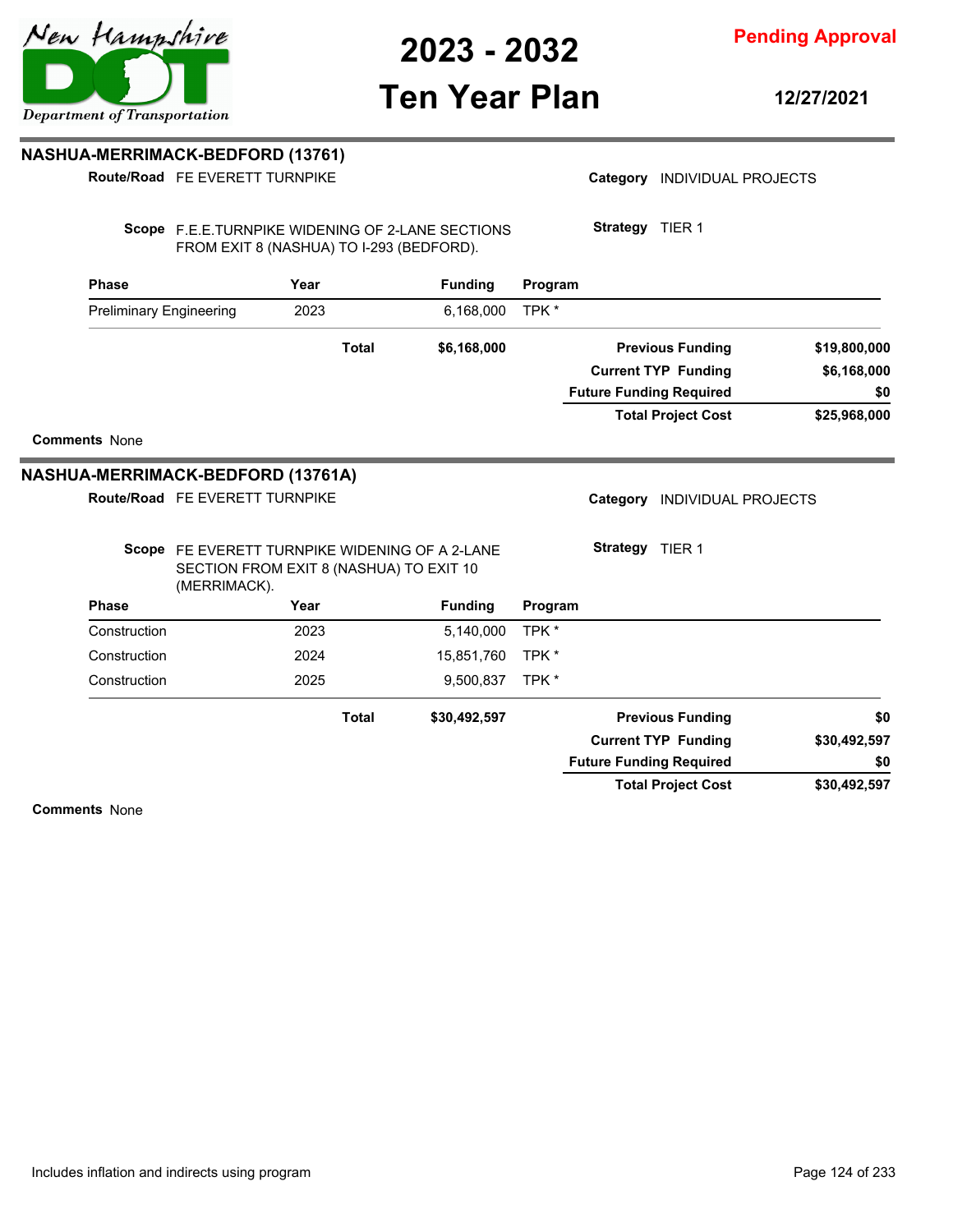

**Pending Approval**

# **Ten Year Plan**

**12/27/2021**

| NASHUA-MERRIMACK-BEDFORD (13761B) |                                                                                                        |              |                |         |                 |                                                         |              |
|-----------------------------------|--------------------------------------------------------------------------------------------------------|--------------|----------------|---------|-----------------|---------------------------------------------------------|--------------|
|                                   | Route/Road FE EVERETT TURNPIKE                                                                         |              |                |         |                 | Category BRIDGES                                        |              |
|                                   | Scope REPLACE WIRE ROAD AND BABOOSIC LAKE ROAD<br>BRIDGES OVER THE FE EVERETT TURNPIKE<br>(MERRIMACK). |              |                |         | Strategy TIER 1 |                                                         |              |
| <b>Phase</b>                      | Year                                                                                                   |              | <b>Funding</b> | Program |                 |                                                         |              |
| Construction                      | 2024                                                                                                   |              | 4,227,136      | TPK *   |                 |                                                         |              |
| Construction                      | 2025                                                                                                   |              | 6,518,244      | TPK *   |                 |                                                         |              |
| Construction                      | 2026                                                                                                   |              | 2,027,722      | TPK*    |                 |                                                         |              |
|                                   |                                                                                                        | <b>Total</b> | \$12,773,102   |         |                 | <b>Previous Funding</b>                                 | \$0          |
|                                   |                                                                                                        |              |                |         |                 | <b>Current TYP Funding</b>                              | \$12,773,102 |
|                                   |                                                                                                        |              |                |         |                 | <b>Future Funding Required</b>                          | \$0          |
|                                   |                                                                                                        |              |                |         |                 |                                                         | \$12,773,102 |
| <b>Comments None</b>              | <b>NASHUA-MERRIMACK-BEDFORD (13761C)</b><br>Route/Road FE EVERETT TURNPIKE                             |              |                |         | Category        | <b>Total Project Cost</b><br><b>INDIVIDUAL PROJECTS</b> |              |
|                                   | Scope FE EVERETT TURNPIKE WIDENING IN MERRIMACK<br>OF A 2-LANE SECTION FROM EXIT 11 TO SOUTH OF        |              |                |         | Strategy TIER 1 |                                                         |              |
| <b>Phase</b>                      | <b>EXIT 13.</b><br>Year                                                                                |              | <b>Funding</b> | Program |                 |                                                         |              |
| Construction                      | 2025                                                                                                   |              | 21,727,479     | TPK*    |                 |                                                         |              |
| Construction                      | 2026                                                                                                   |              | 22,335,848     | TPK *   |                 |                                                         |              |
| Construction                      | 2027                                                                                                   |              | 22,961,252     | TPK*    |                 |                                                         |              |
| Construction                      | 2028                                                                                                   |              | 23,416,740     | TPK*    |                 |                                                         |              |
|                                   |                                                                                                        | <b>Total</b> | \$90,441,319   |         |                 | <b>Previous Funding</b>                                 | \$0          |
|                                   |                                                                                                        |              |                |         |                 | <b>Current TYP Funding</b>                              | \$90,441,319 |
|                                   |                                                                                                        |              |                |         |                 | <b>Future Funding Required</b>                          | \$0          |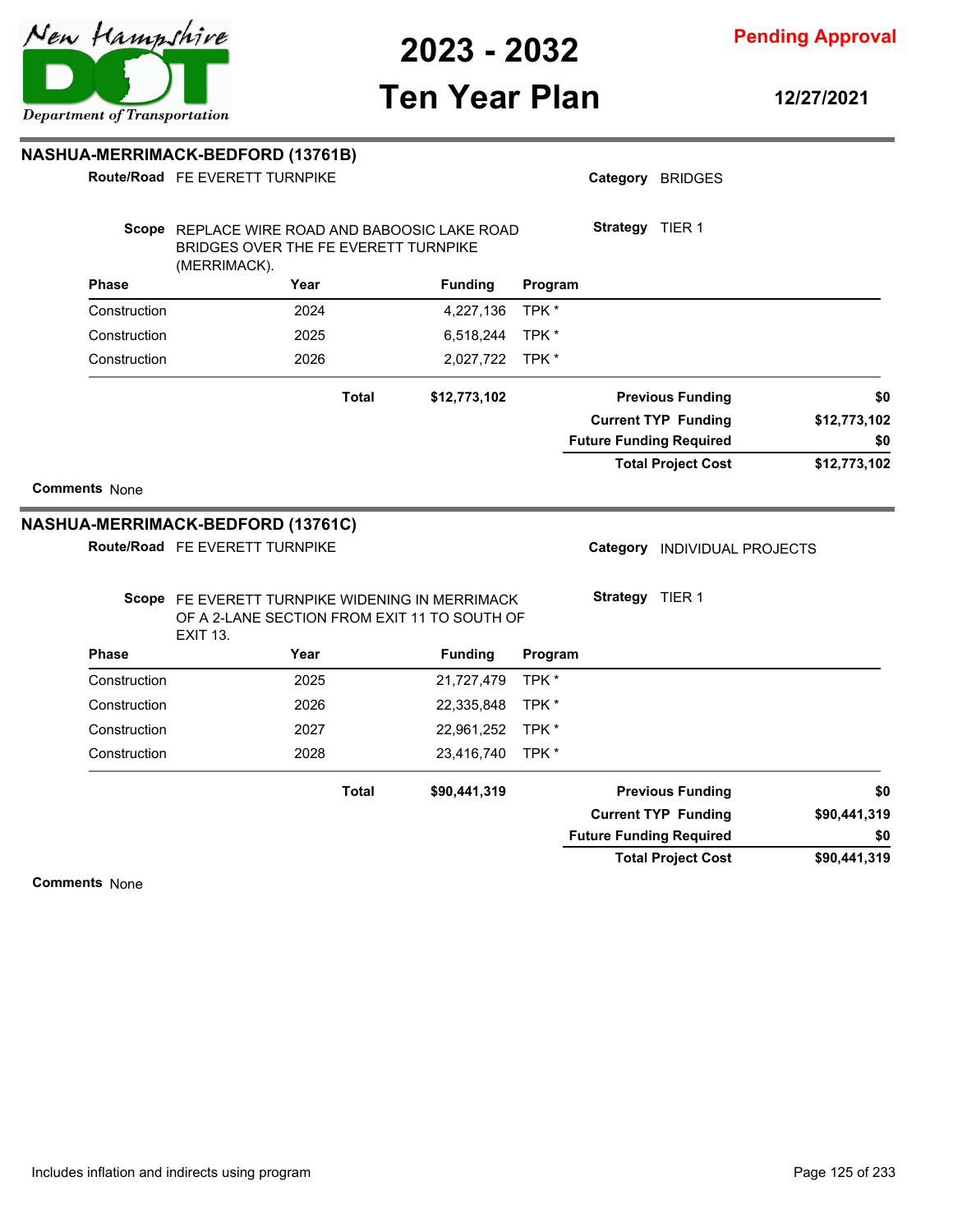

**Pending Approval**

# **Ten Year Plan**

**12/27/2021**

#### **NASHUA-MERRIMACK-BEDFORD (13761D)**

|                                | Route/Road FE EVERETT TURNPIKE                                                                                |              |                |                    |                 | Category INDIVIDUAL PROJECTS   |              |
|--------------------------------|---------------------------------------------------------------------------------------------------------------|--------------|----------------|--------------------|-----------------|--------------------------------|--------------|
|                                | Scope FE EVERETT TURNPIKE WIDENING OF A 2-LANE<br>SECTION FROM NORTH OF EXIT 13 TO NORTH OF<br>I-293 DIVERGE. |              |                |                    | Strategy TIER 1 |                                |              |
| <b>Phase</b>                   | Year                                                                                                          |              | <b>Funding</b> | Program            |                 |                                |              |
| Construction                   | 2023                                                                                                          |              | 11,586,396     | TPK *              |                 |                                |              |
|                                |                                                                                                               | <b>Total</b> | \$11,586,396   |                    |                 | <b>Previous Funding</b>        | \$6,351,061  |
|                                |                                                                                                               |              |                |                    |                 | <b>Current TYP Funding</b>     | \$11,586,396 |
|                                |                                                                                                               |              |                |                    |                 | <b>Future Funding Required</b> | \$0          |
|                                |                                                                                                               |              |                |                    |                 | <b>Total Project Cost</b>      | \$17,937,457 |
|                                |                                                                                                               |              |                |                    |                 |                                |              |
|                                | Route/Road GREGG MILL ROAD                                                                                    |              |                |                    |                 | Category BRIDGES               |              |
|                                | Scope BRIDGE REPLACEMENT GREGG MILL RD OVER<br>SOUTH BRANCH PISCATAQUOG RIVER - BR.                           |              |                |                    | Strategy TIER 5 |                                |              |
| <b>Phase</b>                   | #132/138<br>Year                                                                                              |              | <b>Funding</b> | Program            |                 |                                |              |
| <b>Preliminary Engineering</b> | 2024                                                                                                          |              | 158,518        | MOBRR <sup>*</sup> |                 |                                |              |
| <b>Right of Way</b>            | 2025                                                                                                          |              | 5,432          | MOBRR <sup>*</sup> |                 |                                |              |
| Construction                   | 2027                                                                                                          |              | 1,257,129      | MOBRR <sup>*</sup> |                 |                                |              |
|                                |                                                                                                               | <b>Total</b> | \$1,421,078    |                    |                 | <b>Previous Funding</b>        | \$0          |
|                                |                                                                                                               |              |                |                    |                 | <b>Current TYP Funding</b>     | \$1,421,078  |
| <b>NEW BOSTON (14771)</b>      |                                                                                                               |              |                |                    |                 | <b>Future Funding Required</b> | \$0          |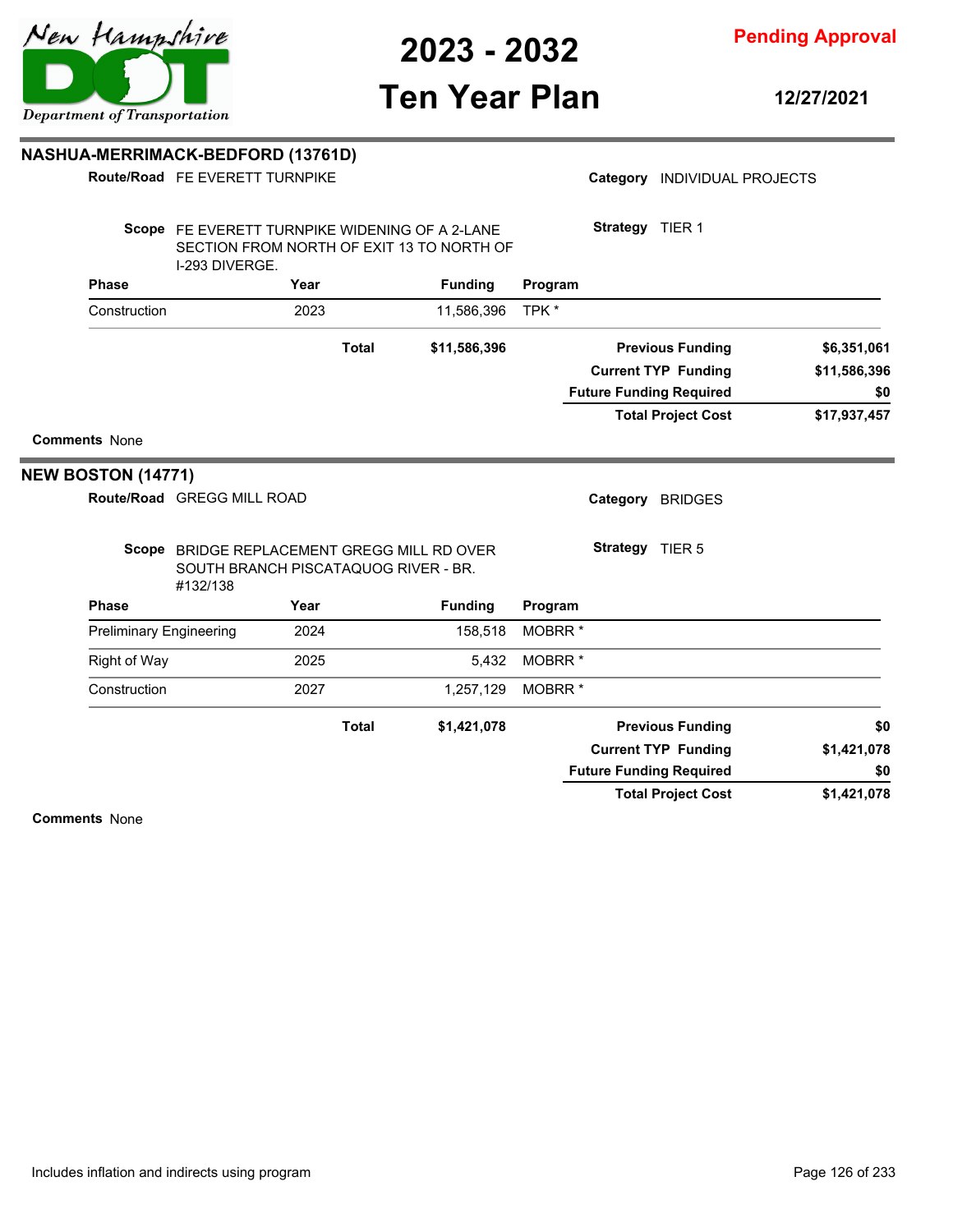

**Pending Approval**

## **Ten Year Plan**

**12/27/2021**

#### **NEW BOSTON (15505)**

**Route/Road TUCKER MILL ROAD** 

| \$1,641,843<br>\$0 | <b>Current TYP Funding</b><br><b>Future Funding Required</b> |                  |                |              |                                                                                                        |                                |
|--------------------|--------------------------------------------------------------|------------------|----------------|--------------|--------------------------------------------------------------------------------------------------------|--------------------------------|
| \$0                | <b>Previous Funding</b>                                      |                  | \$1,641,843    | <b>Total</b> |                                                                                                        |                                |
|                    | Bridg-T3-4-Rehab-Rcn                                         |                  | 1,228,472      |              | 2025                                                                                                   | Construction                   |
|                    | Bridg-T3-4-Rehab-Rcn                                         |                  | 239,002        |              | 2024                                                                                                   | <b>Preliminary Engineering</b> |
|                    | Bridg-T3-4-Rehab-Rcn                                         |                  | 174,369        |              | 2023                                                                                                   | <b>Preliminary Engineering</b> |
|                    |                                                              | Program          | <b>Funding</b> |              | Year                                                                                                   | <b>Phase</b>                   |
|                    | Strategy TIER 3                                              |                  |                |              | Scope CULVERT REPLACEMENT FOR RED LIST BRIDGE<br>CARRYING NH 13 OVER COCHRANE BROOK (BR NO<br>122/120) |                                |
|                    | Category BRIDGES                                             |                  |                |              | Route/Road NH ROUTE 13                                                                                 | <b>NEW BOSTON (27729)</b>      |
|                    |                                                              |                  |                |              |                                                                                                        | <b>Comments None</b>           |
| \$0<br>\$1,101,446 | <b>Future Funding Required</b><br><b>Total Project Cost</b>  |                  |                |              |                                                                                                        |                                |
| \$1,101,446        | <b>Current TYP Funding</b>                                   |                  |                |              |                                                                                                        |                                |
| \$0                | <b>Previous Funding</b>                                      |                  | \$1,101,446    | <b>Total</b> |                                                                                                        |                                |
|                    |                                                              | SAB <sup>*</sup> | 946,446        |              | 2024                                                                                                   | Construction                   |
|                    |                                                              | SAB <sup>*</sup> | 5,000          |              | 2023                                                                                                   | <b>Right of Way</b>            |
|                    |                                                              | SAB <sup>*</sup> | 150,000        |              | 2023                                                                                                   | <b>Preliminary Engineering</b> |
|                    |                                                              | Program          | <b>Funding</b> |              | Year                                                                                                   | <b>Phase</b>                   |
|                    | Strategy TIER 5                                              |                  |                |              | Scope BRIDGE REPLACEMENT-TUCKER MILL ROAD OVER<br>MID BR. PISCATAQUOG-BR. #087/150                     |                                |
|                    | Category BRIDGES                                             |                  |                |              | Route/Road TUCKER MILL ROAD                                                                            |                                |

**\$1,641,843 Total Project Cost**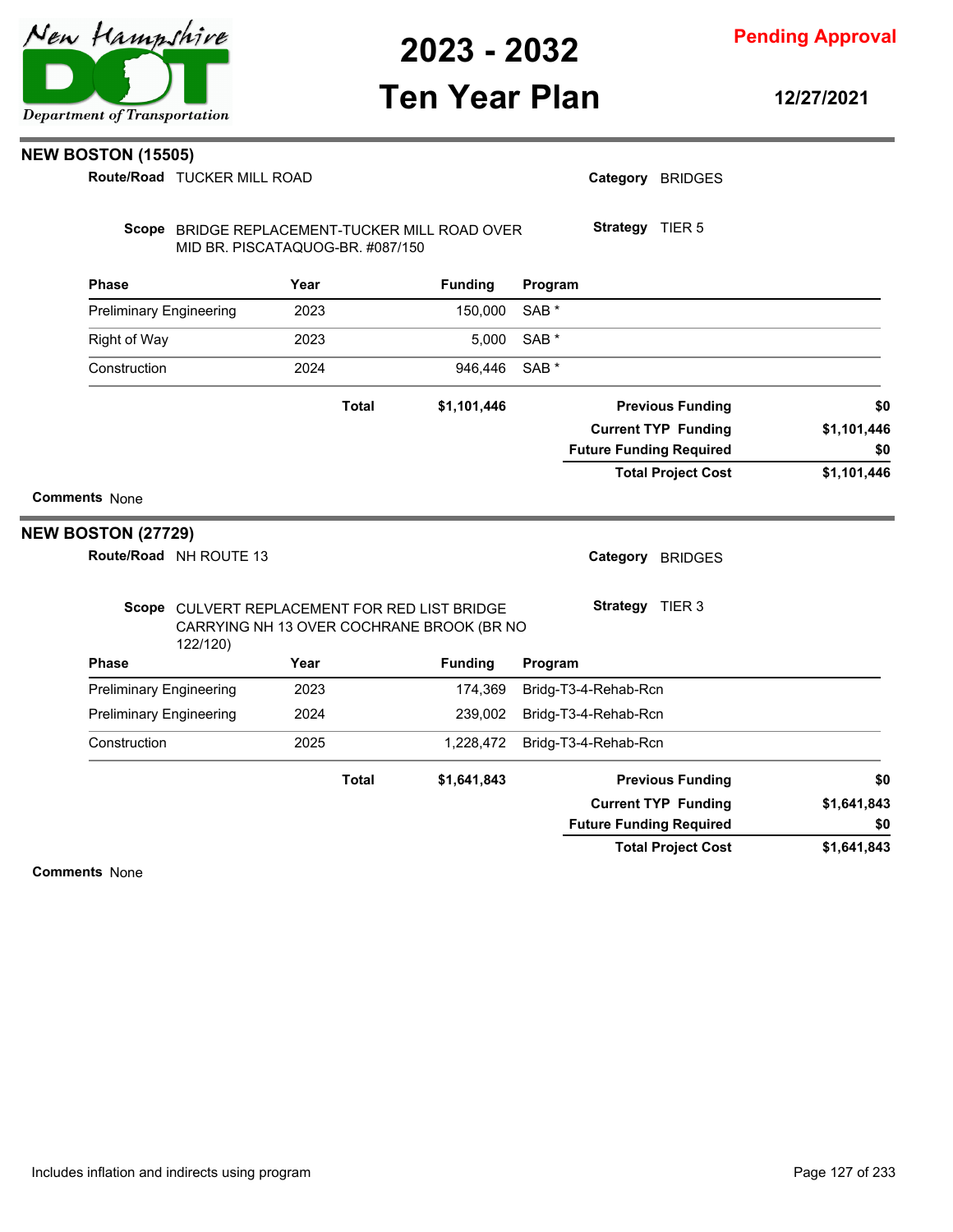

**Pending Approval**

# **Ten Year Plan**

**12/27/2021**

### **NEW CASTLE - RYE (16127)**

**Route/Road** NH 1B

| Category RED LIST BRIDGES |
|---------------------------|
|---------------------------|

|                           | Scope BRIDGE REPLACE, SINGLE LEAF BASCULE BRIDGE,<br>NH 1B OVER LITTLE HARBOR (RED LIST) BR NO<br>066/071    |              |                |                 | <b>Strategy</b> TIER 3         |                                |              |
|---------------------------|--------------------------------------------------------------------------------------------------------------|--------------|----------------|-----------------|--------------------------------|--------------------------------|--------------|
| <b>Phase</b>              | Year                                                                                                         |              | <b>Funding</b> | Program         |                                |                                |              |
| Construction              | 2023                                                                                                         |              | 6,903,877      |                 | Bridg-HIB-Rehab-Rcn            |                                |              |
| Construction              | 2024                                                                                                         |              | 2,641,960      |                 | Bridg-HIB-Rehab-Rcn            |                                |              |
|                           |                                                                                                              | <b>Total</b> | \$9,545,837    |                 |                                | <b>Previous Funding</b>        | \$3,278,110  |
|                           |                                                                                                              |              |                |                 |                                | <b>Current TYP Funding</b>     | \$9,545,837  |
|                           |                                                                                                              |              |                |                 | <b>Future Funding Required</b> |                                | \$0          |
|                           |                                                                                                              |              |                |                 |                                | <b>Total Project Cost</b>      | \$12,823,947 |
| <b>Comments None</b>      |                                                                                                              |              |                |                 |                                |                                |              |
| <b>NEW CASTLE (42517)</b> |                                                                                                              |              |                |                 |                                |                                |              |
|                           | Route/Road WENTWORTH ROAD NH1B BEACH HILL ROAD<br><b>NEALS PIT LANE</b>                                      |              |                |                 | Category                       | <b>MANDATED FEDERAL</b>        |              |
|                           | Scope CONSTRUCT BICYCLE SHOULDERS AND SW<br>ALONG WENTWORTH RD, NH 1B FROM BEACH<br>HILL RD. TO NEALS PIT LN |              |                |                 | Strategy TIER 3                |                                |              |
| <b>Phase</b>              | Year                                                                                                         |              | <b>Funding</b> | Program         |                                |                                |              |
| Construction              | 2025                                                                                                         |              | 357,417        | TA <sup>*</sup> |                                |                                |              |
|                           |                                                                                                              | <b>Total</b> | \$357,417      |                 |                                | <b>Previous Funding</b>        | \$95,200     |
|                           |                                                                                                              |              |                |                 |                                | <b>Current TYP Funding</b>     | \$357,417    |
|                           |                                                                                                              |              |                |                 |                                | <b>Future Funding Required</b> | \$0          |
|                           |                                                                                                              |              |                |                 |                                | <b>Total Project Cost</b>      | \$452,617    |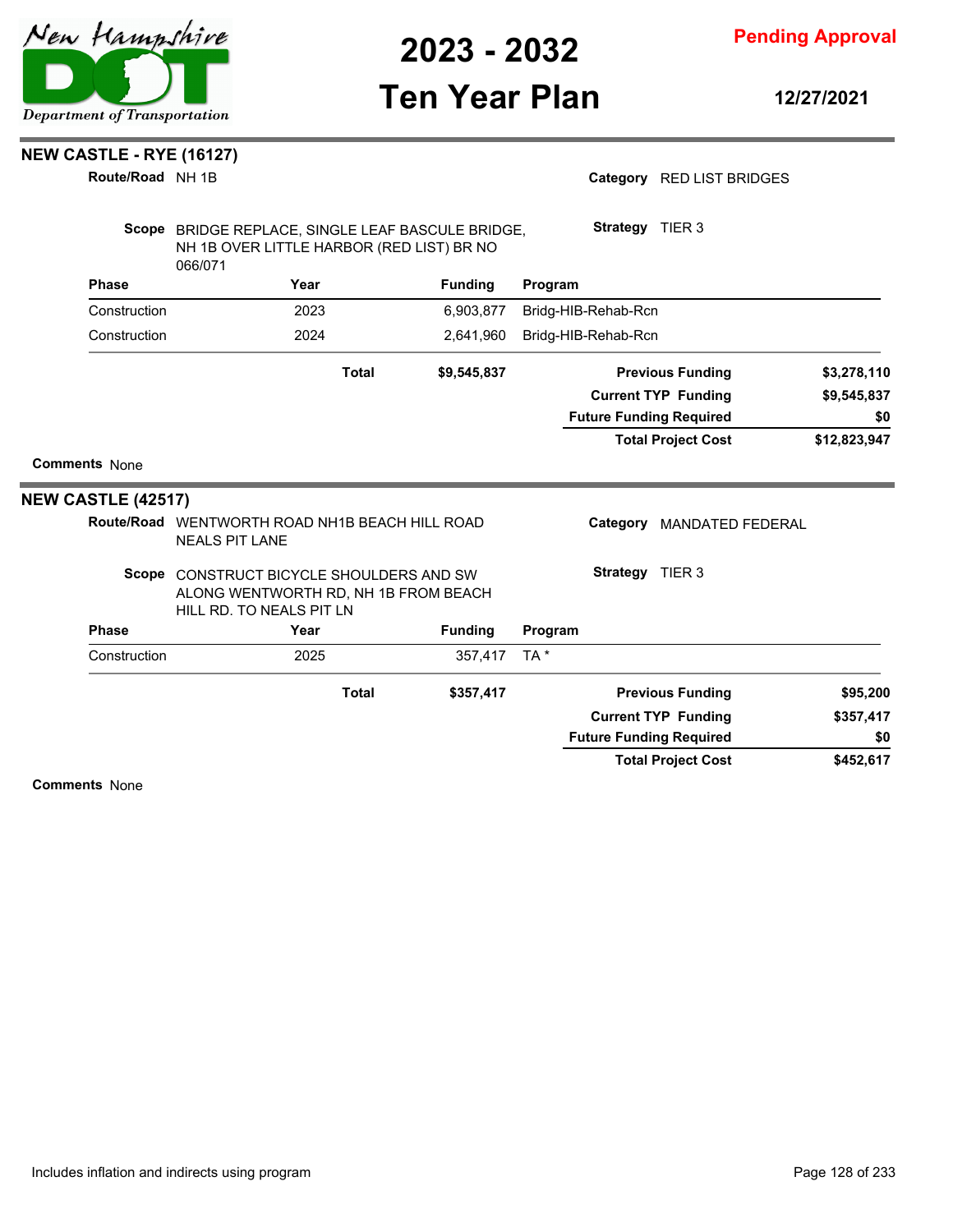

**Pending Approval**

### **Ten Year Plan**

**12/27/2021**

### **NEW CASTLE-RYE (41713)**

**Route/Road** NH 1A & 1B

#### Category **INDIVIDUAL PROJECTS**

**Strategy** TIER 2

Scope BICYCLE AND PEDESTRAIN SAFETY ACCOMMODATIONSON NH 1A & 1B.

| <b>Phase</b>                   | Year         | <b>Funding</b> | Program                        |             |
|--------------------------------|--------------|----------------|--------------------------------|-------------|
| <b>Preliminary Engineering</b> | 2023         | 179,252        | None-Highway                   |             |
| <b>Preliminary Engineering</b> | 2025         | 189.430        | None-Highway                   |             |
| <b>Right of Way</b>            | 2025         | 131,402        | None-Highway                   |             |
| Construction                   | 2028         | 2,426,839      | None-Other                     |             |
|                                | <b>Total</b> | \$2,926,922    | <b>Previous Funding</b>        | \$0         |
|                                |              |                | <b>Current TYP Funding</b>     | \$2,926,922 |
|                                |              |                | <b>Future Funding Required</b> | \$0         |
|                                |              |                | <b>Total Project Cost</b>      | \$2,926,922 |

**Comments** Rockingham Planning Commission priority project for the 2019-2028 Ten Year Plan

#### **Phase Year Funding Route/Road** SMITH CROSSING **NEW HAMPTON (25365)** Scope REMOVAL OF BRIDGE CARRYING SMITH CROSSING OVER NH RAILROAD (240/104) (RED LIST) **Program** Category RED LIST BRIDGES **Strategy** TIER 6 Construction 2025 298,753 Bridg-T3-4-Rehab-Rcn **\$408,753 \$298,753 \$298,753 Previous Funding \$110,000 Current TYP Funding Total Project Cost Future Funding Required Total \$0**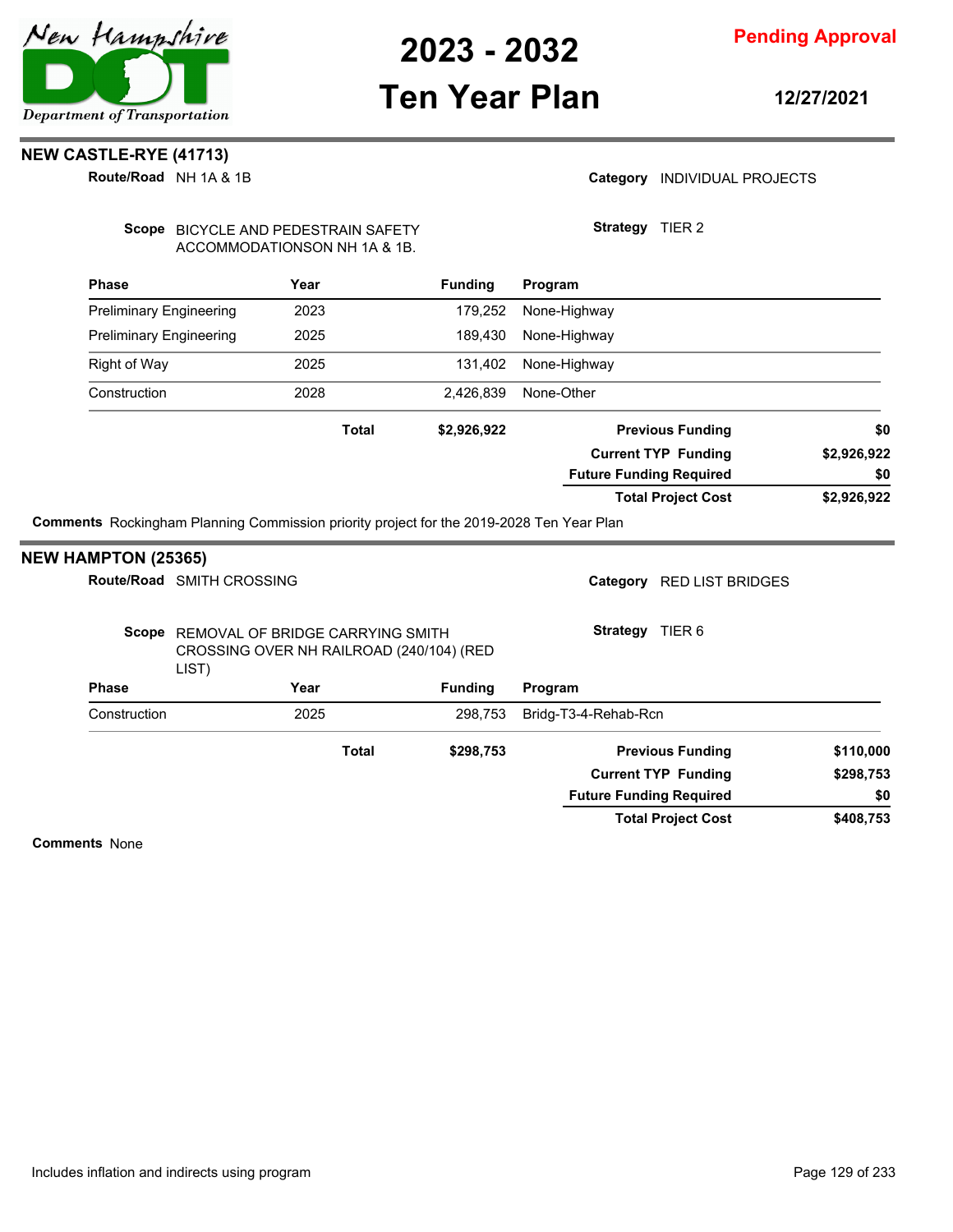## **Ten Year Plan**

**12/27/2021**

**Pending Approval**

**NEWFIELDS - NEWMARKET (28393)**

**Route/Road** NH 108

Scope BRIDGE REPLACEMENT FOR BRIDGES CARRYING NH 108 OVER BMRR LINES BR NO 127/081 & 125/054

| <b>Phase</b>                   | Year         | <b>Funding</b> | Program                        |             |
|--------------------------------|--------------|----------------|--------------------------------|-------------|
| <b>Preliminary Engineering</b> | 2024         | 290.616        | Bridg-T1-2-Rehab-Rcn           |             |
| Construction                   | 2026         | 6,142,358      | Bridg-T1-2-Rehab-Rcn           |             |
|                                | <b>Total</b> | \$6,432,974    | <b>Previous Funding</b>        | \$341,000   |
|                                |              |                | <b>Current TYP Funding</b>     | \$6,432,974 |
|                                |              |                | <b>Future Funding Required</b> | \$0         |
|                                |              |                | <b>Total Project Cost</b>      | \$6,773,974 |

**Comments** None

#### **NEWINGTON - DOVER (11238)**

**Route/Road** NH 16 / US 4 / SPLDG TPK

Category **INDIVIDUAL PROJECTS** 

Scope NH 16 WIDEN TURNPIKE INCLUDING LITTLE BAY BRIDGES FROM GOSLING ROAD TO DOVER TOLL.

| Strategy | TIER 1 |
|----------|--------|
|          |        |

Category BRIDGES

**Strategy** TIER 2

| <b>Phase</b>                   | Year         | <b>Funding</b> | Program                        |              |
|--------------------------------|--------------|----------------|--------------------------------|--------------|
| <b>Preliminary Engineering</b> | 2023         | 1,336,400      | TPK *                          |              |
| <b>Preliminary Engineering</b> | 2024         | 105.678        | TPK *                          |              |
|                                | <b>Total</b> | \$1,442,078    | <b>Previous Funding</b>        | \$36,171,793 |
|                                |              |                | <b>Current TYP Funding</b>     | \$1,442,078  |
|                                |              |                | <b>Future Funding Required</b> | \$0          |
|                                |              |                | <b>Total Project Cost</b>      | \$37,613,871 |

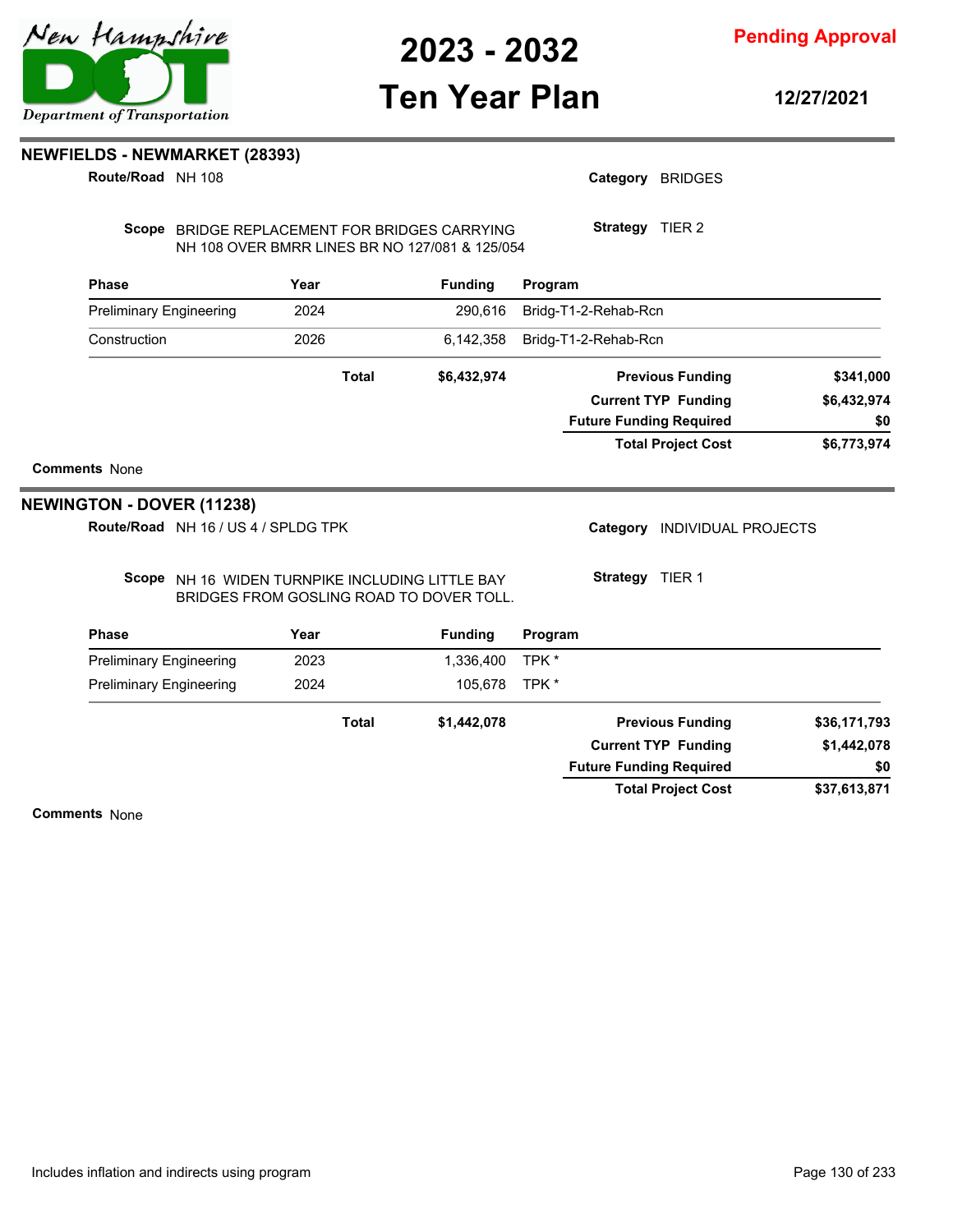

**Pending Approval**

## **Ten Year Plan**

**12/27/2021**

|                                | <b>NEWINGTON - DOVER (11238S)</b>                                                                               |              |                |                   |                                |                            |              |
|--------------------------------|-----------------------------------------------------------------------------------------------------------------|--------------|----------------|-------------------|--------------------------------|----------------------------|--------------|
|                                | Route/Road SPAULDING TURNPIKE / LITTLE BAY BRIDGES                                                              |              |                |                   |                                | Category BRIDGES           |              |
|                                |                                                                                                                 |              |                |                   |                                |                            |              |
|                                | Scope REMOVE THE SUPERSTRUCTURE GENERAL<br>SULLIVAN BR & PROVIDE THE MOST COST<br>EFFECTIVE BIKE/PED CONNECTION |              |                |                   | Strategy TIER 1                |                            |              |
| <b>Phase</b>                   | Year                                                                                                            |              | <b>Funding</b> | Program           |                                |                            |              |
| Construction                   | 2024                                                                                                            |              | 14,388,114     | TPK*              |                                |                            |              |
| Construction                   | 2025                                                                                                            |              | 11,499,268     | TPK*              |                                |                            |              |
| Construction                   | 2026                                                                                                            |              | 6,756,594      | TPK*              |                                |                            |              |
|                                |                                                                                                                 | <b>Total</b> | \$32,643,977   |                   |                                | <b>Previous Funding</b>    | \$0          |
|                                |                                                                                                                 |              |                |                   |                                | <b>Current TYP Funding</b> | \$32,643,977 |
|                                |                                                                                                                 |              |                |                   | <b>Future Funding Required</b> |                            | \$0          |
|                                |                                                                                                                 |              |                |                   |                                | <b>Total Project Cost</b>  | \$32,643,977 |
| <b>Comments None</b>           |                                                                                                                 |              |                |                   |                                |                            |              |
| <b>NEWINGTON (11238V)</b>      |                                                                                                                 |              |                |                   |                                |                            |              |
| Route/Road NH 16               |                                                                                                                 |              |                |                   | Category                       | INDIVIDUAL PROJECTS        |              |
|                                | Scope ENVIRONMENTAL REMEDIATION AT THE FORMER<br>NEWINGTON COUNTRY STORE SITE.                                  |              |                |                   | Strategy TIER 2                |                            |              |
| <b>Phase</b>                   | Year                                                                                                            |              | <b>Funding</b> | Program           |                                |                            |              |
| <b>Preliminary Engineering</b> | 2023                                                                                                            |              | 10,568         | TPK*              |                                |                            |              |
|                                |                                                                                                                 | <b>Total</b> | \$10,568       |                   |                                | <b>Previous Funding</b>    | \$123,243    |
|                                |                                                                                                                 |              |                |                   |                                | <b>Current TYP Funding</b> | \$10,568     |
|                                |                                                                                                                 |              |                |                   | <b>Future Funding Required</b> |                            | \$0          |
|                                |                                                                                                                 |              |                |                   |                                | <b>Total Project Cost</b>  | \$133,811    |
| <b>Comments None</b>           |                                                                                                                 |              |                |                   |                                |                            |              |
| <b>NEWINGTON (42879)</b>       |                                                                                                                 |              |                |                   |                                |                            |              |
|                                | Route/Road NEW HAMPSHIRE AVE/ARBORETUM DR/PEASE<br><b>BLVD</b>                                                  |              |                |                   |                                | Category MANDATED FEDERAL  |              |
|                                | Scope CONSTRUCT RIGHT TURN LANE ON THE<br>NORTHBOUND DIRECTION OF NEW HAMPSHIRE<br>AVE INTERSECTION             |              |                |                   | Strategy TIER 5                |                            |              |
| <b>Phase</b>                   | Year                                                                                                            |              | <b>Funding</b> | Program           |                                |                            |              |
| Construction                   | 2025                                                                                                            |              | 449,759        | CMAQ <sup>*</sup> |                                |                            |              |
|                                |                                                                                                                 | <b>Total</b> | \$449,759      |                   |                                | <b>Previous Funding</b>    | \$40,000     |
|                                |                                                                                                                 |              |                |                   |                                | <b>Current TYP Funding</b> | \$449,759    |
|                                |                                                                                                                 |              |                |                   | <b>Future Funding Required</b> |                            | \$0          |
|                                |                                                                                                                 |              |                |                   |                                | <b>Total Project Cost</b>  | \$489,759    |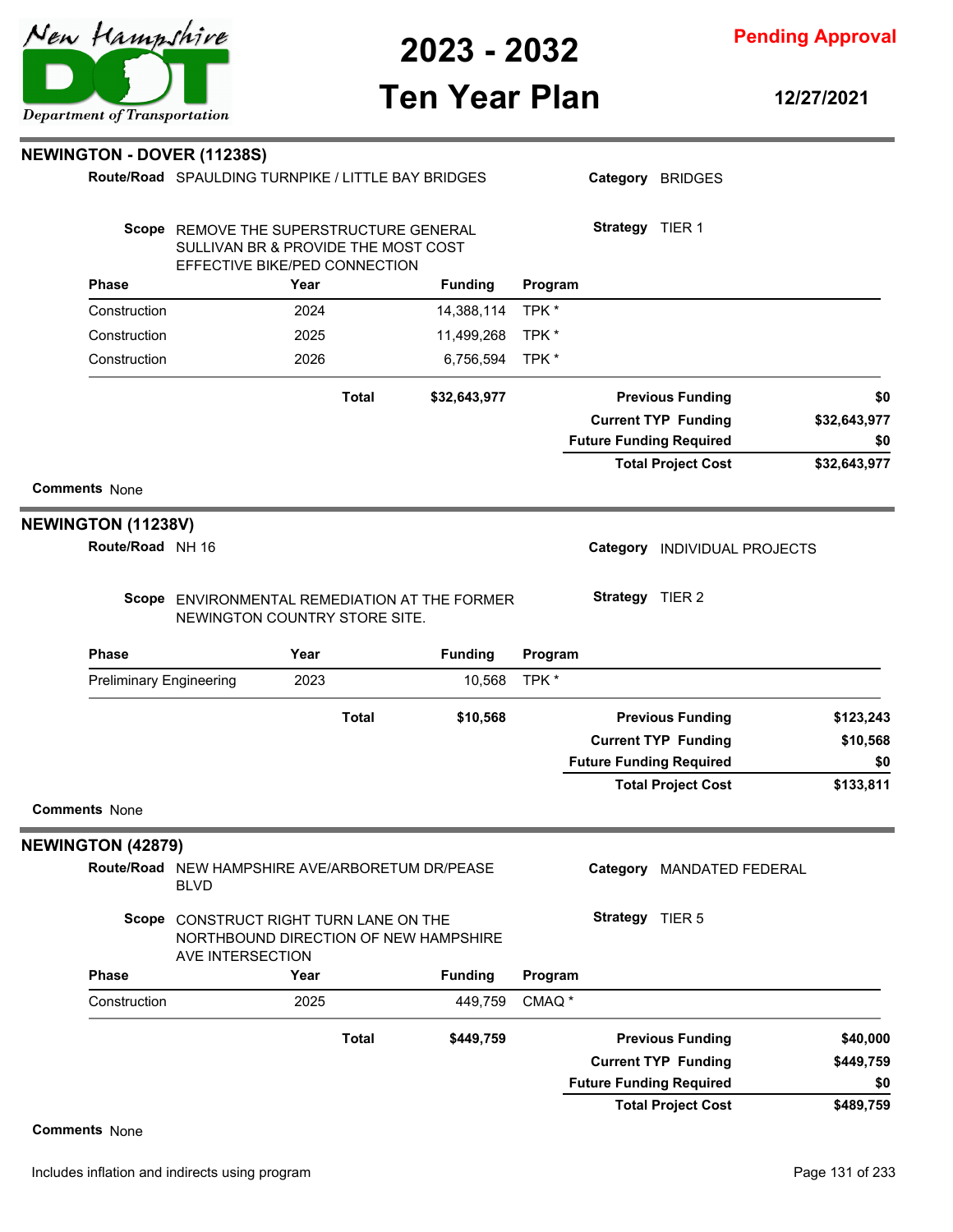## **Ten Year Plan**

**Pending Approval**

**12/27/2021**

#### **NEWMARKET (43435)**

| Route/Road NH108               |                                                                                                         |      |              |                |                      | Category BRIDGES               |             |
|--------------------------------|---------------------------------------------------------------------------------------------------------|------|--------------|----------------|----------------------|--------------------------------|-------------|
|                                | Scope ADDRESS BRIDGE (127/097) CARRYING NH 108<br>OVER LAMPREY RIVER IN THE TOWN OF<br><b>NEWMARKET</b> |      |              |                |                      | Strategy TIER 2                |             |
| <b>Phase</b>                   |                                                                                                         | Year |              | <b>Funding</b> | Program              |                                |             |
| <b>Preliminary Engineering</b> |                                                                                                         | 2027 |              | 153,559        | Bridg-T1-2-Rehab-Rcn |                                |             |
| <b>Preliminary Engineering</b> |                                                                                                         | 2028 |              | 126,287        | Bridg-T1-2-Rehab-Rcn |                                |             |
| <b>Preliminary Engineering</b> |                                                                                                         | 2029 |              | 97,367         | Bridg-T1-2-Rehab-Rcn |                                |             |
| <b>Preliminary Engineering</b> |                                                                                                         | 2030 |              | 66,729         | Bridg-T1-2-Rehab-Rcn |                                |             |
| Right of Way                   |                                                                                                         | 2029 |              | 12,982         | Bridg-T1-2-Rehab-Rcn |                                |             |
| Construction                   |                                                                                                         | 2030 |              | 2,001,869      | Bridg-T1-2-Rehab-Rcn |                                |             |
|                                |                                                                                                         |      | <b>Total</b> | \$2,458,794    |                      | <b>Previous Funding</b>        | \$0         |
|                                |                                                                                                         |      |              |                |                      | <b>Current TYP Funding</b>     | \$2,458,794 |
|                                |                                                                                                         |      |              |                |                      | <b>Future Funding Required</b> | \$0         |
|                                |                                                                                                         |      |              |                |                      | <b>Total Project Cost</b>      | \$2,458,794 |
| <b>Comments None</b>           |                                                                                                         |      |              |                |                      |                                |             |
| <b>NEWPORT (20006)</b>         |                                                                                                         |      |              |                |                      |                                |             |
|                                | Route/Road SAND HILL ROAD                                                                               |      |              |                |                      | Category RED LIST BRIDGES      |             |
|                                | Scope SAND HILL ROAD OVER BROOK - BR. #154/129 -<br><b>BRIDGE REPLACEMENT</b>                           |      |              |                |                      | Strategy TIER 5                |             |
| <b>Phase</b>                   |                                                                                                         | Year |              | <b>Funding</b> | Program              |                                |             |
| Construction                   |                                                                                                         | 2023 |              | 492,412        | SAB <sup>*</sup>     |                                |             |
|                                |                                                                                                         |      | <b>Total</b> | \$492,412      |                      | <b>Previous Funding</b>        | \$650,355   |
|                                |                                                                                                         |      |              |                |                      | <b>Current TYP Funding</b>     | \$492,412   |
|                                |                                                                                                         |      |              |                |                      | <b>Future Funding Required</b> | \$0         |

**Comments** None

**\$1,142,767**

**Total Project Cost**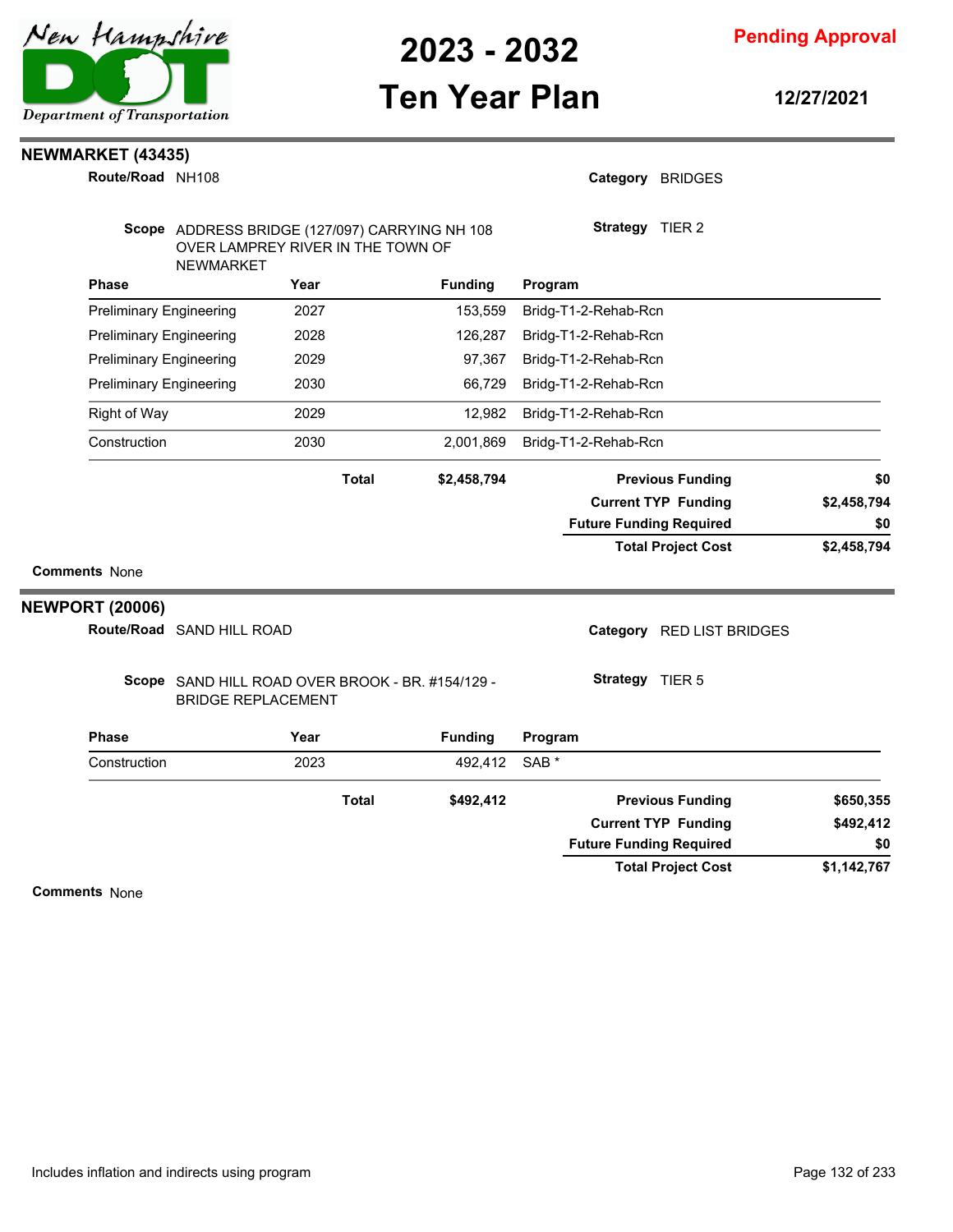

## **Ten Year Plan**

**12/27/2021**

#### **NEWPORT (43738)**

**Route/Road** NH ROUTE 11/103

|  | Category MANDATED FEDERAL |
|--|---------------------------|
|--|---------------------------|

| Scope RECONSTRUCT 2,800 LF OF DILAPITATED<br>PEDESTRIAN SIDEWALKS |                                                                 |      |              |                |                 | Strategy TIER 2                |                            |             |
|-------------------------------------------------------------------|-----------------------------------------------------------------|------|--------------|----------------|-----------------|--------------------------------|----------------------------|-------------|
|                                                                   | ALONG NH ROUTE 11/103                                           |      |              |                |                 |                                |                            |             |
| <b>Phase</b>                                                      |                                                                 | Year |              | <b>Funding</b> | Program         |                                |                            |             |
| <b>Preliminary Engineering</b>                                    |                                                                 | 2023 |              | 33,813         | TA*             |                                |                            |             |
| <b>Preliminary Engineering</b>                                    |                                                                 | 2024 |              | 26,070         | TA <sup>*</sup> |                                |                            |             |
| <b>Preliminary Engineering</b>                                    |                                                                 | 2025 |              | 26,800         | TA *            |                                |                            |             |
| <b>Right of Way</b>                                               |                                                                 | 2025 |              | 5,432          | TA *            |                                |                            |             |
| Construction                                                      |                                                                 | 2028 |              | 490,037        | TA*             |                                |                            |             |
| Construction                                                      |                                                                 | 2030 |              | 268,418        | TA*             |                                |                            |             |
|                                                                   |                                                                 |      | <b>Total</b> | \$850,569      |                 |                                | <b>Previous Funding</b>    | \$0         |
|                                                                   |                                                                 |      |              |                |                 |                                | <b>Current TYP Funding</b> | \$850,569   |
|                                                                   |                                                                 |      |              |                |                 | <b>Future Funding Required</b> |                            | \$0         |
|                                                                   |                                                                 |      |              |                |                 |                                | <b>Total Project Cost</b>  | \$850,569   |
| <b>Comments None</b>                                              |                                                                 |      |              |                |                 |                                |                            |             |
| <b>NEWTON (29617)</b>                                             |                                                                 |      |              |                |                 |                                |                            |             |
| Route/Road NH 108                                                 |                                                                 |      |              |                |                 | Category                       | <b>INDIVIDUAL PROJECTS</b> |             |
|                                                                   | Scope IMPROVEMENTS TO ROWE'S CORNER (MAPLE<br>AVE, AMESBURY RD) |      |              |                |                 | Strategy TIER 3                |                            |             |
| <b>Phase</b>                                                      |                                                                 | Year |              | <b>Funding</b> | Program         |                                |                            |             |
| Construction                                                      |                                                                 | 2023 |              | 1,356,960      |                 | None-Highway                   |                            |             |
|                                                                   |                                                                 |      | <b>Total</b> | \$1,356,960    |                 |                                | <b>Previous Funding</b>    | \$385,000   |
|                                                                   |                                                                 |      |              |                |                 |                                | <b>Current TYP Funding</b> | \$1,356,960 |
|                                                                   |                                                                 |      |              |                |                 | <b>Future Funding Required</b> |                            | \$0         |

**\$1,741,960 Total Project Cost**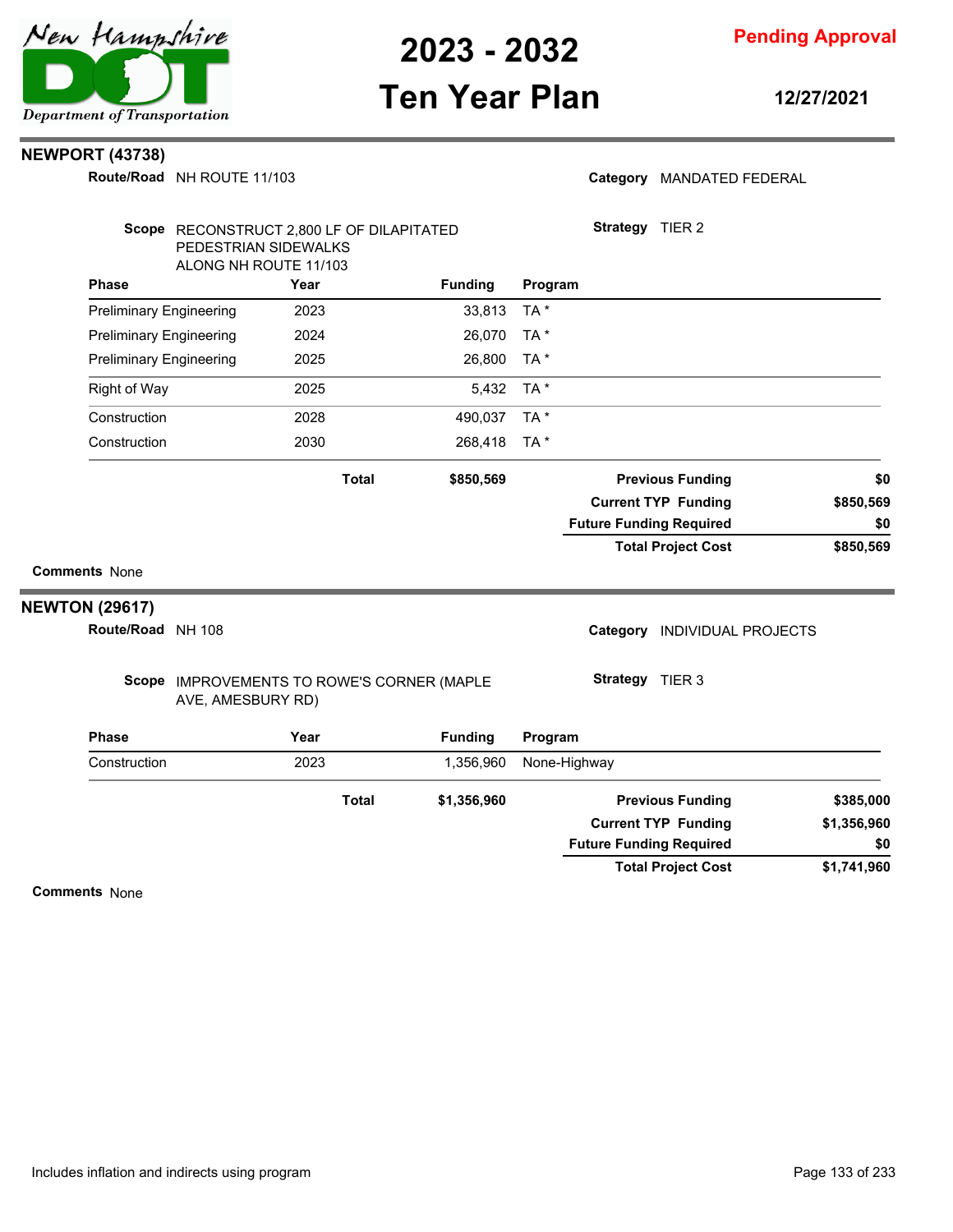

# **Ten Year Plan**

**12/27/2021**

#### **NEWTON (41436)**

**Route/Road** POND STREET

#### Category RED LIST BRIDGES

|                                |           |                                                                                           | Scope ADDRESS THE RED LIST BRIDGE CARRYING POND | Strategy TIER 3                |             |
|--------------------------------|-----------|-------------------------------------------------------------------------------------------|-------------------------------------------------|--------------------------------|-------------|
|                                | (064/107) | STREET OVER PAR IN THE TOWN OF NEWTON                                                     |                                                 |                                |             |
| Phase                          |           | Year                                                                                      | <b>Funding</b>                                  | Program                        |             |
| <b>Preliminary Engineering</b> |           | 2023                                                                                      | 84,810                                          | Bridg-T3-4-Rehab-Rcn           |             |
| <b>Preliminary Engineering</b> |           | 2024                                                                                      | 29,062                                          | Bridg-T3-4-Rehab-Rcn           |             |
| <b>Preliminary Engineering</b> |           | 2026                                                                                      | 122,847                                         | Bridg-T3-4-Rehab-Rcn           |             |
| Construction                   |           | 2028                                                                                      | 1,298,229                                       | Bridg-T3-4-Rehab-Rcn           |             |
|                                |           | <b>Total</b>                                                                              | \$1,534,948                                     | <b>Previous Funding</b>        | \$0         |
|                                |           |                                                                                           |                                                 | <b>Current TYP Funding</b>     | \$1,534,948 |
|                                |           |                                                                                           |                                                 | <b>Future Funding Required</b> | \$0         |
|                                |           |                                                                                           |                                                 | <b>Total Project Cost</b>      | \$1,534,948 |
| <b>Comments None</b>           |           |                                                                                           |                                                 |                                |             |
| <b>NORTH HAMPTON (42979)</b>   |           |                                                                                           |                                                 |                                |             |
| Route/Road I-95                |           |                                                                                           |                                                 | Category<br><b>BRIDGES</b>     |             |
|                                |           | Scope 1-95 EXIT 2 BRIDGE 078/070 REHAB TO INCLUDE<br>DECK REPLACEMENT AND BRIDGE PAINTING |                                                 | Strategy TIER 1                |             |
| Phase                          |           | Year                                                                                      | <b>Funding</b>                                  | Program                        |             |
| Construction                   |           | 2023                                                                                      | 2,113,568                                       | TRR <sup>*</sup>               |             |
|                                |           | <b>Total</b>                                                                              | \$2,113,568                                     | <b>Previous Funding</b>        | \$2,311,600 |
|                                |           |                                                                                           |                                                 | <b>Current TYP Funding</b>     | \$2,113,568 |
|                                |           |                                                                                           |                                                 | <b>Future Funding Required</b> | \$0         |
|                                |           |                                                                                           |                                                 | <b>Total Project Cost</b>      | \$4,425,168 |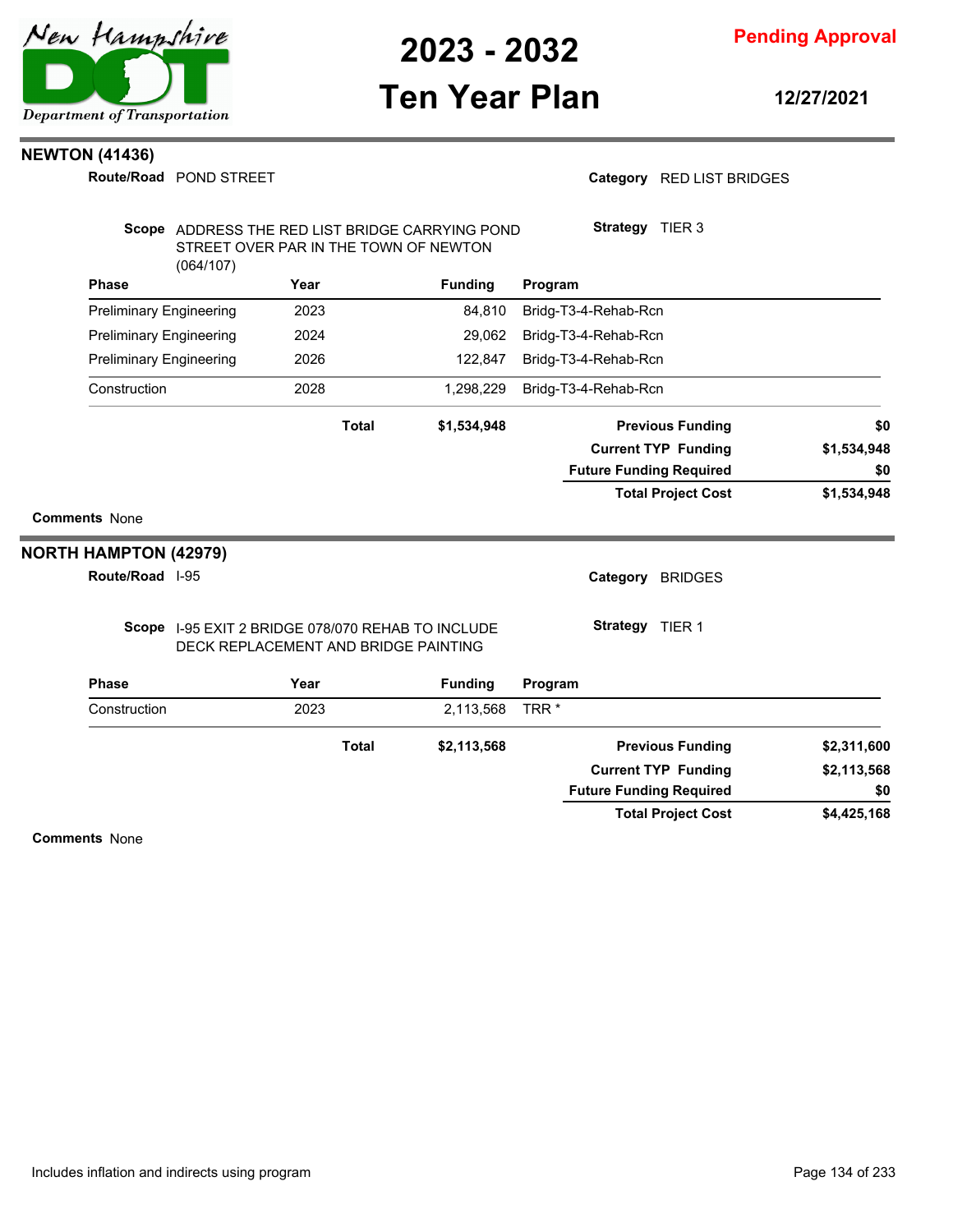

## **Ten Year Plan**

**12/27/2021**

Category MANDATED FEDERAL

**Strategy** TIER 2

**Pending Approval**

#### **NORTHUMBERLAND (42510)**

**Route/Road** CHURCH MAIN STATE STREETS

STANDARDS

Scope RENOVATION/REPLACEMENT OF APPROXIMATELY 6300 LINEAR FEET OF VILLAGE SIDEWALK TO ADA

| <b>Phase</b>                     | Year                            | <b>Funding</b> | Program                                |             |
|----------------------------------|---------------------------------|----------------|----------------------------------------|-------------|
| <b>Preliminary Engineering</b>   | 2023                            | 62,657         | TA*                                    |             |
| <b>Right of Way</b>              | 2023                            | 12,336         | TA *                                   |             |
| Construction                     | 2028                            | 473,293        | TA*                                    |             |
| Construction                     | 2029                            | 486,545        | TA*                                    |             |
|                                  | <b>Total</b>                    | \$1,034,831    | <b>Previous Funding</b>                | \$125,000   |
|                                  |                                 |                | <b>Current TYP Funding</b>             | \$1,034,831 |
|                                  |                                 |                | <b>Future Funding Required</b>         | \$0         |
|                                  |                                 |                | <b>Total Project Cost</b>              | \$1,159,831 |
| <b>Comments None</b>             |                                 |                |                                        |             |
| NORTHWOOD (42628)                |                                 |                |                                        |             |
| Route/Road SCHOOL ST/US 4/US 202 |                                 |                | Category<br><b>INDIVIDUAL PROJECTS</b> |             |
|                                  | Scope INTERSECTION IMPROVEMENTS |                | Strategy TIER 2                        |             |
| <b>Phase</b>                     | Year                            | <b>Funding</b> | Program                                |             |
| <b>Preliminary Engineering</b>   | 2027                            | 266,916        | None-Other                             |             |
| Right of Way                     | 2027                            | 33,364         | None-Other                             |             |
| Construction                     | 2030                            | 724,926        | None-Other                             |             |
|                                  | <b>Total</b>                    | \$1,025,207    | <b>Previous Funding</b>                | \$0         |
|                                  |                                 |                | <b>Current TYP Funding</b>             | \$1,025,207 |
|                                  |                                 |                | <b>Future Funding Required</b>         | \$0         |

**\$1,025,207 Total Project Cost Future Funding Required**

**Comments** Strafford Regional Planning Commission priority project for the 2021-2030 Ten Year Plan

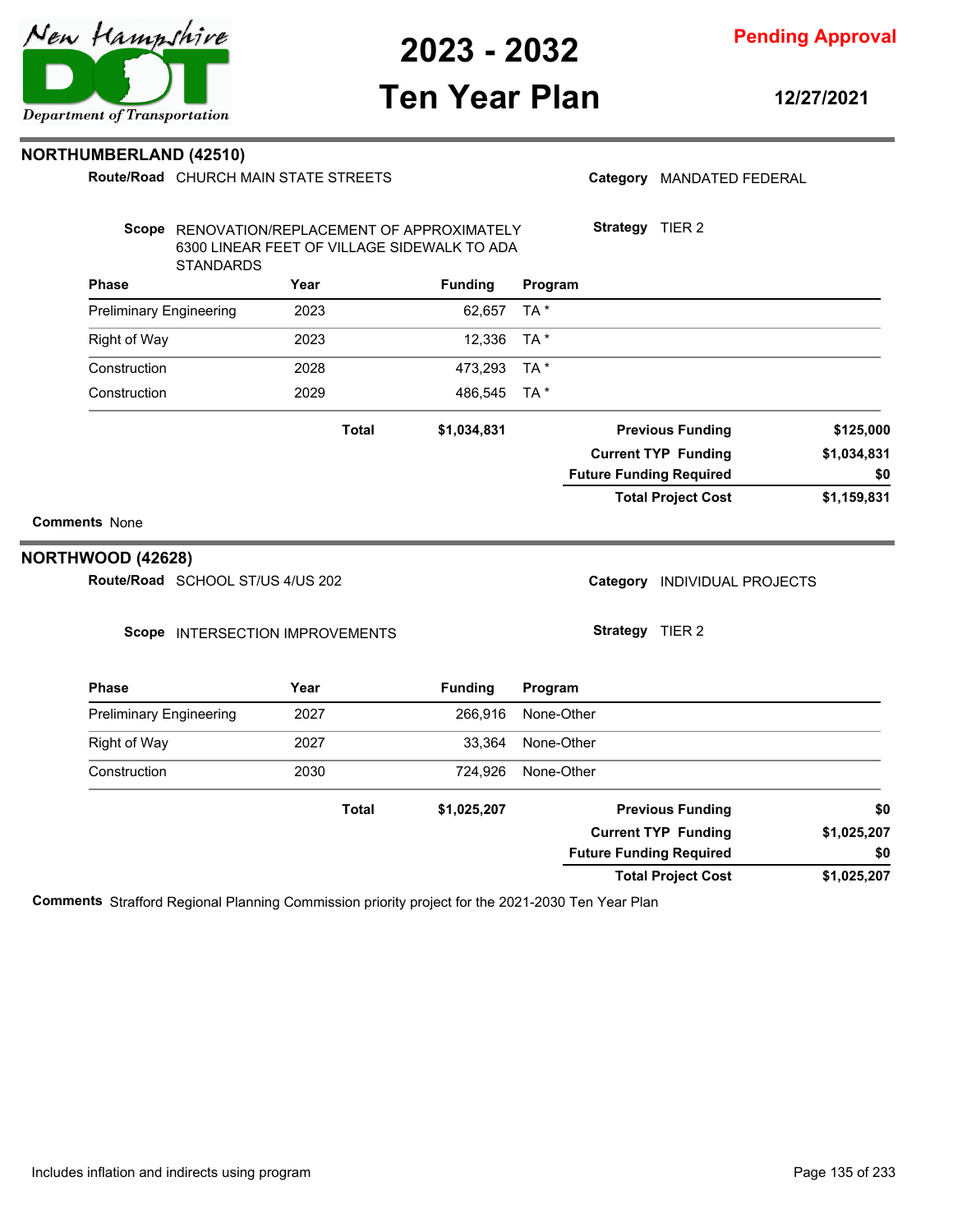

**Pending Approval**

## **Ten Year Plan**

**12/27/2021**

**NORTHWOOD-NOTTINGHAM (41595)**

**Route/Road** RT 4 & 152

| Category INDIVIDUAL PROJECTS |  |
|------------------------------|--|
|                              |  |

**Strategy** TIER 2

Scope INTERSECTION SAFETY IMPROVEMENTS TO THE US 4/NH 152 INTERSECTION

| <b>Phase</b>                   | Year         | <b>Funding</b> | Program                        |             |
|--------------------------------|--------------|----------------|--------------------------------|-------------|
| <b>Preliminary Engineering</b> | 2023         | 307,119        | None-Highway                   |             |
| <b>Preliminary Engineering</b> | 2025         | 205.792        | None-Highway                   |             |
| Right of Way                   | 2025         | 137,194        | None-Highway                   |             |
| Construction                   | 2028         | 3.626.720      | None-Highway                   |             |
|                                | <b>Total</b> | \$4,276,825    | <b>Previous Funding</b>        | \$0         |
|                                |              |                | <b>Current TYP Funding</b>     | \$4,276,825 |
|                                |              |                | <b>Future Funding Required</b> | \$0         |
|                                |              |                | <b>Total Project Cost</b>      | \$4,276,825 |

**Comments** Strafford Regional Planning Commission priority project for the 2019-2028 Ten Year Plan

| <b>NOTTINGHAM (40612)</b> |                                                                                                             |                |                                |             |
|---------------------------|-------------------------------------------------------------------------------------------------------------|----------------|--------------------------------|-------------|
|                           | Route/Road NH ROUTE 152                                                                                     |                | RED LIST BRIDGES<br>Category   |             |
|                           | Scope BRIDGE REHAB OR REPLACE OF THE RED LIST<br>BRIDGE CARRYING NH 152 OVER NORTH RIVER<br>(BR NO 141/127) |                | Strategy<br>TIER <sub>3</sub>  |             |
| <b>Phase</b>              | Year                                                                                                        | <b>Funding</b> | Program                        |             |
| Construction              | 2024                                                                                                        | 896.259        | Bridg-T3-4-Rehab-Rcn           |             |
|                           | <b>Total</b>                                                                                                | \$896,259      | <b>Previous Funding</b>        | \$505,600   |
|                           |                                                                                                             |                | <b>Current TYP Funding</b>     | \$896,259   |
|                           |                                                                                                             |                | <b>Future Funding Required</b> | \$0         |
|                           |                                                                                                             |                | <b>Total Project Cost</b>      | \$1,401,859 |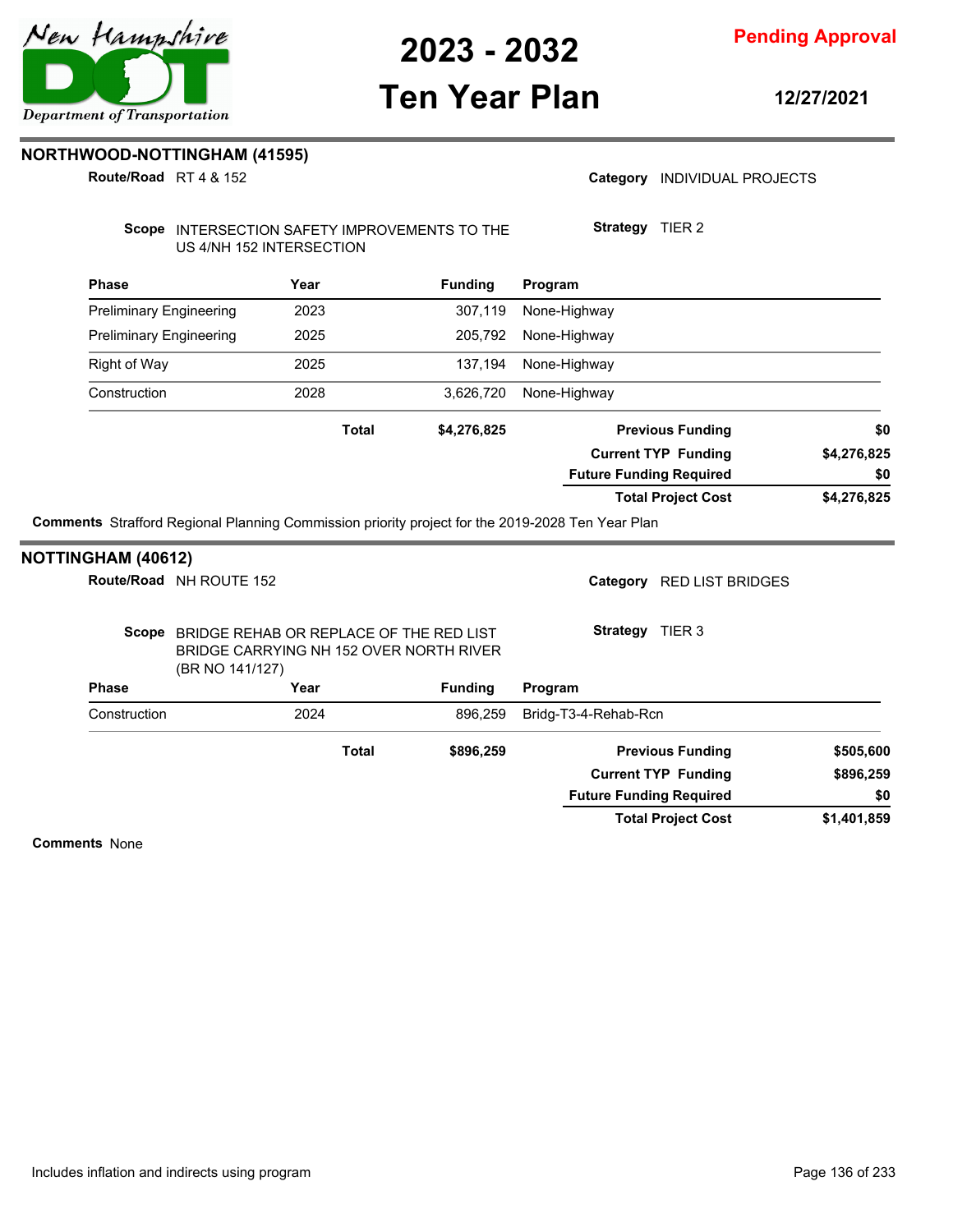

**Pending Approval**

### **Ten Year Plan**

**12/27/2021**

#### **ORFORD (40366)**

**Route/Road** NH ROUTE 25A

**Phase Year Funding** Scope BRIDGE REPLACEMENT IS ANTICPATED FOR THE BRIDGE CARRYING NH ROUTE 25A OVER BRACKETT BROOK (217/112) **Program** Category RED LIST BRIDGES **Strategy** TIER 3 Construction 2025 1,280,003 Bridg-T3-4-Rehab-Rcn **\$1,940,003 \$1,280,003 \$1,280,003 Previous Funding \$660,000 Current TYP Funding Total Project Cost Future Funding Required Total Comments** None **\$0 Phase Year Funding** Route/Road ARCHERTOWN ROAD **ORFORD (41151)** Scope BRIDGE REPLACEMENT - ARCHERTOWN ROAD OVER JACOBS BROOK-BR. NO. 080/120 **Program** Category BRIDGES **Strategy** TIER 5 Construction 2023 581,334 SAB \* **\$1,186,934 \$581,334 \$581,334 Previous Funding \$605,600 Current TYP Funding Total Project Cost Future Funding Required Total Comments** None **\$0 Phase Year Funding Route/Road** NH ROUTE 25A **ORFORD (41390)** Scope BRIDGE REHAB OR REPLACEMENT OF THE BRIDGE CARRYING NH ROUTE 25A OVER BAKER POND BROOK (219/112) **Program** Category RED LIST BRIDGES **Strategy** TIER 3 Right of Way 2024 17,437 Bridg-T3-4-Rehab-Rcn Construction 2025 1,195,011 Bridg-T3-4-Rehab-Rcn **\$1,212,448 \$1,212,448 Previous Funding \$450,000 Current TYP Funding Total**

#### **Comments** None

**\$1,662,448**

**\$0**

**Total Project Cost**

**Future Funding Required**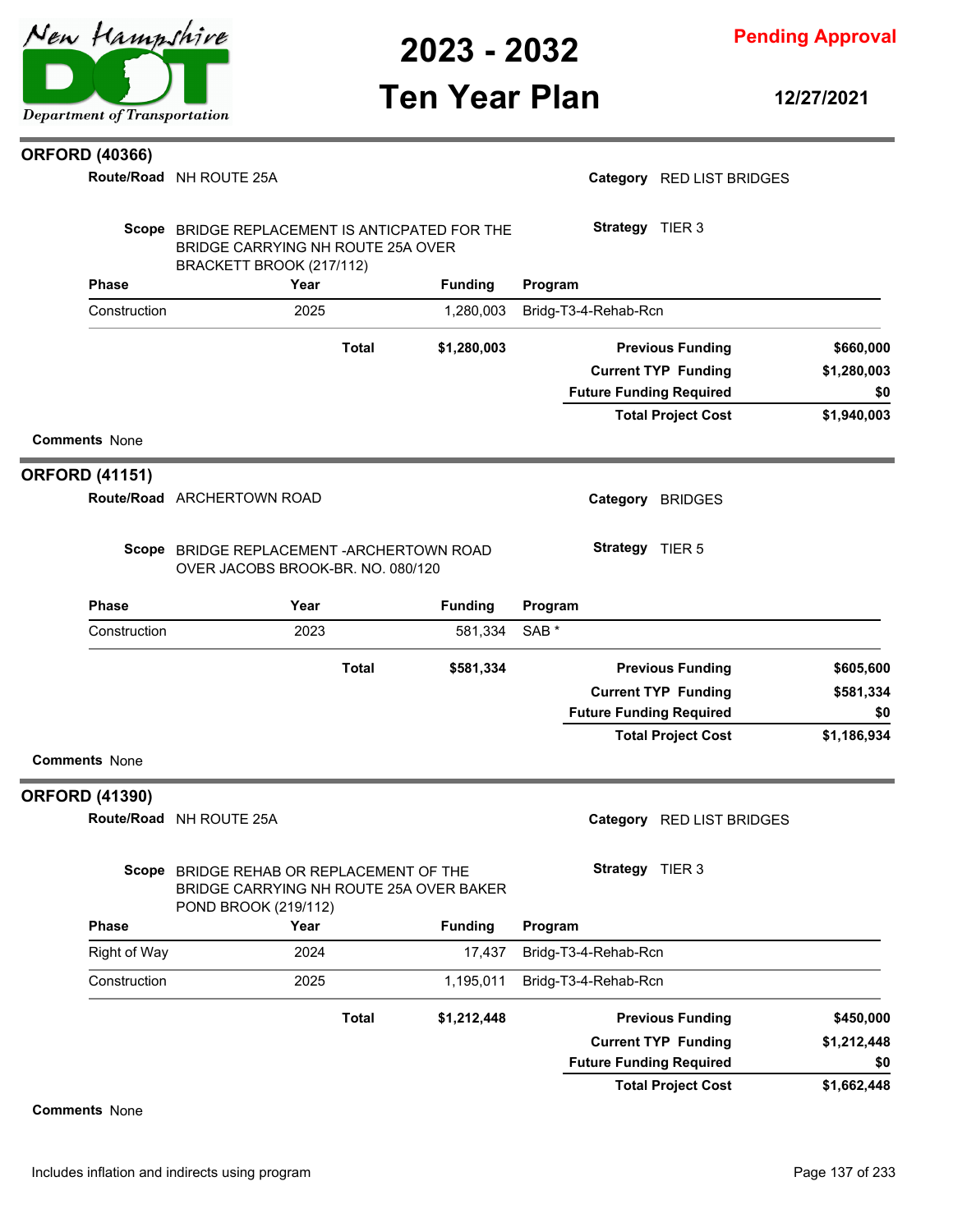# **Ten Year Plan**

**12/27/2021**

|                        |                                | OSSIPEE/OSSIPEE-CONWAY/WAKEFIELD (43055)                                                                        |      |              |                |                |                      |                                     |             |
|------------------------|--------------------------------|-----------------------------------------------------------------------------------------------------------------|------|--------------|----------------|----------------|----------------------|-------------------------------------|-------------|
|                        |                                | Route/Road NH 28/NH 16/NH 125                                                                                   |      |              |                |                |                      | Category PRESERVATION & MAINTENANCE |             |
|                        |                                | Scope PAVEMENT PRESERVATION OF NH 28, NH 16, & NH<br>125                                                        |      |              |                |                | Strategy TIER 2      |                                     |             |
|                        | <b>Phase</b>                   |                                                                                                                 | Year |              | <b>Funding</b> | Program        |                      |                                     |             |
|                        | Construction                   |                                                                                                                 | 2023 |              | 1,583,120      | Pave-T2-Resurf |                      |                                     |             |
|                        |                                |                                                                                                                 |      | <b>Total</b> | \$1,583,120    |                |                      | <b>Previous Funding</b>             | \$44,000    |
|                        |                                |                                                                                                                 |      |              |                |                |                      | <b>Current TYP Funding</b>          | \$1,583,120 |
|                        |                                |                                                                                                                 |      |              |                |                |                      | <b>Future Funding Required</b>      | \$0         |
| <b>Comments None</b>   |                                |                                                                                                                 |      |              |                |                |                      | <b>Total Project Cost</b>           | \$1,627,120 |
| <b>OSSIPEE (41251)</b> |                                |                                                                                                                 |      |              |                |                |                      |                                     |             |
|                        | Route/Road NH 16               |                                                                                                                 |      |              |                |                |                      | Category PRESERVATION & MAINTENANCE |             |
|                        |                                | Scope PAVEMENT REHAB AND DRAINAGE UPGRADES<br>INCLUDING IMPROVEMENTS AT MT. SHAW RD.                            |      |              |                |                | Strategy TIER 2      |                                     |             |
|                        | <b>Phase</b>                   |                                                                                                                 | Year |              | <b>Funding</b> | Program        |                      |                                     |             |
|                        | Construction                   |                                                                                                                 | 2023 |              | 1,856,568      | Pave-T2-Rehab  |                      |                                     |             |
|                        |                                |                                                                                                                 |      | <b>Total</b> | \$1,856,568    |                |                      | <b>Previous Funding</b>             | \$7,058,478 |
|                        |                                |                                                                                                                 |      |              |                |                |                      | <b>Current TYP Funding</b>          | \$1,856,568 |
|                        |                                |                                                                                                                 |      |              |                |                |                      | <b>Future Funding Required</b>      | \$0         |
| <b>Comments None</b>   |                                |                                                                                                                 |      |              |                |                |                      | <b>Total Project Cost</b>           | \$8,915,046 |
| <b>PELHAM (16145)</b>  |                                |                                                                                                                 |      |              |                |                |                      |                                     |             |
|                        |                                | Route/Road MAIN STREET                                                                                          |      |              |                |                |                      | Category RED LIST BRIDGES           |             |
|                        |                                | Scope MAIN ST OVER BEAVER BROOK - BR<br>REPLACEMENT (BR. NO. 110/090) AND CULV<br>REPLACEMENT (BR. NO. 111/090) |      |              |                |                | Strategy TIER 4      |                                     |             |
|                        | <b>Phase</b>                   |                                                                                                                 | Year |              | <b>Funding</b> | Program        |                      |                                     |             |
|                        | <b>Preliminary Engineering</b> |                                                                                                                 | 2023 |              | 23,747         |                | Bridg-T3-4-Rehab-Rcn |                                     |             |
|                        | Construction                   |                                                                                                                 | 2023 |              | 2,058,056      |                | Bridg-T3-4-Rehab-Rcn |                                     |             |
|                        |                                |                                                                                                                 |      | <b>Total</b> | \$2,081,803    |                |                      | <b>Previous Funding</b>             | \$460,512   |
|                        |                                |                                                                                                                 |      |              |                |                |                      | <b>Current TYP Funding</b>          | \$2,081,803 |
|                        |                                |                                                                                                                 |      |              |                |                |                      | <b>Future Funding Required</b>      | \$0         |
|                        |                                |                                                                                                                 |      |              |                |                |                      | <b>Total Project Cost</b>           | \$2,542,315 |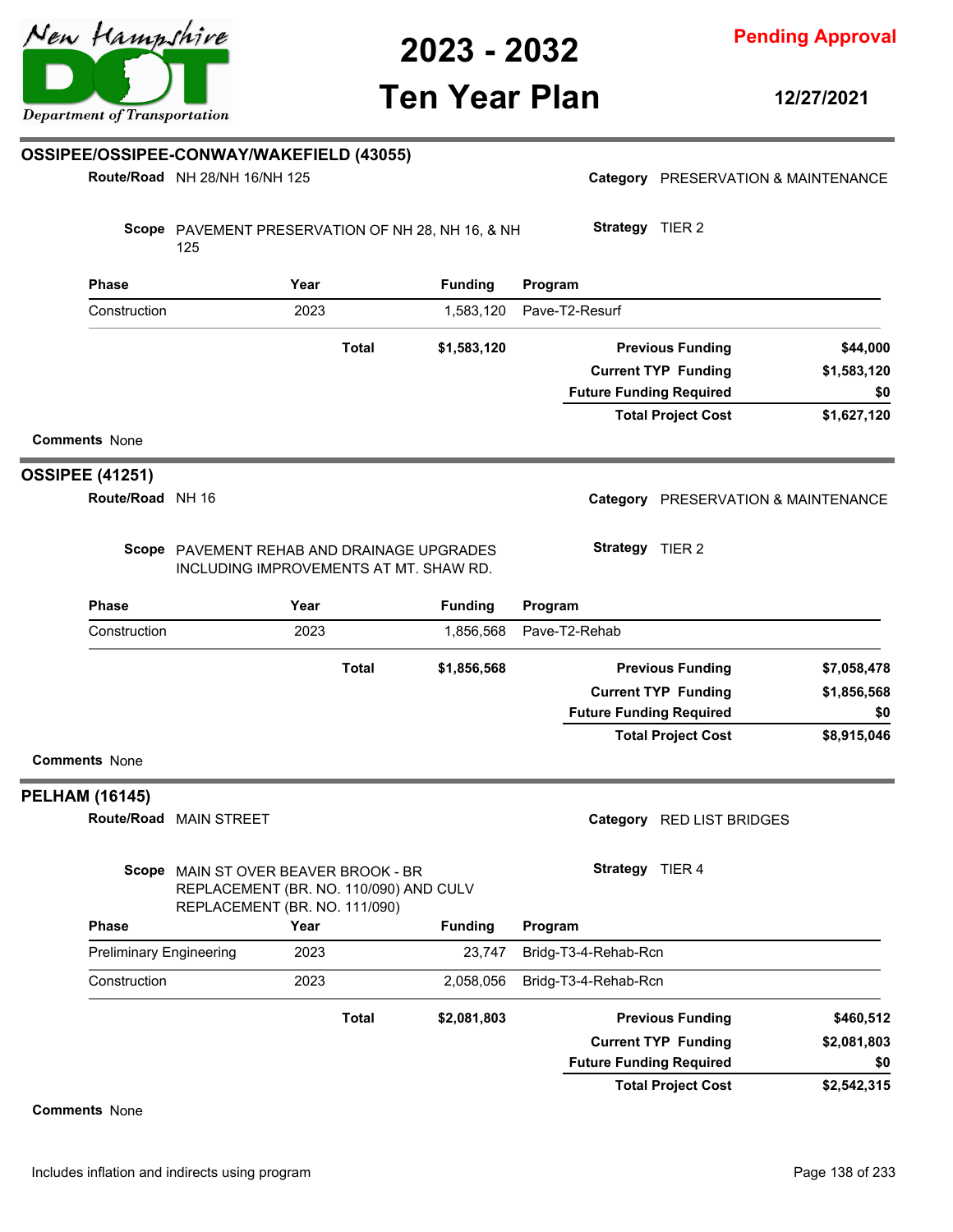

**Pending Approval**

# **Ten Year Plan**

**12/27/2021**

| Route/Road OLD BRIDGE STREET OVER BEAVER BROOK                                                                                |              |                                                               |                                                                                                                                      |                    |                                                                                                                                                                                                                                                                                                                 |
|-------------------------------------------------------------------------------------------------------------------------------|--------------|---------------------------------------------------------------|--------------------------------------------------------------------------------------------------------------------------------------|--------------------|-----------------------------------------------------------------------------------------------------------------------------------------------------------------------------------------------------------------------------------------------------------------------------------------------------------------|
|                                                                                                                               |              |                                                               |                                                                                                                                      | Category BRIDGES   |                                                                                                                                                                                                                                                                                                                 |
|                                                                                                                               |              |                                                               |                                                                                                                                      |                    |                                                                                                                                                                                                                                                                                                                 |
| Year                                                                                                                          |              | <b>Funding</b>                                                |                                                                                                                                      |                    |                                                                                                                                                                                                                                                                                                                 |
| 2023                                                                                                                          |              | 1,449,516                                                     | <b>MOBIL</b>                                                                                                                         |                    |                                                                                                                                                                                                                                                                                                                 |
|                                                                                                                               | <b>Total</b> | \$1,449,516                                                   |                                                                                                                                      |                    | \$326,742                                                                                                                                                                                                                                                                                                       |
|                                                                                                                               |              |                                                               |                                                                                                                                      |                    | \$1,449,516                                                                                                                                                                                                                                                                                                     |
|                                                                                                                               |              |                                                               |                                                                                                                                      |                    | \$0                                                                                                                                                                                                                                                                                                             |
|                                                                                                                               |              |                                                               |                                                                                                                                      |                    | \$1,776,258                                                                                                                                                                                                                                                                                                     |
|                                                                                                                               |              |                                                               |                                                                                                                                      |                    |                                                                                                                                                                                                                                                                                                                 |
|                                                                                                                               |              |                                                               |                                                                                                                                      |                    |                                                                                                                                                                                                                                                                                                                 |
|                                                                                                                               |              |                                                               |                                                                                                                                      |                    |                                                                                                                                                                                                                                                                                                                 |
| MAMMOTH & NH111A                                                                                                              |              |                                                               |                                                                                                                                      |                    |                                                                                                                                                                                                                                                                                                                 |
| Year                                                                                                                          |              | <b>Funding</b>                                                |                                                                                                                                      |                    |                                                                                                                                                                                                                                                                                                                 |
| 2026                                                                                                                          |              | 865,514                                                       | CMAQ <sup>*</sup>                                                                                                                    |                    |                                                                                                                                                                                                                                                                                                                 |
| 2027                                                                                                                          |              | 889,749                                                       | CMAQ <sup>*</sup>                                                                                                                    |                    |                                                                                                                                                                                                                                                                                                                 |
|                                                                                                                               | <b>Total</b> | \$1,755,263                                                   |                                                                                                                                      |                    | \$379,179                                                                                                                                                                                                                                                                                                       |
|                                                                                                                               |              |                                                               |                                                                                                                                      |                    | \$1,755,263                                                                                                                                                                                                                                                                                                     |
|                                                                                                                               |              |                                                               |                                                                                                                                      |                    | \$0                                                                                                                                                                                                                                                                                                             |
|                                                                                                                               |              |                                                               |                                                                                                                                      |                    | \$2,134,442                                                                                                                                                                                                                                                                                                     |
| <b>Phase</b><br>Construction<br><b>Comments None</b><br><b>PELHAM (41751)</b><br><b>Phase</b><br>Construction<br>Construction |              | BEAVER BROOK-BR. #109/081<br>Route/Road NH 128 & SHERBURNE RD | Scope BRIDGE REHABILITATION-OLD BRIDGE ST OVER<br>Scope INTERSECTION IMPROVEMENTS AT THE<br>INTERSECTION OF NH128 & SHERBURNE RD AND | Program<br>Program | Strategy TIER 5<br><b>Previous Funding</b><br><b>Current TYP Funding</b><br><b>Future Funding Required</b><br><b>Total Project Cost</b><br>Category MANDATED FEDERAL<br>Strategy TIER 2<br><b>Previous Funding</b><br><b>Current TYP Funding</b><br><b>Future Funding Required</b><br><b>Total Project Cost</b> |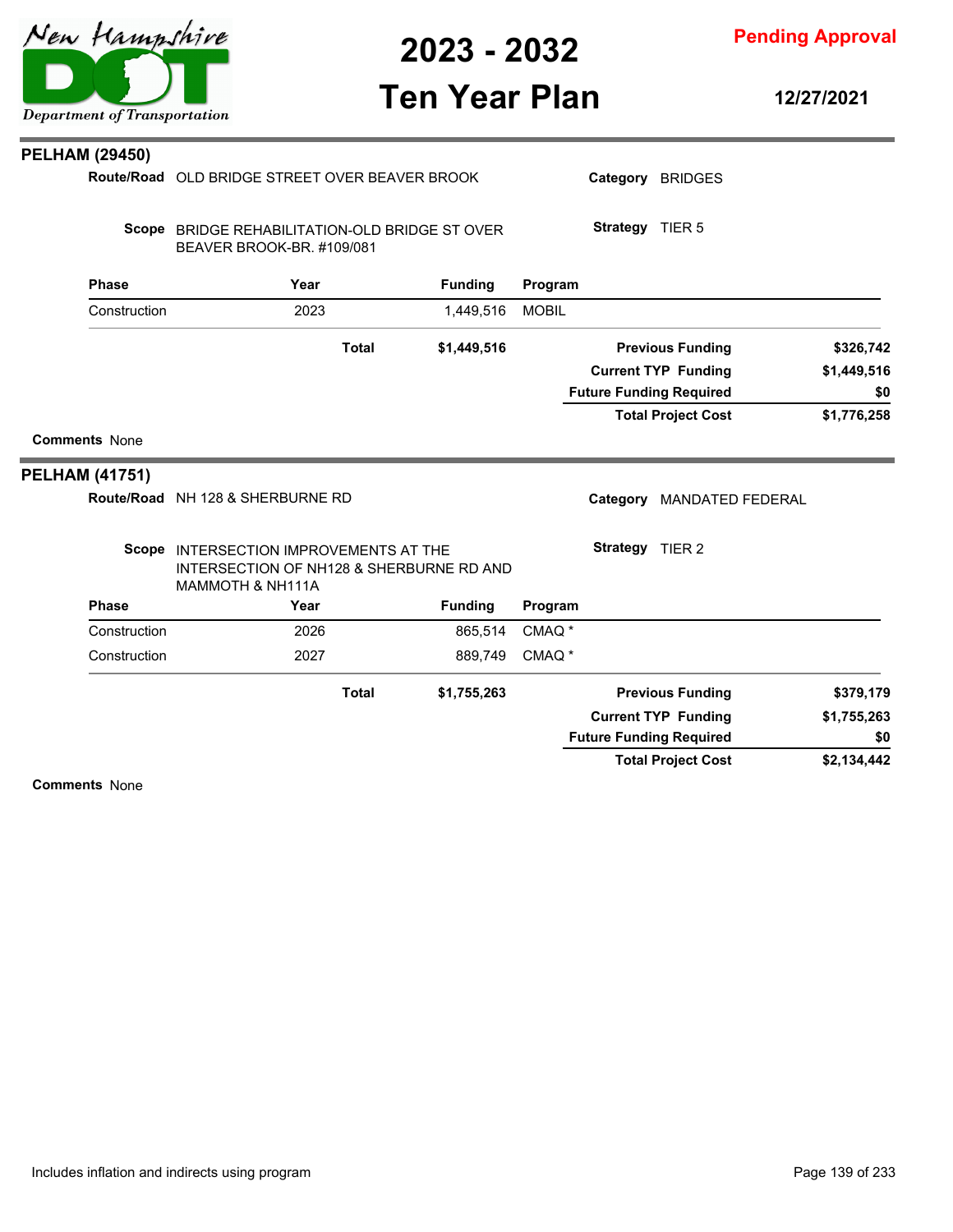

# **Ten Year Plan**

**12/27/2021**

| PETERBOROUGH (27712) |                                |                                                                                        |                |                                |                              |             |
|----------------------|--------------------------------|----------------------------------------------------------------------------------------|----------------|--------------------------------|------------------------------|-------------|
|                      |                                | Route/Road US ROUTE 202 AND NH ROUTE 123                                               |                |                                | Category RED LIST BRIDGES    |             |
|                      | (108/116)                      | Scope BRIDGE REPLACEMENT OF BRIDGE CARRYING US<br>202 AND NH 123 OVER CONTOOCOOK RIVER |                | Strategy TIER 2                |                              |             |
| <b>Phase</b>         |                                | Year                                                                                   | <b>Funding</b> | Program                        |                              |             |
|                      | <b>Preliminary Engineering</b> | 2023                                                                                   | 113,080        | Bridg-T1-2-Rehab-Rcn           |                              |             |
|                      | <b>Preliminary Engineering</b> | 2024                                                                                   | 116,246        | Bridg-T1-2-Rehab-Rcn           |                              |             |
| Construction         |                                | 2025                                                                                   | 6,314,344      | Bridg-T1-2-Rehab-Rcn           |                              |             |
|                      |                                | <b>Total</b>                                                                           | \$6,543,671    |                                | <b>Previous Funding</b>      | \$1,045,000 |
|                      |                                |                                                                                        |                |                                | <b>Current TYP Funding</b>   | \$6,543,671 |
|                      |                                |                                                                                        |                | <b>Future Funding Required</b> |                              | \$0         |
| <b>Comments None</b> |                                |                                                                                        |                |                                | <b>Total Project Cost</b>    | \$7,588,671 |
|                      |                                | <b>PETERBOROUGH-PELHAM-CHESTERFIELD (43333)</b>                                        |                |                                |                              |             |
|                      | Route/Road US 202, NH 38, NH 9 |                                                                                        |                |                                | Category INDIVIDUAL PROJECTS |             |
|                      |                                | Scope MONITOR AND EVALUATE INTERSECTION<br>CONFLICT WARNING SYSTEMS                    |                | Strategy TIER 2                |                              |             |
| <b>Phase</b>         |                                | Year                                                                                   | <b>Funding</b> | Program                        |                              |             |
| Other                |                                | 2023                                                                                   | 56,540         | HSIP <sup>*</sup>              |                              |             |
|                      |                                | <b>Total</b>                                                                           | \$56,540       |                                | <b>Previous Funding</b>      | \$137,500   |
|                      |                                |                                                                                        |                |                                | <b>Current TYP Funding</b>   | \$56,540    |
|                      |                                |                                                                                        |                | <b>Future Funding Required</b> |                              | \$0         |

**\$194,040 Total Project Cost**

**Comments** None

 $\overline{\phantom{a}}$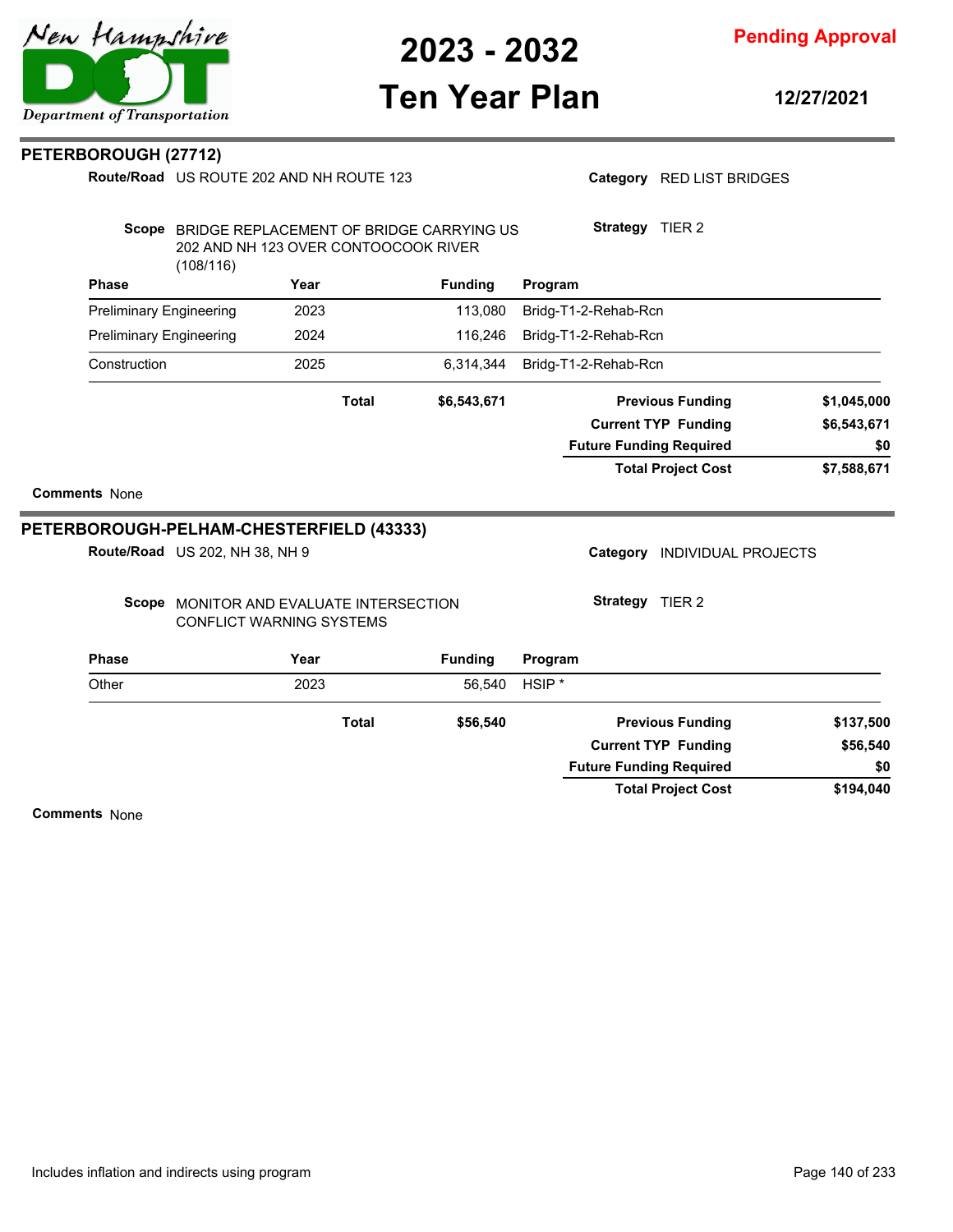### **Ten Year Plan**

**Pending Approval**

**12/27/2021**

#### **PITTSFIELD (14972)**

**Route/Road** SHAW ROAD

Category BRIDGES

Scope BRIDGE REPLACEMENT OVER KELLY BROOK

**Strategy** TIER 5

|                                |               | Year                                                                                | <b>Funding</b> | Program          |                                |              |
|--------------------------------|---------------|-------------------------------------------------------------------------------------|----------------|------------------|--------------------------------|--------------|
| <b>Preliminary Engineering</b> |               | 2025                                                                                | 165,229        | SAB <sup>*</sup> |                                |              |
| <b>Right of Way</b>            |               | 2025                                                                                | 5,901          | SAB <sup>*</sup> |                                |              |
| Construction                   |               | 2025                                                                                | 280,791        | SAB <sup>*</sup> |                                |              |
| Construction                   |               | 2026                                                                                | 356,352        | SAB <sup>*</sup> |                                |              |
|                                |               | <b>Total</b>                                                                        | \$808,273      |                  | <b>Previous Funding</b>        | \$0          |
|                                |               |                                                                                     |                |                  | <b>Current TYP Funding</b>     | \$808,273    |
|                                |               |                                                                                     |                |                  | <b>Future Funding Required</b> | \$0          |
|                                |               |                                                                                     |                |                  | <b>Total Project Cost</b>      | \$808,273    |
| <b>Comments None</b>           |               |                                                                                     |                |                  |                                |              |
|                                |               |                                                                                     |                |                  |                                |              |
|                                |               |                                                                                     |                |                  |                                |              |
| Route/Road NH 125              |               |                                                                                     |                |                  | Category<br><b>BRIDGES</b>     |              |
|                                |               | Scope RECONSTRUCT NH 125: ANTICIPATED 3 LANES,<br>FROM SOUTH OF TOWN LINE NORTHERLY |                |                  | <b>Strategy</b><br>TIER 2      |              |
| <b>Phase</b>                   | APPROX 1.8 MI | Year                                                                                | <b>Funding</b> | Program          |                                |              |
| Construction                   |               | 2023                                                                                | 11,725,520     | Other Fed Aid    |                                |              |
| PLAISTOW - KINGSTON (10044E)   |               | <b>Total</b>                                                                        | \$11,725,520   |                  | <b>Previous Funding</b>        | \$4,614,500  |
|                                |               |                                                                                     |                |                  | <b>Current TYP Funding</b>     | \$11,725,520 |
|                                |               |                                                                                     |                |                  | <b>Future Funding Required</b> | \$0          |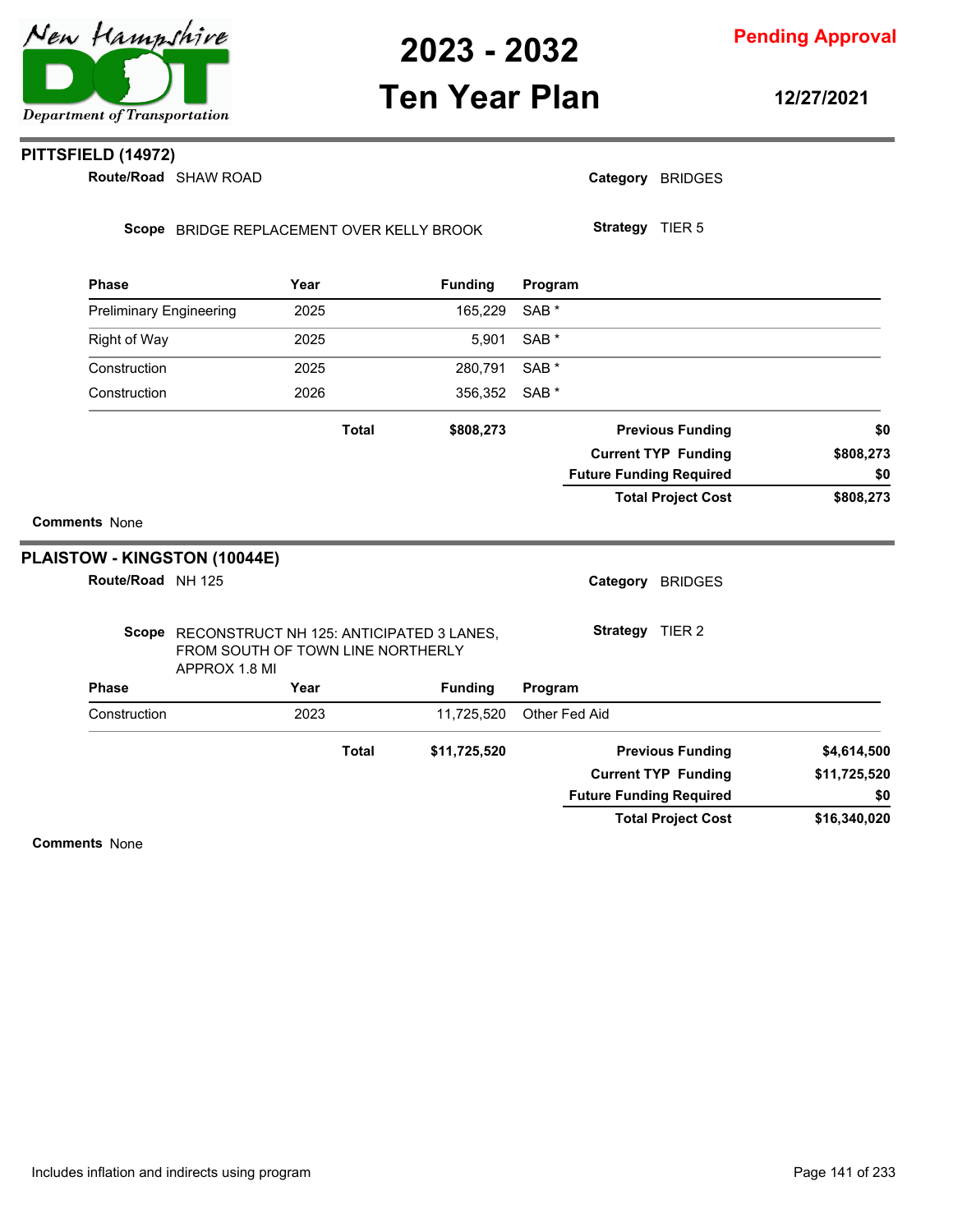#### **Pending Approval**

### **Ten Year Plan**

**12/27/2021**

#### **PLAISTOW (40641)**

NH 121A / MAIN STREET **Route/Road**

|                         | Route/Road NH 121A / MAIN STREET                                                                   |              |                |                                | Category INDIVIDUAL PROJECTS   |             |
|-------------------------|----------------------------------------------------------------------------------------------------|--------------|----------------|--------------------------------|--------------------------------|-------------|
|                         | Scope MAIN STREET TRAFFIC CALMING AND SAFETY<br><b>IMPROVEMENTS</b>                                |              |                | Strategy TIER 3                |                                |             |
| <b>Phase</b>            | Year                                                                                               |              | <b>Funding</b> | Program                        |                                |             |
| <b>Right of Way</b>     | 2023                                                                                               |              | 52,183         | None-Highway                   |                                |             |
| Construction            | 2025                                                                                               |              | 961,402        | None-Highway                   |                                |             |
|                         |                                                                                                    | <b>Total</b> | \$1,013,585    |                                | <b>Previous Funding</b>        | \$385,000   |
|                         |                                                                                                    |              |                |                                | <b>Current TYP Funding</b>     | \$1,013,585 |
|                         |                                                                                                    |              |                | <b>Future Funding Required</b> |                                | \$0         |
|                         |                                                                                                    |              |                |                                | <b>Total Project Cost</b>      | \$1,398,585 |
| <b>Comments None</b>    |                                                                                                    |              |                |                                |                                |             |
| <b>PLAISTOW (40645)</b> |                                                                                                    |              |                |                                |                                |             |
| Route/Road NH 125       |                                                                                                    |              |                |                                | Category INDIVIDUAL PROJECTS   |             |
|                         | Scope SIGNAL COORDINATION AND CONTROL ALONG<br>CORRIDOR FROM MASS S/L TO OLD COUNTY<br><b>ROAD</b> |              |                | Strategy TIER 2                |                                |             |
| <b>Phase</b>            | Year                                                                                               |              | <b>Funding</b> | Program                        |                                |             |
| Right of Way            | 2025                                                                                               |              | 53,130         | None-Highway                   |                                |             |
| Construction            | 2026                                                                                               |              | 931,355        | None-Highway                   |                                |             |
|                         |                                                                                                    | <b>Total</b> | \$984,485      |                                | <b>Previous Funding</b>        | \$275,000   |
|                         |                                                                                                    |              |                |                                | <b>Current TYP Funding</b>     | \$984,485   |
|                         |                                                                                                    |              |                |                                | <b>Future Funding Required</b> | \$0         |

**Comments** Rockingham Planning Commission priority project for the 2017-2026 Ten Year Plan

**\$1,259,485**

**Total Project Cost**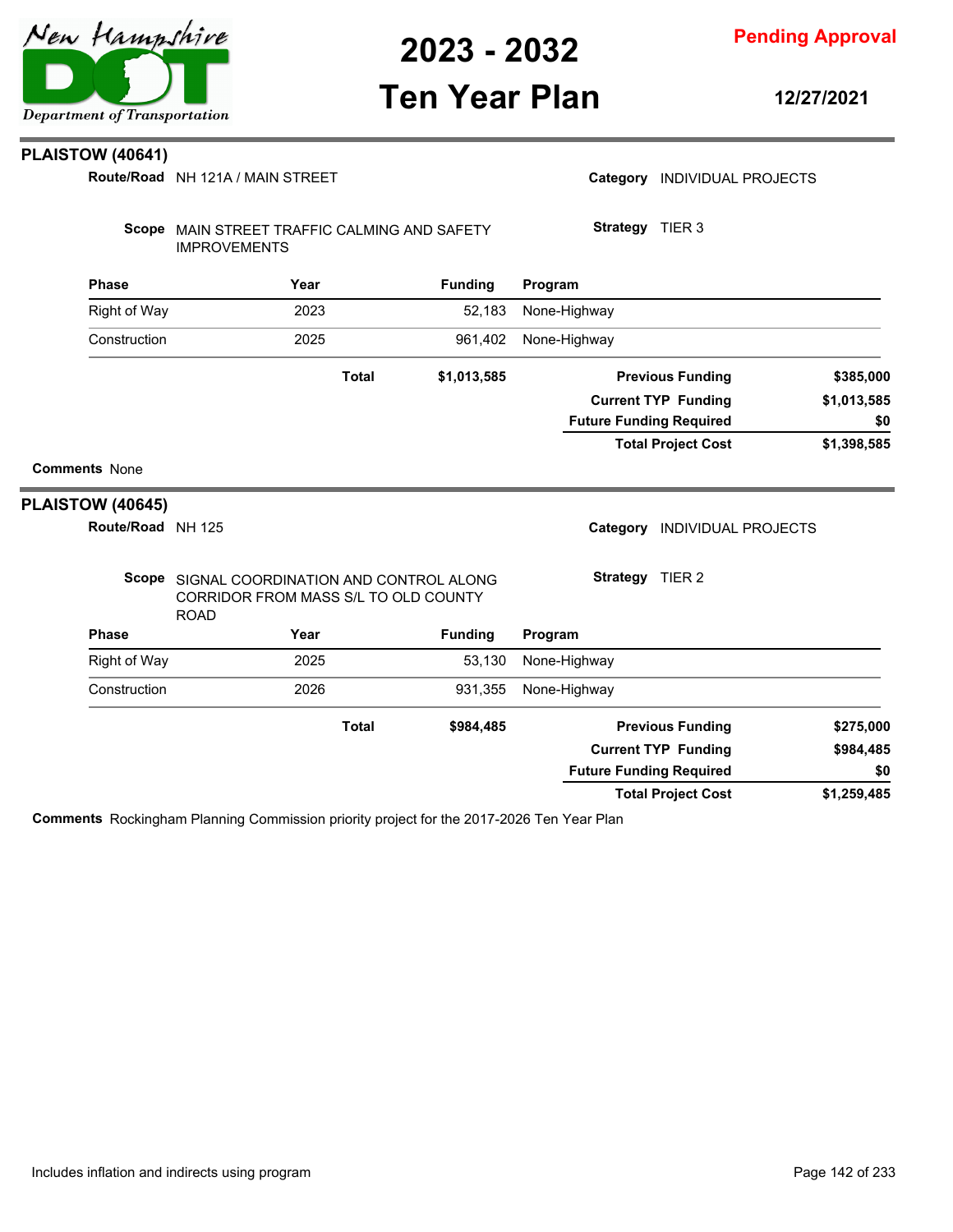

**Pending Approval**

### **Ten Year Plan**

**12/27/2021**

Category **INDIVIDUAL PROJECTS** 

#### **PLYMOUTH (41583)**

**Route/Road HIGHLAND ST** 

|                                      | Scope INTERSECTION AND SIDEWALK IMPROVEMENTS |      |              |                | Strategy TIER 5                                           |
|--------------------------------------|----------------------------------------------|------|--------------|----------------|-----------------------------------------------------------|
|                                      | TO HIGHLAND STREET AT AND IN THE VICINITY OF |      |              |                |                                                           |
| <b>Phase</b>                         | RESERVOIR RD.                                | Year |              | <b>Funding</b> | Program                                                   |
| <b>Preliminary Engineering</b>       |                                              | 2023 |              | 64,464         | None-Highway                                              |
| <b>Right of Way</b>                  |                                              | 2024 |              | 10,864         | None-Highway                                              |
| Construction                         |                                              | 2025 |              | 1,146,323      | None-Highway                                              |
|                                      |                                              |      | <b>Total</b> | \$1,221,651    | <b>Previous Funding</b><br>\$95,604                       |
|                                      |                                              |      |              |                | \$1,221,651<br><b>Current TYP Funding</b>                 |
|                                      |                                              |      |              |                | <b>Future Funding Required</b><br>\$0                     |
|                                      |                                              |      |              |                | <b>Total Project Cost</b><br>\$1,317,255                  |
| PLYMOUTH (43532)<br>Route/Road NH 25 | Scope INTERSECTION IMPROVEMENT TO THE NH     |      |              |                | Category<br><b>INDIVIDUAL PROJECTS</b><br>Strategy TIER 2 |
|                                      | 25/SMITH BRIDGE RD.                          |      |              |                |                                                           |
| <b>Phase</b>                         |                                              | Year |              | <b>Funding</b> | Program                                                   |
| <b>Preliminary Engineering</b>       |                                              | 2027 |              | 378,861        | None-Highway                                              |
| Right of Way                         |                                              | 2030 |              | 137,195        | None-Highway                                              |
| Construction                         |                                              | 2032 |              | 2,319,764      | None-Highway                                              |
|                                      |                                              |      | <b>Total</b> | \$2,835,819    | <b>Previous Funding</b><br>\$0                            |
|                                      |                                              |      |              |                | <b>Current TYP Funding</b><br>\$2,835,819                 |
|                                      |                                              |      |              |                | <b>Future Funding Required</b><br>\$0                     |
|                                      |                                              |      |              |                | \$2,835,819<br><b>Total Project Cost</b>                  |

**Comments** Lakes Region Planning Commission priority project for the 2023-2032 Ten Year Plan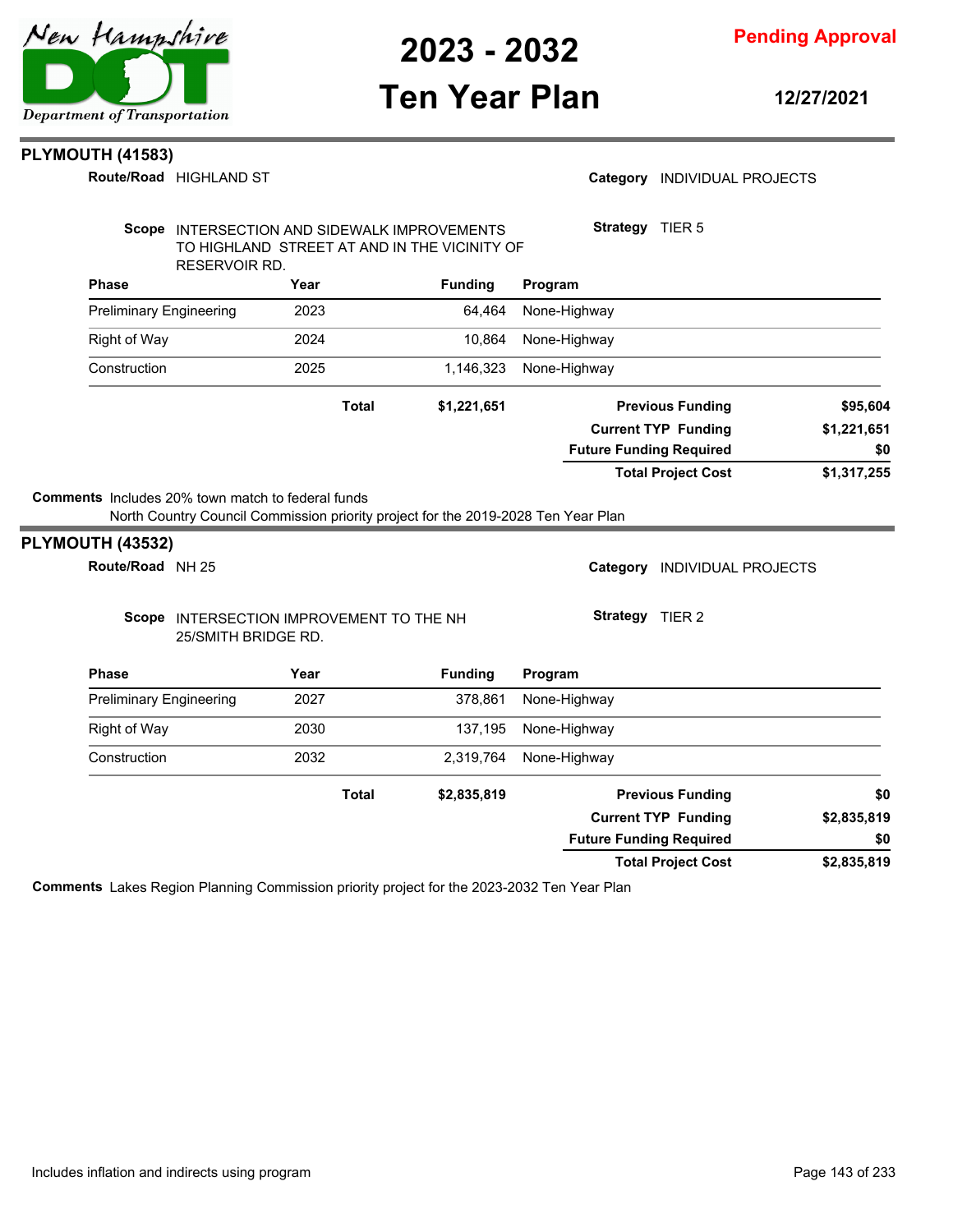

**Pending Approval**

# **Ten Year Plan**

**12/27/2021**

| <b>Comments</b> Functional Replacement<br>Route/Road I-95<br>Phase<br>Construction | PORTSMOUTH, NH - YORK, ME (16189B)<br>Scope ITS IMPROVEMENTS TO I-95 FROM PORTSMOUTH,<br>NH TO YORK, ME<br>Year<br>2023 | <b>Total</b> | <b>Funding</b><br>4,589,064<br>\$4,589,064 | <b>Strategy</b> TIER 1<br>Program<br>TRR <sup>*</sup><br><b>Future Funding Required</b> | Category INDIVIDUAL PROJECTS<br><b>Previous Funding</b><br><b>Current TYP Funding</b> | \$5,914,096<br>\$4,589,064<br>\$0 |
|------------------------------------------------------------------------------------|-------------------------------------------------------------------------------------------------------------------------|--------------|--------------------------------------------|-----------------------------------------------------------------------------------------|---------------------------------------------------------------------------------------|-----------------------------------|
|                                                                                    |                                                                                                                         |              |                                            |                                                                                         |                                                                                       |                                   |
|                                                                                    |                                                                                                                         |              |                                            |                                                                                         |                                                                                       |                                   |
|                                                                                    |                                                                                                                         |              |                                            |                                                                                         |                                                                                       |                                   |
|                                                                                    |                                                                                                                         |              |                                            |                                                                                         |                                                                                       |                                   |
|                                                                                    |                                                                                                                         |              |                                            |                                                                                         |                                                                                       |                                   |
|                                                                                    |                                                                                                                         |              |                                            |                                                                                         |                                                                                       |                                   |
|                                                                                    |                                                                                                                         |              |                                            |                                                                                         | <b>Total Project Cost</b>                                                             | \$244,406,335                     |
|                                                                                    |                                                                                                                         |              |                                            | <b>Future Funding Required</b>                                                          |                                                                                       | \$0                               |
|                                                                                    |                                                                                                                         |              |                                            |                                                                                         | <b>Current TYP Funding</b>                                                            | \$17,186,248                      |
|                                                                                    |                                                                                                                         | <b>Total</b> | \$17,186,248                               |                                                                                         | <b>Previous Funding</b>                                                               | \$227,220,087                     |
| <b>Right of Way</b>                                                                | 2024                                                                                                                    |              | 2,383,048                                  | None-Other                                                                              |                                                                                       |                                   |
| <b>Right of Way</b>                                                                | 2023                                                                                                                    |              | 10,691,200                                 | NON-PAR (other)                                                                         |                                                                                       |                                   |
| <b>Right of Way</b>                                                                | 2023                                                                                                                    |              | 4,112,000                                  | NON-PAR (dot)                                                                           |                                                                                       |                                   |
| <b>Phase</b>                                                                       | Year                                                                                                                    |              | <b>Funding</b>                             | Program                                                                                 |                                                                                       |                                   |
|                                                                                    | Scope BRIDGE REPLACEMENT, US 1 BYPASS OVER<br>PISCATAQUA RIVER (SARAH MILDRED LONG<br>BRIDGE) (RED LIST)                |              |                                            | Strategy TIER 2                                                                         |                                                                                       |                                   |
|                                                                                    |                                                                                                                         |              |                                            |                                                                                         |                                                                                       |                                   |
|                                                                                    | Route/Road US 1 BYPASS                                                                                                  |              |                                            |                                                                                         | Category RED LIST BRIDGES                                                             |                                   |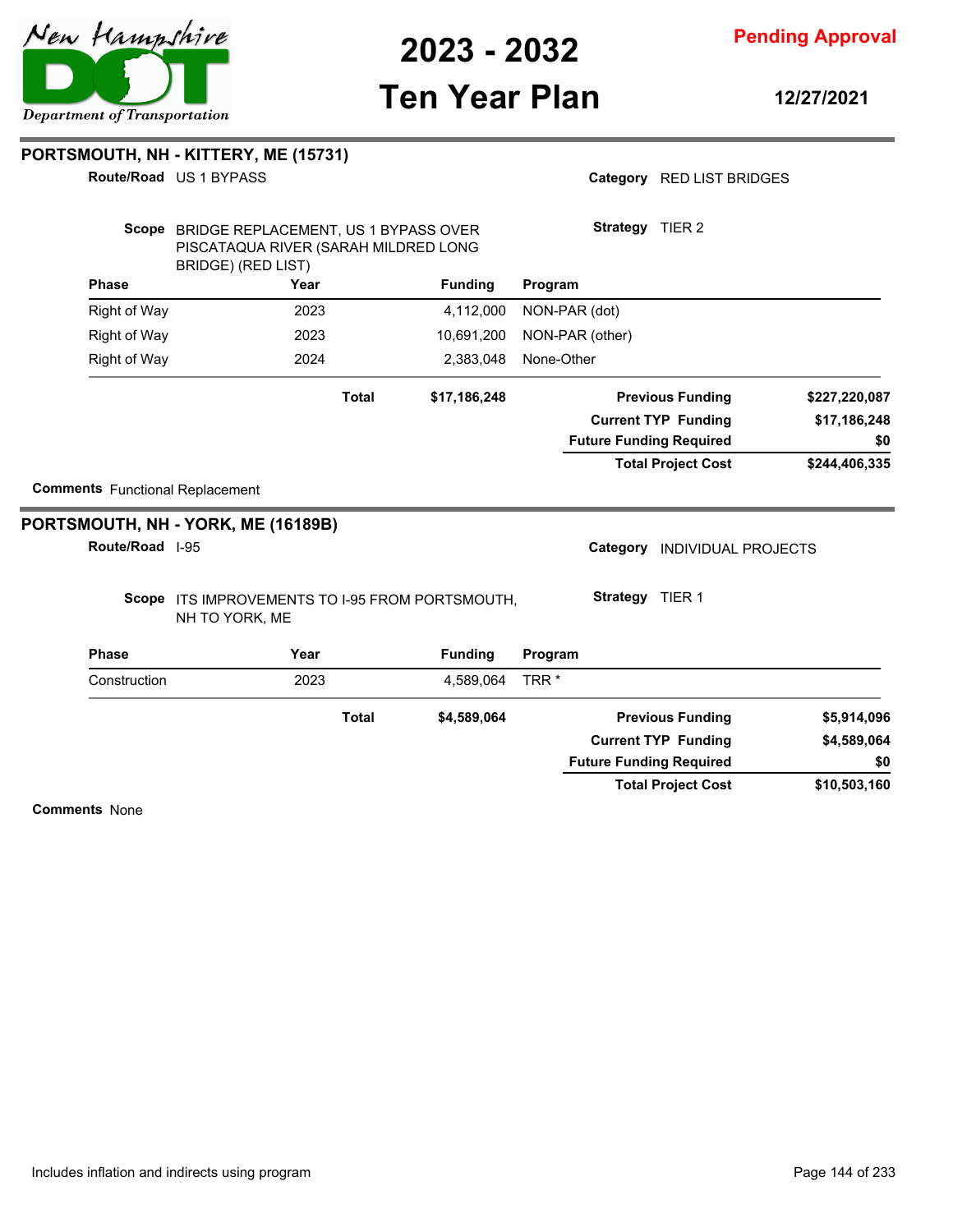

**Pending Approval**

# **Ten Year Plan**

**12/27/2021**

#### **PORTSMOUTH (20258)**

PEVERLY HILL RD. **Route/Road**

|                      | Route/Road PEVERLY HILL RD.                                                                                    |              |                |                   |                 | Category MANDATED FEDERAL      |                                    |
|----------------------|----------------------------------------------------------------------------------------------------------------|--------------|----------------|-------------------|-----------------|--------------------------------|------------------------------------|
|                      | Scope CONST. NEW SIDEWALK AND STRIPED BICYCLE<br>SHOULDERS AND ASSOCIATED DRAINAGE ALONG<br>PEVERLY HILL ROAD. |              |                |                   |                 | Strategy TIER 5                |                                    |
| <b>Phase</b>         | Year                                                                                                           |              | <b>Funding</b> | Program           |                 |                                |                                    |
| Construction         | 2023                                                                                                           |              | 470,338        | CMAQ <sup>*</sup> |                 |                                |                                    |
| Construction         | 2023                                                                                                           |              | 705,416        | NON-PAR (other)   |                 |                                |                                    |
|                      |                                                                                                                | <b>Total</b> | \$1,175,754    |                   |                 | <b>Previous Funding</b>        | \$596,307                          |
|                      |                                                                                                                |              |                |                   |                 | <b>Current TYP Funding</b>     | \$1,175,754                        |
|                      |                                                                                                                |              |                |                   |                 | <b>Future Funding Required</b> | \$0                                |
|                      |                                                                                                                |              |                |                   |                 | <b>Total Project Cost</b>      | \$1,772,061                        |
| <b>Comments None</b> |                                                                                                                |              |                |                   |                 |                                |                                    |
|                      |                                                                                                                |              |                |                   |                 |                                |                                    |
|                      |                                                                                                                |              |                |                   |                 |                                |                                    |
| Route/Road US 1      |                                                                                                                |              |                |                   |                 | Category INDIVIDUAL PROJECTS   |                                    |
|                      | Scope US 1 IMPROVEMENTS (1.7 MI.) FROM<br>CONSTITUTION AVE TO WILSON RD & FROM<br>OCEAN RD TO WHITE CEDAR BLVD |              |                |                   | Strategy TIER 1 |                                |                                    |
| <b>Phase</b>         | Year                                                                                                           |              | <b>Funding</b> | Program           |                 |                                |                                    |
| Construction         | 2025                                                                                                           |              | 5,020,439      | None-Highway      |                 |                                |                                    |
| Construction         | 2026                                                                                                           |              | 5,928,123      | None-Highway      |                 |                                |                                    |
| PORTSMOUTH (29640)   |                                                                                                                | <b>Total</b> | \$10,948,561   |                   |                 | <b>Previous Funding</b>        |                                    |
|                      |                                                                                                                |              |                |                   |                 | <b>Current TYP Funding</b>     |                                    |
|                      |                                                                                                                |              |                |                   |                 | <b>Future Funding Required</b> | \$6,183,206<br>\$10,948,561<br>\$0 |

**Comments** Rockingham Planning Commission priority project for the 2015-2024 Ten Year Plan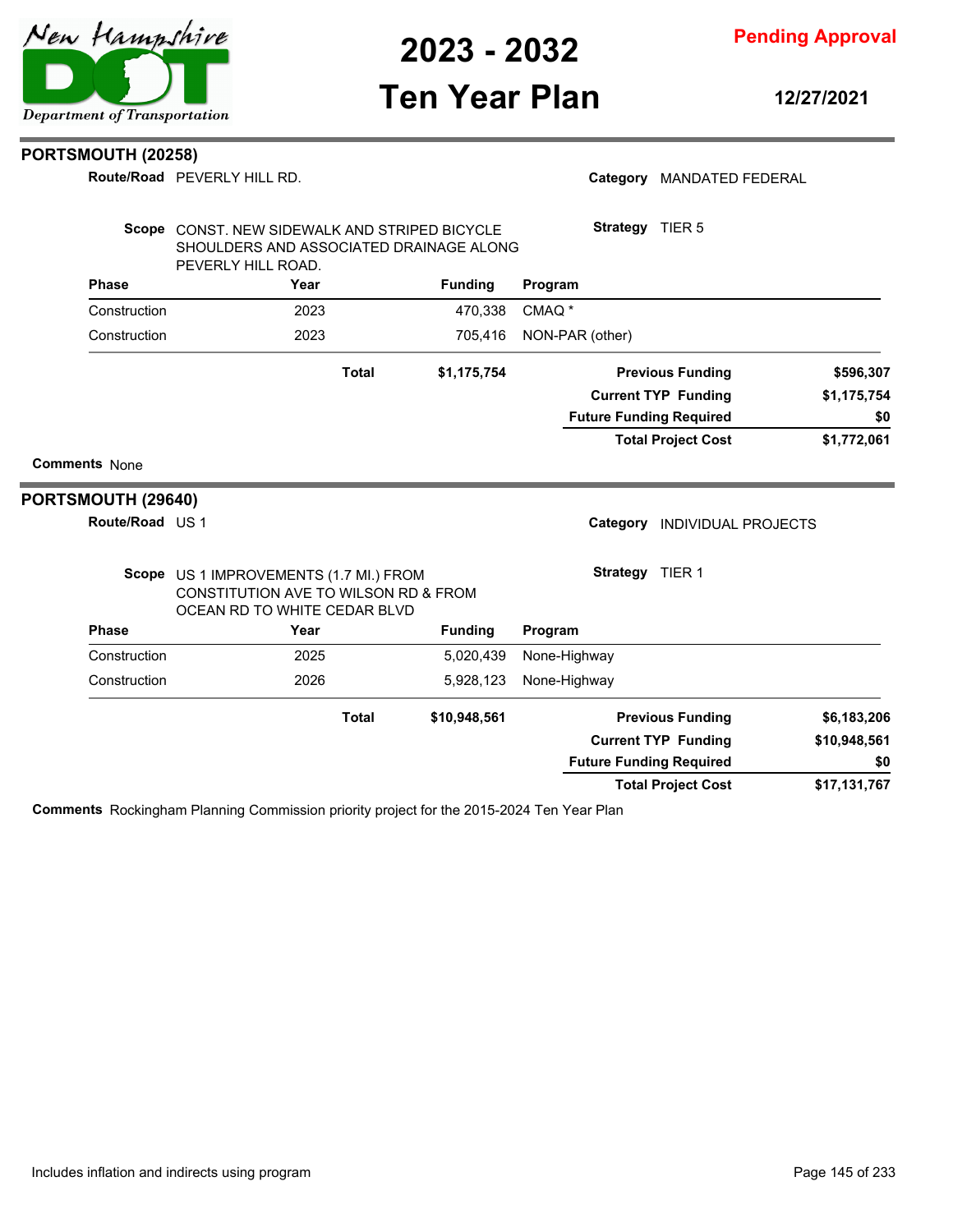

**Ten Year Plan**

**12/27/2021**

#### **PORTSMOUTH (40562)**

Route/Road PORTSMOUTH INTERNATIONAL AIRPORT

| ורוש והורד ניישופייישי |  |  |
|------------------------|--|--|
|                        |  |  |
|                        |  |  |

**Strategy** ALL TIERS

Scope PRESERVATION, MODERNIZATION, AND/OR EXPANSION OF AIRPORT FACILITIES; PLANNING STUDIES.

|               | Program                        | <b>Funding</b> | Year         | <b>Phase</b> |
|---------------|--------------------------------|----------------|--------------|--------------|
|               | Airport Improvement            | 1,439,200      | 2023         | Other        |
|               | Airport Improvement            | 6,129,347      | 2024         | Other        |
|               | Airport Improvement            | 3,150,484      | 2025         | Other        |
|               | Airport Improvement            | 7,398,750      | 2026         | Other        |
|               | Airport Improvement            | 13,776,751     | 2027         | Other        |
|               | Airport Improvement            | 7,081,250      | 2028         | Other        |
|               | Airport Improvement            | 849,278        | 2029         | Other        |
|               | Airport Improvement            | 7,483,352      | 2030         | Other        |
|               | Airport Improvement            | 1,929,632      | 2031         | Other        |
|               | Airport Improvement            | 70,250,018     | 2032         | Other        |
| \$0           | <b>Previous Funding</b>        | \$119,488,063  | <b>Total</b> |              |
| \$119,488,063 | <b>Current TYP Funding</b>     |                |              |              |
| \$0           | <b>Future Funding Required</b> |                |              |              |
| \$119,488,063 | <b>Total Project Cost</b>      |                |              |              |

### **PORTSMOUTH (40642)**

 $\overline{\phantom{a}}$ 

| Route/Road MAPLEWOOD AVENUE |
|-----------------------------|
|                             |

Category **INDIVIDUAL PROJECTS** 

| Scope                   | TO VAUGHAN STREET | COMPLETE STREETS IMPROVEMENTS ON<br>MAPLEWOOD AVENUE FROM CONGRESS STREET |                | <b>Strategy</b><br>TIER <sub>5</sub> |           |
|-------------------------|-------------------|---------------------------------------------------------------------------|----------------|--------------------------------------|-----------|
| <b>Phase</b>            |                   | Year                                                                      | <b>Funding</b> | Program                              |           |
| Preliminary Engineering |                   | 2023                                                                      | 52.839         | None-Highway                         |           |
| Right of Way            |                   | 2023                                                                      | 26.684         | None-Highway                         |           |
| Construction            |                   | 2025                                                                      | 569.508        | None-Highway                         |           |
|                         |                   | <b>Total</b>                                                              | \$649,031      | <b>Previous Funding</b>              | \$75,000  |
|                         |                   |                                                                           |                | <b>Current TYP Funding</b>           | \$649,031 |
|                         |                   |                                                                           |                | <b>Future Funding Required</b>       | \$0       |
|                         |                   |                                                                           |                | <b>Total Project Cost</b>            | \$724,031 |

**Comments** Rockingham Planning Commission priority project for the 2017-2026 Ten Year Plan



**Category** AIRPORT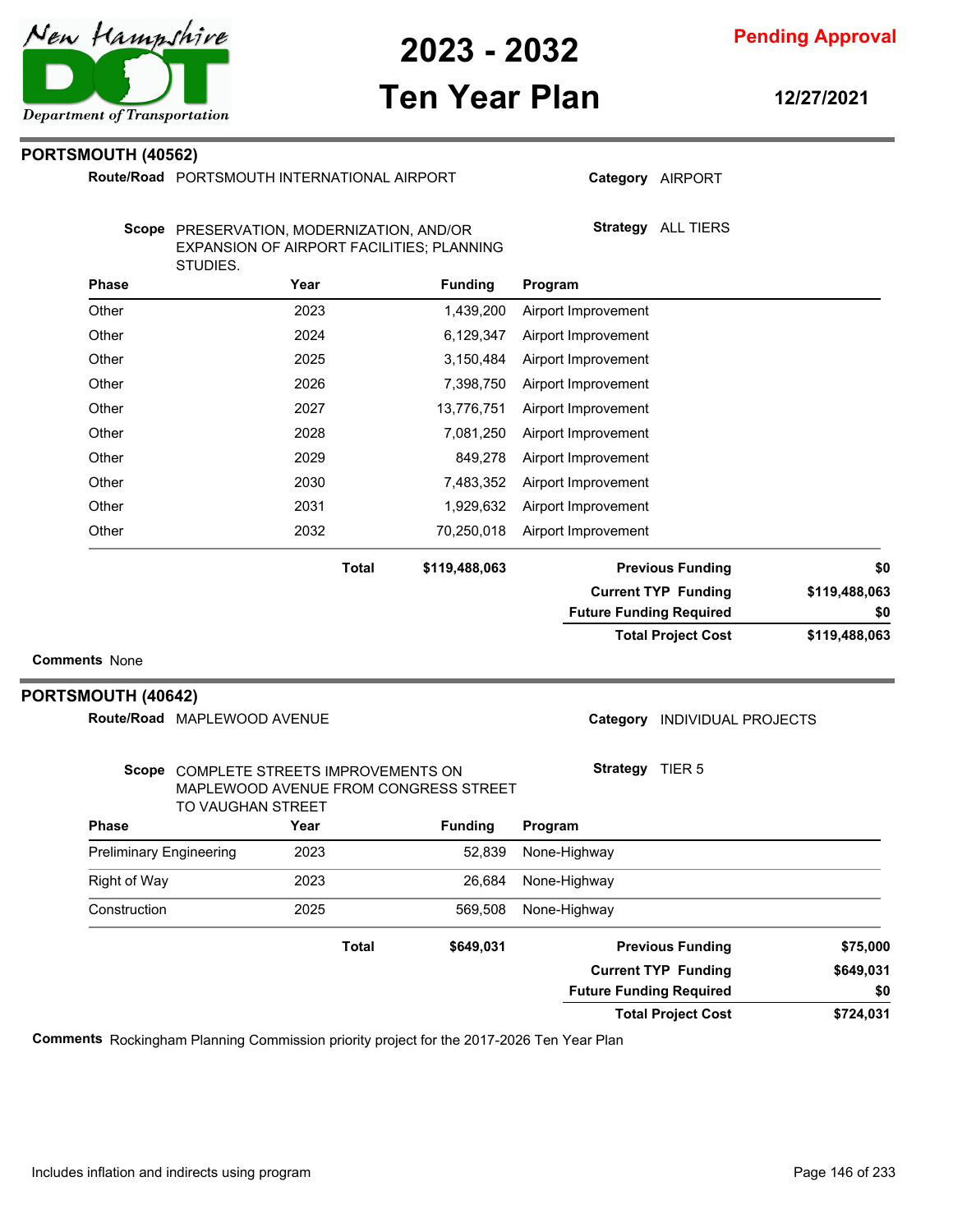

## **Ten Year Plan**

**Pending Approval**

**12/27/2021**

#### **PORTSMOUTH (40644)**

**Route/Road** MARKET STREET - RR

| Route/Road MARKET STREET - RR  |                          |                                                                                                              |                |                                |                            |                                            |
|--------------------------------|--------------------------|--------------------------------------------------------------------------------------------------------------|----------------|--------------------------------|----------------------------|--------------------------------------------|
|                                | <b>STREET</b>            | Scope RAILROAD CROSSING UPGRADE ON MARKET                                                                    |                | Strategy TIER 5                |                            |                                            |
| <b>Phase</b>                   |                          | Year                                                                                                         | <b>Funding</b> | Program                        |                            |                                            |
| <b>Preliminary Engineering</b> |                          | 2023                                                                                                         | 78,025         | None-Highway                   |                            |                                            |
| <b>Right of Way</b>            |                          | 2025                                                                                                         | 41,228         | None-Highway                   |                            |                                            |
| Construction                   |                          | 2026                                                                                                         | 720,499        | None-Highway                   |                            |                                            |
|                                |                          | <b>Total</b>                                                                                                 | \$839,752      |                                | <b>Previous Funding</b>    | \$0                                        |
|                                |                          |                                                                                                              |                |                                | <b>Current TYP Funding</b> | \$839,752                                  |
|                                |                          |                                                                                                              |                |                                |                            |                                            |
|                                |                          |                                                                                                              |                | <b>Future Funding Required</b> |                            |                                            |
|                                |                          | Comments Rockingham Planning Commission priority project for the 2017-2026 Ten Year Plan                     |                |                                | <b>Total Project Cost</b>  |                                            |
|                                | Route/Road MAPLEWOOD AVE |                                                                                                              |                | Category RAIL                  |                            |                                            |
|                                |                          | Scope PAN AM RAILWAYS, RECONSTRUCT<br>RAILWAY-HIGHWAY CROSSING, ROADWAY<br>APPROACHES AND PROTECTIVE DEVICES |                | <b>Strategy</b> TIER 5         |                            |                                            |
| <b>Phase</b>                   |                          | Year                                                                                                         | <b>Funding</b> | Program                        |                            |                                            |
| Construction                   |                          | 2025                                                                                                         | 730,941        | RR-RCS <sup>*</sup>            |                            |                                            |
|                                |                          | <b>Total</b>                                                                                                 | \$730,941      |                                | <b>Previous Funding</b>    |                                            |
| PORTSMOUTH (40908)             |                          |                                                                                                              |                |                                | <b>Current TYP Funding</b> | \$0<br>\$839,752<br>\$152,013<br>\$730,941 |
|                                |                          |                                                                                                              |                | <b>Future Funding Required</b> |                            | \$0                                        |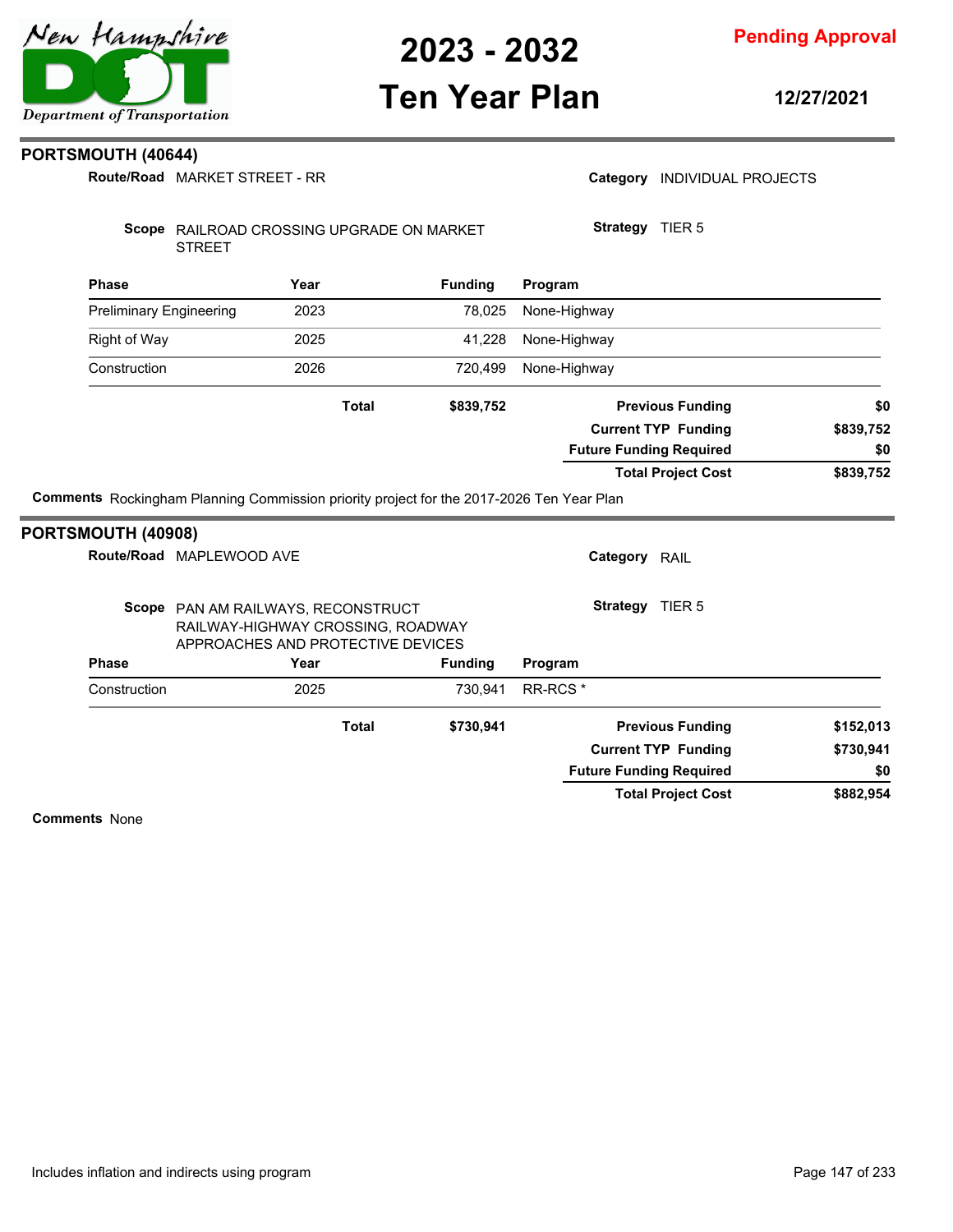#### **Pending Approval**

### **Ten Year Plan**

**12/27/2021**

#### **PORTSMOUTH (41752)**

| <b>Route/Road ELWYN ROAD</b> |
|------------------------------|
|                              |

#### Category MANDATED FEDERAL

| Scope        | ADD A MULTI-USE PATH FOR BIKE/PEDALONG<br>ELWYN RD EXTENDING FROM RT1 TO HARDING<br>RD. |       |                |                   | <b>Strategy</b><br>TIER <sub>2</sub> |             |
|--------------|-----------------------------------------------------------------------------------------|-------|----------------|-------------------|--------------------------------------|-------------|
| <b>Phase</b> | Year                                                                                    |       | <b>Funding</b> | Program           |                                      |             |
| Construction | 2026                                                                                    |       | 725.915        | CMAQ <sup>*</sup> |                                      |             |
| Construction | 2027                                                                                    |       | 229.613        | CMAQ <sup>*</sup> |                                      |             |
|              |                                                                                         | Total | \$955,528      |                   | <b>Previous Funding</b>              | \$219,000   |
|              |                                                                                         |       |                |                   | <b>Current TYP Funding</b>           | \$955,528   |
|              |                                                                                         |       |                |                   | <b>Future Funding Required</b>       | \$0         |
|              |                                                                                         |       |                |                   | <b>Total Project Cost</b>            | \$1,174,528 |

#### **Comments** None

#### **PORTSMOUTH (42608)**

Route/Road MARKET ST/RUSSELL ST

#### Scope INTERSECTION IMPROVEMENTS

Category **INDIVIDUAL PROJECTS** 

**Strategy** TIER 5

| <b>Phase</b>                   | Year         | <b>Funding</b> | Program                        |             |
|--------------------------------|--------------|----------------|--------------------------------|-------------|
| <b>Preliminary Engineering</b> | 2026         | 236.042        | None-Other                     |             |
| Right of Way                   | 2028         | 62.361         | None-Other                     |             |
| Construction                   | 2029         | 1.096.236      | None-Other                     |             |
|                                | <b>Total</b> | \$1,394,639    | <b>Previous Funding</b>        | \$0         |
|                                |              |                | <b>Current TYP Funding</b>     | \$1,394,639 |
|                                |              |                | <b>Future Funding Required</b> | \$0         |
|                                |              |                | <b>Total Project Cost</b>      | \$1,394,639 |

**Comments** Rockingham Planning Commission priority project for the 2021-2030 Ten Year Plan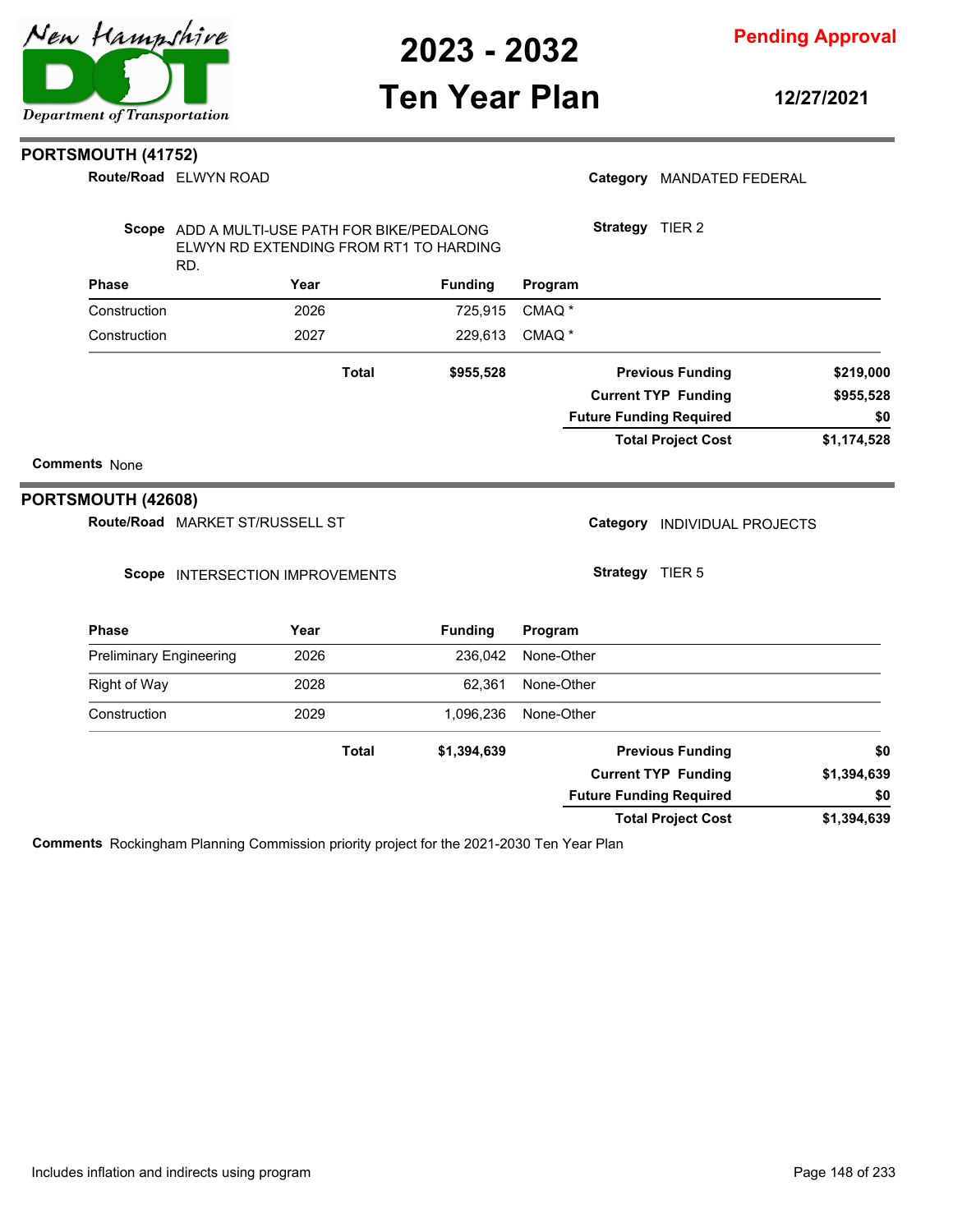**Pending Approval**

### **Ten Year Plan**

**12/27/2021**

#### **PORTSMOUTH (42611)**

**Route/Road** GRAFTON DRIVE

#### Category **INDIVIDUAL PROJECTS**

| Scope                          | INTERSECTION IMPROVEMENTS ON GRAFTON<br>DRIVE BY PORTSMOUTH TRANSPORTATION<br><b>CENTER &amp; PEASE GOLF COURSE</b> |                | <b>Strategy</b><br>TIER <sub>5</sub> |           |
|--------------------------------|---------------------------------------------------------------------------------------------------------------------|----------------|--------------------------------------|-----------|
| <b>Phase</b>                   | Year                                                                                                                | <b>Funding</b> | Program                              |           |
| <b>Preliminary Engineering</b> | 2026                                                                                                                | 118.021        | None-Other                           |           |
| Construction                   | 2030                                                                                                                | 527.219        | None-Other                           |           |
|                                | <b>Total</b>                                                                                                        | \$645,240      | <b>Previous Funding</b>              | \$0       |
|                                |                                                                                                                     |                | <b>Current TYP Funding</b>           | \$645,240 |
|                                |                                                                                                                     |                | <b>Future Funding Required</b>       | \$0       |
|                                |                                                                                                                     |                | <b>Total Project Cost</b>            | \$645,240 |
|                                | Comments Rockingham Planning Commission priority project for the 2021-2030 Ten Year Plan                            |                |                                      |           |
| ADTAMALITLI <i>LIANA</i> N     |                                                                                                                     |                |                                      |           |

#### **PORTSMOUTH (42612)**

Route/Road INTERNATIONAL DR/MANCHESTER SQ/CORPORATE DR

Scope SIGNALIZATION OF INTERSECTION

**Strategy** TIER 5

Category **INDIVIDUAL PROJECTS** 

| <b>Phase</b>                   | Year  | <b>Funding</b> | Program                        |           |
|--------------------------------|-------|----------------|--------------------------------|-----------|
| <b>Preliminary Engineering</b> | 2027  | 90.994         | None-Other                     |           |
| Construction                   | 2030  | 296.561        | None-Other                     |           |
|                                | Total | \$387,555      | <b>Previous Funding</b>        | \$0       |
|                                |       |                | <b>Current TYP Funding</b>     | \$387,555 |
|                                |       |                | <b>Future Funding Required</b> | \$0       |
|                                |       |                | <b>Total Project Cost</b>      | \$387,555 |

**Comments** Rockingham Planning Commission priority project for the 2021-2030 Ten Year Plan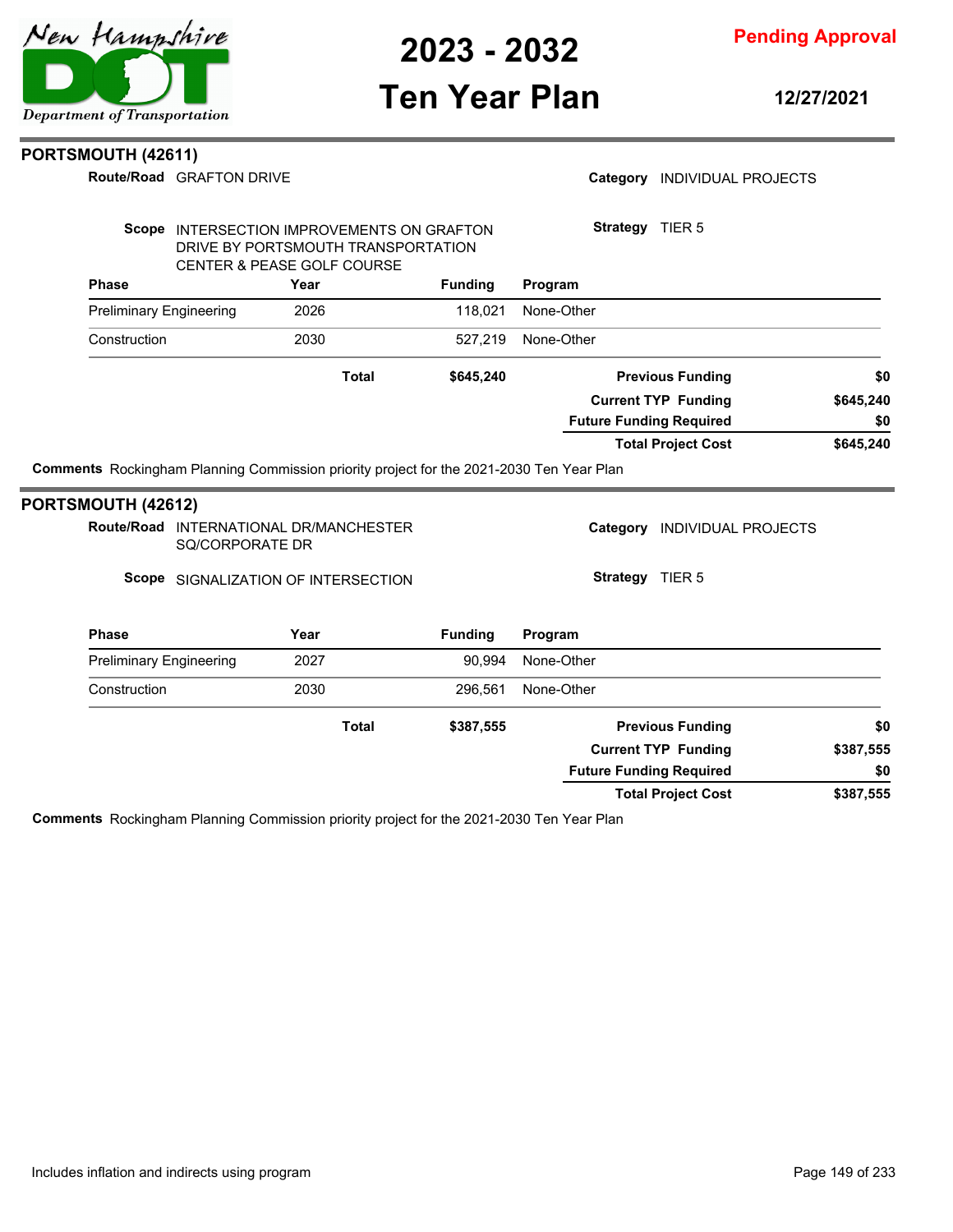

### **Ten Year Plan**

**Pending Approval**

**12/27/2021**

### **PORTSMOUTH (43760)**

**Route/Road** I-95

Category **INDIVIDUAL PROJECTS** 

**Strategy** TIER 1

Scope SOUNDWALL ALONG I-95 IN PORTSMOUTH

**Phase Year Funding Program** Preliminary Engineering 2023 500,000 TPK \* Construction 2023 3,000,000 Other Fed Aid Construction 2024 7,000,000 Other Fed Aid **\$10,500,000 \$10,500,000 \$10,500,000 Previous Funding \$0 Current TYP Funding Total Project Cost Future Funding Required Total Comments** None **\$0 Phase Year Funding** Route/Road WHIPPLE HILL RD OVER ROARING BROOK **RICHMOND (29055)** Scope BRIDGE REPLACEMENT-WHIPPLE HILL RD OVER ROARING BROOK-BR. #065/083 **Program** Category BRIDGES **Strategy** TIER 5 Preliminary Engineering 2023 207,399 SAB \* Right of Way 2023 5,140 SAB \* Construction 2023 522,224 SAB \* Construction 2024 666,038 SAB \* **\$1,400,801 \$1,400,801 \$1,400,801 Previous Funding \$0 Current TYP Funding Total Project Cost Future Funding Required Total \$0**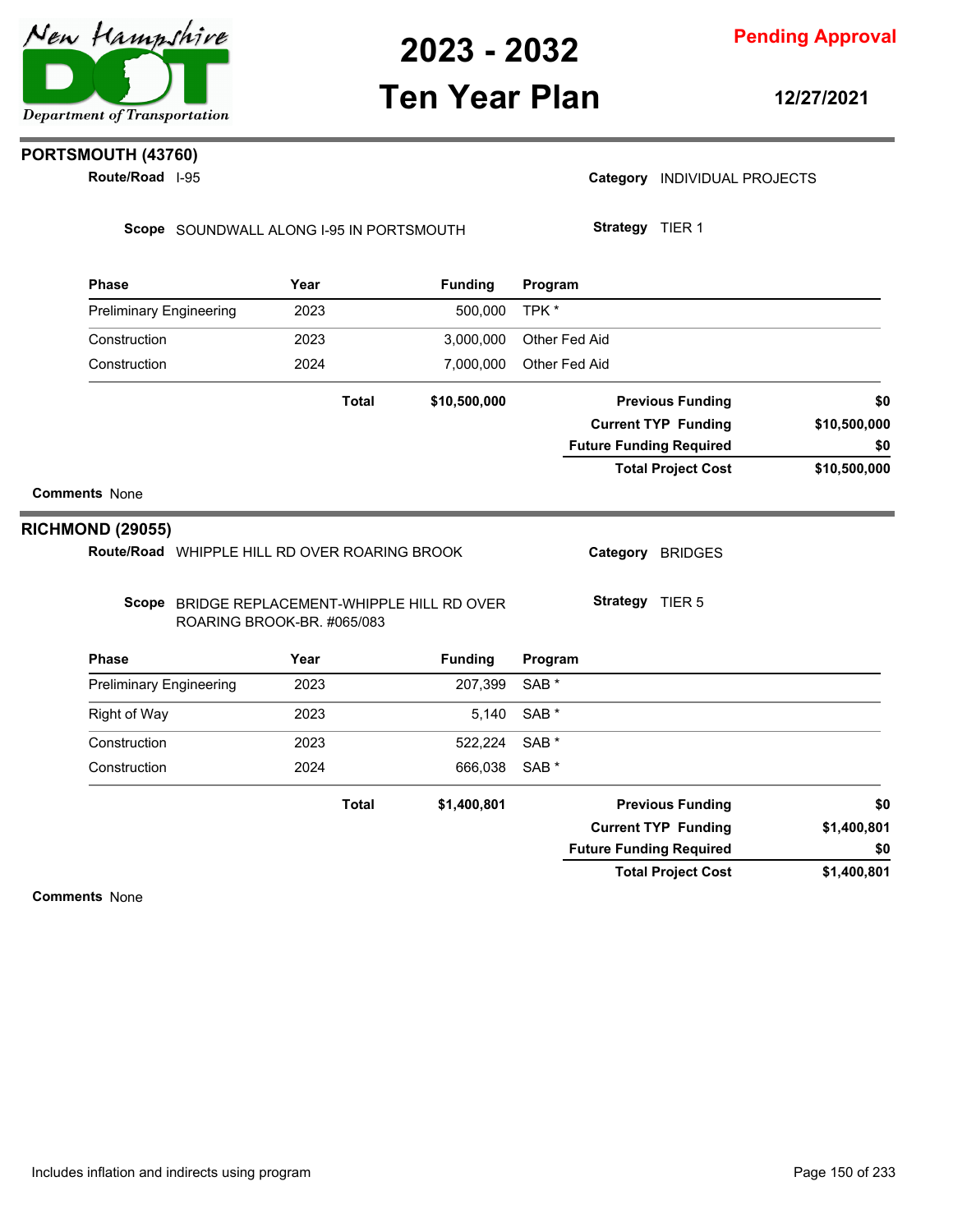

**Pending Approval**

## **Ten Year Plan**

**12/27/2021**

| <b>RICHMOND (29056)</b>        |                                                       |      |                                              |                     |                                |              |
|--------------------------------|-------------------------------------------------------|------|----------------------------------------------|---------------------|--------------------------------|--------------|
|                                | Route/Road TULLY BROOK RD OVER TULLY BROOK            |      |                                              |                     | Category BRIDGES               |              |
|                                | BROOK-BR. #155/066                                    |      | Scope BRIDGE REHAB-TULLY BROOK RD OVER TULLY |                     | Strategy TIER 5                |              |
| <b>Phase</b>                   |                                                       | Year | <b>Funding</b>                               | Program             |                                |              |
| <b>Preliminary Engineering</b> |                                                       | 2023 | 137,382                                      | SAB <sup>*</sup>    |                                |              |
| <b>Right of Way</b>            |                                                       | 2023 | 5,284                                        | SAB *               |                                |              |
| Construction                   |                                                       | 2023 | 321,791                                      | SAB *               |                                |              |
| Construction                   |                                                       | 2024 | 450,302                                      | SAB <sup>*</sup>    |                                |              |
|                                |                                                       |      | <b>Total</b><br>\$914,759                    |                     | <b>Previous Funding</b>        | \$0          |
|                                |                                                       |      |                                              |                     | <b>Current TYP Funding</b>     | \$914,759    |
|                                |                                                       |      |                                              |                     | <b>Future Funding Required</b> | \$0          |
|                                |                                                       |      |                                              |                     | <b>Total Project Cost</b>      | \$914,759    |
| <b>Comments None</b>           |                                                       |      |                                              |                     |                                |              |
|                                |                                                       |      |                                              |                     |                                |              |
| <b>ROCHESTER (40575)</b>       |                                                       |      |                                              |                     |                                |              |
|                                | Route/Road SKYHAVEN AIRPORT                           |      |                                              |                     | Category AIRPORT               |              |
|                                | Scope PRESERVATION, MODERNIZATION, AND/OR<br>STUDIES. |      | EXPANSION OF AIRPORT FACILITIES; PLANNING    |                     | Strategy ALL TIERS             |              |
| <b>Phase</b>                   |                                                       | Year | <b>Funding</b>                               | Program             |                                |              |
| Other                          |                                                       | 2023 | 1,804,712                                    | Airport Improvement |                                |              |
| Other                          |                                                       | 2024 | 352,261                                      | Airport Improvement |                                |              |
| Other                          |                                                       | 2025 | 603,542                                      | Airport Improvement |                                |              |
| Other                          |                                                       | 2026 | 310,220                                      | Airport Improvement |                                |              |
| Other                          |                                                       | 2027 | 1,275,625                                    | Airport Improvement |                                |              |
| Other                          |                                                       | 2028 | 196,702                                      | Airport Improvement |                                |              |
| Other                          |                                                       | 2029 | 667,290                                      | Airport Improvement |                                |              |
| Other                          |                                                       | 2030 | 374,168                                      | Airport Improvement |                                |              |
| Other                          |                                                       | 2031 | 3,846,443                                    | Airport Improvement |                                |              |
| Other                          |                                                       | 2032 | 4,151,850                                    | Airport Improvement |                                |              |
|                                |                                                       |      | <b>Total</b><br>\$13,582,812                 |                     | <b>Previous Funding</b>        | \$0          |
|                                |                                                       |      |                                              |                     | <b>Current TYP Funding</b>     | \$13,582,812 |
|                                |                                                       |      |                                              |                     | <b>Future Funding Required</b> | \$0          |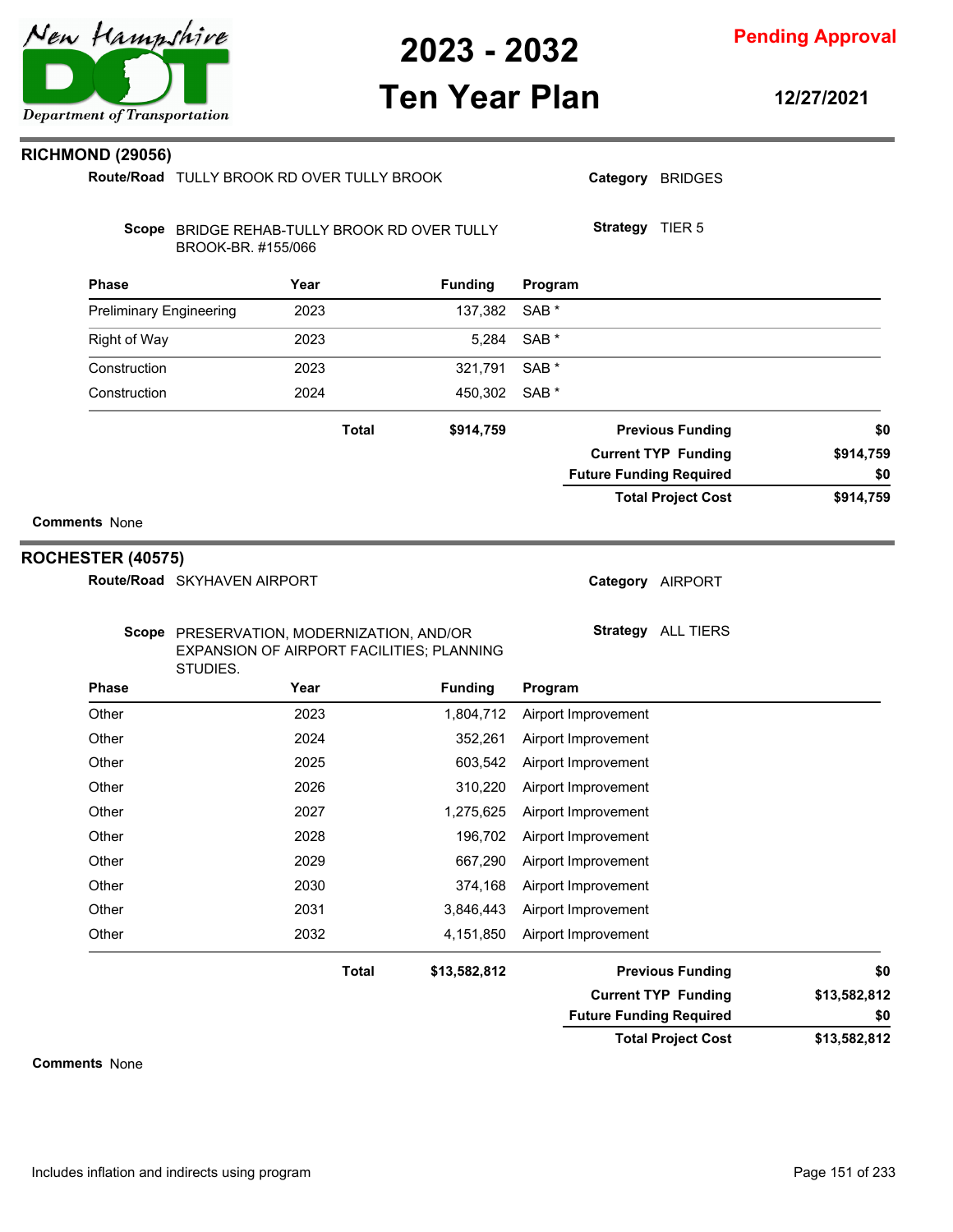

**Pending Approval**

## **Ten Year Plan**

**12/27/2021**

#### **ROCHESTER (42625)**

|                                                                                                                       | Route/Road CHARLES ST/NH125/OLD DOVER RD                                                                      |      |              |                |              |                 | Category INDIVIDUAL PROJECTS   |             |
|-----------------------------------------------------------------------------------------------------------------------|---------------------------------------------------------------------------------------------------------------|------|--------------|----------------|--------------|-----------------|--------------------------------|-------------|
|                                                                                                                       | Scope INTERSECTION IMPROVEMENTS-REASSESSMENT<br>OF TURNING LANE ALIGNMENT&VEHICLE ACCESS.<br>UPDATE SIDEWALK. |      |              |                |              |                 | Strategy TIER 2                |             |
| <b>Phase</b>                                                                                                          |                                                                                                               | Year |              | <b>Funding</b> | Program      |                 |                                |             |
| <b>Preliminary Engineering</b>                                                                                        |                                                                                                               | 2026 |              | 354,063        | None-Other   |                 |                                |             |
| <b>Right of Way</b>                                                                                                   |                                                                                                               | 2028 |              | 31,181         | None-Other   |                 |                                |             |
| Construction                                                                                                          |                                                                                                               | 2030 |              | 2,636,096      | None-Other   |                 |                                |             |
|                                                                                                                       |                                                                                                               |      | <b>Total</b> | \$3,021,339    |              |                 | <b>Previous Funding</b>        | \$0         |
|                                                                                                                       |                                                                                                               |      |              |                |              |                 | <b>Current TYP Funding</b>     | \$3,021,339 |
|                                                                                                                       |                                                                                                               |      |              |                |              |                 | <b>Future Funding Required</b> | \$0         |
|                                                                                                                       |                                                                                                               |      |              |                |              |                 |                                |             |
|                                                                                                                       |                                                                                                               |      |              |                |              |                 | <b>Total Project Cost</b>      | \$3,021,339 |
| Route/Road NH 11                                                                                                      |                                                                                                               |      |              |                |              | Category        | <b>INDIVIDUAL PROJECTS</b>     |             |
|                                                                                                                       | Scope WIDEN 2,100' OF NH 11 TO 4 LANE<br>CONFIGURATION.                                                       |      |              |                |              | Strategy TIER 2 |                                |             |
| <b>Phase</b>                                                                                                          |                                                                                                               | Year |              | <b>Funding</b> | Program      |                 |                                |             |
| <b>Preliminary Engineering</b>                                                                                        |                                                                                                               | 2023 |              | 279,400        | None-Highway |                 |                                |             |
| Construction                                                                                                          |                                                                                                               | 2028 |              | 2,456,280      | None-Highway |                 |                                |             |
|                                                                                                                       |                                                                                                               |      | <b>Total</b> | \$2,735,680    |              |                 | <b>Previous Funding</b>        | \$0         |
| Comments Strafford Regional Planning Commission priority project for the 2021-2030 Ten Year Plan<br>ROCHESTER (43552) |                                                                                                               |      |              |                |              |                 | <b>Current TYP Funding</b>     | \$2,735,680 |
|                                                                                                                       |                                                                                                               |      |              |                |              |                 | <b>Future Funding Required</b> | \$0         |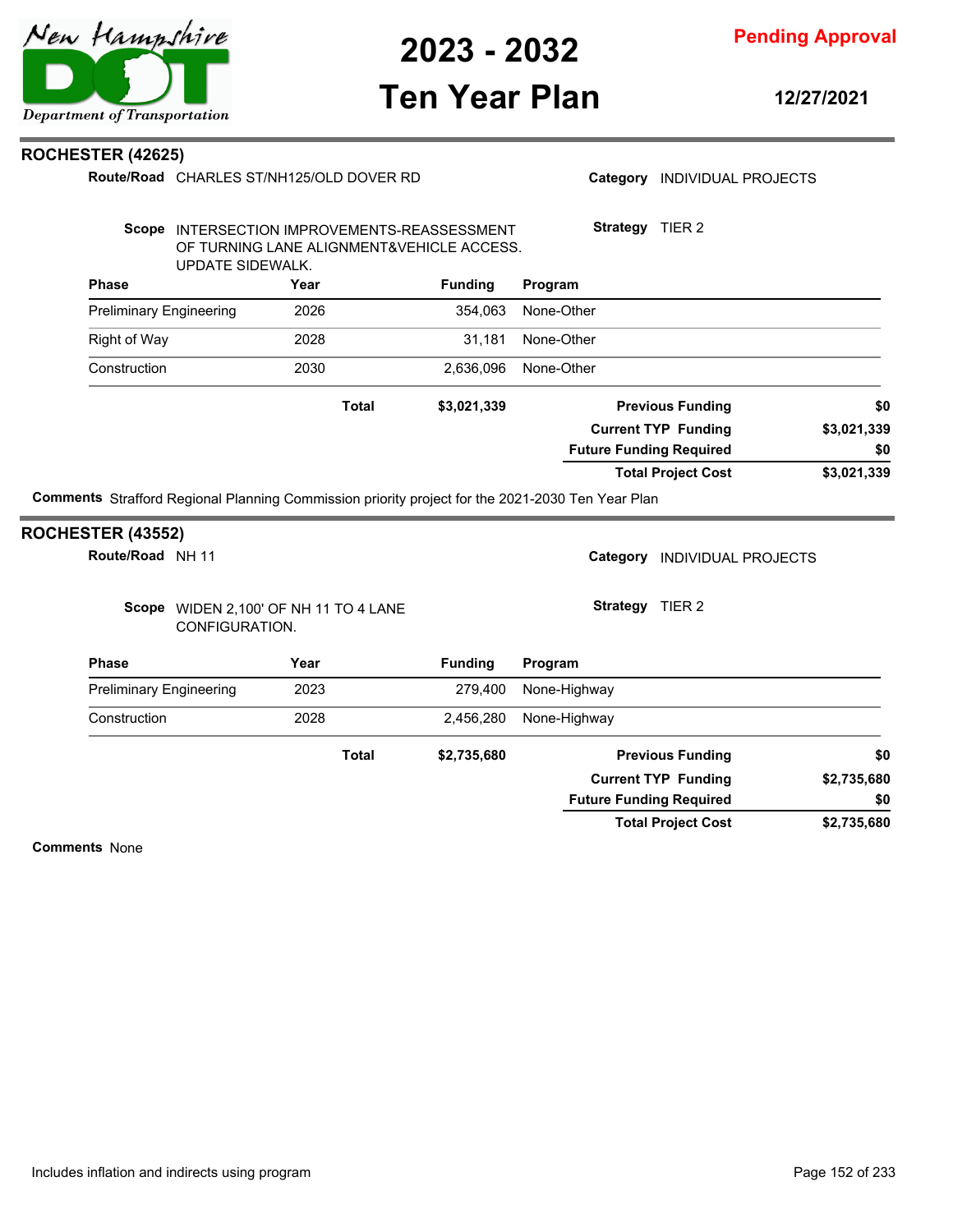

### **Ten Year Plan**

**12/27/2021**

#### **ROCHESTER (43728)**

**Route/Road** PORTLAND STREET

|  | Category MANDATED FEDERAL |
|--|---------------------------|
|--|---------------------------|

| <b>Comments None</b>                                                             |              |                |                 |                                                       |                    |
|----------------------------------------------------------------------------------|--------------|----------------|-----------------|-------------------------------------------------------|--------------------|
|                                                                                  |              |                |                 | <b>Total Project Cost</b>                             | \$1,115,858        |
|                                                                                  |              |                |                 | <b>Future Funding Required</b>                        | \$0                |
|                                                                                  | <b>Total</b> | \$1,115,858    |                 | <b>Previous Funding</b><br><b>Current TYP Funding</b> | \$0<br>\$1,115,858 |
| Construction                                                                     | 2031         | 503,243        | TA *            |                                                       |                    |
| Construction                                                                     | 2030         | 489,536        | TA *            |                                                       |                    |
| <b>Right of Way</b>                                                              | 2026         | 16,752         | TA <sup>*</sup> |                                                       |                    |
| <b>Preliminary Engineering</b>                                                   | 2026         | 33,504         | TA *            |                                                       |                    |
| <b>Preliminary Engineering</b>                                                   | 2024         | 31,704         | TA *            |                                                       |                    |
| <b>Preliminary Engineering</b>                                                   | 2023         | 41,120         | TA *            |                                                       |                    |
| <b>Phase</b>                                                                     | Year         | <b>Funding</b> | Program         |                                                       |                    |
| Scope CONST. 6,400 LF OF NEW ADA COMPLIANT<br>SIDEWALK ALONG<br>PORTLAND STREET. |              |                |                 | <b>Strategy</b><br>TIER <sub>5</sub>                  |                    |

**Route/Road NASHOBA/NH11** 

Category **INDIVIDUAL PROJECTS** 

#### Scope SIGNALIZATION OF NASHOBA/NH11 INTERSECTION TO ADDRESS REGIONAL PRIORITY NEEDS.

**Strategy** TIER 2

| <b>Phase</b>                   | Year  | <b>Funding</b> | Program                        |             |
|--------------------------------|-------|----------------|--------------------------------|-------------|
| <b>Preliminary Engineering</b> | 2023  | 160,000        | None-Highway                   |             |
| Right of Way                   | 2025  | 84.543         | None-Highway                   |             |
| Construction                   | 2027  | 1,518,838      | None-Highway                   |             |
|                                | Total | \$1,763,380    | <b>Previous Funding</b>        | \$0         |
|                                |       |                | <b>Current TYP Funding</b>     | \$1,763,380 |
|                                |       |                | <b>Future Funding Required</b> | \$0         |
|                                |       |                | <b>Total Project Cost</b>      | \$1,763,380 |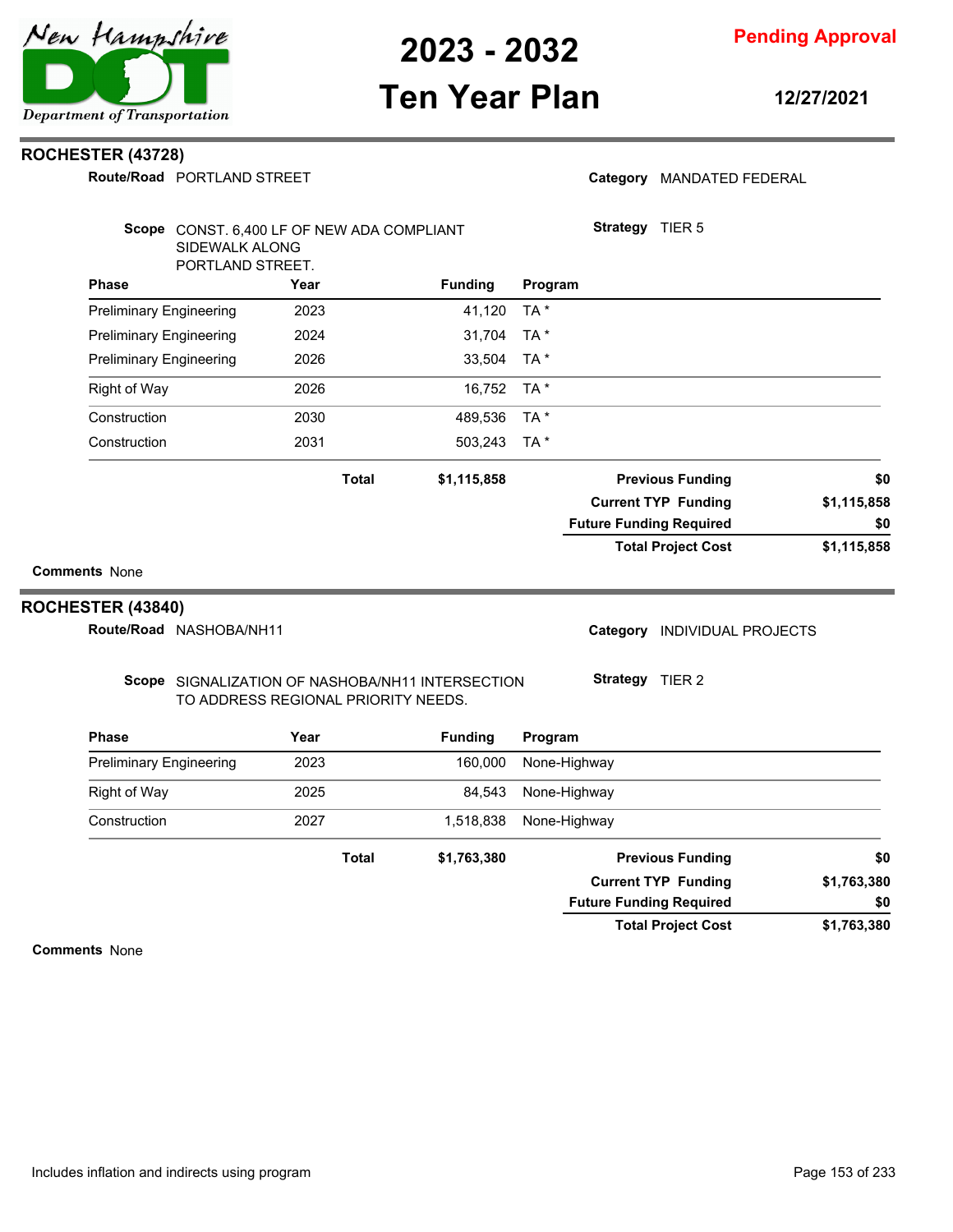

**Pending Approval**

### **Ten Year Plan**

**12/27/2021**

#### **ROLLINSFORD - DOVER (42578)**

**Route/Road** OAK STREET

Category RED LIST BRIDGES

|                                | Scope ADDRESS RED LIST BRIDGE (069/046) CARRYING<br>OAK STREET OVER PAR BETWEEN ROLLINSFORD |              |                | Strategy TIER 4                |             |
|--------------------------------|---------------------------------------------------------------------------------------------|--------------|----------------|--------------------------------|-------------|
| <b>Phase</b>                   | AND DOVER<br>Year                                                                           |              | <b>Funding</b> | Program                        |             |
| <b>Preliminary Engineering</b> | 2023                                                                                        |              | 116,246        | Bridg-T3-4-Rehab-Rcn           |             |
| <b>Preliminary Engineering</b> | 2024                                                                                        |              | 179,252        | Bridg-T3-4-Rehab-Rcn           |             |
| <b>Preliminary Engineering</b> | 2026                                                                                        |              | 126,287        | Bridg-T3-4-Rehab-Rcn           |             |
| <b>Preliminary Engineering</b> | 2027                                                                                        |              | 64,911         | Bridg-T3-4-Rehab-Rcn           |             |
| <b>Right of Way</b>            | 2027                                                                                        |              | 64,911         | Bridg-T3-4-Rehab-Rcn           |             |
| Construction                   | 2027                                                                                        |              | 2,596,458      | Bridg-T3-4-Rehab-Rcn           |             |
|                                |                                                                                             | <b>Total</b> | \$3,148,066    | <b>Previous Funding</b>        | \$0         |
|                                |                                                                                             |              |                | <b>Current TYP Funding</b>     | \$3,148,066 |
|                                |                                                                                             |              |                | <b>Future Funding Required</b> | \$0         |
|                                |                                                                                             |              |                | <b>Total Project Cost</b>      | \$3,148,066 |
| <b>Comments None</b>           |                                                                                             |              |                |                                |             |
| <b>RUMNEY (27162)</b>          |                                                                                             |              |                |                                |             |
|                                | Route/Road BUFFALO ROAD OVER BROOK                                                          |              |                | Category BRIDGES               |             |
|                                | Scope BRIDGE REPLACEMENT-BUFFALO RD OVER<br>BROOK-BR. #093/082                              |              |                | Strategy TIER 5                |             |
| <b>Phase</b>                   | Year                                                                                        |              | <b>Funding</b> | Program                        |             |
| <b>Preliminary Engineering</b> | 2023                                                                                        |              | 174,760        | SAB <sup>*</sup>               |             |
| <b>Right of Way</b>            | 2023                                                                                        |              | 5,140          | SAB <sup>*</sup>               |             |
| Construction                   | 2023                                                                                        |              | 345,408        | SAB <sup>*</sup>               |             |
| Construction                   | 2024                                                                                        |              | 429,054        | SAB <sup>*</sup>               |             |
|                                |                                                                                             | <b>Total</b> | \$954,362      | <b>Previous Funding</b>        | \$0         |
|                                |                                                                                             |              |                | <b>Current TYP Funding</b>     | \$954,362   |
|                                |                                                                                             |              |                | <b>Future Funding Required</b> | \$0         |
|                                |                                                                                             |              |                | <b>Total Project Cost</b>      | \$954,362   |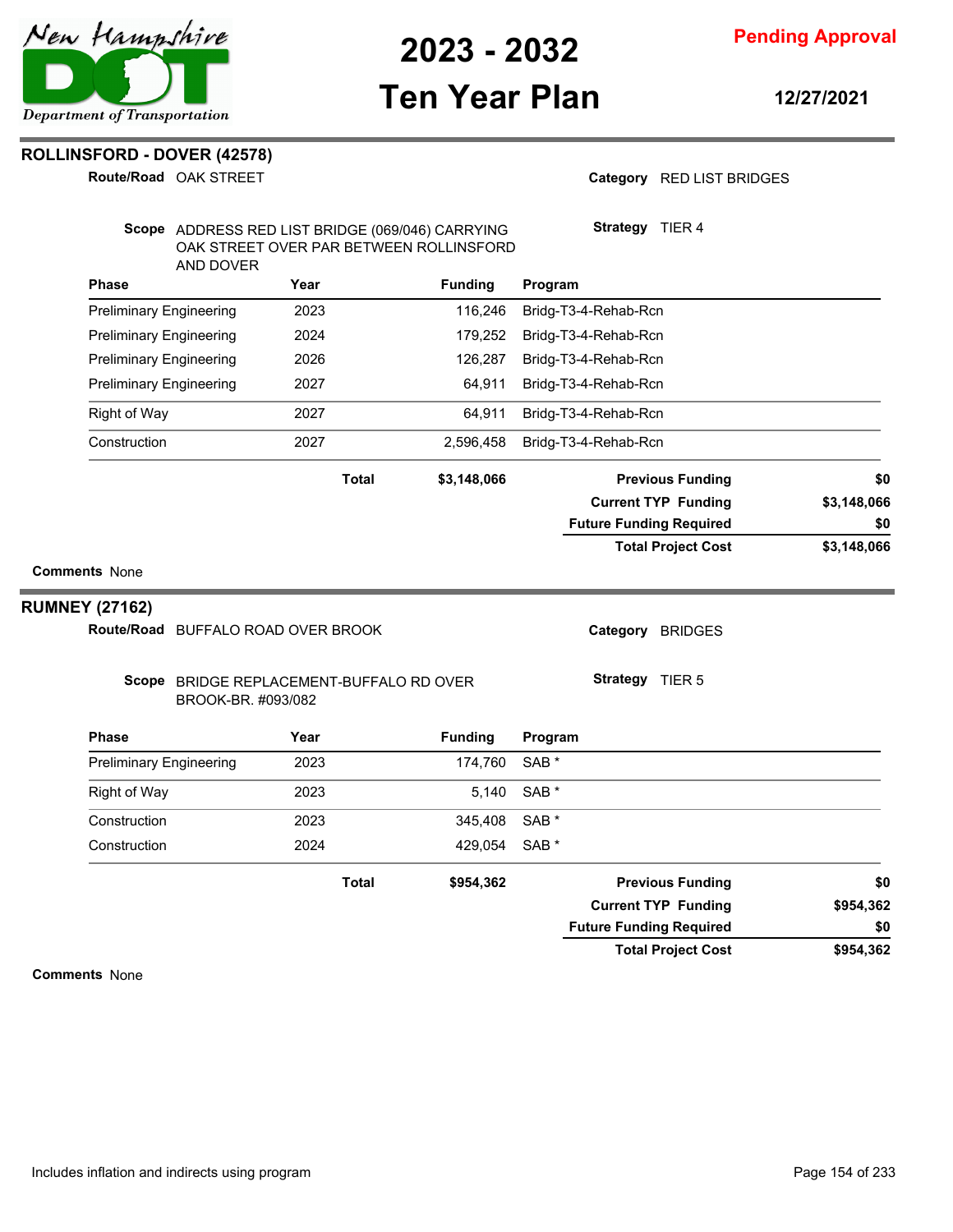

**Pending Approval**

# **Ten Year Plan**

**12/27/2021**

| RYE (43002) |                                |                                                                                                                    |      |              |                |                   |                 |                                |             |
|-------------|--------------------------------|--------------------------------------------------------------------------------------------------------------------|------|--------------|----------------|-------------------|-----------------|--------------------------------|-------------|
|             |                                | Route/Road NH ROUTE 1A                                                                                             |      |              |                |                   |                 | Category BRIDGES               |             |
|             |                                | Scope REPLACEMENT OF 4 FT X 5.5 FT STONE WALLED,<br>CONCRETE DECK CULVERT JUST NORTH OF<br>LOCKE RD.               |      |              |                |                   | Strategy TIER 3 |                                |             |
|             | <b>Phase</b>                   |                                                                                                                    | Year |              | <b>Funding</b> | Program           |                 |                                |             |
|             | Construction                   |                                                                                                                    | 2023 |              | 818,699        | CRDR <sup>*</sup> |                 |                                |             |
|             |                                |                                                                                                                    |      | <b>Total</b> | \$818,699      |                   |                 | <b>Previous Funding</b>        | \$240,100   |
|             |                                |                                                                                                                    |      |              |                |                   |                 | <b>Current TYP Funding</b>     | \$818,699   |
|             |                                |                                                                                                                    |      |              |                |                   |                 | <b>Future Funding Required</b> | \$0         |
|             |                                |                                                                                                                    |      |              |                |                   |                 | <b>Total Project Cost</b>      | \$1,058,799 |
|             | <b>Comments None</b>           |                                                                                                                    |      |              |                |                   |                 |                                |             |
| RYE (43735) |                                |                                                                                                                    |      |              |                |                   |                 |                                |             |
|             |                                | Route/Road WASHINGTON ROAD                                                                                         |      |              |                |                   |                 | Category MANDATED FEDERAL      |             |
|             |                                | Scope CONST. SIDEWALK, SHOULDER EXPANSION, BIKE<br><b>LANES AND CROSS</b><br>WALKS ON WASHINGTON ROAD FOR 1,900 LF |      |              |                |                   | Strategy TIER 5 |                                |             |
|             | <b>Phase</b>                   |                                                                                                                    | Year |              | <b>Funding</b> | Program           |                 |                                |             |
|             | <b>Preliminary Engineering</b> |                                                                                                                    | 2023 |              | 41,634         | TA*               |                 |                                |             |
|             | <b>Preliminary Engineering</b> |                                                                                                                    | 2024 |              | 42,800         | TA*               |                 |                                |             |
|             | <b>Right of Way</b>            |                                                                                                                    | 2025 |              | 10,864         | TA *              |                 |                                |             |
|             | Construction                   |                                                                                                                    | 2027 |              | 132,027        |                   | NON-PAR (other) |                                |             |
|             | Construction                   |                                                                                                                    | 2027 |              | 447,744        | TA*               |                 |                                |             |
|             | Construction                   |                                                                                                                    | 2029 |              | 473,169        | TA *              |                 |                                |             |
|             |                                |                                                                                                                    |      | <b>Total</b> | \$1,148,238    |                   |                 | <b>Previous Funding</b>        | \$54,000    |
|             |                                |                                                                                                                    |      |              |                |                   |                 | <b>Current TYP Funding</b>     | \$1,148,238 |
|             |                                |                                                                                                                    |      |              |                |                   |                 | <b>Future Funding Required</b> | \$0         |
|             |                                |                                                                                                                    |      |              |                |                   |                 | <b>Total Project Cost</b>      | \$1,202,238 |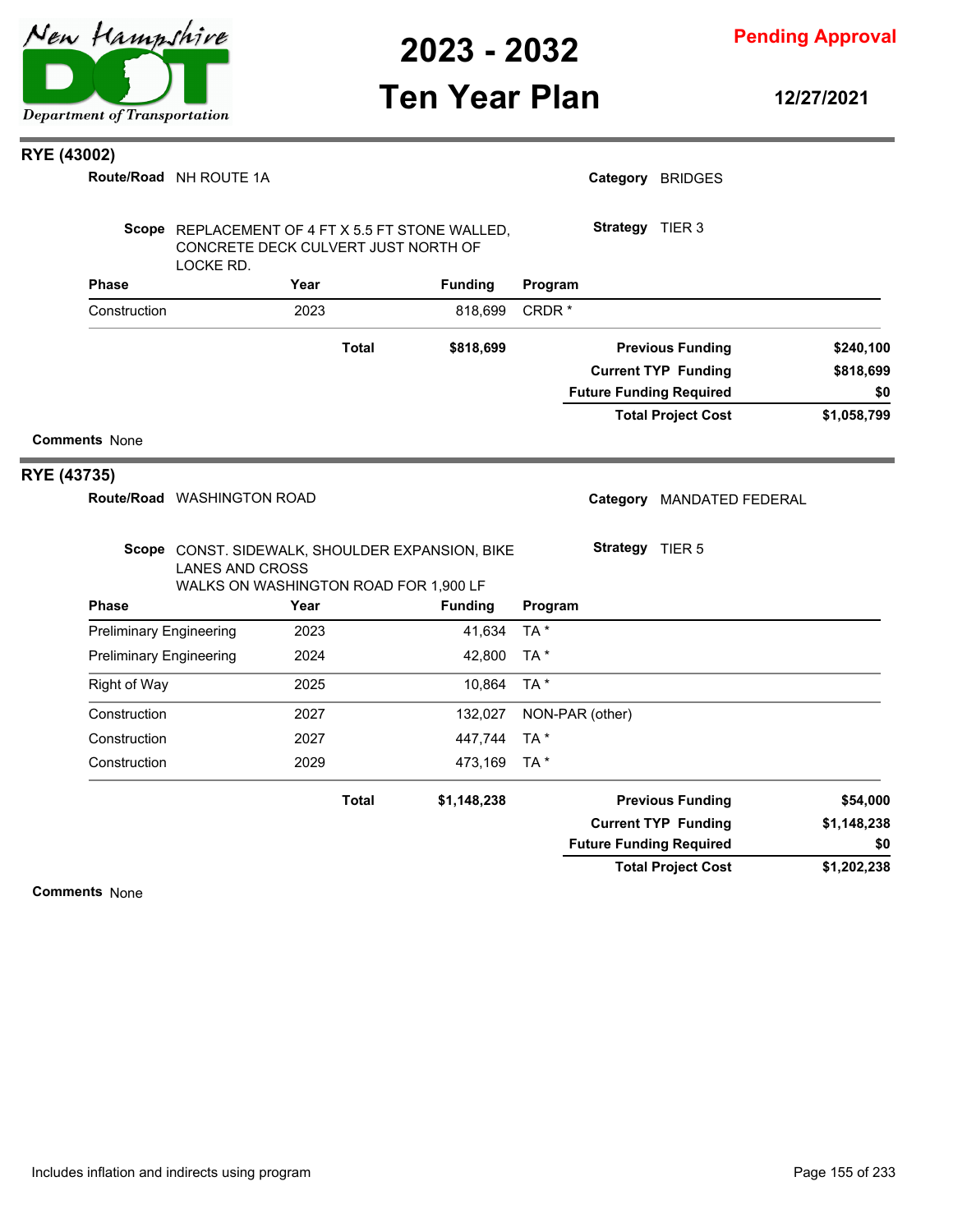

**Pending Approval**

### **Ten Year Plan**

**12/27/2021**

**SALEM TO MANCHESTER (14633)**

**Route/Road** I-93

Category DEBT SERVICE

**Strategy** TIER 1

Scope DEBT SERVICE PROJECT FOR I-93 CAPACITY IMPROVEMENTS - NORTHERN PROJECTS

| <b>Phase</b> | Year  | <b>Funding</b> | Program                 |             |
|--------------|-------|----------------|-------------------------|-------------|
| Construction | 2023  | 2,195,000      | SB367-4-CENTS           |             |
| Construction | 2024  | 2,197,986      | SB367-4-CENTS           |             |
| Construction | 2025  | 2,192,014      | SB367-4-CENTS           |             |
| Construction | 2026  | 23,405,706     | SB367-4-CENTS           |             |
| Construction | 2027  | 23,405,706     | SB367-4-CENTS           |             |
| Construction | 2028  | 23,405,706     | SB367-4-CENTS           |             |
| Construction | 2029  | 23.405.706     | SB367-4-CENTS           |             |
| Construction | 2030  | 23.405.706     | SB367-4-CENTS           |             |
| Construction | 2031  | 23.405.706     | SB367-4-CENTS           |             |
| Construction | 2032  | 23.405.706     | SB367-4-CENTS           |             |
|              | Total | \$170,424,942  | <b>Previous Funding</b> | \$8,873,663 |

| :al | \$170,424,942 |  |
|-----|---------------|--|
|     |               |  |

**\$226,110,017 \$170,424,942 \$170,424,942 Previous Funding \$8,873,663 Current TYP Funding Total Project Cost Future Funding Required \$46,811,412**

**Comments** None

#### **SALEM TO MANCHESTER (14800A)**

**Route/Road** I-93

Category DEBT SERVICE

| Scope        | MAINLINE, EXIT 1-STA 1130 & NH38 (SALEM),<br>BRIDGES 073/063 & 077/063 BOTH RED LIST-DEBT<br><b>SERV 13933D</b> |              |                |                                |                |
|--------------|-----------------------------------------------------------------------------------------------------------------|--------------|----------------|--------------------------------|----------------|
| <b>Phase</b> | Year                                                                                                            |              | <b>Funding</b> | Program                        |                |
| Construction | 2023                                                                                                            |              | 362,409        | <b>RZED</b>                    |                |
| Construction | 2023                                                                                                            |              | 6.395.620      | <b>GARVEE Debt Service</b>     |                |
| Construction | 2024                                                                                                            |              | 269,024        | <b>RZED</b>                    |                |
| Construction | 2024                                                                                                            |              | 6.368.733      | <b>GARVEE Debt Service</b>     |                |
| Construction | 2025                                                                                                            |              | 138.996        | <b>RZED</b>                    |                |
| Construction | 2025                                                                                                            |              |                | 6.367.323 GARVEE Debt Service  |                |
|              |                                                                                                                 | <b>Total</b> | \$19,902,104   | <b>Previous Funding</b>        | \$29,868,639   |
|              |                                                                                                                 |              |                | <b>Current TYP Funding</b>     | \$19,902,104   |
|              |                                                                                                                 |              |                | <b>Future Funding Required</b> | \$0            |
|              |                                                                                                                 |              |                | Tatal Basicat Osst             | * 10. 770. 710 |

**\$49,770,743 Total Project Cost**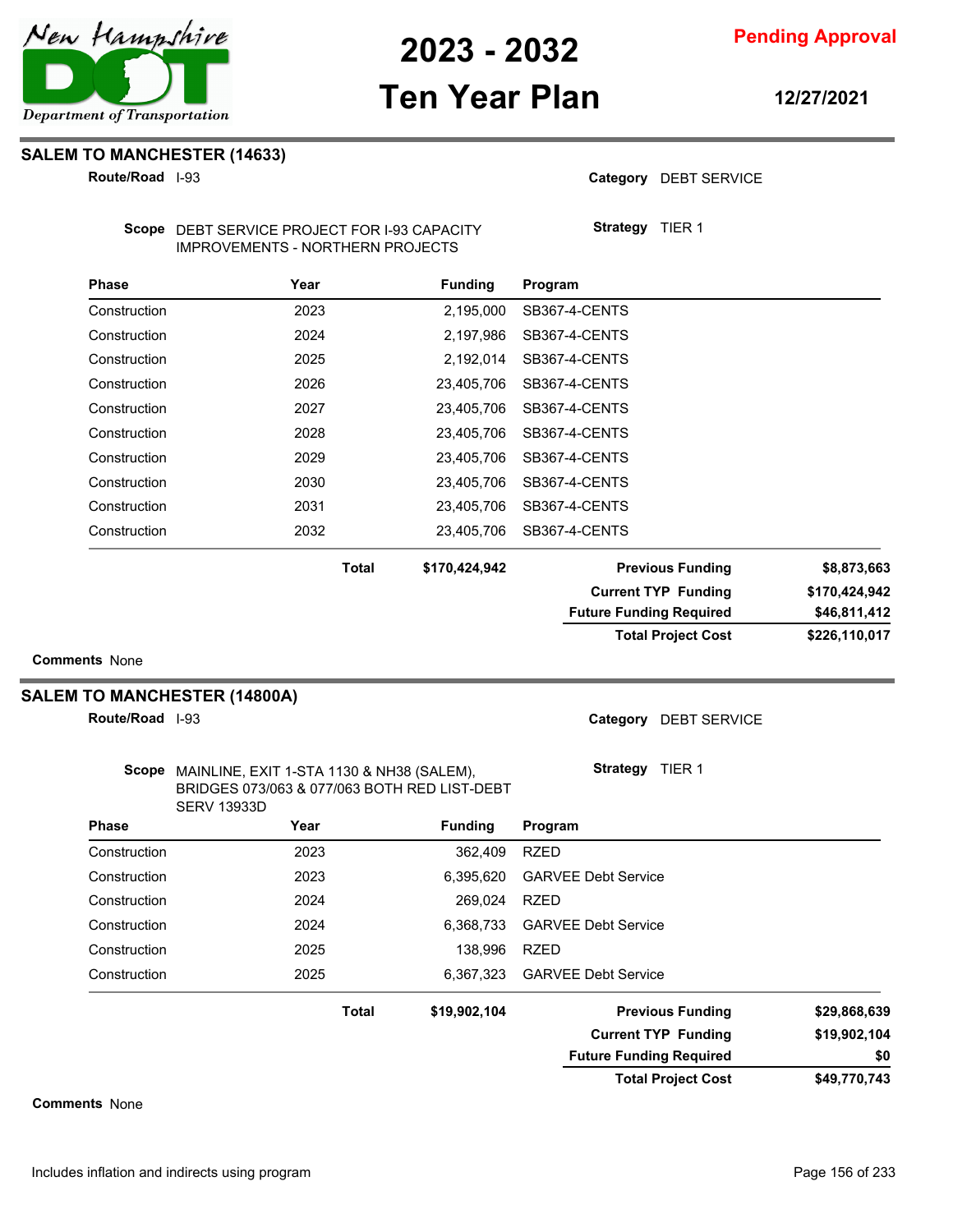

**Pending Approval**

### **Ten Year Plan**

**12/27/2021**

#### **SALEM TO MANCHESTER (14800B)**

**Route/Road** I-93

Category DEBT SERVICE

|                                                 | <b>Scope</b> 1-93 EXIT 5 INTERCHANGE RECONSTRUCTION<br>(LONDONDERRY) - DEBT SERVICE FOR PROJECT<br>14633F |              |                | Strategy TIER 1                |                             |
|-------------------------------------------------|-----------------------------------------------------------------------------------------------------------|--------------|----------------|--------------------------------|-----------------------------|
| <b>Phase</b>                                    | Year                                                                                                      |              | <b>Funding</b> | Program                        |                             |
| Construction                                    | 2023                                                                                                      |              | 394,236        | <b>RZED</b>                    |                             |
| Construction                                    | 2023                                                                                                      |              | 6,957,295      | <b>GARVEE Debt Service</b>     |                             |
| Construction                                    | 2024                                                                                                      |              | 292,650        | <b>RZED</b>                    |                             |
| Construction                                    | 2024                                                                                                      |              | 6,928,047      | <b>GARVEE Debt Service</b>     |                             |
| Construction                                    | 2025                                                                                                      |              | 151,203        | <b>RZED</b>                    |                             |
| Construction                                    | 2025                                                                                                      |              | 6,926,513      | <b>GARVEE Debt Service</b>     |                             |
|                                                 |                                                                                                           | <b>Total</b> | \$21,649,943   | <b>Previous Funding</b>        | \$34,297,267                |
|                                                 |                                                                                                           |              |                | <b>Current TYP Funding</b>     | \$21,649,943                |
|                                                 |                                                                                                           |              |                | <b>Future Funding Required</b> | \$0                         |
|                                                 |                                                                                                           |              |                | <b>Total Project Cost</b>      | \$55,947,210                |
|                                                 | <b>SALEM TO MANCHESTER (14800C)</b>                                                                       |              |                |                                |                             |
|                                                 |                                                                                                           |              |                | Category DEBT SERVICE          |                             |
|                                                 | Scope EXIT 3 AREA, PROJECT INITIATED TO TRACK<br>GARVEE BOND DEBT SERVICE ATTRIBUTABLE TO                 |              |                | <b>Strategy</b> TIER 1         |                             |
|                                                 | THE 13933N PROJECT<br>Year                                                                                |              | <b>Funding</b> | Program                        |                             |
| Route/Road I-93<br><b>Phase</b><br>Construction | 2023                                                                                                      |              | 134,317        | <b>RZED</b>                    |                             |
|                                                 | 2023                                                                                                      |              | 2,370,358      | <b>GARVEE Debt Service</b>     |                             |
| Construction<br>Construction                    | 2024                                                                                                      |              | 99,706         | <b>RZED</b>                    |                             |
| Construction                                    | 2024                                                                                                      |              | 2,360,393      | <b>GARVEE Debt Service</b>     |                             |
| Construction                                    | 2025                                                                                                      |              | 51,515         | <b>RZED</b>                    |                             |
|                                                 | 2025                                                                                                      |              | 2,359,871      | <b>GARVEE Debt Service</b>     |                             |
| Construction                                    |                                                                                                           | <b>Total</b> | \$7,376,160    | <b>Previous Funding</b>        |                             |
|                                                 |                                                                                                           |              |                | <b>Current TYP Funding</b>     | \$10,892,649<br>\$7,376,160 |

**\$18,268,809 Total Project Cost**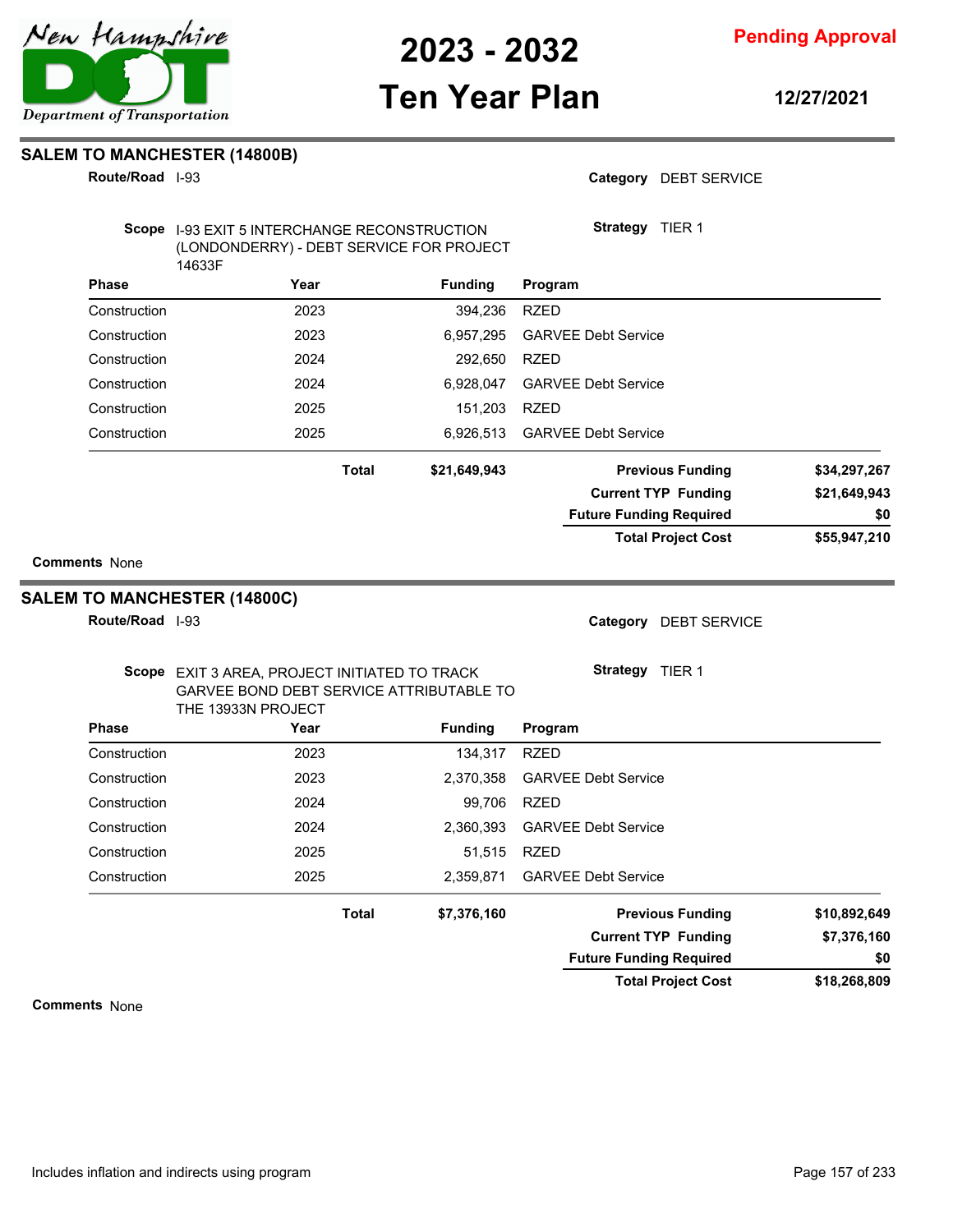

**Comments** None

New Hampshire

**Pending Approval**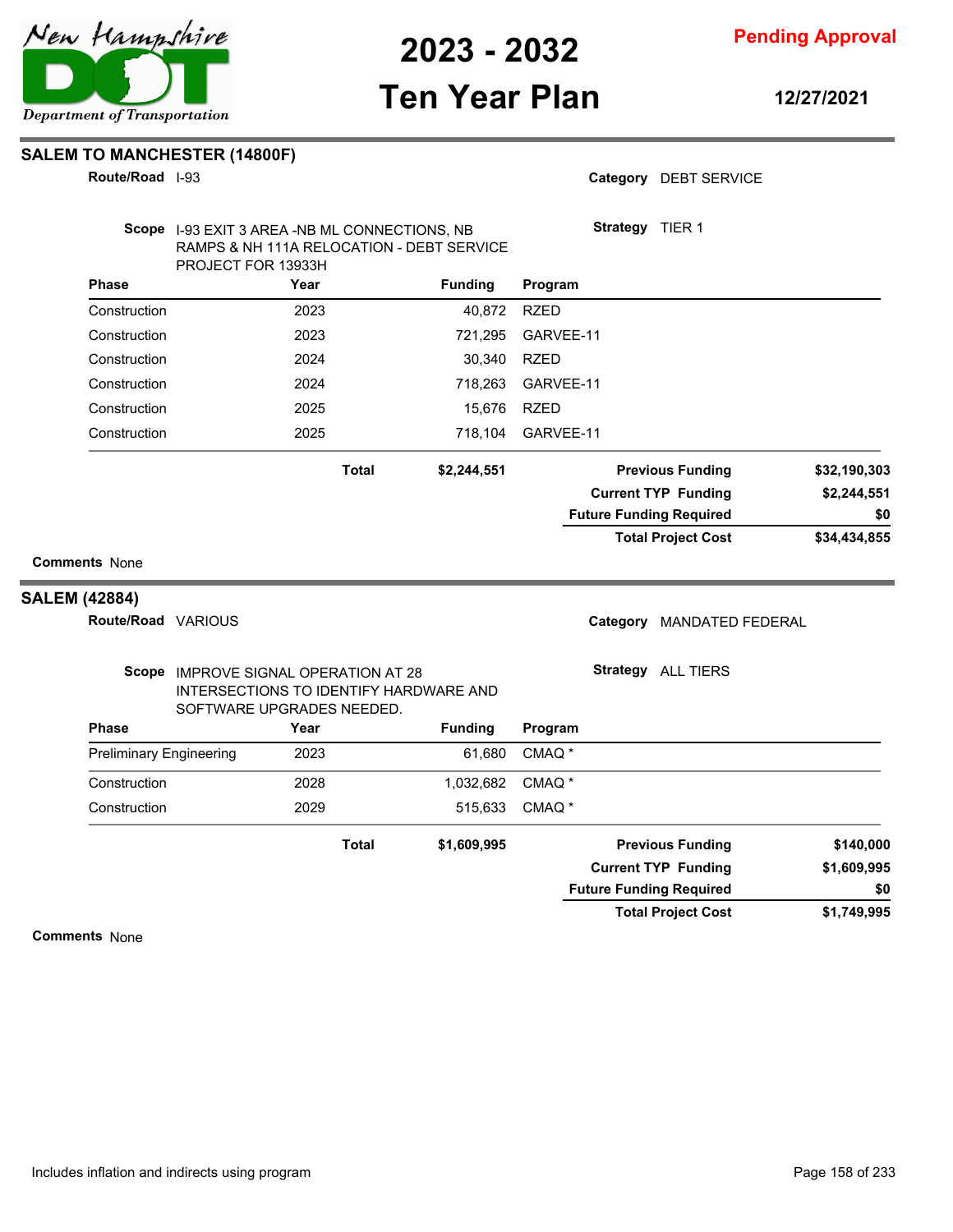

**Pending Approval**

### **Ten Year Plan**

**12/27/2021**

#### **SALEM (42885)**

RTE 28 **Route/Road**

| Route/Road RTE 28              |                                                                          |      |              |                |                   |                 | Category MANDATED FEDERAL      |             |
|--------------------------------|--------------------------------------------------------------------------|------|--------------|----------------|-------------------|-----------------|--------------------------------|-------------|
|                                | Scope CONSTRUCT RAIL TRAIL ALONG NH 28 FOR<br>APPROXIMATELY 1 MILE.      |      |              |                |                   | Strategy TIER 6 |                                |             |
| <b>Phase</b>                   |                                                                          | Year |              | <b>Funding</b> | Program           |                 |                                |             |
| Construction                   |                                                                          | 2029 |              | 1,213,254      | CMAQ <sup>*</sup> |                 |                                |             |
|                                |                                                                          |      | <b>Total</b> | \$1,213,254    |                   |                 | <b>Previous Funding</b>        | \$0         |
|                                |                                                                          |      |              |                |                   |                 | <b>Current TYP Funding</b>     | \$1,213,254 |
|                                |                                                                          |      |              |                |                   |                 | <b>Future Funding Required</b> | \$0         |
|                                |                                                                          |      |              |                |                   |                 | <b>Total Project Cost</b>      | \$1,213,254 |
| <b>Comments None</b>           |                                                                          |      |              |                |                   |                 |                                |             |
|                                |                                                                          |      |              |                |                   |                 |                                |             |
| <b>SANDOWN (41412)</b>         |                                                                          |      |              |                |                   |                 |                                |             |
|                                | Route/Road PHILLIPS ROAD OVER EXETER RIVER                               |      |              |                |                   |                 | Category BRIDGES               |             |
|                                | Scope BRIDGE REPLACEMENT-PHILLIPS ROAD OVER<br>EXETER RIVER-BR. #093/109 |      |              |                |                   | Strategy TIER 5 |                                |             |
| <b>Phase</b>                   |                                                                          | Year |              | <b>Funding</b> | Program           |                 |                                |             |
| <b>Preliminary Engineering</b> |                                                                          | 2025 |              | 109,193        | SAB <sup>*</sup>  |                 |                                |             |
| Right of Way                   |                                                                          | 2025 |              | 6,066          | SAB <sup>*</sup>  |                 |                                |             |
| Construction                   |                                                                          | 2027 |              | 406,825        | SAB <sup>*</sup>  |                 |                                |             |
| Construction                   |                                                                          | 2028 |              | 515,839        | SAB <sup>*</sup>  |                 |                                |             |
|                                |                                                                          |      | <b>Total</b> | \$1,037,924    |                   |                 | <b>Previous Funding</b>        | \$0         |
|                                |                                                                          |      |              |                |                   |                 | <b>Current TYP Funding</b>     | \$1,037,924 |
|                                |                                                                          |      |              |                |                   |                 | <b>Future Funding Required</b> | \$0         |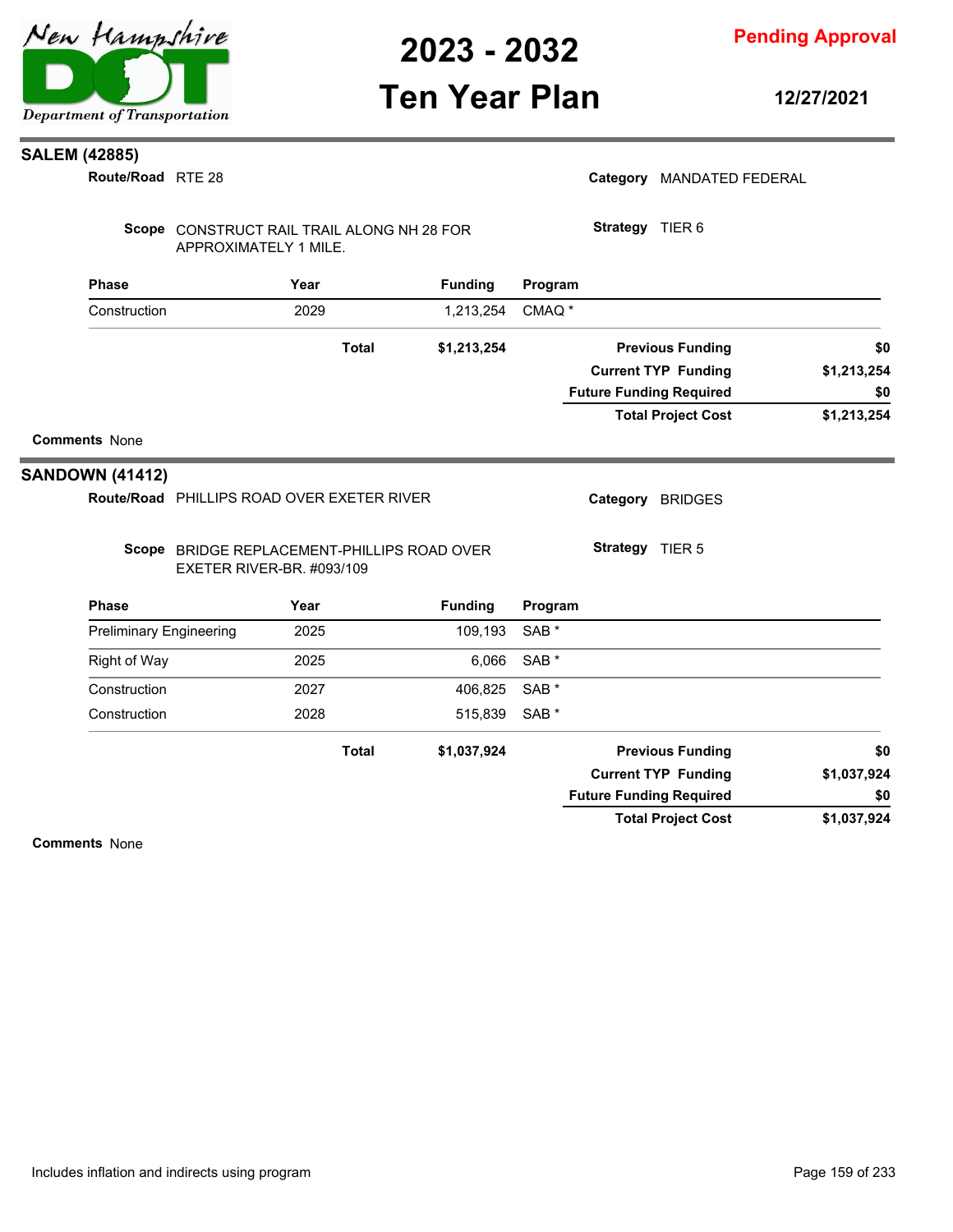

**Pending Approval**

## **Ten Year Plan**

**12/27/2021**

| Route/Road NH 1A               |                                                                                                     |              |                | Category BRIDGES               |              |
|--------------------------------|-----------------------------------------------------------------------------------------------------|--------------|----------------|--------------------------------|--------------|
|                                | Scope Reconstruction of the bridge over Hampton River-<br>[BRPPI*6601]                              |              |                | Strategy TIER 2                |              |
| <b>Phase</b>                   | Year                                                                                                |              | <b>Funding</b> | Program                        |              |
| <b>Preliminary Engineering</b> | 2023                                                                                                |              | 1,130,800      | Bridg-HIB-Rehab-Rcn            |              |
| Construction                   | 2023                                                                                                |              | 18,915,359     | None-Other                     |              |
| Construction                   | 2024                                                                                                |              | 30,491,047     | None-Other                     |              |
| Construction                   | 2025                                                                                                |              | 12,718,584     | None-Other                     |              |
|                                |                                                                                                     | <b>Total</b> | \$63,255,790   | <b>Previous Funding</b>        | \$5,342,262  |
|                                |                                                                                                     |              |                | <b>Current TYP Funding</b>     | \$63,255,790 |
|                                |                                                                                                     |              |                | <b>Future Funding Required</b> | \$0          |
|                                |                                                                                                     |              |                | <b>Total Project Cost</b>      | \$68,598,052 |
| Route/Road US 1                |                                                                                                     |              |                | Category INDIVIDUAL PROJECTS   |              |
|                                | Scope CAPACITY IMPROVEMENTS ON US 1 BETWEEN<br>NEW ZEALAND ROAD AND THE HAMPTON FALLS<br>TOWN LINE. |              |                | <b>Strategy</b> TIER 2         |              |
| <b>Phase</b>                   | Year                                                                                                |              | <b>Funding</b> | Program                        |              |
| <b>Preliminary Engineering</b> | 2025                                                                                                |              | 187,084        | None-Other                     |              |
| <b>Preliminary Engineering</b> | 2025                                                                                                |              | 187,084        | NON-PAR (other)                |              |
| <b>Right of Way</b>            | 2025                                                                                                |              | 121,621        | None-Other                     |              |
| <b>Right of Way</b>            | 2025                                                                                                |              | 121,621        | NON-PAR (other)                |              |
| Construction                   | 2028                                                                                                |              | 1,740,182      | None-Highway                   |              |
| Construction                   | 2028                                                                                                |              | 1,740,182      | NON-PAR (other)                |              |
|                                |                                                                                                     | <b>Total</b> | \$4,097,774    | <b>Previous Funding</b>        | \$0          |
|                                |                                                                                                     |              |                | <b>Current TYP Funding</b>     | \$4,097,774  |
|                                |                                                                                                     |              |                | <b>Future Funding Required</b> | \$0          |
|                                |                                                                                                     |              |                | <b>Total Project Cost</b>      | \$4,097,774  |

**Comments** Rockingham Planning Commission priority project for the 2019-2028 Ten Year Plan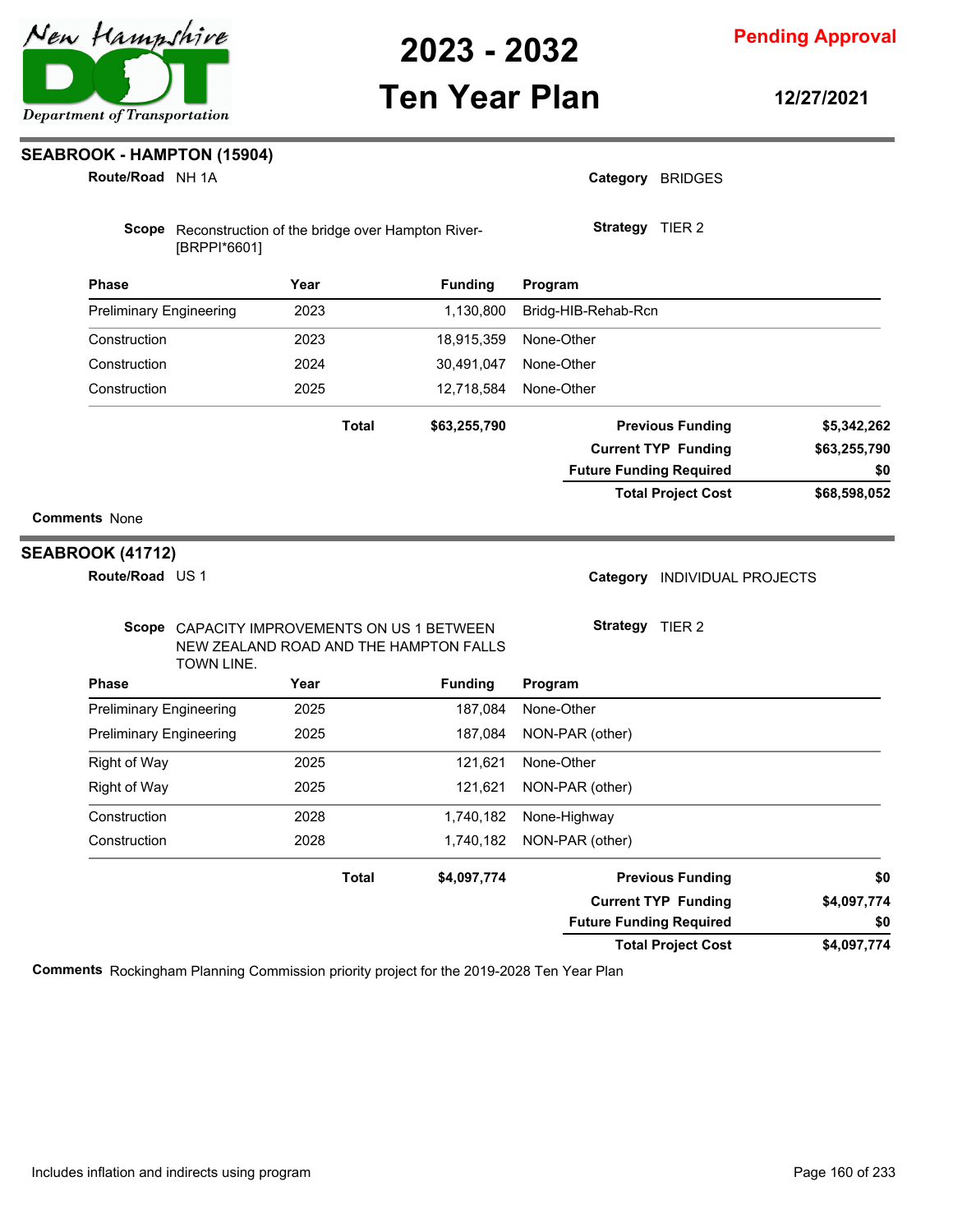**Pending Approval**

### **Ten Year Plan**

**12/27/2021**

|                                                                                          | Route/Road SEABROOK BRANCH RAIL CORRIDOR                                           |                | Category INDIVIDUAL PROJECTS                                 |                    |
|------------------------------------------------------------------------------------------|------------------------------------------------------------------------------------|----------------|--------------------------------------------------------------|--------------------|
| TRACKS.                                                                                  | Scope MULTI-USE PATH ON FORMER B & M RAILROAD                                      |                | Strategy TIER 6                                              |                    |
| <b>Phase</b>                                                                             | Year                                                                               | <b>Funding</b> | Program                                                      |                    |
| <b>Preliminary Engineering</b>                                                           | 2027                                                                               | 142,800        | None-Other                                                   |                    |
| Construction                                                                             | 2030                                                                               | 1,243,973      | None-Other                                                   |                    |
|                                                                                          | <b>Total</b>                                                                       | \$1,386,773    | <b>Previous Funding</b>                                      | \$0                |
|                                                                                          |                                                                                    |                | <b>Current TYP Funding</b><br><b>Future Funding Required</b> | \$1,386,773<br>\$0 |
|                                                                                          |                                                                                    |                | <b>Total Project Cost</b>                                    | \$1,386,773        |
|                                                                                          |                                                                                    |                |                                                              |                    |
| Comments Rockingham Planning Commission priority project for the 2021-2030 Ten Year Plan |                                                                                    |                |                                                              |                    |
| SHELBURNE (40551)<br>Route/Road NORTH ROAD                                               |                                                                                    |                | Category BRIDGES                                             |                    |
|                                                                                          | Scope BRIDGE REHABILITATION OF THE BRIDGE<br>CARRYING NORTH ROAD OVER ANDROSCOGGIN |                | Strategy TIER 4                                              |                    |
| <b>Phase</b>                                                                             | RIVER (BR NO 075/113)<br>Year                                                      | <b>Funding</b> | Program                                                      |                    |
| <b>Preliminary Engineering</b>                                                           | 2023                                                                               | 226,160        | Bridg-T3-4-Rehab-Rcn                                         |                    |
| <b>Preliminary Engineering</b>                                                           | 2024                                                                               | 232,492        | Bridg-T3-4-Rehab-Rcn                                         |                    |
| <b>Preliminary Engineering</b>                                                           | 2025                                                                               | 239,002        | Bridg-T3-4-Rehab-Rcn                                         |                    |
| Construction                                                                             | 2026                                                                               | 4,053,956      | Bridg-T3-4-Rehab-Rcn                                         |                    |
|                                                                                          | <b>Total</b>                                                                       | \$4,751,611    | <b>Previous Funding</b>                                      | \$275,000          |
|                                                                                          |                                                                                    |                | <b>Current TYP Funding</b>                                   | \$4,751,611        |
|                                                                                          |                                                                                    |                | <b>Future Funding Required</b>                               | \$0                |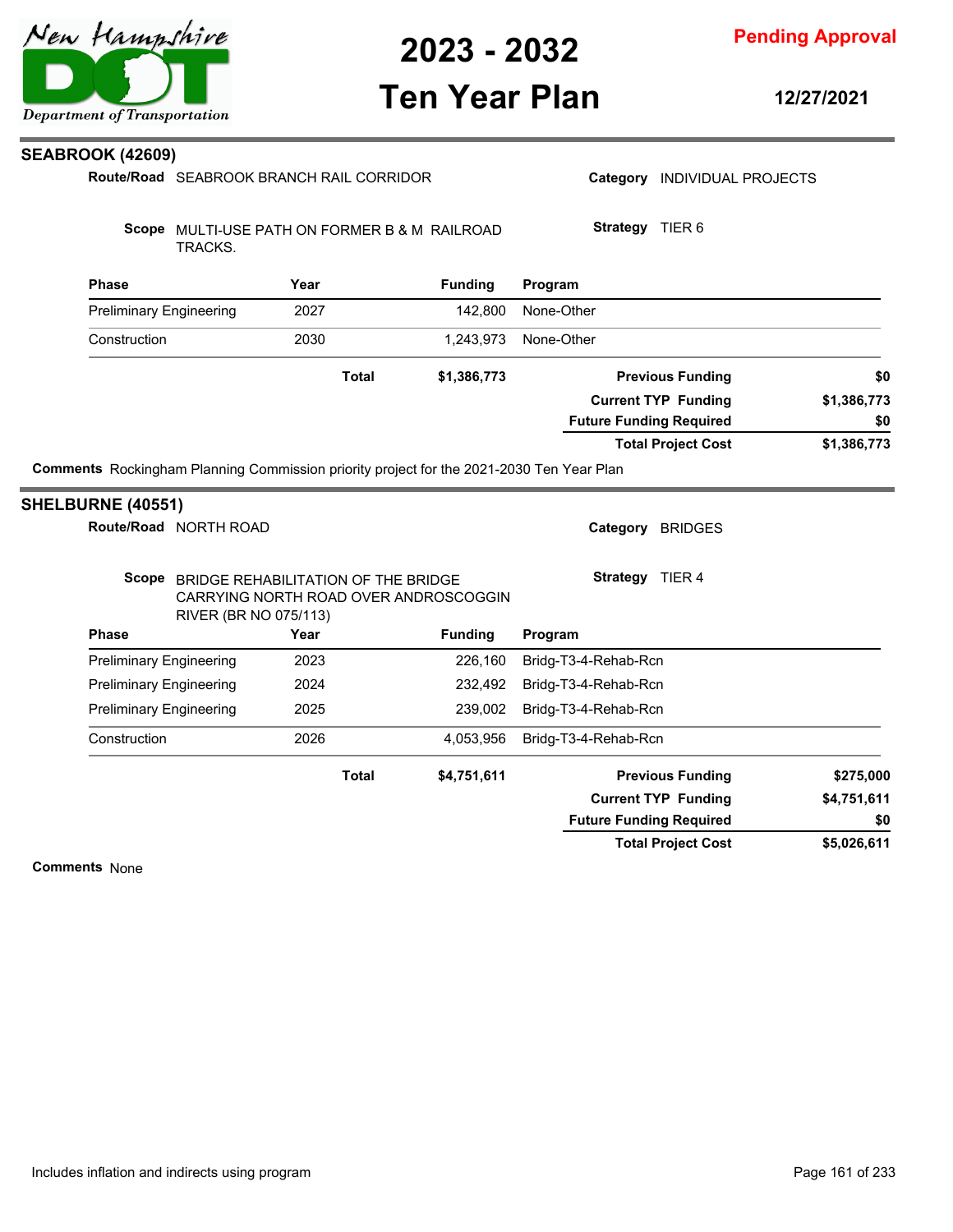

### **Ten Year Plan**

**Pending Approval**

**12/27/2021**

#### **Route/Road** US 2 **SHELBURNE (42599)**

Category **INDIVIDUAL PROJECTS** 

**Strategy** TIER 2

**Total Project Cost**

Scope CULVERT UPGRADES

| <b>Phase</b>                   |                | Year         | <b>Funding</b>                                                                                                                                   | Program                                                                        |             |
|--------------------------------|----------------|--------------|--------------------------------------------------------------------------------------------------------------------------------------------------|--------------------------------------------------------------------------------|-------------|
| <b>Preliminary Engineering</b> |                | 2025         | 418,254                                                                                                                                          | None-Other                                                                     |             |
| Right of Way                   |                | 2027         | 126,287                                                                                                                                          | None-Other                                                                     |             |
| Construction                   |                | 2029         | 1,935,140                                                                                                                                        | None-Other                                                                     |             |
|                                |                | <b>Total</b> | \$2,479,681                                                                                                                                      | <b>Previous Funding</b>                                                        | \$0         |
|                                |                |              |                                                                                                                                                  | <b>Current TYP Funding</b>                                                     | \$2,479,681 |
|                                |                |              |                                                                                                                                                  | <b>Future Funding Required</b>                                                 | \$0         |
|                                |                |              |                                                                                                                                                  | <b>Total Project Cost</b>                                                      | \$2,479,681 |
|                                | <b>HILL RD</b> |              | Route/Road NH 9 (HIGH STREET), BLACKWATER RD, INDIGO<br>Scope INTERSECTION SAFETY IMPROVEMENTS; NH<br>ROUTE 9, BLACKWATER ROAD, INDIGO HILL ROAD | Category<br><b>INDIVIDUAL PROJECTS</b><br>TIER <sub>2</sub><br><b>Strategy</b> |             |
| <b>Phase</b>                   |                | Year         | <b>Funding</b>                                                                                                                                   | Program                                                                        |             |
| <b>Preliminary Engineering</b> |                | 2023         | 348,739                                                                                                                                          | None-Highway                                                                   |             |
| Right of Way                   |                | 2023         | 136,589                                                                                                                                          | None-Highway                                                                   |             |
| Construction                   |                | 2025         | 2,733,801                                                                                                                                        | None-Highway                                                                   |             |
|                                |                | <b>Total</b> | \$3,219,129                                                                                                                                      | <b>Previous Funding</b>                                                        | \$110,000   |
|                                |                |              |                                                                                                                                                  | <b>Current TYP Funding</b>                                                     | \$3,219,129 |
|                                |                |              |                                                                                                                                                  | <b>Future Funding Required</b>                                                 | \$0         |

**Comments** Strafford Regional Planning Commission priority project for the 2017-2026 Ten Year Plan

**\$3,329,129**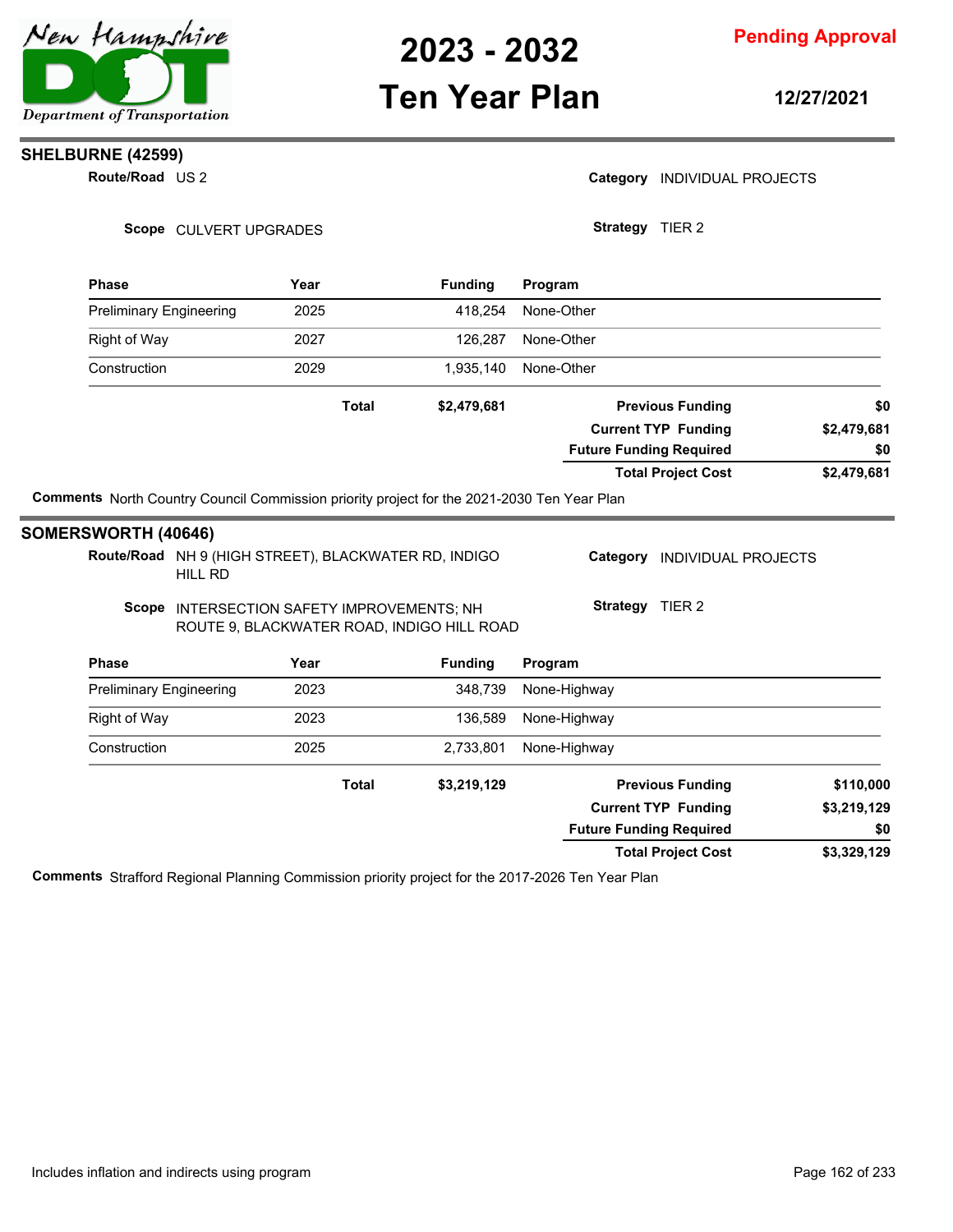**Pending Approval**

### **Ten Year Plan**

**12/27/2021**

#### **SOMERSWORTH (41741)**

|                                |                                | Route/Road HIGH ST (NH-9) SIGNAL IMPROVEMENTS                        |                                                                                                  |                   |                 | Category MANDATED FEDERAL      |             |
|--------------------------------|--------------------------------|----------------------------------------------------------------------|--------------------------------------------------------------------------------------------------|-------------------|-----------------|--------------------------------|-------------|
|                                |                                | <b>CORRIDOR AT 6 INTERSECTIONS</b>                                   | Scope SIGNAL OPTIMIZATION ON HIGH STREET / NH 9                                                  |                   | Strategy TIER 4 |                                |             |
| <b>Phase</b>                   |                                | Year                                                                 | <b>Funding</b>                                                                                   | Program           |                 |                                |             |
| Construction                   |                                | 2023                                                                 | 33,924                                                                                           | HSIP <sup>*</sup> |                 |                                |             |
| Construction                   |                                | 2023                                                                 | 620,398                                                                                          | CMAQ <sup>*</sup> |                 |                                |             |
|                                |                                | <b>Total</b>                                                         | \$654,322                                                                                        |                   |                 | <b>Previous Funding</b>        | \$100,427   |
|                                |                                |                                                                      |                                                                                                  |                   |                 | <b>Current TYP Funding</b>     | \$654,322   |
|                                |                                |                                                                      |                                                                                                  |                   |                 | <b>Future Funding Required</b> | \$0         |
|                                |                                |                                                                      |                                                                                                  |                   |                 | <b>Total Project Cost</b>      | \$754,749   |
| <b>Comments None</b>           |                                |                                                                      |                                                                                                  |                   |                 |                                |             |
| SOMERSWORTH (42627)            |                                |                                                                      |                                                                                                  |                   |                 |                                |             |
|                                |                                | Route/Road HIGH STREET & WEST HIGH STRRET                            |                                                                                                  |                   |                 | Category INDIVIDUAL PROJECTS   |             |
|                                |                                | Scope PEDESTRIAN IMPROVEMENTS TO CONNECT<br>SCHOOLS TO THE DOWNTOWN. |                                                                                                  |                   | Strategy TIER 5 |                                |             |
| <b>Phase</b>                   |                                | Year                                                                 | <b>Funding</b>                                                                                   | Program           |                 |                                |             |
| <b>Preliminary Engineering</b> |                                | 2028                                                                 | 140,936                                                                                          | None-Other        |                 |                                |             |
| Construction                   |                                | 2030                                                                 | 1,340,455                                                                                        | None-Other        |                 |                                |             |
|                                |                                | <b>Total</b>                                                         | \$1,481,391                                                                                      |                   |                 | <b>Previous Funding</b>        | \$0         |
|                                |                                |                                                                      |                                                                                                  |                   |                 | <b>Current TYP Funding</b>     | \$1,481,391 |
|                                |                                |                                                                      |                                                                                                  |                   |                 | <b>Future Funding Required</b> | \$0         |
|                                |                                |                                                                      |                                                                                                  |                   |                 | <b>Total Project Cost</b>      | \$1,481,391 |
|                                |                                |                                                                      | Comments Strafford Regional Planning Commission priority project for the 2021-2030 Ten Year Plan |                   |                 |                                |             |
|                                |                                | STATEWIDE 2021 USGS ORTHOIMAGERY (43368)                             |                                                                                                  |                   |                 |                                |             |
| Route/Road VARIOUS             |                                |                                                                      |                                                                                                  |                   |                 | Category INDIVIDUAL PROJECTS   |             |
|                                | <b>AQUISITION AND SERVICES</b> | Scope STATEWIDE USGS 2021 ORTHOIMAGERY                               |                                                                                                  |                   |                 | Strategy ALL TIERS             |             |
| <b>Phase</b>                   |                                | Year                                                                 | <b>Funding</b>                                                                                   | Program           |                 |                                |             |
| <b>State Planning Research</b> |                                | 2023                                                                 | 35,281                                                                                           | SPR <sub>1</sub>  |                 |                                |             |
|                                |                                | <b>Total</b>                                                         | \$35,281                                                                                         |                   |                 | <b>Previous Funding</b>        | \$1,174,888 |
|                                |                                |                                                                      |                                                                                                  |                   |                 | <b>Current TYP Funding</b>     | \$35,281    |

**\$1,210,169**

**\$0**

**Total Project Cost**

**Future Funding Required**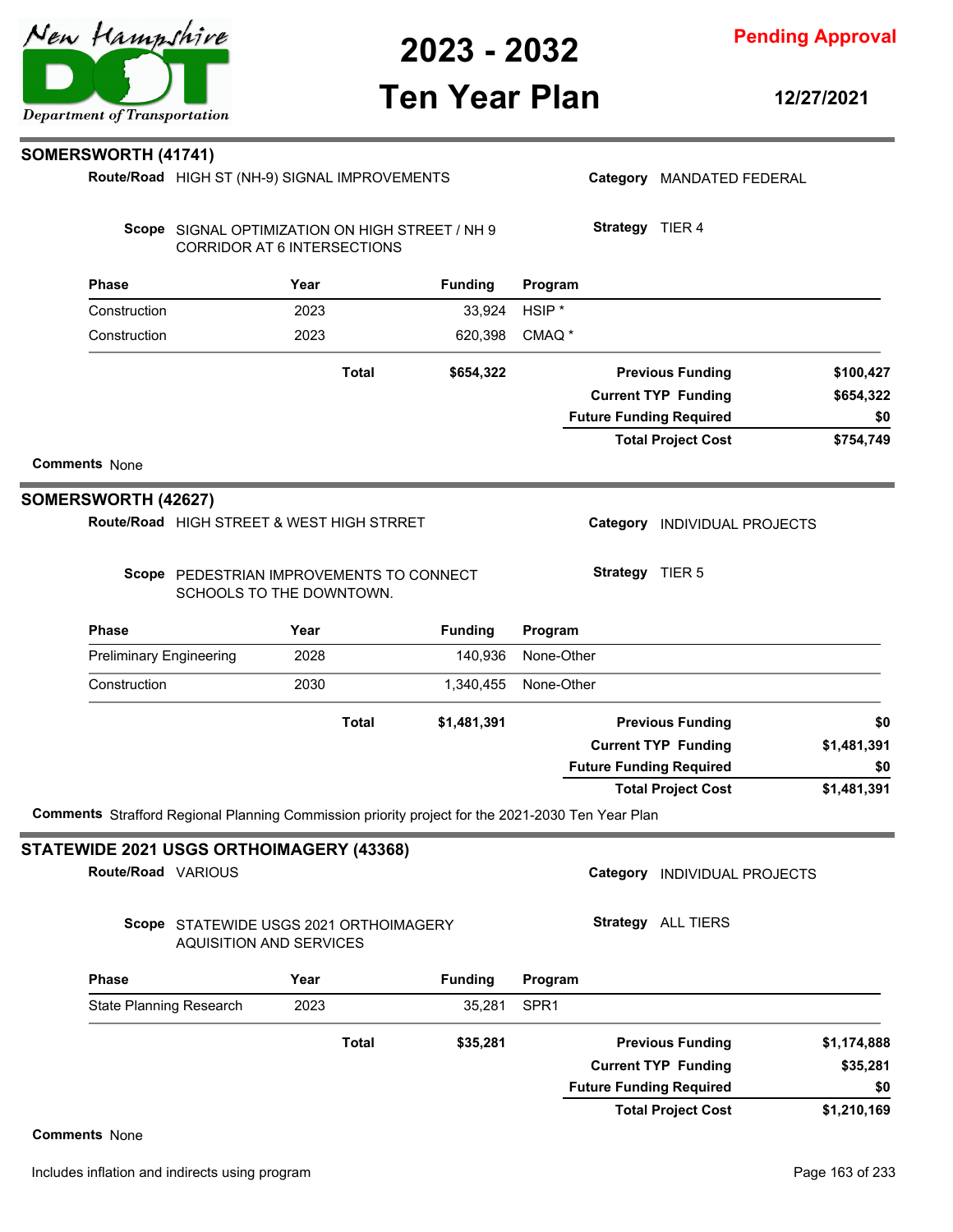

**Pending Approval**

### **Ten Year Plan**

**12/27/2021**

**\$757,000**

**\$257,000**

**\$0**

#### **Phase Year Funding Route/Road STATEWIDE STATEWIDE COMPLEX BRIDGE INSPECTION AND EMERGENCY RESPONSE SERVICES (42950)** Scope STATEWIDE COMPLEX BRIDGE INSPECTION AND EMERGENCY RESPONSE PROJECT FOR FY 2021, FY 2022 AND FY 2023 **Program** Category **INDIVIDUAL PROJECTS Strategy** ALL TIERS Other 2023 257,000 CBI \* **\$257,000 Previous Funding \$500,000 Current TYP Funding Total Project Cost Future Funding Required Total Comments** None Route/Road STATEWIDE RPC **STATEWIDE RPC UPWP CONTRACTS 2022-2023 (43432)** Category MANDATED FEDERAL

Scope SFY 2022-2023 UNIFIED PLANNING WORK PROGRAM (UPWP) CONTRACTS WITH 9 RPCS (7/1/21-6/30/2023)

**Strategy** ALL TIERS

|                      | <b>Phase</b>                   |                                                       | Year |              | <b>Funding</b>                                   | Program          |                                     |             |
|----------------------|--------------------------------|-------------------------------------------------------|------|--------------|--------------------------------------------------|------------------|-------------------------------------|-------------|
|                      | <b>State Planning Research</b> |                                                       | 2023 |              | 2,540,749                                        | SPR <sub>1</sub> |                                     |             |
|                      |                                |                                                       |      | <b>Total</b> | \$2,540,749                                      |                  | <b>Previous Funding</b>             | \$6,740,580 |
|                      |                                |                                                       |      |              |                                                  |                  | <b>Current TYP Funding</b>          | \$2,540,749 |
|                      |                                |                                                       |      |              |                                                  |                  | <b>Future Funding Required</b>      | \$0         |
|                      |                                |                                                       |      |              |                                                  |                  | <b>Total Project Cost</b>           | \$9,281,329 |
| <b>Comments None</b> |                                |                                                       |      |              |                                                  |                  |                                     |             |
|                      |                                | <b>STATEWIDE SPR PART 1 PROGRAM 2022-2023 (43431)</b> |      |              |                                                  |                  |                                     |             |
|                      |                                | Route/Road STATEWIDE PLANNING                         |      |              |                                                  |                  | Category<br><b>MANDATED FEDERAL</b> |             |
|                      |                                | FOR NHDOT MANAGED ACTIVITIES (NO RPC<br>CONTRACTS)    |      |              | Scope NHDOT SPR PART 1 PROGRAM FOR SFY 2022-2023 |                  | <b>Strategy</b> ALL TIERS           |             |
|                      | <b>Phase</b>                   |                                                       | Year |              | <b>Funding</b>                                   | Program          |                                     |             |
|                      | State Planning Research        |                                                       | 2023 |              | 809,232                                          | SPR <sub>1</sub> |                                     |             |
|                      |                                |                                                       |      | <b>Total</b> | \$809,232                                        |                  | <b>Previous Funding</b>             | \$1,897,500 |
|                      |                                |                                                       |      |              |                                                  |                  | <b>Current TYP Funding</b>          | \$809,232   |
|                      |                                |                                                       |      |              |                                                  |                  | <b>Future Funding Required</b>      | \$0         |
|                      |                                |                                                       |      |              |                                                  |                  | <b>Total Project Cost</b>           | \$2,706,732 |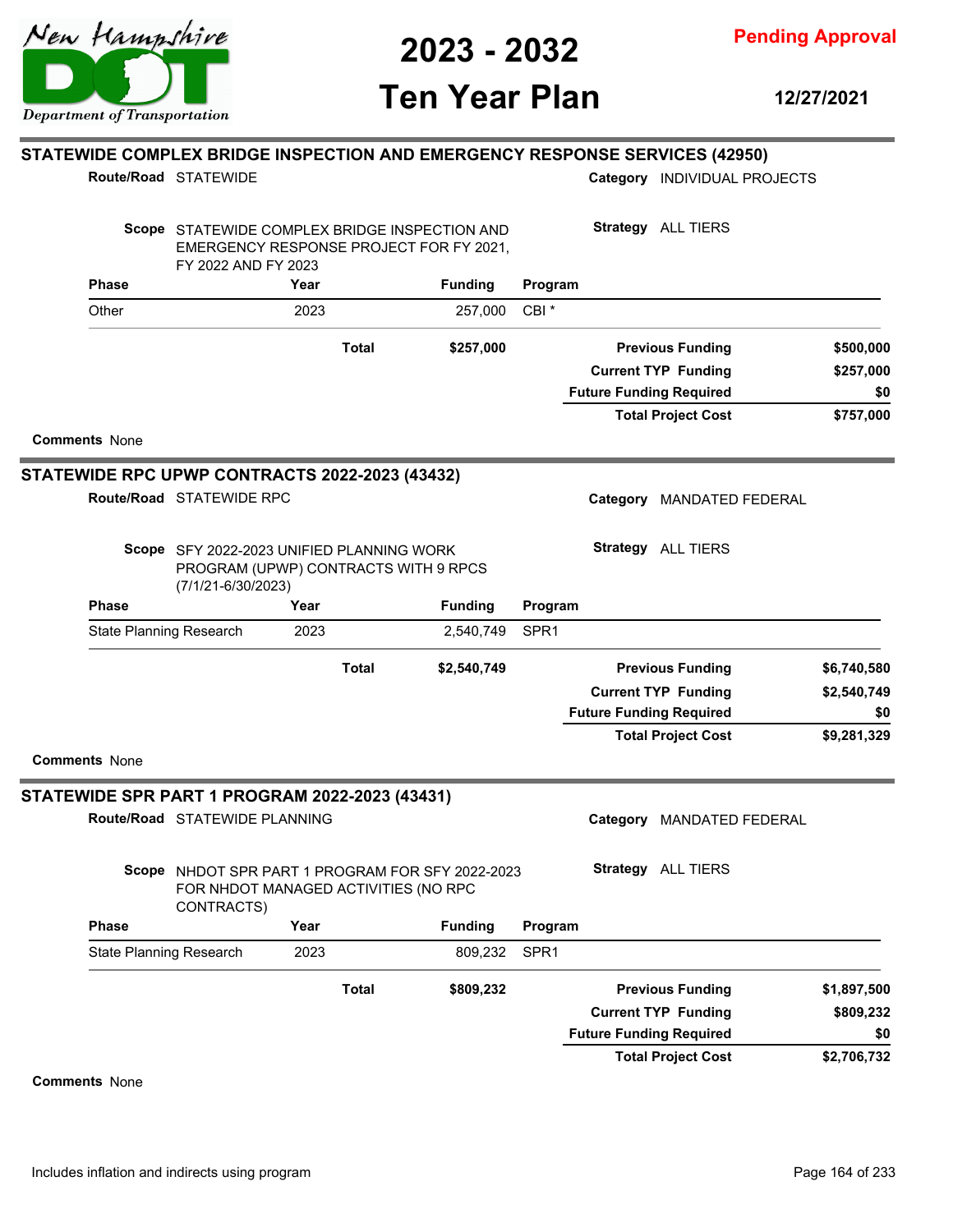

### **Ten Year Plan**

**12/27/2021**

| <b>Phase</b><br>Construction | Route/Road US 3 & NH 104<br>Scope PAVEMENT PRESERVATION OF US 3 AND NH 104 |              |                |                                |                            | Category PRESERVATION & MAINTENANCE |
|------------------------------|----------------------------------------------------------------------------|--------------|----------------|--------------------------------|----------------------------|-------------------------------------|
|                              |                                                                            |              |                |                                |                            |                                     |
|                              |                                                                            |              |                | Strategy TIER 2                |                            |                                     |
|                              | Year                                                                       |              | <b>Funding</b> | Program                        |                            |                                     |
|                              | 2023                                                                       |              | 1,922,360      | Pave-T2-Resurf                 |                            |                                     |
|                              |                                                                            | Total        | \$1,922,360    |                                | <b>Previous Funding</b>    | \$55,000                            |
|                              |                                                                            |              |                |                                | <b>Current TYP Funding</b> | \$1,922,360                         |
|                              |                                                                            |              |                | <b>Future Funding Required</b> | <b>Total Project Cost</b>  | \$0<br>\$1,977,360                  |
| <b>Comments None</b>         |                                                                            |              |                |                                |                            |                                     |
|                              | STATEWIDE TIER 2 RESURFACING (NORTH) (43052)                               |              |                |                                |                            |                                     |
|                              | Route/Road NH 16 & NH 26                                                   |              |                |                                |                            | Category PRESERVATION & MAINTENANCE |
|                              | Scope PAVEMENT PRESERVATION OF NH 16 & NH 26                               |              |                | Strategy TIER 2                |                            |                                     |
| <b>Phase</b>                 | Year                                                                       |              | <b>Funding</b> | Program                        |                            |                                     |
| Construction                 | 2023                                                                       |              | 2,374,680      | Pave-T2-Resurf                 |                            |                                     |
|                              |                                                                            | <b>Total</b> | \$2,374,680    |                                | <b>Previous Funding</b>    | \$71,500                            |
|                              |                                                                            |              |                |                                | <b>Current TYP Funding</b> | \$2,374,680                         |
|                              |                                                                            |              |                | <b>Future Funding Required</b> |                            | \$0                                 |
| <b>Comments None</b>         |                                                                            |              |                |                                | <b>Total Project Cost</b>  | \$2,446,180                         |
|                              | STATEWIDE TIER 2 RESURFACING (NW) (43053)                                  |              |                |                                |                            |                                     |
|                              | Route/Road NH 10/US 302/US 2                                               |              |                |                                |                            | Category PRESERVATION & MAINTENANCE |
|                              | Scope PAVEMENT PRESERVATION OF US 2, NH 10, AND<br><b>US 302</b>           |              |                | Strategy TIER 2                |                            |                                     |
| <b>Phase</b>                 | Year                                                                       |              | <b>Funding</b> | Program                        |                            |                                     |
| Construction                 | 2023                                                                       |              | 2,035,440      | Pave-T2-Resurf                 |                            |                                     |
|                              |                                                                            | <b>Total</b> | \$2,035,440    |                                | <b>Previous Funding</b>    | \$60,500                            |
|                              |                                                                            |              |                |                                | <b>Current TYP Funding</b> | \$2,035,440                         |
|                              |                                                                            |              |                | <b>Future Funding Required</b> | <b>Total Project Cost</b>  | \$0<br>\$2,095,940                  |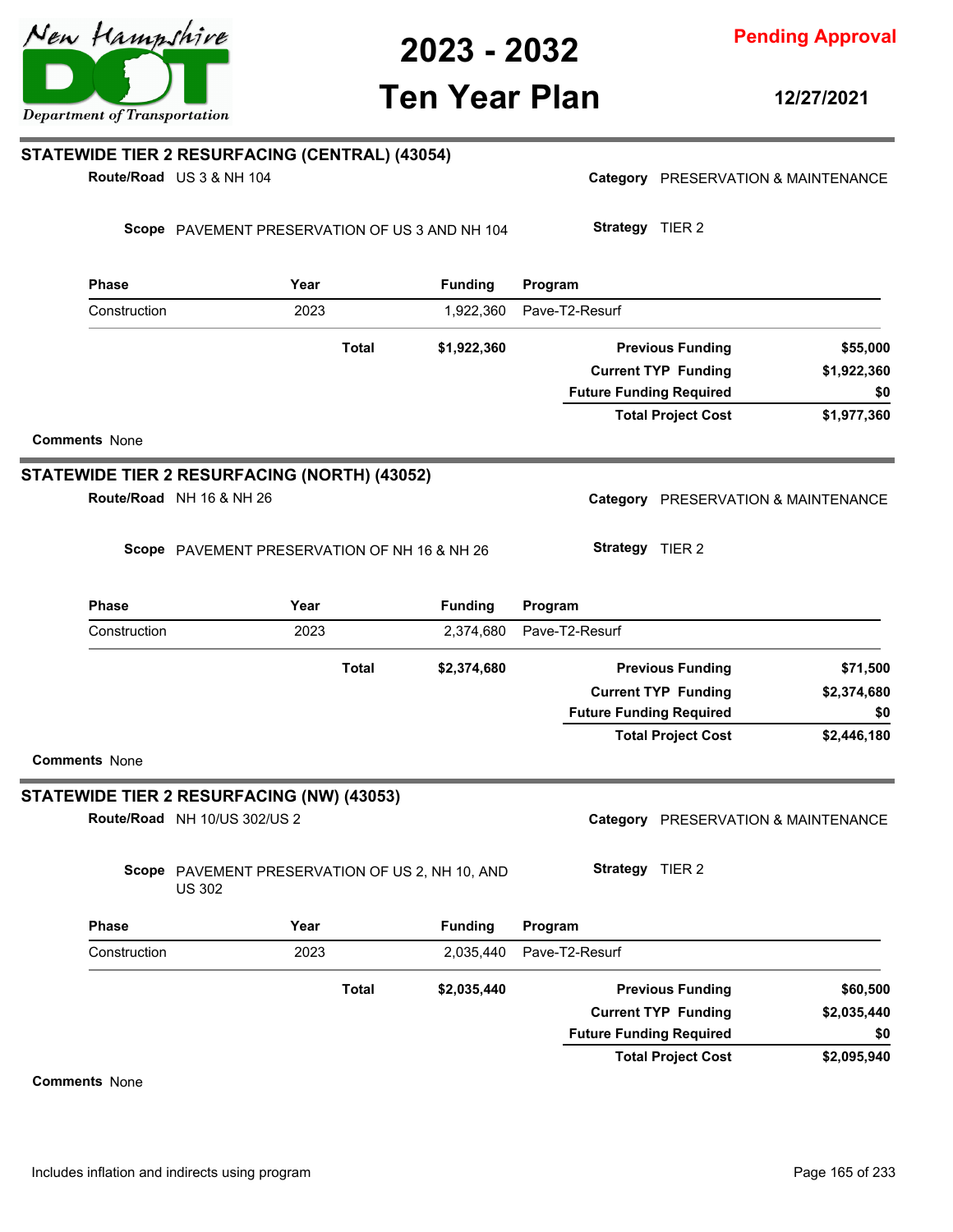**Pending Approval**

# **Ten Year Plan**

**12/27/2021**

**STATEWIDE, RED LIST BRIDGES (40817)**

**Route/Road VARIOUS** 

Category RED LIST BRIDGES

**Strategy** ALL TIERS

Scope TO REHABILITATE AND RECONSTRUCT STATE RED LIST BRIDGES

| <b>Phase</b>                   | Year         | <b>Funding</b> | Program                        |              |
|--------------------------------|--------------|----------------|--------------------------------|--------------|
| <b>Preliminary Engineering</b> | 2027         | 1,233,318      | Other Fed Aid                  |              |
| <b>Preliminary Engineering</b> | 2028         | 966,636        | Other Fed Aid                  |              |
| <b>Preliminary Engineering</b> | 2029         | 1,303,350      | Other Fed Aid                  |              |
| <b>Preliminary Engineering</b> | 2030         | 1,339,844      | Other Fed Aid                  |              |
| <b>Right of Way</b>            | 2027         | 64,911         | Other Fed Aid                  |              |
| <b>Right of Way</b>            | 2028         | 33,364         | Other Fed Aid                  |              |
| Right of Way                   | 2029         | 68,597         | Other Fed Aid                  |              |
| <b>Right of Way</b>            | 2030         | 70,518         | Other Fed Aid                  |              |
| Construction                   | 2027         | 15,349,511     | Other Fed Aid                  |              |
| Construction                   | 2029         | 11,527,208     | Other Fed Aid                  |              |
| Construction                   | 2030         | 16,594,581     | Other Fed Aid                  |              |
| Construction                   | 2031         | 39,957,402     | Other Fed Aid                  |              |
|                                | <b>Total</b> | \$88,509,241   | <b>Previous Funding</b>        | \$0          |
|                                |              |                | <b>Current TYP Funding</b>     | \$88,509,241 |
|                                |              |                | <b>Future Funding Required</b> | \$0          |

**Comments** None

#### **STATEWIDE (28956)**

**Route/Road VARIOUS** 

Category MANDATED FEDERAL

#### Scope INSTALLATION OF CENTERLINE AND SHOULDER RUMBLE STRIPS/STRIPES ALONG STATE ROADWAYS.

**Strategy** ALL TIERS

**Total Project Cost**

| RUADIVATO.                     |              |                |                                |           |
|--------------------------------|--------------|----------------|--------------------------------|-----------|
| <b>Phase</b>                   | Year         | <b>Funding</b> | Program                        |           |
| <b>Preliminary Engineering</b> | 2023         | 23,900         | HSIP <sup>*</sup>              |           |
| Construction                   | 2024         | 589,666        | $HSIP^*$                       |           |
|                                | <b>Total</b> | \$613,567      | <b>Previous Funding</b>        | \$0       |
|                                |              |                | <b>Current TYP Funding</b>     | \$613,567 |
|                                |              |                | <b>Future Funding Required</b> | \$0       |
|                                |              |                | <b>Total Project Cost</b>      | \$613,567 |

**Comments** None

**\$88,509,241**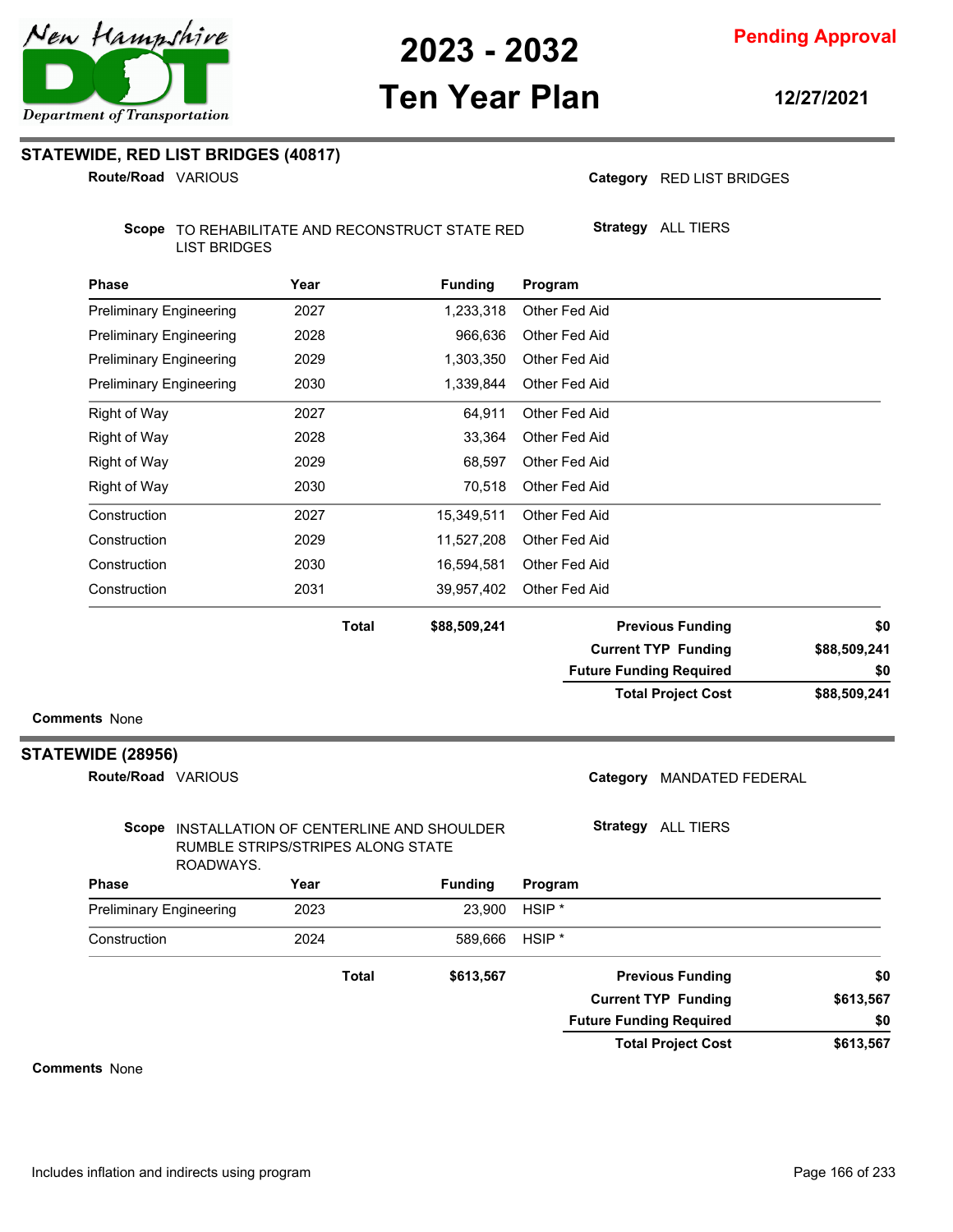

**Pending Approval**

# **Ten Year Plan**

**12/27/2021**

#### **STATEWIDE (40581)**

|                                           | Route/Road STATEWIDE                                                                               |              |                |                                | Category AIRPORT           |             |
|-------------------------------------------|----------------------------------------------------------------------------------------------------|--------------|----------------|--------------------------------|----------------------------|-------------|
|                                           | Scope PRESERVATION, MODERNIZATION, AND/OR<br>EXPANSION OF AIRPORT FACILITIES; PLANNING<br>STUDIES. |              |                |                                | Strategy ALL TIERS         |             |
| <b>Phase</b>                              | Year                                                                                               |              | <b>Funding</b> | Program                        |                            |             |
| Other                                     | 2023                                                                                               |              | 137,066        | Airport Improvement            |                            |             |
| Other                                     | 2024                                                                                               |              | 704,523        | Airport Improvement            |                            |             |
| Other                                     | 2025                                                                                               |              | 162,956        | Airport Improvement            |                            |             |
| Other                                     | 2026                                                                                               |              | 148,905        | Airport Improvement            |                            |             |
| Other                                     | 2027                                                                                               |              | 172,209        | Airport Improvement            |                            |             |
| Other                                     | 2028                                                                                               |              | 177,031        | Airport Improvement            |                            |             |
| Other                                     | 2029                                                                                               |              | 161,767        | Airport Improvement            |                            |             |
| Other                                     | 2030                                                                                               |              | 187,084        | Airport Improvement            |                            |             |
| Other                                     | 2031                                                                                               |              | 192,322        | Airport Improvement            |                            |             |
| Other                                     | 2032                                                                                               |              | 197,707        | Airport Improvement            |                            |             |
|                                           |                                                                                                    | <b>Total</b> | \$2,241,571    |                                | <b>Previous Funding</b>    | \$0         |
|                                           |                                                                                                    |              |                |                                | <b>Current TYP Funding</b> | \$2,241,571 |
|                                           |                                                                                                    |              |                | <b>Future Funding Required</b> |                            | \$0         |
|                                           |                                                                                                    |              |                |                                | <b>Total Project Cost</b>  | \$2,241,571 |
| <b>Comments None</b><br>STATEWIDE (40843) |                                                                                                    |              |                |                                |                            |             |
| Route/Road VARIOUS                        |                                                                                                    |              |                |                                | Category MANDATED FEDERAL  |             |
|                                           | Scope INSTALLATION OF RUMBLE STRIPS ALONG STATE<br>ROADWAYS.                                       |              |                |                                | <b>Strategy</b> ALL TIERS  |             |
| <b>Phase</b>                              | Year                                                                                               |              | <b>Funding</b> | Program                        |                            |             |
| <b>Preliminary Engineering</b>            | 2025                                                                                               |              | 59,751         | HSIP <sup>*</sup>              |                            |             |
| Construction                              | 2025                                                                                               |              | 537,755        | HSIP <sup>*</sup>              |                            |             |
|                                           |                                                                                                    | <b>Total</b> | \$597,506      |                                | <b>Previous Funding</b>    | \$0         |
|                                           |                                                                                                    |              |                |                                | <b>Current TYP Funding</b> | \$597,506   |
|                                           |                                                                                                    |              |                | <b>Future Funding Required</b> |                            | \$0         |

**\$597,506 Total Project Cost**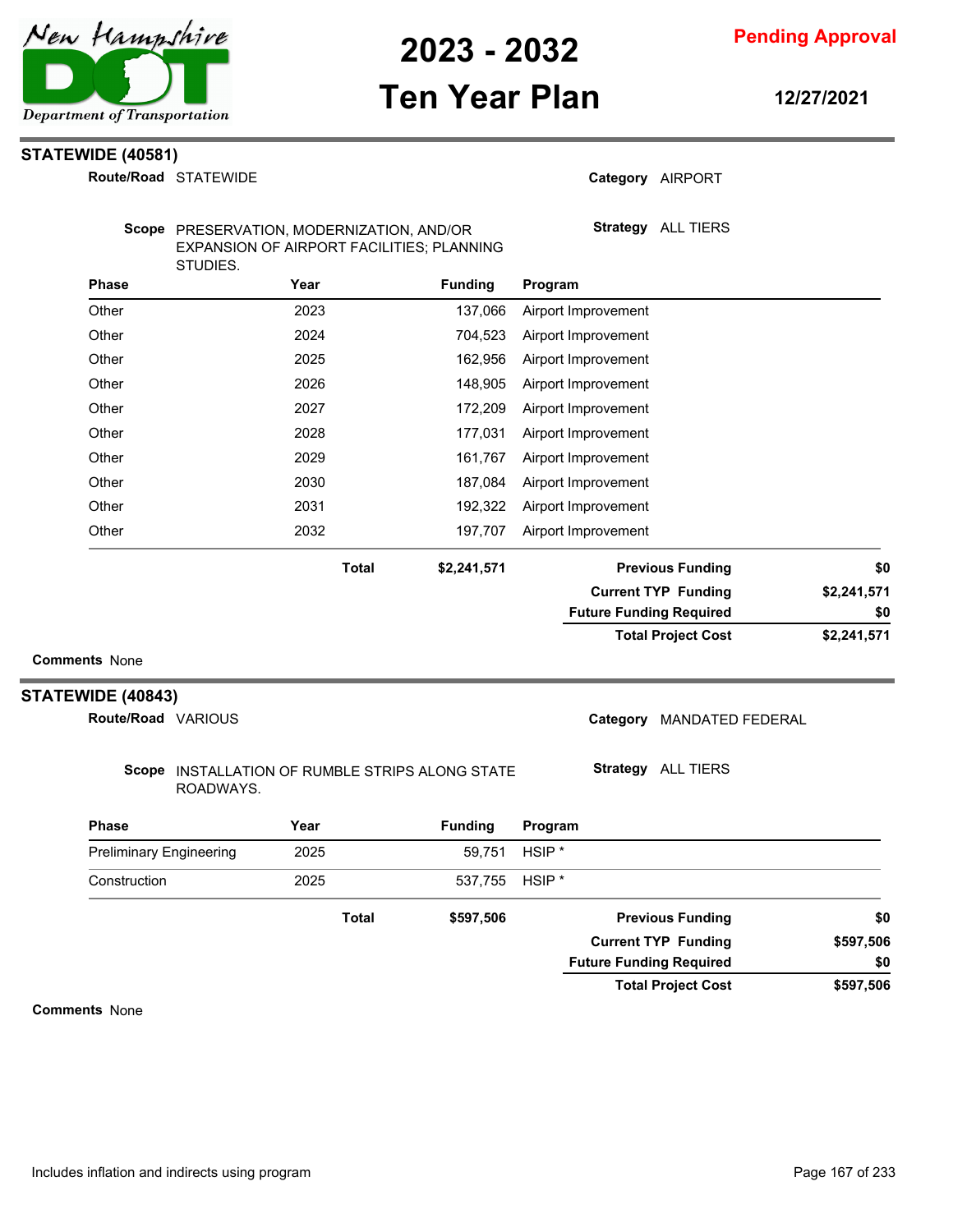

**Pending Approval**

## **Ten Year Plan**

**12/27/2021**

#### **STATEWIDE (40845)**

| Route/Road VARIOUS             |                                                               |      |              |                |                   | Category MANDATED FEDERAL      |                              |
|--------------------------------|---------------------------------------------------------------|------|--------------|----------------|-------------------|--------------------------------|------------------------------|
|                                | Scope INSTALLATION OF RUMBLE STRIPS ALONG STATE<br>ROADWAYS.  |      |              |                |                   | Strategy ALL TIERS             |                              |
| <b>Phase</b>                   |                                                               | Year |              | <b>Funding</b> | Program           |                                |                              |
| <b>Preliminary Engineering</b> |                                                               | 2023 |              | 23,900         | HSIP <sup>*</sup> |                                |                              |
| Construction                   |                                                               | 2023 |              | 573,605        | HSIP <sup>*</sup> |                                |                              |
|                                |                                                               |      | <b>Total</b> | \$597,506      |                   | <b>Previous Funding</b>        | \$0                          |
|                                |                                                               |      |              |                |                   | <b>Current TYP Funding</b>     | \$597,506                    |
|                                |                                                               |      |              |                |                   | <b>Future Funding Required</b> | \$0                          |
|                                |                                                               |      |              |                |                   | <b>Total Project Cost</b>      | \$597,506                    |
| <b>Comments None</b>           |                                                               |      |              |                |                   |                                |                              |
| STATEWIDE (43104)              |                                                               |      |              |                |                   |                                |                              |
| Route/Road VARIOUS             |                                                               |      |              |                |                   | Category BRIDGES               |                              |
|                                | Scope UNDERWATER BRIDGE INSPECTION FOR YEARS<br>2021 TO 2023. |      |              |                |                   | Strategy ALL TIERS             |                              |
| <b>Phase</b>                   |                                                               | Year |              | <b>Funding</b> | Program           |                                |                              |
| Other                          |                                                               | 2023 |              | 7,309          | TRR <sup>*</sup>  |                                |                              |
| Other                          |                                                               | 2023 |              | 24,364         | BET-STAL-HQ       |                                |                              |
| Other                          |                                                               | 2023 |              | 61,680         | UBI <sup>*</sup>  |                                |                              |
|                                |                                                               |      | <b>Total</b> | \$93,353       |                   | <b>Previous Funding</b>        |                              |
|                                |                                                               |      |              |                |                   | <b>Current TYP Funding</b>     |                              |
|                                |                                                               |      |              |                |                   | <b>Future Funding Required</b> | \$126,070<br>\$93,353<br>\$0 |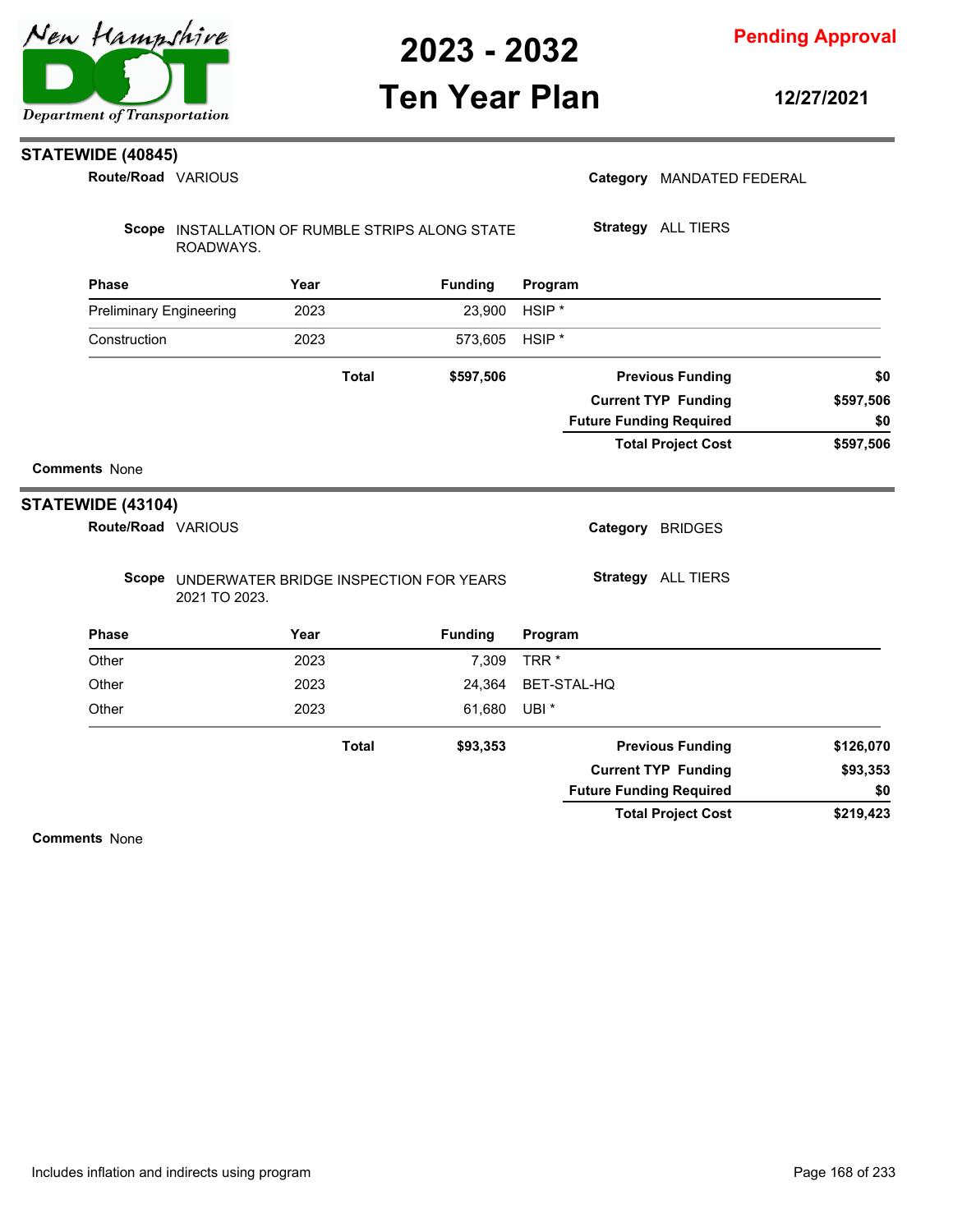

**Pending Approval**

### **Ten Year Plan**

**12/27/2021**

#### **STATEWIDE-SPR (15261H)**

**Route/Road VARIOUS** 

| Route/Road              | VARIOUS         |              |                                      |                  | Category        | <b>INDIVIDUAL PROJECTS</b>     |           |
|-------------------------|-----------------|--------------|--------------------------------------|------------------|-----------------|--------------------------------|-----------|
| <b>Scope</b>            |                 |              |                                      |                  | <b>Strategy</b> | <b>ALL TIERS</b>               |           |
|                         | <b>PROGRAMS</b> |              | AASHTO ENGINEERING TECHNICAL SERVICE |                  |                 |                                |           |
| <b>Phase</b>            |                 | Year         | <b>Funding</b>                       | Program          |                 |                                |           |
| State Planning Research |                 | 2023         | 72.371                               | SPR <sub>2</sub> |                 |                                |           |
|                         |                 | <b>Total</b> | \$72,371                             |                  |                 | <b>Previous Funding</b>        | \$64,000  |
|                         |                 |              |                                      |                  |                 | <b>Current TYP Funding</b>     | \$72,371  |
|                         |                 |              |                                      |                  |                 | <b>Future Funding Required</b> | \$0       |
|                         |                 |              |                                      |                  |                 | <b>Total Project Cost</b>      | \$136,371 |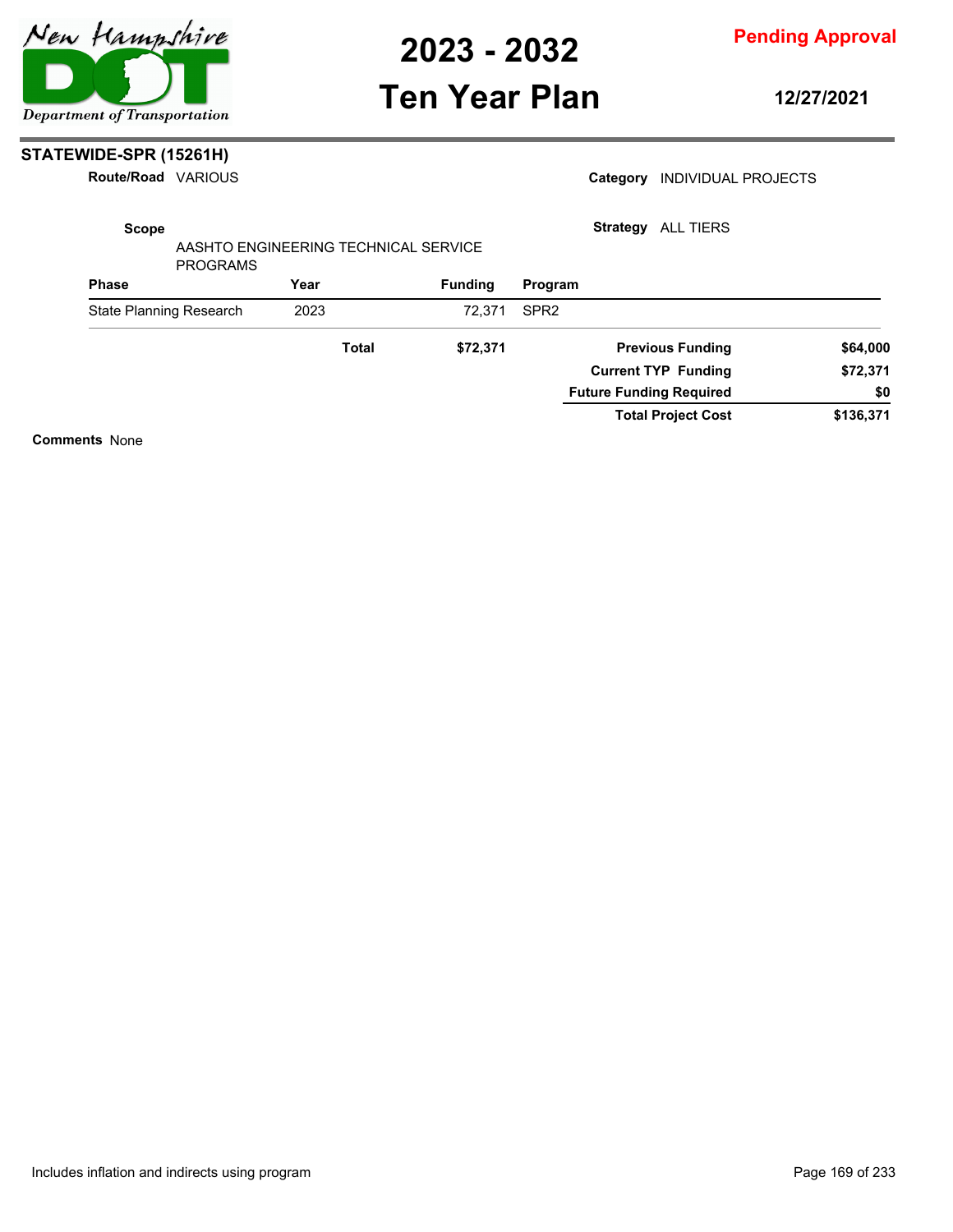

### **Ten Year Plan**

**Pending Approval**

**12/27/2021**

### **STATEWIDE (WLDFL)**

**Route/Road VARIOUS** 

Category ROADSIDE

Scope NATIVE WILDFLOWER AND LILAC PLANTINGS. STATEWIDE

**Strategy** ALL TIERS

| <b>Phase</b>                   | Year         | <b>Funding</b> | Program                        |           |
|--------------------------------|--------------|----------------|--------------------------------|-----------|
| <b>Preliminary Engineering</b> | 2023         | 10,000         | NON-PAR (other)                |           |
| <b>Preliminary Engineering</b> | 2024         | 10,000         | NON-PAR (other)                |           |
| <b>Preliminary Engineering</b> | 2025         | 10,000         | NON-PAR (other)                |           |
| <b>Preliminary Engineering</b> | 2026         | 10,000         | NON-PAR (other)                |           |
| <b>Preliminary Engineering</b> | 2027         | 10,000         | NON-PAR (other)                |           |
| <b>Preliminary Engineering</b> | 2028         | 10,000         | NON-PAR (other)                |           |
| <b>Preliminary Engineering</b> | 2029         | 10,000         | NON-PAR (other)                |           |
| <b>Preliminary Engineering</b> | 2030         | 10,000         | NON-PAR (other)                |           |
| <b>Preliminary Engineering</b> | 2031         | 10,000         | NON-PAR (other)                |           |
| <b>Preliminary Engineering</b> | 2032         | 10,000         | NON-PAR (other)                |           |
| Construction                   | 2023         | 40,000         | NON-PAR (other)                |           |
| Construction                   | 2024         | 40,000         | NON-PAR (other)                |           |
| Construction                   | 2025         | 40,000         | NON-PAR (other)                |           |
| Construction                   | 2026         | 40,000         | NON-PAR (other)                |           |
| Construction                   | 2027         | 40,000         | NON-PAR (other)                |           |
| Construction                   | 2028         | 40,000         | NON-PAR (other)                |           |
| Construction                   | 2029         | 40,000         | NON-PAR (other)                |           |
| Construction                   | 2030         | 40,000         | NON-PAR (other)                |           |
| Construction                   | 2031         | 40,000         | NON-PAR (other)                |           |
| Construction                   | 2032         | 40,000         | NON-PAR (other)                |           |
|                                | <b>Total</b> | \$500,000      | <b>Previous Funding</b>        | \$304,239 |
|                                |              |                | <b>Current TYP Funding</b>     | \$500,000 |
|                                |              |                | <b>Future Funding Required</b> | \$0       |
|                                |              |                | <b>Total Project Cost</b>      | \$804,239 |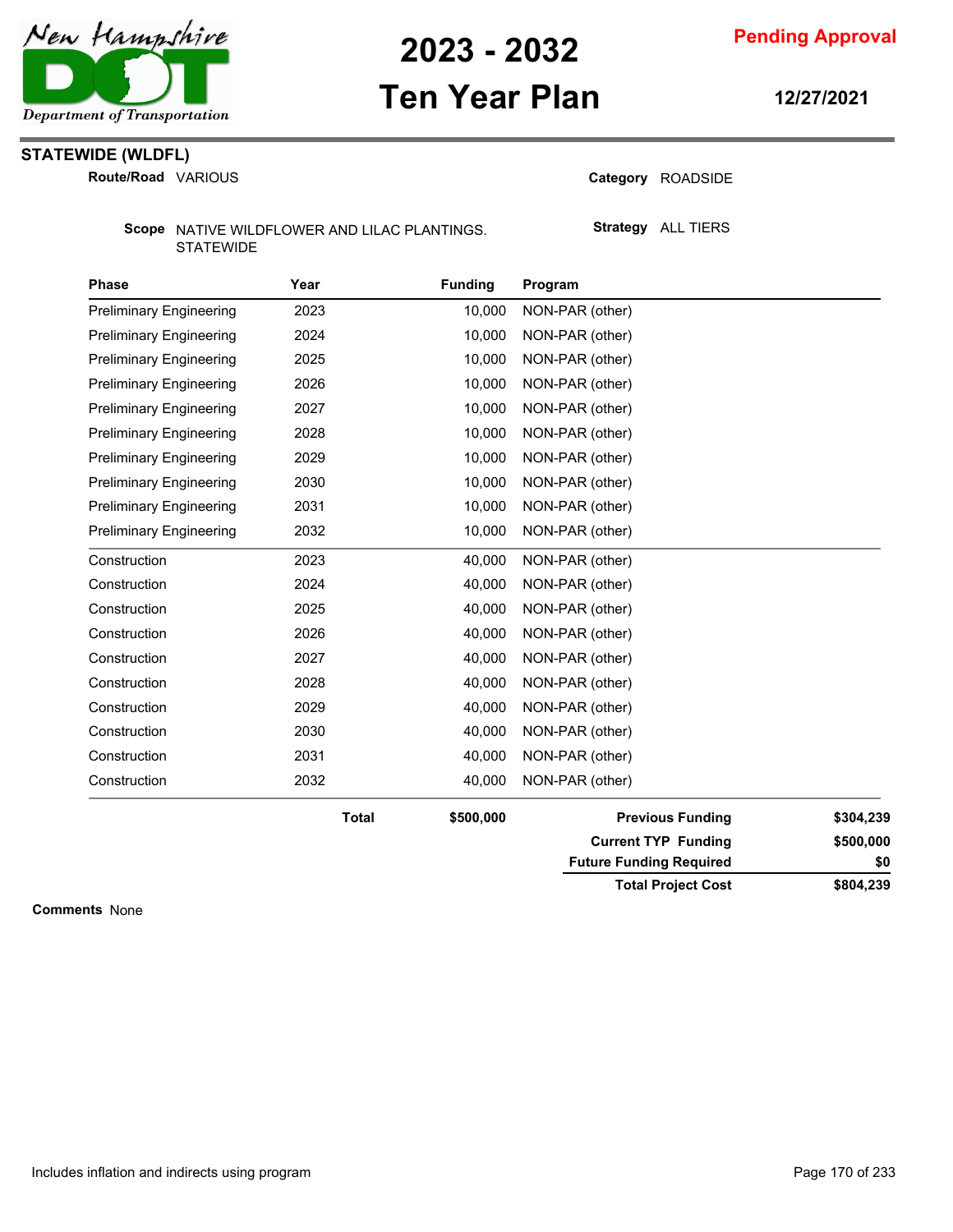

**Pending Approval**

## **Ten Year Plan**

**12/27/2021**

#### **STRATHAM (41711)**

Route/Road NH108/BUNKER HILL AVENUE

#### Category **INDIVIDUAL PROJECTS**

|                                |                                                        |              | Scope SIGNALIZATION, TURN LANES AND INTERSECTION                                         | Strategy          | TIER 2                         |             |
|--------------------------------|--------------------------------------------------------|--------------|------------------------------------------------------------------------------------------|-------------------|--------------------------------|-------------|
|                                | REALIGNMENT AT THE NH108/ BUNKER HILL<br>INTERSECTION. |              |                                                                                          |                   |                                |             |
| <b>Phase</b>                   |                                                        | Year         | <b>Funding</b>                                                                           | Program           |                                |             |
| <b>Preliminary Engineering</b> |                                                        | 2023         | 92,135                                                                                   | None-Other        |                                |             |
| <b>Preliminary Engineering</b> |                                                        | 2025         | 34,299                                                                                   | None-Other        |                                |             |
| <b>Right of Way</b>            |                                                        | 2025         | 68,597                                                                                   | None-Other        |                                |             |
| Construction                   |                                                        | 2027         | 1,039,681                                                                                | None-Other        |                                |             |
|                                |                                                        | <b>Total</b> | \$1,234,713                                                                              |                   | <b>Previous Funding</b>        | \$150,002   |
|                                |                                                        |              |                                                                                          |                   | <b>Current TYP Funding</b>     | \$1,234,713 |
|                                |                                                        |              |                                                                                          |                   | <b>Future Funding Required</b> | \$0         |
|                                |                                                        |              |                                                                                          |                   | <b>Total Project Cost</b>      | \$1,384,714 |
|                                |                                                        |              | Comments Rockingham Planning Commission priority project for the 2019-2028 Ten Year Plan |                   |                                |             |
| Route/Road NH 33               | <b>STRATHAM-GREENLAND (43272)</b>                      |              |                                                                                          | Category          | <b>INDIVIDUAL PROJECTS</b>     |             |
|                                | 33 CORRIDOR                                            |              | Scope IMPLEMENT SAFETY IMPROVEMENTS ALONG NH                                             |                   | Strategy TIER 2                |             |
| <b>Phase</b>                   |                                                        | Year         | <b>Funding</b>                                                                           | Program           |                                |             |
| Construction                   |                                                        | 2023         | 1,413,500                                                                                | HSIP <sup>*</sup> |                                |             |
|                                |                                                        | <b>Total</b> | \$1,413,500                                                                              |                   | <b>Previous Funding</b>        | \$1,595,000 |
|                                |                                                        |              |                                                                                          |                   | <b>Current TYP Funding</b>     | \$1,413,500 |
|                                |                                                        |              |                                                                                          |                   | <b>Future Funding Required</b> | \$0         |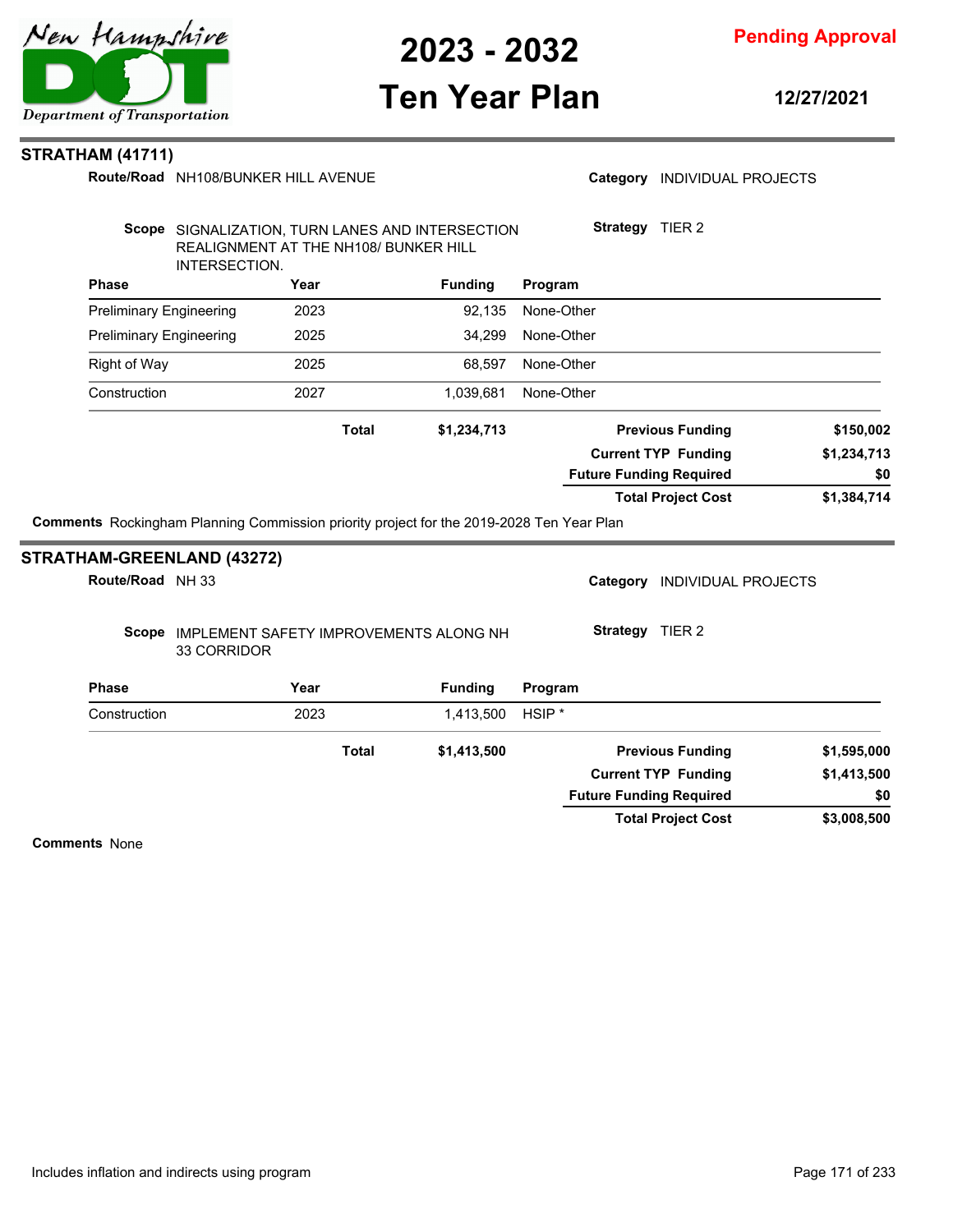

**Pending Approval**

### **Ten Year Plan**

**12/27/2021**

#### **SUGAR HILL (24218)**

|                                |                                                                                             | <b>Total</b> | \$5,654,000    | <b>Previous Funding</b><br><b>Current TYP Funding</b> | \$13,252,703<br>\$5,654,000 |
|--------------------------------|---------------------------------------------------------------------------------------------|--------------|----------------|-------------------------------------------------------|-----------------------------|
| Construction                   | 2023                                                                                        |              | 5,654,000      | Pave-T1-Rehab                                         |                             |
| <b>Phase</b>                   | Year                                                                                        |              | <b>Funding</b> | Program                                               |                             |
|                                | Scope PAVEMENT REHAB, BRIDGE AND DRAINAGE<br>IMPROVEMENTS. MM 28.7 TO MM 31.2-NB/31.6 - SB. |              |                | Strategy TIER 1                                       |                             |
| Route/Road  -89                |                                                                                             |              |                | Category<br>INTERSTATE MAINTENANCE                    |                             |
| SUTTON - NEW LONDON (40511)    |                                                                                             |              |                |                                                       |                             |
| <b>Comments None</b>           |                                                                                             |              |                |                                                       |                             |
|                                |                                                                                             |              |                | <b>Total Project Cost</b>                             | \$1,119,278                 |
|                                |                                                                                             |              |                | <b>Future Funding Required</b>                        | \$0                         |
|                                |                                                                                             |              |                | <b>Current TYP Funding</b>                            | \$1,036,778                 |
|                                |                                                                                             | <b>Total</b> | \$1,036,778    | <b>Previous Funding</b>                               | \$82,500                    |
| Construction                   | 2027                                                                                        |              | 947,152        | Bridg-T1-2-Rehab-Rcn                                  |                             |
| <b>Preliminary Engineering</b> | 2025                                                                                        |              | 89,626         | Bridg-T1-2-Rehab-Rcn                                  |                             |
| <b>Phase</b>                   | Year                                                                                        |              | <b>Funding</b> | Program                                               |                             |
|                                | Scope ADDRESS BRIDGE CARRYING NH 12 OVER NHRR<br>(ABD) IN THE TOWN OF SURRY (082/040)       |              |                | Strategy TIER 2                                       |                             |
| Route/Road NH 12               |                                                                                             |              |                | Category BRIDGES                                      |                             |
| <b>SURRY (41470)</b>           |                                                                                             |              |                |                                                       |                             |
| <b>Comments None</b>           |                                                                                             |              |                |                                                       |                             |
|                                |                                                                                             |              |                | <b>Total Project Cost</b>                             | \$2,295,347                 |
|                                |                                                                                             |              |                | <b>Future Funding Required</b>                        | \$0                         |
|                                |                                                                                             |              |                | <b>Current TYP Funding</b>                            | \$2,050,000                 |
|                                |                                                                                             | <b>Total</b> | \$2,050,000    | <b>Previous Funding</b>                               | \$245,347                   |
| Construction                   | 2023                                                                                        |              | 2,050,000      | MOBRR <sup>*</sup>                                    |                             |
| <b>Phase</b>                   | Year                                                                                        |              | <b>Funding</b> | Program                                               |                             |
|                                | Scope REHAB OR REPLACE CRANE HILL ROAD BRIDGE<br>OVER GALE RIVER-BRIDGE NUMBER IS 202/128.  |              |                | <b>Strategy</b> TIER 5                                |                             |
|                                |                                                                                             |              |                |                                                       |                             |
|                                | Route/Road CRANE HILL ROAD                                                                  |              |                | Category RED LIST BRIDGES                             |                             |

**Comments** None

**\$18,906,703**

**\$0**

**Total Project Cost**

**Future Funding Required**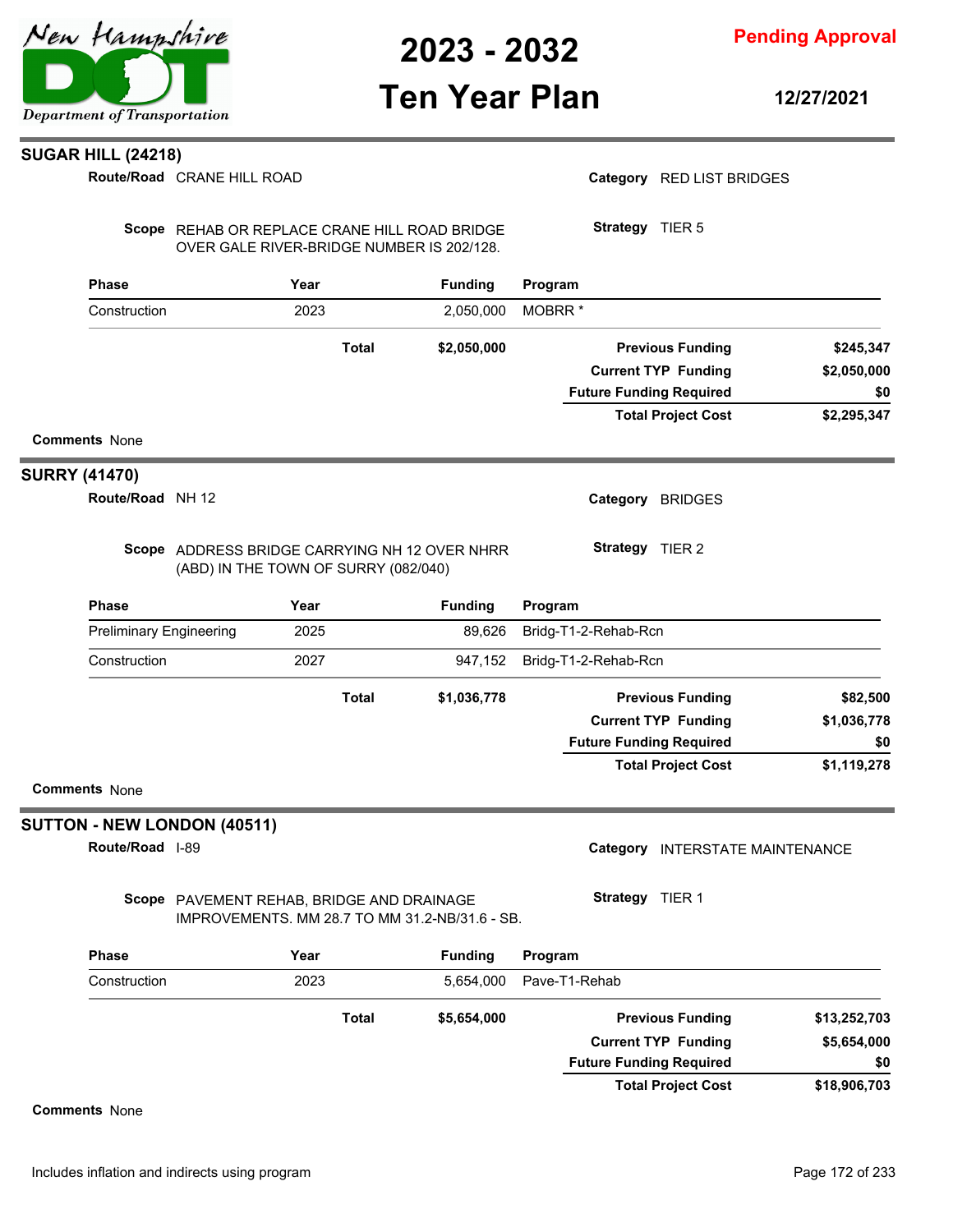

**Pending Approval**

# **Ten Year Plan**

**12/27/2021**

| <b>SWANZEY (41403)</b>         |                                                                                                                   |              |                |                  |                      |                                |             |
|--------------------------------|-------------------------------------------------------------------------------------------------------------------|--------------|----------------|------------------|----------------------|--------------------------------|-------------|
|                                | Route/Road CHRISTIAN HILL ROAD OVER NHRR                                                                          |              |                |                  |                      | Category BRIDGES               |             |
|                                | Scope BRIDGE REPLACEMENT-CHRISTIAN HILL ROAD<br>OVER NHRR-BR. #098/122                                            |              |                |                  | Strategy TIER 5      |                                |             |
| <b>Phase</b>                   | Year                                                                                                              |              | <b>Funding</b> | Program          |                      |                                |             |
| <b>Preliminary Engineering</b> | 2024                                                                                                              |              | 130,380        | SAB <sup>*</sup> |                      |                                |             |
| <b>Right of Way</b>            | 2024                                                                                                              |              | 5,140          | SAB <sup>*</sup> |                      |                                |             |
| Construction                   | 2024                                                                                                              |              | 974,328        | <b>MOBIL</b>     |                      |                                |             |
|                                |                                                                                                                   | <b>Total</b> | \$1,109,848    |                  |                      | <b>Previous Funding</b>        | \$0         |
|                                |                                                                                                                   |              |                |                  |                      | <b>Current TYP Funding</b>     | \$1,109,848 |
|                                |                                                                                                                   |              |                |                  |                      | <b>Future Funding Required</b> | \$0         |
|                                |                                                                                                                   |              |                |                  |                      | <b>Total Project Cost</b>      | \$1,109,848 |
| <b>Comments None</b>           |                                                                                                                   |              |                |                  |                      |                                |             |
| <b>SWANZEY (42511)</b>         |                                                                                                                   |              |                |                  |                      |                                |             |
|                                | Route/Road ASHUELOT TRAIL CHESHIRE TRAIL                                                                          |              |                |                  | Category             | MANDATED FEDERAL               |             |
|                                | Scope CONSTRUCT MULTI-USE PATH ON ABANDONED<br>RAIL CORRIDORS ASHUELOT TRAIL AND IMPROVE<br><b>CHESHIRE TRAIL</b> |              |                |                  | Strategy TIER 6      |                                |             |
| <b>Phase</b>                   | Year                                                                                                              |              | <b>Funding</b> | Program          |                      |                                |             |
| Construction                   | 2027                                                                                                              |              | 773,794        | TA*              |                      |                                |             |
|                                |                                                                                                                   | <b>Total</b> | \$773,794      |                  |                      | <b>Previous Funding</b>        | \$76,000    |
|                                |                                                                                                                   |              |                |                  |                      | <b>Current TYP Funding</b>     | \$773,794   |
|                                |                                                                                                                   |              |                |                  |                      | <b>Future Funding Required</b> | \$0         |
| <b>Comments None</b>           |                                                                                                                   |              |                |                  |                      | <b>Total Project Cost</b>      | \$849,794   |
|                                |                                                                                                                   |              |                |                  |                      |                                |             |
| TAMWORTH (41434)               |                                                                                                                   |              |                |                  |                      |                                |             |
|                                | Route/Road NH ROUTE 113A                                                                                          |              |                |                  |                      | Category RED LIST BRIDGES      |             |
|                                | Scope ADDRESS RED LIST BRIDGE CARRYING NH 113A<br>OVER SWIFT RIVER IN THE TOWN OF TAMWORTH<br>(061/091)           |              |                |                  | Strategy TIER 4      |                                |             |
| <b>Phase</b>                   | Year                                                                                                              |              | <b>Funding</b> | Program          |                      |                                |             |
| Construction                   | 2023                                                                                                              |              | 1,130,800      |                  | Bridg-T3-4-Rehab-Rcn |                                |             |
|                                |                                                                                                                   | <b>Total</b> | \$1,130,800    |                  |                      | <b>Previous Funding</b>        | \$220,000   |
|                                |                                                                                                                   |              |                |                  |                      | <b>Current TYP Funding</b>     | \$1,130,800 |
|                                |                                                                                                                   |              |                |                  |                      | <b>Future Funding Required</b> | \$0         |
|                                |                                                                                                                   |              |                |                  |                      | <b>Total Project Cost</b>      | \$1,350,800 |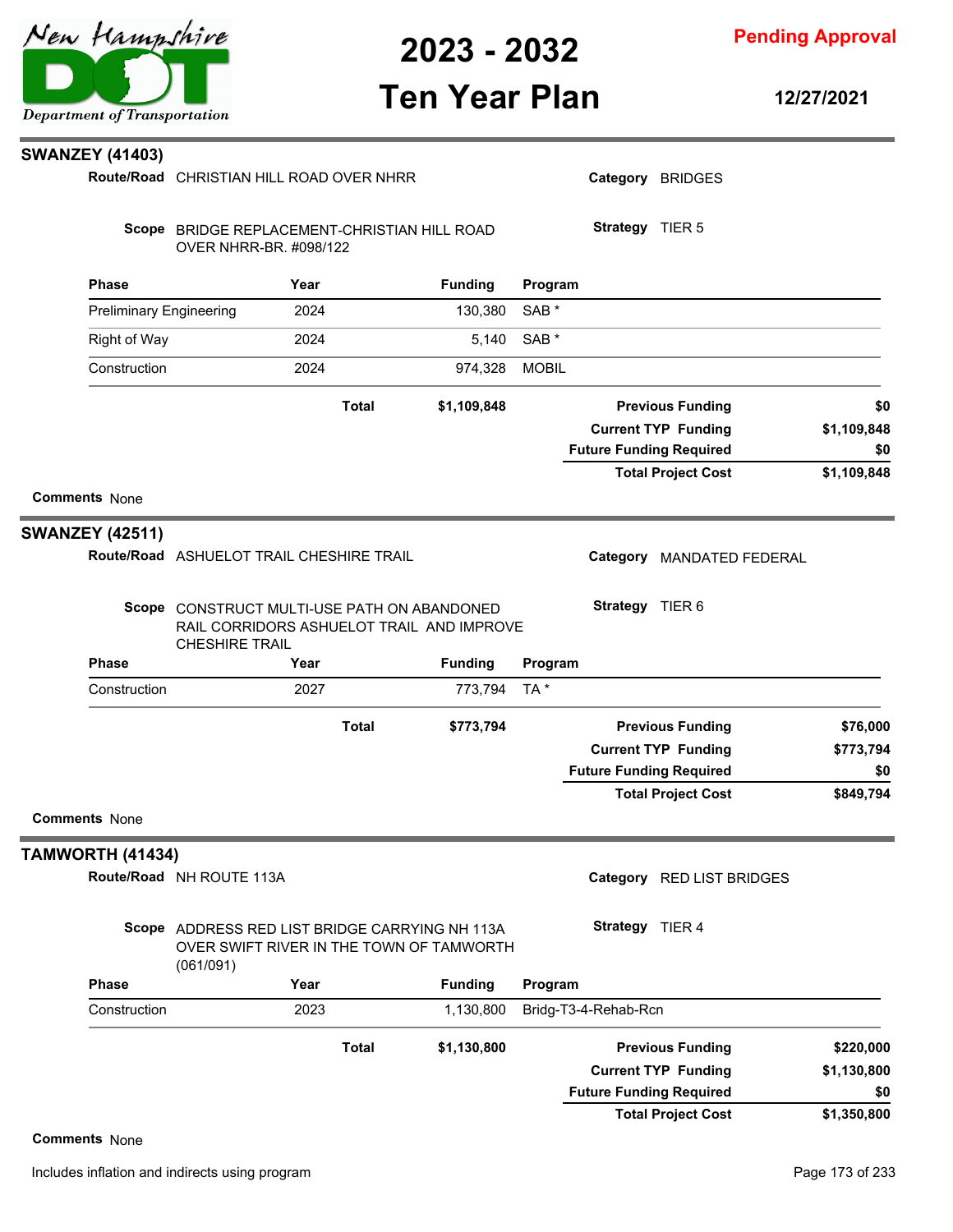**Pending Approval**

## **Ten Year Plan**

**12/27/2021**

#### **THORNTON (40613)**

|                       | Route/Road NH 49     |                                                                                                                  |                |                                | Category RED LIST BRIDGES    |             |
|-----------------------|----------------------|------------------------------------------------------------------------------------------------------------------|----------------|--------------------------------|------------------------------|-------------|
|                       |                      | Scope DECK REPLACEMENT AND SCOUR PROTECTION<br>FOR THE BRIDGE CARRYING NH 49 OVER MAD<br>RIVER (BR NO 239/152)   |                | Strategy TIER 3                |                              |             |
|                       | <b>Phase</b>         | Year                                                                                                             | <b>Funding</b> | Program                        |                              |             |
|                       | Construction         | 2024                                                                                                             | 4.780.045      | Bridg-T3-4-Rehab-Rcn           |                              |             |
|                       |                      | <b>Total</b>                                                                                                     | \$4,780,045    |                                | <b>Previous Funding</b>      | \$650,000   |
|                       |                      |                                                                                                                  |                |                                | <b>Current TYP Funding</b>   | \$4,780,045 |
|                       |                      |                                                                                                                  |                | <b>Future Funding Required</b> |                              | \$0         |
|                       |                      |                                                                                                                  |                |                                | <b>Total Project Cost</b>    | \$5,430,045 |
|                       | <b>Comments None</b> |                                                                                                                  |                |                                |                              |             |
| <b>TILTON (29753)</b> |                      |                                                                                                                  |                |                                |                              |             |
|                       |                      | Route/Road CALEF HILL ROAD                                                                                       |                |                                | Category INDIVIDUAL PROJECTS |             |
|                       |                      | Scope RECONSTRUCT AND RE-CLASSIFY CALEF HILL<br>ROAD FROM CLARK ROAD NORTH 1.97 MILES TO<br>SANBORNTON TOWN LINE |                | Strategy TIER 4                |                              |             |
|                       | <b>Phase</b>         | Year                                                                                                             | <b>Funding</b> | Program                        |                              |             |
|                       | Construction         | 2023                                                                                                             | 2,900,000      | NON-PAR (other)                |                              |             |
|                       |                      | <b>Total</b>                                                                                                     | \$2,900,000    |                                | <b>Previous Funding</b>      | \$350,000   |
|                       |                      |                                                                                                                  |                |                                | <b>Current TYP Funding</b>   | \$2,900,000 |
|                       |                      |                                                                                                                  |                | <b>Future Funding Required</b> |                              | \$0         |
|                       |                      |                                                                                                                  |                |                                | <b>Total Project Cost</b>    | \$3,250,000 |

**Comments** Funding Source: General Funds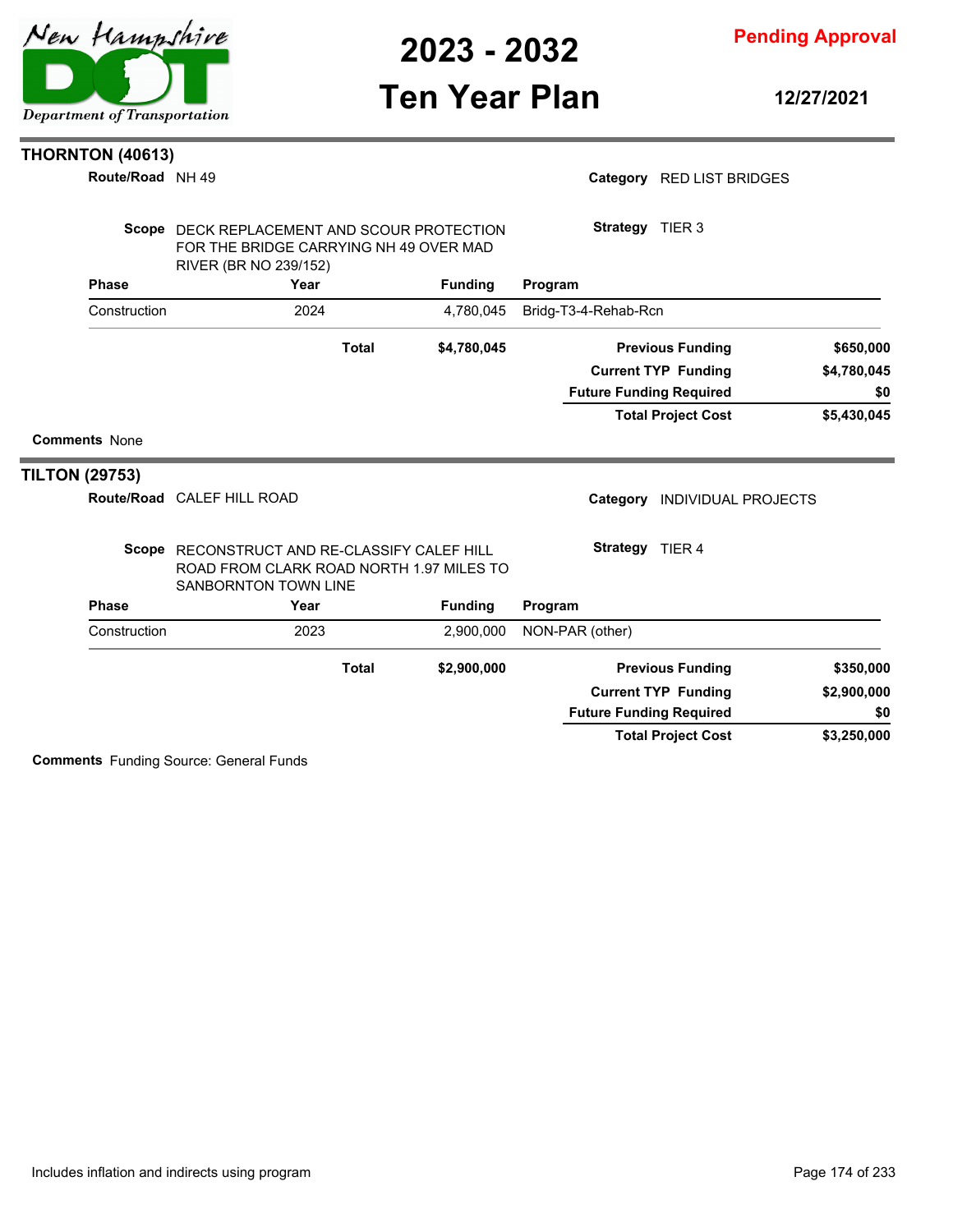

**Pending Approval**

# **Ten Year Plan**

**12/27/2021**

### **TILTON (42600)**

Route/Road MAIN/SCHOOL STREET

|                                              |                                                                                            | Route/Road MAIN/SCHOOL STREET |                |            | Category INDIVIDUAL PROJECTS   |             |
|----------------------------------------------|--------------------------------------------------------------------------------------------|-------------------------------|----------------|------------|--------------------------------|-------------|
|                                              | Scope INTERSECTION SAFETY IMPROVEMENTS<br>(ROUNDABOUT)                                     |                               |                |            | Strategy TIER 2                |             |
| <b>Phase</b>                                 |                                                                                            | Year                          | <b>Funding</b> | Program    |                                |             |
| <b>Preliminary Engineering</b>               |                                                                                            | 2024                          | 581,231        | None-Other |                                |             |
| <b>Right of Way</b>                          |                                                                                            | 2027                          | 315,717        | None-Other |                                |             |
| Construction                                 |                                                                                            | 2029                          | 1,416,130      | None-Other |                                |             |
| Construction                                 |                                                                                            | 2031                          | 585,856        | None-Other |                                |             |
|                                              |                                                                                            | <b>Total</b>                  | \$2,898,935    |            | <b>Previous Funding</b>        | \$0         |
|                                              |                                                                                            |                               |                |            | <b>Current TYP Funding</b>     | \$2,898,935 |
|                                              |                                                                                            |                               |                |            | <b>Future Funding Required</b> | \$0         |
|                                              | Comments Lakes Region Planning Commission priority project for the 2021-2030 Ten Year Plan |                               |                |            | <b>Total Project Cost</b>      | \$2,898,935 |
|                                              |                                                                                            |                               |                |            |                                |             |
| <b>ROY - JAFFREY (43443)</b>                 |                                                                                            |                               |                |            |                                |             |
|                                              |                                                                                            |                               |                |            |                                |             |
|                                              | Route/Road NH ROUTE 124                                                                    |                               |                |            | Category INDIVIDUAL PROJECTS   |             |
|                                              | Scope REPLACEMENT OF A CROSSING OF 3 CMP PIPES<br>AT PERKINS POND.                         |                               |                |            | Strategy TIER 3                |             |
|                                              |                                                                                            | Year                          | <b>Funding</b> | Program    |                                |             |
|                                              |                                                                                            | 2023                          | 16,962         | CRDR*      |                                |             |
|                                              |                                                                                            | 2023                          | 1,081,836      | CRDR*      |                                |             |
| <b>Phase</b><br>Right of Way<br>Construction |                                                                                            | <b>Total</b>                  | \$1,098,798    |            | <b>Previous Funding</b>        | \$184,800   |
|                                              |                                                                                            |                               |                |            | <b>Current TYP Funding</b>     | \$1,098,798 |
|                                              |                                                                                            |                               |                |            | <b>Future Funding Required</b> | \$0         |

**Comments** None

**TROY**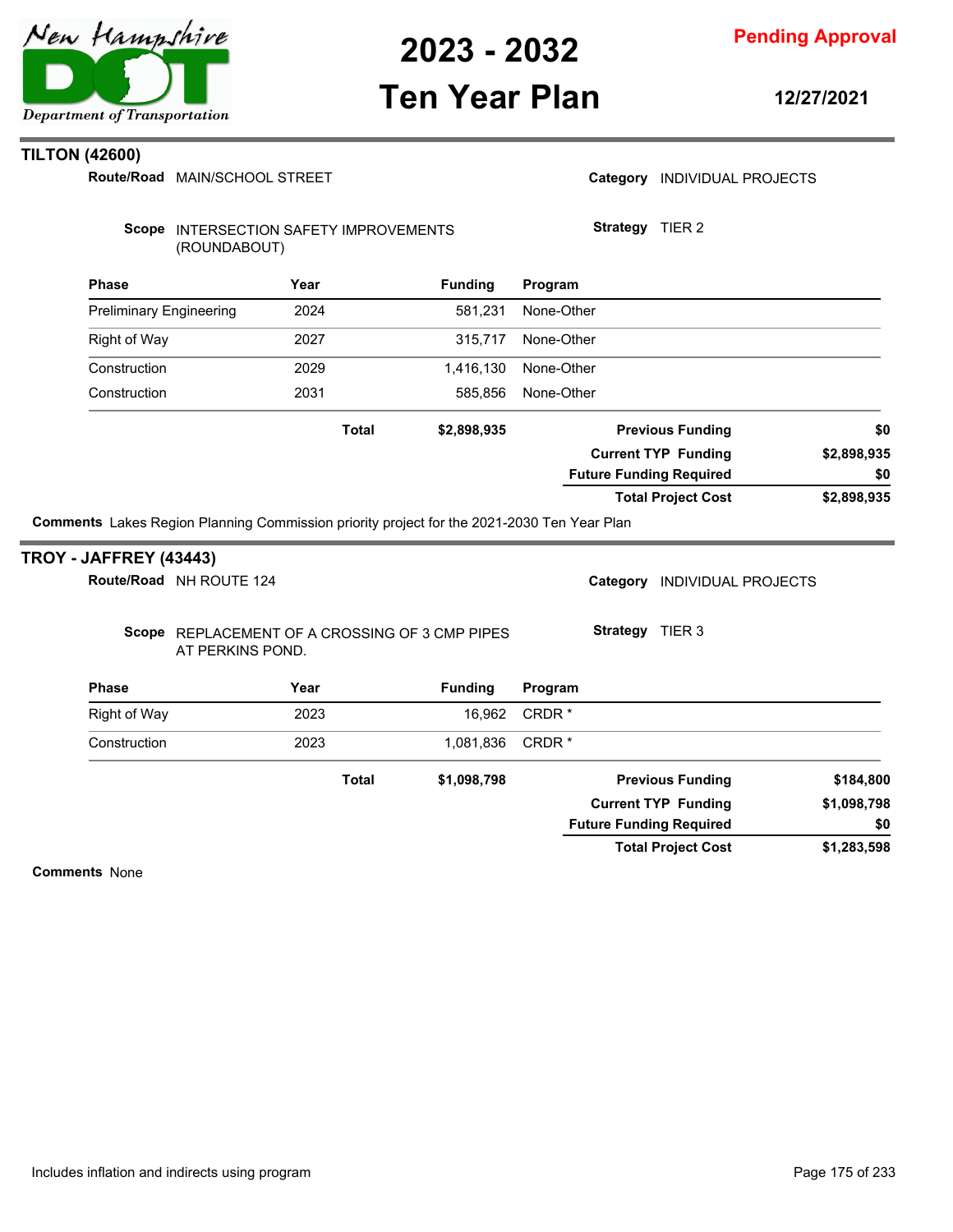

**Pending Approval**

# **Ten Year Plan**

**12/27/2021**

#### **TROY (40370)**

**Route/Road** NH ROUTE 12

|                     |                      | <b>Route/Road</b> NH ROUTE 12                                                                        |              |                |                                | Category RED LIST BRIDGES  |             |
|---------------------|----------------------|------------------------------------------------------------------------------------------------------|--------------|----------------|--------------------------------|----------------------------|-------------|
|                     |                      | Scope BRIDGE REPLACEMENT OF BRIDGE CARRYING NH<br>12 OVER S BRANCH ASHUELOT RIVER (BR NO<br>089/114) |              |                | Strategy TIER 2                |                            |             |
|                     | <b>Phase</b>         | Year                                                                                                 |              | <b>Funding</b> | Program                        |                            |             |
|                     | Construction         | 2023                                                                                                 |              | 3,334,101      | Bridg-T1-2-Rehab-Rcn           |                            |             |
|                     |                      |                                                                                                      | <b>Total</b> | \$3,334,101    |                                | <b>Previous Funding</b>    | \$1,032,419 |
|                     |                      |                                                                                                      |              |                |                                | <b>Current TYP Funding</b> | \$3,334,101 |
|                     |                      |                                                                                                      |              |                | <b>Future Funding Required</b> |                            | \$0         |
|                     |                      |                                                                                                      |              |                |                                | <b>Total Project Cost</b>  | \$4,366,520 |
|                     | <b>Comments None</b> |                                                                                                      |              |                |                                |                            |             |
| <b>TROY (40371)</b> |                      |                                                                                                      |              |                |                                |                            |             |
|                     |                      | Route/Road NH ROUTE 12                                                                               |              |                |                                | Category RED LIST BRIDGES  |             |
|                     |                      | Scope REHABILITATION OF OF THE BRIDGE (BR NO<br>096/091) CARRYING NH ROUTE 12 OVER NHRR<br>(ABD)     |              |                | Strategy TIER 2                |                            |             |
|                     | <b>Phase</b>         | Year                                                                                                 |              | <b>Funding</b> | Program                        |                            |             |
|                     | Construction         | 2023                                                                                                 |              | 2,065,972      | Bridg-T1-2-Rehab-Rcn           |                            |             |
|                     |                      |                                                                                                      | <b>Total</b> | \$2,065,972    |                                | <b>Previous Funding</b>    | \$1,119,886 |
|                     |                      |                                                                                                      |              |                |                                | <b>Current TYP Funding</b> | \$2,065,972 |
|                     |                      |                                                                                                      |              |                | <b>Future Funding Required</b> |                            | \$0         |
|                     |                      |                                                                                                      |              |                |                                | <b>Total Project Cost</b>  | \$3,185,857 |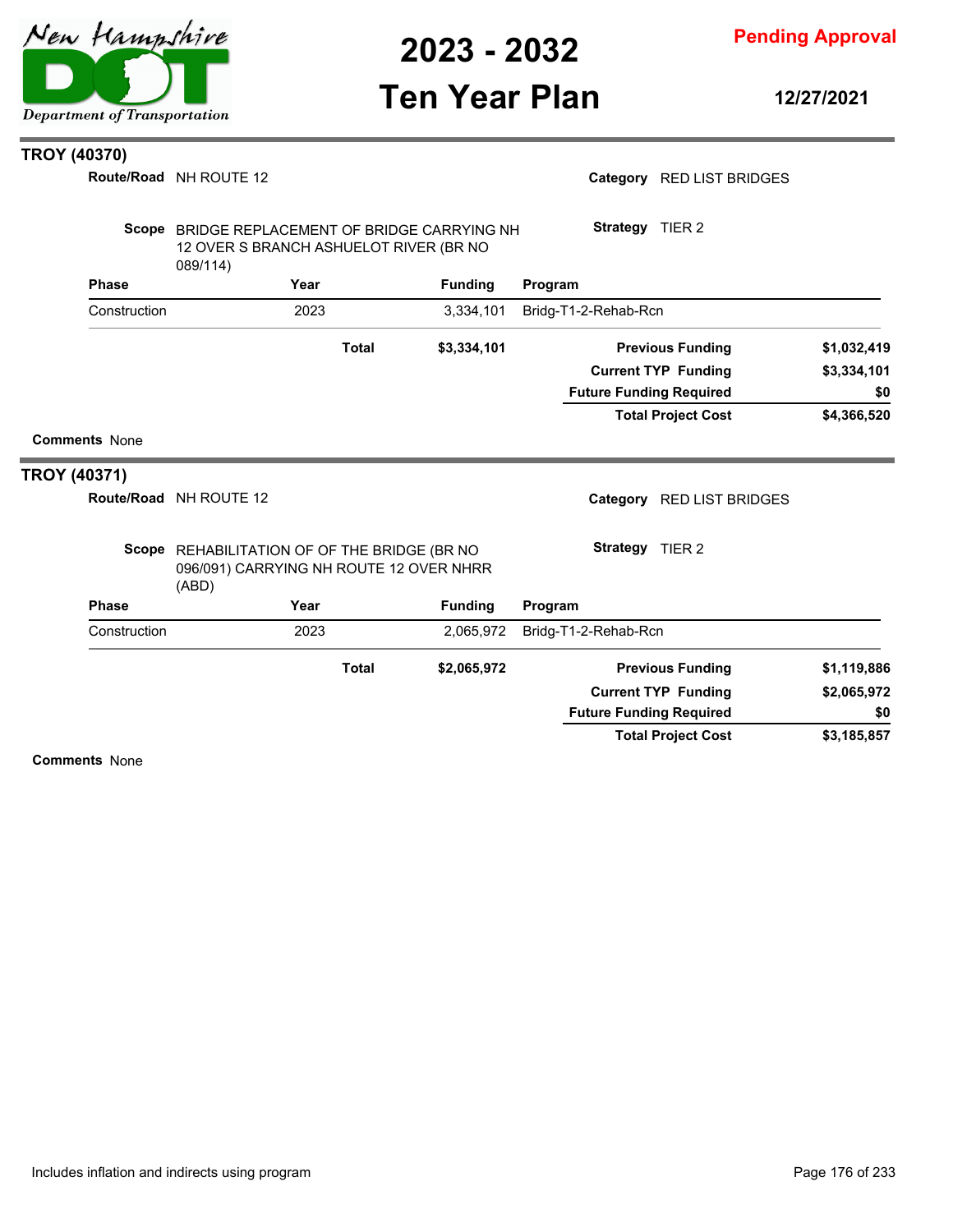# **Ten Year Plan**

**12/27/2021**

### **WALPOLE, NH - ROCKINGHAM, VT (41720)**

BRIDGE STREET **Route/Road**

Category RED LIST BRIDGES

**Strategy** TIER 4

Scope VILAS BRIDGE REHABILITATION OVER THE CONNECTICUT RIVER.

| Phase                          | Year  | <b>Funding</b> | Program                        |              |
|--------------------------------|-------|----------------|--------------------------------|--------------|
| <b>Preliminary Engineering</b> | 2023  | 63,879         | NON-PAR (other)                |              |
| <b>Preliminary Engineering</b> | 2023  | 848,676        | Bridg-T3-4-Rehab-Rcn           |              |
| Right of Way                   | 2026  | 4,337          | NON-PAR (other)                |              |
| <b>Right of Way</b>            | 2026  | 57,623         | Bridg-T3-4-Rehab-Rcn           |              |
| Construction                   | 2028  | 334,853        | NON-PAR (Vermont)              |              |
| Construction                   | 2028  | 4,448,759      | Bridg-T3-4-Rehab-Rcn           |              |
| Construction                   | 2029  | 836,539        | NON-PAR (other)                |              |
| Construction                   | 2029  | 11,114,016     | Bridg-T3-4-Rehab-Rcn           |              |
|                                | Total | \$17,708,682   | <b>Previous Funding</b>        | \$0          |
|                                |       |                | <b>Current TYP Funding</b>     | \$17,708,682 |
|                                |       |                | <b>Future Funding Required</b> | \$0          |
| ite Nono                       |       |                | <b>Total Project Cost</b>      | \$17,708,682 |

**Comments** None

 $\overline{\phantom{a}}$ 

### **WARNER - SUTTON (15747)**

**Route/Road** 1-89

Category INTERSTATE MAINTENANCE

Scope PAVEMENT REHAB FROM MM 20.5 TO MM 24.2

**Strategy** TIER 1

| <b>Phase</b> | Year         | <b>Funding</b> | Program                        |              |
|--------------|--------------|----------------|--------------------------------|--------------|
| Construction | 2023         | 452.320        | Pave-T1-Rehab                  |              |
| Construction | 2023         | 14.624.636     | None-Other                     |              |
|              | <b>Total</b> | \$15,076,956   | <b>Previous Funding</b>        | \$495,000    |
|              |              |                | <b>Current TYP Funding</b>     | \$15,076,956 |
|              |              |                | <b>Future Funding Required</b> | \$0          |
|              |              |                | <b>Total Project Cost</b>      | \$15,571,956 |

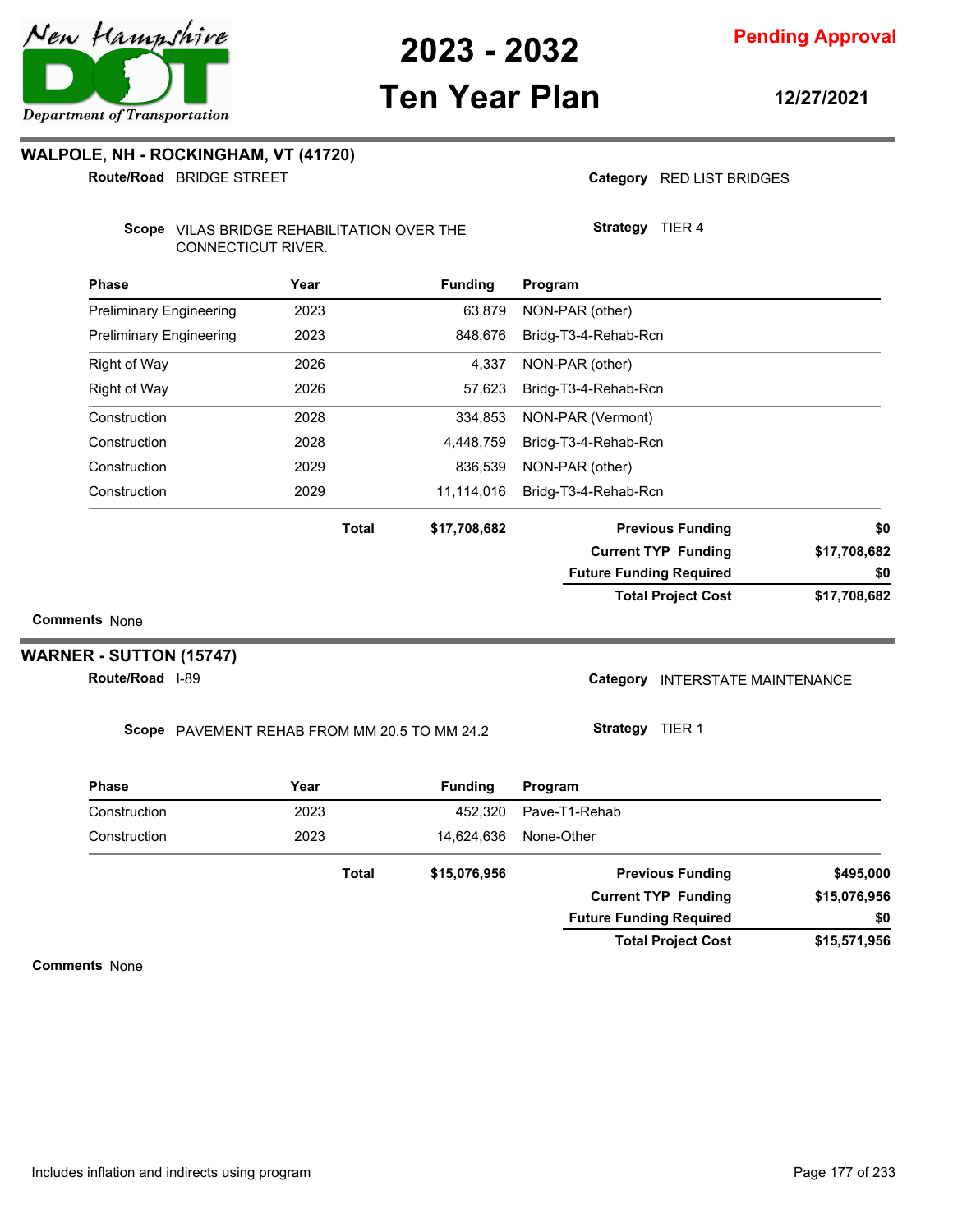

## **Ten Year Plan**

**Pending Approval**

**12/27/2021**

### **WARNER (40622)**

**Route/Road** NH 103

Category RED LIST BRIDGES

Scope DECK REPLACEMENT FOR THE RED LIST BRIDGE CARRYING NH 103 OVER I-89 NB (BR NO 202/136)

**Strategy** TIER 3

| <b>Phase</b>                   |                                                                            | Year |              | <b>Funding</b> | Program |                                |                            |             |
|--------------------------------|----------------------------------------------------------------------------|------|--------------|----------------|---------|--------------------------------|----------------------------|-------------|
| Construction                   | 2023                                                                       |      | 1,130,800    |                |         | Bridg-T3-4-Rehab-Rcn           |                            |             |
|                                |                                                                            |      | <b>Total</b> | \$1,130,800    |         | \$250,000                      |                            |             |
|                                |                                                                            |      |              |                |         |                                | <b>Current TYP Funding</b> | \$1,130,800 |
|                                |                                                                            |      |              |                |         | <b>Future Funding Required</b> |                            | \$0         |
|                                |                                                                            |      |              |                |         |                                | <b>Total Project Cost</b>  | \$1,380,800 |
| <b>Comments None</b>           |                                                                            |      |              |                |         |                                |                            |             |
| <b>WARNER (43729)</b>          |                                                                            |      |              |                |         |                                |                            |             |
|                                | Route/Road NH ROUTE 103                                                    |      |              |                |         | Category                       | <b>MANDATED FEDERAL</b>    |             |
|                                | Scope CONST. 8' WIDE MULTI-USE PATH FOR 3,750 LF<br>ALONG NH ROUTE<br>103. |      |              |                |         | Strategy TIER 3                |                            |             |
| <b>Phase</b>                   |                                                                            | Year |              | <b>Funding</b> | Program |                                |                            |             |
| <b>Preliminary Engineering</b> |                                                                            | 2023 |              | 89,502         | TA*     |                                |                            |             |
| <b>Preliminary Engineering</b> |                                                                            | 2025 |              | 40,536         | TA *    |                                |                            |             |
| Right of Way                   |                                                                            | 2026 |              | 27,920         | TA *    |                                |                            |             |
| Construction                   |                                                                            | 2027 |              | 518,618        | TA*     |                                |                            |             |
| Construction                   |                                                                            | 2028 |              | 531,094        | TA *    |                                |                            |             |
|                                |                                                                            |      | <b>Total</b> | \$1,207,669    |         |                                | <b>Previous Funding</b>    | \$0         |
|                                |                                                                            |      |              |                |         |                                | <b>Current TYP Funding</b> | \$1,207,669 |
|                                |                                                                            |      |              |                |         | <b>Future Funding Required</b> |                            | \$0         |
|                                |                                                                            |      |              |                |         |                                | <b>Total Project Cost</b>  | \$1,207,669 |
| Commands N.L.                  |                                                                            |      |              |                |         |                                |                            |             |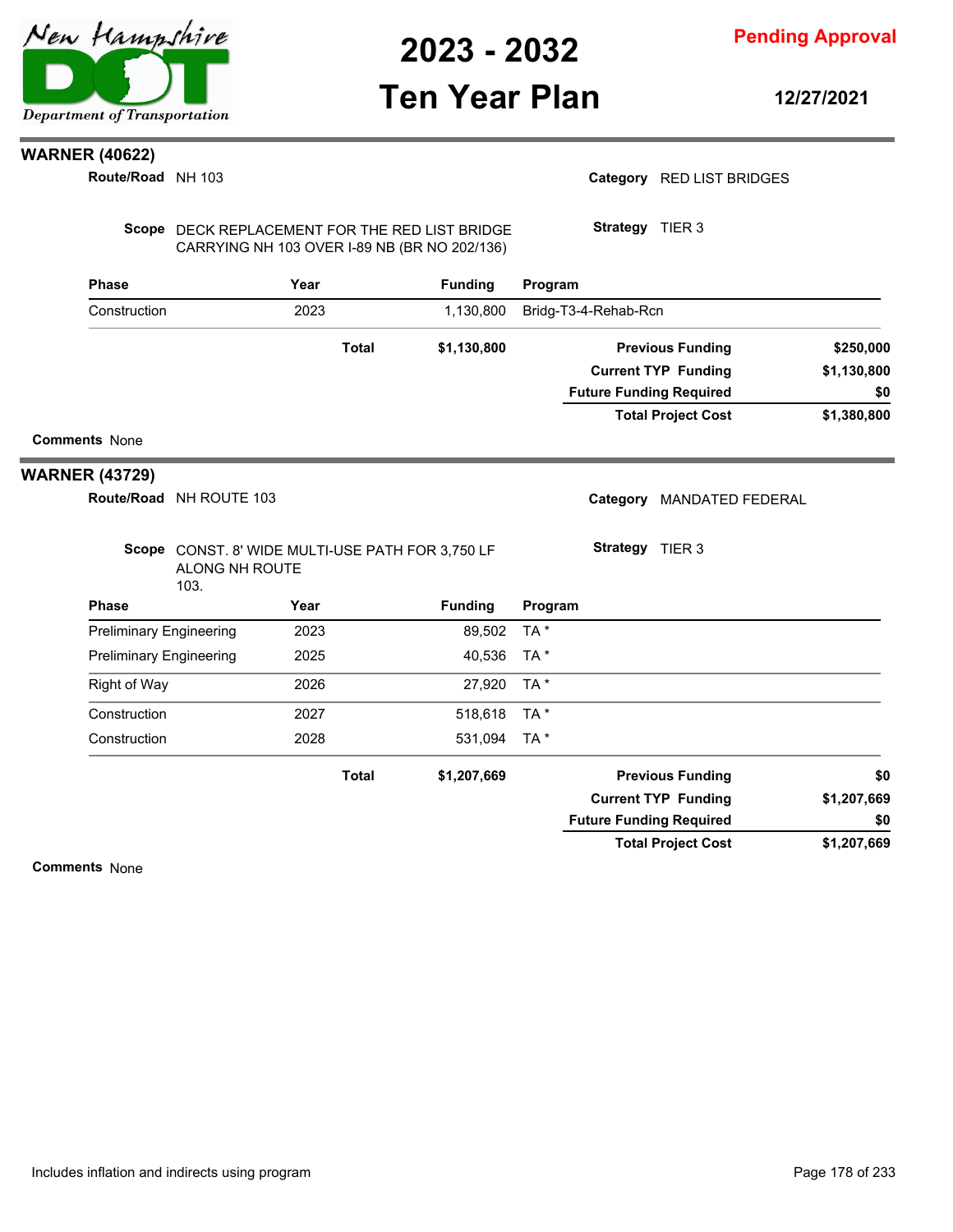

# **Ten Year Plan**

**12/27/2021**

| WATERVILLE VALLEY (43734) |  |  |
|---------------------------|--|--|
|---------------------------|--|--|

|                                              |                                                                                                                    | Route/Road VALLEY, TECUMSEH, SNOW'S BROOK ROADS |              |                |                  | Category MANDATED FEDERAL      |                            |             |
|----------------------------------------------|--------------------------------------------------------------------------------------------------------------------|-------------------------------------------------|--------------|----------------|------------------|--------------------------------|----------------------------|-------------|
|                                              | Scope RECONSTRUCT 3,406 LF OF ROADWAY TO<br><b>INCLUDE A DEDICATED</b><br>BIKE/PED LANE ON VALLEY RD, TECUMSEH RD, |                                                 |              |                |                  | Strategy TIER 5                |                            |             |
| <b>Phase</b>                                 |                                                                                                                    | Year                                            |              | <b>Funding</b> | Program          |                                |                            |             |
| <b>Preliminary Engineering</b>               |                                                                                                                    | 2023                                            |              | 47,084         | TA*              |                                |                            |             |
| <b>Preliminary Engineering</b>               |                                                                                                                    | 2025                                            |              | 37,319         | TA*              |                                |                            |             |
| <b>Preliminary Engineering</b>               |                                                                                                                    | 2027                                            |              | 39,438         | TA *             |                                |                            |             |
| Construction                                 |                                                                                                                    | 2029                                            |              | 363,976        | TA*              |                                |                            |             |
| Construction                                 |                                                                                                                    | 2031                                            |              | 768,351        | TA*              |                                |                            |             |
|                                              |                                                                                                                    |                                                 | <b>Total</b> | \$1,256,169    |                  |                                | <b>Previous Funding</b>    | \$0         |
|                                              |                                                                                                                    |                                                 |              |                |                  |                                | <b>Current TYP Funding</b> | \$1,256,169 |
|                                              |                                                                                                                    |                                                 |              |                |                  | <b>Future Funding Required</b> |                            | \$0         |
| <b>Comments None</b><br><b>WEARE (14338)</b> |                                                                                                                    |                                                 |              |                |                  |                                |                            |             |
|                                              | Route/Road LULL ROAD OVER PEACOCK BROOK                                                                            |                                                 |              |                |                  |                                | Category BRIDGES           |             |
|                                              | Scope BRIDGE REPLACEMENT-LULL RD OVER PEACOCK<br>BROOK - BR. #082/045                                              |                                                 |              |                |                  | Strategy TIER 5                |                            |             |
| <b>Phase</b>                                 |                                                                                                                    | Year                                            |              | <b>Funding</b> | Program          |                                |                            |             |
| <b>Preliminary Engineering</b>               |                                                                                                                    | 2026                                            |              | 118,021        | SAB <sup>*</sup> |                                |                            |             |
| Right of Way                                 |                                                                                                                    | 2026                                            |              | 5,901          | SAB *            |                                |                            |             |
| Construction                                 |                                                                                                                    | 2026                                            |              | 219,519        | SAB *            |                                |                            |             |
| Construction                                 |                                                                                                                    | 2027                                            |              | 225,665        | SAB <sup>*</sup> |                                |                            |             |
|                                              |                                                                                                                    |                                                 | <b>Total</b> | \$569,106      |                  |                                | <b>Previous Funding</b>    | \$0         |
|                                              |                                                                                                                    |                                                 |              |                |                  |                                | <b>Current TYP Funding</b> | \$569,106   |
|                                              |                                                                                                                    |                                                 |              |                |                  | <b>Future Funding Required</b> |                            | \$0         |
|                                              |                                                                                                                    |                                                 |              |                |                  |                                | <b>Total Project Cost</b>  | \$569,106   |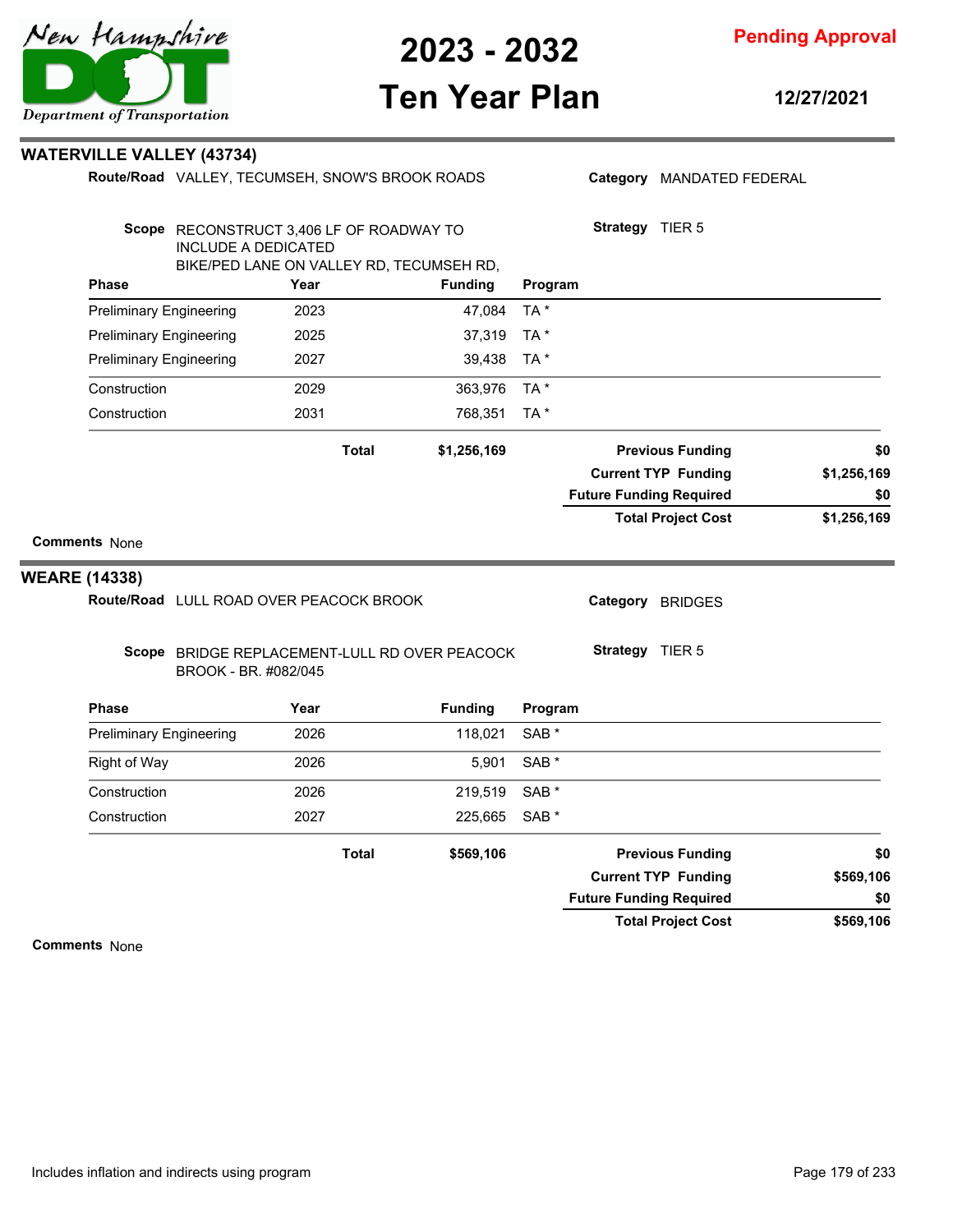

### **Ten Year Plan**

**Pending Approval**

**12/27/2021**

### **WEARE (41471)**

**Route/Road** NH 77

| Route/Road NH 77                                         |                                                                      |      |              |                                                  |                  | Category BRIDGES               |                                   |
|----------------------------------------------------------|----------------------------------------------------------------------|------|--------------|--------------------------------------------------|------------------|--------------------------------|-----------------------------------|
|                                                          | CHOATE BROOK IN THE TOWN OF WEARE<br>(159/178)                       |      |              | Scope ADDRESS BRIDGE CARRYING NH 77 OVER CANAL 2 |                  | Strategy TIER 4                |                                   |
| <b>Phase</b>                                             |                                                                      | Year |              | <b>Funding</b>                                   | Program          |                                |                                   |
| <b>Preliminary Engineering</b>                           |                                                                      | 2024 |              | 116,246                                          |                  | Bridg-T3-4-Rehab-Rcn           |                                   |
| <b>Preliminary Engineering</b>                           |                                                                      | 2026 |              | 122,847                                          |                  | Bridg-T3-4-Rehab-Rcn           |                                   |
| <b>Preliminary Engineering</b>                           |                                                                      | 2027 |              | 252,574                                          |                  | Bridg-T3-4-Rehab-Rcn           |                                   |
| Construction                                             |                                                                      | 2028 |              | 3,245,573                                        |                  | Bridg-T3-4-Rehab-Rcn           |                                   |
|                                                          |                                                                      |      | <b>Total</b> | \$3,737,240                                      |                  | <b>Previous Funding</b>        | \$110,000                         |
|                                                          |                                                                      |      |              |                                                  |                  | <b>Current TYP Funding</b>     | \$3,737,240                       |
|                                                          |                                                                      |      |              |                                                  |                  | <b>Future Funding Required</b> | \$0                               |
|                                                          |                                                                      |      |              |                                                  |                  | <b>Total Project Cost</b>      |                                   |
| <b>Comments None</b>                                     |                                                                      |      |              |                                                  |                  |                                |                                   |
| <b>Route/Road</b>                                        | <b>RIVER</b>                                                         |      |              | CLOTHESPIN BRIDGE ROAD OVER BLACKWATER           |                  | Category BRIDGES               |                                   |
| Scope                                                    | BLACKWATER RIVER-BR#121/103 & WIDENING<br><b>FISHING ACCESS AREA</b> |      |              | BRIDGE REPLACEMENT-CLOTHESPIN BR RD OVER         |                  | Strategy TIER 5                |                                   |
| <b>Phase</b>                                             |                                                                      | Year |              | <b>Funding</b>                                   | Program          |                                |                                   |
| <b>WEBSTER (40810)</b><br><b>Preliminary Engineering</b> |                                                                      | 2023 |              | 259,155                                          | SAB <sup>*</sup> |                                |                                   |
| <b>Right of Way</b>                                      |                                                                      | 2023 |              | 15,000                                           | SAB <sup>*</sup> |                                |                                   |
| Construction                                             |                                                                      | 2023 |              | 1,984,000                                        | <b>MOBIL</b>     |                                |                                   |
|                                                          |                                                                      |      | <b>Total</b> | \$2,258,155                                      |                  | <b>Previous Funding</b>        |                                   |
|                                                          |                                                                      |      |              |                                                  |                  | <b>Current TYP Funding</b>     | \$3,847,240<br>\$0<br>\$2,258,155 |

**\$2,258,155 Total Project Cost**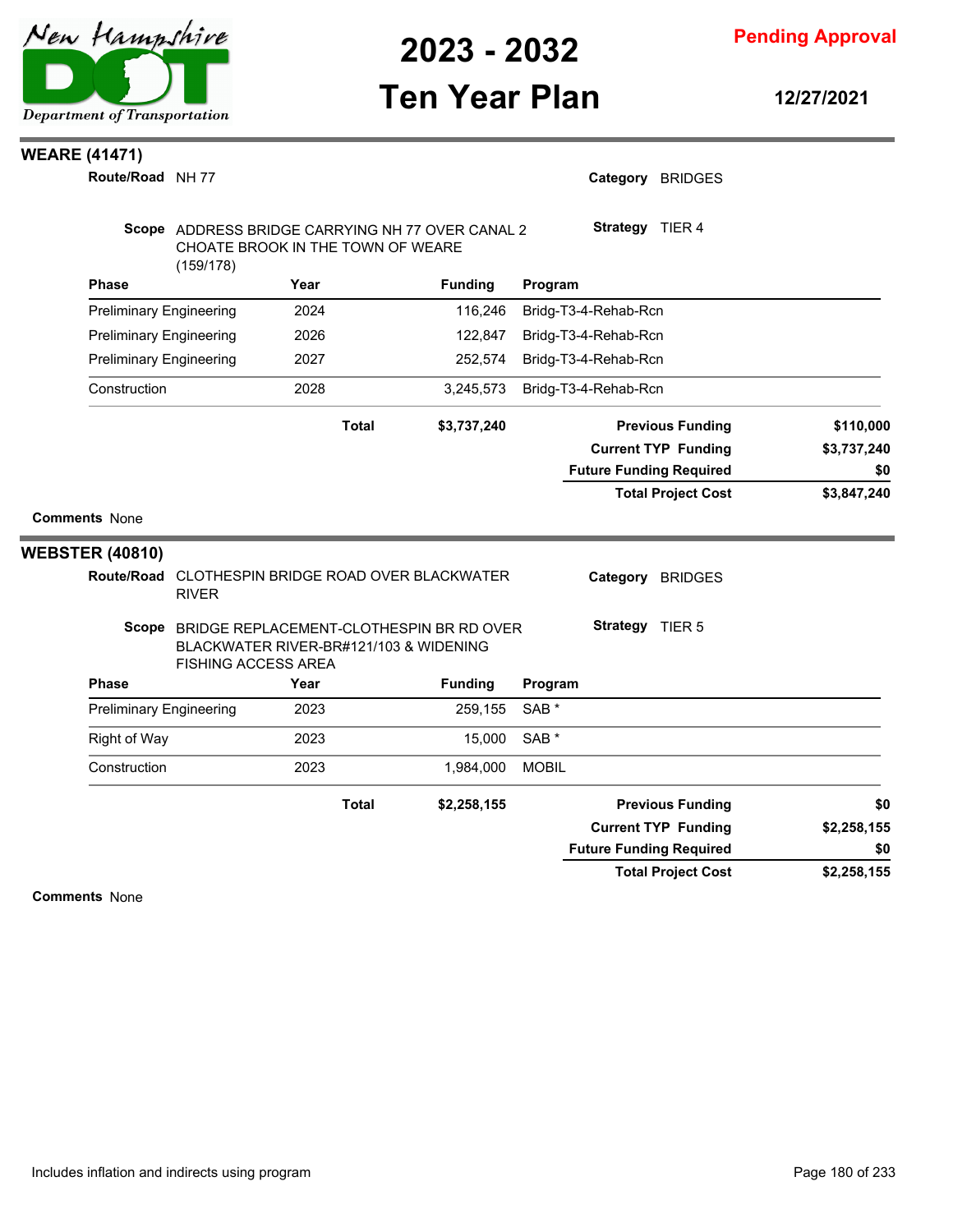

# **Ten Year Plan**

**12/27/2021**

**Pending Approval**

|                           | Route/Road FRESCOLN ROAD OVER ROCKY BRANCH                                                         | Category BRIDGES |                                |              |  |
|---------------------------|----------------------------------------------------------------------------------------------------|------------------|--------------------------------|--------------|--|
|                           | Scope BRIDGE REPLACEMENT-FRESCOLN ROAD OVER<br>ROCKY BRANCH-BR. #108/070                           |                  | Strategy TIER 5                |              |  |
| <b>Phase</b>              | Year                                                                                               | <b>Funding</b>   | Program                        |              |  |
| Construction              | 2023                                                                                               | 99,435           | SAB <sup>*</sup>               |              |  |
| Construction              | 2023                                                                                               | 298,304          | <b>FEMA</b>                    |              |  |
|                           | <b>Total</b>                                                                                       | \$397,739        | <b>Previous Funding</b>        | \$467,565    |  |
|                           |                                                                                                    |                  | <b>Current TYP Funding</b>     | \$397,739    |  |
|                           |                                                                                                    |                  | <b>Future Funding Required</b> | \$0          |  |
|                           |                                                                                                    |                  | <b>Total Project Cost</b>      | \$865,304    |  |
| <b>Comments None</b>      |                                                                                                    |                  |                                |              |  |
| <b>WHITEFIELD (40578)</b> |                                                                                                    |                  |                                |              |  |
|                           | Route/Road MT. WASHINGTON REGIONAL AIRPORT                                                         |                  | Category AIRPORT               |              |  |
|                           | Scope PRESERVATION, MODERNIZATION, AND/OR<br>EXPANSION OF AIRPORT FACILITIES; PLANNING<br>STUDIES. |                  | Strategy ALL TIERS             |              |  |
| <b>Phase</b>              | Year                                                                                               | <b>Funding</b>   | Program                        |              |  |
| Other                     | 2023                                                                                               | 114,222          | Airport Improvement            |              |  |
| Other                     | 2024                                                                                               | 528,392          | Airport Improvement            |              |  |
|                           |                                                                                                    |                  |                                |              |  |
| Other                     | 2025                                                                                               | 362,124          | Airport Improvement            |              |  |
| Other                     | 2026                                                                                               | 310,220          | Airport Improvement            |              |  |
| Other                     | 2027                                                                                               | 287,016          | Airport Improvement            |              |  |
| Other                     | 2028                                                                                               | 590,104          | Airport Improvement            |              |  |
| Other                     | 2029                                                                                               | 606,627          | Airport Improvement            |              |  |
| Other                     | 2030                                                                                               | 623,613          | Airport Improvement            |              |  |
| Other                     | 2031                                                                                               | 1,068,456        | Airport Improvement            |              |  |
| Other                     | 2032                                                                                               | 6,615,867        | Airport Improvement            |              |  |
|                           | <b>Total</b>                                                                                       | \$11,106,641     | <b>Previous Funding</b>        | \$0          |  |
|                           |                                                                                                    |                  | <b>Current TYP Funding</b>     | \$11,106,641 |  |
|                           |                                                                                                    |                  | <b>Future Funding Required</b> | \$0          |  |



**WENTWORTH (40648)**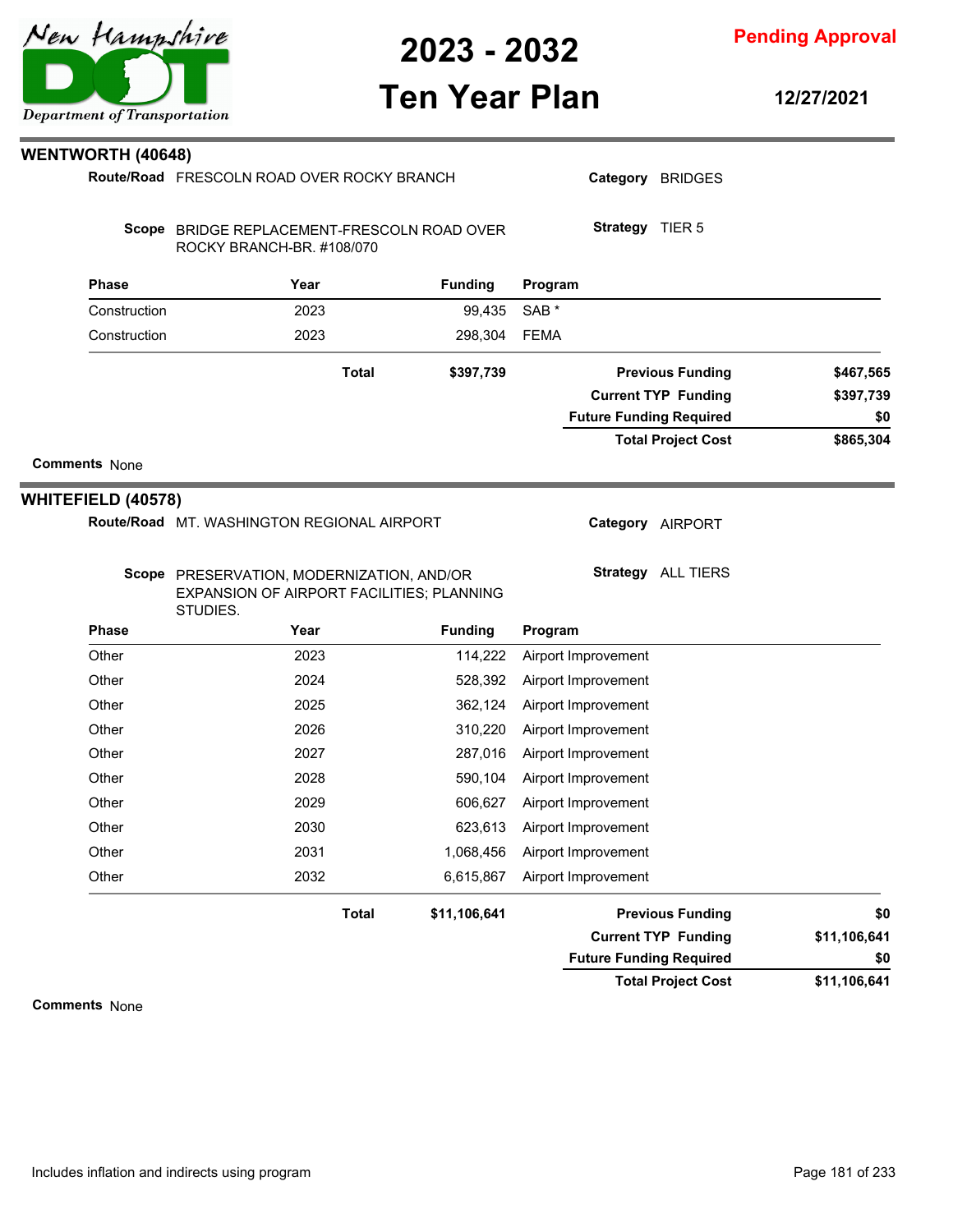

## **Ten Year Plan**

**Pending Approval**

**12/27/2021**

### **WHITEFIELD (41582)**

Route/Road LANCASTER RD

Category **INDIVIDUAL PROJECTS** 

Scope ROADWAY RECON & SAFETY IMPROVEMENTS

**Strategy** TIER 2

| <b>Phase</b>        |                                | Year         | <b>Funding</b>                                                                                    | Program                        |                            |             |
|---------------------|--------------------------------|--------------|---------------------------------------------------------------------------------------------------|--------------------------------|----------------------------|-------------|
|                     | <b>Preliminary Engineering</b> | 2025         | 94,715                                                                                            | None-Highway                   |                            |             |
| <b>Right of Way</b> |                                | 2025         | 6,314                                                                                             | None-Highway                   |                            |             |
| Construction        |                                | 2027         | 3,416,524                                                                                         | None-Highway                   |                            |             |
|                     |                                | <b>Total</b> | \$3,517,553                                                                                       |                                | <b>Previous Funding</b>    | \$116,246   |
|                     |                                |              |                                                                                                   |                                | <b>Current TYP Funding</b> | \$3,517,553 |
|                     |                                |              |                                                                                                   | <b>Future Funding Required</b> |                            | \$0         |
|                     |                                |              |                                                                                                   |                                | <b>Total Project Cost</b>  | \$3,633,800 |
|                     |                                |              | <b>Comments</b> North Country Council Commission priority project for the 2019-2028 Ten Year Plan |                                |                            |             |
| WHITEFIELD (43521)  |                                |              |                                                                                                   |                                |                            |             |
|                     | Route/Road NH 116              |              |                                                                                                   | Category                       | <b>INDIVIDUAL PROJECTS</b> |             |
|                     | WHITEFIELD.                    |              | Scope PEDESTRIAN IMPROVEMENTS ALONG NH 116 IN                                                     | <b>Strategy</b>                | TIER <sub>3</sub>          |             |

| <b>Phase</b>                   | Year         | <b>Funding</b> | Program                        |             |
|--------------------------------|--------------|----------------|--------------------------------|-------------|
| <b>Preliminary Engineering</b> | 2027         | 170.487        | None-Highway                   |             |
| Right of Way                   | 2030         | 20,579         | None-Highway                   |             |
| Construction                   | 2032         | 1,304,867      | None-Highway                   |             |
|                                | <b>Total</b> | \$1,495,934    | <b>Previous Funding</b>        | \$0         |
|                                |              |                | <b>Current TYP Funding</b>     | \$1,495,934 |
|                                |              |                | <b>Future Funding Required</b> | \$0         |
|                                |              |                | <b>Total Project Cost</b>      | \$1,495,934 |

**Comments** North Country Council priority project for the 2023-2032 Ten Year Plan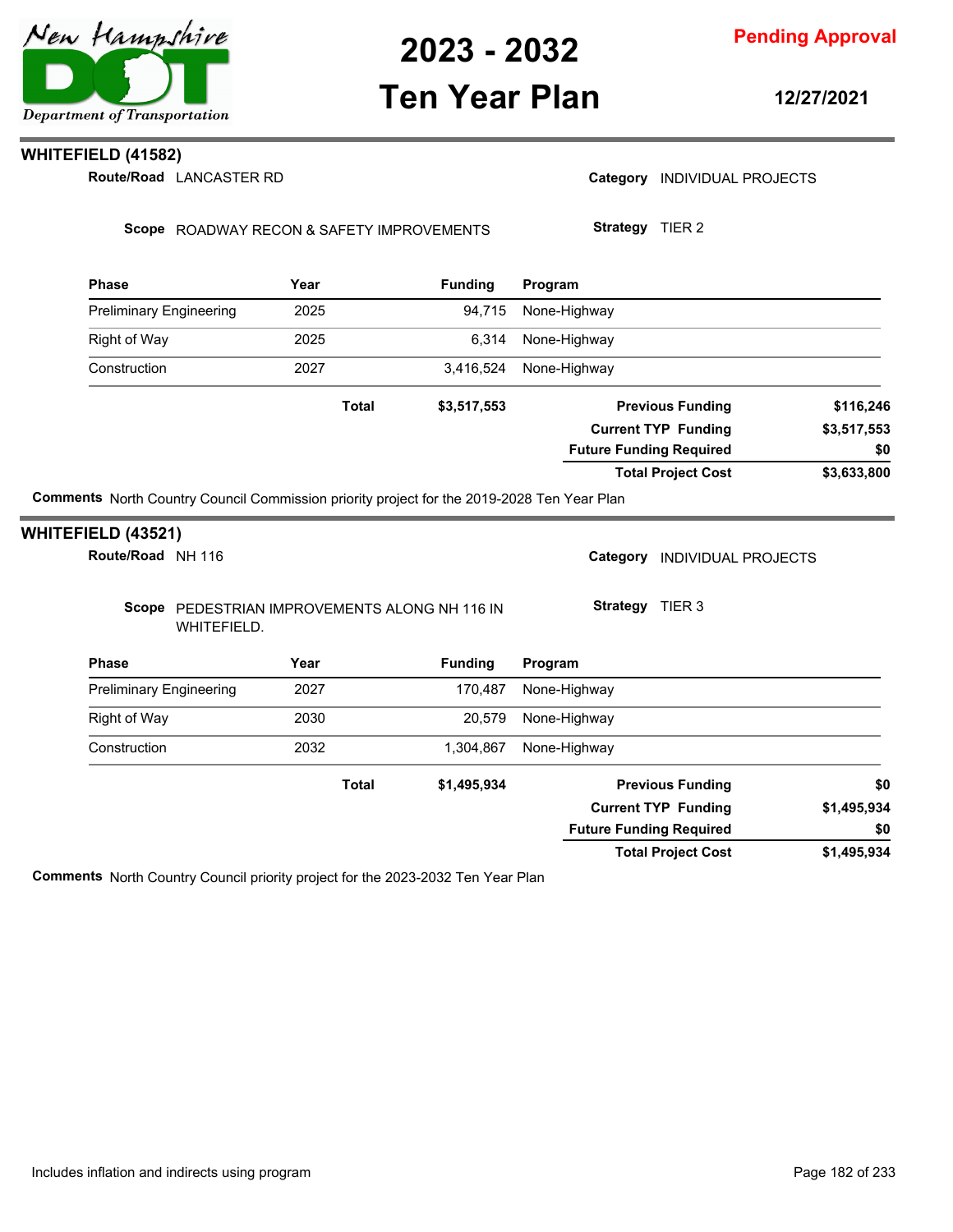

# **Ten Year Plan**

**12/27/2021**

| Route/Road NH 101     | WILTON - MILFORD - AMHERST - BEDFORD (13692D)                                                            |              |                |                  |               | Category INDIVIDUAL PROJECTS   |              |
|-----------------------|----------------------------------------------------------------------------------------------------------|--------------|----------------|------------------|---------------|--------------------------------|--------------|
|                       | Scope TRAFFIC AND SAFETY IMPROVEMENTS<br>CONSISTENT WITH THE INTENT OF THE 2002<br><b>CORRIDOR STUDY</b> |              |                |                  |               | Strategy TIER 2                |              |
| <b>Phase</b>          | Year                                                                                                     |              | <b>Funding</b> | Program          |               |                                |              |
| Construction          | 2023                                                                                                     |              | 5,225,537      |                  | Other Fed Aid |                                |              |
| Construction          | 2024                                                                                                     |              | 2,918,288      |                  | Other Fed Aid |                                |              |
| Construction          | 2026                                                                                                     |              | 7,000,000      |                  | Other Fed Aid |                                |              |
|                       |                                                                                                          | <b>Total</b> | \$15,143,825   |                  |               | <b>Previous Funding</b>        | \$1,853,603  |
|                       |                                                                                                          |              |                |                  |               | <b>Current TYP Funding</b>     | \$15,143,825 |
|                       |                                                                                                          |              |                |                  |               | <b>Future Funding Required</b> | \$0          |
|                       |                                                                                                          |              |                |                  |               | <b>Total Project Cost</b>      | \$16,997,428 |
| <b>Comments None</b>  |                                                                                                          |              |                |                  |               |                                |              |
| <b>WILTON (15767)</b> |                                                                                                          |              |                |                  |               |                                |              |
|                       | Route/Road KING BROOK ROAD                                                                               |              |                |                  |               | Category RED LIST BRIDGES      |              |
|                       | Scope BRIDGE REHABILITATION-KING BROOK RD OVER<br>KING BROOK-BR. #074/060                                |              |                |                  |               | Strategy TIER 5                |              |
| <b>Phase</b>          | Year                                                                                                     |              | <b>Funding</b> | Program          |               |                                |              |
| Construction          | 2023                                                                                                     |              | 562,116        | SAB <sup>*</sup> |               |                                |              |
|                       |                                                                                                          | <b>Total</b> | \$562,116      |                  |               | <b>Previous Funding</b>        | \$677,805    |
|                       |                                                                                                          |              |                |                  |               | <b>Current TYP Funding</b>     | \$562,116    |
|                       |                                                                                                          |              |                |                  |               | <b>Future Funding Required</b> | \$0          |
|                       |                                                                                                          |              |                |                  |               | <b>Total Project Cost</b>      | \$1,239,921  |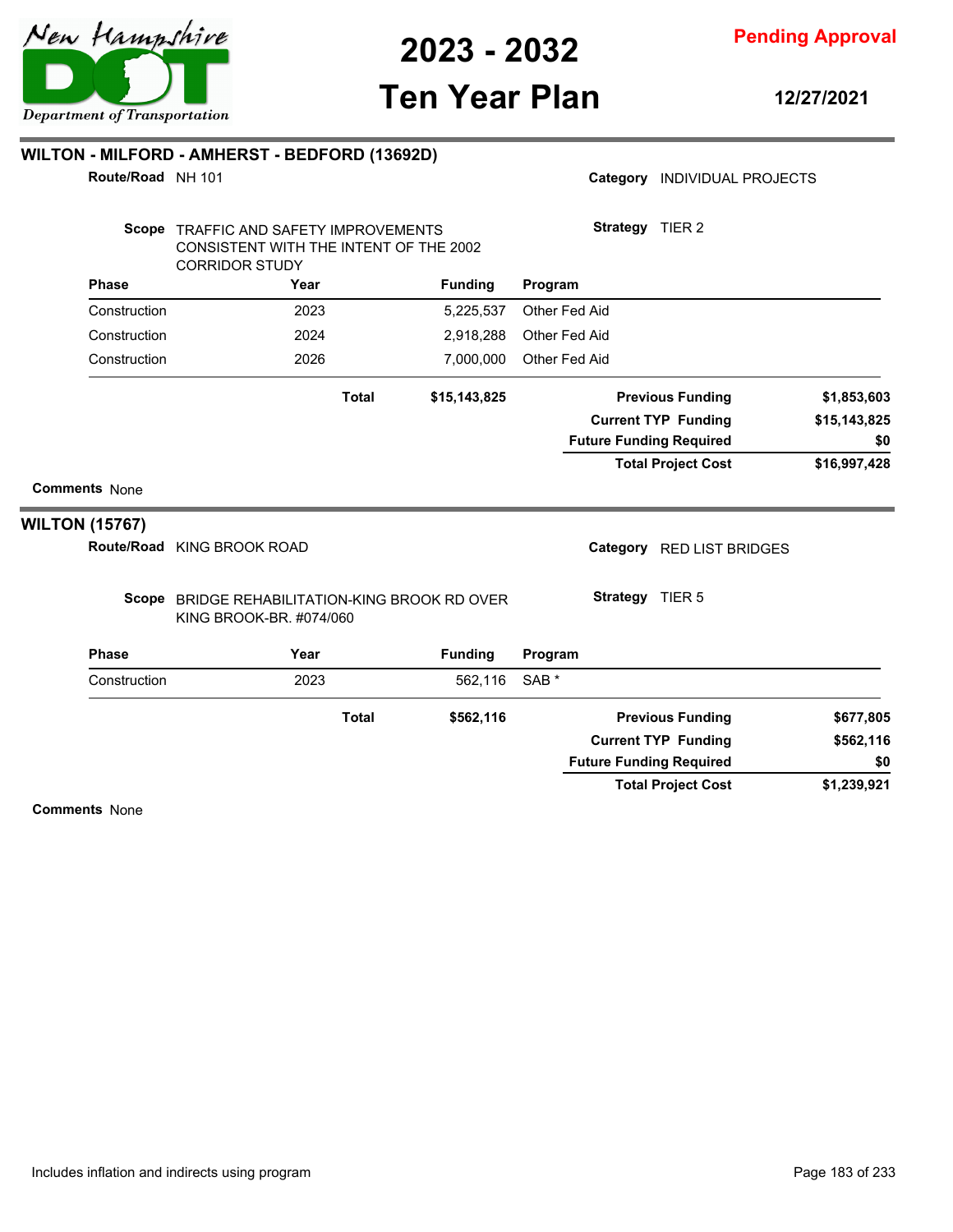

**Pending Approval**

# **Ten Year Plan**

**12/27/2021**

#### **WILTON (15768)**

OLD COUNTY FARM ROAD **Route/Road**

| Route/Road OLD COUNTY FARM ROAD |                                                                               |      |              |                | Category BRIDGES |                 |                                |           |
|---------------------------------|-------------------------------------------------------------------------------|------|--------------|----------------|------------------|-----------------|--------------------------------|-----------|
|                                 | Scope BRIDGE REPLACEMENT-OLD COUNTY FARM RD<br>OVER BLOOD BROOK-BR. #060/118  |      |              |                |                  | Strategy TIER 5 |                                |           |
| <b>Phase</b>                    |                                                                               | Year |              | <b>Funding</b> | Program          |                 |                                |           |
| <b>Preliminary Engineering</b>  |                                                                               | 2023 |              | 63,143         | SAB <sup>*</sup> |                 |                                |           |
| <b>Right of Way</b>             |                                                                               | 2024 |              | 5,901          | SAB <sup>*</sup> |                 |                                |           |
| Construction                    |                                                                               | 2025 |              | 484,066        | SAB <sup>*</sup> |                 |                                |           |
|                                 |                                                                               |      | <b>Total</b> | \$553,110      |                  |                 | <b>Previous Funding</b>        | \$0       |
|                                 |                                                                               |      |              |                |                  |                 | <b>Current TYP Funding</b>     | \$553,110 |
|                                 |                                                                               |      |              |                |                  |                 | <b>Future Funding Required</b> | \$0       |
|                                 |                                                                               |      |              |                |                  |                 | <b>Total Project Cost</b>      | \$553,110 |
| <b>Comments None</b>            |                                                                               |      |              |                |                  |                 |                                |           |
| <b>WILTON (43540)</b>           |                                                                               |      |              |                |                  |                 |                                |           |
| Route/Road NH 31                |                                                                               |      |              |                |                  |                 | Category INDIVIDUAL PROJECTS   |           |
|                                 | Scope NEW PEDESTRIAN BRIDGE TO CONNECT<br>BURNS/FOREST RDS - WILTON RIVERWALK |      |              |                |                  | Strategy TIER 6 |                                |           |
| <b>Phase</b>                    |                                                                               | Year |              | <b>Funding</b> | Program          |                 |                                |           |
| <b>Preliminary Engineering</b>  |                                                                               | 2027 |              | 160,729        | None-Other       |                 |                                |           |
| Right of Way                    |                                                                               | 2030 |              | 24,945         | None-Other       |                 |                                |           |
| Construction                    |                                                                               | 2032 |              | 797,419        | None-Other       |                 |                                |           |
|                                 |                                                                               |      |              |                |                  |                 |                                |           |

| eliminary Engineering | 2027  | 160.729   | None-Other                     |           |
|-----------------------|-------|-----------|--------------------------------|-----------|
| ght of Way            | 2030  | 24.945    | None-Other                     |           |
| nstruction            | 2032  | 797.419   | None-Other                     |           |
|                       | Total | \$983,092 | <b>Previous Funding</b>        | \$0       |
|                       |       |           | <b>Current TYP Funding</b>     | \$983,092 |
|                       |       |           | <b>Future Funding Required</b> | \$0       |
|                       |       |           | <b>Total Project Cost</b>      | \$983,092 |

**Comments** Nashua Regional Planning Commission priority project for the 2023-2032 Ten Year Plan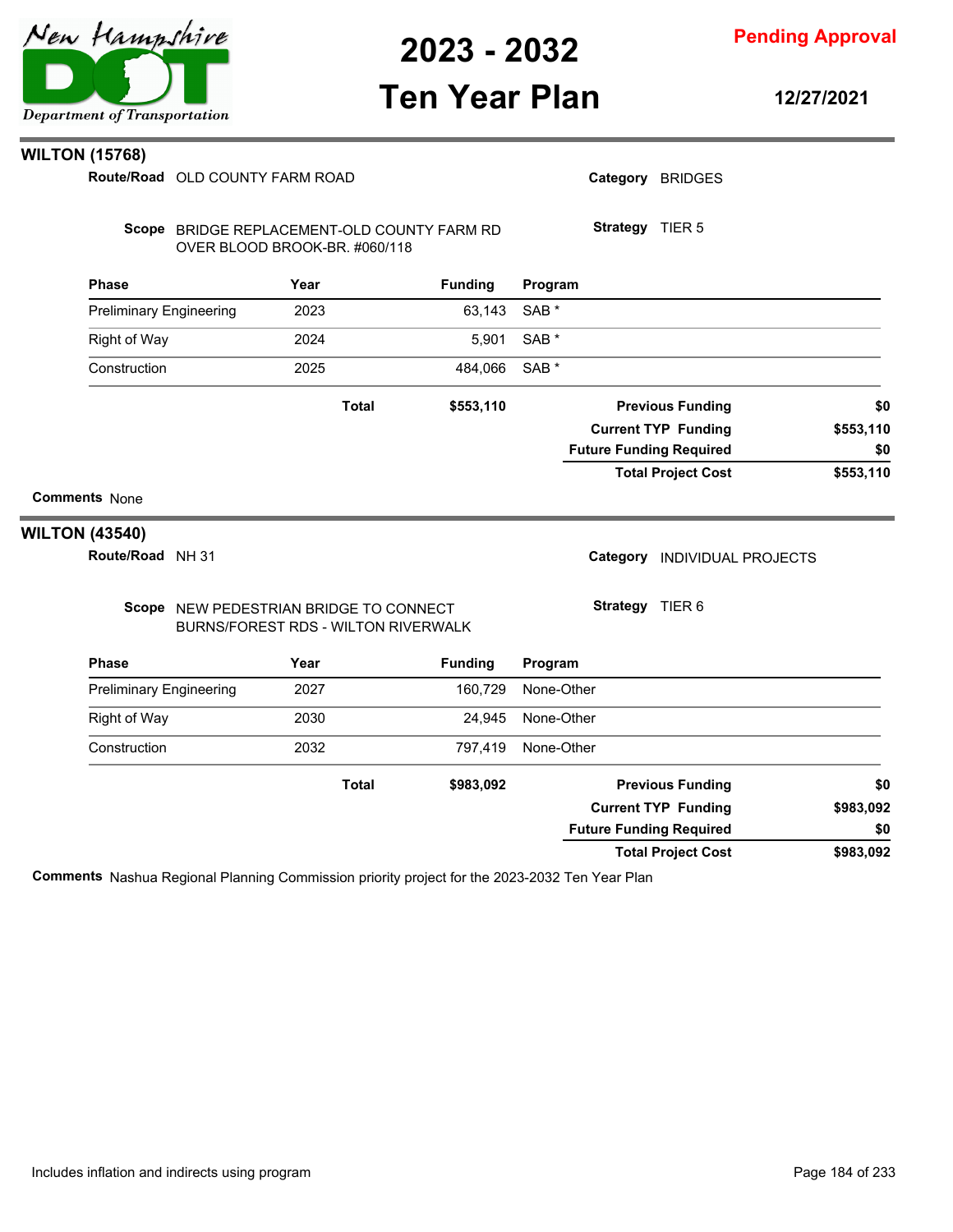

**Pending Approval**

### **Ten Year Plan**

**12/27/2021**

Category **INDIVIDUAL PROJECTS** 

#### **WINDHAM (40665)**

**Route/Road** NH 28 AND ROULSTON ROAD

| <b>Phase</b>                                                                                                | Year         | <b>Funding</b> | Program                                                                                              |              |
|-------------------------------------------------------------------------------------------------------------|--------------|----------------|------------------------------------------------------------------------------------------------------|--------------|
| <b>Preliminary Engineering</b>                                                                              | 2023         | 20,343         | None-Highway                                                                                         |              |
| <b>Preliminary Engineering</b>                                                                              | 2024         | 30,712         | None-Highway                                                                                         |              |
| <b>Right of Way</b>                                                                                         | 2025         | 11,360         | None-Highway                                                                                         |              |
| Construction                                                                                                | 2026         | 1,511,030      | None-Highway                                                                                         |              |
|                                                                                                             | <b>Total</b> | \$1,573,445    | <b>Previous Funding</b>                                                                              | \$82,500     |
|                                                                                                             |              |                | <b>Current TYP Funding</b>                                                                           | \$1,573,445  |
|                                                                                                             |              |                | <b>Future Funding Required</b>                                                                       | \$0          |
|                                                                                                             |              |                | <b>Total Project Cost</b>                                                                            | \$1,655,945  |
|                                                                                                             |              |                | Comments Southern New Hampshire Planning Commission priority project for the 2017-2026 Ten Year Plan |              |
|                                                                                                             |              |                | Category<br><b>INDIVIDUAL PROJECTS</b>                                                               |              |
| <b>WOLFEBORO (29615)</b><br>Route/Road NH 28<br>Scope IMPROVEMENTS FROM NH 109 TO ALTON TOWN<br><b>LINE</b> |              |                | Strategy TIER 2                                                                                      |              |
|                                                                                                             | Year         | <b>Funding</b> | Program                                                                                              |              |
|                                                                                                             | 2023         | 308,983        | None-Highway                                                                                         |              |
| <b>Phase</b><br><b>Preliminary Engineering</b><br>Construction                                              | 2024         | 11,043,210     | None-Highway                                                                                         |              |
|                                                                                                             | 2025         | 1,525,738      | None-Highway                                                                                         |              |
|                                                                                                             | <b>Total</b> | \$12,877,931   | <b>Previous Funding</b>                                                                              | \$1,237,500  |
| Construction                                                                                                |              |                | <b>Current TYP Funding</b>                                                                           | \$12,877,931 |

**\$14,115,431 Total Project Cost**

**Comments** Lakes Region Planning Commission priority project for the 2015-2024 Ten Year Plan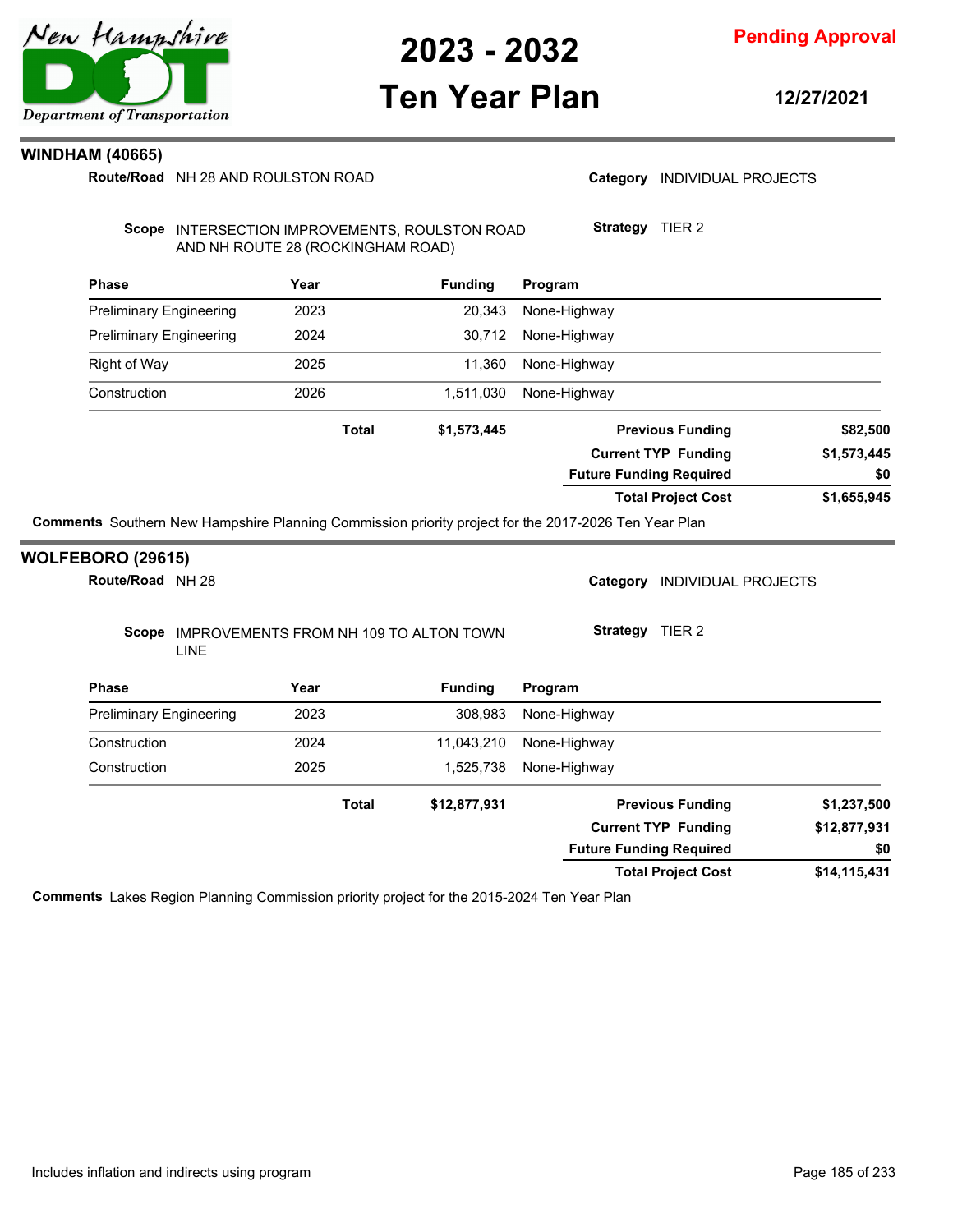## **Ten Year Plan**

**Pending Approval**

**12/27/2021**

### **WOODSTOCK (27713)**

**Route/Road** NH ROUTE 175

Category RED LIST BRIDGES

Scope BRIDGE REHAB OF RED LIST BRIDGE CARRYING NH 175 OVER PEMIGEWASSET RIVER (177/148)

**Strategy** TIER 3

| <b>Phase</b>             | Year                          |              | <b>Funding</b> | Program                        |             |  |
|--------------------------|-------------------------------|--------------|----------------|--------------------------------|-------------|--|
| Construction             | 2024                          |              | 3,585,034      | Bridg-T3-4-Rehab-Rcn           |             |  |
|                          |                               | <b>Total</b> | \$3,585,034    | <b>Previous Funding</b>        | \$950,000   |  |
|                          |                               |              |                | <b>Current TYP Funding</b>     | \$3,585,034 |  |
|                          |                               |              |                | <b>Future Funding Required</b> | \$0         |  |
|                          |                               |              |                | <b>Total Project Cost</b>      | \$4,535,034 |  |
| <b>Comments None</b>     |                               |              |                |                                |             |  |
| <b>WOODSTOCK (43438)</b> |                               |              |                |                                |             |  |
|                          | Route/Road NH 112, KANCAMAGUS |              |                | Category<br><b>BRIDGES</b>     |             |  |

| Scope ADDRESS BRIDGE (170/159) CARRYING NH 112 |
|------------------------------------------------|
| OVER PEMIGEWASSET RIVER IN THE TOWN OF         |
| <b>WOODSTOCK</b>                               |

**Strategy** TIER 3

| <b>WOODSTOCK</b>               |              |                |                                |           |
|--------------------------------|--------------|----------------|--------------------------------|-----------|
| <b>Phase</b>                   | Year         | <b>Funding</b> | Program                        |           |
| <b>Preliminary Engineering</b> | 2027         | 122.847        | Bridg-T3-4-Rehab-Rcn           |           |
| <b>Preliminary Engineering</b> | 2028         | 63.143         | Bridg-T3-4-Rehab-Rcn           |           |
| <b>Preliminary Engineering</b> | 2029         | 32,456         | Bridg-T3-4-Rehab-Rcn           |           |
| <b>Preliminary Engineering</b> | 2030         | 33,364         | Bridg-T3-4-Rehab-Rcn           |           |
| Right of Way                   | 2029         | 6.491          | Bridg-T3-4-Rehab-Rcn           |           |
| Construction                   | 2030         | 667,290        | Bridg-T3-4-Rehab-Rcn           |           |
|                                | <b>Total</b> | \$925,592      | <b>Previous Funding</b>        | \$0       |
|                                |              |                | <b>Current TYP Funding</b>     | \$925,592 |
|                                |              |                | <b>Future Funding Required</b> | \$0       |
|                                |              |                | <b>Total Project Cost</b>      | \$925,592 |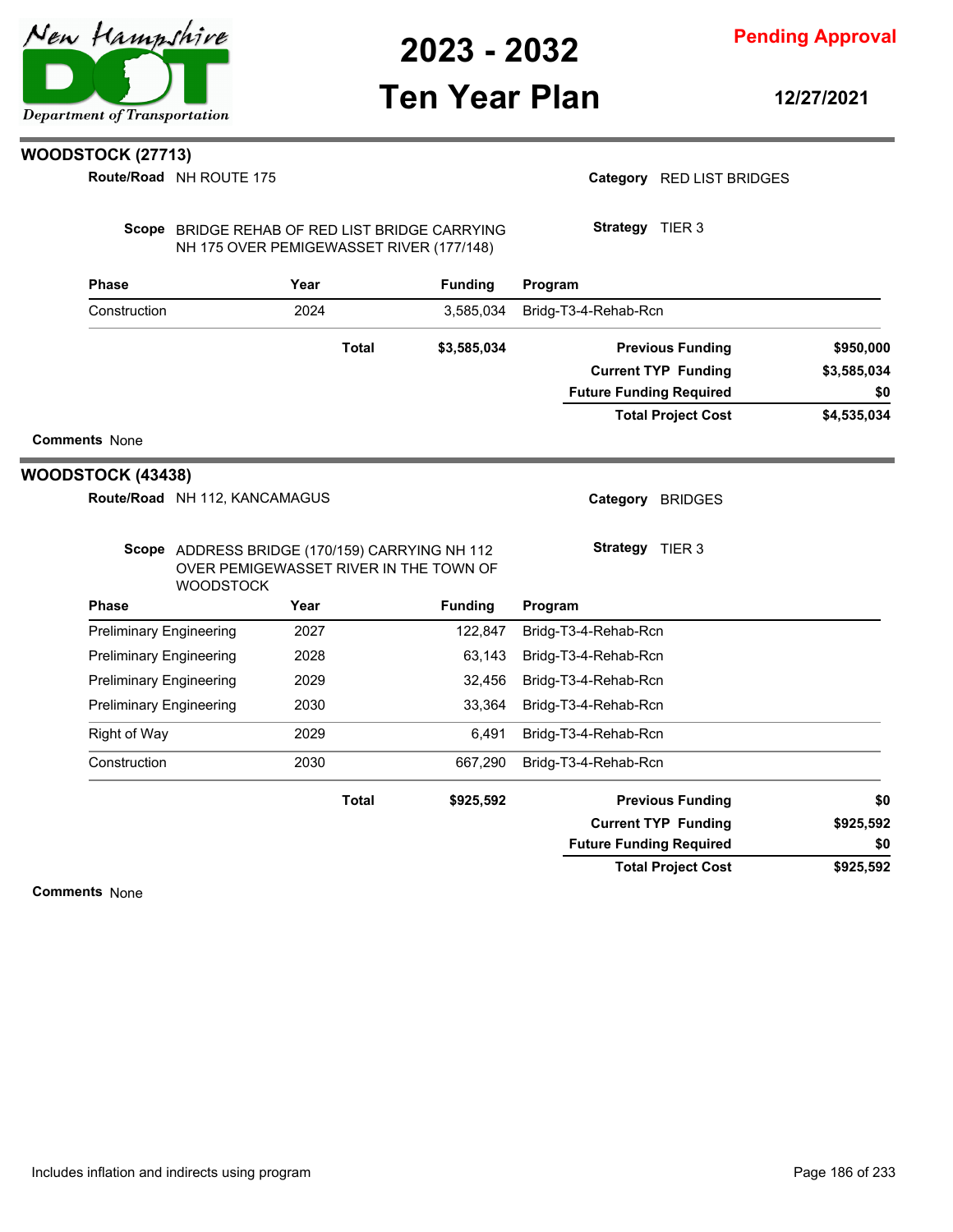

# **Ten Year Plan**

**12/27/2021**

**Pending Approval**

### **BET-MAR-HQ (STATEWIDE PROGRAMMATIC) (BET-MAR-HQ)**

**Route/Road** STATE HIGHWAYS

Scope STATEWIDE PAVEMENT MARKINGS

| <b>Phase</b> | Year         | <b>Funding</b> | Program    |
|--------------|--------------|----------------|------------|
| Construction | 2023         | 300.000        | BET-MAR-HQ |
| Construction | 2024         | 300.000        | BET-MAR-HQ |
| Construction | 2025         | 300.000        | BET-MAR-HQ |
| Construction | 2026         | 300,000        | BET-MAR-HQ |
| Construction | 2027         | 300,000        | BET-MAR-HQ |
| Construction | 2028         | 300.000        | BET-MAR-HQ |
| Construction | 2029         | 300.000        | BET-MAR-HQ |
| Construction | 2030         | 300.000        | BET-MAR-HQ |
| Construction | 2031         | 300.000        | BET-MAR-HQ |
| Construction | 2032         | 300,000        | BET-MAR-HQ |
|              | <b>Total</b> | \$3,000,000    |            |

**Comments** None

#### **BETTERMENT FORCE ACCOUNT DISTRICT 1 (STATEWIDE PROGRAMMATIC) (BET-FA-1)**

**Route/Road DISTRICT 1** 

Category ROADSIDE

**Strategy** TIER 1

Category ROADSIDE

**Strategy** TIER 1

| Scope THIS PROJECT RECONSTRUCTS, CONSTRUCTS, & |
|------------------------------------------------|
| MAKES IMPROVEMENTS TO EXISTING HWY             |
| ASSETS IN DISTRICT                             |
| $\sim$                                         |

| <b>Phase</b> | Year         | <b>Funding</b> | Program  |  |
|--------------|--------------|----------------|----------|--|
| Construction | 2023         | 500,000        | BET-FA-1 |  |
| Construction | 2024         | 500,000        | BET-FA-1 |  |
| Construction | 2025         | 500,000        | BET-FA-1 |  |
| Construction | 2026         | 500,000        | BET-FA-1 |  |
| Construction | 2027         | 500.000        | BET-FA-1 |  |
| Construction | 2028         | 500,000        | BET-FA-1 |  |
| Construction | 2029         | 500,000        | BET-FA-1 |  |
| Construction | 2030         | 500,000        | BET-FA-1 |  |
| Construction | 2031         | 500,000        | BET-FA-1 |  |
| Construction | 2032         | 500.000        | BET-FA-1 |  |
|              | <b>Total</b> | \$5,000,000    |          |  |

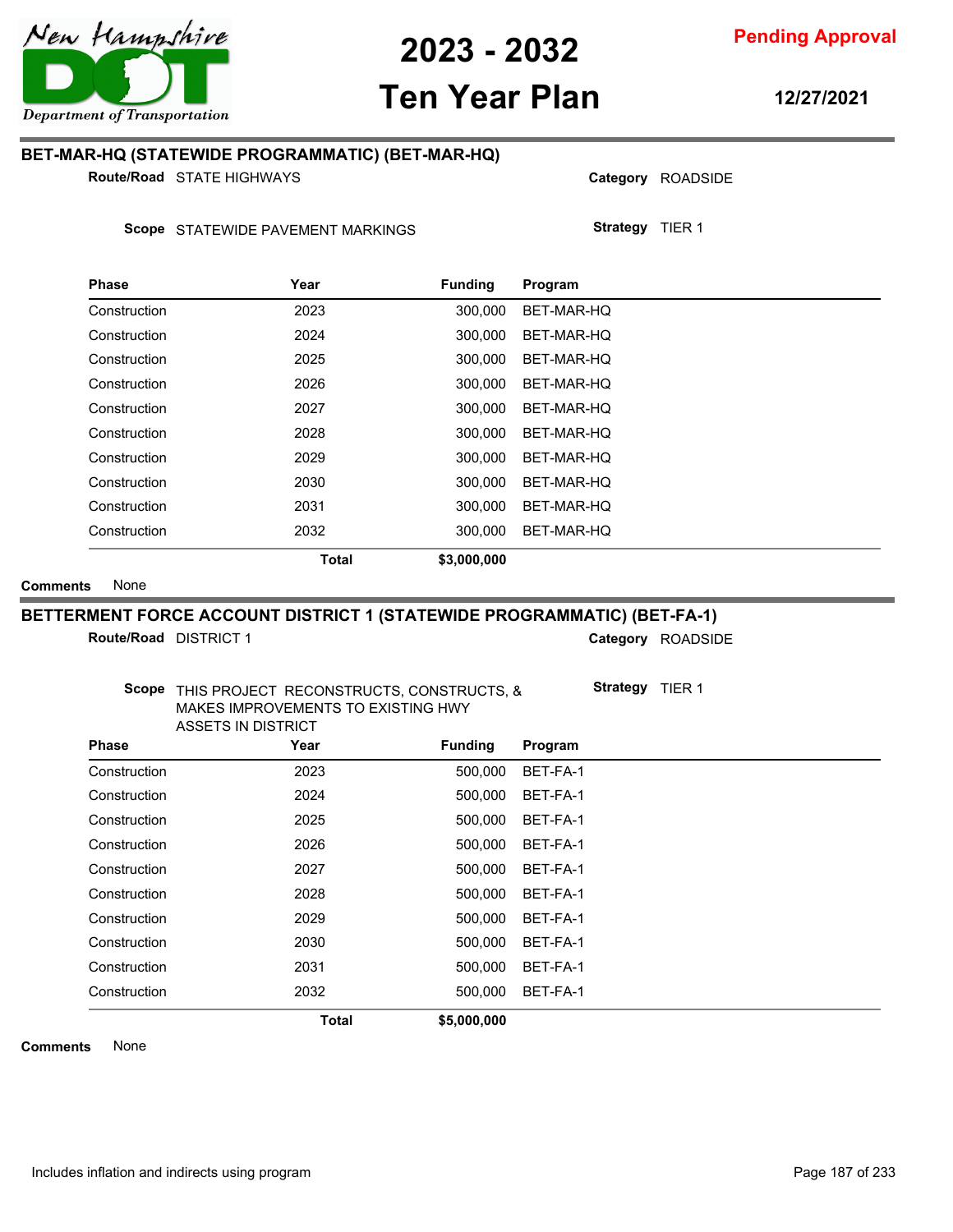

**Ten Year Plan**

**12/27/2021**

### **BETTERMENT FORCE ACCOUNT DISTRICT 2 (STATEWIDE PROGRAMMATIC) (BET-FA-2)**

**Route/Road** DISTRICT 2 STATE HIGHWAYS

Category ROADSIDE

|              | MAKES IMPROVEMENTS TO EXISTING HWY<br>ASSETS IN DISTRICT |                |          |
|--------------|----------------------------------------------------------|----------------|----------|
| <b>Phase</b> | Year                                                     | <b>Funding</b> | Program  |
| Construction | 2023                                                     | 500,000        | BET-FA-2 |
| Construction | 2024                                                     | 500,000        | BET-FA-2 |
| Construction | 2025                                                     | 500,000        | BET-FA-2 |
| Construction | 2026                                                     | 500,000        | BET-FA-2 |
| Construction | 2027                                                     | 500,000        | BET-FA-2 |
| Construction | 2028                                                     | 500,000        | BET-FA-2 |
| Construction | 2029                                                     | 500,000        | BET-FA-2 |
| Construction | 2030                                                     | 500,000        | BET-FA-2 |
| Construction | 2031                                                     | 500,000        | BET-FA-2 |
| Construction | 2032                                                     | 500,000        | BET-FA-2 |
|              | <b>Total</b>                                             | \$5,000,000    |          |

### **BETTERMENT FORCE ACCOUNT DISTRICT 3 (STATEWIDE PROGRAMMATIC) (BET-FA-3)**

Route/Road DISTRICT 3 STATE HIGHWAYS

Category ROADSIDE

| Scope        | THIS PROJECT RECONSTRUCTS, CONSTRUCTS,<br>& MAKES IMPROVEMENTS TO EXISTING HWY<br>ASSETS IN DISTRICT |                |          | <b>Strategy</b> | TIER 1 |
|--------------|------------------------------------------------------------------------------------------------------|----------------|----------|-----------------|--------|
| <b>Phase</b> | Year                                                                                                 | <b>Funding</b> | Program  |                 |        |
| Construction | 2023                                                                                                 | 500,000        | BET-FA-3 |                 |        |
| Construction | 2024                                                                                                 | 500,000        | BET-FA-3 |                 |        |
| Construction | 2025                                                                                                 | 500,000        | BET-FA-3 |                 |        |
| Construction | 2026                                                                                                 | 500,000        | BET-FA-3 |                 |        |
| Construction | 2027                                                                                                 | 500,000        | BET-FA-3 |                 |        |
| Construction | 2028                                                                                                 | 500,000        | BET-FA-3 |                 |        |
| Construction | 2029                                                                                                 | 500,000        | BET-FA-3 |                 |        |
| Construction | 2030                                                                                                 | 500,000        | BET-FA-3 |                 |        |
| Construction | 2031                                                                                                 | 500,000        | BET-FA-3 |                 |        |
| Construction | 2032                                                                                                 | 500.000        | BET-FA-3 |                 |        |
| $N = -$      | <b>Total</b>                                                                                         | \$5,000,000    |          |                 |        |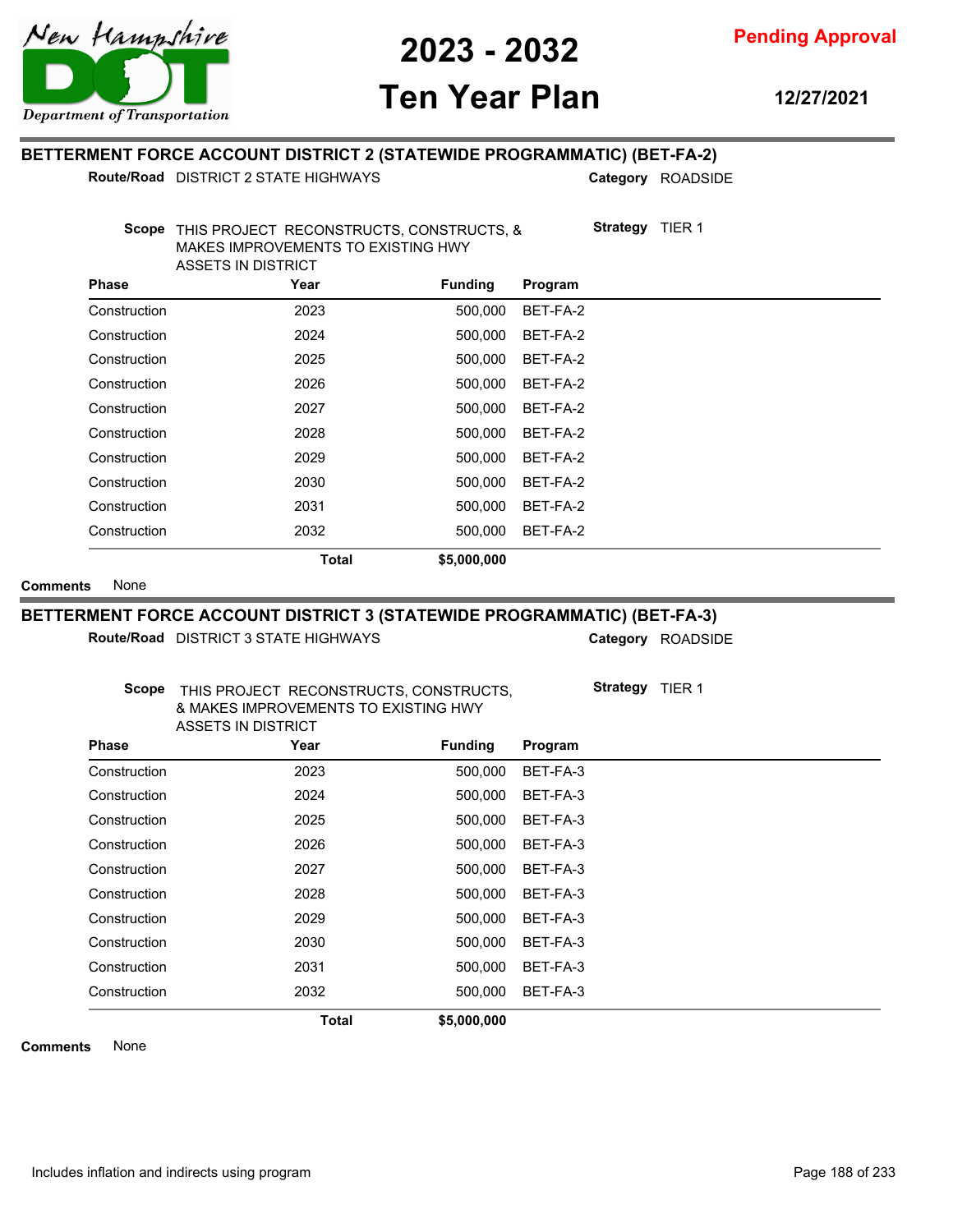

**Ten Year Plan**

**12/27/2021**

### **BETTERMENT FORCE ACCOUNT DISTRICT 4 (STATEWIDE PROGRAMMATIC) (BET-FA-4)**

**Route/Road** DISTRICT 4 STATE HIGHWAYS

Category ROADSIDE

| Scope        | THIS PROJECT RECONSTRUCTS, CONSTRUCTS, &<br>MAKES IMPROVEMENTS TO EXISTING HWY<br>ASSETS IN DISTRICT |                |          | <b>Strategy</b><br>TIER <sub>4</sub> |
|--------------|------------------------------------------------------------------------------------------------------|----------------|----------|--------------------------------------|
| <b>Phase</b> | Year                                                                                                 | <b>Funding</b> | Program  |                                      |
| Construction | 2023                                                                                                 | 500,000        | BET-FA-4 |                                      |
| Construction | 2024                                                                                                 | 500,000        | BET-FA-4 |                                      |
| Construction | 2025                                                                                                 | 500,000        | BET-FA-4 |                                      |
| Construction | 2026                                                                                                 | 500,000        | BET-FA-4 |                                      |
| Construction | 2027                                                                                                 | 500,000        | BET-FA-4 |                                      |
| Construction | 2028                                                                                                 | 500,000        | BET-FA-4 |                                      |
| Construction | 2029                                                                                                 | 500.000        | BET-FA-4 |                                      |
| Construction | 2030                                                                                                 | 500,000        | BET-FA-4 |                                      |
| Construction | 2031                                                                                                 | 500,000        | BET-FA-4 |                                      |
| Construction | 2032                                                                                                 | 500,000        | BET-FA-4 |                                      |
|              | <b>Total</b>                                                                                         | \$5,000,000    |          |                                      |

#### **Comments** None

#### **BETTERMENT FORCE ACCOUNT DISTRICT 5 (STATEWIDE PROGRAMMATIC) (BET-FA-5)**

Route/Road DISTRICT 5 STATE HIGHWAYS

Category ROADSIDE

**Strategy** TIER 1

| Scope THIS PROJECT RECONSTRUCTS, CONSTRUCTS, & |
|------------------------------------------------|
| MAKES IMPROVEMENTS TO EXISTING HWY             |
| ASSETS IN DISTRICT                             |

| <b>Phase</b> | Year         | <b>Funding</b> | Program  |  |
|--------------|--------------|----------------|----------|--|
| Construction | 2023         | 500.000        | BET-FA-5 |  |
| Construction | 2024         | 500.000        | BET-FA-5 |  |
| Construction | 2025         | 500,000        | BET-FA-5 |  |
| Construction | 2026         | 500,000        | BET-FA-5 |  |
| Construction | 2027         | 500.000        | BET-FA-5 |  |
| Construction | 2028         | 500.000        | BET-FA-5 |  |
| Construction | 2029         | 500,000        | BET-FA-5 |  |
| Construction | 2030         | 500,000        | BET-FA-5 |  |
| Construction | 2031         | 500.000        | BET-FA-5 |  |
| Construction | 2032         | 500.000        | BET-FA-5 |  |
|              | <b>Total</b> | \$5,000,000    |          |  |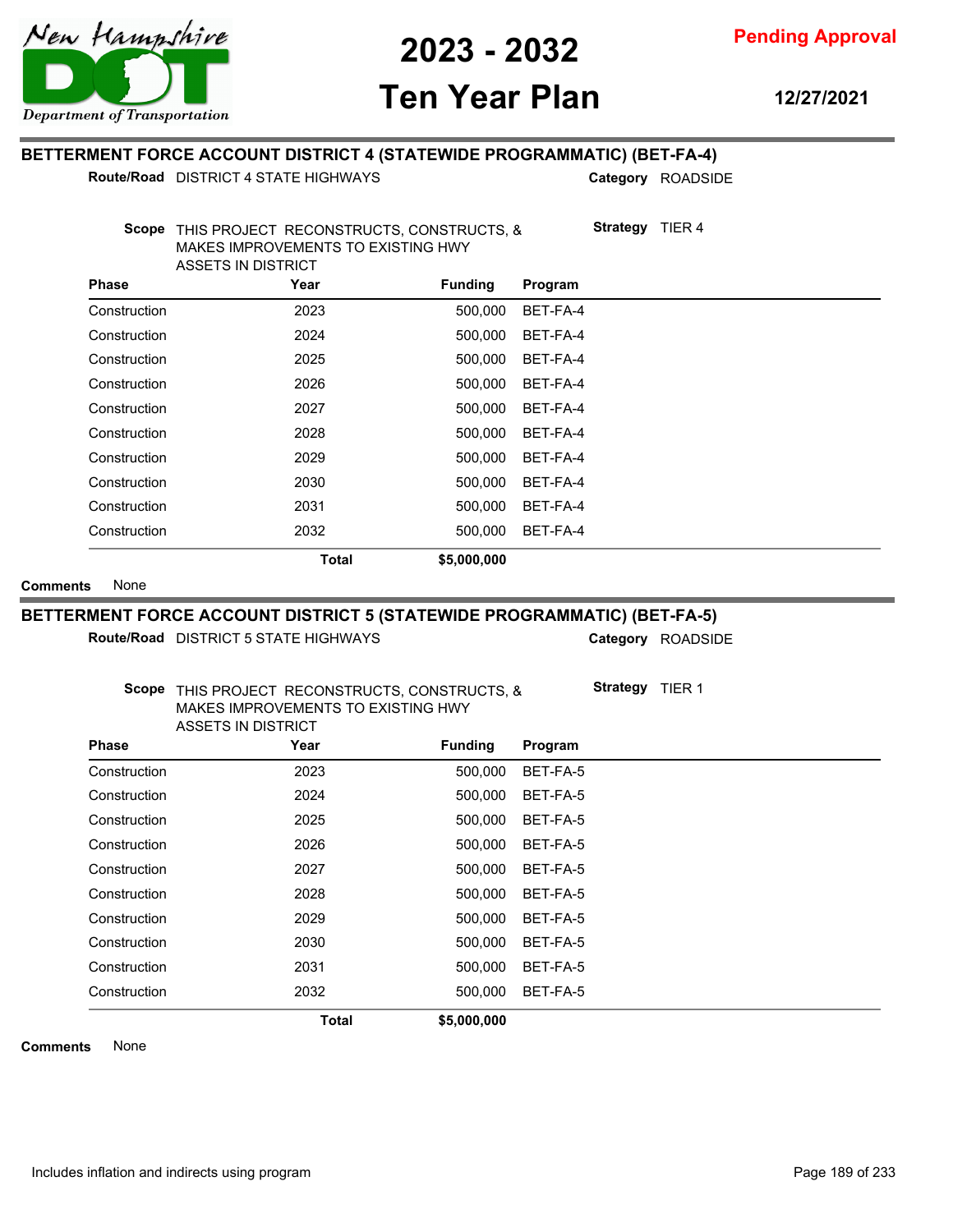

**Pending Approval**

# **Ten Year Plan**

**12/27/2021**

### **BETTERMENT FORCE ACCOUNT DISTRICT 6 (STATEWIDE PROGRAMMATIC) (BET-FA-6)**

**Route/Road** DISTRICT 6 STATE HIGHWAYS

Category ROADSIDE

|                 | <b>Scope</b> | THIS PROJECT RECONSTRUCTS, CONSTRUCTS,<br>& MAKES IMPROVEMENTS TO EXISTING HWY<br><b>ASSETS IN DISTRICT</b> |                | <b>Strategy</b> ALL TIERS |                           |
|-----------------|--------------|-------------------------------------------------------------------------------------------------------------|----------------|---------------------------|---------------------------|
|                 | Phase        | Year                                                                                                        | <b>Funding</b> | Program                   |                           |
|                 | Construction | 2023                                                                                                        | 500,000        | BET-FA-6                  |                           |
|                 | Construction | 2024                                                                                                        | 500.000        | BET-FA-6                  |                           |
|                 | Construction | 2025                                                                                                        | 500,000        | BET-FA-6                  |                           |
|                 | Construction | 2026                                                                                                        | 500,000        | BET-FA-6                  |                           |
|                 | Construction | 2027                                                                                                        | 500,000        | BET-FA-6                  |                           |
|                 | Construction | 2028                                                                                                        | 500,000        | BET-FA-6                  |                           |
|                 | Construction | 2029                                                                                                        | 500,000        | BET-FA-6                  |                           |
|                 | Construction | 2030                                                                                                        | 500,000        | BET-FA-6                  |                           |
|                 | Construction | 2031                                                                                                        | 500,000        | BET-FA-6                  |                           |
|                 | Construction | 2032                                                                                                        | 500,000        | BET-FA-6                  |                           |
|                 |              | <b>Total</b>                                                                                                | \$5,000,000    |                           |                           |
| <b>Comments</b> | None         |                                                                                                             |                |                           |                           |
|                 |              | NH AIM PROGRAM (STATEWIDE PROGRAMMATIC) (AIR)                                                               |                |                           |                           |
|                 |              | Route/Road VARIOUS AIRPORTS                                                                                 |                |                           | Category AIRPORT          |
|                 |              | Scope AIRPORT IMPROVEMENT AND MAINTENANCE<br>PROJECTS FUNDED BY THE AIRWAY<br>TOLL(AVIATION FUEL FEE)       |                |                           | <b>Strategy</b> ALL TIERS |
|                 | <b>Phase</b> | Year                                                                                                        | <b>Funding</b> | Program                   |                           |
|                 | Other        | 2023                                                                                                        | 281,250        | <b>AIR</b>                |                           |
|                 | Other        | 2024                                                                                                        | 281,250        | <b>AIR</b>                |                           |
|                 |              |                                                                                                             |                |                           |                           |

Other 2025 281,250 AIR Other 2026 281,250 AIR Other 2027 281,250 AIR Other 2028 281,250 AIR Other 2029 281,250 AIR Other 2030 281,250 AIR Other 2031 281,250 AIR Other 2032 281,250 AIR **Total \$2,812,500**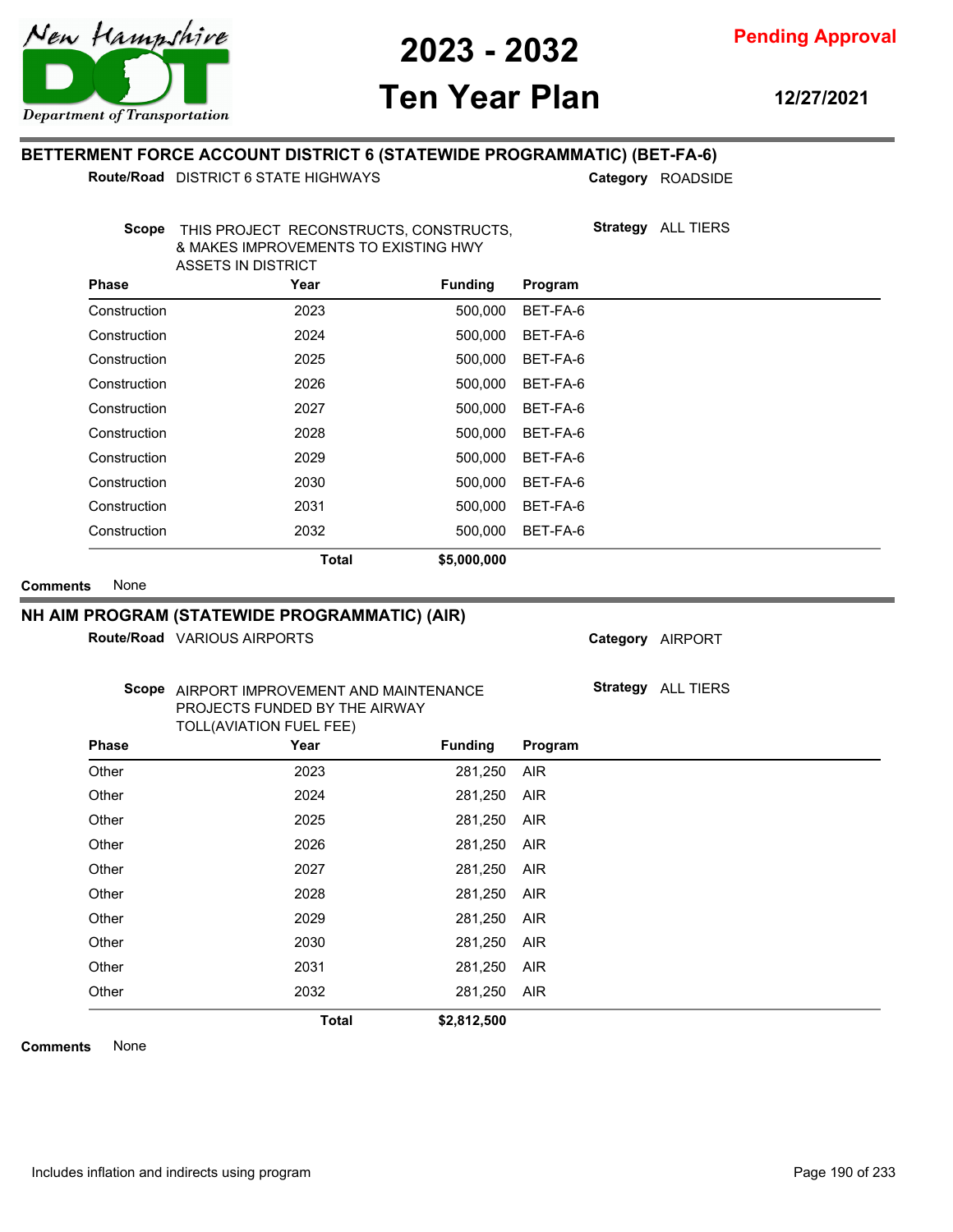

# **Ten Year Plan**

**12/27/2021**

### **PROGRAM (STATEWIDE PROGRAMMATIC) (NSTI)**

**Route/Road NATIONAL SUMMER TRANSPORTATION INSTITUTE** 

Category **INDIVIDUAL PROJECTS** 

**Strategy** ALL TIERS

Scope PROGRAMMATIC PROJECT AS A COOPERATIVE PROJECT AGREEMENT (CPA) WITH THE UNIVERSITY OF NEW HAMPSHIRE.

| <b>Phase</b> | Year         | <b>Funding</b> | Program     |
|--------------|--------------|----------------|-------------|
| Other        | 2023         | 61,000         | <b>NSTI</b> |
| Other        | 2024         | 61,000         | <b>NSTI</b> |
| Other        | 2025         | 61,000         | <b>NSTI</b> |
| Other        | 2026         | 61,000         | <b>NSTI</b> |
| Other        | 2027         | 61,000         | <b>NSTI</b> |
| Other        | 2028         | 61,000         | <b>NSTI</b> |
| Other        | 2029         | 61,000         | <b>NSTI</b> |
| Other        | 2030         | 61,000         | <b>NSTI</b> |
| Other        | 2031         | 61,000         | <b>NSTI</b> |
| Other        | 2032         | 62,000         | <b>NSTI</b> |
|              | <b>Total</b> | \$611,000      |             |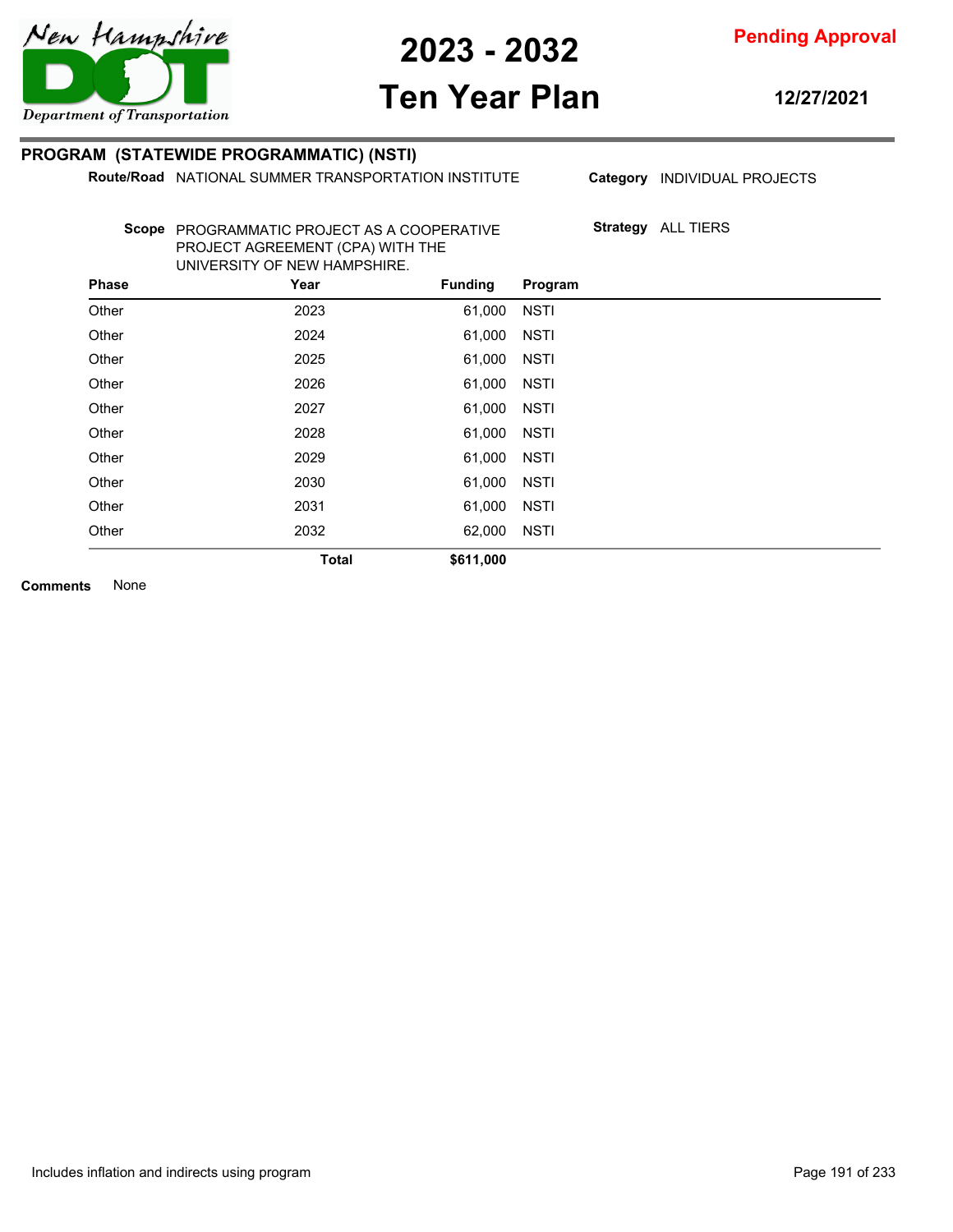

**Pending Approval**

# **Ten Year Plan**

**12/27/2021**

### **PROGRAM (STATEWIDE PROGRAMMATIC) (ADA)**

**Route/Road VARIOUS** 

Category ROADSIDE

UPGRADES TO SIDE WALKS, CURB RAMPS, AND **Scope** SIGNALS TO BE COMPLIANT WITH ADA LAWS.

**Strategy** ALL TIERS

| <b>Phase</b>                   | Year         | <b>Funding</b> | Program          |  |
|--------------------------------|--------------|----------------|------------------|--|
| <b>Preliminary Engineering</b> | 2023         | 85,000         | ADA-Trans        |  |
| <b>Preliminary Engineering</b> | 2025         | 85,000         | ADA-Trans        |  |
| <b>Preliminary Engineering</b> | 2027         | 100,000        | ADA-Trans        |  |
| <b>Preliminary Engineering</b> | 2029         | 100,000        | ADA-Trans        |  |
| <b>Preliminary Engineering</b> | 2031         | 130,000        | ADA-Trans        |  |
| Right of Way                   | 2023         | 10,000         | ADA-Trans        |  |
| Right of Way                   | 2025         | 10,000         | ADA-Trans        |  |
| Right of Way                   | 2027         | 10,000         | ADA-Trans        |  |
| Right of Way                   | 2029         | 10,000         | ADA-Trans        |  |
| Right of Way                   | 2031         | 10,000         | ADA-Trans        |  |
| Construction                   | 2024         | 355,000        | ADA-Trans        |  |
| Construction                   | 2026         | 355,000        | <b>ADA-Trans</b> |  |
| Construction                   | 2028         | 370,000        | ADA-Trans        |  |
| Construction                   | 2030         | 370,000        | ADA-Trans        |  |
| Construction                   | 2032         | 400,000        | ADA-Trans        |  |
|                                | <b>Total</b> | \$2,400,000    |                  |  |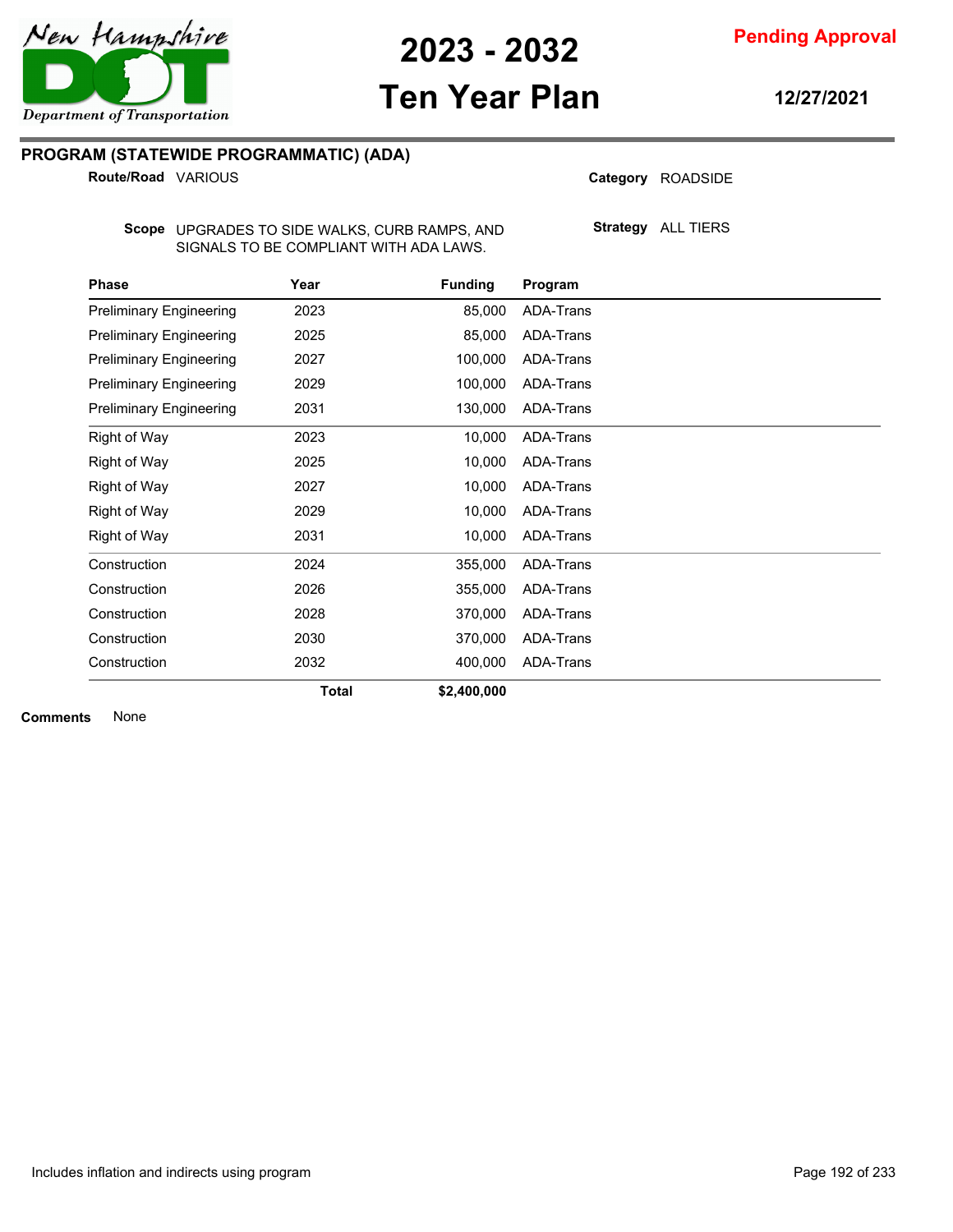

# **Ten Year Plan**

**12/27/2021**

### **PROGRAM (STATEWIDE PROGRAMMATIC) (BET-BMT-BD)**

**Route/Road** STATE BRIDGES

Scope PRESERVATION OF STATE OWNED BRIDGES

| <b>Phase</b> | Year         | <b>Funding</b> | Program    |
|--------------|--------------|----------------|------------|
| Construction | 2023         | 750.000        | BET-BMT-BD |
| Construction | 2024         | 750.000        | BET-BMT-BD |
| Construction | 2025         | 750.000        | BET-BMT-BD |
| Construction | 2026         | 750.000        | BET-BMT-BD |
| Construction | 2027         | 750,000        | BET-BMT-BD |
| Construction | 2028         | 750.000        | BET-BMT-BD |
| Construction | 2029         | 750.000        | BET-BMT-BD |
| Construction | 2030         | 750.000        | BET-BMT-BD |
| Construction | 2031         | 750.000        | BET-BMT-BD |
| Construction | 2032         | 750.000        | BET-BMT-BD |
|              | <b>Total</b> | \$7,500,000    |            |

**Comments** None

#### **PROGRAM (STATEWIDE PROGRAMMATIC) (BET-BMT-HQ)**

Route/Road VARIOUS BRIDGE SITE STATEWIDE

Category BRIDGES **Strategy** ALL TIERS

Category BRIDGES

**Strategy** ALL TIERS

#### Scope STATEWIDE BETTERMENT PROGRAM FOR BRIDGE PRESERVATION, REHABILITATION AND RECONSTRUCTION

| <b>Phase</b> | Year         | <b>Funding</b> | Program    |  |
|--------------|--------------|----------------|------------|--|
| Construction | 2023         | 750,000        | BET-BMT-HQ |  |
| Construction | 2024         | 750,000        | BET-BMT-HQ |  |
| Construction | 2025         | 750,000        | BET-BMT-HQ |  |
| Construction | 2026         | 750,000        | BET-BMT-HQ |  |
| Construction | 2027         | 750,000        | BET-BMT-HQ |  |
| Construction | 2028         | 750,000        | BET-BMT-HQ |  |
| Construction | 2029         | 750,000        | BET-BMT-HQ |  |
| Construction | 2030         | 750.000        | BET-BMT-HQ |  |
| Construction | 2031         | 750,000        | BET-BMT-HQ |  |
| Construction | 2032         | 750.000        | BET-BMT-HQ |  |
|              | <b>Total</b> | \$7,500,000    |            |  |

**Comments** None



**Pending Approval**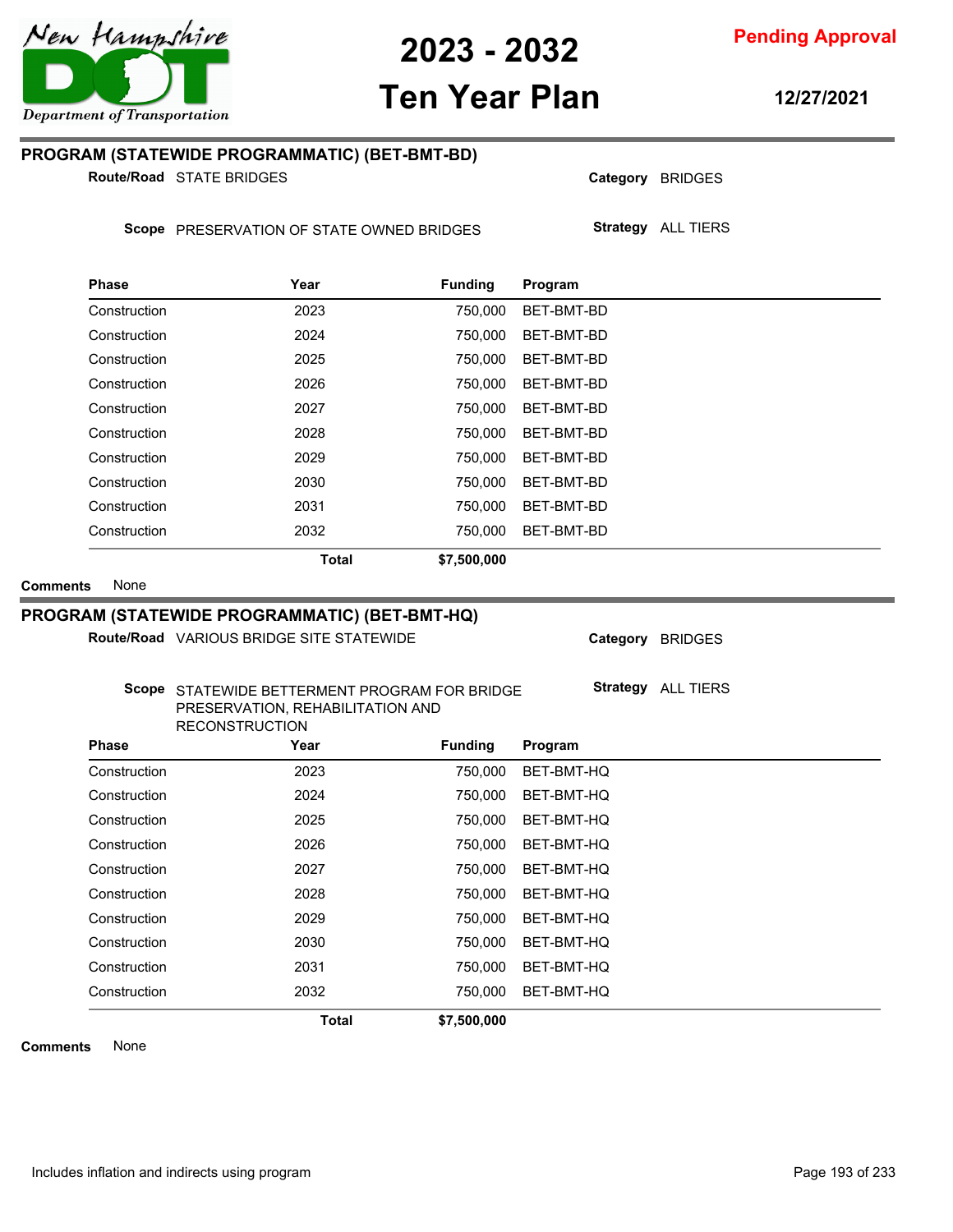

**Pending Approval**

### **Ten Year Plan**

**12/27/2021**

### **PROGRAM (STATEWIDE PROGRAMMATIC) (BET-DRG-HQ)**

**Route/Road** ALL STATE HIGHWAYS

Category ROADSIDE

Scope INCLUDES DRAINAGE STRUCTURE REPAIR OR REPLACEMENT ON ALL STATE HIGHWAYS.

**Strategy** ALL TIERS

| <b>Phase</b> | Year         | <b>Funding</b> | Program    |
|--------------|--------------|----------------|------------|
| Construction | 2023         | 1,000,000      | BET-DRG-HQ |
| Construction | 2024         | 1,000,000      | BET-DRG-HQ |
| Construction | 2025         | 1,000,000      | BET-DRG-HQ |
| Construction | 2026         | 1.000.000      | BET-DRG-HQ |
| Construction | 2027         | 1.000.000      | BET-DRG-HQ |
| Construction | 2028         | 1,000,000      | BET-DRG-HQ |
| Construction | 2029         | 1,000,000      | BET-DRG-HQ |
| Construction | 2030         | 1.000.000      | BET-DRG-HQ |
| Construction | 2031         | 1.000.000      | BET-DRG-HQ |
| Construction | 2032         | 1.000.000      | BET-DRG-HQ |
|              | <b>Total</b> | \$10,000,000   |            |

**Comments** None

#### **PROGRAM (STATEWIDE PROGRAMMATIC) (BET-SEU-HQ)**

Route/Road INTERSECTIONS ON STATE HIGHWAYS

Category ROADSIDE

**Strategy** TIER 1

UPGRADING CAPABILITY, MODERNIZING, & **Scope** TOADDRESS ADDED PHASING OF TRAFFIC SIGNAL EQUIP. STATEWIDE

| <b>Phase</b> | Year         | <b>Funding</b> | Program    |
|--------------|--------------|----------------|------------|
| Construction | 2023         | 250,000        | BET-SEU-HQ |
| Construction | 2024         | 250,000        | BET-SEU-HQ |
| Construction | 2025         | 250,000        | BET-SEU-HQ |
| Construction | 2026         | 250,000        | BET-SEU-HQ |
| Construction | 2027         | 250,000        | BET-SEU-HQ |
| Construction | 2028         | 250,000        | BET-SEU-HQ |
| Construction | 2029         | 250,000        | BET-SEU-HQ |
| Construction | 2030         | 250,000        | BET-SEU-HQ |
| Construction | 2031         | 250,000        | BET-SEU-HQ |
| Construction | 2032         | 250,000        | BET-SEU-HQ |
|              | <b>Total</b> | \$2,500,000    |            |

**Comments** None

Includes inflation and indirects using program Page 194 of 233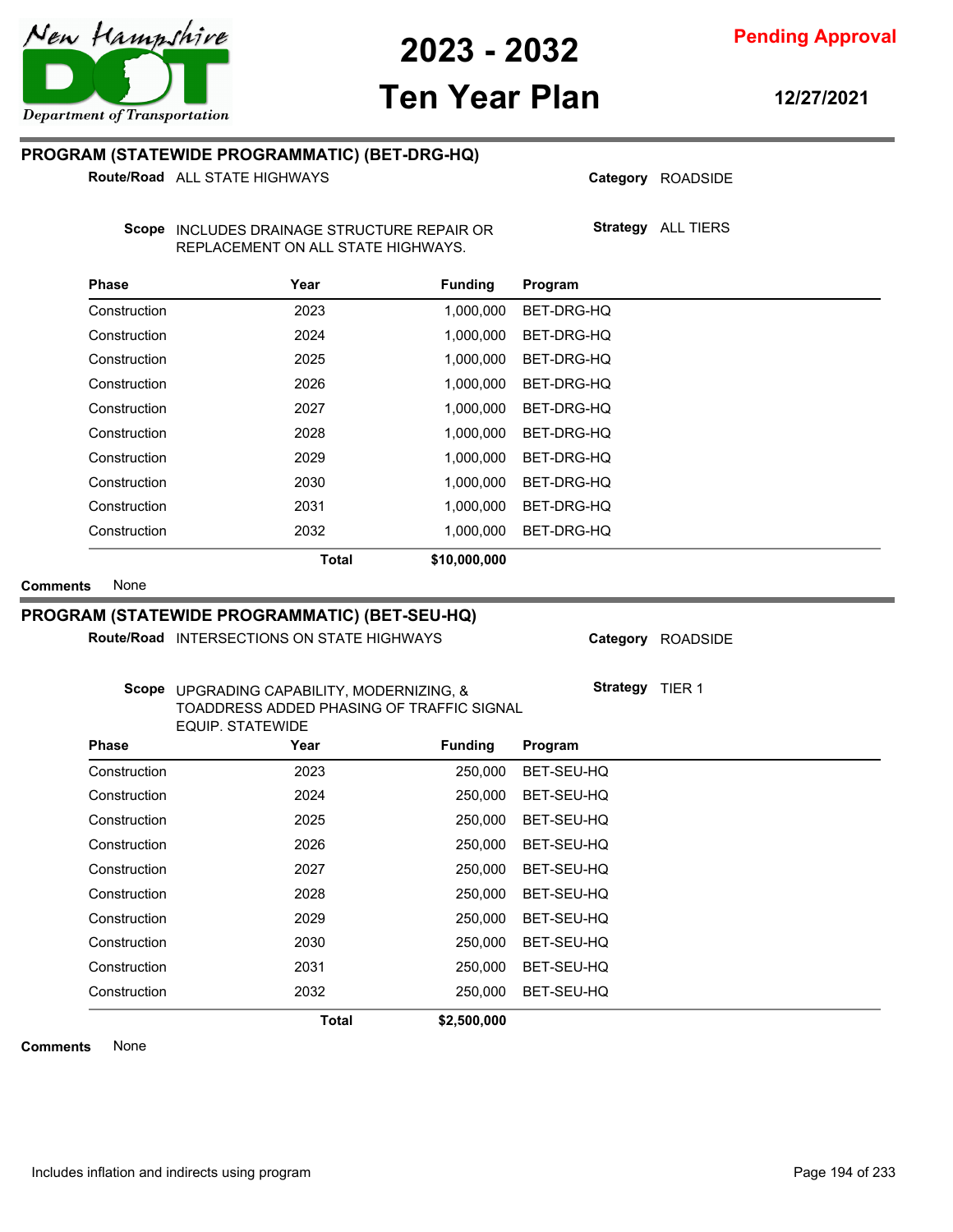

# **Ten Year Plan**

**12/27/2021**

### **PROGRAM (STATEWIDE PROGRAMMATIC) (BET-STAL-HQ)**

**Route/Road** STATEWIDE HWYS & BRIDGES IN ALL DISTRICTS

Category ROADSIDE

Scope VARIOUS REPAIR PROJECTS THAT ARE APPROVED THAT DO NOT ORIGINATE IN ANY OTHER PLANNED BET PROGRAM.

**Strategy** ALL TIERS

| <b>Phase</b> | Year         | <b>Funding</b> | Program     |
|--------------|--------------|----------------|-------------|
| Construction | 2023         | 1.700.000      | BET-STAL-HQ |
| Construction | 2024         | 1,450,000      | BET-STAL-HQ |
| Construction | 2025         | 1,250,000      | BET-STAL-HQ |
| Construction | 2026         | 1,000,000      | BET-STAL-HQ |
| Construction | 2027         | 1,000,000      | BET-STAL-HQ |
| Construction | 2028         | 1,000,000      | BET-STAL-HQ |
| Construction | 2029         | 1,000,000      | BET-STAL-HQ |
| Construction | 2030         | 1,000,000      | BET-STAL-HQ |
| Construction | 2031         | 1.000.000      | BET-STAL-HQ |
| Construction | 2032         | 1.000.000      | BET-STAL-HQ |
|              | <b>Total</b> | \$11,400,000   |             |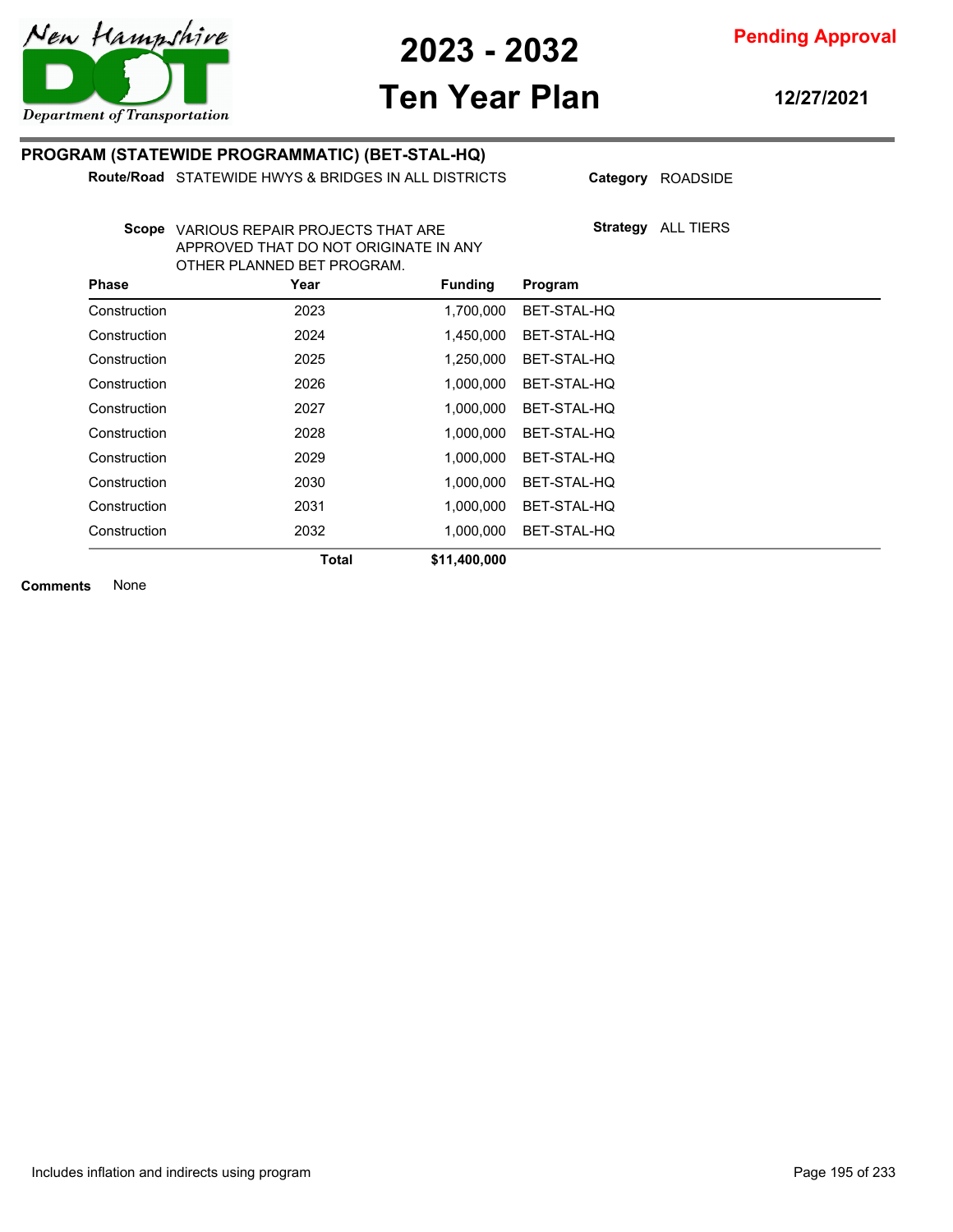

**Pending Approval**

# **Ten Year Plan**

**12/27/2021**

### **PROGRAM (STATEWIDE PROGRAMMATIC) (BRDG-HIB-M&P)**

**Route/Road VARIOUS** 

Category BRIDGES

**Strategy** ALL TIERS

Scope MAINTENANCE AND PRESERVATION EFFORTS FOR HIGH INVESTMENT BRIDGES

| <b>Phase</b>                   | Year  | <b>Funding</b> | Program             |
|--------------------------------|-------|----------------|---------------------|
| <b>Preliminary Engineering</b> | 2023  | 100,000        | Bridg-HIB-Main-Pres |
| <b>Preliminary Engineering</b> | 2024  | 100,000        | Bridg-HIB-Main-Pres |
| <b>Preliminary Engineering</b> | 2025  | 100,000        | Bridg-HIB-Main-Pres |
| <b>Preliminary Engineering</b> | 2026  | 100,000        | Bridg-HIB-Main-Pres |
| <b>Preliminary Engineering</b> | 2027  | 100,000        | Bridg-HIB-Main-Pres |
| <b>Preliminary Engineering</b> | 2028  | 100,000        | Bridg-HIB-Main-Pres |
| <b>Preliminary Engineering</b> | 2029  | 100,000        | Bridg-HIB-Main-Pres |
| <b>Preliminary Engineering</b> | 2030  | 100,000        | Bridg-HIB-Main-Pres |
| <b>Preliminary Engineering</b> | 2031  | 100,000        | Bridg-HIB-Main-Pres |
| <b>Preliminary Engineering</b> | 2032  | 100,000        | Bridg-HIB-Main-Pres |
| Right of Way                   | 2023  | 20,000         | Bridg-HIB-Main-Pres |
| Right of Way                   | 2024  | 20,000         | Bridg-HIB-Main-Pres |
| Right of Way                   | 2025  | 20,000         | Bridg-HIB-Main-Pres |
| <b>Right of Way</b>            | 2026  | 20,000         | Bridg-HIB-Main-Pres |
| <b>Right of Way</b>            | 2027  | 20,000         | Bridg-HIB-Main-Pres |
| <b>Right of Way</b>            | 2028  | 20,000         | Bridg-HIB-Main-Pres |
| Right of Way                   | 2029  | 20,000         | Bridg-HIB-Main-Pres |
| <b>Right of Way</b>            | 2030  | 20,000         | Bridg-HIB-Main-Pres |
| Right of Way                   | 2031  | 20,000         | Bridg-HIB-Main-Pres |
| Right of Way                   | 2032  | 20,000         | Bridg-HIB-Main-Pres |
| Construction                   | 2023  | 216,460        | Bridg-HIB-Main-Pres |
| Construction                   | 2024  | 135,721        | Bridg-HIB-Main-Pres |
| Construction                   | 2025  | 829,478        | Bridg-HIB-Main-Pres |
| Construction                   | 2026  | 3,100,000      | Bridg-HIB-Main-Pres |
| Construction                   | 2027  | 3,400,000      | Bridg-HIB-Main-Pres |
| Construction                   | 2028  | 3,400,000      | Bridg-HIB-Main-Pres |
| Construction                   | 2029  | 4,100,000      | Bridg-HIB-Main-Pres |
| Construction                   | 2030  | 4,100,000      | Bridg-HIB-Main-Pres |
| Construction                   | 2031  | 4,400,000      | Bridg-HIB-Main-Pres |
| Construction                   | 2032  | 4,400,000      | Bridg-HIB-Main-Pres |
|                                | Total | \$29,281,659   |                     |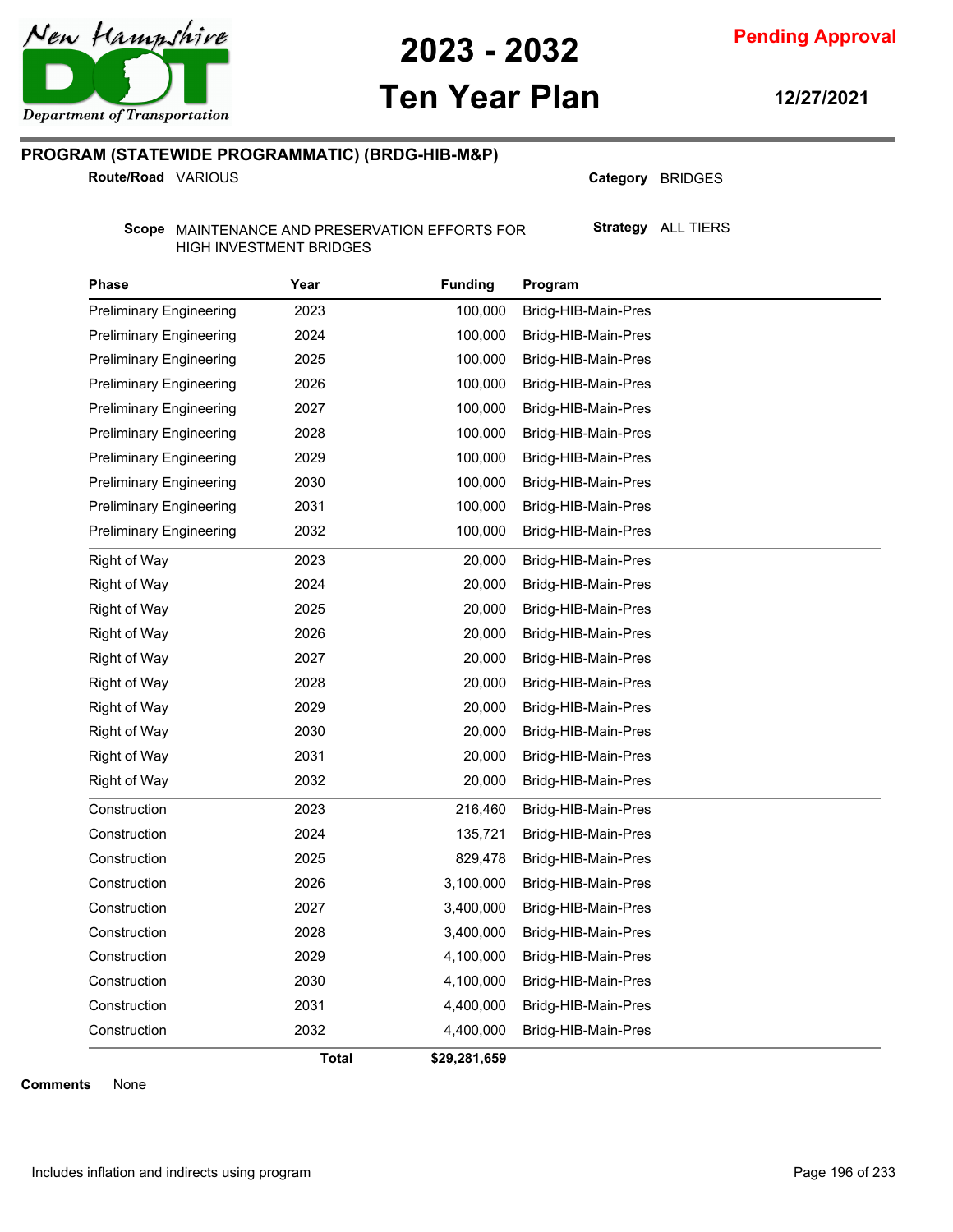

**Pending Approval**

# **Ten Year Plan**

**12/27/2021**

### **PROGRAM (STATEWIDE PROGRAMMATIC) (BRDG-T1/2-M&P)**

**Route/Road** TIER 1-2 BRIDGES

Category BRIDGES

**Strategy** TIER 1

Scope MAINTENANCE & PRESERVATION OF TIER 1 & 2 BRIDGES.

| <b>Phase</b>                   | Year  | <b>Funding</b> | Program              |
|--------------------------------|-------|----------------|----------------------|
| <b>Preliminary Engineering</b> | 2023  | 96,034         | Bridg-T1-2-Main-Pres |
| <b>Preliminary Engineering</b> | 2024  | 100,000        | Bridg-T1-2-Main-Pres |
| <b>Preliminary Engineering</b> | 2025  | 100,000        | Bridg-T1-2-Main-Pres |
| <b>Preliminary Engineering</b> | 2026  | 100,000        | Bridg-T1-2-Main-Pres |
| <b>Preliminary Engineering</b> | 2027  | 100,000        | Bridg-T1-2-Main-Pres |
| <b>Preliminary Engineering</b> | 2028  | 100,000        | Bridg-T1-2-Main-Pres |
| <b>Preliminary Engineering</b> | 2029  | 100,000        | Bridg-T1-2-Main-Pres |
| <b>Preliminary Engineering</b> | 2030  | 100,000        | Bridg-T1-2-Main-Pres |
| <b>Preliminary Engineering</b> | 2031  | 100,000        | Bridg-T1-2-Main-Pres |
| <b>Preliminary Engineering</b> | 2032  | 100,000        | Bridg-T1-2-Main-Pres |
| Right of Way                   | 2023  | 25,000         | Bridg-T1-2-Main-Pres |
| Right of Way                   | 2024  | 25,000         | Bridg-T1-2-Main-Pres |
| Right of Way                   | 2025  | 25,000         | Bridg-T1-2-Main-Pres |
| <b>Right of Way</b>            | 2026  | 25,000         | Bridg-T1-2-Main-Pres |
| <b>Right of Way</b>            | 2027  | 25,000         | Bridg-T1-2-Main-Pres |
| <b>Right of Way</b>            | 2028  | 25,000         | Bridg-T1-2-Main-Pres |
| Right of Way                   | 2029  | 25,000         | Bridg-T1-2-Main-Pres |
| <b>Right of Way</b>            | 2030  | 25,000         | Bridg-T1-2-Main-Pres |
| <b>Right of Way</b>            | 2031  | 25,000         | Bridg-T1-2-Main-Pres |
| Right of Way                   | 2032  | 25,000         | Bridg-T1-2-Main-Pres |
| Construction                   | 2023  | 5,983,970      | Bridg-T1-2-Main-Pres |
| Construction                   | 2024  | 3,635,557      | Bridg-T1-2-Main-Pres |
| Construction                   | 2025  | 8,600,000      | Bridg-T1-2-Main-Pres |
| Construction                   | 2026  | 8,275,443      | Bridg-T1-2-Main-Pres |
| Construction                   | 2027  | 9,800,000      | Bridg-T1-2-Main-Pres |
| Construction                   | 2028  | 7,852,656      | Bridg-T1-2-Main-Pres |
| Construction                   | 2029  | 13,175,000     | Bridg-T1-2-Main-Pres |
| Construction                   | 2030  | 13,175,000     | Bridg-T1-2-Main-Pres |
| Construction                   | 2031  | 13,984,384     | Bridg-T1-2-Main-Pres |
| Construction                   | 2032  | 14,075,000     | Bridg-T1-2-Main-Pres |
|                                | Total | \$99,803,044   |                      |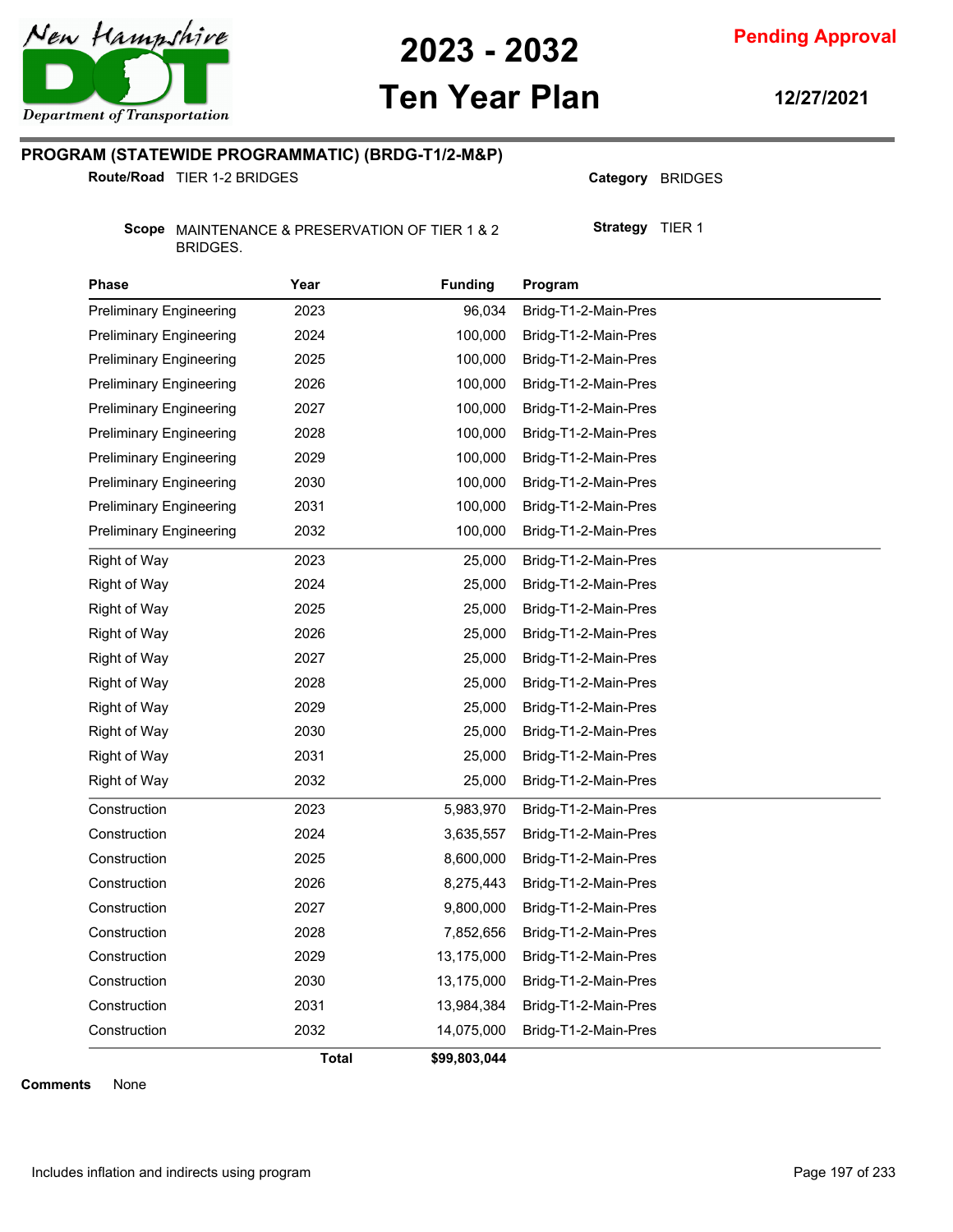

# **Ten Year Plan**

**Pending Approval**

**12/27/2021**

### **PROGRAM (STATEWIDE PROGRAMMATIC) (BRDG-T3/4-M&P)**

**Route/Road** TIER 3-4 BRIDGES

Category BRIDGES

**Strategy** TIER 3

Scope MAINTENANCE AND PRESERVATION OF TIER 3 & 4 BRIDGES.

| <b>Phase</b>                   | Year  | <b>Funding</b> | Program              |
|--------------------------------|-------|----------------|----------------------|
| <b>Preliminary Engineering</b> | 2023  | 11,920         | Bridg-T3-4-Main-Pres |
| <b>Preliminary Engineering</b> | 2024  | 50,000         | Bridg-T3-4-Main-Pres |
| <b>Preliminary Engineering</b> | 2025  | 50,000         | Bridg-T3-4-Main-Pres |
| <b>Preliminary Engineering</b> | 2026  | 50,000         | Bridg-T3-4-Main-Pres |
| <b>Preliminary Engineering</b> | 2027  | 50,000         | Bridg-T3-4-Main-Pres |
| <b>Preliminary Engineering</b> | 2028  | 50,000         | Bridg-T3-4-Main-Pres |
| <b>Preliminary Engineering</b> | 2029  | 50,000         | Bridg-T3-4-Main-Pres |
| <b>Preliminary Engineering</b> | 2030  | 50,000         | Bridg-T3-4-Main-Pres |
| <b>Preliminary Engineering</b> | 2031  | 50,000         | Bridg-T3-4-Main-Pres |
| <b>Preliminary Engineering</b> | 2032  | 50,000         | Bridg-T3-4-Main-Pres |
| Right of Way                   | 2023  | 10,000         | Bridg-T3-4-Main-Pres |
| Right of Way                   | 2024  | 10,000         | Bridg-T3-4-Main-Pres |
| Right of Way                   | 2025  | 10,000         | Bridg-T3-4-Main-Pres |
| Right of Way                   | 2026  | 10,000         | Bridg-T3-4-Main-Pres |
| <b>Right of Way</b>            | 2027  | 10,000         | Bridg-T3-4-Main-Pres |
| <b>Right of Way</b>            | 2028  | 10,000         | Bridg-T3-4-Main-Pres |
| Right of Way                   | 2029  | 10,000         | Bridg-T3-4-Main-Pres |
| <b>Right of Way</b>            | 2030  | 10,000         | Bridg-T3-4-Main-Pres |
| <b>Right of Way</b>            | 2031  | 10,000         | Bridg-T3-4-Main-Pres |
| Right of Way                   | 2032  | 10,000         | Bridg-T3-4-Main-Pres |
| Construction                   | 2023  | 3,800,000      | Bridg-T3-4-Main-Pres |
| Construction                   | 2024  | 1,737,538      | Bridg-T3-4-Main-Pres |
| Construction                   | 2025  | 3,900,000      | Bridg-T3-4-Main-Pres |
| Construction                   | 2026  | 3,900,000      | Bridg-T3-4-Main-Pres |
| Construction                   | 2027  | 4,400,000      | Bridg-T3-4-Main-Pres |
| Construction                   | 2028  | 4,400,000      | Bridg-T3-4-Main-Pres |
| Construction                   | 2029  | 6,840,000      | Bridg-T3-4-Main-Pres |
| Construction                   | 2030  | 6,810,382      | Bridg-T3-4-Main-Pres |
| Construction                   | 2031  | 7,103,000      | Bridg-T3-4-Main-Pres |
| Construction                   | 2032  | 7,103,000      | Bridg-T3-4-Main-Pres |
|                                | Total | \$50,555,840   |                      |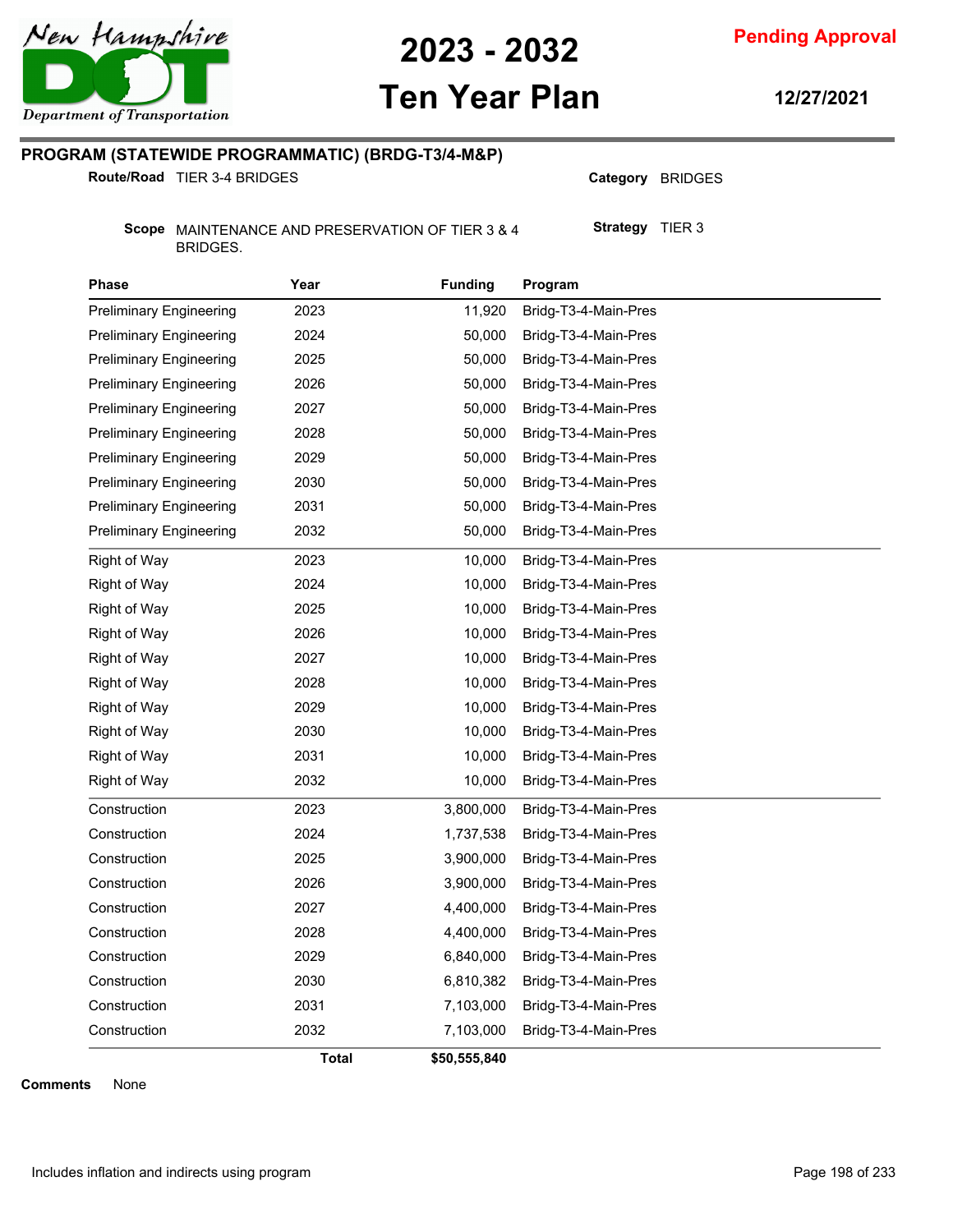

**Pending Approval**

### **Ten Year Plan**

**12/27/2021**

### **PROGRAM (STATEWIDE PROGRAMMATIC) (CBI)**

**Route/Road VARIOUS** 

Category BRIDGES

Scope COMPLEX BRIDGE INSPECTION (PARENT)

**Strategy** ALL TIERS

| <b>Phase</b> | Year         | <b>Funding</b> | Program          |
|--------------|--------------|----------------|------------------|
| Other        | 2023         | 13,000         | CBI <sup>*</sup> |
| Other        | 2024         | 270,000        | CBI <sup>*</sup> |
| Other        | 2025         | 270,000        | CBI <sup>*</sup> |
| Other        | 2026         | 270,000        | CBI <sup>*</sup> |
| Other        | 2027         | 290,000        | CBI <sup>*</sup> |
| Other        | 2028         | 290,000        | CBI <sup>*</sup> |
| Other        | 2029         | 290,000        | CBI <sup>*</sup> |
| Other        | 2030         | 290,000        | CBI <sup>*</sup> |
| Other        | 2031         | 310,000        | CBI <sup>*</sup> |
| Other        | 2032         | 310,000        | CBI <sup>*</sup> |
|              | <b>Total</b> | \$2,603,000    |                  |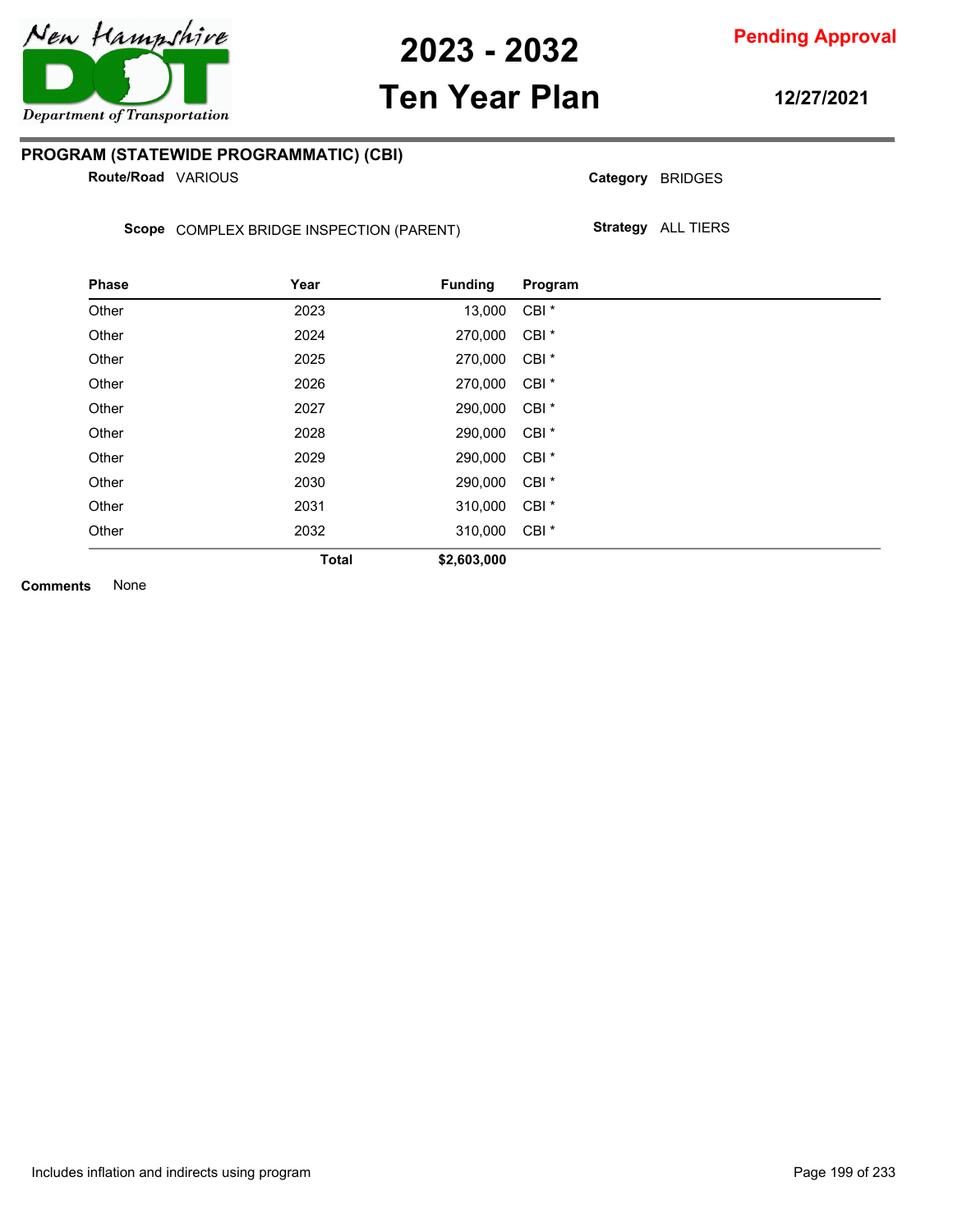

# **Ten Year Plan**

**12/27/2021**

### **PROGRAM (STATEWIDE PROGRAMMATIC) (CMAQ)**

**Route/Road VARIOUS** 

#### Category MANDATED FEDERAL

**Strategy** ALL TIERS

Scope CONGESTION MITIGATION AND AIR QUALITY(CMAQ) (ANNUAL PROJECT)

| Phase                          | Year | <b>Funding</b> | Program           |  |  |
|--------------------------------|------|----------------|-------------------|--|--|
| <b>Preliminary Engineering</b> | 2023 | 58,792         | CMAQ <sup>*</sup> |  |  |
| <b>Preliminary Engineering</b> | 2024 | 200,000        | CMAQ <sup>*</sup> |  |  |
| <b>Preliminary Engineering</b> | 2025 | 200,000        | CMAQ <sup>*</sup> |  |  |
| <b>Preliminary Engineering</b> | 2026 | 200,000        | CMAQ <sup>*</sup> |  |  |
| <b>Preliminary Engineering</b> | 2027 | 200,000        | CMAQ <sup>*</sup> |  |  |
| <b>Preliminary Engineering</b> | 2028 | 250,000        | CMAQ <sup>*</sup> |  |  |
| <b>Preliminary Engineering</b> | 2029 | 250,000        | CMAQ <sup>*</sup> |  |  |
| <b>Preliminary Engineering</b> | 2030 | 250,000        | CMAQ <sup>*</sup> |  |  |
| <b>Preliminary Engineering</b> | 2031 | 250,000        | CMAQ <sup>*</sup> |  |  |
| <b>Preliminary Engineering</b> | 2032 | 250,000        | CMAQ <sup>*</sup> |  |  |
| <b>Right of Way</b>            | 2023 | 74,300         | CMAQ <sup>*</sup> |  |  |
| <b>Right of Way</b>            | 2024 | 50,000         | CMAQ <sup>*</sup> |  |  |
| <b>Right of Way</b>            | 2025 | 50,000         | CMAQ <sup>*</sup> |  |  |
| <b>Right of Way</b>            | 2026 | 50,000         | CMAQ <sup>*</sup> |  |  |
| <b>Right of Way</b>            | 2027 | 50,000         | CMAQ <sup>*</sup> |  |  |
| <b>Right of Way</b>            | 2028 | 100,000        | CMAQ <sup>*</sup> |  |  |
| <b>Right of Way</b>            | 2029 | 100,000        | CMAQ <sup>*</sup> |  |  |
| <b>Right of Way</b>            | 2030 | 100,000        | CMAQ <sup>*</sup> |  |  |
| <b>Right of Way</b>            | 2031 | 100,000        | CMAQ <sup>*</sup> |  |  |
| <b>Right of Way</b>            | 2032 | 100,000        | CMAQ <sup>*</sup> |  |  |
| Construction                   | 2023 | 1,239,031      | CMAQ <sup>*</sup> |  |  |
| Construction                   | 2024 | 1,602,064      | CMAQ <sup>*</sup> |  |  |
| Construction                   | 2025 | 1,520,760      | CMAQ <sup>*</sup> |  |  |
| Construction                   | 2026 | 1,921,174      | CMAQ <sup>*</sup> |  |  |
| Construction                   | 2027 | 1,876,134      | CMAQ <sup>*</sup> |  |  |
| Construction                   | 2028 | 2,553,910      | CMAQ <sup>*</sup> |  |  |
| Construction                   | 2029 | 2,828,427      | CMAQ <sup>*</sup> |  |  |
| Construction                   | 2030 | 4,557,314      | CMAQ <sup>*</sup> |  |  |
| Construction                   | 2031 | 4,557,314      | CMAQ <sup>*</sup> |  |  |
| Construction                   | 2032 | 4,557,314      | CMAQ <sup>*</sup> |  |  |
| Other                          | 2023 | 4,850,000      | CMAQ <sup>*</sup> |  |  |
| Other                          | 2024 | 4,850,000      | CMAQ <sup>*</sup> |  |  |
| Other                          | 2025 | 4,850,000      | CMAQ <sup>*</sup> |  |  |
| Other                          | 2026 | 4,850,000      | CMAQ <sup>*</sup> |  |  |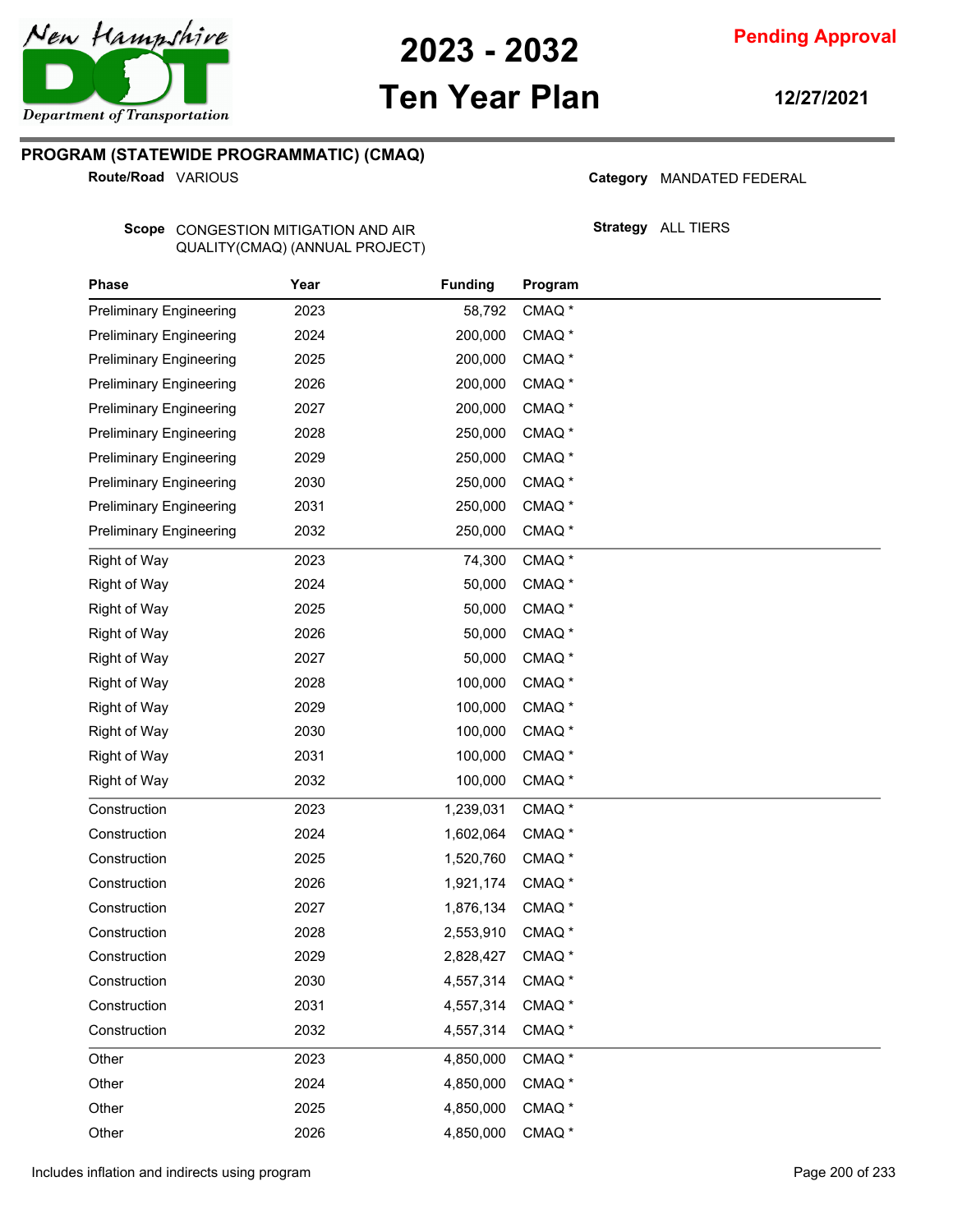

# **Ten Year Plan**

**12/27/2021**

| Other | 2032 | 4,850,000 | CMAQ <sup>*</sup> |
|-------|------|-----------|-------------------|
| Other | 2031 | 4,850,000 | CMAQ <sup>*</sup> |
| Other | 2030 | 4,850,000 | CMAQ *            |
| Other | 2029 | 4,850,000 | CMAQ *            |
| Other | 2028 | 4,850,000 | CMAQ <sup>*</sup> |
| Other | 2027 | 4,850,000 | CMAQ *            |

#### **Comments** None

### **PROGRAM (STATEWIDE PROGRAMMATIC) (COAST5307)**

```
Route/Road
```

|                    | Total                                                                                                     | \$36,749,701   |                  |                    |
|--------------------|-----------------------------------------------------------------------------------------------------------|----------------|------------------|--------------------|
| Other              | 2032                                                                                                      | 3,903,559      | COAST5307        |                    |
| Other              | 2031                                                                                                      | 3,903,559      | COAST5307        |                    |
| Other              | 2030                                                                                                      | 3,903,559      | <b>COAST5307</b> |                    |
| Other              | 2029                                                                                                      | 3,818,334      | COAST5307        |                    |
| Other              | 2028                                                                                                      | 3,734,951      | <b>COAST5307</b> |                    |
| Other              | 2027                                                                                                      | 3,653,370      | COAST5307        |                    |
| Other              | 2026                                                                                                      | 3,573,552      | <b>COAST5307</b> |                    |
| Other              | 2025                                                                                                      | 3,495,459      | <b>COAST5307</b> |                    |
| Other              | 2024                                                                                                      | 3,419,055      | COAST5307        |                    |
| Other              | 2023                                                                                                      | 3,344,303      | <b>COAST5307</b> |                    |
| Phase              | Year                                                                                                      | <b>Funding</b> | Program          |                    |
|                    | Scope COAST OPERATING, ADA, CAPITAL PM, PLANNING,<br>FTA 5307 FUNDS PLUS PENDING CMAQ-TO-FTA<br>TRANSFER. |                |                  | Strategy ALL TIERS |
| Route/Road VARIOUS |                                                                                                           |                | Category TRANSIT |                    |
|                    |                                                                                                           |                |                  |                    |

**Comments** None

 $\overline{\phantom{a}}$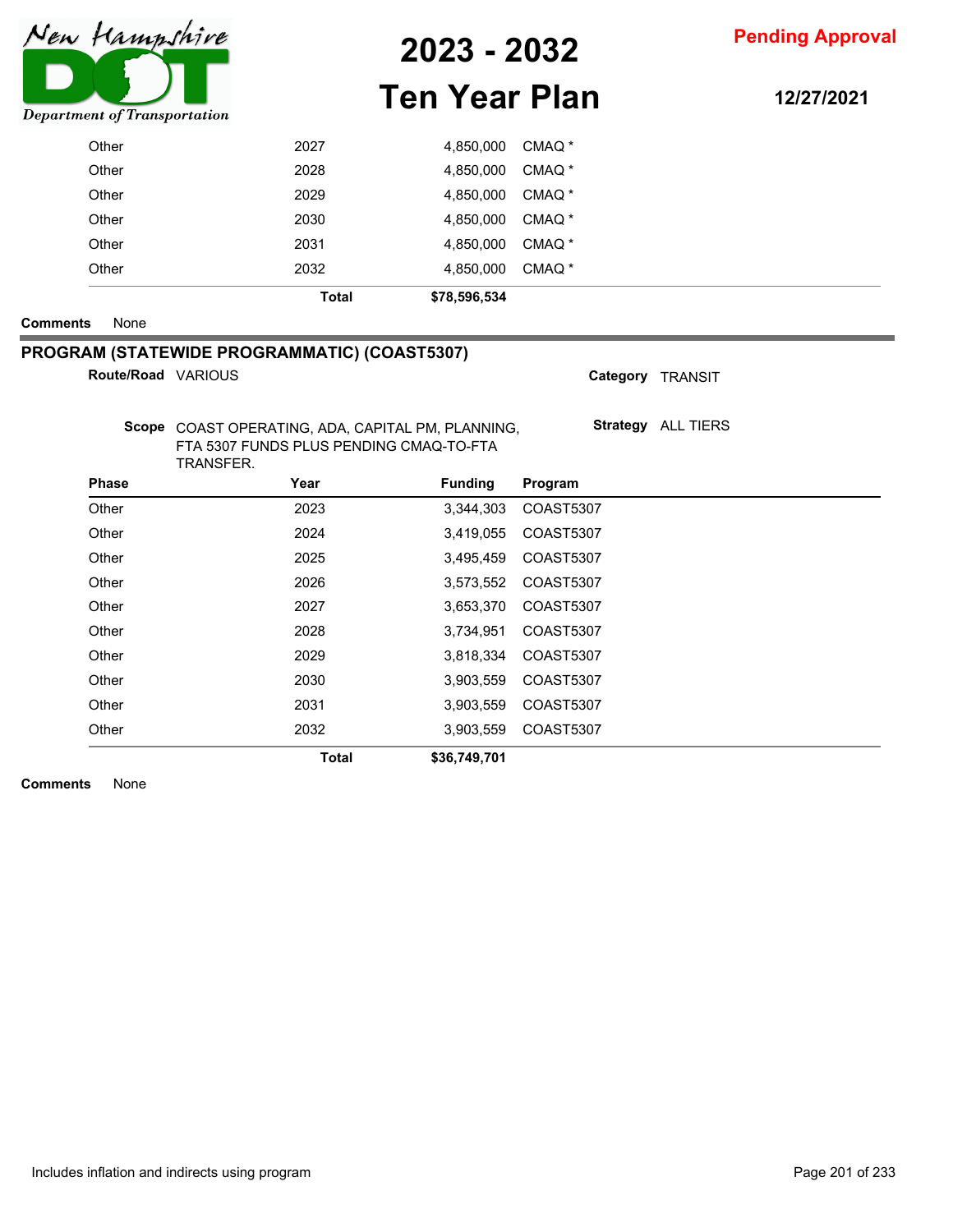

# **Ten Year Plan**

**12/27/2021**

### **PROGRAM (STATEWIDE PROGRAMMATIC) (CORRST)**

**Route/Road VARIOUS** 

Category **INDIVIDUAL PROJECTS** 

Scope CORRIDOR STUDIES STATEWIDE

**Strategy** ALL TIERS

| <b>Phase</b> | Year         | <b>Funding</b> | Program       |
|--------------|--------------|----------------|---------------|
| Other        | 2023         | 700,000        | <b>CORRST</b> |
| Other        | 2024         | 700,000        | <b>CORRST</b> |
| Other        | 2025         | 700,000        | <b>CORRST</b> |
| Other        | 2026         | 700,000        | <b>CORRST</b> |
| Other        | 2027         | 700,000        | <b>CORRST</b> |
| Other        | 2028         | 700,000        | <b>CORRST</b> |
| Other        | 2029         | 700,000        | <b>CORRST</b> |
| Other        | 2030         | 700.000        | <b>CORRST</b> |
| Other        | 2031         | 700,000        | <b>CORRST</b> |
| Other        | 2032         | 700,000        | <b>CORRST</b> |
|              | <b>Total</b> | \$7,000,000    |               |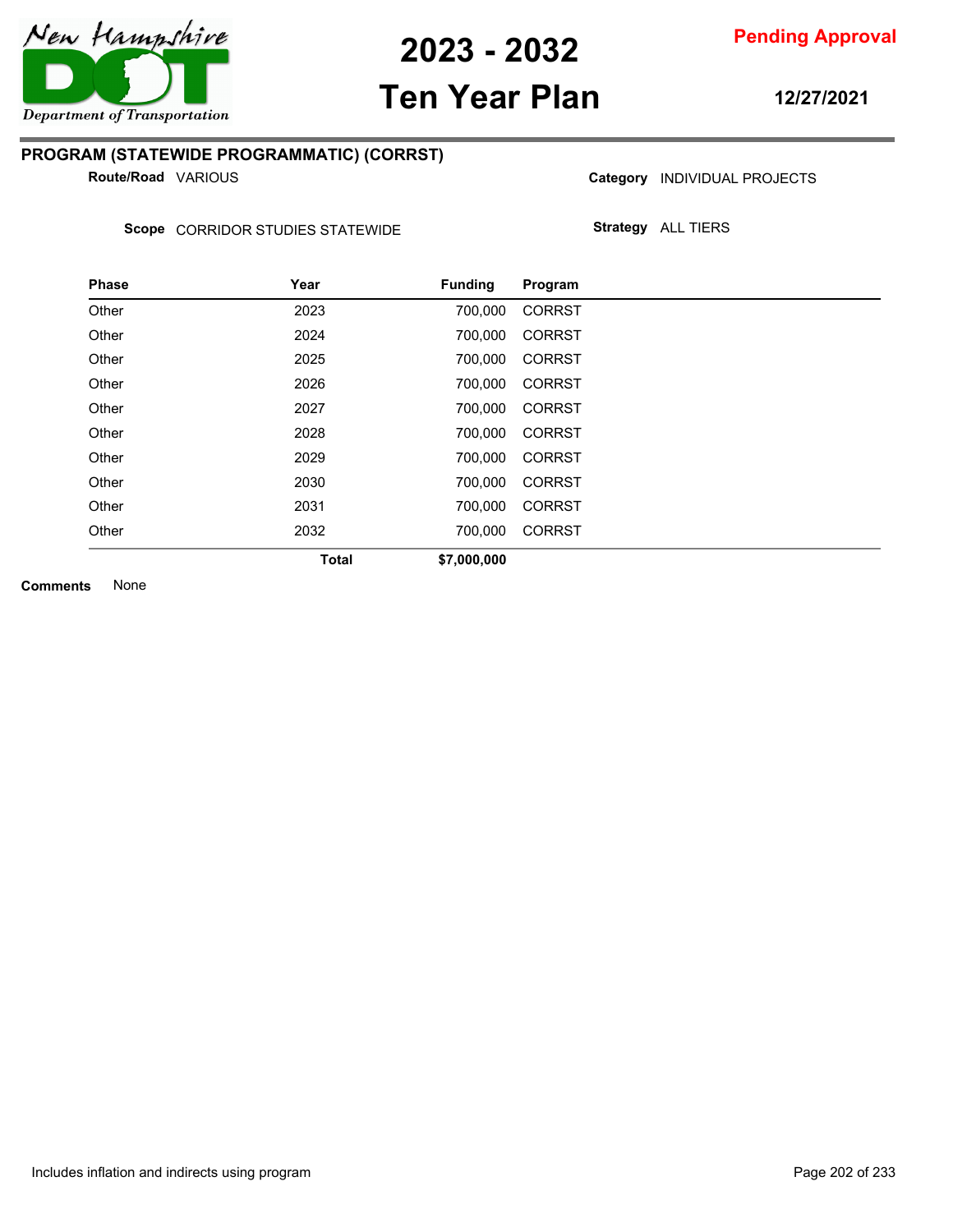**Pending Approval**

# **Ten Year Plan**

**12/27/2021**

### **PROGRAM (STATEWIDE PROGRAMMATIC) (CRDR)**

**Route/Road VARIOUS** 

Category ROADSIDE

Scope CULVERT REPLACEMENT/REHABILITATION & DRAINAGE REPAIRS (ANNUAL PROJECT)

**Strategy** ALL TIERS

| <b>Phase</b>                   | Year | <b>Funding</b> | Program           |
|--------------------------------|------|----------------|-------------------|
| <b>Preliminary Engineering</b> | 2023 | 100,000        | CRDR*             |
| <b>Preliminary Engineering</b> | 2024 | 100,000        | CRDR*             |
| <b>Preliminary Engineering</b> | 2025 | 100,000        | CRDR*             |
| <b>Preliminary Engineering</b> | 2026 | 200,000        | CRDR*             |
| <b>Preliminary Engineering</b> | 2027 | 200,000        | CRDR*             |
| <b>Preliminary Engineering</b> | 2028 | 200,000        | CRDR*             |
| <b>Preliminary Engineering</b> | 2029 | 200,000        | CRDR*             |
| <b>Preliminary Engineering</b> | 2030 | 200,000        | CRDR*             |
| <b>Preliminary Engineering</b> | 2031 | 200,000        | CRDR*             |
| <b>Preliminary Engineering</b> | 2032 | 200,000        | CRDR*             |
| <b>Right of Way</b>            | 2023 | 1,120          | CRDR*             |
| <b>Right of Way</b>            | 2024 | 25,000         | CRDR*             |
| <b>Right of Way</b>            | 2025 | 30,000         | CRDR*             |
| <b>Right of Way</b>            | 2026 | 30,000         | CRDR*             |
| <b>Right of Way</b>            | 2027 | 30,000         | CRDR*             |
| <b>Right of Way</b>            | 2028 | 30,000         | CRDR*             |
| <b>Right of Way</b>            | 2029 | 30,000         | CRDR*             |
| <b>Right of Way</b>            | 2030 | 30,000         | CRDR*             |
| <b>Right of Way</b>            | 2031 | 30,000         | CRDR <sup>*</sup> |
| <b>Right of Way</b>            | 2032 | 30,000         | CRDR $*$          |
| Construction                   | 2023 | 2,263,628      | CRDR*             |
| Construction                   | 2024 | 2,058,230      | CRDR*             |
| Construction                   | 2025 | 4,120,000      | CRDR <sup>*</sup> |
| Construction                   | 2026 | 5,436,030      | CRDR*             |
| Construction                   | 2027 | 6,515,000      | CRDR*             |
| Construction                   | 2028 | 6,515,000      | CRDR*             |
| Construction                   | 2029 | 4,515,000      | CRDR*             |
| Construction                   | 2030 | 4,995,000      | CRDR*             |
| Construction                   | 2031 | 6,765,000      | CRDR*             |
| Construction                   | 2032 | 6,765,000      | CRDR*             |
| Other                          | 2023 | 5,000          | CRDR*             |
| Other                          | 2024 | 5,000          | CRDR*             |
| Other                          | 2025 | 5,000          | CRDR*             |
| Other                          | 2026 | 5,000          | CRDR*             |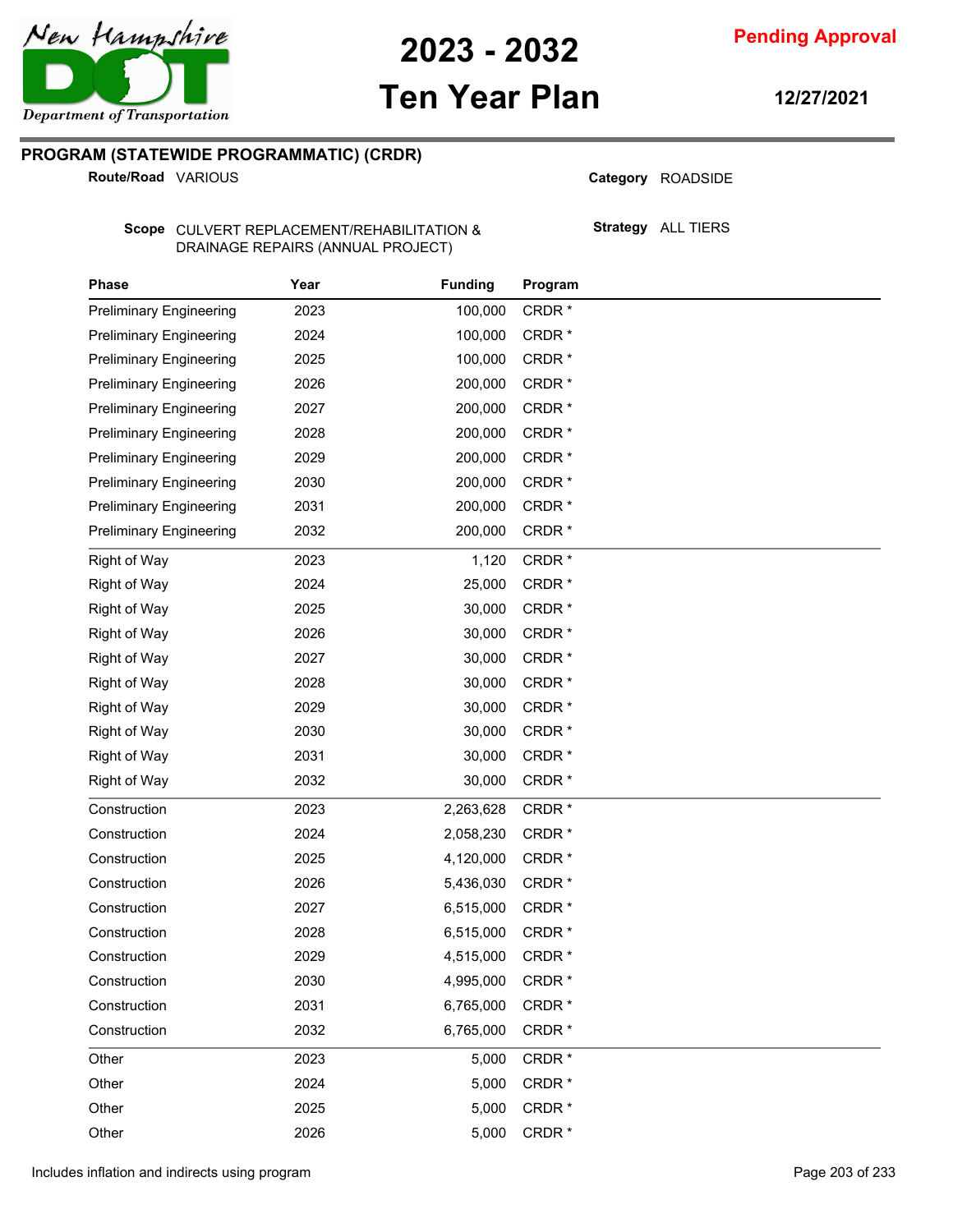

# **Ten Year Plan**

**12/27/2021**

|                 |              | <b>Total</b>                                                                                                    | \$794,300      |                   |                 |                           |
|-----------------|--------------|-----------------------------------------------------------------------------------------------------------------|----------------|-------------------|-----------------|---------------------------|
|                 | Other        | 2032                                                                                                            | 80,600         | <b>DBE</b>        |                 |                           |
|                 | Other        | 2031                                                                                                            | 79,300         | <b>DBE</b>        |                 |                           |
|                 | Other        | 2030                                                                                                            | 79,300         | <b>DBE</b>        |                 |                           |
|                 | Other        | 2029                                                                                                            | 79,300         | <b>DBE</b>        |                 |                           |
|                 | Other        | 2028                                                                                                            | 79,300         | <b>DBE</b>        |                 |                           |
|                 | Other        | 2027                                                                                                            | 79,300         | <b>DBE</b>        |                 |                           |
|                 | Other        | 2026                                                                                                            | 79,300         | <b>DBE</b>        |                 |                           |
|                 | Other        | 2025                                                                                                            | 79,300         | <b>DBE</b>        |                 |                           |
|                 | Other        | 2024                                                                                                            | 79,300         | <b>DBE</b>        |                 |                           |
|                 | Other        | 2023                                                                                                            | 79,300         | <b>DBE</b>        |                 |                           |
|                 | <b>Phase</b> | Year                                                                                                            | <b>Funding</b> | Program           |                 |                           |
|                 |              | Scope IN HOUSE ADMINISTRATION OF THE FHWA<br>SUPPORTIVE PROGRAM: "DBE COMPLIANCE<br>MONITORING (ANNUAL PROGRAM) |                |                   | Strategy TIER 6 |                           |
|                 |              | Route/Road DISADVANTAGED BUSINESS ENTERPRISE                                                                    |                |                   |                 | Category MANDATED FEDERAL |
|                 |              | PROGRAM (STATEWIDE PROGRAMMATIC) (DBE)                                                                          |                |                   |                 |                           |
| <b>Comments</b> | None         |                                                                                                                 |                |                   |                 |                           |
|                 |              | <b>Total</b>                                                                                                    | \$51,964,008   |                   |                 |                           |
|                 | Other        | 2032                                                                                                            | 5,000          | CRDR <sup>*</sup> |                 |                           |
|                 | Other        | 2031                                                                                                            | 5,000          | CRDR*             |                 |                           |
|                 | Other        | 2030                                                                                                            | 5,000          | CRDR*             |                 |                           |
|                 | Other        | 2029                                                                                                            | 5,000          | CRDR*             |                 |                           |
|                 | Other        | 2028                                                                                                            | 5,000          | CRDR*             |                 |                           |
|                 | Other        | 2027                                                                                                            | 5,000          | CRDR*             |                 |                           |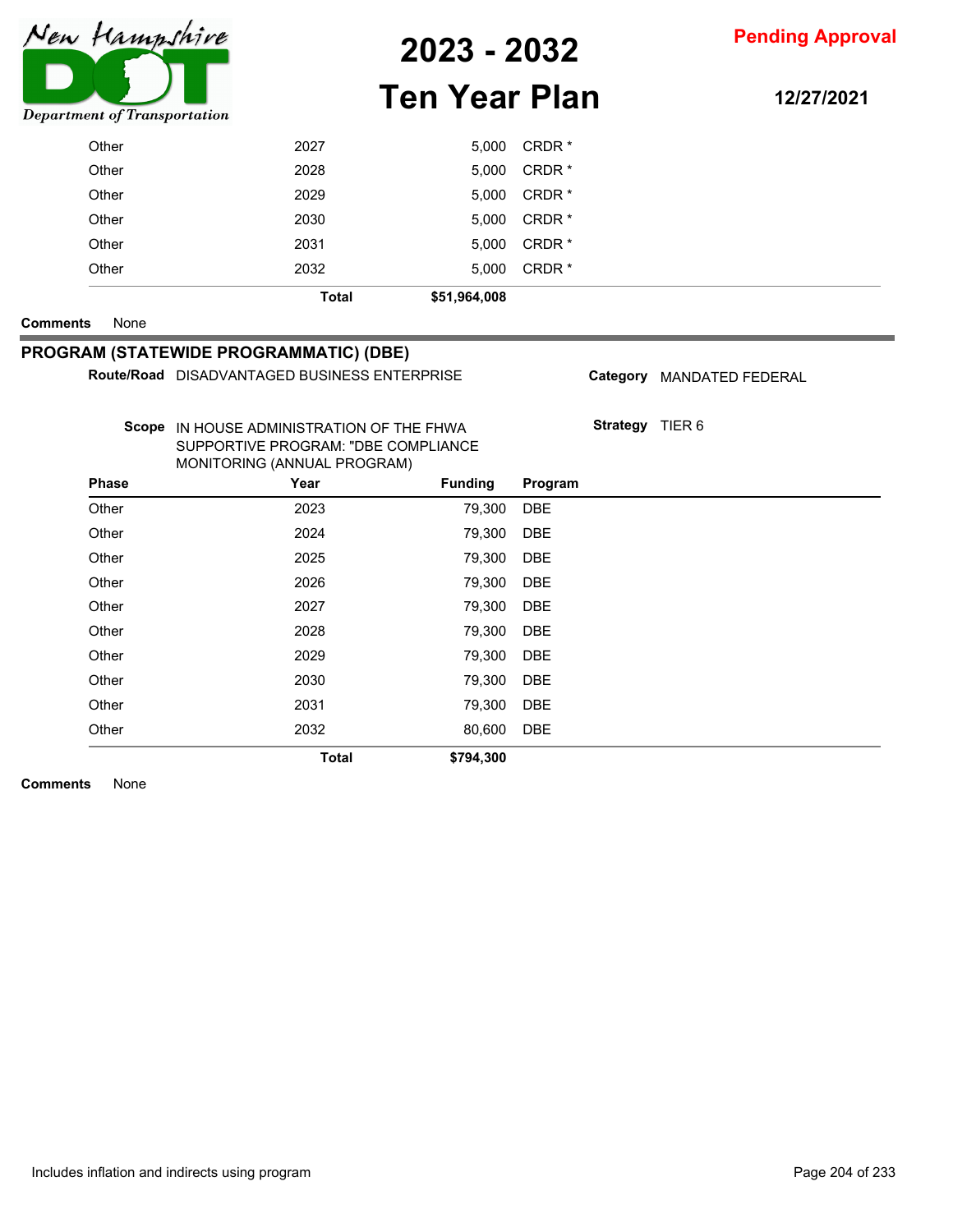# **Ten Year Plan**

**12/27/2021**

### **PROGRAM (STATEWIDE PROGRAMMATIC) (ENV-POST-CON)**

**Route/Road STATEWIDE** 

Category **INDIVIDUAL PROJECTS** 

**Strategy** ALL TIERS

Scope ENVIRONMENTAL COMMITMENTS FOR POST-CONSTRUCTION OBLIGATIONS.

| <b>Phase</b> | Year         | <b>Funding</b> | Program      |
|--------------|--------------|----------------|--------------|
| Other        | 2023         | 100.000        | ENV-POST-CON |
| Other        | 2024         | 100.000        | ENV-POST-CON |
| Other        | 2025         | 100.000        | ENV-POST-CON |
| Other        | 2026         | 100.000        | ENV-POST-CON |
| Other        | 2027         | 100,000        | ENV-POST-CON |
| Other        | 2028         | 100.000        | ENV-POST-CON |
| Other        | 2029         | 100,000        | ENV-POST-CON |
| Other        | 2030         | 100.000        | ENV-POST-CON |
| Other        | 2031         | 100.000        | ENV-POST-CON |
| Other        | 2032         | 100.000        | ENV-POST-CON |
|              | <b>Total</b> | \$1,000,000    |              |

**Comments** None

### **PROGRAM (STATEWIDE PROGRAMMATIC) (EV\_INFRA)**

**Route/Road VARIOUS** 

Scope ELECTRIC VEHICLE INFRASTRUCTURE PROGRAM

Category MANDATED FEDERAL

**Strategy** ALL TIERS

| <b>Phase</b>                   | Year         | <b>Funding</b> | Program  |
|--------------------------------|--------------|----------------|----------|
| <b>Preliminary Engineering</b> | 2023         | 346,000        | EV INFRA |
| <b>Preliminary Engineering</b> | 2024         | 346,000        | EV INFRA |
| <b>Preliminary Engineering</b> | 2025         | 346,000        | EV INFRA |
| <b>Preliminary Engineering</b> | 2026         | 346,000        | EV_INFRA |
| <b>Preliminary Engineering</b> | 2027         | 346,000        | EV INFRA |
| Construction                   | 2023         | 3,114,000      | EV INFRA |
| Construction                   | 2024         | 3,114,000      | EV INFRA |
| Construction                   | 2025         | 3,114,000      | EV INFRA |
| Construction                   | 2026         | 3,114,000      | EV_INFRA |
| Construction                   | 2027         | 3,114,000      | EV INFRA |
|                                | <b>Total</b> | \$17,300,000   |          |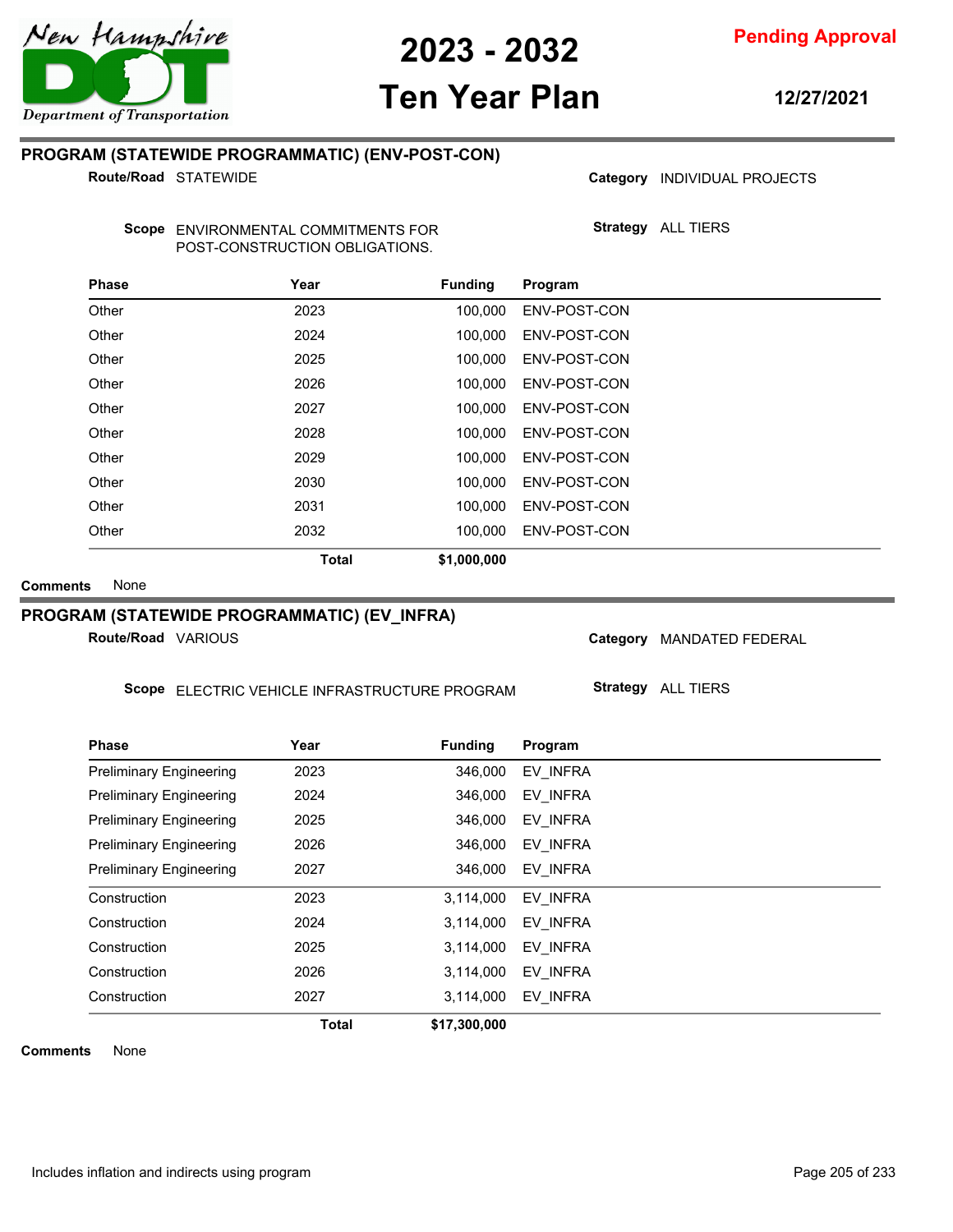

# **Ten Year Plan**

**12/27/2021**

### **PROGRAM (STATEWIDE PROGRAMMATIC) (FLAP)**

**Route/Road VARIOUS** 

Category MANDATED FEDERAL

**Strategy** ALL TIERS

Scope IMPR. TRANSPORTATION FACILITIES THAT ACCESS FEDERAL LANDS {FLAP} (APPLICATION TO EFL REQUIRED)

| <b>Phase</b>                   | Year         | <b>Funding</b> | Program     |
|--------------------------------|--------------|----------------|-------------|
| <b>Preliminary Engineering</b> | 2023         | 50,000         | <b>FLAP</b> |
| <b>Preliminary Engineering</b> | 2024         | 50,000         | <b>FLAP</b> |
| <b>Preliminary Engineering</b> | 2025         | 50,000         | <b>FLAP</b> |
| <b>Preliminary Engineering</b> | 2026         | 50,000         | <b>FLAP</b> |
| <b>Preliminary Engineering</b> | 2027         | 50,000         | <b>FLAP</b> |
| <b>Preliminary Engineering</b> | 2028         | 50,000         | <b>FLAP</b> |
| <b>Preliminary Engineering</b> | 2029         | 50,000         | <b>FLAP</b> |
| <b>Preliminary Engineering</b> | 2030         | 50,000         | <b>FLAP</b> |
| <b>Preliminary Engineering</b> | 2031         | 20,000         | <b>FLAP</b> |
| <b>Preliminary Engineering</b> | 2032         | 20,000         | <b>FLAP</b> |
| Right of Way                   | 2023         | 25,000         | <b>FLAP</b> |
| <b>Right of Way</b>            | 2024         | 25,000         | <b>FLAP</b> |
| Right of Way                   | 2025         | 25,000         | <b>FLAP</b> |
| <b>Right of Way</b>            | 2026         | 25,000         | <b>FLAP</b> |
| <b>Right of Way</b>            | 2027         | 25,000         | <b>FLAP</b> |
| <b>Right of Way</b>            | 2028         | 25,000         | <b>FLAP</b> |
| <b>Right of Way</b>            | 2029         | 25,000         | <b>FLAP</b> |
| <b>Right of Way</b>            | 2030         | 25,000         | <b>FLAP</b> |
| <b>Right of Way</b>            | 2031         | 25,000         | <b>FLAP</b> |
| Right of Way                   | 2032         | 25,000         | <b>FLAP</b> |
| Construction                   | 2023         | 352,000        | <b>FLAP</b> |
| Construction                   | 2024         | 352,000        | <b>FLAP</b> |
| Construction                   | 2025         | 352,000        | <b>FLAP</b> |
| Construction                   | 2026         | 352,000        | <b>FLAP</b> |
| Construction                   | 2027         | 352,000        | <b>FLAP</b> |
| Construction                   | 2028         | 352,000        | <b>FLAP</b> |
| Construction                   | 2029         | 352,000        | <b>FLAP</b> |
| Construction                   | 2030         | 352,000        | <b>FLAP</b> |
| Construction                   | 2031         | 345,400        | <b>FLAP</b> |
| Construction                   | 2032         | 351,800        | <b>FLAP</b> |
|                                | <b>Total</b> | \$4,203,200    |             |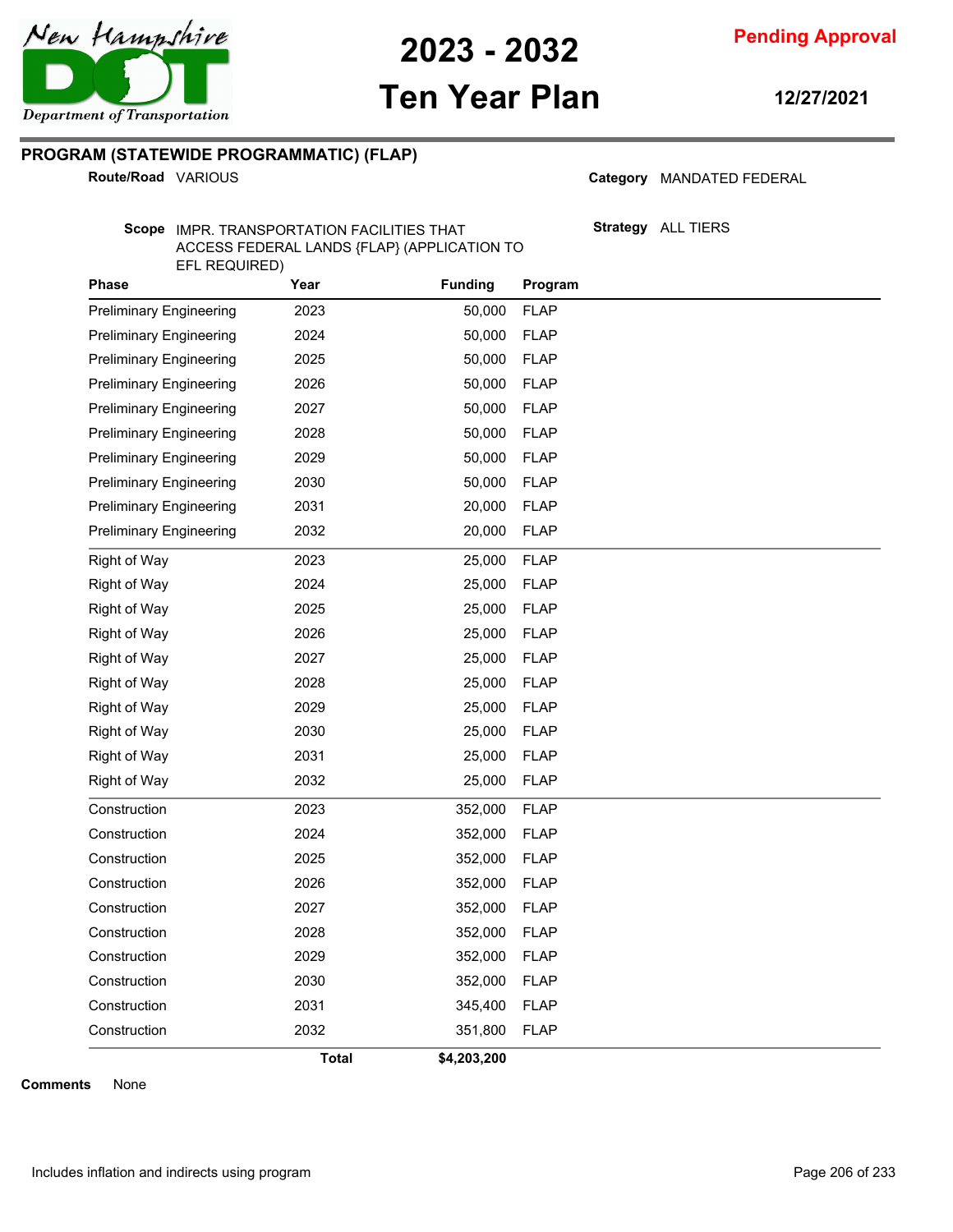

**Ten Year Plan**

### **Pending Approval**

**12/27/2021**

### **PROGRAM (STATEWIDE PROGRAMMATIC) (FTA5307)**

**Route/Road** BOSTON URBANIZED AREA (UZA)

**Category** TRANSIT

**Strategy** ALL TIERS

Scope BOSTON URBANIZED AREA (UZA) FTA SECTION 5307 APPORTIONED FUNDS FOR NHDOT TRANSIT PROJECTS.

| <b>Phase</b> | Year         | <b>Funding</b> | Program       |
|--------------|--------------|----------------|---------------|
| Other        | 2023         | 5,122,598      | FTA5307 NHDOT |
| Other        | 2024         | 5,219,293      | FTA5307 NHDOT |
| Other        | 2025         | 5,317,761      | FTA5307_NHDOT |
| Other        | 2026         | 5,418,032      | FTA5307 NHDOT |
| Other        | 2027         | 5,520,139      | FTA5307 NHDOT |
| Other        | 2028         | 5,624,113      | FTA5307_NHDOT |
| Other        | 2029         | 5,790,649      | FTA5307 NHDOT |
| Other        | 2030         | 5,900,153      | FTA5307 NHDOT |
| Other        | 2031         | 6,845,066      | FTA5307 NHDOT |
| Other        | 2032         | 6,981,968      | FTA5307 NHDOT |
|              | <b>Total</b> | \$57,739,772   |               |

**Comments** None

#### **PROGRAM (STATEWIDE PROGRAMMATIC) (FTA5310)**

**Route/Road VARIOUS** 

**Category** TRANSIT

**Strategy** ALL TIERS

Scope CAPITAL, MOBILITY MGMT, AND OPERATING FOR SENIORS & INDIVIDUALS W/ DISABILITIES - FTA 5310 PROGRAM

| <b>Phase</b> | Year         | <b>Funding</b> | Program |  |
|--------------|--------------|----------------|---------|--|
| Other        | 2023         | 3,183,236      | FTA5310 |  |
| Other        | 2024         | 3,246,901      | FTA5310 |  |
| Other        | 2025         | 3,311,839      | FTA5310 |  |
| Other        | 2026         | 3,378,076      | FTA5310 |  |
| Other        | 2027         | 3,445,638      | FTA5310 |  |
| Other        | 2028         | 3,514,550      | FTA5310 |  |
| Other        | 2029         | 3,584,841      | FTA5310 |  |
| Other        | 2030         | 3,656,538      | FTA5310 |  |
| Other        | 2031         | 3,729,669      | FTA5310 |  |
| Other        | 2032         | 3,804,262      | FTA5310 |  |
|              | <b>Total</b> | \$34,855,550   |         |  |



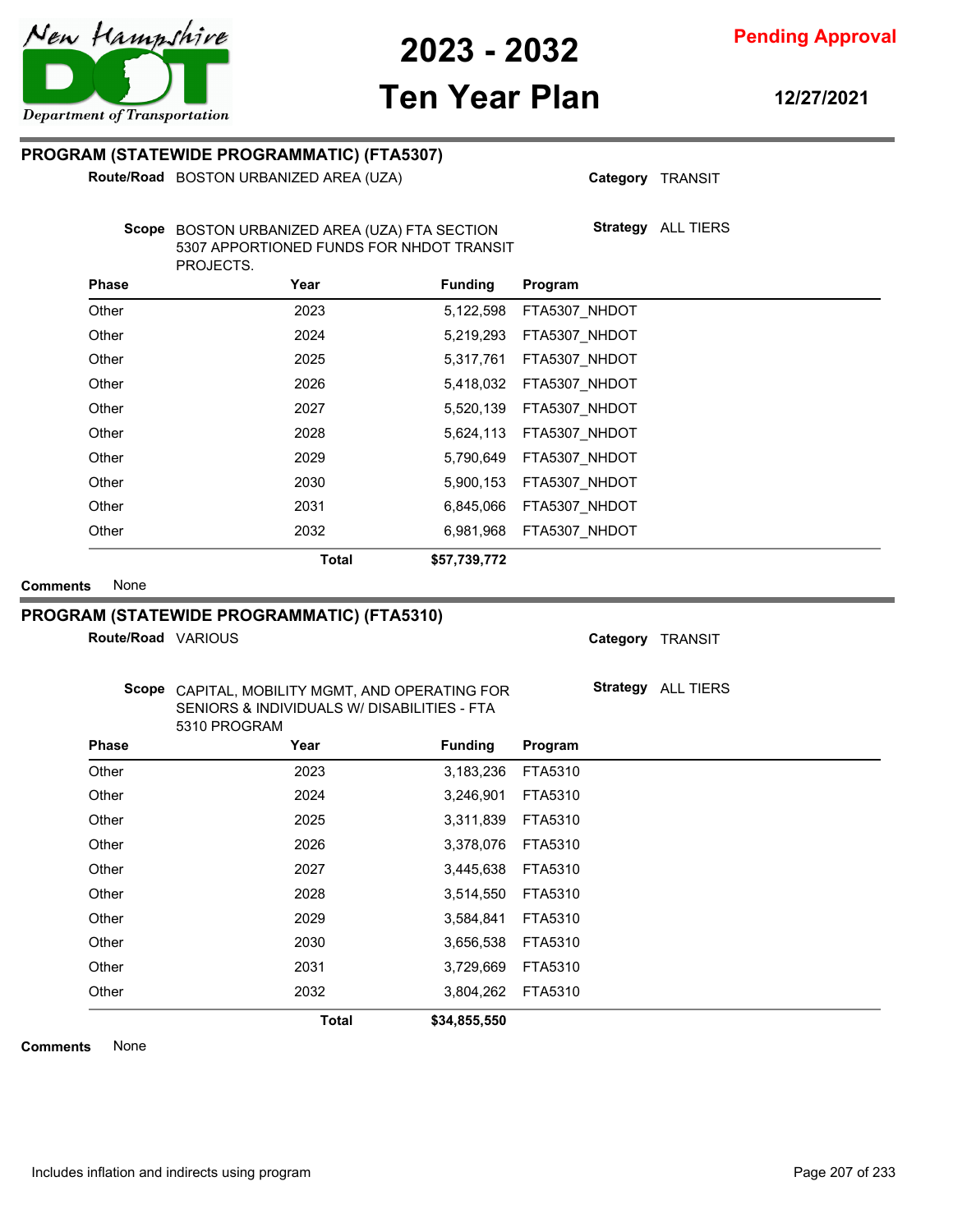# **Ten Year Plan**

### **PROGRAM (STATEWIDE PROGRAMMATIC) (FTA5311)**

**Route/Road VARIOUS** 

Scope NONURBANIZED AREA (RURAL) FORMULA PROGRAM - FTA SECTION 5311 PROGRAM

| <b>Phase</b> | Year         | <b>Funding</b> | Program |
|--------------|--------------|----------------|---------|
| Other        | 2023         | 9,623,128      | FTA5311 |
| Other        | 2024         | 9,815,590      | FTA5311 |
| Other        | 2025         | 10,011,902     | FTA5311 |
| Other        | 2026         | 10,212,140     | FTA5311 |
| Other        | 2027         | 10,416,383     | FTA5311 |
| Other        | 2028         | 10,624,711     | FTA5311 |
| Other        | 2029         | 10,837,205     | FTA5311 |
| Other        | 2030         | 11,053,949     | FTA5311 |
| Other        | 2031         | 11,275,028     | FTA5311 |
| Other        | 2032         | 11,500,528     | FTA5311 |
|              | <b>Total</b> | \$105,370,564  |         |

**Comments** None

#### **PROGRAM (STATEWIDE PROGRAMMATIC) (FTA5339)**

Scope CAPITAL BUS AND BUS FACILITIES - FTA 5339 PROGRAM FOR STATEWIDE PUBLIC

**Route/Road VARIOUS** 

**Strategy** ALL TIERS

**Category** TRANSIT

**Category** TRANSIT

**Strategy** ALL TIERS

|              | <b>Total</b>          | \$63,365,576   |         |  |
|--------------|-----------------------|----------------|---------|--|
| Other        | 2032                  | 6,438,447      | FTA5339 |  |
| Other        | 2031                  | 6,312,203      | FTA5339 |  |
| Other        | 2030                  | 6,188,434      | FTA5339 |  |
| Other        | 2029                  | 6,067,092      | FTA5339 |  |
| Other        | 2028                  | 5,948,130      | FTA5339 |  |
| Other        | 2027                  | 5,831,500      | FTA5339 |  |
| Other        | 2026                  | 5,717,157      | FTA5339 |  |
| Other        | 2025                  | 5,605,056      | FTA5339 |  |
| Other        | 2024                  | 5,495,153      | FTA5339 |  |
| Other        | 2023                  | 9,762,404      | FTA5339 |  |
| <b>Phase</b> | Year                  | <b>Funding</b> | Program |  |
|              | <b>TRANSPORTATION</b> |                |         |  |

**Comments** None



**12/27/2021**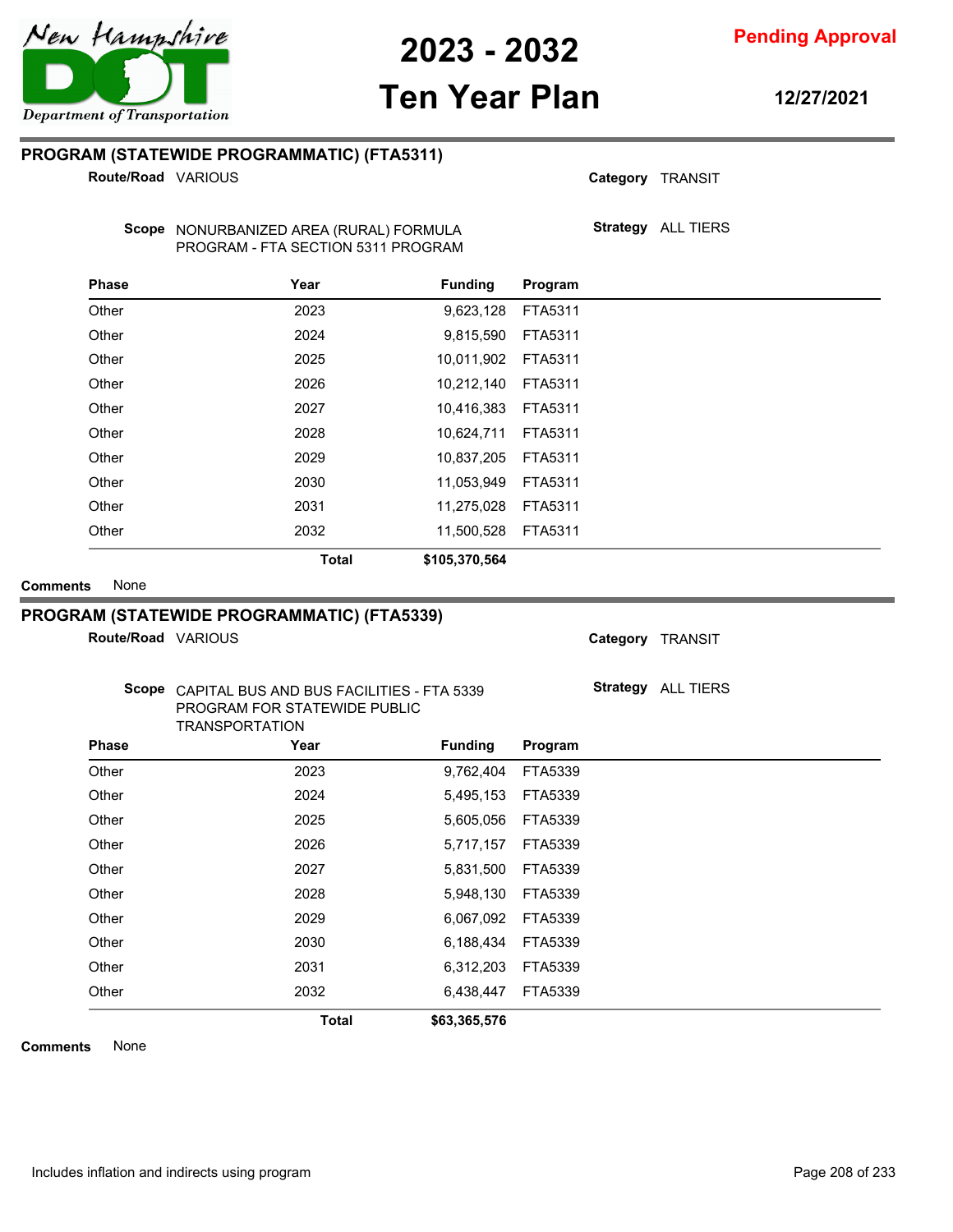**Pending Approval**

## **Ten Year Plan**

**12/27/2021**

### **PROGRAM (STATEWIDE PROGRAMMATIC) (GRR)**

**Route/Road VARIOUS** 

Category ROADSIDE

**Strategy** ALL TIERS

Scope GUARDRAIL REPLACEMENT [FEDERAL AID GUARDRAIL IMPROVEMENT PROGRAM] (ANNUAL PROJECT)

| <b>Phase</b>                   | Year         | <b>Funding</b> | Program          |
|--------------------------------|--------------|----------------|------------------|
| <b>Preliminary Engineering</b> | 2023         | 150,000        | GRR <sup>*</sup> |
| <b>Preliminary Engineering</b> | 2024         | 150,000        | GRR <sup>*</sup> |
| <b>Preliminary Engineering</b> | 2025         | 150,000        | GRR <sup>*</sup> |
| <b>Preliminary Engineering</b> | 2026         | 150,000        | GRR <sup>*</sup> |
| <b>Preliminary Engineering</b> | 2027         | 150,000        | GRR <sup>*</sup> |
| <b>Preliminary Engineering</b> | 2028         | 150,000        | GRR <sup>*</sup> |
| <b>Preliminary Engineering</b> | 2029         | 150,000        | GRR <sup>*</sup> |
| <b>Preliminary Engineering</b> | 2030         | 150,000        | GRR <sup>*</sup> |
| <b>Preliminary Engineering</b> | 2031         | 150,000        | GRR <sup>*</sup> |
| <b>Preliminary Engineering</b> | 2032         | 150,000        | GRR <sup>*</sup> |
| <b>Right of Way</b>            | 2023         | 5,000          | GRR <sup>*</sup> |
| Right of Way                   | 2024         | 5,000          | GRR <sup>*</sup> |
| Right of Way                   | 2025         | 5,000          | GRR <sup>*</sup> |
| Right of Way                   | 2026         | 5,000          | GRR <sup>*</sup> |
| <b>Right of Way</b>            | 2027         | 5,000          | GRR <sup>*</sup> |
| <b>Right of Way</b>            | 2028         | 5,000          | GRR <sup>*</sup> |
| <b>Right of Way</b>            | 2029         | 5,000          | GRR <sup>*</sup> |
| <b>Right of Way</b>            | 2030         | 5,000          | GRR <sup>*</sup> |
| Right of Way                   | 2031         | 5,000          | GRR <sup>*</sup> |
| <b>Right of Way</b>            | 2032         | 5,000          | GRR <sup>*</sup> |
| Construction                   | 2023         | 2,055,000      | GRR <sup>*</sup> |
| Construction                   | 2024         | 2,055,000      | GRR <sup>*</sup> |
| Construction                   | 2025         | 2,055,000      | GRR <sup>*</sup> |
| Construction                   | 2026         | 2,055,000      | GRR <sup>*</sup> |
| Construction                   | 2027         | 2,230,000      | GRR <sup>*</sup> |
| Construction                   | 2028         | 2,230,000      | GRR <sup>*</sup> |
| Construction                   | 2029         | 2,230,000      | GRR <sup>*</sup> |
| Construction                   | 2030         | 2,230,000      | GRR <sup>*</sup> |
| Construction                   | 2031         | 2,430,888      | GRR <sup>*</sup> |
| Construction                   | 2032         | 2,430,888      | GRR <sup>*</sup> |
|                                | <b>Total</b> | \$23,551,776   |                  |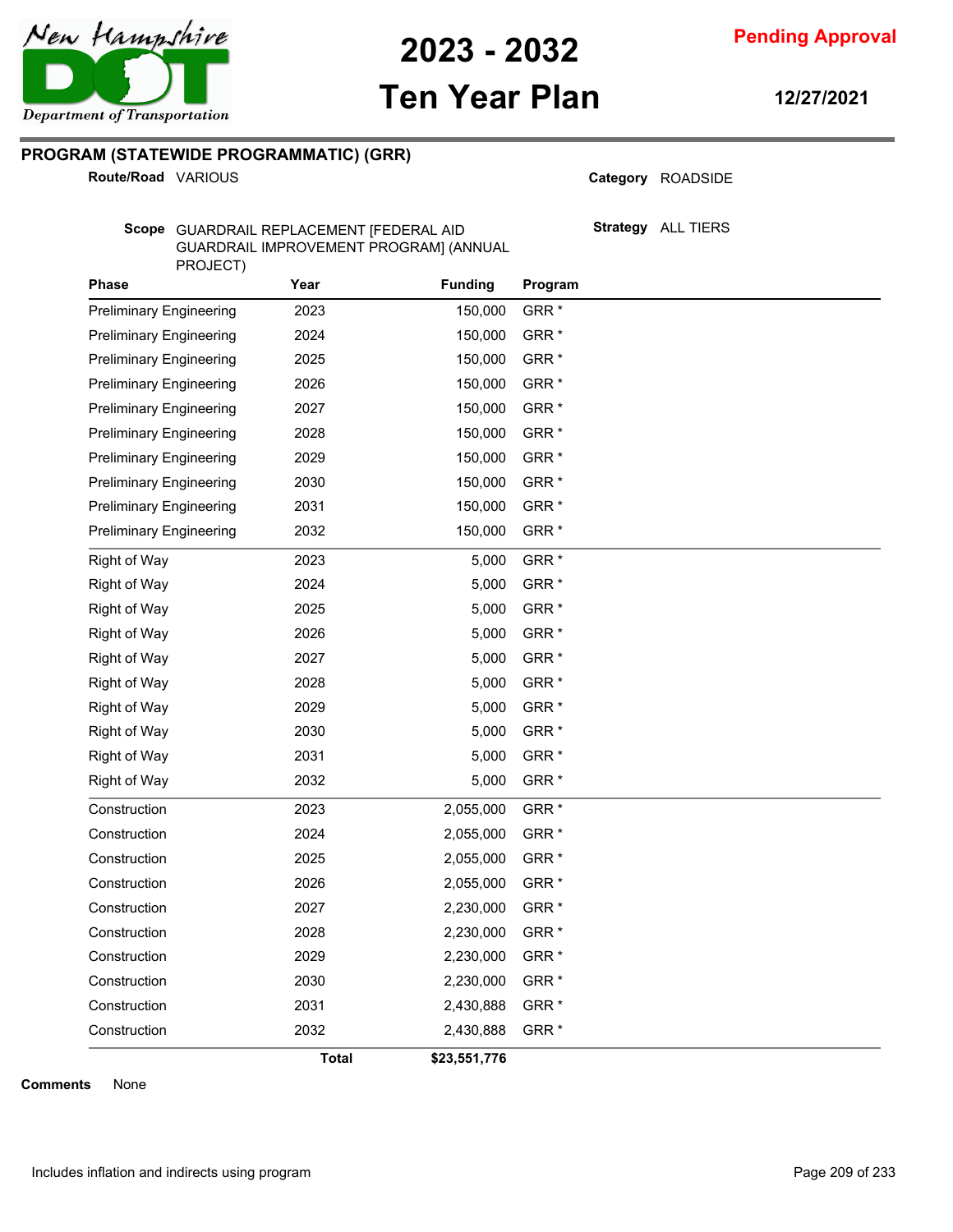

# **Ten Year Plan**

**12/27/2021**

### **PROGRAM (STATEWIDE PROGRAMMATIC) (HSIP)**

**Route/Road VARIOUS** 

Category MANDATED FEDERAL

Scope HIGHWAY SAFETY IMPROVEMENT PROGRAM (HSIP)

**Strategy** ALL TIERS

| <b>Phase</b>                   | Year | <b>Funding</b> | Program           |
|--------------------------------|------|----------------|-------------------|
| <b>Preliminary Engineering</b> | 2023 | 452,200        | HSIP <sup>*</sup> |
| <b>Preliminary Engineering</b> | 2024 | 500,000        | HSIP <sup>*</sup> |
| <b>Preliminary Engineering</b> | 2025 | 440,249        | HSIP <sup>*</sup> |
| <b>Preliminary Engineering</b> | 2026 | 500,000        | HSIP <sup>*</sup> |
| <b>Preliminary Engineering</b> | 2027 | 500,000        | HSIP <sup>*</sup> |
| <b>Preliminary Engineering</b> | 2028 | 500,000        | HSIP <sup>*</sup> |
| <b>Preliminary Engineering</b> | 2029 | 500,000        | HSIP <sup>*</sup> |
| <b>Preliminary Engineering</b> | 2030 | 500,000        | HSIP <sup>*</sup> |
| <b>Preliminary Engineering</b> | 2031 | 500,000        | HSIP <sup>*</sup> |
| <b>Preliminary Engineering</b> | 2032 | 500,000        | HSIP <sup>*</sup> |
| <b>Right of Way</b>            | 2023 | 150,000        | HSIP <sup>*</sup> |
| <b>Right of Way</b>            | 2024 | 150,000        | HSIP <sup>*</sup> |
| <b>Right of Way</b>            | 2025 | 150,000        | HSIP <sup>*</sup> |
| <b>Right of Way</b>            | 2026 | 150,000        | HSIP <sup>*</sup> |
| <b>Right of Way</b>            | 2027 | 150,000        | HSIP <sup>*</sup> |
| <b>Right of Way</b>            | 2028 | 150,000        | HSIP <sup>*</sup> |
| <b>Right of Way</b>            | 2029 | 150,000        | HSIP <sup>*</sup> |
| <b>Right of Way</b>            | 2030 | 150,000        | HSIP <sup>*</sup> |
| <b>Right of Way</b>            | 2031 | 150,000        | HSIP <sup>*</sup> |
| <b>Right of Way</b>            | 2032 | 150,000        | HSIP <sup>*</sup> |
| Construction                   | 2023 | 3,902,879      | HSIP <sup>*</sup> |
| Construction                   | 2024 | 11,129,493     | HSIP <sup>*</sup> |
| Construction                   | 2025 | 11,554,295     | HSIP <sup>*</sup> |
| Construction                   | 2026 | 12,414,464     | HSIP <sup>*</sup> |
| Construction                   | 2027 | 12,414,464     | HSIP <sup>*</sup> |
| Construction                   | 2028 | 12,414,464     | HSIP <sup>*</sup> |
| Construction                   | 2029 | 12,414,464     | HSIP <sup>*</sup> |
| Construction                   | 2030 | 12,414,464     | HSIP <sup>*</sup> |
| Construction                   | 2031 | 12,414,464     | HSIP <sup>*</sup> |
| Construction                   | 2032 | 12,414,464     | HSIP <sup>*</sup> |
| Other                          | 2023 | 143,460        | HSIP*             |
| Other                          | 2024 | 200,000        | HSIP <sup>*</sup> |
| Other                          | 2025 | 200,000        | HSIP*             |
| Other                          | 2026 | 200,000        | HSIP*             |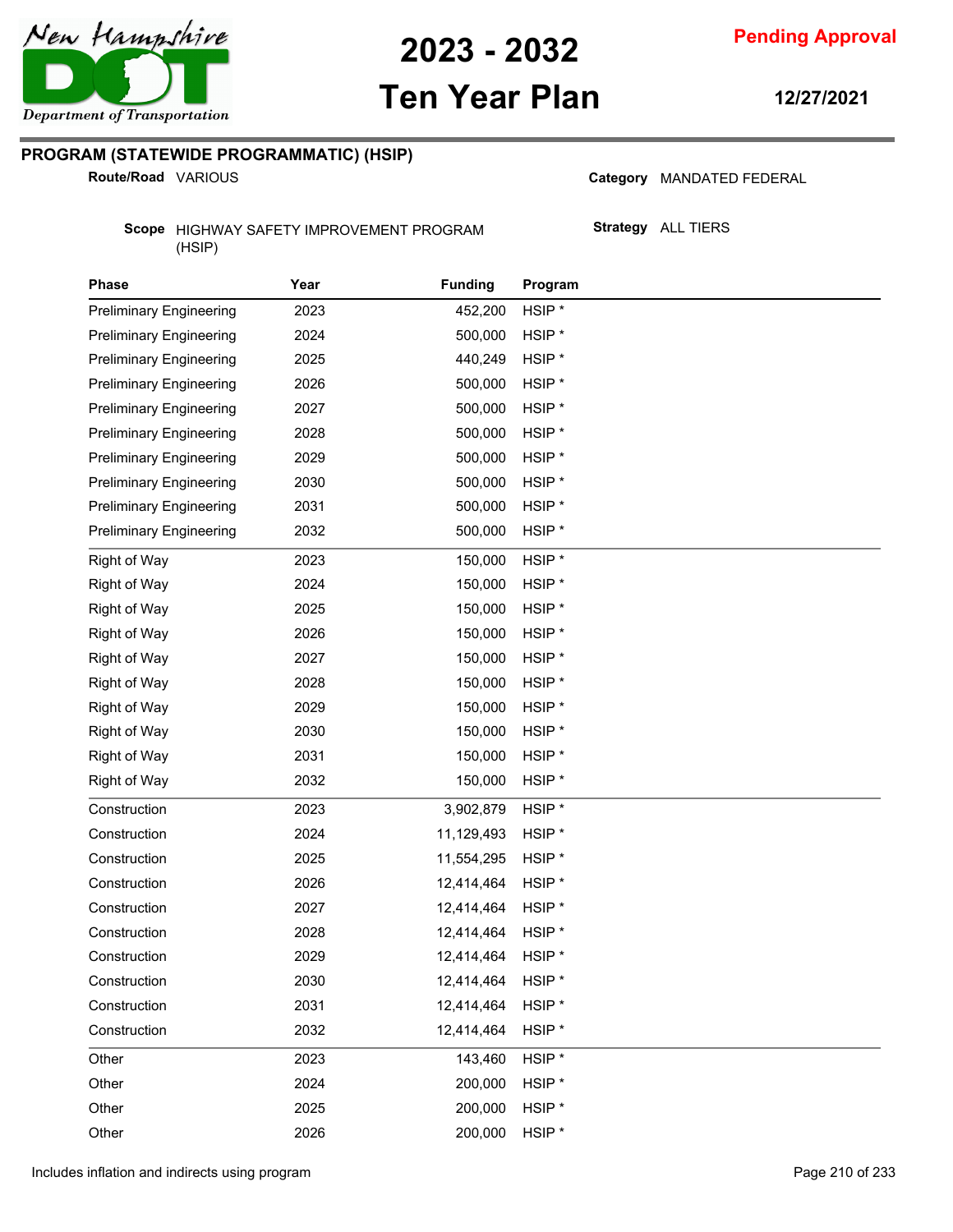

**2023 - 2032**

### **Pending Approval**

# **Ten Year Plan**

**12/27/2021**

| Department of Transportation            |                                                                                        |                                       |                |                   |  |                           |
|-----------------------------------------|----------------------------------------------------------------------------------------|---------------------------------------|----------------|-------------------|--|---------------------------|
| Other                                   |                                                                                        | 2027                                  | 200,000        | HSIP <sup>*</sup> |  |                           |
| Other                                   |                                                                                        | 2028                                  | 200,000        | HSIP <sup>*</sup> |  |                           |
| Other                                   |                                                                                        | 2029                                  | 200,000        | HSIP <sup>*</sup> |  |                           |
| Other                                   |                                                                                        | 2030                                  | 200,000        | HSIP <sup>*</sup> |  |                           |
| Other                                   |                                                                                        | 2031                                  | 200,000        | HSIP <sup>*</sup> |  |                           |
| Other                                   |                                                                                        | 2032                                  | 200,000        | HSIP <sup>*</sup> |  |                           |
|                                         |                                                                                        | <b>Total</b>                          | \$121,823,824  |                   |  |                           |
| None<br><b>Comments</b>                 |                                                                                        |                                       |                |                   |  |                           |
| PROGRAM (STATEWIDE PROGRAMMATIC) (LTAP) |                                                                                        |                                       |                |                   |  |                           |
|                                         | Route/Road LOCAL TECHNOLOGY ASSISTANCE PROGRAM                                         |                                       |                |                   |  | Category MANDATED FEDERAL |
|                                         |                                                                                        |                                       |                |                   |  |                           |
|                                         | Scope LOCAL TECHNOLOGY ASSISTANCE PROGRAM                                              | (LTAP) ADMINISTERED BY THE TECHNOLOGY |                |                   |  | Strategy ALL TIERS        |
|                                         | TRANSFER CENTER @ UNH                                                                  |                                       |                |                   |  |                           |
| <b>Phase</b>                            |                                                                                        | Year                                  | <b>Funding</b> | Program           |  |                           |
| Other                                   |                                                                                        | 2023                                  | 183,000        | <b>LTAP</b>       |  |                           |
| Other                                   |                                                                                        | 2024                                  | 183,000        | <b>LTAP</b>       |  |                           |
| Other                                   |                                                                                        | 2025                                  | 183,000        | <b>LTAP</b>       |  |                           |
| Other                                   |                                                                                        | 2026                                  | 183,000        | <b>LTAP</b>       |  |                           |
| Other                                   |                                                                                        | 2027                                  | 183,000        | <b>LTAP</b>       |  |                           |
| Other                                   |                                                                                        | 2028                                  | 183,000        | <b>LTAP</b>       |  |                           |
| Other                                   |                                                                                        | 2029                                  | 183,000        | <b>LTAP</b>       |  |                           |
| Other                                   |                                                                                        | 2030                                  | 183,000        | <b>LTAP</b>       |  |                           |
| Other                                   |                                                                                        | 2031                                  | 183,000        | <b>LTAP</b>       |  |                           |
| Other                                   |                                                                                        | 2032                                  | 186,000        | <b>LTAP</b>       |  |                           |
|                                         |                                                                                        | <b>Total</b>                          | \$1,833,000    |                   |  |                           |
| None<br><b>Comments</b>                 |                                                                                        |                                       |                |                   |  |                           |
|                                         | PROGRAM (STATEWIDE PROGRAMMATIC) (MOBIL)                                               |                                       |                |                   |  |                           |
|                                         | Route/Road VARIOUS                                                                     |                                       |                |                   |  | Category BRIDGES          |
|                                         |                                                                                        |                                       |                |                   |  |                           |
|                                         | Strategy TIER 5<br>Scope MUNCIPAL BRIDGE REHABILITATION AND REPLACE<br><b>PROJECTS</b> |                                       |                |                   |  |                           |
| <b>Phase</b>                            |                                                                                        | Year                                  | <b>Funding</b> | Program           |  |                           |
|                                         |                                                                                        | 2023                                  | 2,032,652      | <b>MOBIL</b>      |  |                           |
| Construction                            |                                                                                        | 2024                                  | 680,548        | <b>MOBIL</b>      |  |                           |
| Construction                            |                                                                                        |                                       |                |                   |  |                           |
| Construction                            |                                                                                        | 2025                                  | 1,564,757      | <b>MOBIL</b>      |  |                           |
| Construction                            |                                                                                        | 2026                                  | 2,784,821      | <b>MOBIL</b>      |  |                           |
| Construction                            |                                                                                        | 2027                                  | 6,750,000      | <b>MOBIL</b>      |  |                           |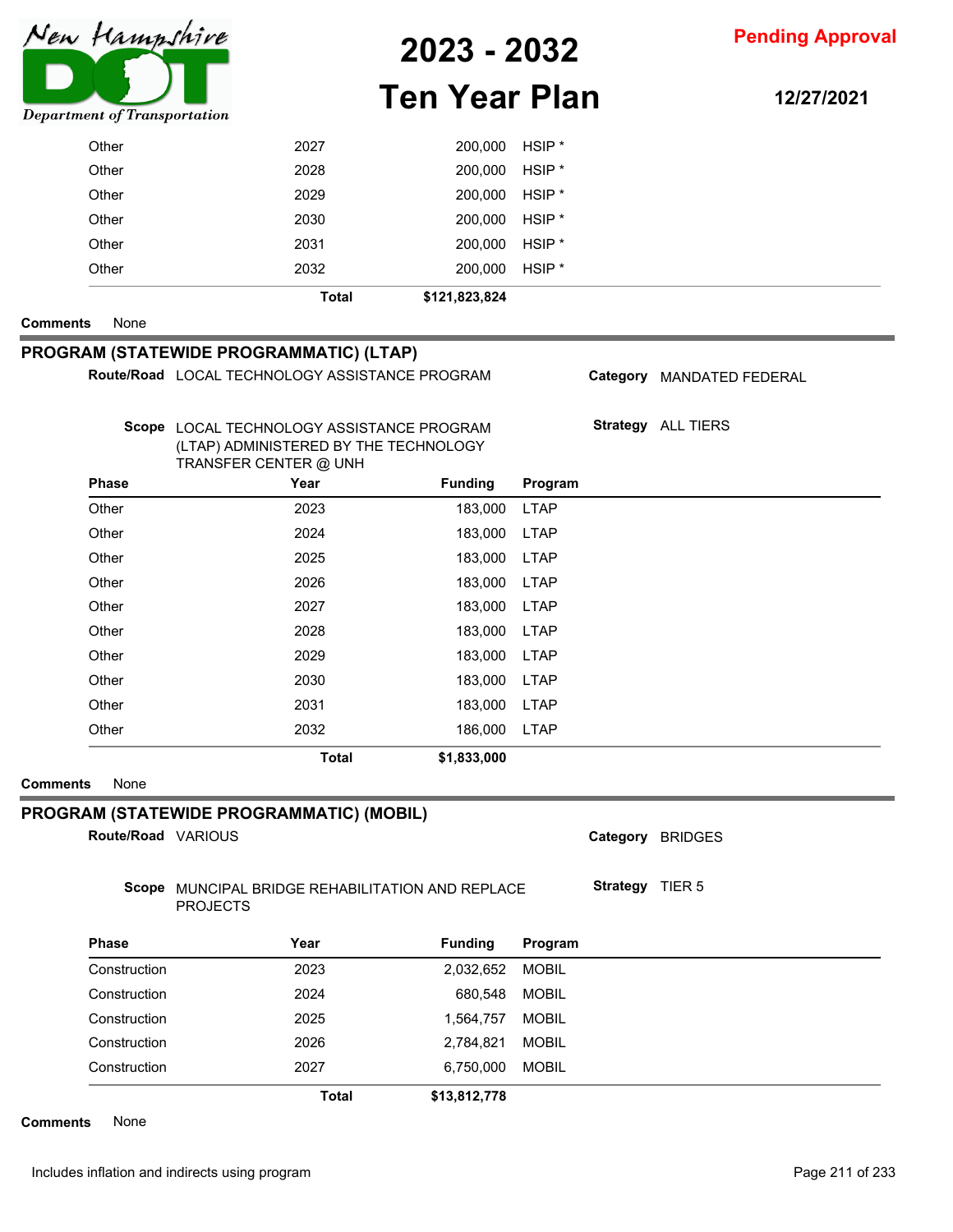

**Pending Approval**

# **Ten Year Plan**

**12/27/2021**

#### **PROGRAM (STATEWIDE PROGRAMMATIC) (MOBRR)**

**Route/Road VARIOUS** 

Category BRIDGES

Scope MUNICIPAL OWNED BRIDGE REHABILITATION & REPLACEMENT PROJECTS (MOBRR PROGRAM) **Strategy** ALL TIERS

| <b>Phase</b>                   | Year         | <b>Funding</b> | Program            |  |
|--------------------------------|--------------|----------------|--------------------|--|
| <b>Preliminary Engineering</b> | 2023         | 6,360          | MOBRR <sup>*</sup> |  |
| <b>Preliminary Engineering</b> | 2024         | 341,482        | MOBRR <sup>*</sup> |  |
| <b>Preliminary Engineering</b> | 2025         | 500,000        | MOBRR <sup>*</sup> |  |
| <b>Preliminary Engineering</b> | 2026         | 100,000        | MOBRR <sup>*</sup> |  |
| <b>Preliminary Engineering</b> | 2027         | 100,000        | MOBRR <sup>*</sup> |  |
| <b>Preliminary Engineering</b> | 2028         | 100,000        | MOBRR <sup>*</sup> |  |
| <b>Preliminary Engineering</b> | 2029         | 100,000        | MOBRR <sup>*</sup> |  |
| <b>Preliminary Engineering</b> | 2030         | 100,000        | <b>MOBRR</b> *     |  |
| <b>Preliminary Engineering</b> | 2031         | 100,000        | MOBRR <sup>*</sup> |  |
| <b>Preliminary Engineering</b> | 2032         | 100,000        | MOBRR <sup>*</sup> |  |
| <b>Right of Way</b>            | 2023         | 0              | MOBRR <sup>*</sup> |  |
| Right of Way                   | 2024         | 261            | MOBRR <sup>*</sup> |  |
| Right of Way                   | 2025         | 94,568         | <b>MOBRR</b> *     |  |
| <b>Right of Way</b>            | 2026         | 25,000         | MOBRR <sup>*</sup> |  |
| Right of Way                   | 2027         | 25,000         | MOBRR <sup>*</sup> |  |
| Right of Way                   | 2028         | 25,000         | MOBRR <sup>*</sup> |  |
| <b>Right of Way</b>            | 2029         | 25,000         | MOBRR <sup>*</sup> |  |
| <b>Right of Way</b>            | 2030         | 25,000         | MOBRR <sup>*</sup> |  |
| Right of Way                   | 2031         | 25,000         | MOBRR <sup>*</sup> |  |
| <b>Right of Way</b>            | 2032         | 25,000         | MOBRR <sup>*</sup> |  |
| Construction                   | 2023         | 415,781        | MOBRR <sup>*</sup> |  |
| Construction                   | 2024         | 1,245,624      | <b>MOBRR</b> *     |  |
| Construction                   | 2025         | 1,293,144      | MOBRR <sup>*</sup> |  |
| Construction                   | 2026         | 5,236,104      | MOBRR <sup>*</sup> |  |
| Construction                   | 2027         | 6,442,871      | MOBRR <sup>*</sup> |  |
| Construction                   | 2028         | 3,274,219      | MOBRR <sup>*</sup> |  |
| Construction                   | 2029         | 5,704,197      | MOBRR <sup>*</sup> |  |
| Construction                   | 2030         | 7,700,000      | MOBRR <sup>*</sup> |  |
| Construction                   | 2031         | 7,700,000      | MOBRR <sup>*</sup> |  |
| Construction                   | 2032         | 7,700,000      | MOBRR <sup>*</sup> |  |
|                                | <b>Total</b> | \$48,529,611   |                    |  |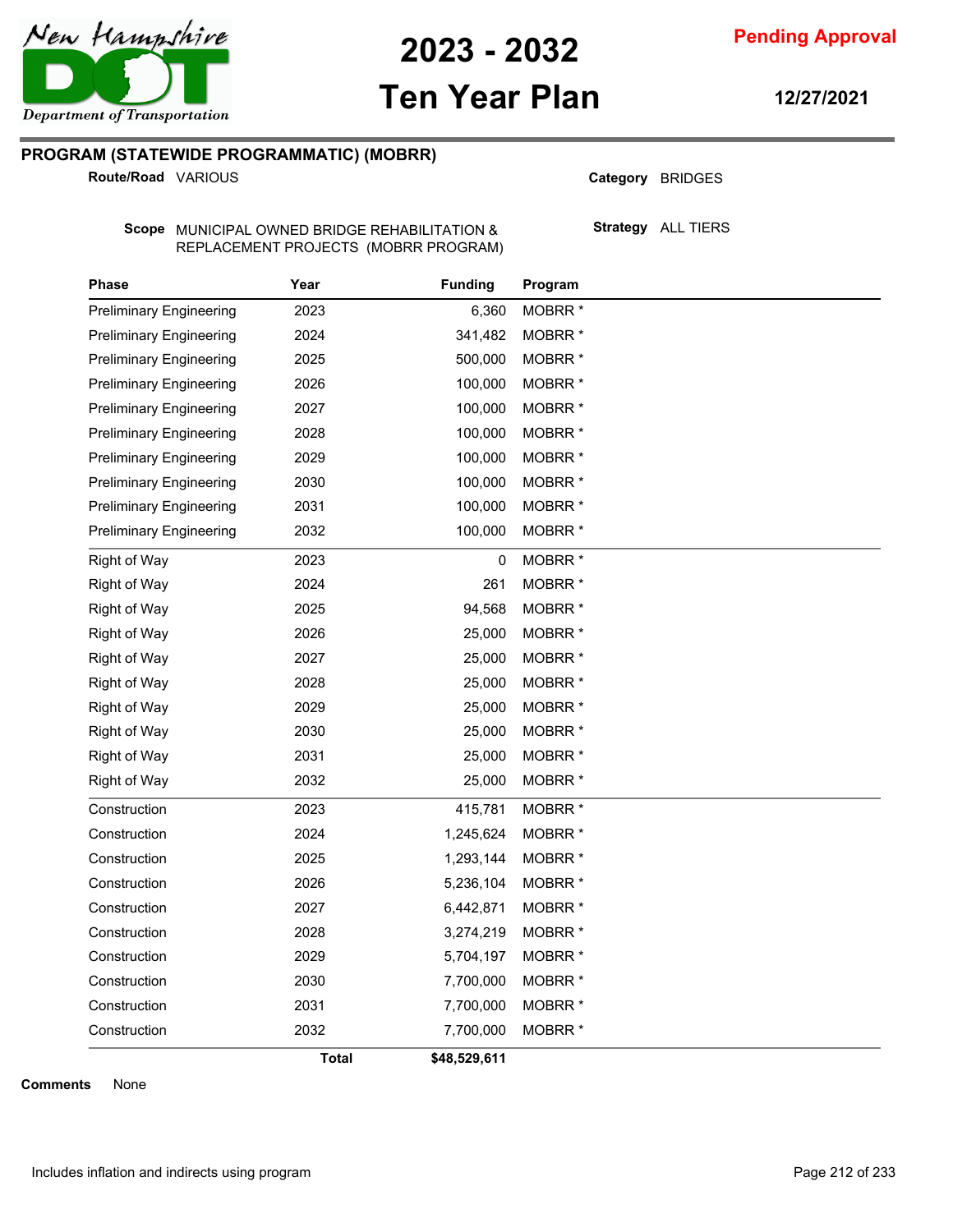

**Pending Approval**

# **Ten Year Plan**

**12/27/2021**

#### **PROGRAM (STATEWIDE PROGRAMMATIC) (MTA5307)**

**Route/Road** MANCHESTER TRANSIT AUTHORITY (MTA)

**Category** TRANSIT

**Strategy** ALL TIERS

Scope MTA OPERATING, ADA, CAPITAL PM, PLANNING UTILIZING FTA SECTION 5307 FUNDS. INCLUDES CART AREA.

| <b>Phase</b> | Year         | <b>Funding</b> | Program |
|--------------|--------------|----------------|---------|
| Other        | 2023         | 4,360,639      | MTA5307 |
| Other        | 2024         | 4,445,579      | MTA5307 |
| Other        | 2025         | 4,532,218      | MTA5307 |
| Other        | 2026         | 4,620,589      | MTA5307 |
| Other        | 2027         | 4,710,728      | MTA5307 |
| Other        | 2028         | 4,802,670      | MTA5307 |
| Other        | 2029         | 4,896,451      | MTA5307 |
| Other        | 2030         | 4,992,107      | MTA5307 |
| Other        | 2031         | 5,091,949      | MTA5307 |
| Other        | 2032         | 5,193,788      | MTA5307 |
|              | <b>Total</b> | \$47,646,718   |         |

**Comments** None

#### **PROGRAM (STATEWIDE PROGRAMMATIC) (MTA5310)**

**Route/Road** MANCHESTER TRANSIT AUTHORITY (MTA)

**Category** TRANSIT

**Strategy** ALL TIERS

FUNDING FOR SENIORS AND INDIVIDUALS W/ **Scope** DISABILITIES. ANNUAL FTA SECTION 5310 APPORTIONMENT - CART.

|       | AFFUNTIUNINENT - CANT. |                |          |  |
|-------|------------------------|----------------|----------|--|
| Phase | Year                   | <b>Funding</b> | Program  |  |
| Other | 2023                   | 156,803        | CART5310 |  |
| Other | 2024                   | 159,939        | CART5310 |  |
| Other | 2025                   | 163,138        | CART5310 |  |
| Other | 2026                   | 166,401        | CART5310 |  |
| Other | 2027                   | 169,729        | CART5310 |  |
| Other | 2028                   | 173,123        | CART5310 |  |
| Other | 2029                   | 176,586        | CART5310 |  |
| Other | 2030                   | 180,117        | CART5310 |  |
| Other | 2031                   | 183,719        | CART5310 |  |
| Other | 2032                   | 187,393        | CART5310 |  |
|       | <b>Total</b>           | \$1,716,948    |          |  |

**Comments** None

Includes inflation and indirects using program Page 213 of 233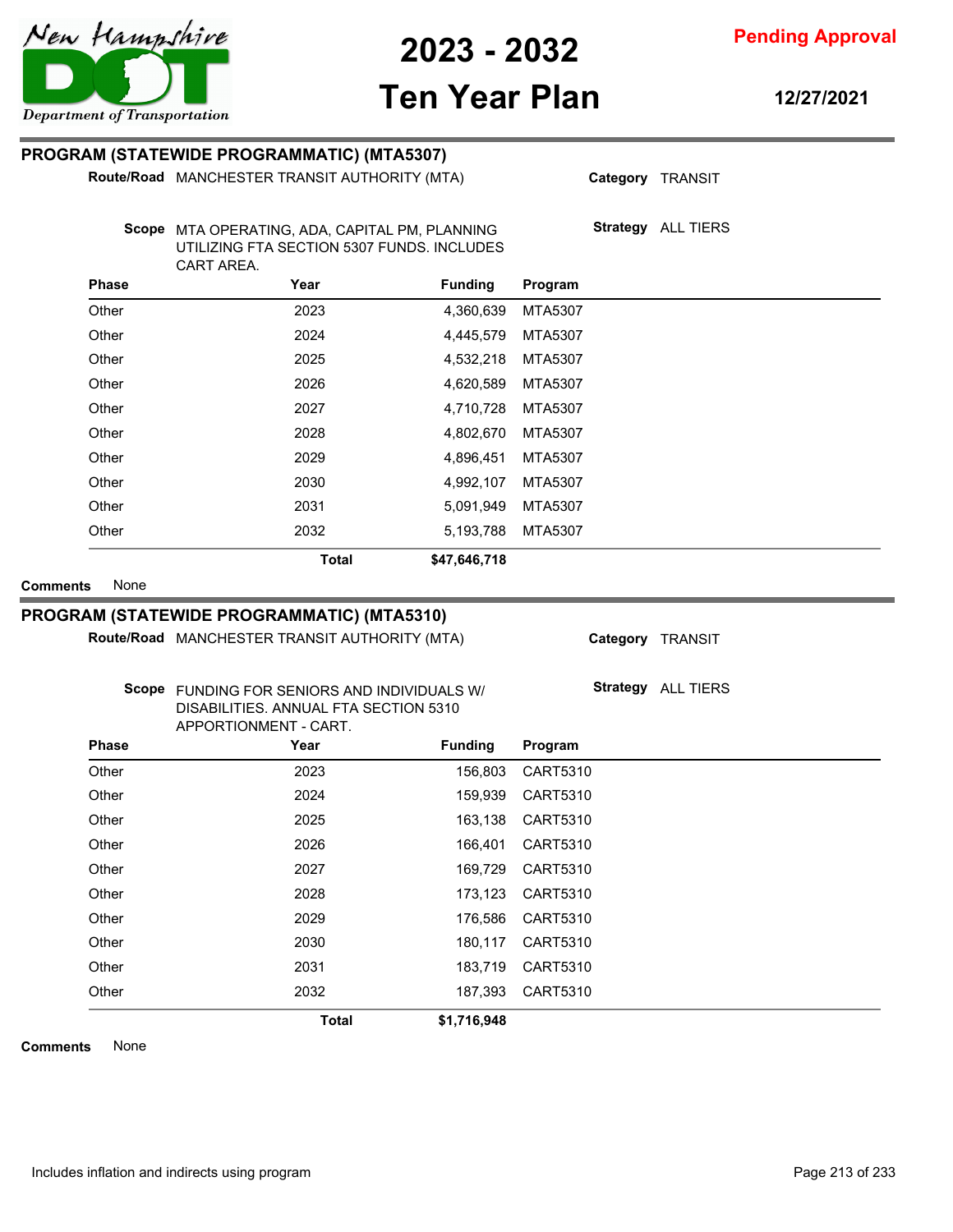

**Pending Approval**

# **Ten Year Plan**

**12/27/2021**

#### **PROGRAM (STATEWIDE PROGRAMMATIC) (MTA5339)**

**Route/Road** MANCHESTER TRANSIT AUTHORITY (MTA)

**Category** TRANSIT

**Strategy** ALL TIERS

Scope FUNDING FOR CAPITAL VEHICLES AND EQUIPMENT FOR CART AREA. ANNUAL FTA SECTION 5339 APPORTIONMENT.

| <b>Phase</b> | Year         | <b>Funding</b> | Program         |  |
|--------------|--------------|----------------|-----------------|--|
| Other        | 2023         | 50,325         | <b>CART5339</b> |  |
| Other        | 2024         | 51,332         | <b>CART5339</b> |  |
| Other        | 2025         | 52,359         | <b>CART5339</b> |  |
| Other        | 2026         | 54,474         | <b>CART5339</b> |  |
| Other        | 2027         | 55,563         | <b>CART5339</b> |  |
| Other        | 2028         | 56,675         | <b>CART5339</b> |  |
| Other        | 2029         | 57,808         | <b>CART5339</b> |  |
| Other        | 2030         | 58,964         | <b>CART5339</b> |  |
| Other        | 2031         | 60,143         | <b>CART5339</b> |  |
| Other        | 2032         | 61,346         | <b>CART5339</b> |  |
|              | <b>Total</b> | \$558,989      |                 |  |

**Comments** None

#### **PROGRAM (STATEWIDE PROGRAMMATIC) (NTS5307)**

**Route/Road** NASHUA TRANSIT SYSTEM (NTS)

**Category** TRANSIT

**Strategy** ALL TIERS

Scope FTA 5307 FORMULA FUNDS FOR CAPITAL PLANNING, PREVENTATIVE MAINTENANCE, ADA & OPERATING ASSISTANCE

| <b>Phase</b> | Year         | <b>Funding</b> | Program        |
|--------------|--------------|----------------|----------------|
| Other        | 2023         | 2,758,423      | <b>NTS5307</b> |
| Other        | 2024         | 2,813,592      | <b>NTS5307</b> |
| Other        | 2025         | 2,869,863      | <b>NTS5307</b> |
| Other        | 2026         | 2,927,261      | <b>NTS5307</b> |
| Other        | 2027         | 2,985,806      | <b>NTS5307</b> |
| Other        | 2028         | 3,045,522      | <b>NTS5307</b> |
| Other        | 2029         | 3,106,433      | <b>NTS5307</b> |
| Other        | 2030         | 3,168,561      | <b>NTS5307</b> |
| Other        | 2031         | 3,231,932      | <b>NTS5307</b> |
| Other        | 2032         | 3,296,571      | <b>NTS5307</b> |
|              | <b>Total</b> | \$30,203,964   |                |

**Comments** None

Includes inflation and indirects using program Page 214 of 233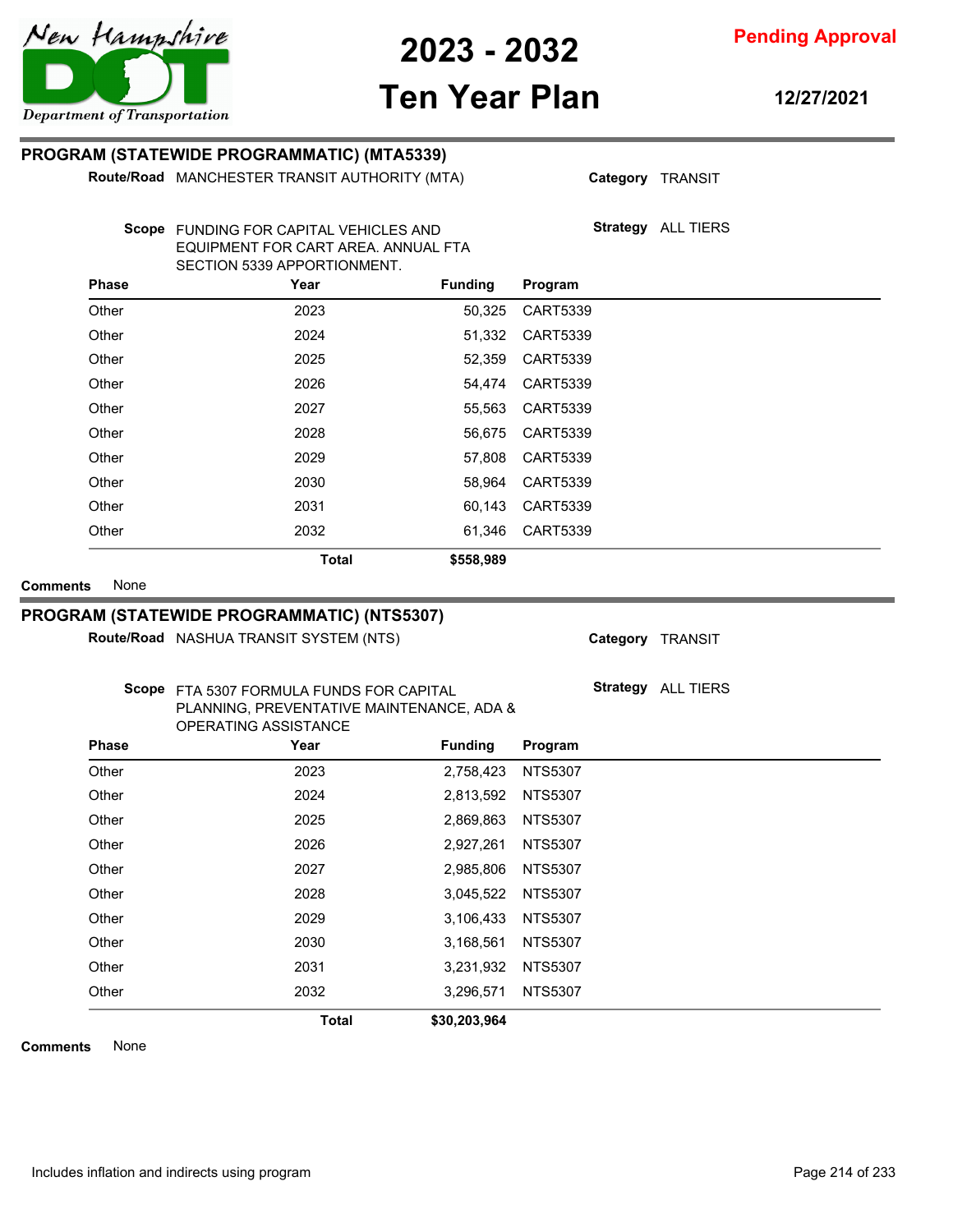**Pending Approval**

# **Ten Year Plan**

**12/27/2021**

|                                                                                      | Route/Road NASHUA TRANSIT SYSTEM (NTS)                                                                                 |                |                | Category TRANSIT          |
|--------------------------------------------------------------------------------------|------------------------------------------------------------------------------------------------------------------------|----------------|----------------|---------------------------|
|                                                                                      | Scope TRADITIONAL/NONTRADITIONAL 5310 PROJECTS<br>IMPROVING MOBILITY OF SENIORS & INDIVIDUALS<br><b>W/DISABILITIES</b> |                |                | <b>Strategy</b> ALL TIERS |
| <b>Phase</b>                                                                         | Year                                                                                                                   | <b>Funding</b> | Program        |                           |
| Other                                                                                | 2023                                                                                                                   | 176,041        | <b>NTS5310</b> |                           |
| Other                                                                                | 2024                                                                                                                   | 179,562        | <b>NTS5310</b> |                           |
| Other                                                                                | 2025                                                                                                                   | 183,153        | <b>NTS5310</b> |                           |
| Other                                                                                | 2026                                                                                                                   | 186,816        | <b>NTS5310</b> |                           |
| Other                                                                                | 2027                                                                                                                   | 190,552        | <b>NTS5310</b> |                           |
| Other                                                                                | 2028                                                                                                                   | 194,363        | <b>NTS5310</b> |                           |
| Other                                                                                | 2029                                                                                                                   | 198,251        | <b>NTS5310</b> |                           |
| Other                                                                                | 2030                                                                                                                   | 202,216        | NTS5310        |                           |
| Other                                                                                | 2031                                                                                                                   | 206,260        | <b>NTS5310</b> |                           |
| Other                                                                                | 2032                                                                                                                   | 210,385        | NTS5310        |                           |
|                                                                                      |                                                                                                                        |                |                |                           |
| None                                                                                 | <b>Total</b><br>PROGRAM (STATEWIDE PROGRAMMATIC) (NTS5339)<br>Route/Road NASHUA TRANSIT SYSTEM (NTS)                   | \$1,927,599    |                | Category TRANSIT          |
| <b>Comments</b>                                                                      | Scope FTA 5339 FORMULA FUNDS FOR BUS & BUS<br>RELATED EQUIPMENT & FACILITIES CAPITAL                                   |                |                | Strategy ALL TIERS        |
|                                                                                      | <b>PROJECTS</b><br>Year                                                                                                | <b>Funding</b> | Program        |                           |
|                                                                                      | 2023                                                                                                                   | 170,329        | <b>NTS5339</b> |                           |
|                                                                                      | 2024                                                                                                                   | 173,736        | <b>NTS5339</b> |                           |
|                                                                                      | 2025                                                                                                                   | 177,210        | <b>NTS5339</b> |                           |
|                                                                                      | 2026                                                                                                                   | 180,755        | <b>NTS5339</b> |                           |
|                                                                                      | 2027                                                                                                                   | 184,370        | <b>NTS5339</b> |                           |
|                                                                                      | 2028                                                                                                                   | 188,057        | <b>NTS5339</b> |                           |
|                                                                                      | 2029                                                                                                                   | 191,818        | <b>NTS5339</b> |                           |
| <b>Phase</b><br>Other<br>Other<br>Other<br>Other<br>Other<br>Other<br>Other<br>Other | 2030                                                                                                                   | 195,655        | <b>NTS5339</b> |                           |
| Other                                                                                | 2031                                                                                                                   | 199,568        | <b>NTS5339</b> |                           |
| Other                                                                                | 2032                                                                                                                   | 203,559        | <b>NTS5339</b> |                           |
|                                                                                      | <b>Total</b>                                                                                                           | \$1,865,057    |                |                           |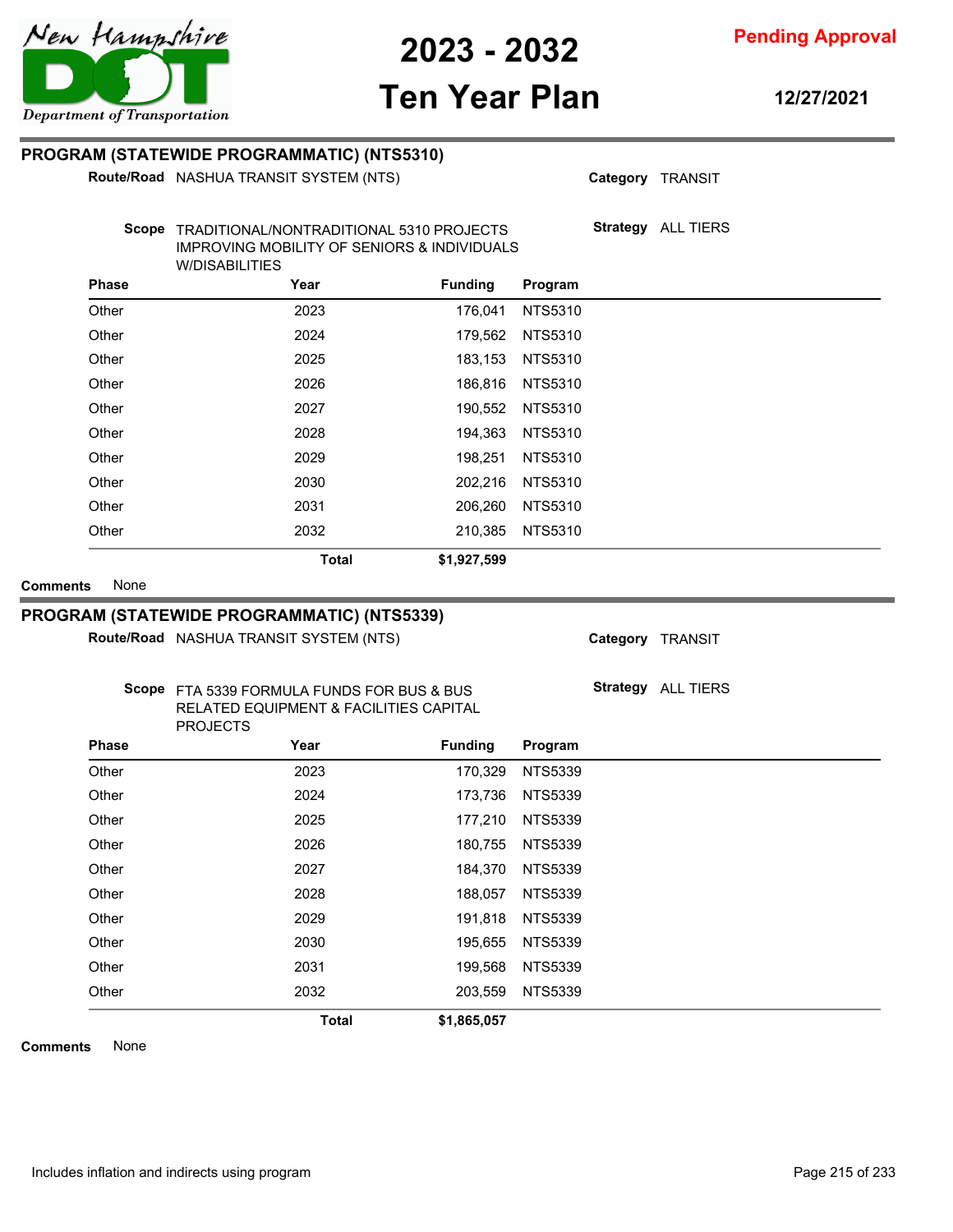

# **Ten Year Plan**

**12/27/2021**

#### **PROGRAM (STATEWIDE PROGRAMMATIC) (OJT/SS)**

**Route/Road OJT/SS** 

Category MANDATED FEDERAL

**Strategy** TIER 6

Scope ON THE JOB TRAINING FOR MINORITY AND WOMEN TO REACH JOURNEYMAN STATUS IN THE CONSTRUCTION INDUSTRY.

| <b>Phase</b> | Year         | <b>Funding</b> | Program |
|--------------|--------------|----------------|---------|
| Other        | 2023         | 36,600         | OJT/SS  |
| Other        | 2024         | 36,600         | OJT/SS  |
| Other        | 2025         | 36,600         | OJT/SS  |
| Other        | 2026         | 36,600         | OJT/SS  |
| Other        | 2027         | 36,600         | OJT/SS  |
| Other        | 2028         | 36,600         | OJT/SS  |
| Other        | 2029         | 36,600         | OJT/SS  |
| Other        | 2030         | 36,600         | OJT/SS  |
| Other        | 2031         | 36,600         | OJT/SS  |
| Other        | 2032         | 37,200         | OJT/SS  |
|              | <b>Total</b> | \$366,600      |         |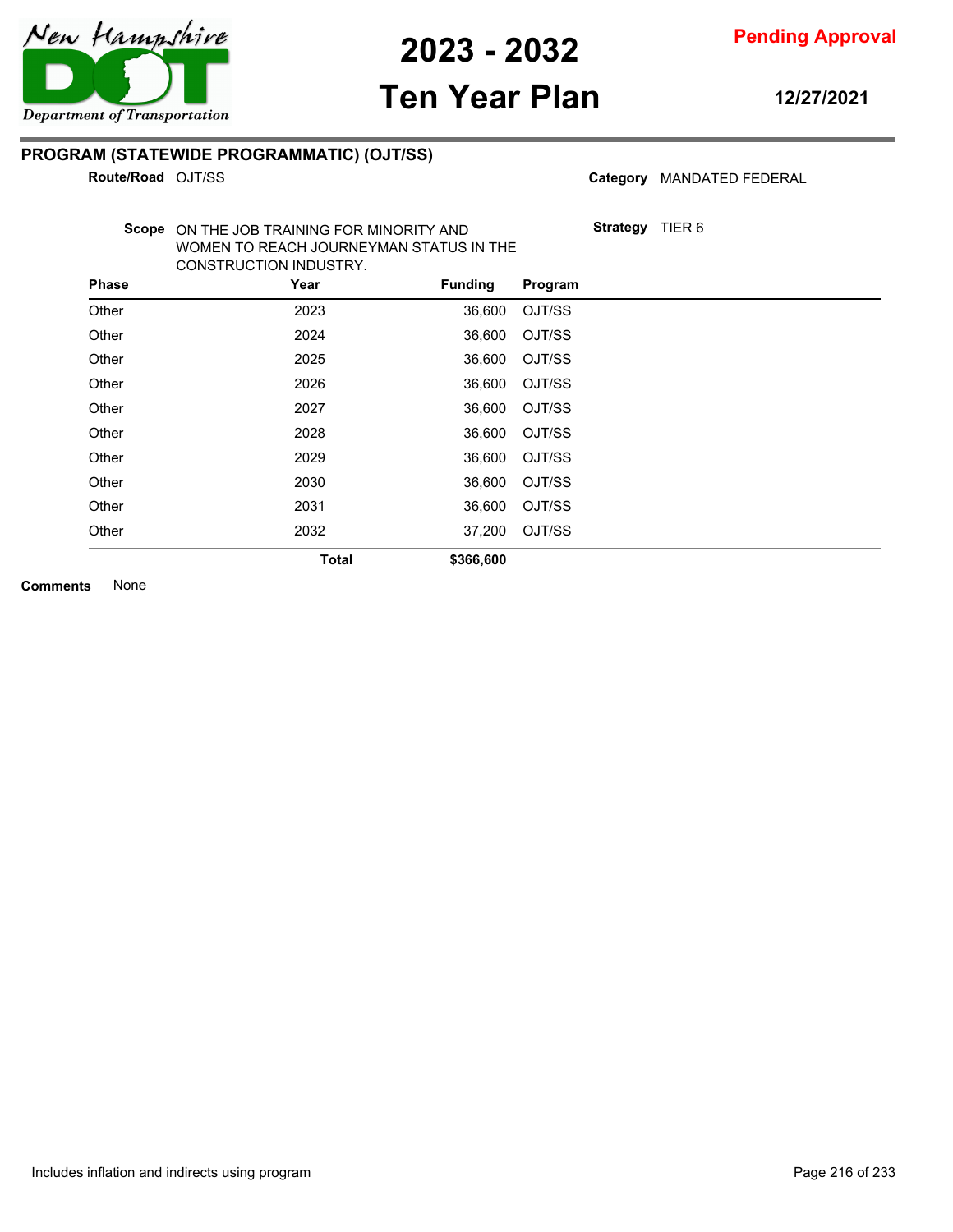

# **Ten Year Plan**

**12/27/2021**

### **PROGRAM (STATEWIDE PROGRAMMATIC) (PAVE-T1-RESURF)**

**Route/Road** TIER 1 HIGHWAYS

Category PRESERVATION & MAINTENANCE

Scope RESURFACE TIER 1 HIGHWAYS

| <b>Strategy</b> | TIER 1 |
|-----------------|--------|
|-----------------|--------|

| <b>Phase</b>                   | Year         | <b>Funding</b> | Program        |
|--------------------------------|--------------|----------------|----------------|
| <b>Preliminary Engineering</b> | 2023         | 243,460        | Pave-T1-Resurf |
| <b>Preliminary Engineering</b> | 2024         | 300.000        | Pave-T1-Resurf |
| <b>Preliminary Engineering</b> | 2025         | 300,000        | Pave-T1-Resurf |
| <b>Preliminary Engineering</b> | 2026         | 300,000        | Pave-T1-Resurf |
| <b>Preliminary Engineering</b> | 2027         | 300.000        | Pave-T1-Resurf |
| <b>Preliminary Engineering</b> | 2028         | 300,000        | Pave-T1-Resurf |
| <b>Preliminary Engineering</b> | 2029         | 300,000        | Pave-T1-Resurf |
| <b>Preliminary Engineering</b> | 2030         | 300,000        | Pave-T1-Resurf |
| <b>Preliminary Engineering</b> | 2031         | 300,000        | Pave-T1-Resurf |
| <b>Preliminary Engineering</b> | 2032         | 300,000        | Pave-T1-Resurf |
| Construction                   | 2023         | 11,303,800     | Pave-T1-Resurf |
| Construction                   | 2024         | 10,210,090     | Pave-T1-Resurf |
| Construction                   | 2025         | 9,892,971      | Pave-T1-Resurf |
| Construction                   | 2026         | 13,000,000     | Pave-T1-Resurf |
| Construction                   | 2027         | 15,250,000     | Pave-T1-Resurf |
| Construction                   | 2028         | 15,250,000     | Pave-T1-Resurf |
| Construction                   | 2029         | 19,200,000     | Pave-T1-Resurf |
| Construction                   | 2030         | 19,200,000     | Pave-T1-Resurf |
| Construction                   | 2031         | 21,200,000     | Pave-T1-Resurf |
| Construction                   | 2032         | 21,200,000     | Pave-T1-Resurf |
|                                | <b>Total</b> | \$158,650,321  |                |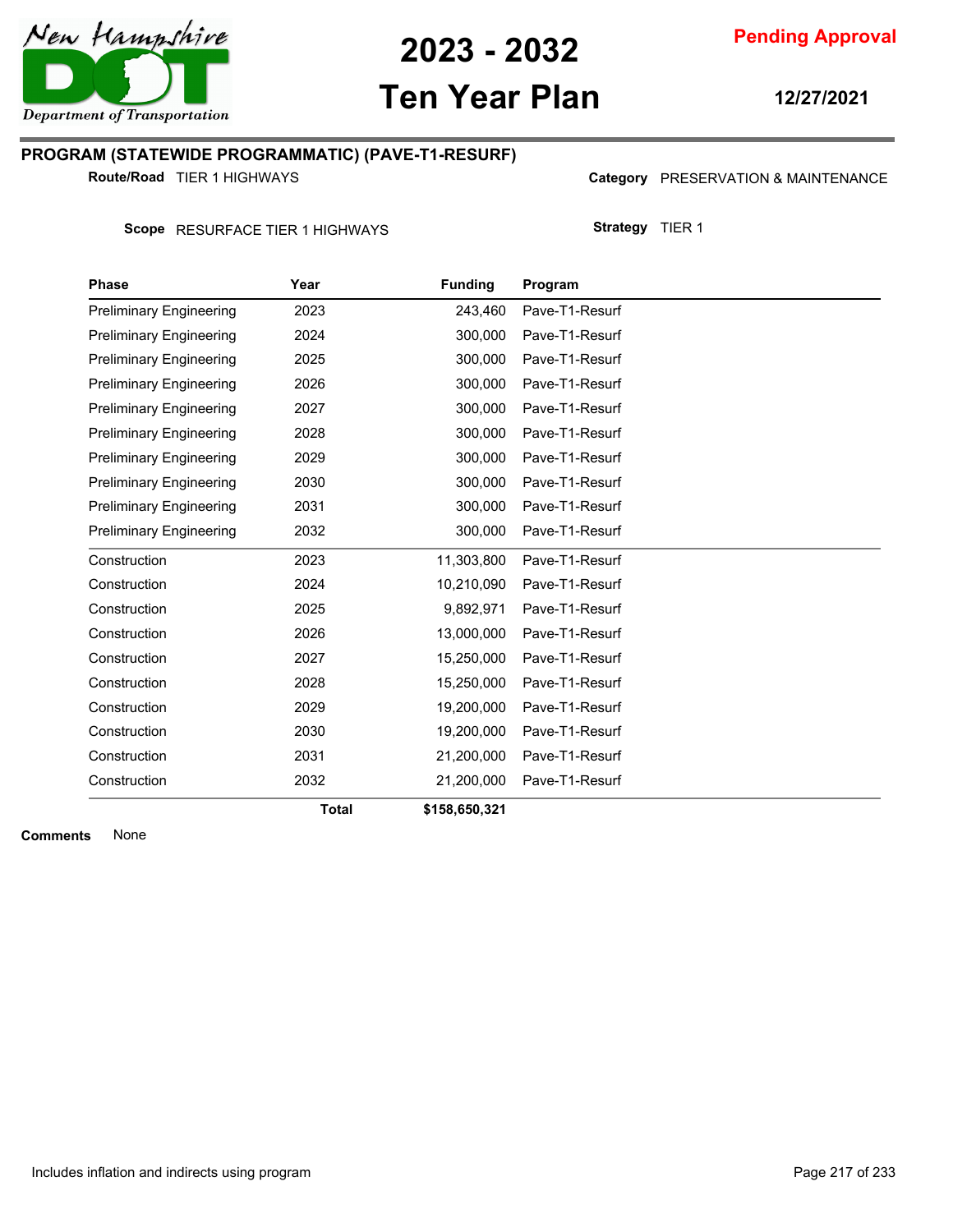

# **Ten Year Plan**

**12/27/2021**

#### **PROGRAM (STATEWIDE PROGRAMMATIC) (PAVE-T2-REHAB)**

**Route/Road** TIER 2 HIGHWAYS

Category PRESERVATION & MAINTENANCE

**Strategy** TIER 2

Scope REHAB OF TIER 2 ROADS.

| Phase                          | Year  | <b>Funding</b> | Program       |
|--------------------------------|-------|----------------|---------------|
| <b>Preliminary Engineering</b> | 2023  | 125,000        | Pave-T2-Rehab |
| Preliminary Engineering        | 2024  | 125,000        | Pave-T2-Rehab |
| Preliminary Engineering        | 2025  | 125,000        | Pave-T2-Rehab |
| Preliminary Engineering        | 2026  | 125,000        | Pave-T2-Rehab |
| Preliminary Engineering        | 2027  | 125,000        | Pave-T2-Rehab |
| <b>Preliminary Engineering</b> | 2028  | 125,000        | Pave-T2-Rehab |
| Preliminary Engineering        | 2029  | 125,000        | Pave-T2-Rehab |
| Preliminary Engineering        | 2030  | 125,000        | Pave-T2-Rehab |
| <b>Preliminary Engineering</b> | 2031  | 125,000        | Pave-T2-Rehab |
| <b>Preliminary Engineering</b> | 2032  | 125,000        | Pave-T2-Rehab |
| Right of Way                   | 2023  | 30,000         | Pave-T2-Rehab |
| Right of Way                   | 2024  | 30,000         | Pave-T2-Rehab |
| Right of Way                   | 2025  | 30,000         | Pave-T2-Rehab |
| <b>Right of Way</b>            | 2026  | 30,000         | Pave-T2-Rehab |
| Right of Way                   | 2027  | 30,000         | Pave-T2-Rehab |
| Right of Way                   | 2028  | 30,000         | Pave-T2-Rehab |
| <b>Right of Way</b>            | 2029  | 30,000         | Pave-T2-Rehab |
| Right of Way                   | 2030  | 30,000         | Pave-T2-Rehab |
| Right of Way                   | 2031  | 30,000         | Pave-T2-Rehab |
| <b>Right of Way</b>            | 2032  | 30,000         | Pave-T2-Rehab |
| Construction                   | 2023  | 249,432        | Pave-T2-Rehab |
| Construction                   | 2024  | 1,136,000      | Pave-T2-Rehab |
| Construction                   | 2025  | 2,800,000      | Pave-T2-Rehab |
| Construction                   | 2026  | 2,800,000      | Pave-T2-Rehab |
| Construction                   | 2027  | 3,100,000      | Pave-T2-Rehab |
| Construction                   | 2028  | 3,100,000      | Pave-T2-Rehab |
| Construction                   | 2029  | 5,100,000      | Pave-T2-Rehab |
| Construction                   | 2030  | 5,100,000      | Pave-T2-Rehab |
| Construction                   | 2031  | 5,750,000      | Pave-T2-Rehab |
| Construction                   | 2032  | 5,750,000      | Pave-T2-Rehab |
|                                | Total | \$36,435,432   |               |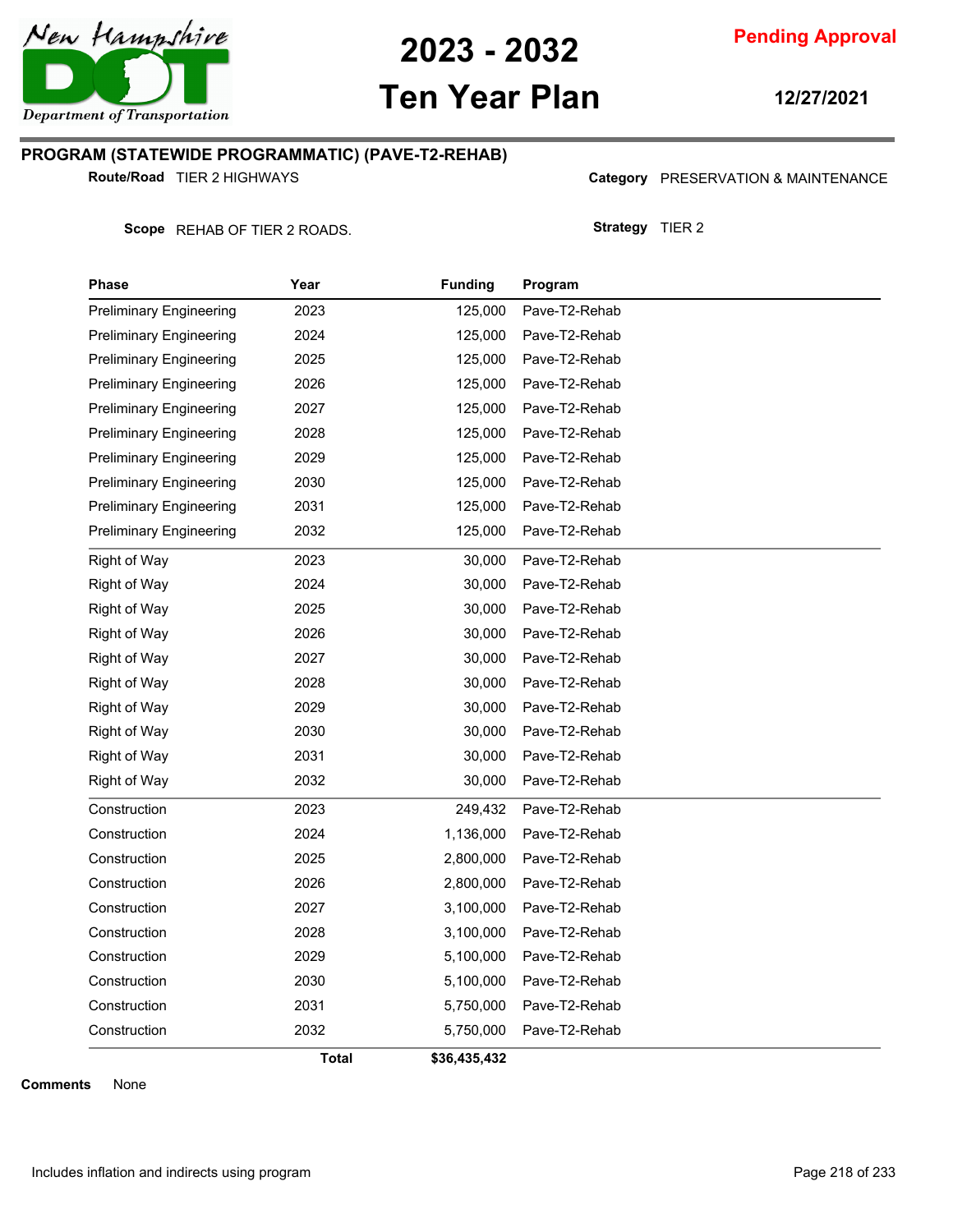

# **Ten Year Plan**

**12/27/2021**

#### **PROGRAM (STATEWIDE PROGRAMMATIC) (PAVE-T2-RESURF)**

**Route/Road** TIER 2 HIGHWAYS

Category PRESERVATION & MAINTENANCE

Scope RESURFACING TIER 2 ROADWAYS

| <b>Strategy</b> | TIER <sub>2</sub> |
|-----------------|-------------------|
|-----------------|-------------------|

| Phase                          | Year  | <b>Funding</b> | Program        |
|--------------------------------|-------|----------------|----------------|
| <b>Preliminary Engineering</b> | 2023  | 300,000        | Pave-T2-Resurf |
| <b>Preliminary Engineering</b> | 2024  | 300,000        | Pave-T2-Resurf |
| <b>Preliminary Engineering</b> | 2025  | 300,000        | Pave-T2-Resurf |
| <b>Preliminary Engineering</b> | 2026  | 300,000        | Pave-T2-Resurf |
| <b>Preliminary Engineering</b> | 2027  | 300,000        | Pave-T2-Resurf |
| <b>Preliminary Engineering</b> | 2028  | 300,000        | Pave-T2-Resurf |
| <b>Preliminary Engineering</b> | 2029  | 300,000        | Pave-T2-Resurf |
| <b>Preliminary Engineering</b> | 2030  | 300,000        | Pave-T2-Resurf |
| <b>Preliminary Engineering</b> | 2031  | 300,000        | Pave-T2-Resurf |
| <b>Preliminary Engineering</b> | 2032  | 300,000        | Pave-T2-Resurf |
| Right of Way                   | 2023  | 25,000         | Pave-T2-Resurf |
| Right of Way                   | 2024  | 25,000         | Pave-T2-Resurf |
| Right of Way                   | 2025  | 25,000         | Pave-T2-Resurf |
| <b>Right of Way</b>            | 2026  | 25,000         | Pave-T2-Resurf |
| <b>Right of Way</b>            | 2027  | 25,000         | Pave-T2-Resurf |
| <b>Right of Way</b>            | 2028  | 25,000         | Pave-T2-Resurf |
| <b>Right of Way</b>            | 2029  | 50,000         | Pave-T2-Resurf |
| Right of Way                   | 2030  | 50,000         | Pave-T2-Resurf |
| Right of Way                   | 2031  | 50,000         | Pave-T2-Resurf |
| <b>Right of Way</b>            | 2032  | 50,000         | Pave-T2-Resurf |
| Construction                   | 2023  | 300,375        | Pave-T2-Resurf |
| Construction                   | 2024  | 21,461,507     | Pave-T2-Resurf |
| Construction                   | 2025  | 37,175,000     | Pave-T2-Resurf |
| Construction                   | 2026  | 37,175,000     | Pave-T2-Resurf |
| Construction                   | 2027  | 38,675,000     | Pave-T2-Resurf |
| Construction                   | 2028  | 38,675,000     | Pave-T2-Resurf |
| Construction                   | 2029  | 43,150,000     | Pave-T2-Resurf |
| Construction                   | 2030  | 43,150,000     | Pave-T2-Resurf |
| Construction                   | 2031  | 44,150,000     | Pave-T2-Resurf |
| Construction                   | 2032  | 44,150,000     | Pave-T2-Resurf |
|                                | Total | \$351,411,882  |                |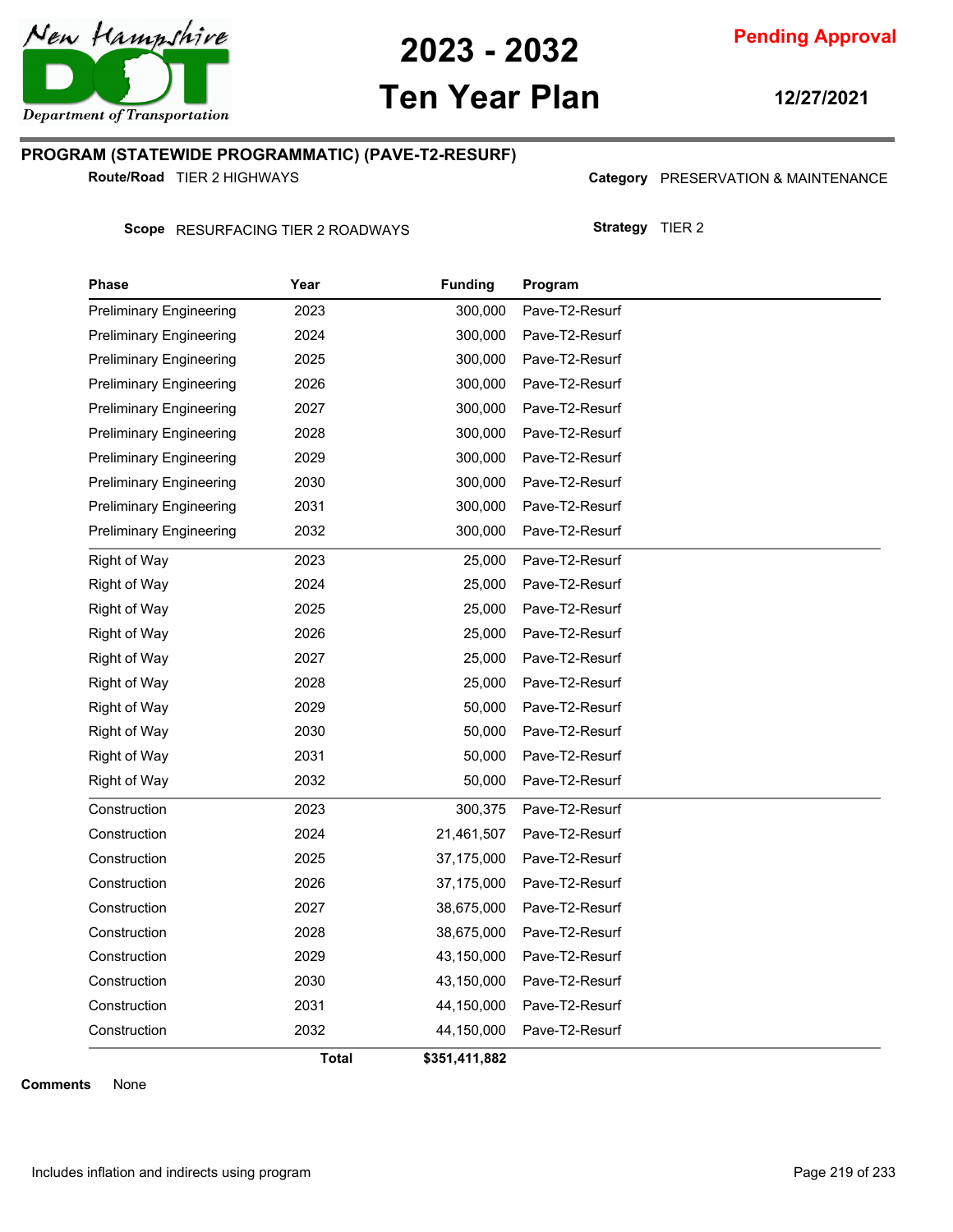

# **Ten Year Plan**

**Pending Approval**

### **PROGRAM (STATEWIDE PROGRAMMATIC) (PAVE-T3/4-REHAB)**

**Route/Road** TIER 3-4 ROADS

Scope REHAB OF TIER 3 & 4 ROADS.

| <b>Phase</b> | Year  | <b>Funding</b> | Program         |
|--------------|-------|----------------|-----------------|
| Construction | 2023  | 43.830         | Pave-T3-4-Rehab |
| Construction | 2024  | 357.845        | Pave-T3-4-Rehab |
| Construction | 2025  | 1.375.000      | Pave-T3-4-Rehab |
| Construction | 2026  | 1.375.000      | Pave-T3-4-Rehab |
| Construction | 2027  | 1.200.000      | Pave-T3-4-Rehab |
| Construction | 2028  | 1.000.000      | Pave-T3-4-Rehab |
|              | Total | \$5,351,675    |                 |

**Comments** None

#### **PROGRAM (STATEWIDE PROGRAMMATIC) (PAVE-T3/4-RESUR)**

**Route/Road** TIER 3/4 HIGHWAYS

| <b>Phase</b>                   | Year         | <b>Funding</b> | Program          |  |
|--------------------------------|--------------|----------------|------------------|--|
| <b>Preliminary Engineering</b> | 2031         | 205,000        | Pave-T3-4-Resurf |  |
| <b>Preliminary Engineering</b> | 2032         | 205,000        | Pave-T3-4-Resurf |  |
| Right of Way                   | 2031         | 35,000         | Pave-T3-4-Resurf |  |
| Right of Way                   | 2032         | 35,000         | Pave-T3-4-Resurf |  |
| Construction                   | 2023         | 36,028         | Pave-T3-4-Resurf |  |
| Construction                   | 2024         | 3,275,610      | Pave-T3-4-Resurf |  |
| Construction                   | 2025         | 19,850,000     | Pave-T3-4-Resurf |  |
| Construction                   | 2026         | 8,975,000      | Pave-T3-4-Resurf |  |
| Construction                   | 2027         | 8,975,000      | Pave-T3-4-Resurf |  |
| Construction                   | 2028         | 8,975,000      | Pave-T3-4-Resurf |  |
| Construction                   | 2029         | 11,025,000     | Pave-T3-4-Resurf |  |
| Construction                   | 2030         | 10,825,000     | Pave-T3-4-Resurf |  |
| Construction                   | 2031         | 11,685,000     | Pave-T3-4-Resurf |  |
| Construction                   | 2032         | 11,510,000     | Pave-T3-4-Resurf |  |
|                                | <b>Total</b> | \$95,611,638   |                  |  |

**Comments** None

| Scope RESURFACING TIER 3 AND 4 ROADWAYS. |      |                | <b>Strategy</b><br>TIER 3 |  |
|------------------------------------------|------|----------------|---------------------------|--|
| <b>Phase</b>                             | Year | <b>Funding</b> | Program                   |  |
| <b>Preliminary Engineering</b>           | 2031 | 205,000        | Pave-T3-4-Resurf          |  |
| <b>Preliminary Engineering</b>           | 2032 | 205,000        | Pave-T3-4-Resurf          |  |
| Right of Way                             | 2031 | 35,000         | Pave-T3-4-Resurf          |  |
| Right of Way                             | 2032 | 35.000         | Pave-T3-4-Resurf          |  |
| Construction                             | 2023 | 36,028         | Pave-T3-4-Resurf          |  |
| Construction                             | 2024 | 3,275,610      | Pave-T3-4-Resurf          |  |
| Construction                             | 2025 | 19,850,000     | Pave-T3-4-Resurf          |  |
| Construction                             | 2026 | 8,975,000      | Pave-T3-4-Resurf          |  |
| Construction                             | 2027 | 8,975,000      | Pave-T3-4-Resurf          |  |
| Construction                             | 2028 | 8,975,000      | Pave-T3-4-Resurf          |  |
| Construction                             | 2029 | 11,025,000     | Pave-T3-4-Resurf          |  |



**12/27/2021**

Category PRESERVATION & MAINTENANCE

Category PRESERVATION & MAINTENANCE

**Strategy** TIER 3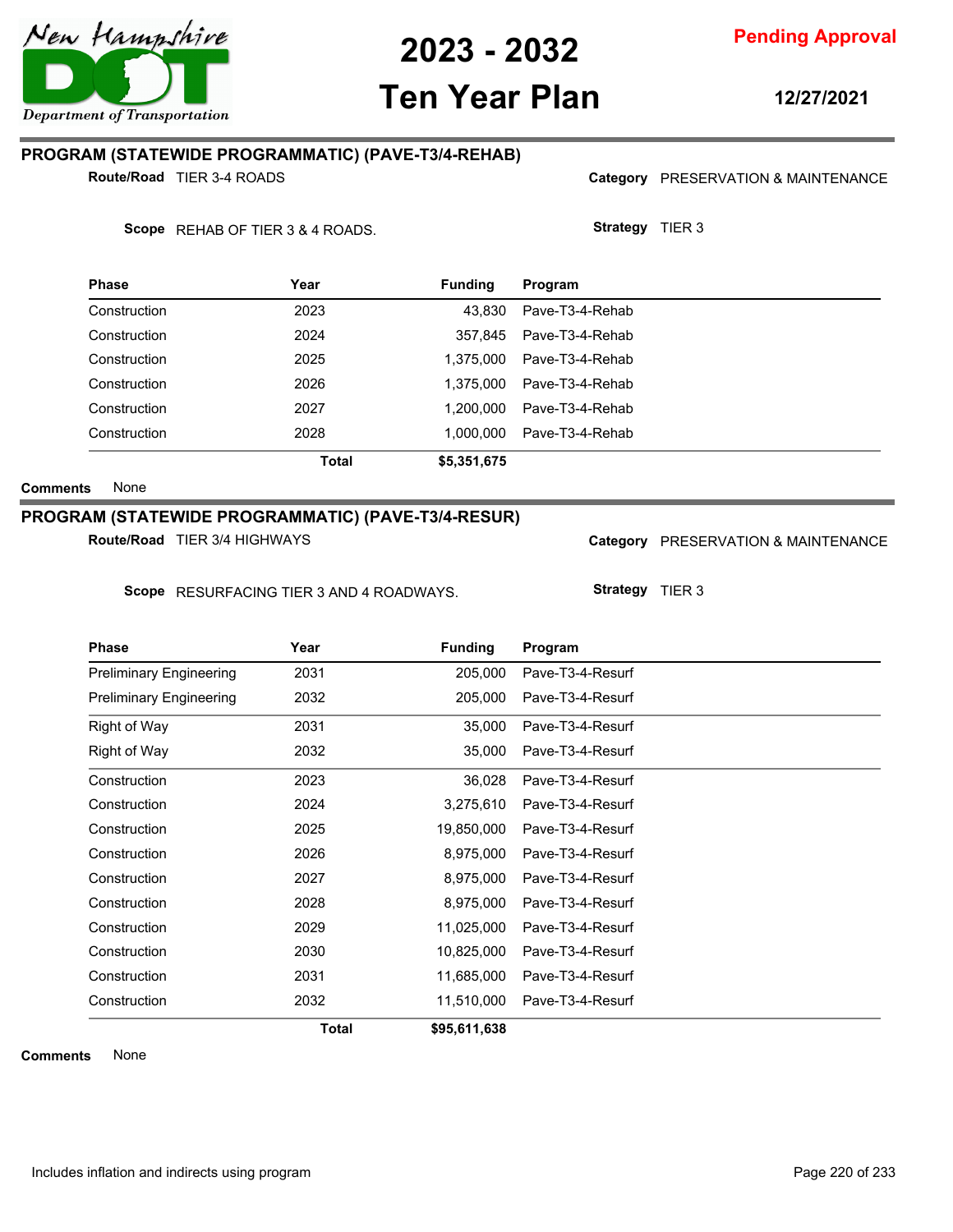New Hampshire

**2023 - 2032**

**Pending Approval**

# **Ten Year Plan**

**12/27/2021**

### **PROGRAM (STATEWIDE PROGRAMMATIC) (PVMRK)**

**Route/Road VARIOUS** 

Category ROADSIDE

**Strategy** ALL TIERS

Scope STATEWIDE PAVEMENT MARKING ANNUAL PROJECT

| <b>Phase</b>                   | Year         | <b>Funding</b> | Program      |
|--------------------------------|--------------|----------------|--------------|
| <b>Preliminary Engineering</b> | 2023         | 1,000          | <b>PVMRK</b> |
| <b>Preliminary Engineering</b> | 2024         | 1,000          | <b>PVMRK</b> |
| <b>Preliminary Engineering</b> | 2025         | 1,000          | <b>PVMRK</b> |
| <b>Preliminary Engineering</b> | 2026         | 1,000          | <b>PVMRK</b> |
| <b>Preliminary Engineering</b> | 2027         | 1,000          | <b>PVMRK</b> |
| <b>Preliminary Engineering</b> | 2028         | 1,000          | <b>PVMRK</b> |
| <b>Preliminary Engineering</b> | 2029         | 1,000          | <b>PVMRK</b> |
| <b>Preliminary Engineering</b> | 2030         | 1,000          | <b>PVMRK</b> |
| <b>Preliminary Engineering</b> | 2031         | 1,000          | <b>PVMRK</b> |
| <b>Preliminary Engineering</b> | 2032         | 1,000          | <b>PVMRK</b> |
| Construction                   | 2023         | 3,349,000      | <b>PVMRK</b> |
| Construction                   | 2024         | 3,349,000      | <b>PVMRK</b> |
| Construction                   | 2025         | 3,349,000      | <b>PVMRK</b> |
| Construction                   | 2026         | 3,349,000      | <b>PVMRK</b> |
| Construction                   | 2027         | 3,599,000      | <b>PVMRK</b> |
| Construction                   | 2028         | 3,599,000      | <b>PVMRK</b> |
| Construction                   | 2029         | 3,599,000      | <b>PVMRK</b> |
| Construction                   | 2030         | 3,599,000      | <b>PVMRK</b> |
| Construction                   | 2031         | 3,999,000      | <b>PVMRK</b> |
| Construction                   | 2032         | 3,999,000      | <b>PVMRK</b> |
|                                | <b>Total</b> | \$35,800,000   |              |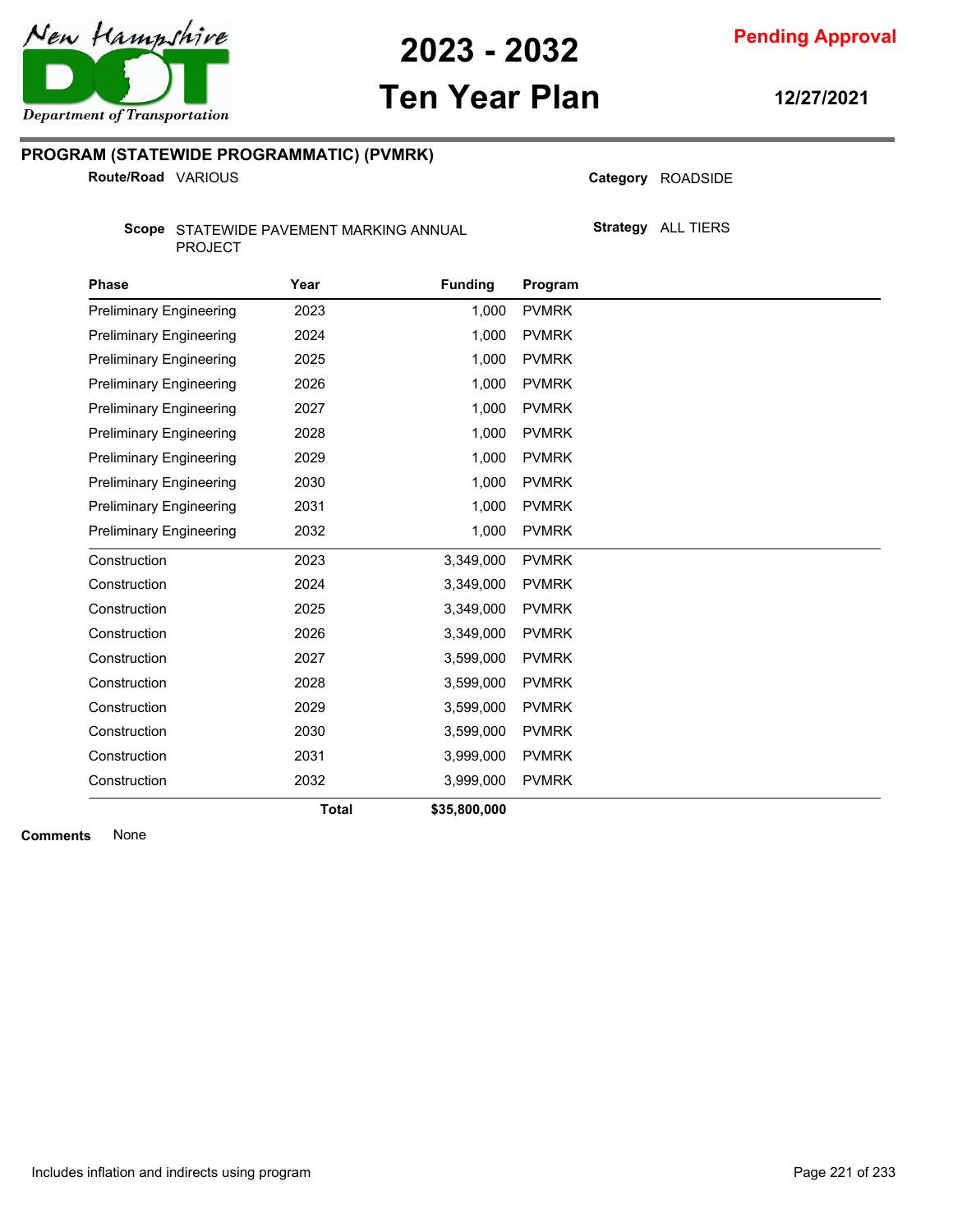

# **Ten Year Plan**

**12/27/2021**

#### **PROGRAM (STATEWIDE PROGRAMMATIC) (RCTRL)**

**Route/Road VARIOUS** 

Category MANDATED FEDERAL

Scope RECREATIONAL TRAILS FUND ACT- PROJECTS SELECTED ANNUALLY

**Strategy** TIER 6

| <b>Phase</b> | Year         | <b>Funding</b> | Program          |
|--------------|--------------|----------------|------------------|
| Other        | 2023         | 1,906,250      | <b>RECTRAILS</b> |
| Other        | 2024         | 1,906,250      | <b>RECTRAILS</b> |
| Other        | 2025         | 1,906,250      | <b>RECTRAILS</b> |
| Other        | 2026         | 1,906,250      | <b>RECTRAILS</b> |
| Other        | 2027         | 1,906,250      | <b>RECTRAILS</b> |
| Other        | 2028         | 1,906,250      | <b>RECTRAILS</b> |
| Other        | 2029         | 1,906,250      | <b>RECTRAILS</b> |
| Other        | 2030         | 1.906.250      | <b>RECTRAILS</b> |
| Other        | 2031         | 1,906,250      | <b>RECTRAILS</b> |
| Other        | 2032         | 1,937,500      | <b>RECTRAILS</b> |
|              | <b>Total</b> | \$19,093,750   |                  |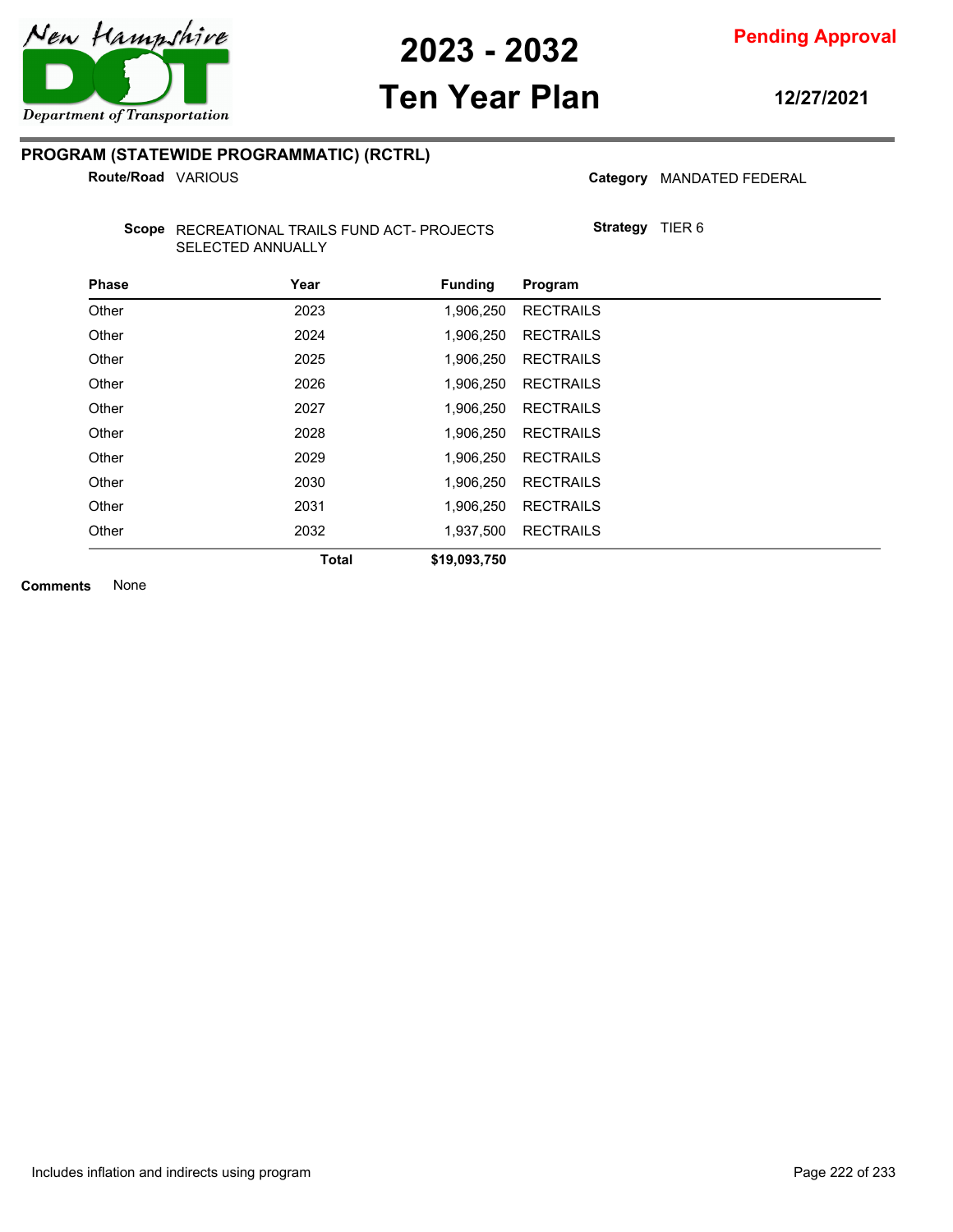

# **Ten Year Plan**

**12/27/2021**

### **PROGRAM (STATEWIDE PROGRAMMATIC) (RRRCS)**

**Route/Road** STATEWIDE RAILROAD CROSSINGS

Category MANDATED FEDERAL

Scope RECONSTRUCTION OF CROSSINGS, SIGNALS, & RELATED WORK (ANNUAL PROJECT)

**Strategy** ALL TIERS

| Phase                          | Year | <b>Funding</b> | Program             |  |
|--------------------------------|------|----------------|---------------------|--|
| <b>Preliminary Engineering</b> | 2023 | 250,000        | RR-RCS <sup>*</sup> |  |
| <b>Preliminary Engineering</b> | 2024 | 250,000        | RR-RCS <sup>*</sup> |  |
| <b>Preliminary Engineering</b> | 2025 | 250,000        | RR-RCS <sup>*</sup> |  |
| <b>Preliminary Engineering</b> | 2026 | 250,000        | RR-RCS <sup>*</sup> |  |
| <b>Preliminary Engineering</b> | 2027 | 125,000        | RR-RCS <sup>*</sup> |  |
| <b>Preliminary Engineering</b> | 2028 | 125,000        | RR-RCS <sup>*</sup> |  |
| <b>Preliminary Engineering</b> | 2029 | 125,000        | RR-RCS <sup>*</sup> |  |
| <b>Preliminary Engineering</b> | 2030 | 125,000        | RR-RCS <sup>*</sup> |  |
| <b>Preliminary Engineering</b> | 2031 | 125,000        | RR-RCS <sup>*</sup> |  |
| <b>Preliminary Engineering</b> | 2032 | 125,000        | RR-RCS <sup>*</sup> |  |
| <b>Right of Way</b>            | 2024 | 5,000          | RR-RCS <sup>*</sup> |  |
| <b>Right of Way</b>            | 2025 | 5,000          | RR-RCS <sup>*</sup> |  |
| <b>Right of Way</b>            | 2026 | 5,000          | RR-RCS <sup>*</sup> |  |
| Right of Way                   | 2027 | 5,000          | RR-RCS <sup>*</sup> |  |
| <b>Right of Way</b>            | 2028 | 5,000          | RR-RCS <sup>*</sup> |  |
| <b>Right of Way</b>            | 2029 | 5,000          | RR-RCS <sup>*</sup> |  |
| <b>Right of Way</b>            | 2030 | 5,000          | RR-RCS <sup>*</sup> |  |
| Right of Way                   | 2031 | 5,000          | RR-RCS <sup>*</sup> |  |
| <b>Right of Way</b>            | 2032 | 5,000          | RR-RCS <sup>*</sup> |  |
| Construction                   | 2023 | 343,769        | RR-RCS <sup>*</sup> |  |
| Construction                   | 2024 | 925,000        | RR-RCS <sup>*</sup> |  |
| Construction                   | 2025 | 194,059        | RR-RCS <sup>*</sup> |  |
| Construction                   | 2026 | 925,000        | RR-RCS <sup>*</sup> |  |
| Construction                   | 2027 | 925,000        | RR-RCS <sup>*</sup> |  |
| Construction                   | 2028 | 925,000        | RR-RCS <sup>*</sup> |  |
| Construction                   | 2029 | 925,000        | RR-RCS <sup>*</sup> |  |
| Construction                   | 2030 | 925,000        | RR-RCS <sup>*</sup> |  |
| Construction                   | 2031 | 925,000        | RR-RCS <sup>*</sup> |  |
| Construction                   | 2032 | 925,000        | RR-RCS <sup>*</sup> |  |
| Other                          | 2023 | 5,000          | RR-RCS <sup>*</sup> |  |
| Other                          | 2024 | 5,000          | RR-RCS <sup>*</sup> |  |
| Other                          | 2025 | 5,000          | RR-RCS <sup>*</sup> |  |
| Other                          | 2026 | 5,000          | RR-RCS <sup>*</sup> |  |
| Other                          | 2027 | 5,000          | RR-RCS <sup>*</sup> |  |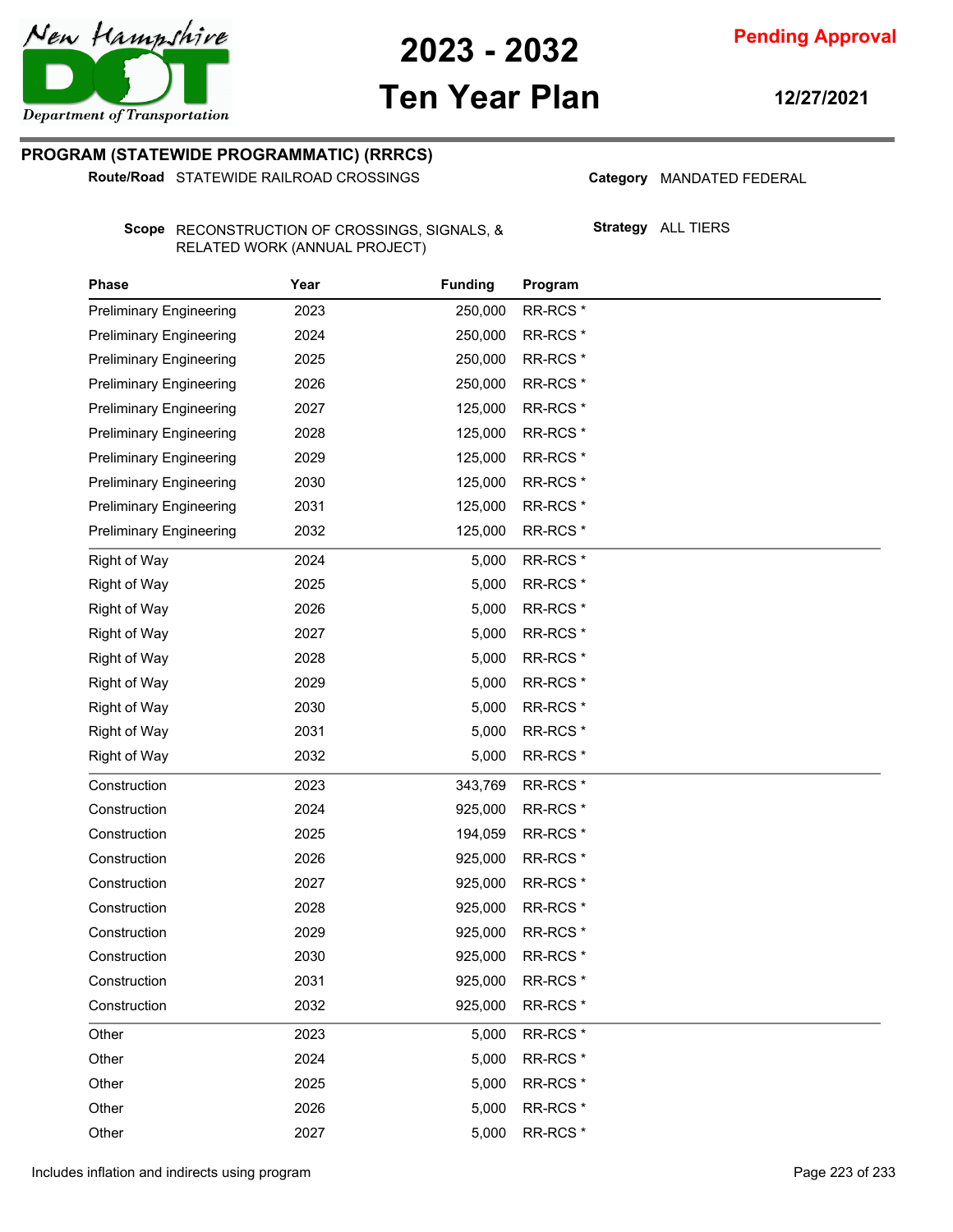

# **Ten Year Plan**

**12/27/2021**

**Comments** None

### **PROGRAM (STATEWIDE PROGRAMMATIC) (RR-REVOLV)**

Route/Road STATEWIDE RAILROAD LINES

Scope RAILROAD REVOLVING LOAN

| <b>Phase</b> | Year  | <b>Funding</b> | Program             |  |
|--------------|-------|----------------|---------------------|--|
| Construction | 2025  |                | 1,500,000 RR-REVOLV |  |
| Construction | 2028  |                | 1,500,000 RR-REVOLV |  |
| Construction | 2031  |                | 1,500,000 RR-REVOLV |  |
|              | Total | \$4,500,000    |                     |  |

**Category** RAIL

**Strategy** ALL TIERS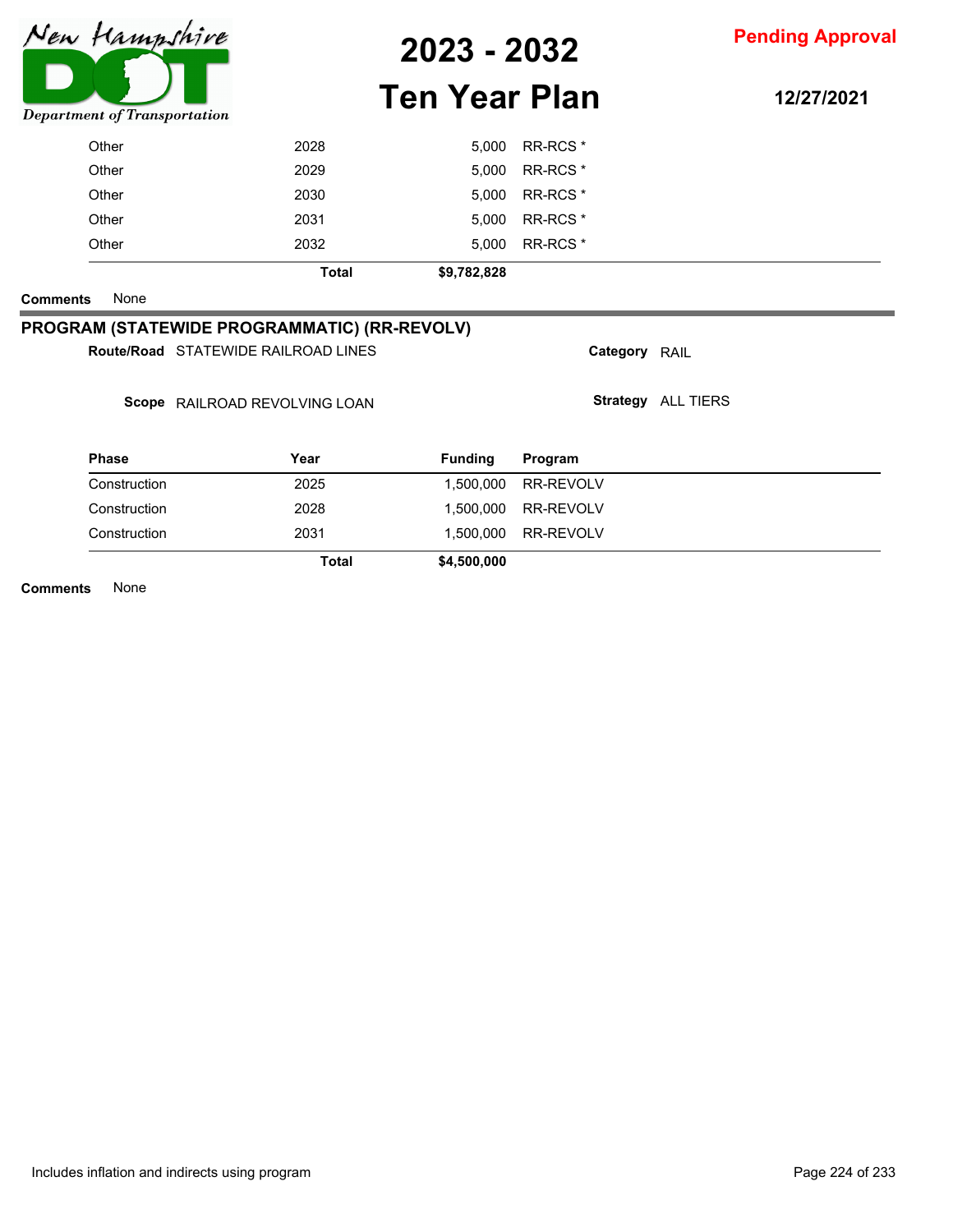

**Pending Approval**

# **Ten Year Plan**

**12/27/2021**

#### **PROGRAM (STATEWIDE PROGRAMMATIC) (RR-RSA)**

Route/Road STATE-OWNED RAILROAD LINES

**Category** RAIL

**Strategy** TIER 2

Scope PERFORM CONSTRUCTION & MAINTENANCE ON THE STATE-OWNED RAILROAD LINES PER RSA 228:60

| Phase                          | Year  | <b>Funding</b> | Program      |
|--------------------------------|-------|----------------|--------------|
| <b>Preliminary Engineering</b> | 2023  | 50,000         | RR-RSA-Funds |
| <b>Preliminary Engineering</b> | 2024  | 50,000         | RR-RSA-Funds |
| <b>Preliminary Engineering</b> | 2025  | 50,000         | RR-RSA-Funds |
| <b>Preliminary Engineering</b> | 2026  | 50,000         | RR-RSA-Funds |
| <b>Preliminary Engineering</b> | 2027  | 50,000         | RR-RSA-Funds |
| <b>Preliminary Engineering</b> | 2028  | 50,000         | RR-RSA-Funds |
| <b>Preliminary Engineering</b> | 2029  | 50,000         | RR-RSA-Funds |
| <b>Preliminary Engineering</b> | 2030  | 50,000         | RR-RSA-Funds |
| <b>Preliminary Engineering</b> | 2031  | 50,000         | RR-RSA-Funds |
| <b>Preliminary Engineering</b> | 2032  | 50,000         | RR-RSA-Funds |
| Construction                   | 2023  | 450,000        | RR-RSA-Funds |
| Construction                   | 2024  | 450,000        | RR-RSA-Funds |
| Construction                   | 2025  | 450,000        | RR-RSA-Funds |
| Construction                   | 2026  | 450,000        | RR-RSA-Funds |
| Construction                   | 2027  | 450,000        | RR-RSA-Funds |
| Construction                   | 2028  | 450,000        | RR-RSA-Funds |
| Construction                   | 2029  | 450,000        | RR-RSA-Funds |
| Construction                   | 2030  | 450,000        | RR-RSA-Funds |
| Construction                   | 2031  | 450,000        | RR-RSA-Funds |
| Construction                   | 2032  | 450,000        | RR-RSA-Funds |
| Other                          | 2023  | 100,000        | RR-RSA-Funds |
| Other                          | 2024  | 100,000        | RR-RSA-Funds |
| Other                          | 2025  | 100,000        | RR-RSA-Funds |
| Other                          | 2026  | 100,000        | RR-RSA-Funds |
| Other                          | 2027  | 100,000        | RR-RSA-Funds |
| Other                          | 2028  | 100,000        | RR-RSA-Funds |
| Other                          | 2029  | 100,000        | RR-RSA-Funds |
| Other                          | 2030  | 100,000        | RR-RSA-Funds |
| Other                          | 2031  | 100,000        | RR-RSA-Funds |
| Other                          | 2032  | 100,000        | RR-RSA-Funds |
|                                | Total | \$6,000,000    |              |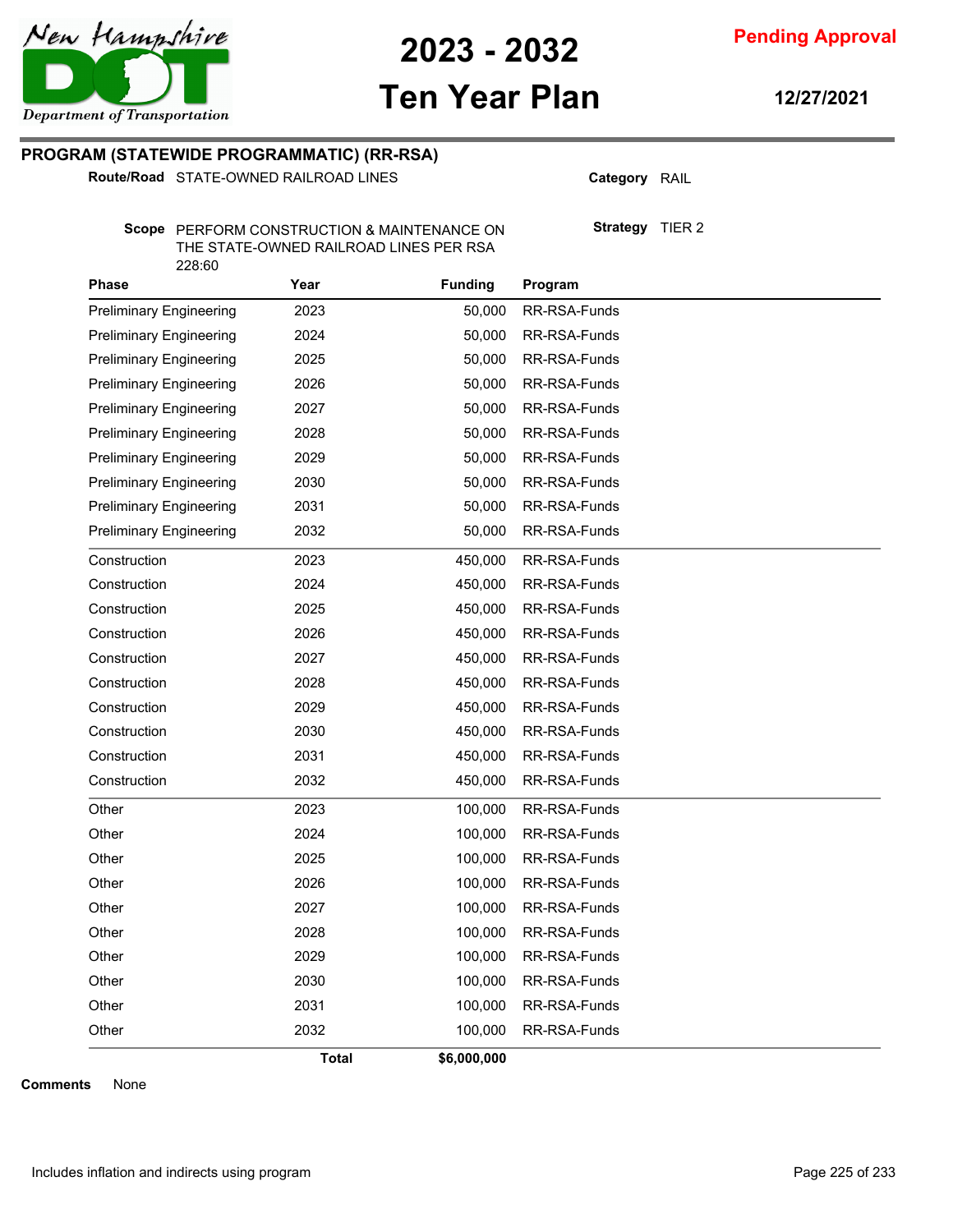

**Pending Approval**

### **Ten Year Plan**

**12/27/2021**

### **PROGRAM (STATEWIDE PROGRAMMATIC) (SAB)**

**Route/Road VARIOUS** 

Category BRIDGES

Scope STATE AID BRIDGE PROGRAMMATIC PROJECT.

**Strategy** TIER 5

| <b>Phase</b>                   | Year         | <b>Funding</b> | Program |
|--------------------------------|--------------|----------------|---------|
| <b>Preliminary Engineering</b> | 2023         | 75,506         | SAB *   |
| <b>Preliminary Engineering</b> | 2024         | 8,582          | SAB *   |
| <b>Preliminary Engineering</b> | 2025         | 517,786        | SAB *   |
| <b>Preliminary Engineering</b> | 2026         | 981,979        | SAB *   |
| <b>Preliminary Engineering</b> | 2027         | 1,100,000      | SAB *   |
| <b>Preliminary Engineering</b> | 2028         | 1,000,000      | SAB *   |
| <b>Preliminary Engineering</b> | 2029         | 1,000,000      | SAB *   |
| <b>Preliminary Engineering</b> | 2030         | 1,000,000      | SAB *   |
| <b>Preliminary Engineering</b> | 2031         | 1,000,000      | SAB *   |
| <b>Preliminary Engineering</b> | 2032         | 1,000,000      | SAB *   |
| <b>Right of Way</b>            | 2023         | 31,373         | SAB *   |
| <b>Right of Way</b>            | 2024         | 291,211        | SAB *   |
| <b>Right of Way</b>            | 2025         | 390,836        | SAB *   |
| <b>Right of Way</b>            | 2026         | 294,099        | SAB *   |
| <b>Right of Way</b>            | 2027         | 300,000        | SAB *   |
| <b>Right of Way</b>            | 2028         | 400,000        | SAB *   |
| <b>Right of Way</b>            | 2029         | 400,000        | SAB *   |
| <b>Right of Way</b>            | 2030         | 400,000        | SAB *   |
| <b>Right of Way</b>            | 2031         | 400,000        | SAB *   |
| <b>Right of Way</b>            | 2032         | 400,000        | SAB *   |
| Construction                   | 2023         | 716,265        | SAB *   |
| Construction                   | 2024         | 0              | SAB *   |
| Construction                   | 2025         | 0              | SAB *   |
| Construction                   | 2026         | 1,634,976      | SAB *   |
| Construction                   | 2027         | 1,186,962      | SAB *   |
| Construction                   | 2028         | 3,472,958      | SAB *   |
| Construction                   | 2029         | 3,642,088      | SAB *   |
| Construction                   | 2030         | 3,337,905      | SAB *   |
| Construction                   | 2031         | 3,031,724      | SAB *   |
| Construction                   | 2032         | 2,728,300      | SAB *   |
|                                | <b>Total</b> | \$30,742,550   |         |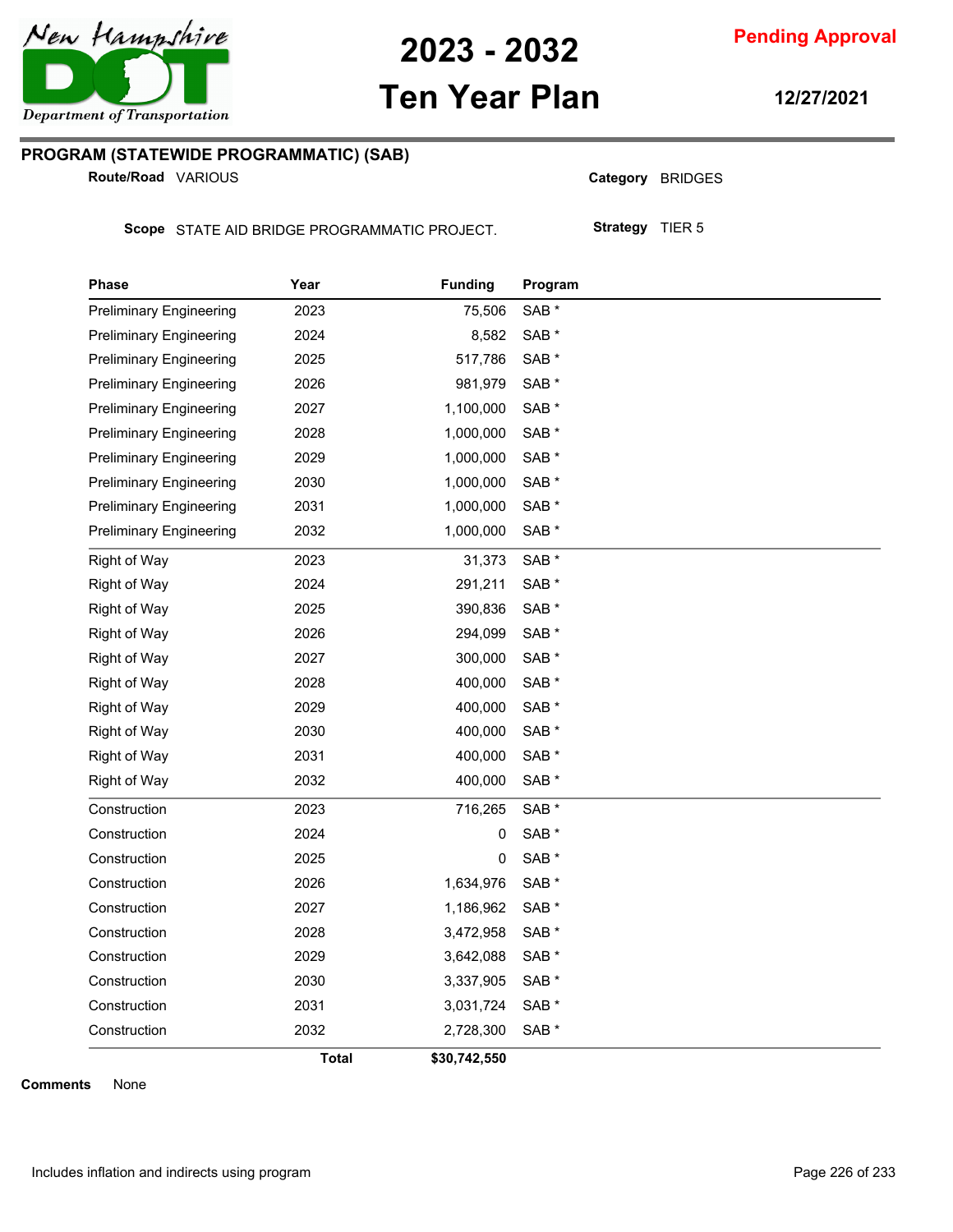

# **Ten Year Plan**

**12/27/2021**

#### **PROGRAM (STATEWIDE PROGRAMMATIC) (SPR1)**

**Route/Road** STATE PLANNING & RESEARCH

Category MANDATED FEDERAL

**Strategy** ALL TIERS

Scope STATE PLANNING & RESEARCH - PLANNING ACTIVITIES COORDINATED BY NHDOT TO MEET FEDERAL REGULATIONS

| <b>Phase</b>                   | Year         | <b>Funding</b> | Program          |
|--------------------------------|--------------|----------------|------------------|
| <b>State Planning Research</b> | 2023         | 2,544,889      | SPR <sub>1</sub> |
| <b>State Planning Research</b> | 2024         | 5,922,171      | SPR <sub>1</sub> |
| <b>State Planning Research</b> | 2025         | 5,914,421      | SPR <sub>1</sub> |
| <b>State Planning Research</b> | 2026         | 6,087,800      | SPR <sub>1</sub> |
| <b>State Planning Research</b> | 2027         | 6,087,800      | SPR <sub>1</sub> |
| State Planning Research        | 2028         | 6,087,800      | SPR <sub>1</sub> |
| <b>State Planning Research</b> | 2029         | 6,087,800      | SPR <sub>1</sub> |
| <b>State Planning Research</b> | 2030         | 6,087,800      | SPR <sub>1</sub> |
| <b>State Planning Research</b> | 2031         | 6,087,800      | SPR <sub>1</sub> |
| <b>State Planning Research</b> | 2032         | 6,187,600      | SPR <sub>1</sub> |
|                                | <b>Total</b> | \$57,095,881   |                  |

**Comments** None

### **PROGRAM (STATEWIDE PROGRAMMATIC) (SPR2)**

Route/Road STATE PLANNING & RESEARCH

#### Scope STATE PLANNING & RESEARCH - PART #2 "RESEARCH"

Category MANDATED FEDERAL

**Strategy** ALL TIERS

| <b>Phase</b>                   | Year         | <b>Funding</b> | Program          |
|--------------------------------|--------------|----------------|------------------|
| <b>State Planning Research</b> | 2023         | 1,025,873      | SPR <sub>2</sub> |
| State Planning Research        | 2024         | 1,098,244      | SPR <sub>2</sub> |
| State Planning Research        | 2025         | 1,098,244      | SPR <sub>2</sub> |
| <b>State Planning Research</b> | 2026         | 1,098,244      | SPR <sub>2</sub> |
| State Planning Research        | 2027         | 1.098.244      | SPR <sub>2</sub> |
| State Planning Research        | 2028         | 1.098.244      | SPR <sub>2</sub> |
| <b>State Planning Research</b> | 2029         | 1.098.244      | SPR <sub>2</sub> |
| State Planning Research        | 2030         | 1,098,244      | SPR <sub>2</sub> |
| State Planning Research        | 2031         | 1,098,244      | SPR <sub>2</sub> |
| <b>State Planning Research</b> | 2032         | 1,116,248      | SPR <sub>2</sub> |
|                                | <b>Total</b> | \$10,928,073   |                  |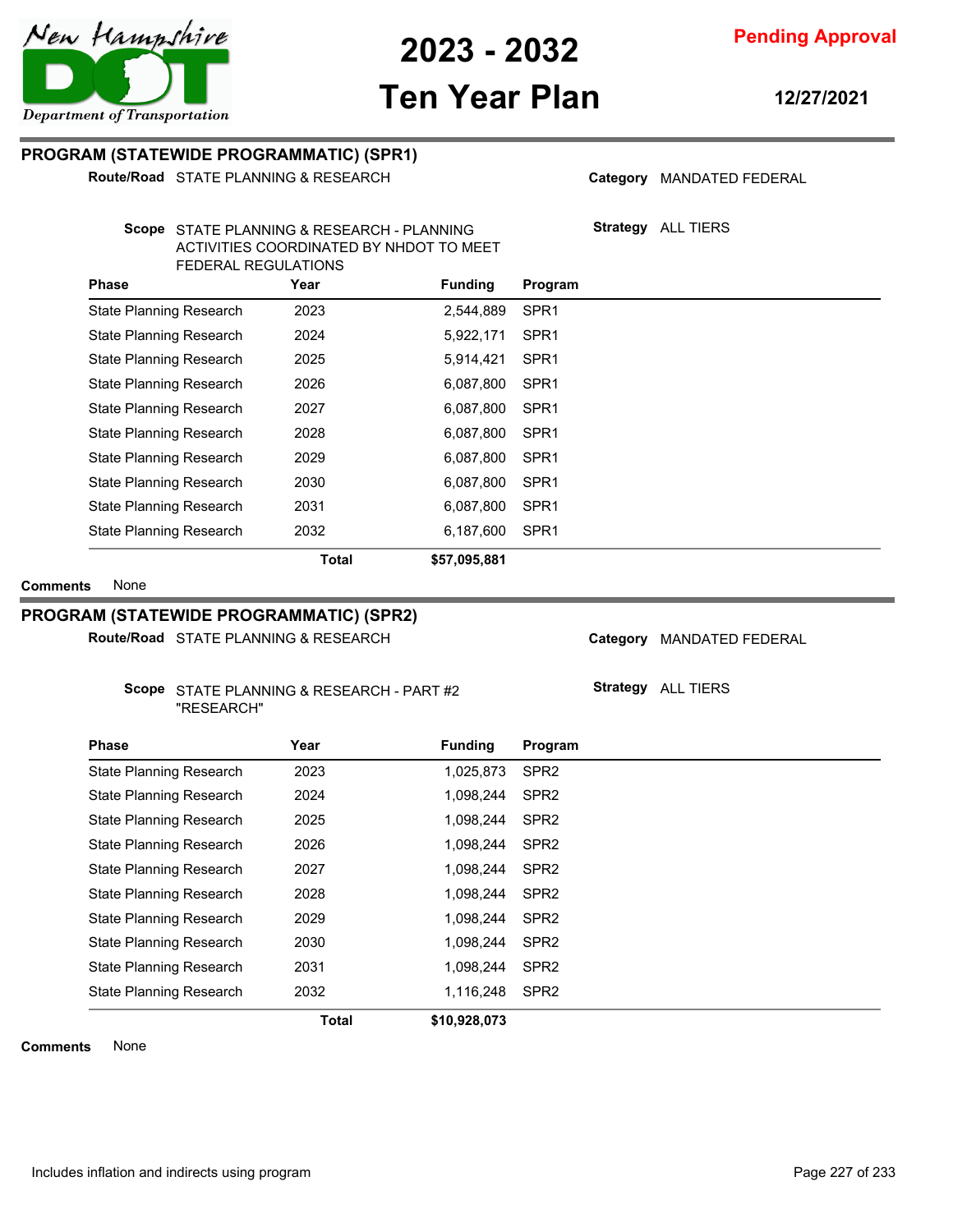# **Ten Year Plan**

#### **PROGRAM (STATEWIDE PROGRAMMATIC) (STBG-FTA)**

**Route/Road VARIOUS** 

Scope FUNDS TRANSFERRED FROM CMAQ TO FTA.

| <b>Phase</b> | Year         | <b>Funding</b> | Program  |  |
|--------------|--------------|----------------|----------|--|
| Other        | 2023         | 2,750,000      | CMAQ-FTA |  |
| Other        | 2024         | 2,750,000      | CMAQ-FTA |  |
| Other        | 2025         | 2,750,000      | CMAQ-FTA |  |
| Other        | 2026         | 2,750,000      | CMAQ-FTA |  |
| Other        | 2027         | 2,750,000      | CMAQ-FTA |  |
| Other        | 2028         | 2,750,000      | CMAQ-FTA |  |
| Other        | 2029         | 2,750,000      | CMAQ-FTA |  |
| Other        | 2030         | 2,750,000      | CMAQ-FTA |  |
| Other        | 2031         | 2,750,000      | CMAQ-FTA |  |
| Other        | 2032         | 2,750,000      | CMAQ-FTA |  |
|              | <b>Total</b> | \$27,500,000   |          |  |

**Comments** None

#### **PROGRAM (STATEWIDE PROGRAMMATIC) (STIC)**

**Route/Road VARIES** 

Scope STIC INCENTIVES

**Strategy** TIER 6

Category **INDIVIDUAL PROJECTS** 

**Category** TRANSIT

**Strategy** ALL TIERS

| <b>Phase</b> | Year         | <b>Funding</b> | Program     |
|--------------|--------------|----------------|-------------|
| Other        | 2023         | 152,500        | <b>STIC</b> |
| Other        | 2024         | 152,500        | <b>STIC</b> |
| Other        | 2025         | 152,500        | <b>STIC</b> |
| Other        | 2026         | 152,500        | <b>STIC</b> |
| Other        | 2027         | 152,500        | <b>STIC</b> |
| Other        | 2028         | 152,500        | <b>STIC</b> |
| Other        | 2029         | 152,500        | <b>STIC</b> |
| Other        | 2030         | 152,500        | <b>STIC</b> |
| Other        | 2031         | 152,500        | <b>STIC</b> |
| Other        | 2032         | 155,000        | <b>STIC</b> |
|              | <b>Total</b> | \$1,527,500    |             |

**Comments** None



**12/27/2021**

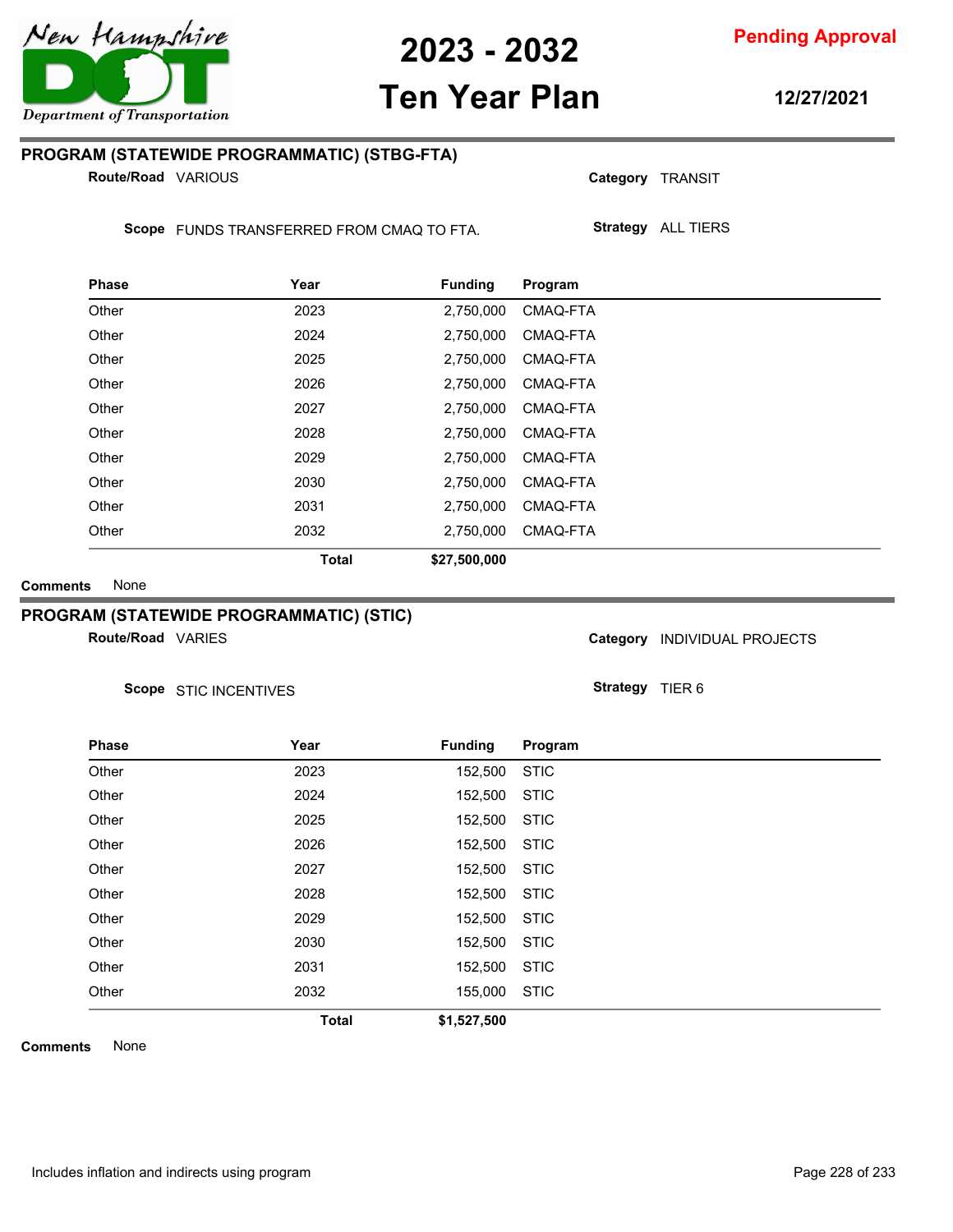

# **Ten Year Plan**

**12/27/2021**

### **PROGRAM (STATEWIDE PROGRAMMATIC) (TA)**

**Route/Road VARIOUS** 

Category MANDATED FEDERAL

Scope TRANSPORTATION ALTERNATIVES PROGRAM (TAP)

**Strategy** ALL TIERS

| <b>Phase</b>                   | Year         | <b>Funding</b> | Program |
|--------------------------------|--------------|----------------|---------|
| <b>Preliminary Engineering</b> | 2023         | 24,008         | TA*     |
| <b>Preliminary Engineering</b> | 2024         | 88,722         | TA*     |
| <b>Preliminary Engineering</b> | 2025         | 133,818        | TA*     |
| <b>Preliminary Engineering</b> | 2026         | 111,745        | TA*     |
| <b>Preliminary Engineering</b> | 2027         | 276,512        | TA*     |
| <b>Preliminary Engineering</b> | 2028         | 315,950        | TA*     |
| <b>Preliminary Engineering</b> | 2029         | 315,950        | TA*     |
| <b>Preliminary Engineering</b> | 2030         | 315,950        | TA*     |
| <b>Preliminary Engineering</b> | 2031         | 315,950        | TA*     |
| <b>Preliminary Engineering</b> | 2032         | 315,950        | TA*     |
| <b>Right of Way</b>            | 2023         | 89,614         | TA*     |
| <b>Right of Way</b>            | 2024         | 127,650        | TA*     |
| Right of Way                   | 2025         | 111,354        | TA*     |
| Right of Way                   | 2026         | 38,307         | TA*     |
| Right of Way                   | 2027         | 127,650        | TA*     |
| <b>Right of Way</b>            | 2028         | 127,650        | TA*     |
| Right of Way                   | 2029         | 127,650        | TA*     |
| <b>Right of Way</b>            | 2030         | 127,650        | TA*     |
| <b>Right of Way</b>            | 2031         | 66,748         | TA*     |
| <b>Right of Way</b>            | 2032         | 127,650        | TA*     |
| Construction                   | 2023         | 930,377        | TA*     |
| Construction                   | 2024         | 270,058        | TA*     |
| Construction                   | 2025         | 786,661        | TA*     |
| Construction                   | 2026         | 459,379        | TA*     |
| Construction                   | 2027         | 1,013,762      | TA*     |
| Construction                   | 2028         | 941,136        | TA*     |
| Construction                   | 2029         | 907,975        | TA*     |
| Construction                   | 2030         | 1,371,153      | TA*     |
| Construction                   | 2031         | 1,300,961      | TA*     |
| Construction                   | 2032         | 2,779,603      | TA*     |
|                                | <b>Total</b> | \$14,047,543   |         |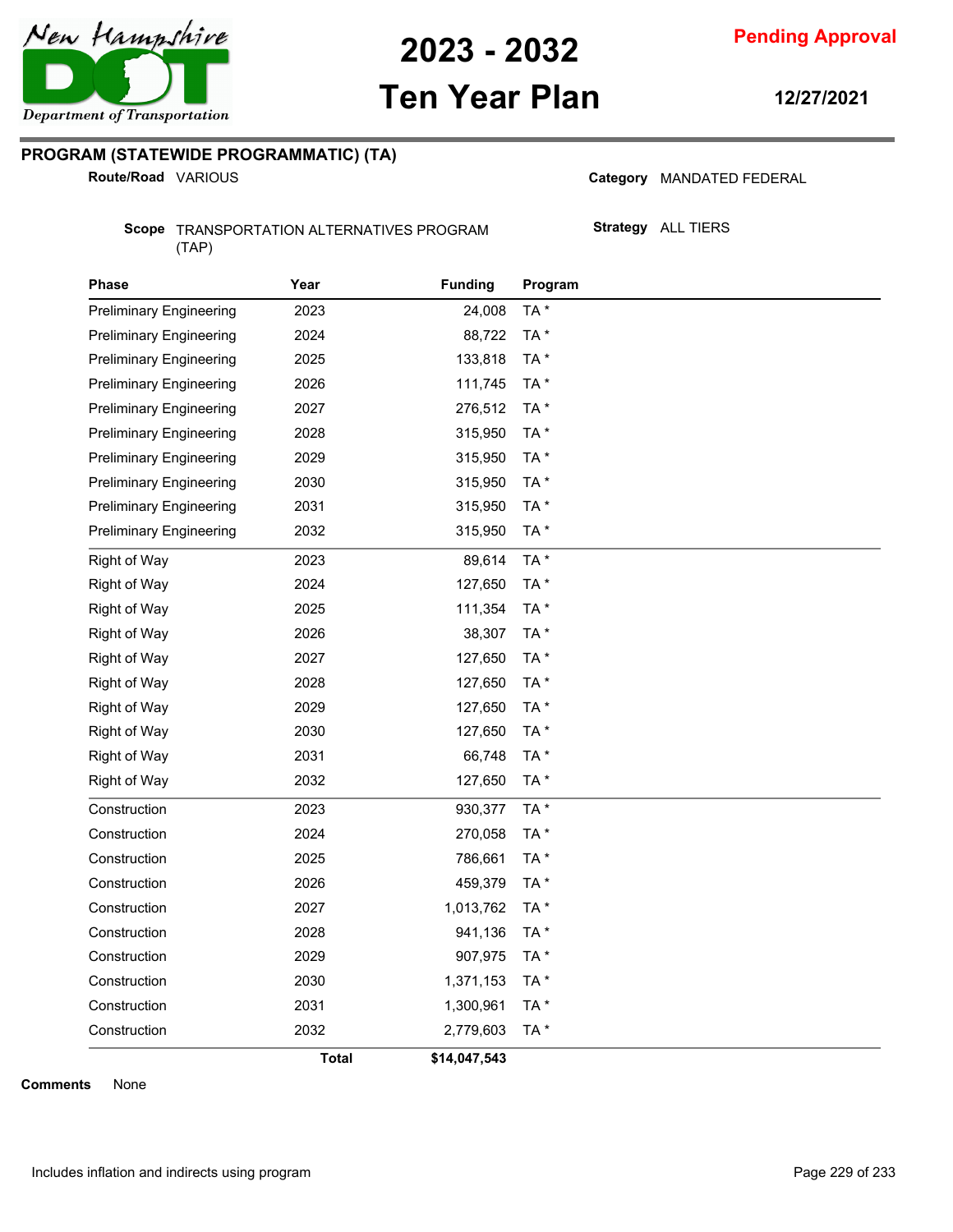

# **Ten Year Plan**

**12/27/2021**

#### **PROGRAM (STATEWIDE PROGRAMMATIC) (TPK-R&R)**

**Route/Road TURNPIKES** 

#### Category PRESERVATION & MAINTENANCE

**Strategy** ALL TIERS

Scope TURNPIKE RENEWAL & REHABILITATION PROGRAM ON THE FEET, BLUE STAR & SPAULDING TURNPIKES.

| <b>Phase</b> | Year         | <b>Funding</b> | Program          |  |
|--------------|--------------|----------------|------------------|--|
| Construction | 2023         | 2,031,368      | TRR <sup>*</sup> |  |
| Construction | 2024         | 13,471,608     | TRR <sup>*</sup> |  |
| Construction | 2025         | 10,888,075     | TRR <sup>*</sup> |  |
| Construction | 2026         | 8,652,528      | TRR <sup>*</sup> |  |
| Construction | 2027         | 11,309,571     | TRR <sup>*</sup> |  |
| Construction | 2028         | 11,813,437     | TRR <sup>*</sup> |  |
| Construction | 2029         | 14,700,000     | TRR <sup>*</sup> |  |
| Construction | 2030         | 15,000,000     | TRR <sup>*</sup> |  |
| Construction | 2031         | 15,300,000     | TRR <sup>*</sup> |  |
| Construction | 2032         | 15,600,000     | TRR <sup>*</sup> |  |
|              | <b>Total</b> | \$118,766,587  |                  |  |

**Comments** None

#### **PROGRAM (STATEWIDE PROGRAMMATIC) (TRAC)**

Route/Road TRANSPORTATION AND CIVIL ENGINEERING PROGRAM

Category **INDIVIDUAL PROJECTS** 

Scope IMPLEMENT AND PARTICIPATE IN AASHTO TRAC PROGRAM IN LOCAL HIGH SCHOOLS.

**Strategy** ALL TIERS

| <b>Phase</b> | Year         | <b>Funding</b> | Program     |
|--------------|--------------|----------------|-------------|
| Other        | 2023         | 22,000         | <b>TRAC</b> |
| Other        | 2024         | 22,000         | <b>TRAC</b> |
| Other        | 2025         | 22,000         | <b>TRAC</b> |
| Other        | 2026         | 22,000         | <b>TRAC</b> |
| Other        | 2027         | 22,000         | <b>TRAC</b> |
| Other        | 2028         | 22,000         | <b>TRAC</b> |
| Other        | 2029         | 22,000         | <b>TRAC</b> |
| Other        | 2030         | 22,000         | <b>TRAC</b> |
| Other        | 2031         | 22,000         | <b>TRAC</b> |
| Other        | 2032         | 22,000         | <b>TRAC</b> |
|              | <b>Total</b> | \$220,000      |             |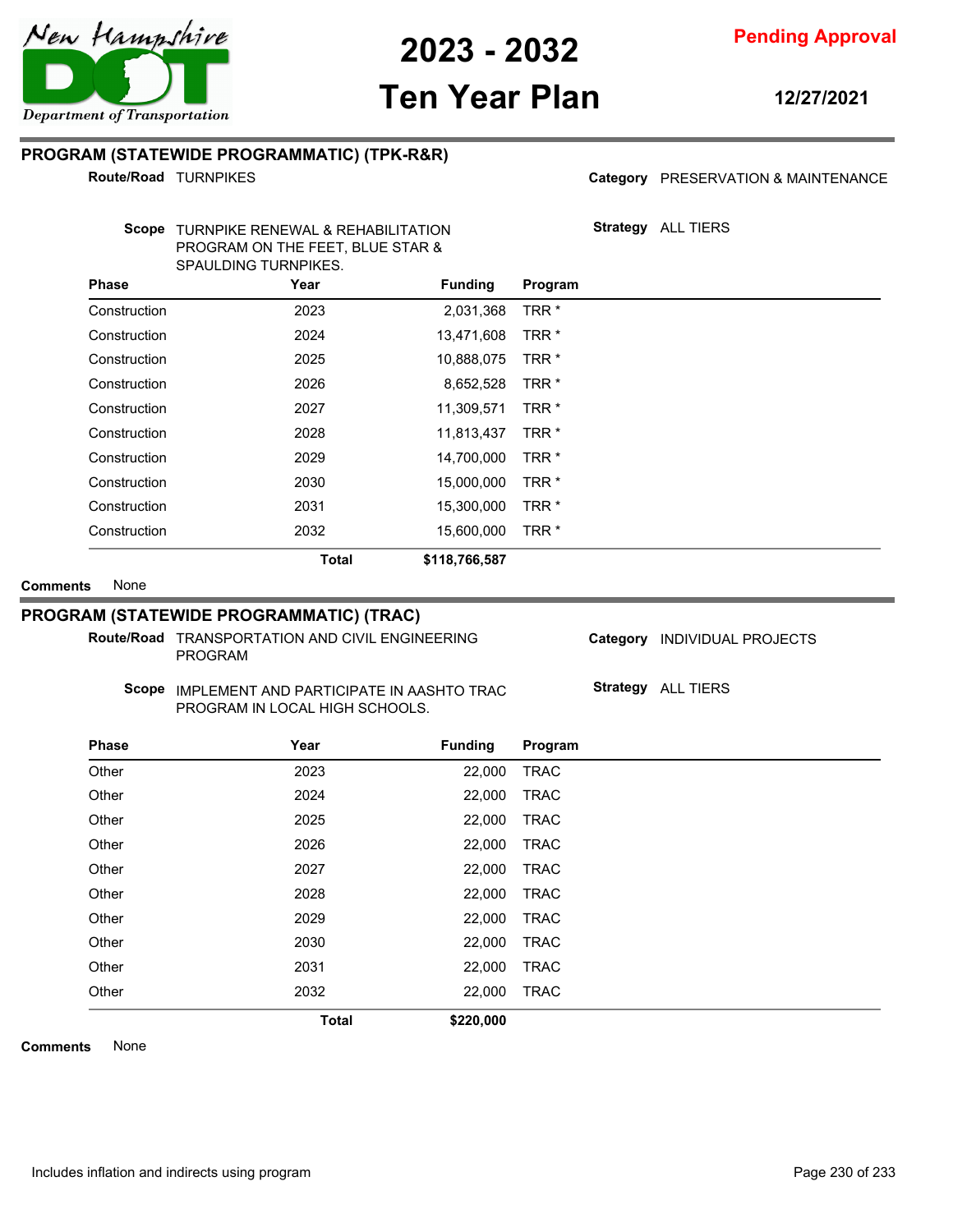

**Pending Approval**

### **Ten Year Plan**

**12/27/2021**

#### **PROGRAM (STATEWIDE PROGRAMMATIC) (TRAIN)**

**Route/Road TRAINING** 

Category **INDIVIDUAL PROJECTS** 

Scope ANNUAL TRAINING PROGRAM (ANNUAL PROJECT)

**Strategy** ALL TIERS

| <b>Phase</b> | Year         | <b>Funding</b> | Program      |  |
|--------------|--------------|----------------|--------------|--|
| Other        | 2023         | 250,000        | <b>TRAIN</b> |  |
| Other        | 2024         | 250,000        | <b>TRAIN</b> |  |
| Other        | 2025         | 250,000        | <b>TRAIN</b> |  |
| Other        | 2026         | 250.000        | <b>TRAIN</b> |  |
| Other        | 2027         | 250,000        | <b>TRAIN</b> |  |
| Other        | 2028         | 250,000        | <b>TRAIN</b> |  |
| Other        | 2029         | 250,000        | <b>TRAIN</b> |  |
| Other        | 2030         | 250,000        | <b>TRAIN</b> |  |
| Other        | 2031         | 250,000        | <b>TRAIN</b> |  |
| Other        | 2032         | 250,000        | <b>TRAIN</b> |  |
|              | <b>Total</b> | \$2,500,000    |              |  |

**Comments** None

#### **PROGRAM (STATEWIDE PROGRAMMATIC) (TRCK-WGHT-SFTY)**

**Route/Road VARIOUS** 

Category **INDIVIDUAL PROJECTS** 

Scope TRUCK WEIGHT SAFETY INSPECTION & MAINTENANCE PROGRAM

**Strategy** ALL TIERS

| <b>Phase</b> | Year         | <b>Funding</b> | Program               |
|--------------|--------------|----------------|-----------------------|
| Other        | 2023         | 100.000        | <b>TRCK-WGHT-SFTY</b> |
| Other        | 2024         | 100.000        | <b>TRCK-WGHT-SFTY</b> |
| Other        | 2025         | 100.000        | <b>TRCK-WGHT-SFTY</b> |
| Other        | 2026         | 100.000        | <b>TRCK-WGHT-SFTY</b> |
| Other        | 2027         | 100.000        | <b>TRCK-WGHT-SFTY</b> |
| Other        | 2028         | 100.000        | <b>TRCK-WGHT-SFTY</b> |
| Other        | 2029         | 100.000        | <b>TRCK-WGHT-SFTY</b> |
| Other        | 2030         | 100.000        | <b>TRCK-WGHT-SFTY</b> |
| Other        | 2031         | 100.000        | <b>TRCK-WGHT-SFTY</b> |
| Other        | 2032         | 100.000        | <b>TRCK-WGHT-SFTY</b> |
|              | <b>Total</b> | \$1,000,000    |                       |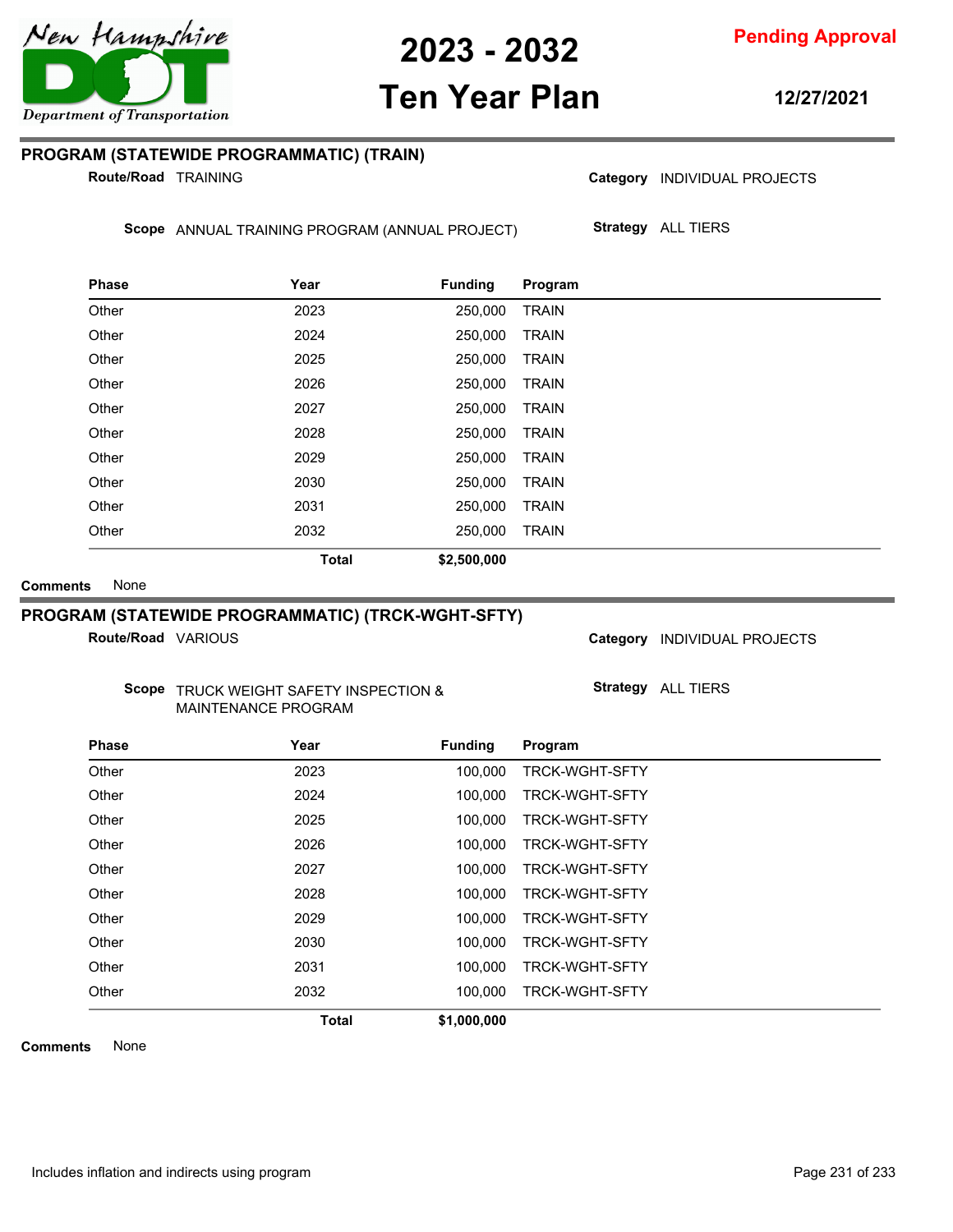# **Ten Year Plan**

**12/27/2021**

**Route/Road TRANSPORTATION SYSTEMS MANAGEMENT AND** OPERATIONS

**Strategy** TIER 6

Category **INDIVIDUAL PROJECTS** 

#### Scope STATEWIDE TRANSPORTATION SYSTEMS MANAGEMENT AND OPERATIONS, ITS TECHNOLOGIES, TRAVELER INFO

| <b>Phase</b> | Year         | <b>Funding</b> | Program     |  |
|--------------|--------------|----------------|-------------|--|
| Other        | 2023         | 1,075,000      | <b>TSMO</b> |  |
| Other        | 2024         | 1,075,000      | <b>TSMO</b> |  |
| Other        | 2025         | 1,075,000      | <b>TSMO</b> |  |
| Other        | 2026         | 1,075,000      | <b>TSMO</b> |  |
| Other        | 2027         | 1,150,000      | <b>TSMO</b> |  |
| Other        | 2028         | 1,150,000      | <b>TSMO</b> |  |
| Other        | 2029         | 1,150,000      | <b>TSMO</b> |  |
| Other        | 2030         | 1,150,000      | <b>TSMO</b> |  |
| Other        | 2031         | 1,300,000      | <b>TSMO</b> |  |
| Other        | 2032         | 1,300,000      | <b>TSMO</b> |  |
|              | <b>Total</b> | \$11,500,000   |             |  |

**Comments** None

#### **PROGRAM (STATEWIDE PROGRAMMATIC) (UBI)**

**Route/Road VARIOUS** 

Category BRIDGES

Scope UNDERWATER BRIDGE INSPECTION (ANNUAL PROJECT)

**Strategy** ALL TIERS

| <b>Phase</b> | Year         | <b>Funding</b> | Program          |  |
|--------------|--------------|----------------|------------------|--|
| Other        | 2023         | 1,320          | UBI <sup>*</sup> |  |
| Other        | 2024         | 55,000         | UBI <sup>*</sup> |  |
| Other        | 2025         | 64,000         | UBI <sup>*</sup> |  |
| Other        | 2026         | 64,000         | $UBI^*$          |  |
| Other        | 2027         | 68,000         | UBI <sup>*</sup> |  |
| Other        | 2028         | 68,000         | UBI *            |  |
| Other        | 2029         | 68,000         | UBI <sup>*</sup> |  |
| Other        | 2030         | 68,000         | UBI <sup>*</sup> |  |
| Other        | 2031         | 76,000         | UBI *            |  |
| Other        | 2032         | 76,000         | UBI <sup>*</sup> |  |
|              | <b>Total</b> | \$608,320      |                  |  |